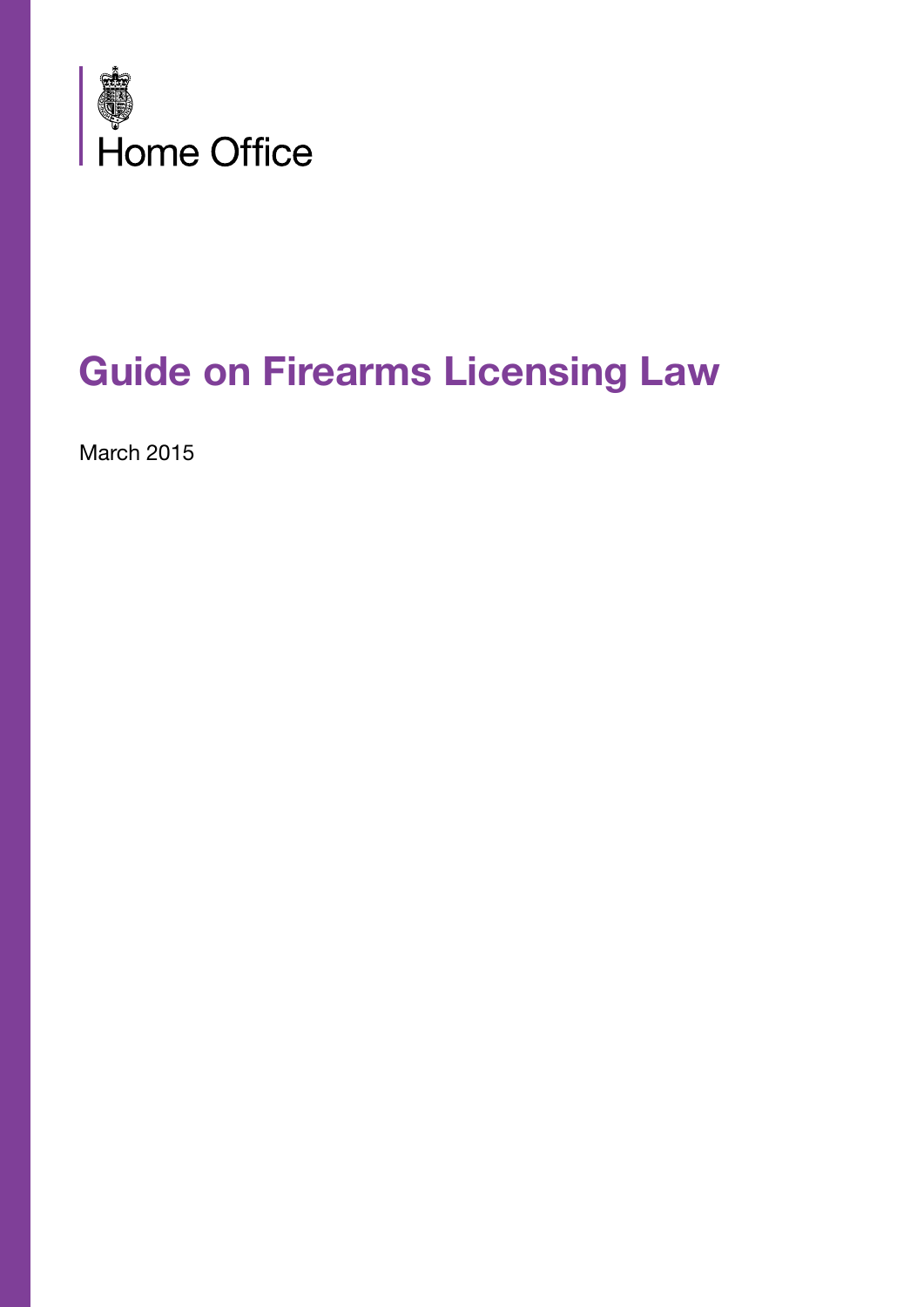# **Contents**

#### Ministerial foreword

| 1. |                                                                                          |  |
|----|------------------------------------------------------------------------------------------|--|
| 2. |                                                                                          |  |
| 3. |                                                                                          |  |
| 4. |                                                                                          |  |
| 5. | Restrictions on the possession, handling and distribution of firearms and ammunition  31 |  |
| 6. |                                                                                          |  |
| 7. |                                                                                          |  |
| 8. |                                                                                          |  |
| 9. |                                                                                          |  |
|    |                                                                                          |  |
|    |                                                                                          |  |
|    |                                                                                          |  |
|    |                                                                                          |  |
|    |                                                                                          |  |
|    |                                                                                          |  |
|    |                                                                                          |  |
|    |                                                                                          |  |
|    |                                                                                          |  |
|    |                                                                                          |  |
|    |                                                                                          |  |
|    |                                                                                          |  |
|    |                                                                                          |  |
|    |                                                                                          |  |
|    |                                                                                          |  |
|    |                                                                                          |  |
|    |                                                                                          |  |
|    |                                                                                          |  |
|    |                                                                                          |  |
|    | 29. EC directive on control of the acquisition and possession of weapons 211             |  |
|    |                                                                                          |  |
|    |                                                                                          |  |
|    |                                                                                          |  |
|    |                                                                                          |  |
|    |                                                                                          |  |
|    | Appendix 5 - Antique firearms - obsolete calibres and Antique air weapons 237            |  |
|    |                                                                                          |  |
|    |                                                                                          |  |
|    | Appendix 8 - Taking of firearms (including air weapons to Northern Ireland by visitors   |  |
|    |                                                                                          |  |
|    |                                                                                          |  |
|    | Appendix 10 - Categories of weapons under 1991 EC directive on control of the            |  |
|    |                                                                                          |  |
|    |                                                                                          |  |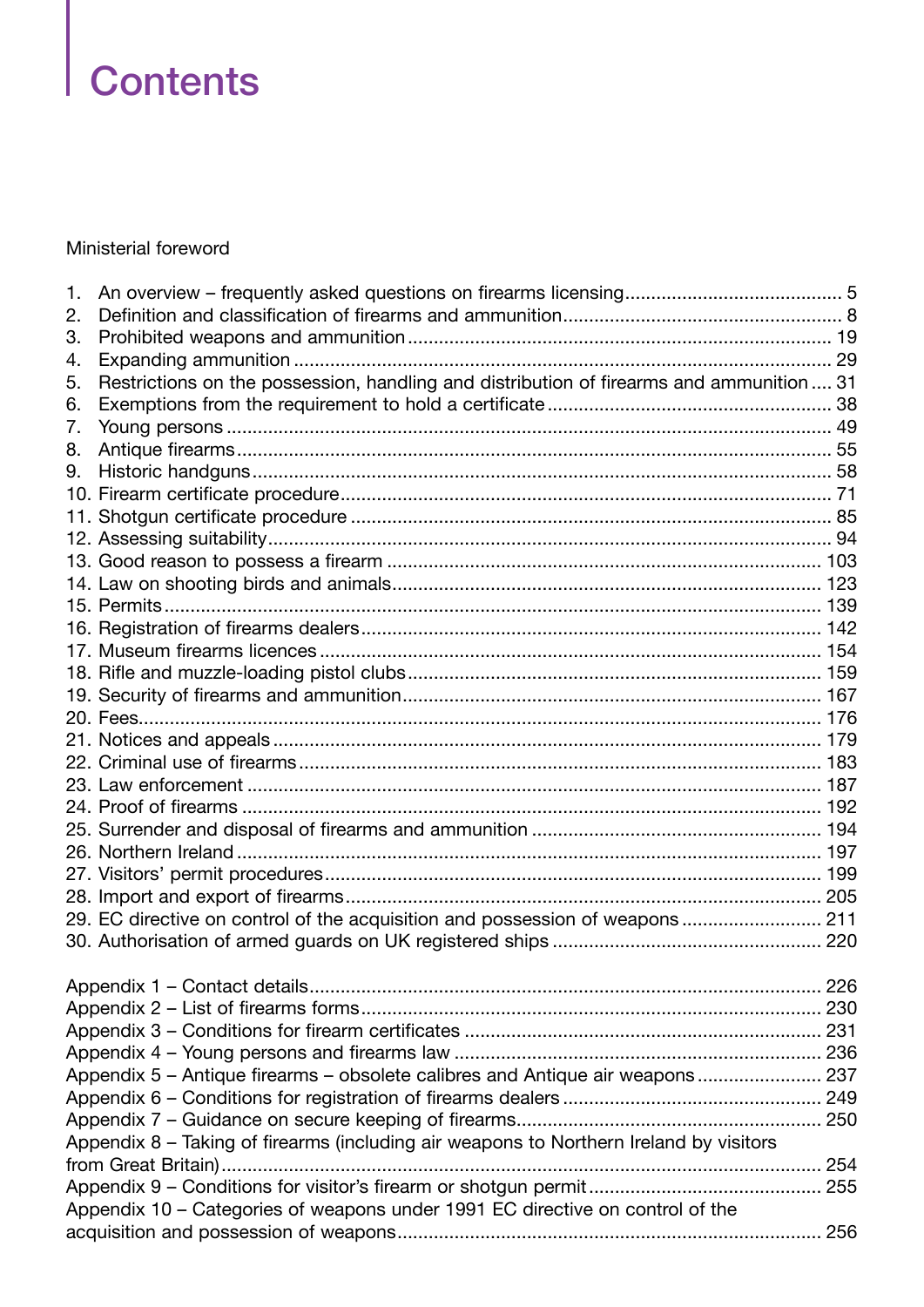# **Foreword**



The subject of ownership of firearms is a sensitive issue. Across Great Britain there are just over 170,000 firearms licences and around 620,000 shotgun licences on issue. The vast majority of these licence holders will quite legitimately and responsibly use their firearms for work and leisure

pursuits. It is only in an extremely small minority of cases that legally held firearms are misused. However the results can be devastating both for the immediate families and communities around. I believe that the ownership of any firearm is a privilege and not a right, and that public safety must be paramount.

Within Great Britain, we have one of the most robust firearms licensing systems in the world with specially trained officers assessing the suitability of potential firearm and shotgun certificate holders on a case-by-case basis. I appreciate that the law which governs firearms licensing can be complex with 34 separate pieces of legislation governing firearms control. That is why we have produced this guide. It replaces the 'Firearms Law: Guidance to the Police' published in 2002.

Since then, there have been a number of significant events. Not only new legislation, for example the Violent Crime Reduction Act 2006 and the Firearms Acts (Amendment) Regulations 2010, but also in policing with the advent of Police and Crime Commissioners. The tragic shootings in Cumbria in 2010 and Durham in 2012 led us to take a closer look at whether there is anything more we could do to prevent such events in the future. These incidents focused attention on the importance of having an excellent firearms licensing process.

I am therefore pleased to introduce the revised Guide on Firearms Licensing Law which incorporates legislative and policy changes since 2002. We have also worked hard to ensure that where possible guidance on firearms licensing is made as clear and concise as possible for the police, the shooting community and the general public.

Some notable updates to the guidance since 2002 include:

- Reinforcing the importance of proper assessment, specifically with regards to domestic violence, when considering a person's fitness to carry a firearm. It will ensure evidence of domestic violence is considered without increasing the risk to the victims we are trying to protect;
- Reducing the bureaucracy within police firearms licensing departments by reviewing the conditions on firearm certificates; and
- New sections covering emerging issues related to firearms and shotgun licensing. For example new guidance for applicants who wish to possess firearms on UK registered ships in a response to the risk of piracy.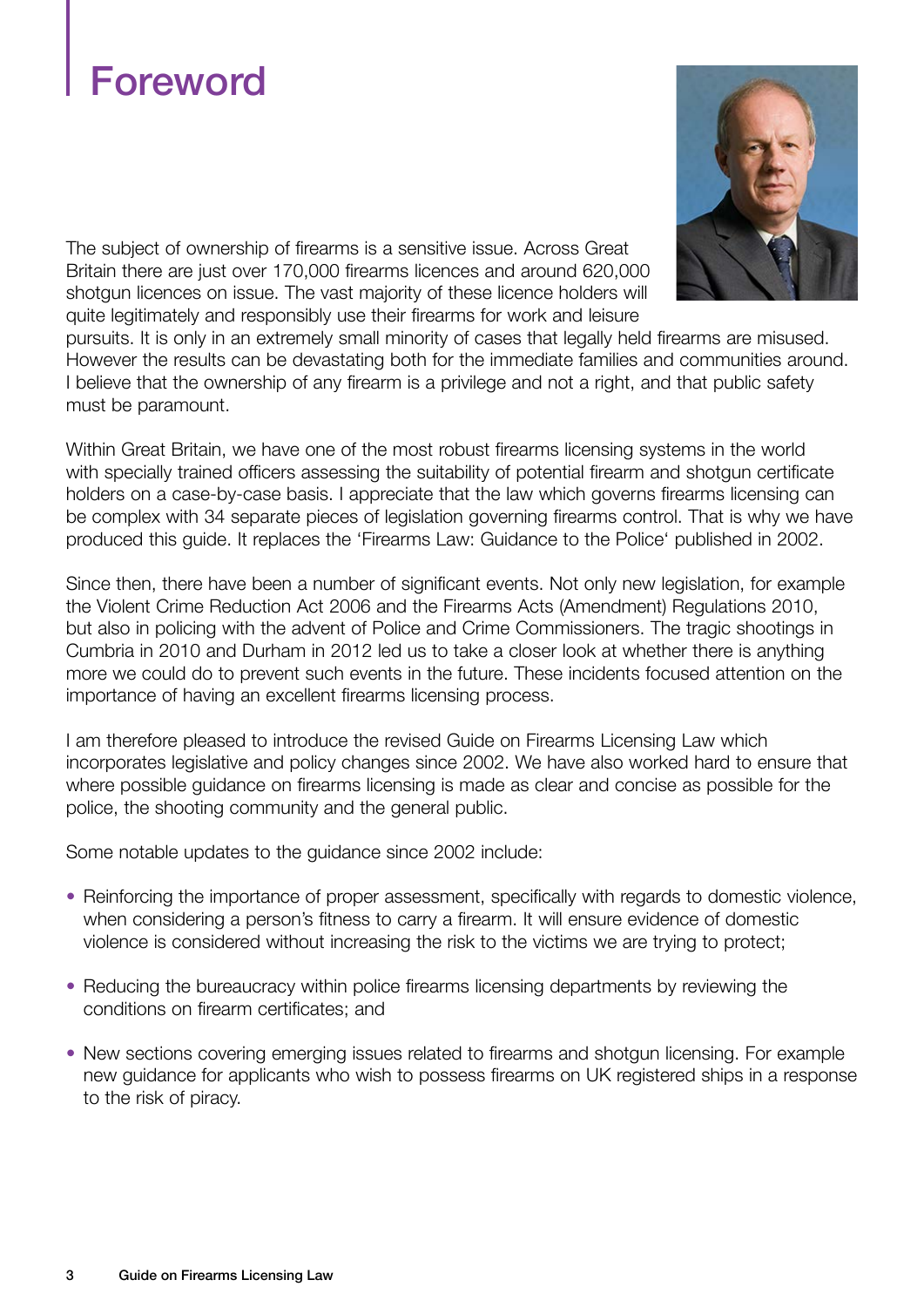This is an important document for anyone who is involved in firearms licensing or who has an interest in firearms or shotguns for either work or leisure purposes. Whilst we have the most robust firearms licensing system in the world, we can always strive to be more efficient, and make the licensing process as practical and as safe as possible.

Jamia

Gen

Damian Green Minister of State for Policing and Criminal Justice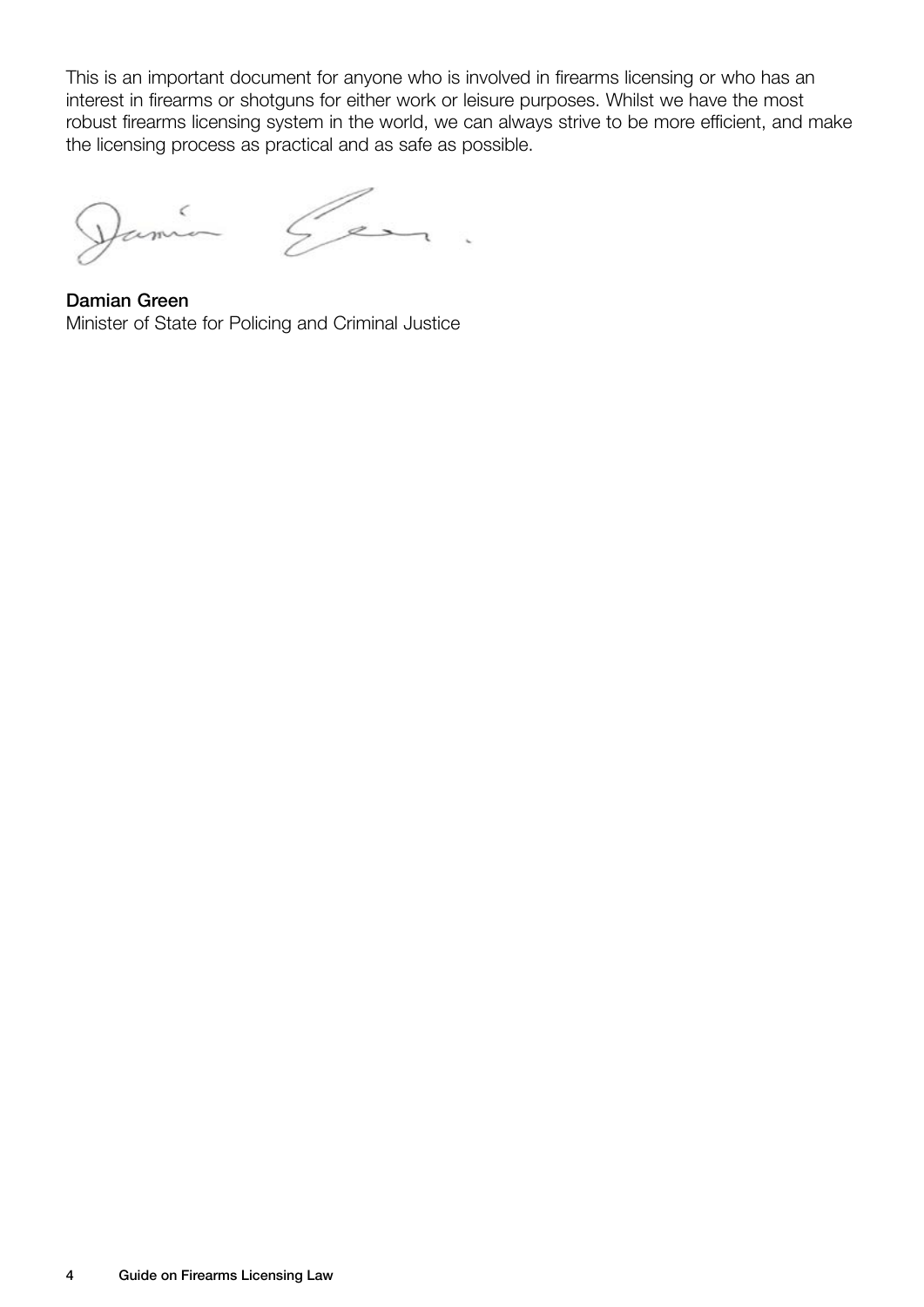# Chapter 1: An overview – frequently asked questions about firearms licensing

#### 1.1. What is meant by the term 'firearm'?

'Firearm' means a lethal barrelled weapon of any description from which any shot, bullet or other missile can be discharged.

See Chapter 2 for further details.

## 1.2. What are the basic principles of firearms law in the UK?

UK firearms policy is based on the fact that firearms are dangerous weapons and the State has a duty to protect the public from their misuse. Gun ownership is a privilege, not a right. Firearms control in the UK is among the toughest in the world, and as a result firearms offences continue to make up a small proportion (less than 0.2%) of recorded crime [ONS 2012/13].

### 1.3. What kind of firearm may be licensed?

Some firearms, shotguns and rifles may be licensed and are held on a firearm or shotgun certificate. Low powered air weapons are not licensed in England and Wales unless they are of a type declared specially dangerous by the Firearms (Dangerous Air Weapons) Rules 1969 but there are restrictions on their sale. An air weapon is "specially dangerous" if it is capable of discharging a missile with kinetic energy in excess, in the case of an air pistol, of 6 foot lbs or, in the case of other air weapons,12 foot lbs.

See Chapters 10, 12 and 17, (chapters on clubs, prohibited persons and dealers) for further details.

### 1.4. Can anyone apply for a firearm certificate?

Permission to possess or to purchase or acquire a firearm will be granted to an individual who is assessed by the licensing authority, the police, as not posing a threat to public safety and having good reason to own the firearm. Organisations such as target shooting clubs, museums and firearms dealers must also apply for licences if they wish to possess or use firearms. Persons who are sentenced to a term of imprisonment of three years or more cannot possess a firearm or ammunition (including antique firearms) at any time.

See Chapters 10, 12 and 17 (chapters on clubs, prohibited persons and dealers) for further details.

### 1.5. Who authorises firearm and shotgun certificates?

The police are the licensing authority for firearm and shotgun certificates as well as for firearms dealers. The authority rests with local police forces rather than a central licensing authority because of the local information that police will use to inform their judgement. Prohibited weapons such as handguns are authorised by the Home Office on behalf of the Secretary of State.

See Chapter 10 for further details.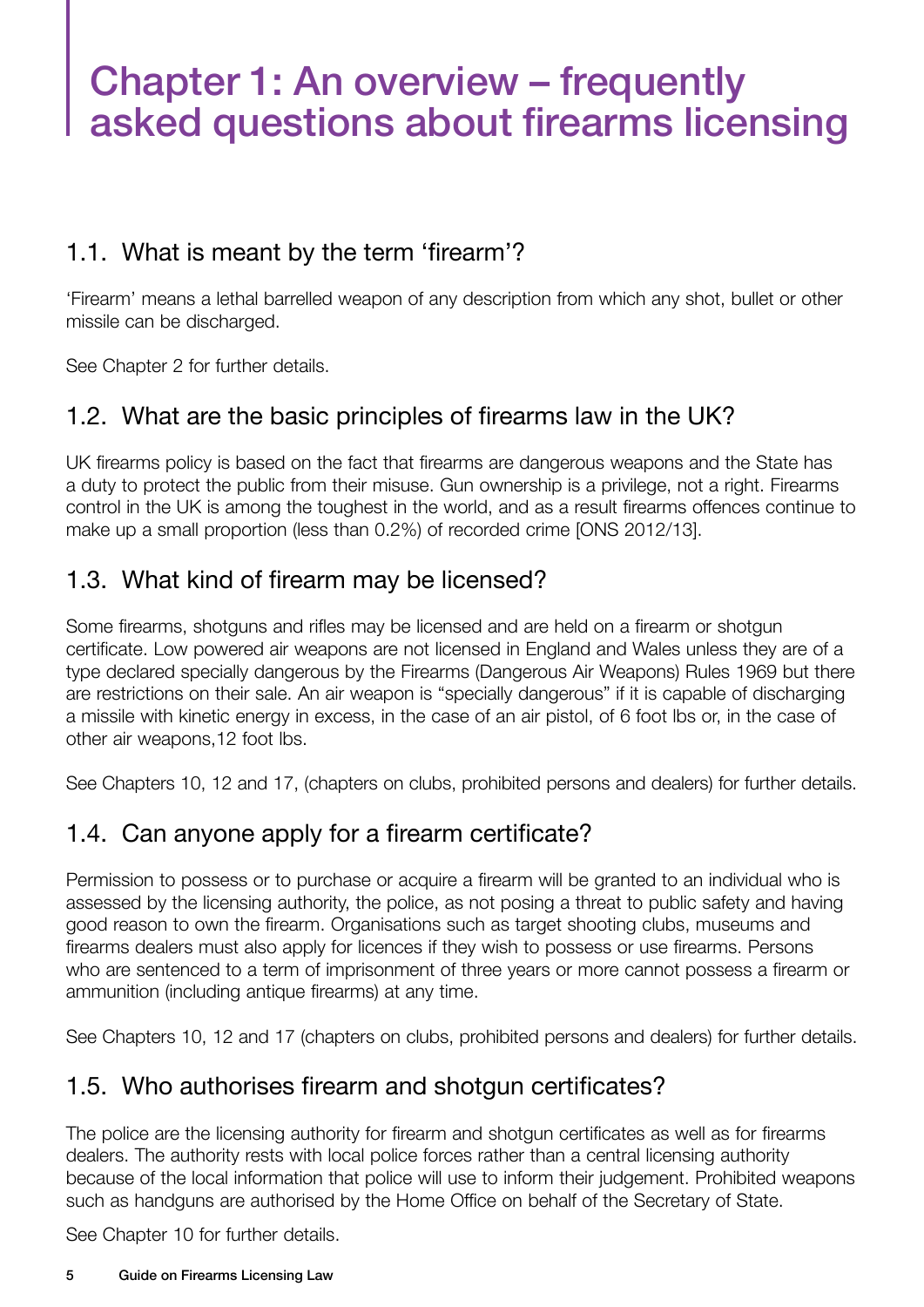## 1.6. How do the police decide if a person is fit to own a firearm?

To decide whether a person is fit to own a firearm, the licensing authority will conduct a number of checks which will usually include interviews, visits to the person's property, criminal records checks and references from friends. In addition, the applicant's GP may be contacted.

See Chapter 10 for further details.

#### 1.7. What is a good reason to own a firearm?

Applicants should be able to demonstrate to the licensing authority that they require their firearm on a regular, legitimate basis for work, sport or leisure (including collections or research). Chief Officers are able to exercise discretion over what constitutes a good reason, judging each case on its own merits.

See Chapter 13 for further details.

#### 1.8. What does a firearm certificate cost?

From 6 April 2015, the fees for the different types of firearms certificates will be as outlined below. Generally, certificates for firearms and shotguns are valid for five years. Those for registered firearms dealers are valid for three years.

| <b>Activity</b>                                                 | <b>Total</b><br>Fee $(E)$ |
|-----------------------------------------------------------------|---------------------------|
| Grant of Firearm Certificate                                    | 88                        |
| Grant of a Shotgun Certificate                                  | 79.50                     |
| Renewal of Firearm Certificate                                  | 62                        |
| Renewal of a Shotgun Certificate                                | 49                        |
| Registered Firearms Dealers - Grant or Renewal                  | 200                       |
| Replacement of lost or stolen Firearm or Shotgun<br>Certificate | 4                         |
| Coterminous grant or renewal                                    | 90/65                     |
| Visitor permit (individual / group)                             | 20/100                    |
| Registered Firearms Dealer Grant for Game Fair etc.             | 13                        |
| Variation (not like for like)                                   | 20                        |

### 1.9. How are firearms stored?

The conditions of a firearm or shotgun certificate stipulate that guns must be stored securely so as to prevent access by an unlicensed person. The manner in which they are stored depends on the individual property and circumstances.

See Chapter 19 for further details.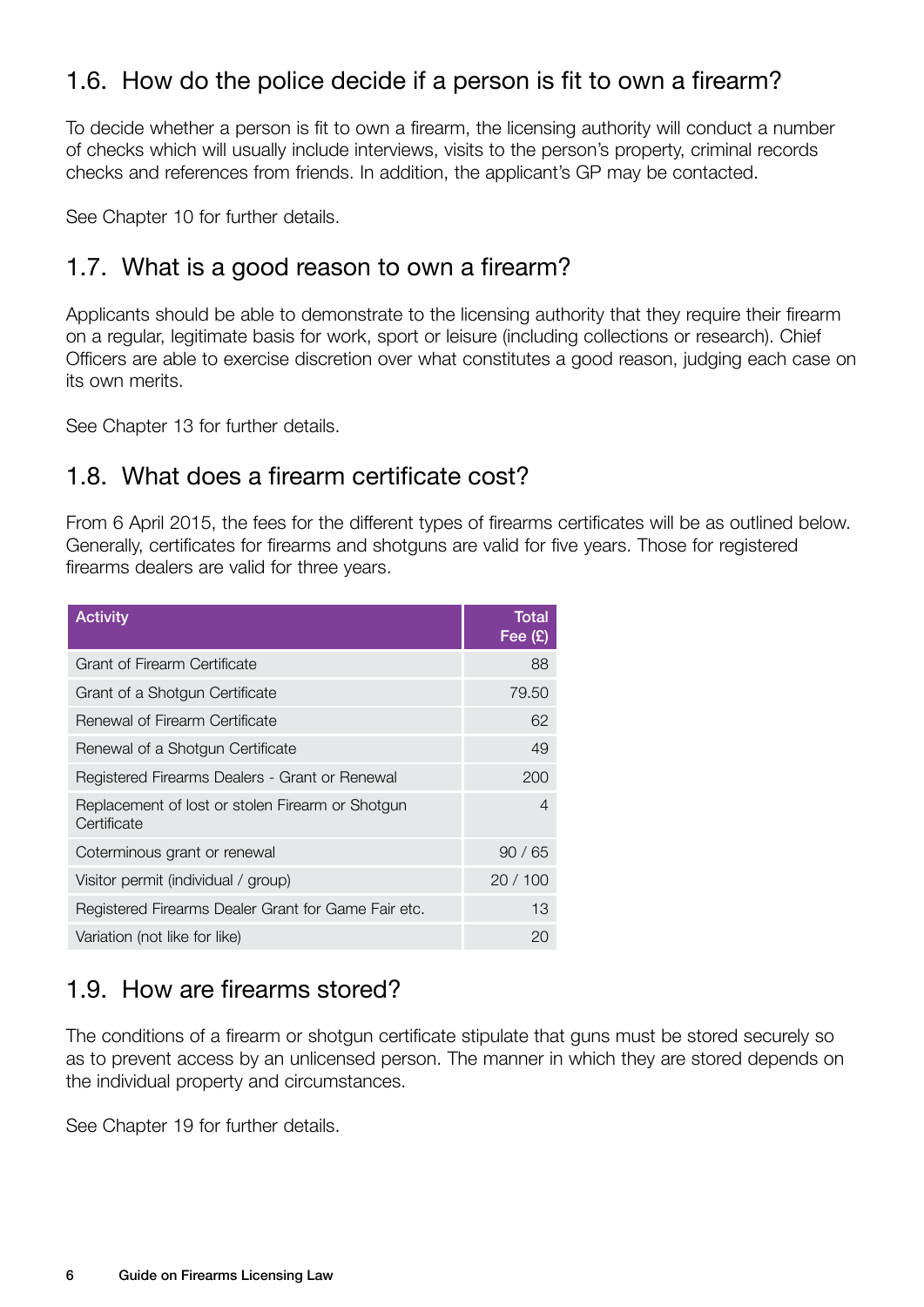## 1.10. What happens to the firearms in the event of the death of the owner?

In the event of the death of a certificate holder the **person inheriting the effects** must surrender or declare the weapons to the police or a registered firearms dealer. Failure to do so would result in the inheritor being in breach of the law by having the firearms in their possession; it is the responsibility of the inheritor to find out whether firearms are part of the deceased effects. Registered firearms dealers will be able to advise on the value of the items and how best to proceed in accordance with the inheritor's wishes. Options include applying for a firearms licence, selling/transferring the firearm (to a museum or collector) or destroying it.

See Chapters 5, 15 and 25 for further details.

### 1.11. What should I do if I have concerns about a firearm owner?

Any concerns should be reported to your local police force.

#### 1.12.What is the government doing to prevent 3D printed guns being used?

If someone were to possess, purchase, manufacture or sell a firearm or its component parts otherwise than in accordance with the requirements of sections 1, 3 and 5 of the Firearms Act 1968, they would be liable to prosecution. We are working closely with our partners, including the police and firearms experts, to assess other implications.

See Chapter 3 for more details.

#### 1.13. Where can I find information about shooting clubs, museums or firearms dealers?

Detailed information for dealers can be found in Chapter 16, museums in Chapter 17 and shooting clubs in Chapter 18.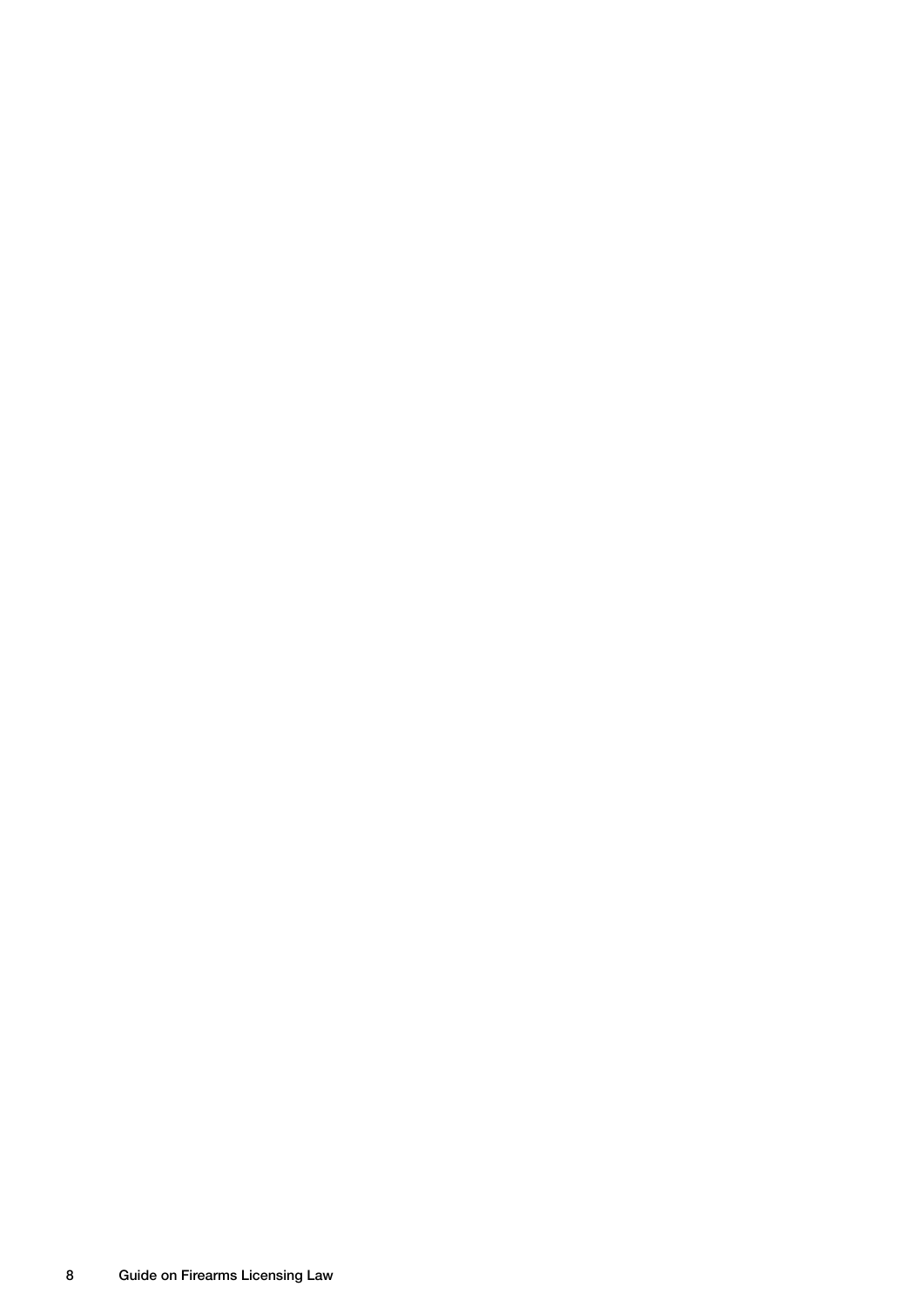# Chapter 2: Definition and Classification of Firearms and Ammunition

- 2.1 This chapter provides definitions of firearms, shotguns, deactivated firearms, imitation and realistic imitation firearms, including readily convertible imitations, some information on antiques (which are covered more fully in Chapter 8), and firearms conversion. It goes on to define various types of firearms and ammunition for which no certificate is required, including certain types of air weapons.
- 2.2 The definitions of 'firearm', 'shotgun' and 'ammunition' for the purposes of the 1968 Act (as amended) are given in section 57 of the Act and are set out below. The definition of 'firearm' extends to certain imitation firearms (see paragraphs 2.21 and 2.22).
- 2.3 'Firearm' means a lethal barrelled weapon of any description from which any shot, bullet or other missile can be discharged. This includes any prohibited weapon, whether it is such a lethal weapon or not, any component part (see Chapter 13) of such a lethal or prohibited weapon, and any accessory to any such weapon designed or adapted to diminish the noise or flash caused by firing the weapon.
- 2.4 'Lethality' is not defined in legislation, but the Firearms Consultative Committee in its Eleventh Annual Report recommended that any barrelled weapon with a muzzle energy of 1 joule or more should be considered lethally barrelled. However, this is a complex issue and, although case law exists (Moore v Gooderham (1960)), only a court can decide whether a particular weapon is capable of causing a lethal injury and would therefore be considered a firearm for the purposes of the Acts. Providers of forensic science services will be able to advise in any case where 'lethality' is likely to be an issue. Firearms law also covers some other weapons, including stun guns and CS, which are prohibited items under the terms of section 5 of the 1968 Act (see Chapter 3 for further information).
- 2.5 Testing has been conducted by the Forensic Science Service on the actual lethality thresholds for airsoft BB 6 mm plastic pellets (0.2 grams). This work has become necessary in the light of the Violent Crime Reduction Act since a greater focus has been given to differentiating between realistic imitation firearms (often used for airsoft skirmishing) and firearms above the lethality threshold that would fall to be considered low powered airguns (or Section 5 (1) (a) prohibited weapons if capable of fully automatic fire).
- 2.6 Based on that work, we think it is safe to conclude that fully automatic airsoft guns operating at 1.3 joules or less and single shot (or semi automatic) airsoft guns operating at 2.5 joules or less would not engage the lethality threshold crossing over into stricter controls under the Firearms Act. This would mean that airsoft firearms that are also realistic imitation firearms operating at or below these thresholds would, nonetheless, not be required to be sold by a Registered Firearms Dealer but that the other control provisions provided by the Violent Crime Reduction Act would apply. Please note that this has not yet been tested by the courts.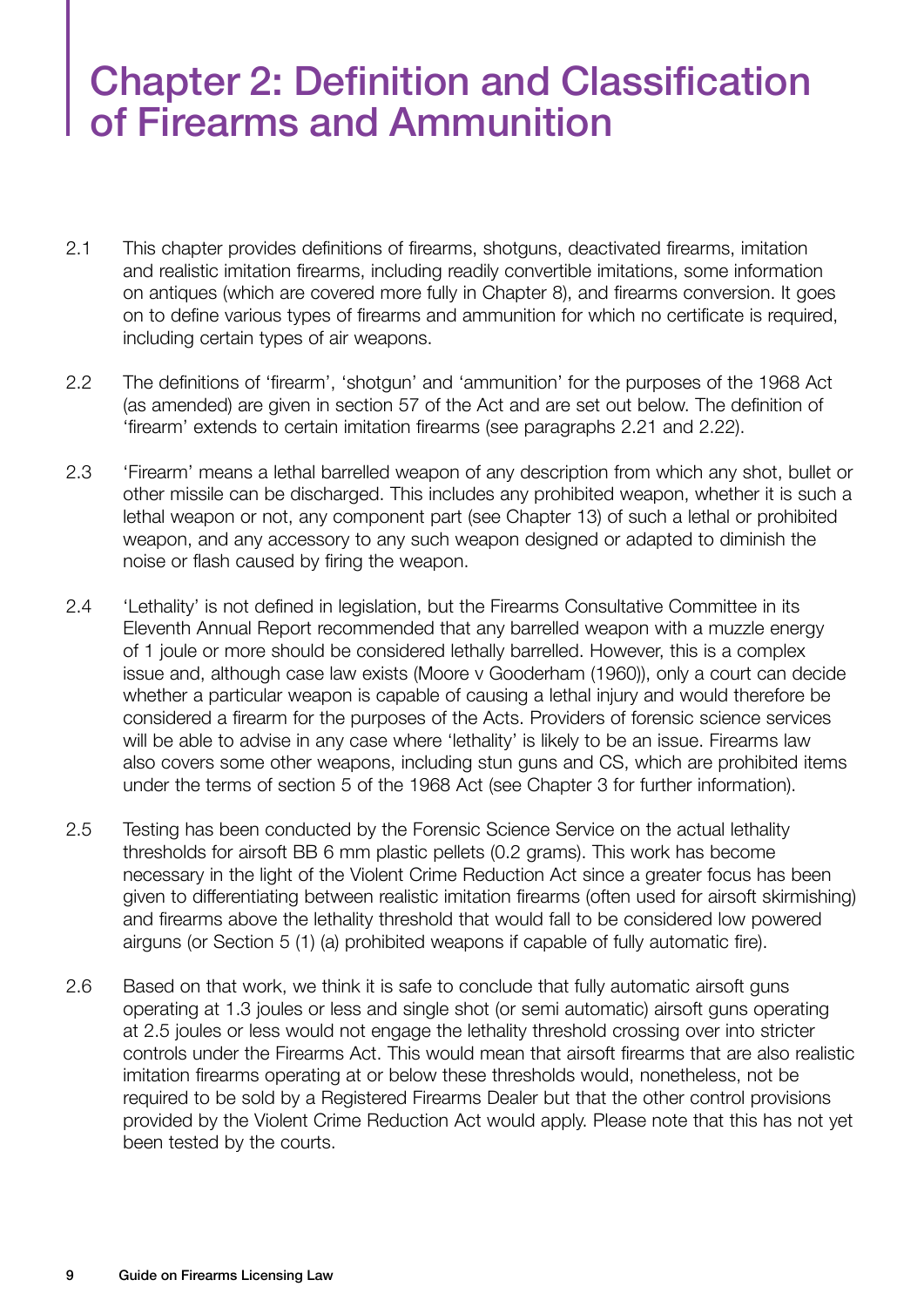- 2.7 "Shotgun" means a smooth-bore gun (not being an air gun) which:
	- a) has a barrel not less than 24 inches in length and does not have any barrel with a bore exceeding 2 inches in diameter. The length of the barrel is measured from the muzzle to the point of ignition (breech face). For a muzzle-loading gun, the point of ignition may be taken as the touch-hole or nipple that is nearest to the breach;
	- b) either has no magazine or has a non-detachable magazine incapable of holding more than two cartridges (see paragraphs 2.13, 2.14 and 2.15 for further information). It should be noted that a gun that has been adapted to have such a magazine only meets this criterion if the magazine bears an approved mark and the adaptation has been certified in writing either by one of the two Proof Houses or by such other person as the Secretary of State has designated, as having been carried out in a manner approved by the Secretary of State; and
	- c) is not a revolver gun (that is, a gun containing a series of chambers, which revolve as part of the firing cycle).
- 2.8 When considering the classification of smooth-bore guns, special attention must be paid to the length of the barrel and the overall length. With the exception of those chambered for .22 rimfire cartridges, section 1(2) of the 1988 Act raised to the prohibited category (see Chapter 3) all self-loading and pump-action models which are either short-barrelled (under 24 inches) or short in overall length (under 40 inches). For the purpose of calculating overall length any detachable, retractable or other movable butt-stock should be disregarded. References to 'shotguns' in the 1968 Act may be taken generally to mean section 2 shotguns, rather than those subject to sections 1 and 5 of the 1968 Act, unless otherwise stated.
- 2.9 While overall length is not a relevant factor in regard to the classification of traditional single and double-barrelled smooth-bore guns and repeating shotguns with a bolt or lever-action, any such guns with barrels under 24 inches in length are subject to control under section 1 of the 1968 Act. Also controlled under section 1 is any repeating shotgun, not otherwise prohibited by virtue of its barrel length or overall length, with a magazine capacity in excess of two cartridges.
- 2.10 The 1988 Act also raised to the prohibited category any smooth-bore revolver gun other than one that is chambered for 9mm rimfire cartridges or is a muzzle-loading revolver gun. The first exemption is understood to cover 'ratting' or 'garden' guns. Since the 1988 Act does not permit any revolver gun to be regarded as a 'shotgun', smooth-bore revolver guns which are chambered for 9mm rimfire or muzzle-loading guns are classed as firearms and subject to control under section 1 of the 1968 Act.
- 2.11 For the purposes only of sections 3(1) and 45(2) of the 1968 Act, and in the definition of 'firearms dealer' in section 57(4), the term 'shotgun' also includes any component part of a shotgun and any accessory to a shotgun designed or adapted to diminish the noise or flash caused by firing the gun. For the purposes of all other sections/Acts, a component part of a shotgun is not a shotgun (see section 57(1) of the 1968 Act).
- 2.12 'Ammunition' means ammunition for any firearm and includes grenades, bombs and other like missiles, whether capable of use with a firearm or not; and also includes prohibited ammunition. It should be noted that the definition of ammunition does not include ingredients and components of ammunition; it is only assembled ammunition that is controlled under the Act, not component parts. Empty cartridge cases, for example, are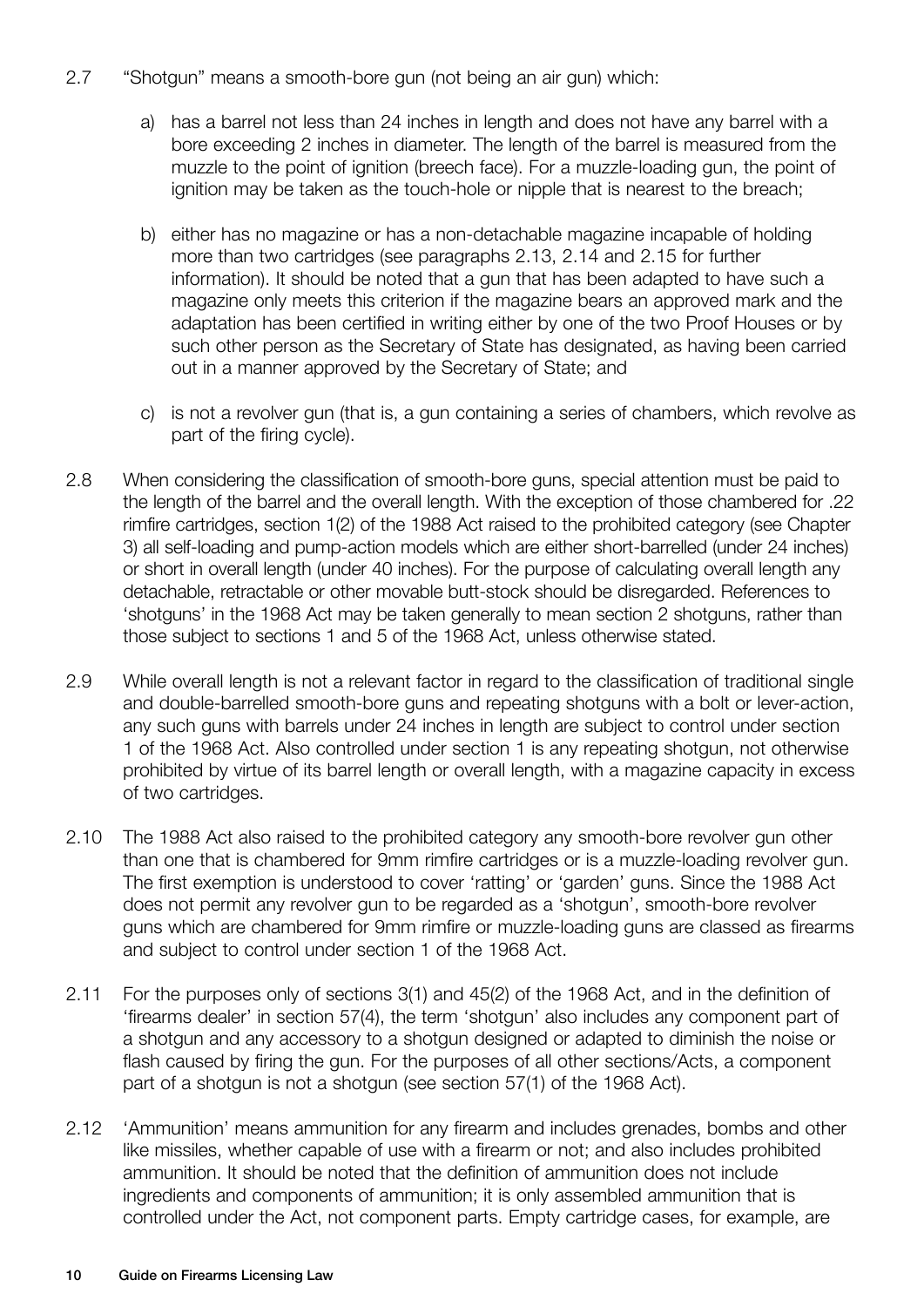not 'ammunition'. There are two exceptions to this. The first is missiles for ammunition prohibited under section 5 of the 1968 Act, for example, expanding or armour-piercing bullets. Such missiles are themselves defined as 'ammunition' and are subject to control accordingly (see Chapter 3). The second is primers – section 35 of the Violent Crime Reduction Act 2006 introduced controls on the purchase and sale of a cap type primer designed for use in metallic ammunition. (See Chapter 5).

### Proof House certification of adapted shotguns

- 2.13 Section 2(3) of the 1988 Act requires that any smooth-bore gun adapted to have a nondetachable magazine incapable of holding more than two cartridges must bear a Proof House mark and have been certified to that effect. This requirement applies not only to those smooth-bore guns already in circulation which have been adapted, but also to those smooth-bore guns which are adapted by the maker subsequent to manufacture but prior to distribution or sale. In both cases such guns are regarded as having been 'adapted' within the meaning of section 1(3A) of the 1968 Act, which was inserted by 2(3) of the 1988 Act.
- 2.14 The marking and certification requirement does not, however, apply in the case of smoothbore guns, which are manufactured with a non-detachable magazine incapable of holding more than two cartridges. Such guns are not regarded as having been 'adapted' within the meaning of section 2(3) since the capacity of the magazine will be secured during the process of manufacture. Although the guns need not comply with the Secretary of State's specifications, the magazine must meet the requirement in section 1(3)(a)(ii) of the 1968 Act; that is, the magazine must be incapable of holding more than two cartridges.
- 2.15 When assessing the magazine capacity of a firearm, consideration should be given to the number of cartridges that the firearm was designed or proofed to take. For example, where a shotgun has a magazine which is capable of holding three cartridges but was designed to hold only two, the shotgun should be considered a section 2 firearm rather than a section 1 firearm. Although interpretation of the law is ultimately a matter for the courts, it is thought unlikely, for example, that the insertion of a plastic or wooden plug into a large capacity fixed magazine would, of itself, be regarded as rendering that gun as having a magazine incapable of holding more than two cartridges. The restriction would need to be of an equivalent standard to the methods set out in the Home Office approved specifications in order to meet the requirements of section 1(3)(a)(ii).

#### De-activated firearms

2.16 Within the context of section 28 of the Violent Crime Reduction Act 2006, a 'de-activated firearm' means an imitation that consists of something which was a firearm but has been rendered incapable of discharging a shot, bullet, or other missile. Section 8 of the 1988 Act provides that, unless it can be shown otherwise, a firearm which has been de-activated to a standard approved by the Secretary of State, so that it is incapable of discharging any shot, bullet or other missile, is presumed not to be a firearm within the meaning of the 1968 Act and therefore is not subject to control if it bears a mark approved by the Secretary of State for denoting that fact. The 1988 Act requires that one of the two Proof Houses or some other person approved by the Secretary of State has marked the firearm and certified in writing (that is, provided a certificate) that it has been de-activated to the approved standard. No other person has been approved for this purpose. With regard to section 38 (7) of the Violent Crime Reduction Act 2006, a de-activated firearm is also to be treated as an imitation firearm, and by virtue of section 40 can only be bought by or sold to someone aged 18 or over.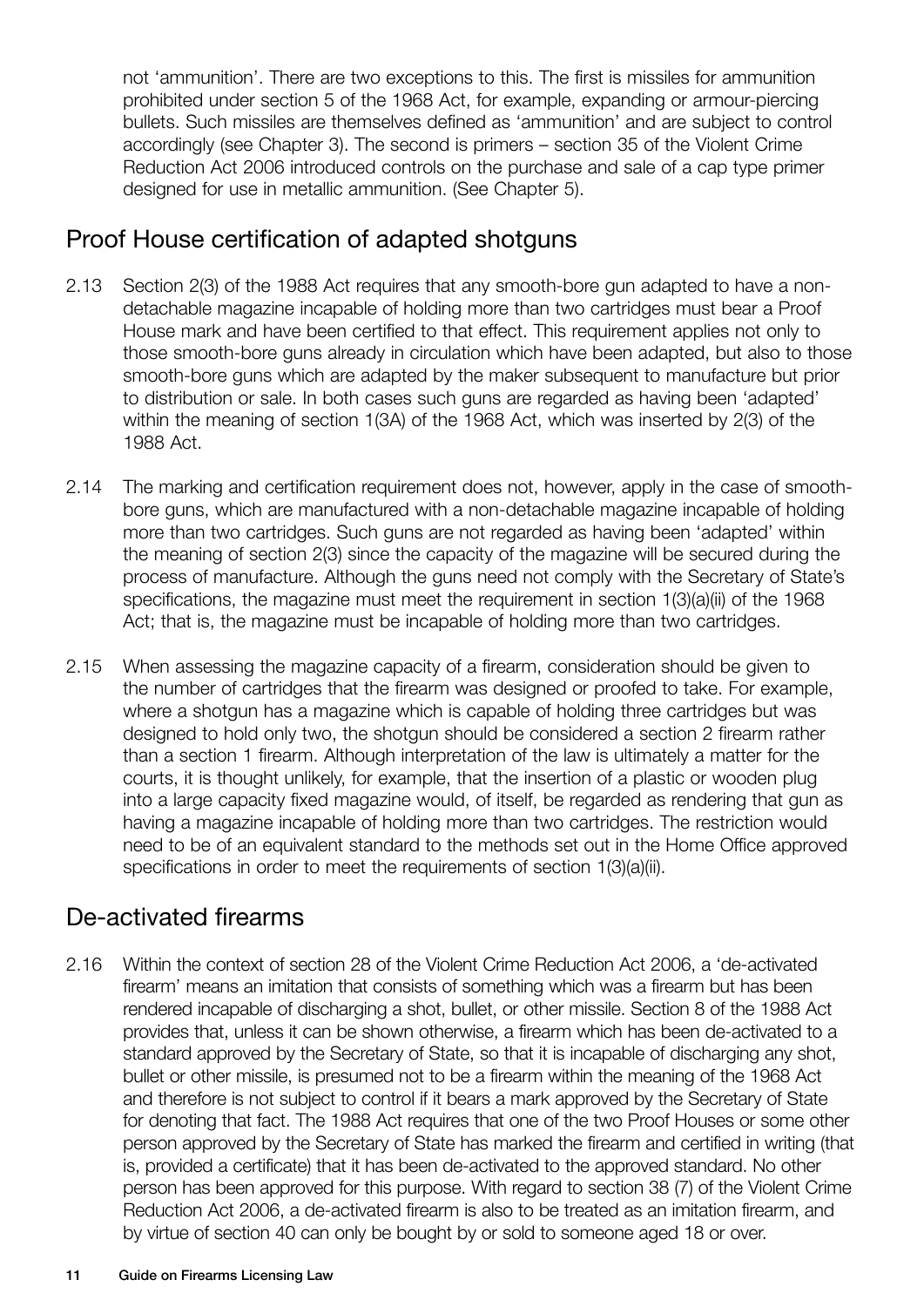- 2.17 De-activation specifications were first set by the Home Office in 1989, and revised in 1995. The most recent came into force in 2010. The new specifications which came into force on the 1st October 1995 and 17th December 2010, are not retrospective. Therefore, a gun de-activated to the old specifications prior to revisions, remains de-activated for legal purposes.
- 2.18 The 1995 (and to some extent 2010) specifications encompassed a substantially greater range of firearms design, and are generally more stringent than the preceding (1989) standards.
- 2.19 The revised specifications enable alternative standards to be agreed on a case-by-case basis for the class of weapons listed in the Home Office publication "Firearms Law – Specifications for the Adaptation of Shotgun Magazines and the De-activation of Firearms". Any alternative standards will be equally stringent but will allow the weapons to retain some of the essential features required by collectors. The later specifications allow for agreement on alternative standards to be an on-going process.
- 2.20 Section 8 of the 1988 Act is an evidential provision and does not preclude the possibility that a firearm which has been de-activated in some other manner may also have ceased to be a firearm within the meaning of the 1968 Act. For example, guns held by museums that were recovered from wrecked ships and aircraft may be corroded to the point that they cannot be fired. This should not be confused with wear or missing parts that can be replaced. The final arbiter of whether the article fulfils the definition of a firearm at section 57(1) is a court.

#### Readily convertible imitation firearms

- 2.21 As indicated in paragraph 2.3, a firearm is defined at section 57(1) in the 1968 Act as a "lethal barrelled weapon from which any shot, bullet or other missile can be discharged". Section 1 of the 1982 Act extended the provisions of section 1 of the 1968 Act to certain imitation firearms. Therefore, a firearm certificate is required to possess, purchase or acquire an imitation firearm which:
	- a) has the appearance of being a firearm to which section 1 of the 1968 Act applies; and
	- b) is so constructed or adapted as to be readily convertible into a firearm to which that section applies.
- 2.22 Under section 1(6) of the 1982 Act, an imitation firearm is regarded as readily convertible into a firearm to which section 1 of the 1968 Act applies if:
	- a) it can be converted without any special skill on the part of the person converting it in the construction or adaptation of firearms of any description; and
	- b) the work involved in converting it does not require equipment or tools other than such as are in common use by persons carrying out works of construction and maintenance in their own homes.

Section 1(5) of the 1982 Act provides a defence for a person accused of an offence to show that he did not know, and had no reason to suspect, that the imitation firearm` was so constructed or adapted as to be readily convertible into a firearm to which section 1 of the Act applies.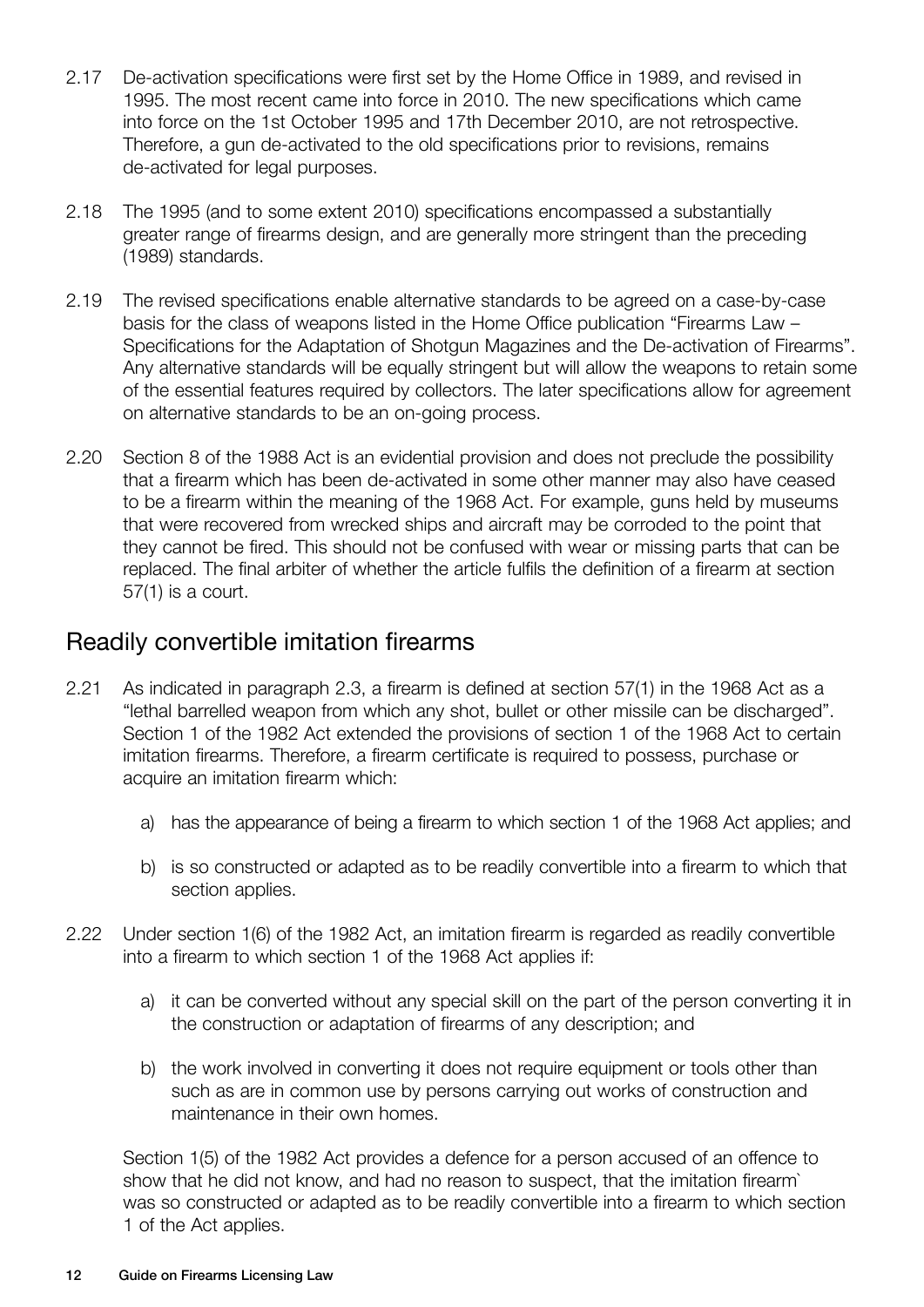## Guidelines on the 1982 Act

2.23 Guidelines have been issued which advise on the technical measures that can be taken to prevent an imitation firearm from being readily convertible into a lethal barrelled weapon. These guidelines are intended primarily for the gun trade and are available from representative organisations, such as the Gun Trade Association.

#### Offences involving imitation firearms

- 2.24 The 1994 Act amended certain provisions of the 1968 Act regarding imitation firearms.
- 2.25 Section 1 of the 1994 Act inserted a new offence at section 16A of the 1968 Act; it makes it an offence to possess any firearm or imitation firearm with intent to cause, or to enable another person to cause, someone else to fear that unlawful violence will be used against them or another person. It provides for a maximum penalty of 10 years' imprisonment or a fine, or both.
- 2.26 Section 2 of the 1994 Act extended the existing offences of trespassing with a firearm in a building or on land (see section 20 of the 1968 Act) to include trespassing with an imitation firearm. It provides that the new offences are liable to a maximum penalty of 6 (building) or 3 (land) months imprisonment, or a fine, or both. The offence of trespassing with an imitation firearm in a building (in contrast to the offence committed with a firearm as defined by section 57(1) of the 1968 Act) is triable only summarily. Section 2 also extends section 46(1)(b) of the 1968 Act (police powers of search with a warrant) to provide for the seizure of imitation firearms as well as real firearms.
- 2.27 Section 37 of the Anti Social Behaviour Act 2003 extends the provisions of section 19 the Firearms Act 1968, making it an offence triable either way for a person to carry an imitation firearm in a public place without lawful authority or reasonable excuse (see also chapter 22). Section 41 of the Violent Crime Reduction Act 2006 increased the maximum custodial sentence to 12 months for this offence – this maximum sentence applies when this offence is tried on indictment.
- 2.28 Section 24A of the Firearms Act 1968, as inserted by section 40 of the Violent Crime Reduction Act, makes it an offence for anyone aged under 18 to purchase an imitation firearm and for anyone to sell an imitation firearm to someone aged under 18. There is a defence for anyone charged with the offence of selling an imitation firearm to someone under 18, where they can show that they had reasonable grounds for believing the purchaser to be 18 or over.

#### Realistic imitation firearms

- 2.29 Section 36 of the Violent Crime Reduction Act 2006 makes it an offence for a person to manufacture, sell, import or cause a realistic imitation firearm to be brought into Great Britain. The Act also makes it an offence to modify an imitation firearm so that it becomes a realistic imitation firearm. Section 38 (1) defines a 'realistic imitation firearm' as an imitation firearm which:
	- a) has an appearance that is so realistic as to make it indistinguishable, for all practical purposes, from a real firearm; and
	- b) is neither a de-activated firearm nor an antique.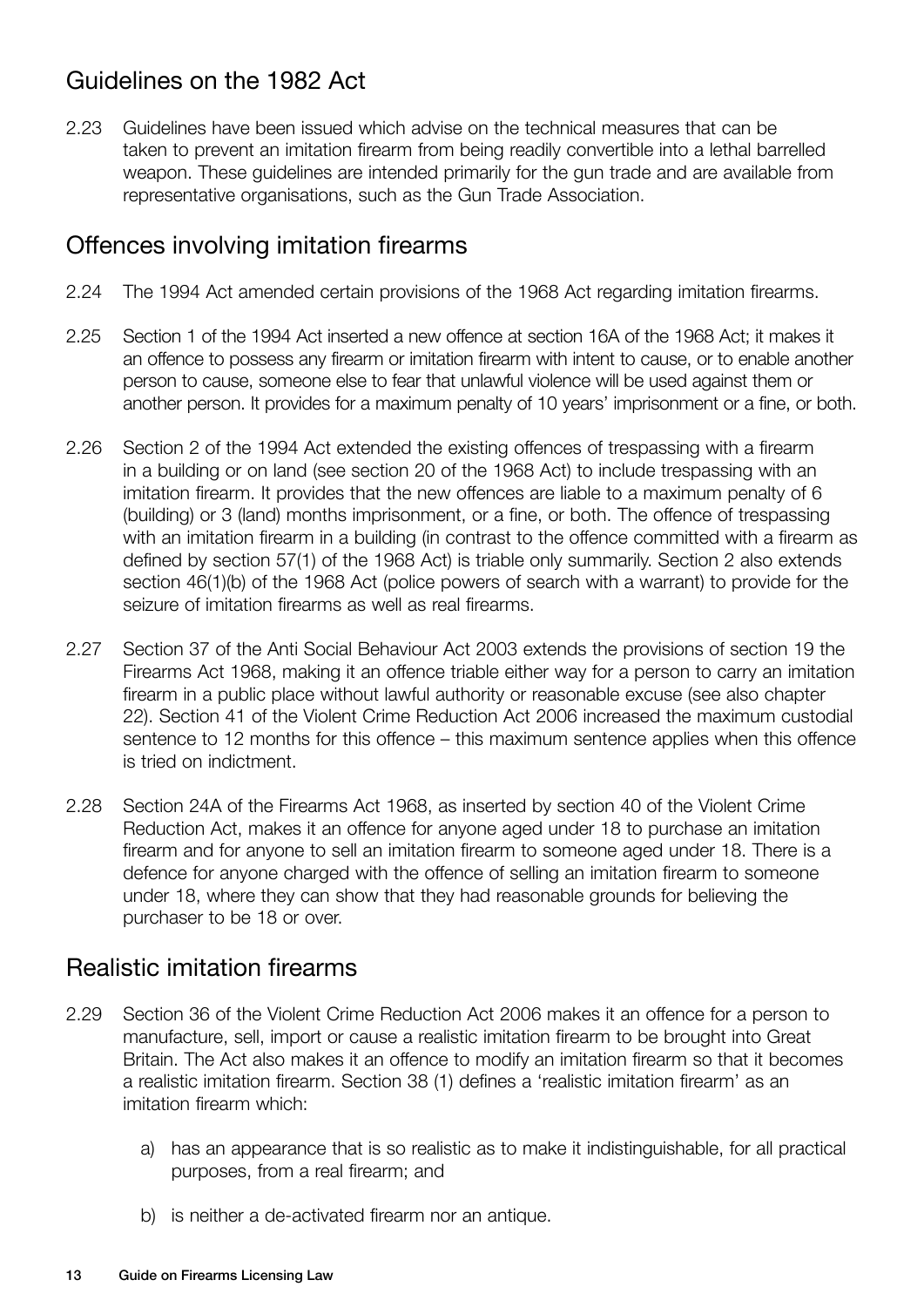- 2.30 This definition of 'realistic imitation firearm' applies for the purposes of sections 36 and 37. The term 'real firearm' is defined in section 38(7) as either a firearm of an actual make or model of a modern firearm, or a generic modern firearm. The term 'modern firearm' is defined in subsection 8 as a firearm other than one whose appearance would tend to identify it as having a design and mechanism of a sort first dating before 1870.
- 2.31 Section 37 provides for a number of specified defences, which apply for the offence under section 36, where a realistic imitation firearm is made available for one or more of the following purposes:
	- i) for the purposes of a museum or gallery
	- ii) for the purposes of theatrical performances and of rehearsals for such performances
	- iii) in the production of films (within the meaning of Part 1 of the Copyright, Designs and Patents Act 1988 (c.48)
	- iv) in the production of television programmes (within the meaning of the Communications Act 2003))
	- v) for the organisation and holding of historical re-enactments organised and held by persons specified or described for the purposes of this section by regulations made by the Secretary of State (see paragraph 2.33)
	- vi) for the purposes of functions that a person has in their capacity as a person in the service of Her Majesty.
- 2.32 Section 37 (3) provides a further defence for businesses to import realistic imitation firearms for the purpose of modifying them so that they cease to be realistic imitation firearms.
- 2.33 The Violent Crime Reduction Act 2006 (Realistic Imitation Firearms) Regulations 2007 (SI 2007/2606) provided two further defences which apply to an offence under section 36 of the 2006.The first is a defence for making a realistic imitation firearm available for 'permitted activities', defined as "the acting out of military or law enforcement scenarios for the purposes of recreation" and primarily intended to cover those participating in airsoft skirmishing. It is a requirement under the requlations that third party liability insurance is held in connection with such activities.
- 2.34 The second is a defence for display of realistic imitation firearms at a 'permitted event', defined as a commercial event at which firearms or realistic imitation firearms (or both) are offered for sale or displayed (i.e. arms fairs).
- 2.35 The Regulations also specify that those relying on the historical re-enactment defence must have third party liability insurance in connection with the organisation and holding of historical re-enactments. Where a person indicates that they wish to buy a realistic imitation firearm for airsoft skirmishing, retailers should seek to determine that the prospective buyer holds third party liability insurance in connection with the organisation and holding of the recreational acting out of military or law enforcement scenarios. In many cases airsoft players will be members of clubs which are members of the United Kingdom Airsoft Retailers Association (UKARA). UKARA operates a database, which keeps a record of participating airsoft players and game sites, and is used for identification purposes. Equally, where a person intends to buy a realistic imitation firearm for the purposes of historical re-enactment, retailers should check that the prospective buyer is a member of a club or society recognised by the National Association of Re-enactment Societies (NAReS) or an organisation of similar standing prior to making a sale.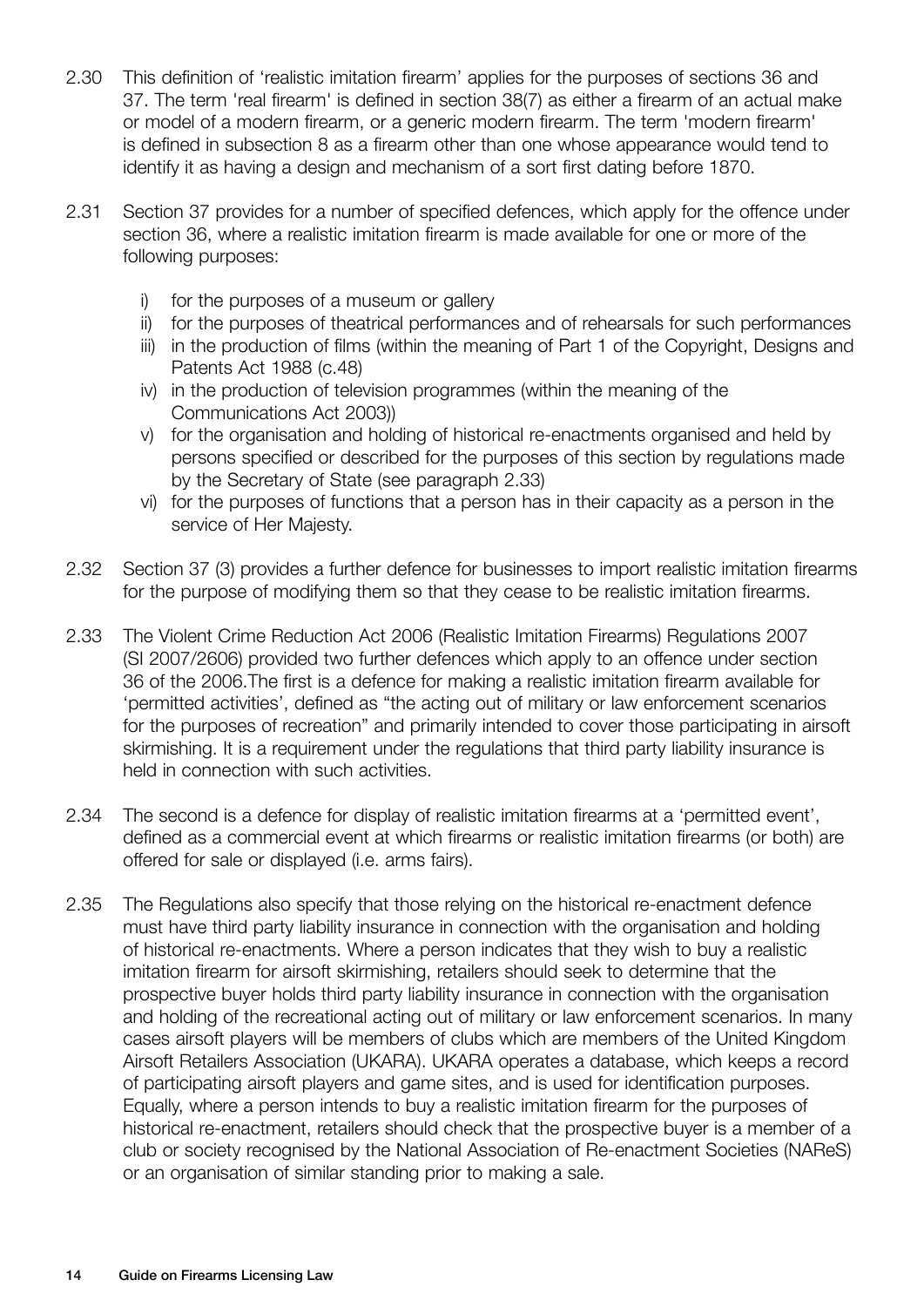- 2.36 In determining whether an imitation firearm is to be considered a realistic imitation firearm, section 38(3)(a) of the Violent Crime Reduction Act 2006 states that its size, shape and principal colour are to be taken into account. Section 38(3)(b) confirms that an imitation is to be regarded as distinguishable if its size, shape or principal colour is unrealistic for a real firearm. The Violent Crime Reduction Act 2006 (Realistic Imitation Firearms) Regulations 2007 specify a set of colours and dimensions in order to distinguish between imitation firearms and realistic imitation firearms. An imitation firearm with dimensions less than 38 mm in height and 70mm in length is to be regarded as unrealistic. An imitation firearm which is principally coloured bright red, bright orange, bright yellow, bright green, bright pink, bright purple, bright blue, or which is transparent should also be regarded as unrealistic.
- 2.37 An imitation firearm whose principal colour is not one of those listed in the Regulations does not automatically fail to be regarded as realistic, although it is more likely that that will be the case. In these circumstances, the general test of whether it is distinguishable from a real firearm, taking into account its size, colour etc. should be applied.

#### Specifications for blank firing imitation firearms

2.38 Under section 39 of the Violent Crime Reduction Act 2006, it is an offence to manufacture or import an imitation firearm which does not conform to specifications set out in the Violent Crime Reduction Act 2006 (Specification for imitation Firearms) Regulations 2011 (SI 2007/2606). It is also an offence to modify an imitation firearm so that it does not conform to the specifications or to modify a firearm to create an imitation firearm which does not confirm to the regulations. Accordingly, all blank firing imitation firearms, i.e. imitation firearms capable of firing a blank cartridge, and blank firing imitation revolvers must conform to the specifications set out in regulations 4 and 6 of the 2011 regulations respectively. Under regulation 7 of the regulations, the offence in section 39(2)(d) of the 2006 Act of importing an imitation firearm which does not conform to the specifications does not apply where the imitation firearm was imported for one of the reasons specified in section 37 (2) of the 2006 Act (see paragraph 2.31).

#### Small firearms

2.39 The 1997 Act prohibited, for the purposes of section 5 of the 1968 Act, any firearm which either has a barrel less than 30cm in length or is less than 60cm in length overall, other than an air weapon, a muzzle-loading gun or a firearm designed as signalling apparatus. The intention was to prohibit certain particularly dangerous firearms which were easy to conceal. In general terms, this has meant the prohibition of handguns but it is important to remember that the legislation does not refer explicitly to handguns; instead it refers to small firearms. For exemptions to the requirement to obtain the Secretary of State's authority to possess prohibited firearms see Chapter 3.

#### Antiques

2.40 The provisions of the 1968 Act do not apply to antique firearms kept as curiosities or ornaments (section 58(2)). There are therefore two key issues: whether a firearm is legitimately an antique and whether it is to be sold, transferred, purchased, acquired, or possessed as a curiosity or ornament. The word 'antique' and the phrase 'curiosity or ornament' are not defined in law. However, detailed guidance on what should be regarded as an antique firearm for firearms licensing purposes can be found in Chapter 8. The person in possession of a particular firearm should be able to demonstrate to the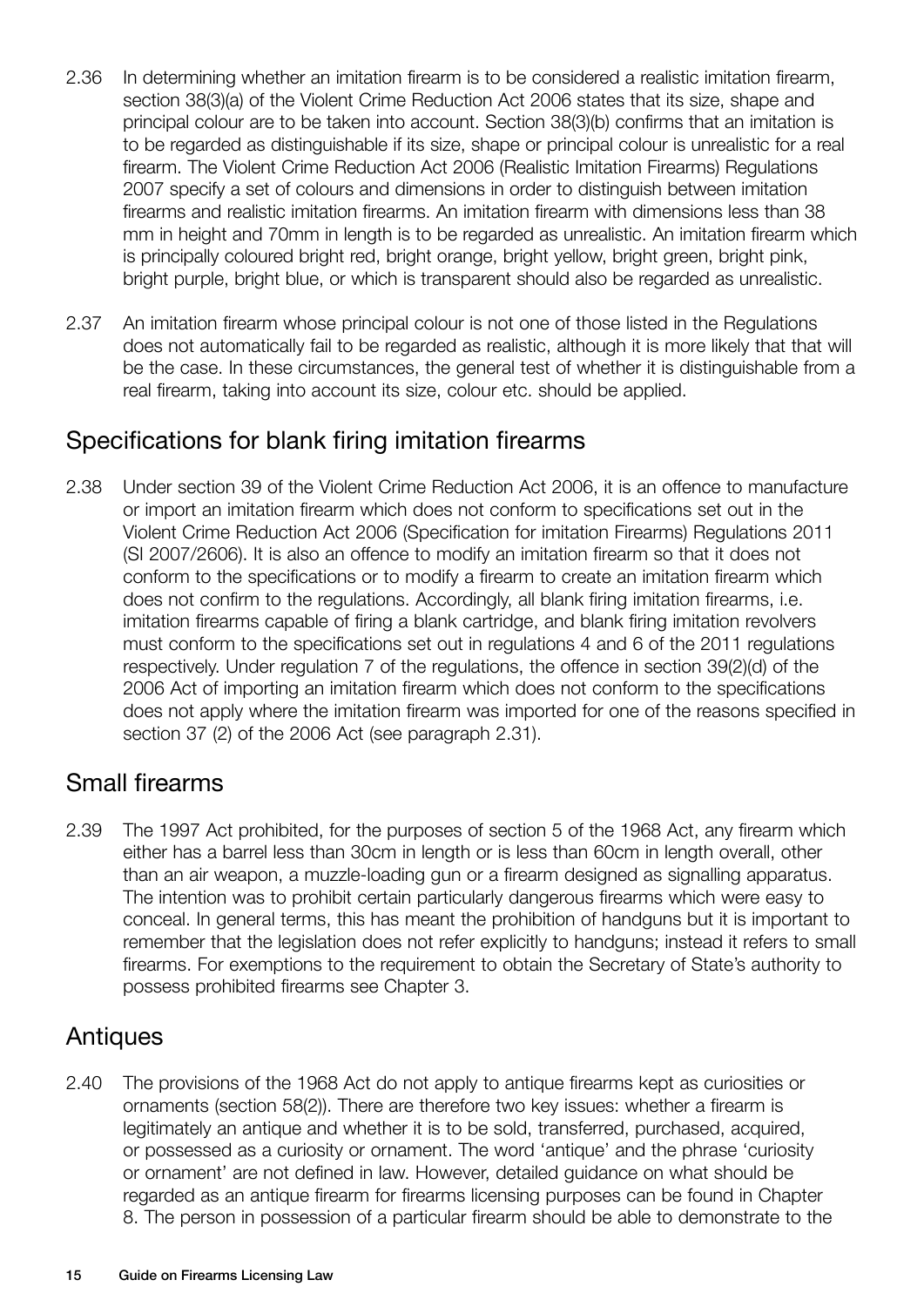satisfaction of the chief officer of police that it can be treated as an antique for certification purposes, although it would be for the prosecution to prove otherwise in the event of the matter coming to court. Evidence of antique status may include an indication of date of manufacture, details of technical obsolescence, a lack of commercial availability of suitable ammunition, or a written opinion by an accredited expert. If there is any indication that a firearm is to be used (that is, not held purely as a curiosity or ornament), it should not be regarded as an antique firearm for the purposes of the Firearms Acts and normal certification procedures apply.

2.41 From 14 July 2014 persons prohibited from possessing firearms under section 21 (including those with suspended sentences) will also be unable to possess antique firearms (see chapters 5 and 8).

#### Firearms and ammunition for which no certificate is required

2.42 Firearm and shotgun certificates are required in respect of the majority of firearms and ammunition. However, the following types are exempt:

#### i) Air and gas operated weapons and their ammunition

- 2.43 Air guns, air rifles and air pistols are exempt from the certification requirement if they are not of a type declared specially dangerous by the Firearms (Dangerous Air Weapons) Rules 1969, as amended by the 1993 Rules or the Firearms (Dangerous Air Weapons) (Scotland) Rules 1969, as amended by the Firearms (Dangerous Air Weapons) (Scotland) Amendment Rules 1993.
- 2.44 The Rules provide that any air weapon is 'specially dangerous' if it is capable of discharging a missile so that the missile has, on being discharged from the muzzle of the weapon, kinetic energy in excess, in the case of an air pistol, of 6 foot lbs or, in the case of an air weapon other than an air pistol, 12 foot lbs. An air rifle with a muzzle energy in excess of 12 foot lbs must be held on a firearm certificate. Any air pistol which either has a barrel less than 30cm in length or is less than 60cm in length overall, with a muzzle energy in excess of 6 foot lbs is a prohibited firearm.
- 2.45 If there is doubt about a particular air weapon, police forces should seek advice from forensic science service providers. It should be noted that the firing capabilities have been found to differ between particular weapons of the same model. It should not be automatically assumed that all specimens of a particular model of air gun produce exactly the same muzzle energy, particularly if its published power level approaches the 6 foot lbs or 12 foot lbs levels, as appropriate to its type. Testing of air weapons for the purposes of determining their status under the current legislation should only be carried out under strictly controlled circumstances. Forensic science service providers can offer help and advice.
- 2.46 By virtue of section 48 of the 1997 Act, firearms using compressed carbon dioxide as the power source are treated as air weapons and, if not regarded as 'specially dangerous' (over 6 foot lbs in the case of a pistol or 12 foot lbs in the case of other air guns and air rifles) are thus exempt from the firearm certificate procedure. Firearms using other gases are not so exempt.
- 2.47 It should be noted that the majority but by no means all guns powered by carbon dioxide which discharge paint pellets and which are used in adventure games are unlikely to cause serious injury, nor were they designed as 'weapons'. As such, they should not be considered to be firearms.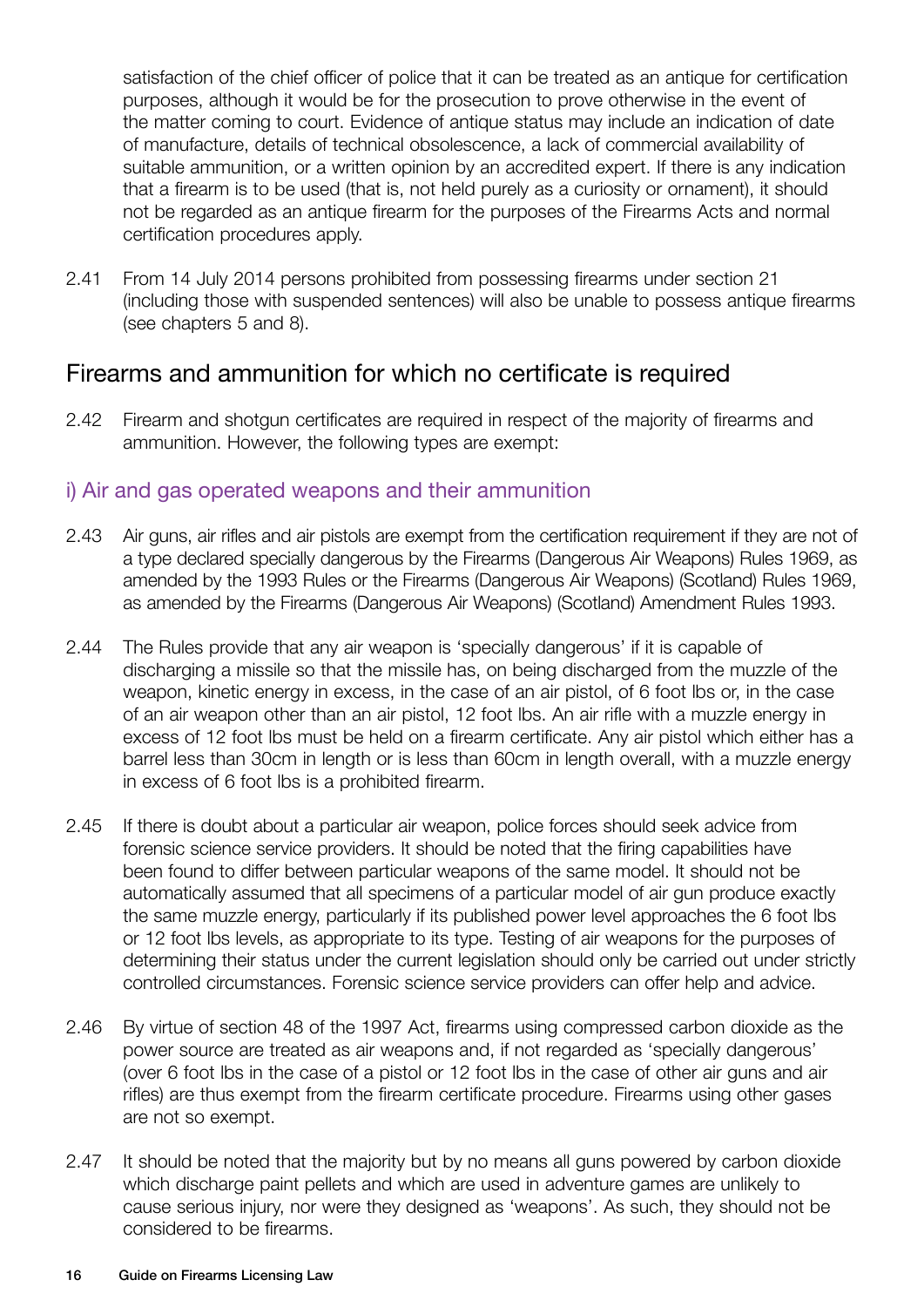- 2.48 Ammunition for air weapons and other weapons using compressed gas is exempt from the certification procedure.
- 2.49 The Rules do not apply to an air weapon designed for use only when submerged in water, such as harpoon guns.
- ii) De-activated firearms
- 2.50 See paragraph 2.16.

#### iii) Shotgun cartridges

2.51 A shotgun certificate is not required to possess or acquire shotgun cartridges containing five or more shot, none of which exceeds .36 inch in diameter. All ordinary shot cartridges are covered by this description. However, a shotgun certificate (or firearm certificate authorising possession of a section 1 shotgun) is normally required to purchase shotgun cartridges. All single bulleted ammunition, for example solid slug, spherical ball or projectiles for birdscaring equipment, is subject to the requirement for a firearm certificate.

#### iv) Blank cartridges

2.52 Blank cartridges not exceeding 1 inch in diameter are also exempt from the certification procedure.

#### v) Display Boards and decorative purposes

- 2.53 In the absence of a court ruling, inert cartridges and ammunition mounted on display boards are not regarded as being subject to the Acts. Similarly, inert bullets mounted on key rings or cuff links are assumed to be exempt.
- 2.54 It should be noted that exemption from the certification procedure does not automatically exempt a firearm from all the other provisions of the Act. A person found trespassing with a low-powered air weapon, for example, might still be charged with "armed" trespass. It is also an offence for a person prohibited by the terms of section 21 of the 1968 Act to be in possession of an air gun or ammunition for it.

#### Other classes of firearms and ammunition

- 2.55 When considering whether a particular weapon should be regarded as a firearm to which sections 1, 2 or 5 of the 1968 Act applies or which is covered by the 1982 Act, it is important to remember that the purpose of the legislation is to control the supply and possession of all rifles, guns and pistols which could be used for criminal or subversive purposes while recognising that individuals may own and use firearms and other devices for legitimate purposes. In the absence of a decision by a court, the Secretary of State takes the view that the following devices should not be regarded as firearms within the definition of the Act:
	- a) captive-bolt stunning devices (where the bolt remains attached to the barrel) used in the slaughter of animals, operated by blank cartridges or pneumatically;
	- b) nail guns, designed as tools for the insertion of nails, metal pins and threaded bolts into solid objects;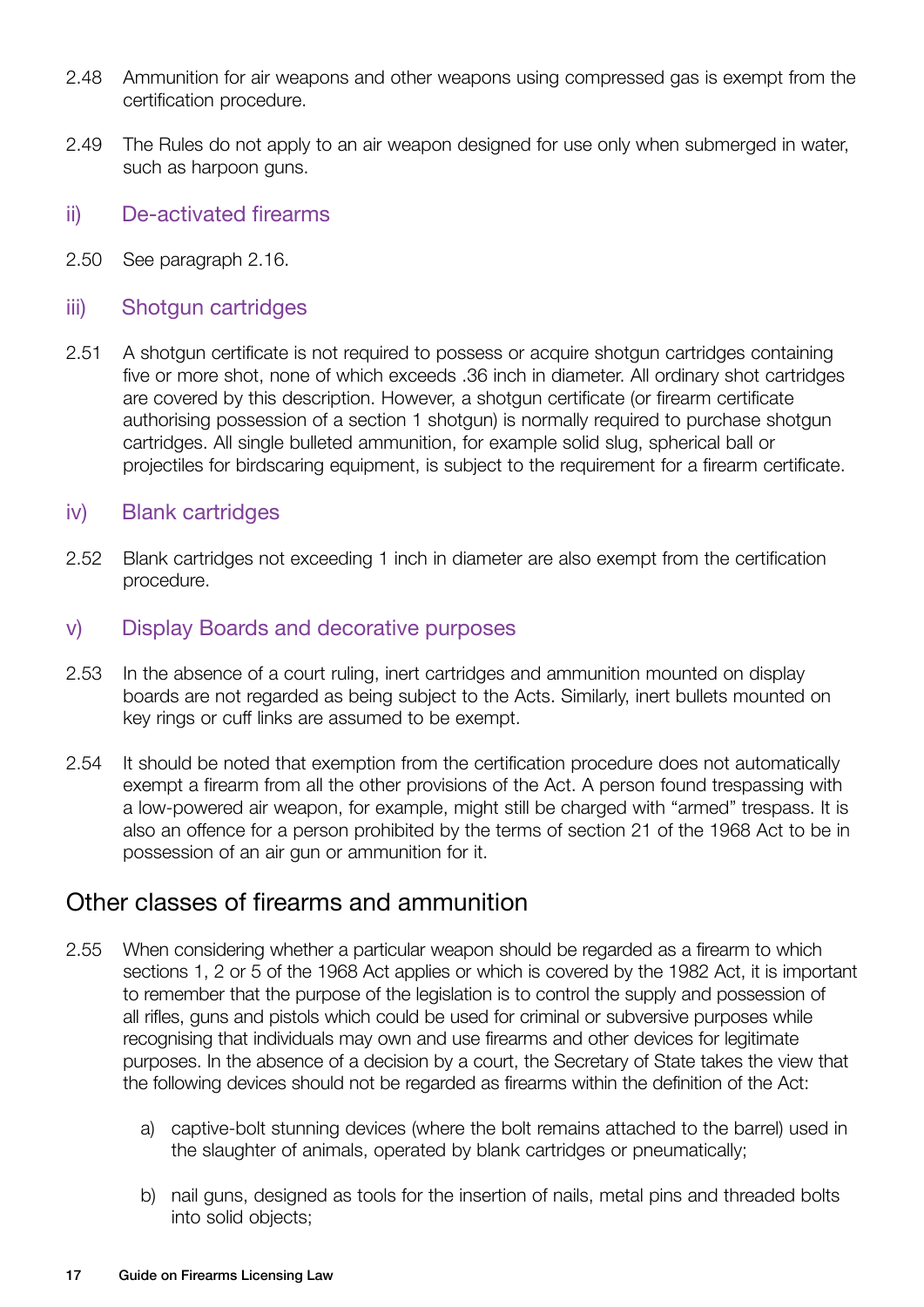- c) alarm guns, which are devices operated by a trip wire for the detonation of small explosive charges:
- d) line throwing implements used for saving life of those in vessels in distress;
- e) net throwing guns which are devices designed for the live capture of birds and animals (but not those net throwing guns which are designed for law enforcement purposes);
- f) rocket signal and illuminating devices (but not signalling pistols or hand-held devices using cartridges, and which discharge a signal or illuminating load from a fixed barrel);
- g) fuse igniting pistols designed to ignite a slow burning pyrotechnic fuse or shock cord by firing a primer or blank cartridge;
- h) cable cutters and cable spikers (designed to earth the residual electronic charge held in high voltage cables) fired by blank cartridges;
- i) harpoon guns utilising a spigot and fired by blank cartridge, such as the Greener harpoon gun;
- j) dummy and target launchers (designed to project a dummy for dog training or an artificial target for shooting), utilising a spigot and powered by blank cartridges;
- k) armoured fighting vehicle (AFV) smoke dischargers used to project pyrotechnics for smoke screening; and
- l) smoothbore sleeve type chamber inserts for use in a shotgun or rifle (chamber adaptors which incorporate rifling and chambered for any cartridge are subject to Section 1 control.).

### Conversion of firearms

- 2.56 Section 7(1)(a) of the 1988 Act (as amended by the 1997 Act) provides that if any weapon has at any time been a weapon to which section 5(1) or 5(1A) of the 1968 Act applies, it shall be treated as a prohibited weapon regardless of anything done for the purpose of converting it into a weapon of a different kind. Thus a fully automatic weapon such as a Bren gun which has been smooth-bored and adapted to single-shot would still be classified as a prohibited weapon, as would a pistol that had a 24 inch or more smoothbore barrel fitted to it.
- 2.57 Section 7(1)(b) provides an exception in respect of self-loading or pump-action smooth-bore guns which have at some time possessed a barrel under 24 inches (and would otherwise be caught under section 5(1)(ac) of the 1968 Act) and which at the present time have a barrel of 24 inches or more. This takes account of the fact that some self-loading and pump-action smooth-bore guns are manufactured so as to readily accommodate, and with equal facility, interchangeable barrels of varying lengths, which may be more or less than 24 inches. The exception therefore protects a person who acquires such a gun in its long-barrelled mode without being aware that in the past it had been fitted with a shorter barrel.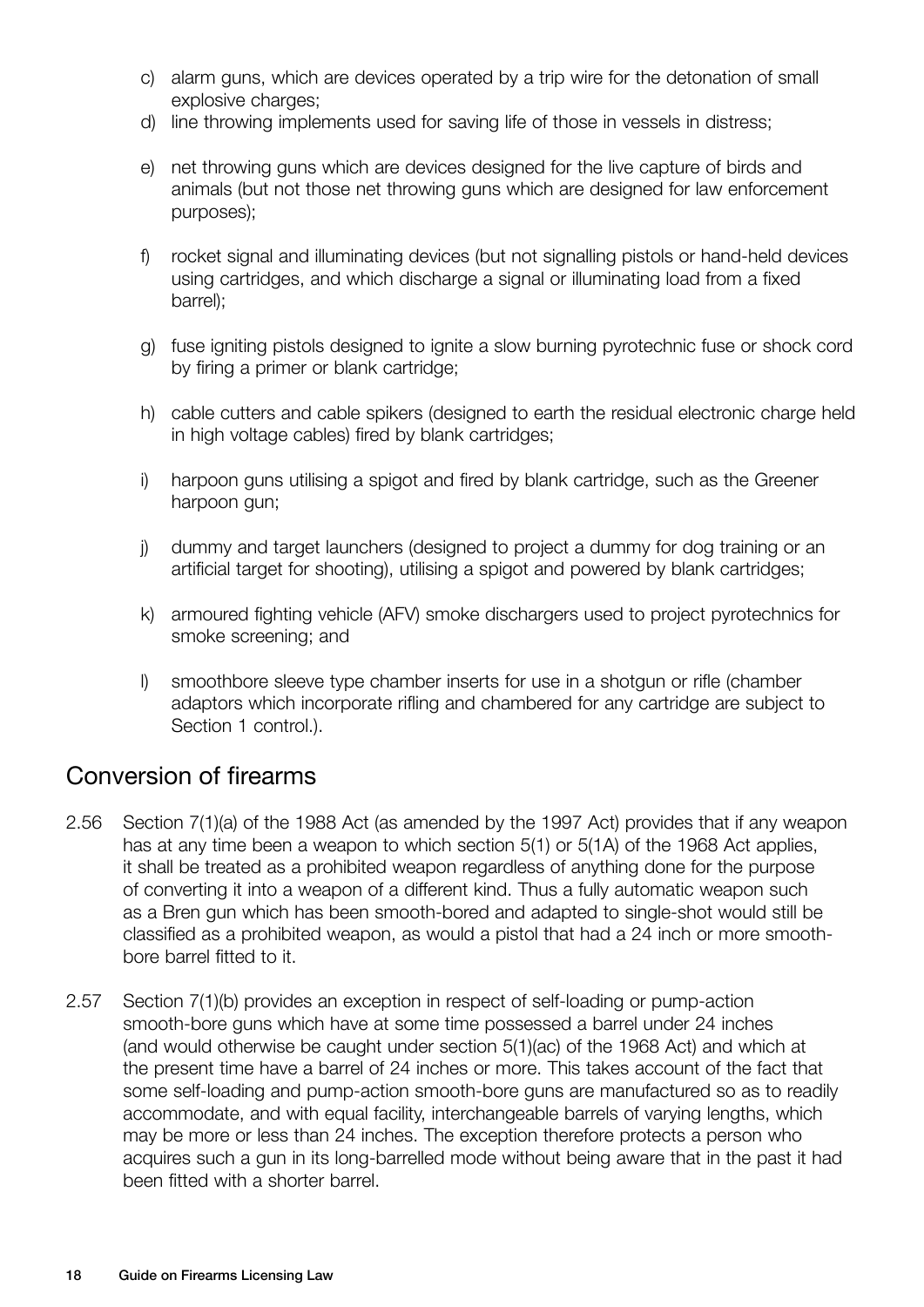#### 2.58 Section 7(2) of the 1988 Act provides that a weapon which:

- a) has at any time since the coming into force of section 2 of the 1988 Act (which required a firearm certificate for certain types of shotgun) been a section 1 weapon; or
- b) would at any previous time have been such a weapon had the 1988 Act been in force,

shall, if it has, or at any time has had, a rifled barrel of less than 24 inches be a section 1 firearm, irrespective of any work done to convert it into a shotgun or an air weapon.

- 2.59 However, section 7(3) of the 1988 Act exempts from the provisions of section 7(2) any firearm where the barrel has been shortened by a registered firearms dealer for the sole purpose of replacing part of it so as to produce a barrel not less than 24 inches in length. This allows firearms dealers to cut off from a rifled barrel which is 24 inches or greater in length a damaged or worn part, drill out the rifling from the remaining part of the barrel and add a smooth-bored section so as to produce a barrel not less than 24 inches in length.
- 2.60 This exemption refers only to guns that have at some time had barrels less than 24 inches in length solely by virtue of such work having been carried out by a registered firearms dealer. Guns which have at any time had a barrel less than 24 inches in length for some other reason cannot benefit from this exemption even if they are subsequently shortened again by a registered firearms dealer for the purpose stated. This covers the conversion of firearms and does not impinge on the destruction of a firearm by a dealer cutting it into pieces, including the barrels.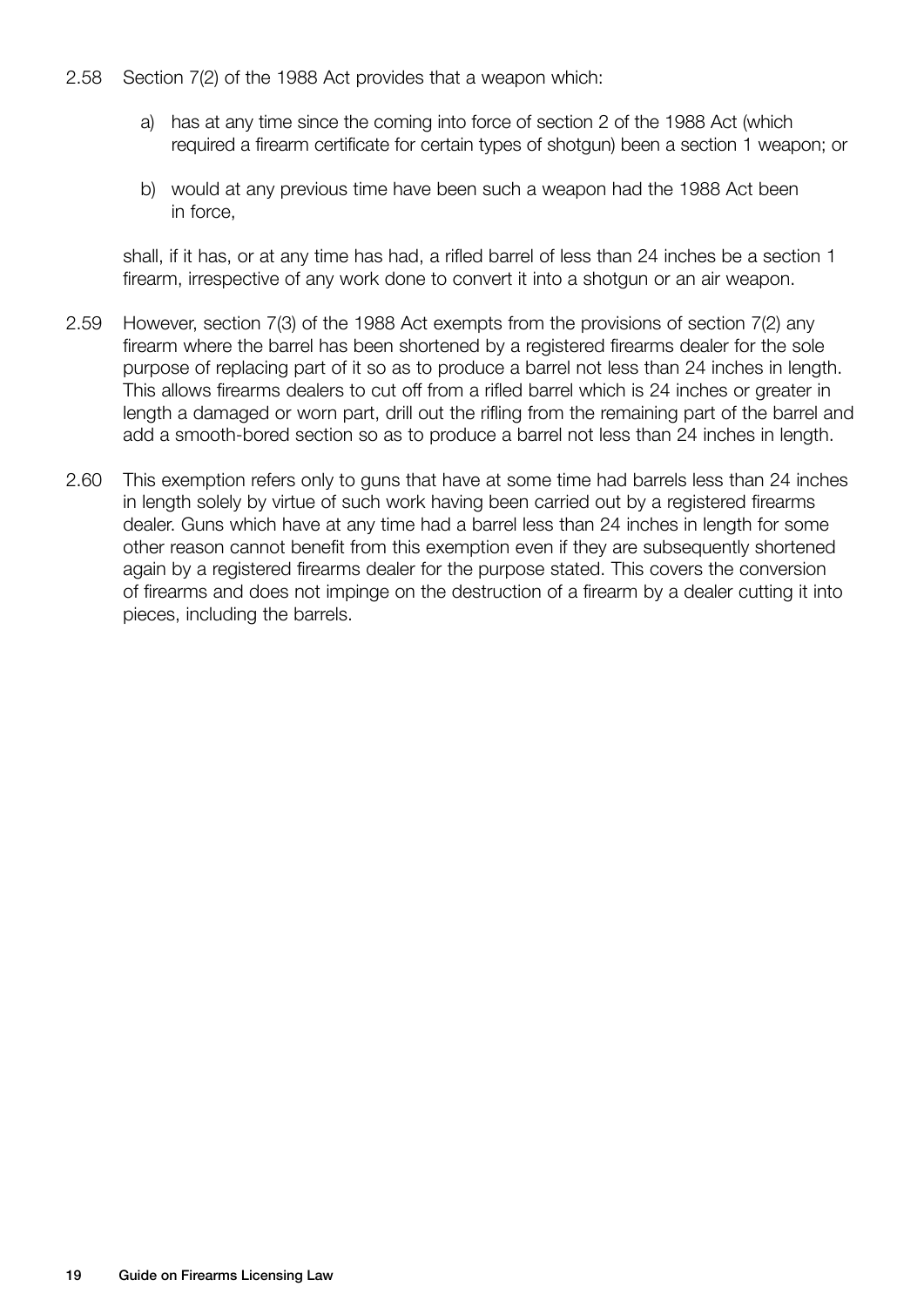# Chapter 3: Prohibited Weapons and Ammunition

3.1 This Chapter defines weapons and ammunition prohibited under the terms of section 5 of the 1968 Act. It explains the arrangements whereby the Secretary of State grants authorities for possessing section 5 weapons and ammunition, and the various exemptions from the requirement to possess this authority. References to the Secretary of State in this Chapter correspond to the Scottish Ministers in Scotland.

#### **Definitions**

3.2 Section 5(1) of the 1968 Act, as modified by the Transfer of Functions (Prohibited Weapons) Order 1968 and amended by the 1988 Act, the 1992 Regulations, the 1997 Acts, the Scotland Act 1998 (Transfer of Functions to Scottish Ministers etc.) Order 1999, the Anti-social Behaviour Act 2003 and the Anti-social Behaviour, Crime and Policing Act 20141 , makes it unlawful to purchase, acquire or possess, without the authority of the Secretary of State, any prohibited weapon or ammunition. Section 5(1A) of the 1968 Act makes it unlawful to purchase, acquire or possess, without the authority of the Secretary of State, any prohibited weapon or ammunition. Unlike the section 5 (1) offence, the section 5 (2A) offence contained in the Anti-social Behaviour, Crime and Policing Act 2014 covers the manufacture, sale or transfer of any prohibited weapon or prohibited ammunition and the possession for sale or transfer and, purchase or acquisition for sale or transfer of any prohibited weapon or prohibited ammunition.

Those weapons and ammunition, which are prohibited, consist of:

- i) any firearm which is so designed or adapted that two or more missiles can be successively discharged without repeated pressure on the trigger (section 5(1)(a));
- ii) any self-loading or pump-action rifled gun other than one which is chambered for .22 rimfire cartridges (section 5(1)(ab));
- iii) any firearm which either has a barrel less than 30 centimetres in length or is less than 60 centimetres in length overall, other than an air weapon, a muzzle-loading gun or a firearm designed as signalling apparatus (section 5(1)(aba));
- iv) any self-loading or pump-action smooth-bore gun which is not an air weapon or chambered for .22 rimfire cartridges and either has a barrel less than 24 inches in length or is less than 40 inches in length overall (section 5(1)(ac));
- v) any smooth-bore revolver gun other than one which is chambered for 9mm rimfire cartridges or a muzzle-loading revolver gun (section 5(1)(ad));

<sup>1</sup> The firearms provisions within the Anti-social Behaviour, Crime and Policing Act 2014 come into force on 14 July 2014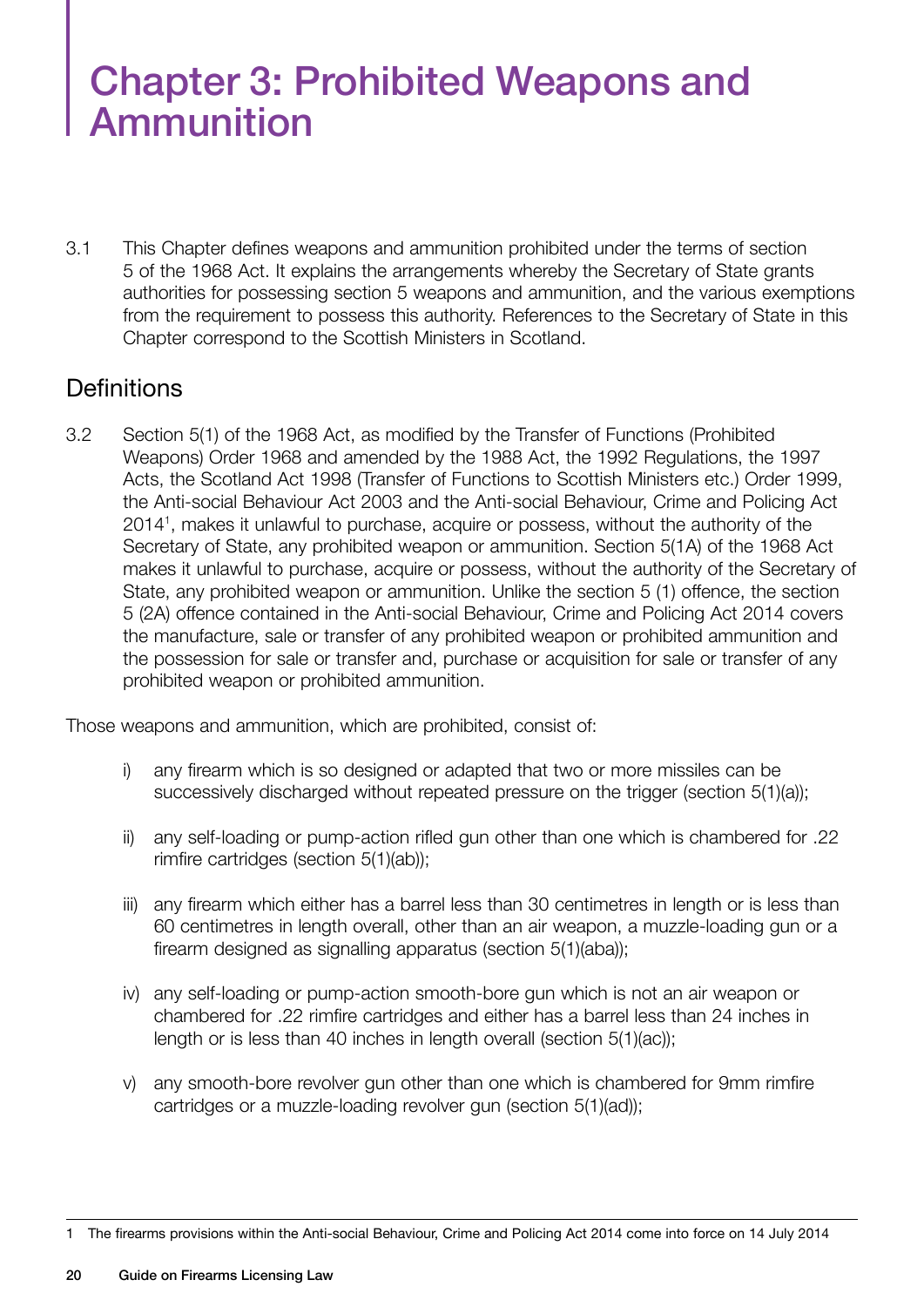- vi) any rocket launcher, or any mortar, for projecting a stabilised missile, other than a launcher or mortar designed for line-throwing or pyrotechnic purposes or as signaling apparatus (section 5(1)(ae));
- vii) any air rifle, air gun or air pistol that uses, or is designed or adapted for use with, a self-contained gas cartridge system (section 5(1)(af));
- viii) any weapon of whatever description designed or adapted for the discharge of any noxious liquid, gas or other thing (section 5(1)(b));
- ix) any cartridge with a bullet designed to explode on or immediately before impact, any ammunition containing or designed or adapted to contain any such noxious thing as is mentioned in (viii) above and, if capable of being used with a firearm of any description, any grenade, bomb or other like missile, or rocket or shell designed to explode as aforesaid (section 5(1)(c));
- x) any firearm which is disguised as another object (section 5(1A)(a));
- xi) any rocket or ammunition not falling within (ix) above which consists of, or incorporates, a missile designed to explode on or immediately before impact and is for military use  $(section 5(1A)(b));$
- xii) any launcher or other projecting apparatus not falling within (vi) above which is designed to be used with any rocket or ammunition falling within (xi) above or with ammunition which would fall within that paragraph but for it being ammunition falling within (ix) above (section 5(1A)(c));
- xiii) any ammunition for military use which consists of, or incorporates, a missile designed so that a substance contained in the missile will ignite on or immediately before impact  $(section 5(1A)(d))$ ;
- xiv) any ammunition for military use which consists of or incorporates a missile designed, on account of its having a jacket and hard-core, to penetrate armour plating, armour screening or body armour (section 5(1A)(e));
- xv) any ammunition which incorporates a missile designed or adapted to expand on impact (section 5(1A)(f));
- xvi) anything which is designed to be projected as a missile from any weapon and is designed to be, or has been incorporated in, any ammunition falling within any of the preceding paragraphs (see xiii, xiv and xv above); or any ammunition which would fall within any of those paragraphs but for it being specified at (ix) above (section 5(1A)(g)).

#### Component parts

- 3.3 Note that the component parts of weapons falling under 5(1)(a), 5(1A)(a) or 5(1)(aba) are also subject to section 5 controls (see also Chapter 13).
- 3.4 Category (i) above includes weapons such as machine guns, sub-machine guns, chain guns and the so-called 'burst-fire' weapons in which several missiles (typically 3-5) are discharged in succession on a single application of the trigger. Case law also suggests that the courts should consider the actual operation of the firearm rather than the intent of the designers.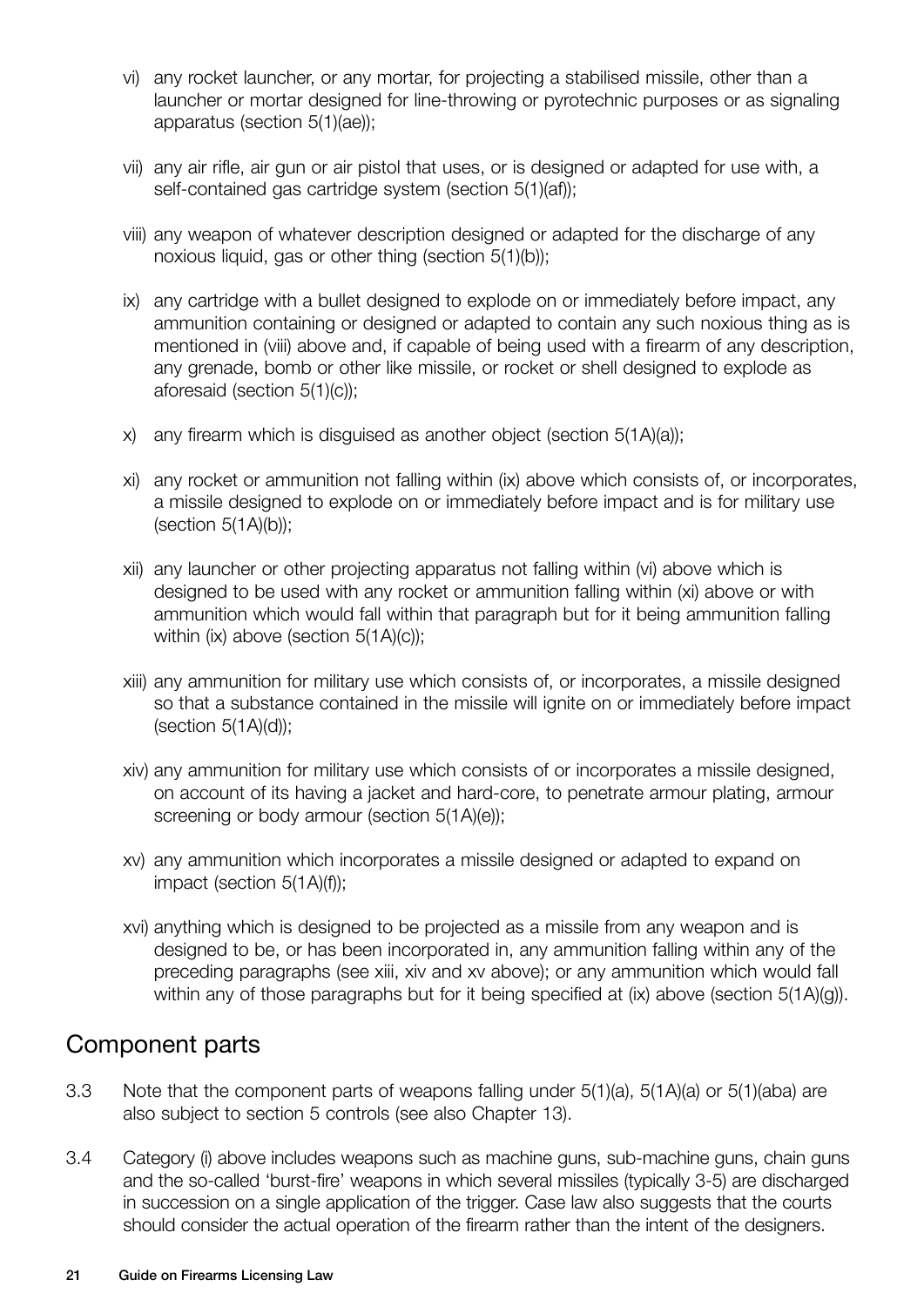- 3.5 Category (ii) includes carbines, which are included in the definition of a rifle in section 57(4) of the 1968 Act. Originally, a carbine was a short musket or rifle intended for use by mounted troops, but the term has come to mean any rifle with a short barrel. Also caught in this category are the so-called 'hybrid' firearms such as the Colt Armalite AR-15 'pistol'. These weapons are self-loading versions of long arms made to operate in self-loading mode only and sold without a shoulder stock. The term 'automatic' is also sometimes incorrectly applied to self-loading pistols.
- 3.6 Category (iii) affects the kind of small firearm that is easily concealed and yet confers high firepower. For this reason, muzzle-loading weapons (including cap and ball revolvers) and flare pistols are deliberately excluded. It should be remembered that the 1997 Act did not ban pistols as such and was drafted in terms of small firearms. NB: category (iii) includes 'specially dangerous' air pistols and 'specially dangerous' short air rifles (see paragraph 3.24).
- 3.7 In terms of measurement, section 57 (6) of the Firearms Act 1968 makes provision for the barrel to be measured from the muzzle to the point at which the charge is exploded on firing. In measuring the overall length, any detachable, folding, retractable or other movable butt-stock should be disregarded in accordance with section 5(8) of the 1968 Act.
- 3.8 Any long-barreled pistols with dimensions greater than those stipulated in section 5(1)(aba) of the 1968 Act (such as the long barreled Uberti Cattleman revolver) are not caught by this section of the Act and may legally be held on a firearm certificate.
- 3.9 Category (iv) covers short-barreled or short overall length pump-action and self-loading shotguns, which may have folding or retracting shoulder stocks. Short barreled smooth bore 'specially dangerous' air weapons also fall into this category.
- 3.10 Category (v) covers most smooth-bore revolver guns though an exception is made for the so-called 'ratting guns' chambered for 9mm rimfire and for muzzle-loading revolver guns, both of which are subject to control under section 1 of the Act. Section 57(2B) of the 1968 Act (as inserted by the 1988 Act) defines a smooth-bore revolver gun as one containing a series of chambers, which revolve when the gun is fired. Examples of such guns are the 'Dragon' and the 'Striker'.
- 3.11 In category (vi), a rocket launcher is effectively a tube designed to launch a rocketpropelled missile, whereas a mortar uses an explosive charge to launch a bomb. All modern rocket launchers and mortars are caught by this sub-section. Antique or replica mortars (often used by historical re-enactment groups) are used to fire blanks or unstabilised projectiles, and are subject to control under section 1 or 2 of the 1968 Act, depending on the size of the bore and the length of the barrel.
- 3.12 Category (vii) applies to air weapons that are designed, or adapted for use with selfcontained gas cartridge (SCGC) systems. This category does not include weapons that use a CO2 bulb system because CO2 bulbs do not contain a projectile and, therefore, are not selfcontained. Section 39 (4) of the Anti-Social Behaviour Act 2003 makes provision for existing owners (i.e. those who possessed an SCGC weapon on 20 January 2004) to keep and continue to use their weapons, provided they were entered onto a firearm certificate before 30 April 2004 or that the owners had applied to have them placed on a firearm certificate before that date. Such people do not require the Secretary of State's authority under section 5 to continue to possess their weapon and, by virtue of subsection 4, a chief officer may not refuse to grant or renew and may not revoke or partially revoke, a firearm certificate on the ground that the person does not have a good reason for having such a firearm in his possession. However, chief officers will still need to satisfy themselves that applicants are fit to be entrusted with the firearm, are not a prohibited person, and will not present a danger to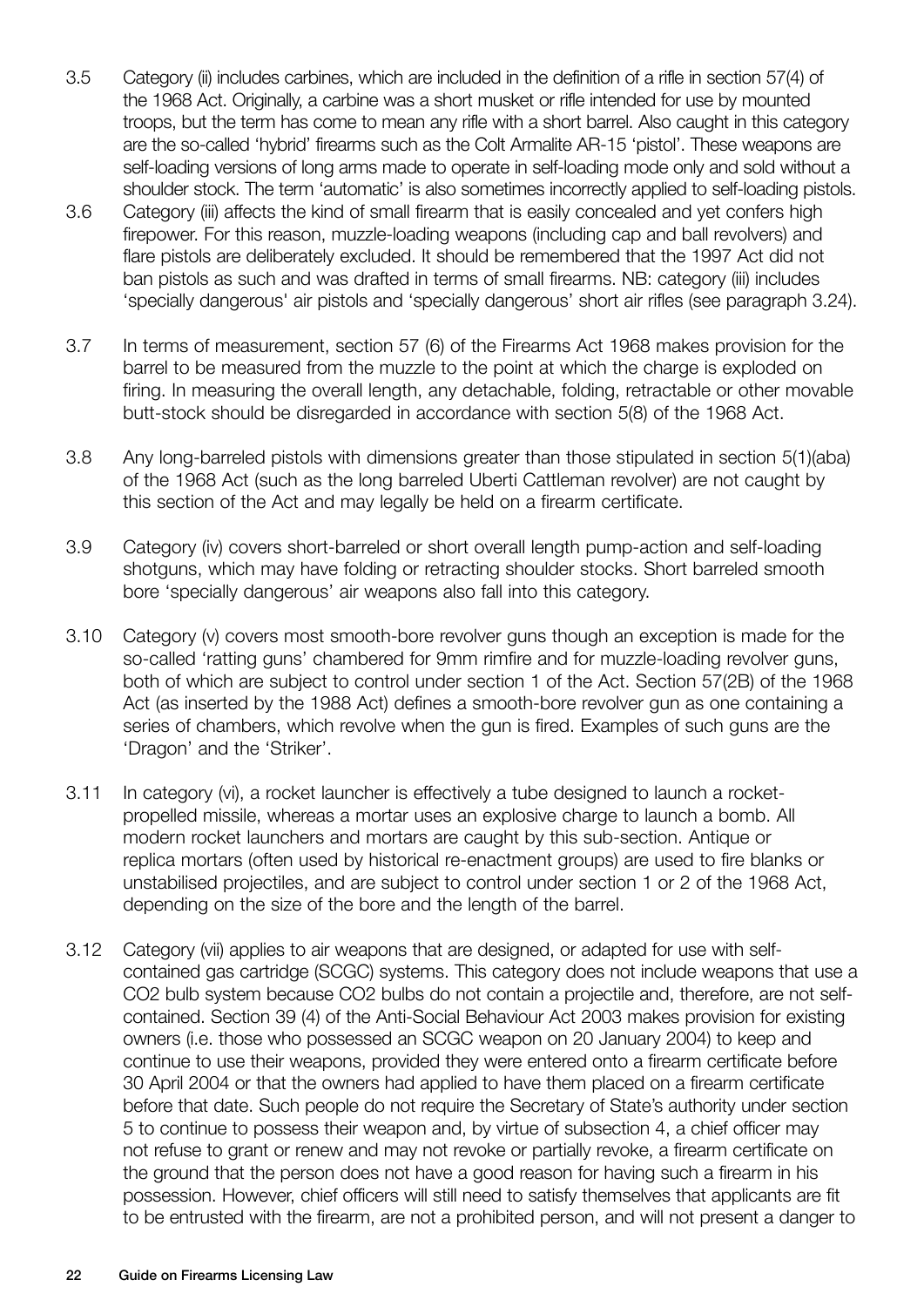public safety or to the peace. There is no provision in legislation for such weapons to be sold or transferred to other firearm holders. They may, however, be deactivated.

- 3.13 SCGC weapon owners wishing to surrender their weapons can do so to the police or a Registered Firearm Dealer (RFD) in possession of a Home Office approval for section 5(1) (af) weapons. Those RFDs with the relevant Home Office approval may also repair or deactivate such firearms.
- 3.14 For category (viii) weapons, the courts have held the view that stun guns are prohibited weapons under the terms of section 5(1)(b) of the 1968 Act (Flack v Baldry (1988) 1 All.ER 673). Anyone wishing to possess, purchase, acquire, manufacture, sell or transfer these and similar weapons, which give off an electrical discharge, must apply for the Secretary of State's authority. Cattle prods are not considered to be within this category because they are not designed or adapted as weapons. This section not only includes flamethrowers and poison gas projectors, but also personal protection sprays using CS, Mace or OC pepper. Additionally, it covers dart guns and blowpipes for shooting drugged or poisoned darts (but see section 8 of the 1997 Act which provides an exemption from the need for authority to possess such weapons provided they are held on a firearm certificate conditioned to allow their use for the tranquilising or otherwise treating of any animal).
- 3.15 Category (ix) includes cartridges containing explosive bullets and ammunition containing noxious substances such as CS. Explosive bullets are those containing an explosive charge the purpose of which is to cause the bullet to explode on or immediately before impact with the target. Tracer bullets, which contain a chemical flaring compound designed so that the flight of the bullet can be seen, are not prohibited. Smoke canisters are not covered by this provision.
- 3.16 Category (x) was introduced primarily to control walking stick shotguns, but covers any firearm disguised as something else, for example, a pen pistol. A disguised firearm can also be a small firearm for the purposes of section 5(1)(aba). A firearm with camouflage applied for legitimate use, for example, by gamekeepers or wildfowlers, is not considered to be a disguised firearm for the purposes of the Act.
- 3.17 Category (xi) covers such things as air-to-air, air-to-ground or ground-to-air missiles that are fired from launch rails rather than through a tube. It also includes rocket grenades and torpedoes. It does not cover free-fall bombs, which are not considered to be ammunition.
- 3.18 Category (xii) refers to such things as launch tubes fitted to fixed- or rotary- wing aircraft for category (xi) missiles. Launch rails, which provide solely for carriage and release, are not considered to be launchers unless they also provide the initial guidance for the missile.
- 3.19 Category (xiii) refers to ammunition designed to have an incendiary effect at the target. This includes missiles containing napalm and similar substances. It does not include tracer rounds.
- 3.20 Category (xiv) is typified by tungsten-cored rounds designed to penetrate armour using kinetic energy alone. It extends to depleted uranium rounds and armour piercing discarding sabot ammunition.
- 3.21 Category (xv) refers to ammunition incorporating a projectile that is designed or adapted to expand in a controlled manner. It is the kind of ammunition used in deerstalking and vermin control because it is more likely than non-expanding ammunition to ensure a quick and humane kill. Semi-jacketed soft point and hollow point are typical forms of expanding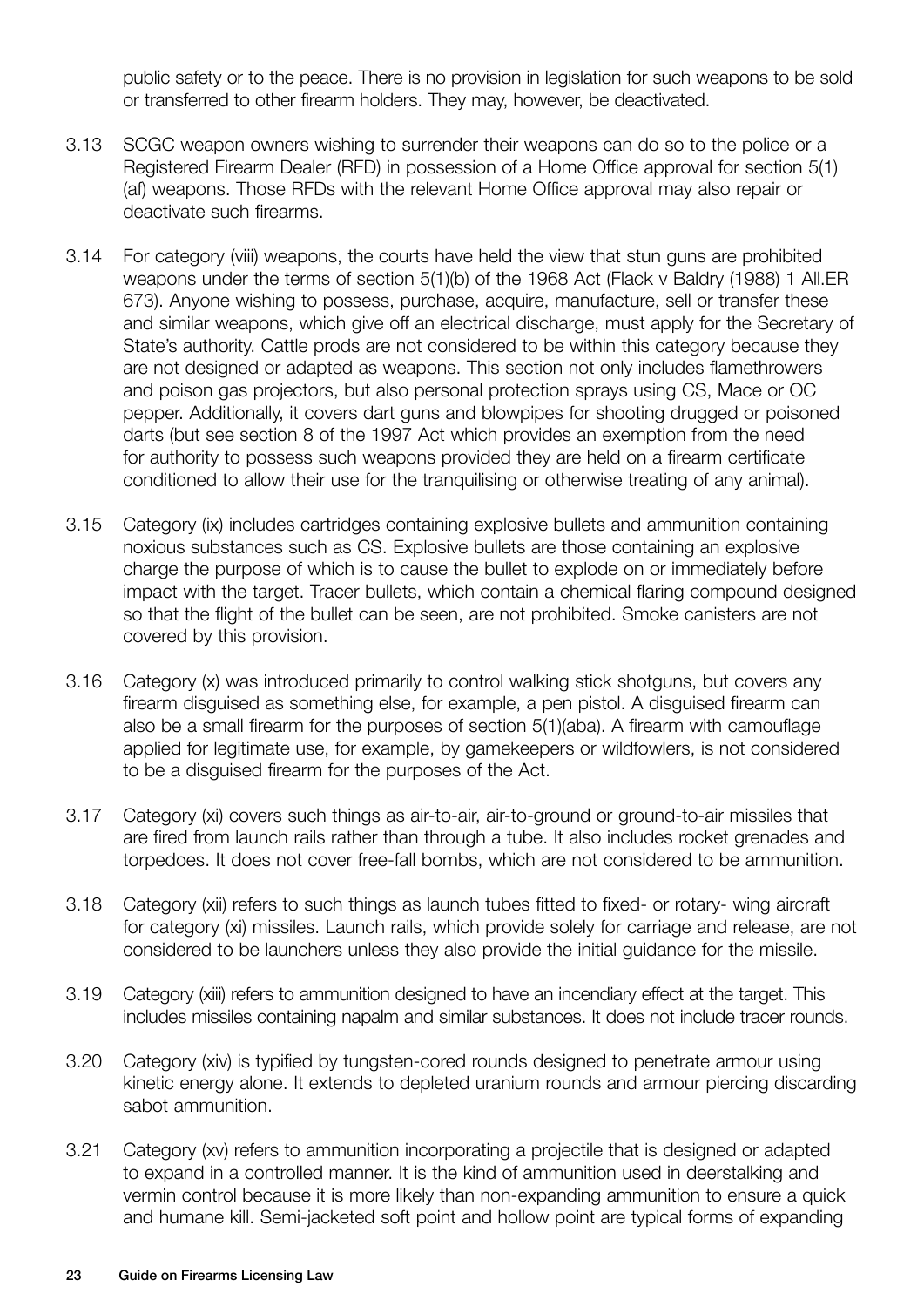ammunition, but care must be taken to distinguish between match target hollow point ammunition, which has a tiny hole at the front for manufacturing purposes, and true hollow point. Match hollow point rounds which are not designed to expand upon impact, such as the Sierra Match King and the Hornady A-Max, are not prohibited. Flat-nosed bullets, which are designed to prevent a magazine explosion caused, by a pointed bullet resting on the primer of the cartridge ahead of it when the ammunition is used in a tubular magazine are also not prohibited. All bullets will distort on impact, but only those which were designed or adapted to do so in a predictable manner fit this category.

- 3.22 Category (xvi) extends the prohibition on the various types of prohibited ammunition to the actual bullet or missile itself, not just the complete round of ammunition (a complete round consists of the bullet, the cartridge case, the propellant and the primer). Certain categories of shooter such as deerstalkers and vermin controllers are exempt from the requirement to obtain the authority of the Secretary of State to possess expanding ammunition (see Chapter 4) and will have the appropriate condition entered on their firearm certificate (see Appendix 3). There is no need for the bullets to be listed separately on the certificate, other than in the circumstances described below.
- 3.23 However, where a certificate holder requests large quantities of bullets, it should be remembered that the total number of bullets authorised counts towards their overall limit on possession of expanding ammunition. The exception to the rule on listing bullets separately on a firearm certificate applies in the case of a certificate holder who wishes to possess a variety of different types of bullets. This may be reflected in a relatively higher overall limit on possession and, in these circumstances, the bullets should be listed separately to help avoid unnecessary stockpiling of complete rounds. The dealer making the sale must record transactions of expanding ammunition on the certificate and the sale must also be recorded in the dealer's register. Provisions for Registered Firearms Dealers are outlined in Chapter 4.
- 3.24 Section 1(4) of the 1988 Act enables the Secretary of State, subject to the approval of Parliament, to make an Order adding to the list of prohibited weapons and ammunition. This power applies only in respect of:
	- a) any firearm (not being an air weapon) which is not for the time being specified in subsection (1) of section 5 of the 1968 Act, was not lawfully on sale in Great Britain in substantial numbers at any time before 1988 and appears to the Secretary of State to be:
		- i) specially dangerous (see Chapter 2); or
		- ii) wholly or partly composed of material making it not readily detectable byapparatus used for detecting metal objects; and
	- b) any ammunition which is not for the time being specified in that subsection but appears to the Secretary of State to be specially dangerous.

The Olympic .380 BBM starting pistol was identified as readily convertible in 2010 and now falls within the definition of a prohibited firearm under section 5.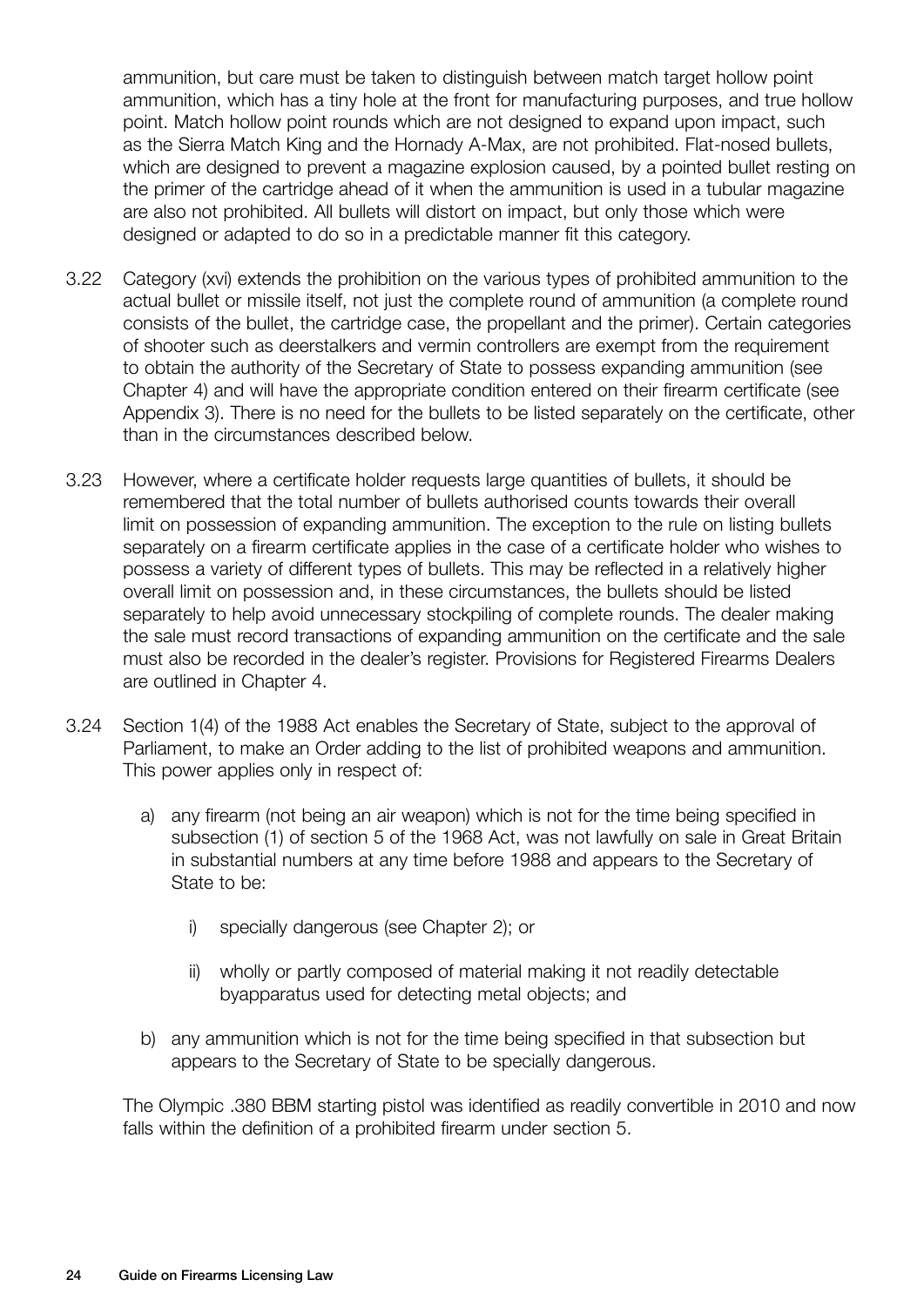- 3.25 The manufacture, purchase, sale and possession of 3D printed firearms, ammunition or their component parts is fully captured by the provisions in section 57(1) of the Firearms Act 1968. The definition of firearm in the Act includes any component parts. 3D printed firearms are subject to strict control in the following respects:
	- a. under section 1 of the 1968 Act, it is an offence for an individual to possess, purchase or acquire any component part of a firearm without a certificate;
	- b. under section 3 of the 1968 Act, it is an offence for a person to manufacture or possess for sale a component part of a firearm acting by way of trade or business; and
	- c. under section 5 of the 1968 Act, it is an offence for a person to possess, purchase, acquire, manufacture, sell, transfer, possess for sale or transfer, or purchase or acquire for sale or transfer, a component part of a prohibited weapon without the authority of the Secretary of State for the Home Department or by Scottish Ministers in Scotland.
- 3.26 The expression "firearm" in the 1968 Act means a lethal barrelled weapon of **any** description, or component part of such weapon, from which any shot, bullet or other missile can be discharged (see chapter 13 for more details on component parts). 3D printed weapons are potentially lethal barrelled weapons and must be viewed as such in law. The method of manufacture is not material to this consideration.

#### Authorities under section 5 of the 1968 Act

3.27 Chapter 3 of the Guide to Firearms Licensing Law 2013 sets out the arrangements under which the Secretary of State considers applications for authority to possess prohibited weapons and ammunition under section 5 of the Firearms Act 1968 (as amended).

In England and Wales, applications for authority to possess, purchase, acquire, manufacture, sell, transfer, possess for sale or transfer, or purchase or acquire for sale or transfer prohibited weapons or ammunition are processed by the Home Office.

Due to the specially dangerous nature of prohibited weapons and prohibited ammunition, applications are subject to the most rigorous scrutiny. Consequently applications may take up to three months to process. Only applications that provide, as a minimum, the following will be given consideration:

- Covering Letter All applicants should set out the reasons for the need to possess the weapons and/or ammunition sought, and any other relevant information. You must provide a full explanation of why you need the Secretary of State's authority. (New applicants should also enclose a business plan that sets out the background, mission and objectives of the business and evidence of prospective trade);
- Breakdown of the numbers and types of weapons and ammunition required All applicants should use the Section 5 Application Form to provide a breakdown of the numbers and types of weapons and ammunition being sought. For assistance, the application form contains descriptions of the different types of weapons and ammunition as set out in legislation. There is also a comprehensive list in chapter 3 of the Guide to Firearms Licensing Law 2013;
- Evidence of regular and substantial trade or prospective business This is a key part of the application and should be documentary evidence in the form of invoices, bills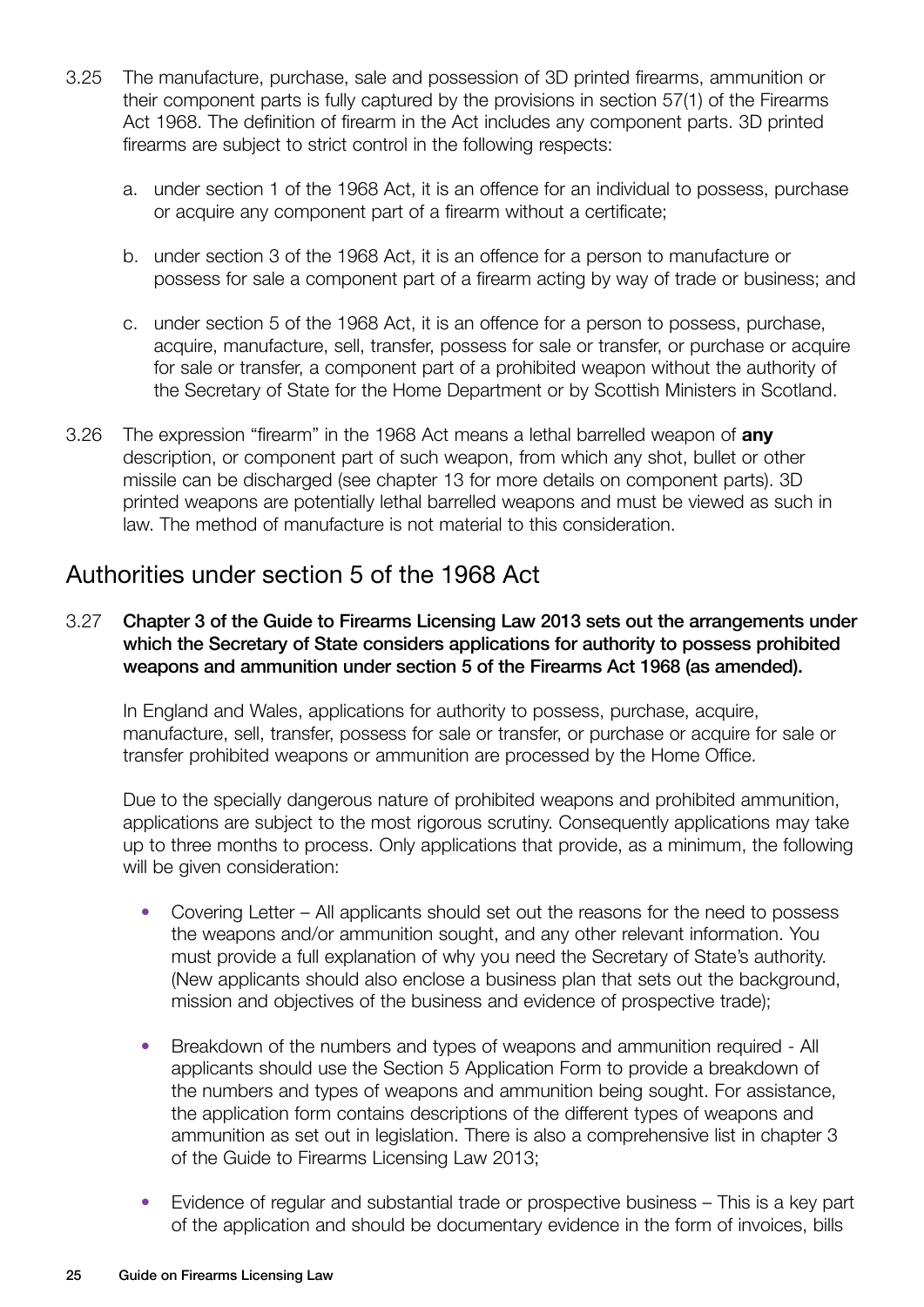of sale, contracts, or unsolicited enquiries from potential customers, for the most recent six months, to demonstrate a legitimate trading need; or if not, then the ability to demonstrate some other genuine need. We may, in exceptional circumstances, be prepared to accept evidence covering the most recent 12 months;

- Copy of the register of transactions This will record the movement of weapons and ammunition and may be submitted as documentary evidence in cases where invoices, bills of sale, or contracts are not readily available, e.g. where transactions may not involve money;
- Breakdown of the existing stock level This is particularly relevant in applications for the renewal of section 5 authority or for a change in the numbers and/or types of weapon in an existing section 5 authority;
- Copy of the Registered Firearms Dealer certificate In the majority of section 5 applications, the applicant should already be a registered firearms dealer. In the case of Private Maritime Security Companies they should refer to chapter 30, paragraph 30.15 for further advice before applying to the police for registration as a firearms dealer;
- Signed HM Revenue and Customs consent form This is to enable enquiries to be made with that organisation;
- Any other relevant information that you feel would help in considering your application.

Completed applications and supporting documentation should be sent to\*:

Home Office Firearms Section – Drugs and Firearms Licensing Unit 5th Floor, Fry Building 2 Marsham Street London SW1P 4DF

e-mail: [Firearms@homeoffice.gsi.gov.uk](mailto:Firearms%40homeoffice.gsi.gov.uk?subject=) Telephone (Home Office switchboard): 0207 035 4848

\* Applications will be submitted online via the new firearms licensing database, however there is expected to be a small number that will continue to be submitted in the conventional way.

In Scotland, the Scottish Ministers are the responsible body. Applications are processed by the Scottish Government:

Scottish Government Safer Communities Directorate Police Powers Unit St Andrew's House **Edinburgh** EH1 3DG

e-mail: [Firearms\\_Enquiries@scotland.gsi.gov.uk](mailto:Firearms_Enquiries%40scotland.gsi.gov.uk?subject=) Telephone: 0131 244 8525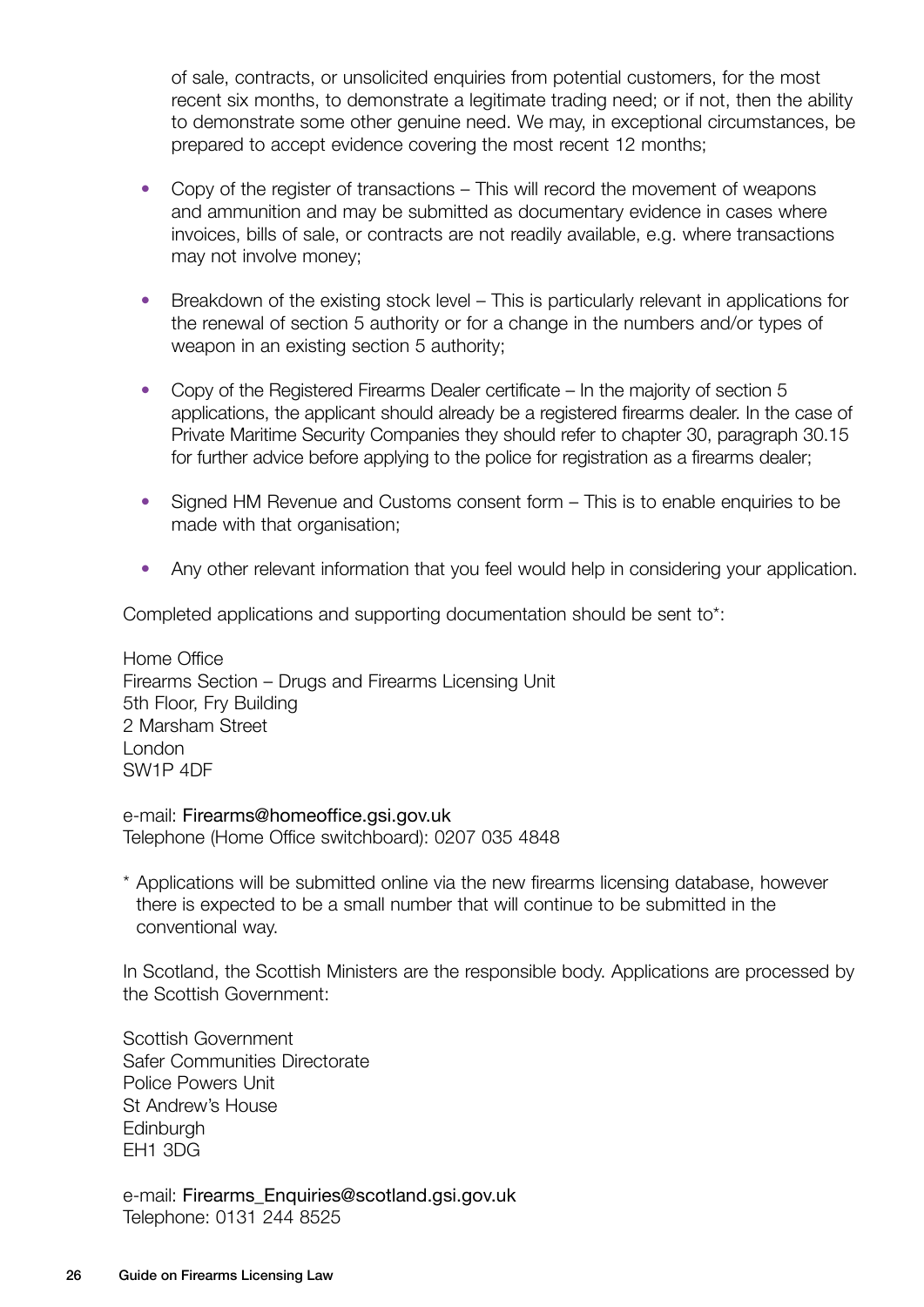- 3.28 References in the remainder of the guide to the Home Office should also be taken to mean the Scottish Government unless otherwise stated. Exemptions from the requirement to possess the Secretary of State's authority to possess prohibited items are set out in paragraphs 3.34 to 3.40.
- 3.29 Before a decision is made concerning a particular application for an authority, the chief officer of police in the area from which the application has been received will be asked if they have any objections to the grant of the authority. If an authority is granted, it will be sent to the applicant and copied to the chief officer. As a matter of policy, the Secretary of State will normally only grant authorities for those with a legitimate commercial need to possess prohibited weapons, rather than for private use or speculative business interest. The chief officer will be informed of any case in which an authority is refused or revoked.
- 3.30 The Secretary of State is responsible for granting authority, but will rely on information from, and the opinion of, the chief officer of police when reaching a decision. Prohibited weapons are subject to a more stringent control than other firearms and authority to possess or deal in such weapons is granted only if good reason is shown. The authority may restrict the holder to a particular category of prohibited weapon or prohibited ammunition and specify the range of transactions, which may be undertaken. Chief officers should report any circumstances that might justify revoking an authority to the Home Office or the Scottish Government.
- 3.31 When an application for renewal of an authority is received, the Home Office or the Scottish Government will again seek the views of the police. It is essential, therefore, that applications for renewal are made well in advance of the expiry date.
- 3.32 Prohibited weapons and ammunition are included in the definitions of 'firearm' and 'ammunition' in section 57 of the 1968 Act and are therefore subject to the restrictions applicable to other types of firearm and ammunition. No firearm certificate should be granted in respect of any weapon or ammunition to which section 5 of the 1968 Act applies, unless authority for its possession has been given by the Secretary of State or they are exempt. If any person applies for a certificate for a prohibited weapon or ammunition already in their possession where they are neither exempt nor able to produce the original, valid authority from the Secretary of State, the application should be refused and the individual required to surrender the weapon or ammunition immediately.
- 3.33 Where a person has been authorised by the Secretary of State to have possession of a prohibited weapon or prohibited ammunition, the chief officer of police has no discretion to refuse or to revoke the necessary firearm certificate in respect of the prohibited weapon or ammunition (section 31(1) of the 1968 Act). In the case of dealers authorised to manufacture, sell or transfer prohibited weapons, there is no discretion to refuse to enter their names in, or to remove them from, the register of dealers (sections 34(3) and 38(2) of the 1968 Act). When an authority is revoked, any firearm certificate relating to the weapon or ammunition in question must be revoked or varied accordingly (section 31(2) of the 1968 Act). The Secretary of State will consider revoking, or varying the conditions of, any authority if the chief officer thinks it necessary. If such a case should arise, a full report should be made to the Home Office or the Scottish Government as soon as possible.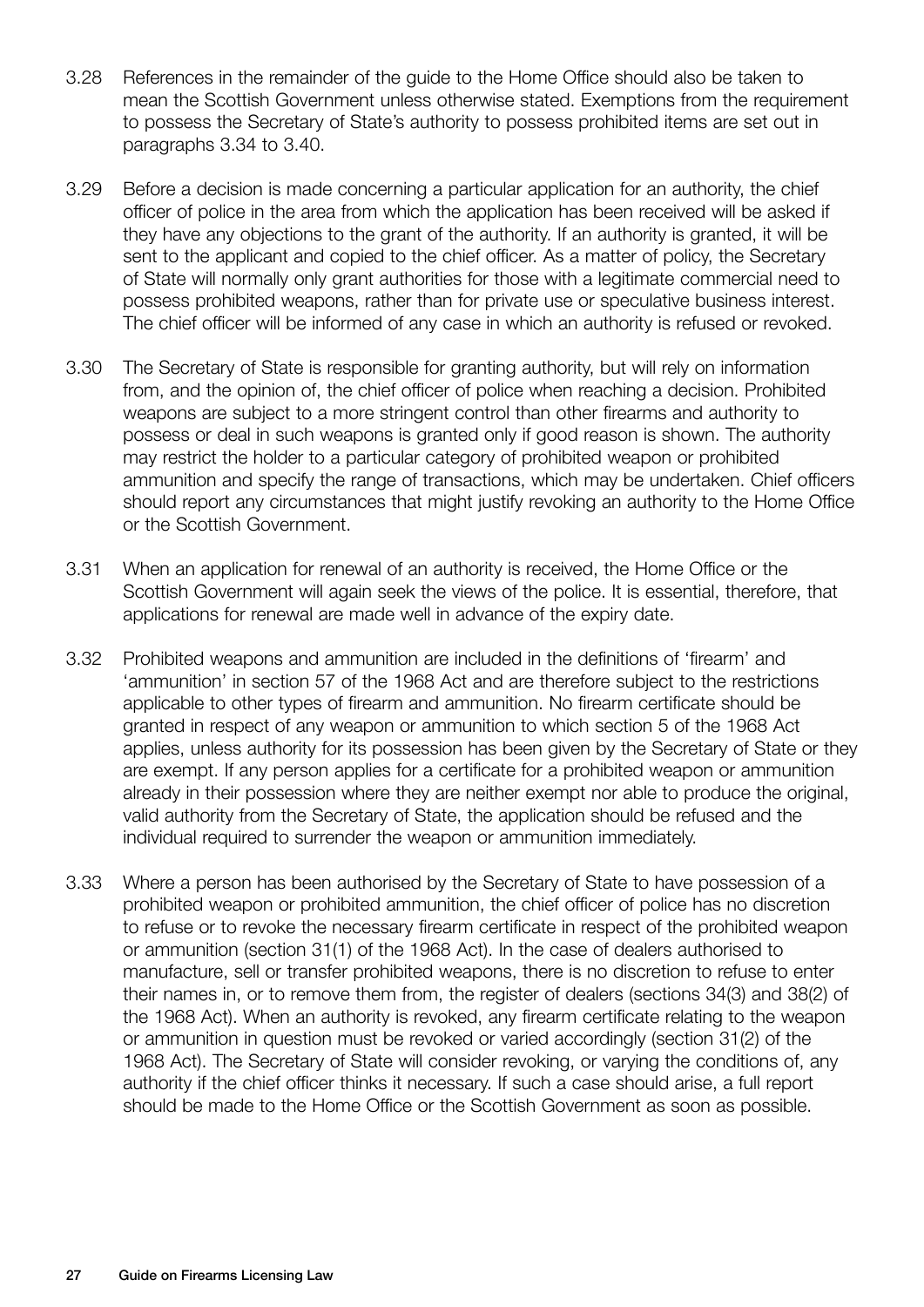- 3.34 Under section 12(2) of the 1968 Act (as amended) (a parallel provision to Section 12(1) of the 1968 Act), an authority to possess prohibited weapons issued to a theatrical or cinematograph film producer may authorise the possession of the weapons by such other persons as the producer may select to have possession thereof whilst taking part in the performance, rehearsal or production.
- 3.35 Section 5(4) of the 1968 Act provides that an authority shall contain conditions for the purpose of ensuring that the prohibited weapon or prohibited ammunition will not endanger the public safety or the peace. Conditions are stipulated by the Home Office or the Scottish Ministers (and these will vary in individual cases) although the opinion of the chief officer is also sought. Section 5(5) of the 1968 Act makes it an offence to fail to comply with any conditions subject to which an authority is granted. Under section 5(6) of the 1968 Act it is an offence, upon revocation, to fail to deliver up an authority to such person as may be specified in the notice within 21 days of the date of the notice of revocation.

### Exemptions from the requirement to hold the Secretary of State's authority to possess prohibited items

- 3.36 Under the terms of section 54 of the 1968 Act (as amended) persons in the service of Her Majesty acting in their capacity as such are exempt from the provisions of section 5 of the Act. For the purposes of the Act, persons deemed to be in the service of Her Majesty include members of a police force, civilian officers, members of any foreign force when serving with British forces, members of any approved cadet corps when engaged as members of the corps in drill, or in target practice on service premises, and persons providing instruction to members of a cadet corps.
- 3.37 Since the 1968 Act created section 5, it has been significantly amended by section 1 of the 1988 Act, regulation 3 of the Firearms Acts (Amendment) Regulations 1992 and sections 1, 9 and 52 of the 1997 Act, Schedule 3 of the 1997 Act, section 39 of the Antisocial Behaviour Act 2003 and the Anti-social Behaviour, Crime and Policing Act 2014. In addition, sections 2 to 7 of the 1997 Act provide for certain special exemptions from the prohibition of small firearms. It is therefore critical that all revisions are taken account of when dealing with section 5 issues.
- 3.38 Section 5A(1) of the 1968 Act refers to collectors and states that the authority of the Secretary of State is not required for a collector to possess, purchase, acquire, sell or transfer any of the firearms or ammunition listed in section 5(1A) provided they have a suitably conditioned, valid firearm certificate or permit. The weapons and ammunition listed under section 5(1A) are those in categories (x) to (xvi) above. Section 5A(3) allows collectors or their representatives from another Member State to possess, purchase or acquire (but not to sell or dispose of) weapons and ammunition controlled by section 5 (1A) if they are recognised by the law of that State as collectors or as a body concerned in the cultural or historical aspects of weapons.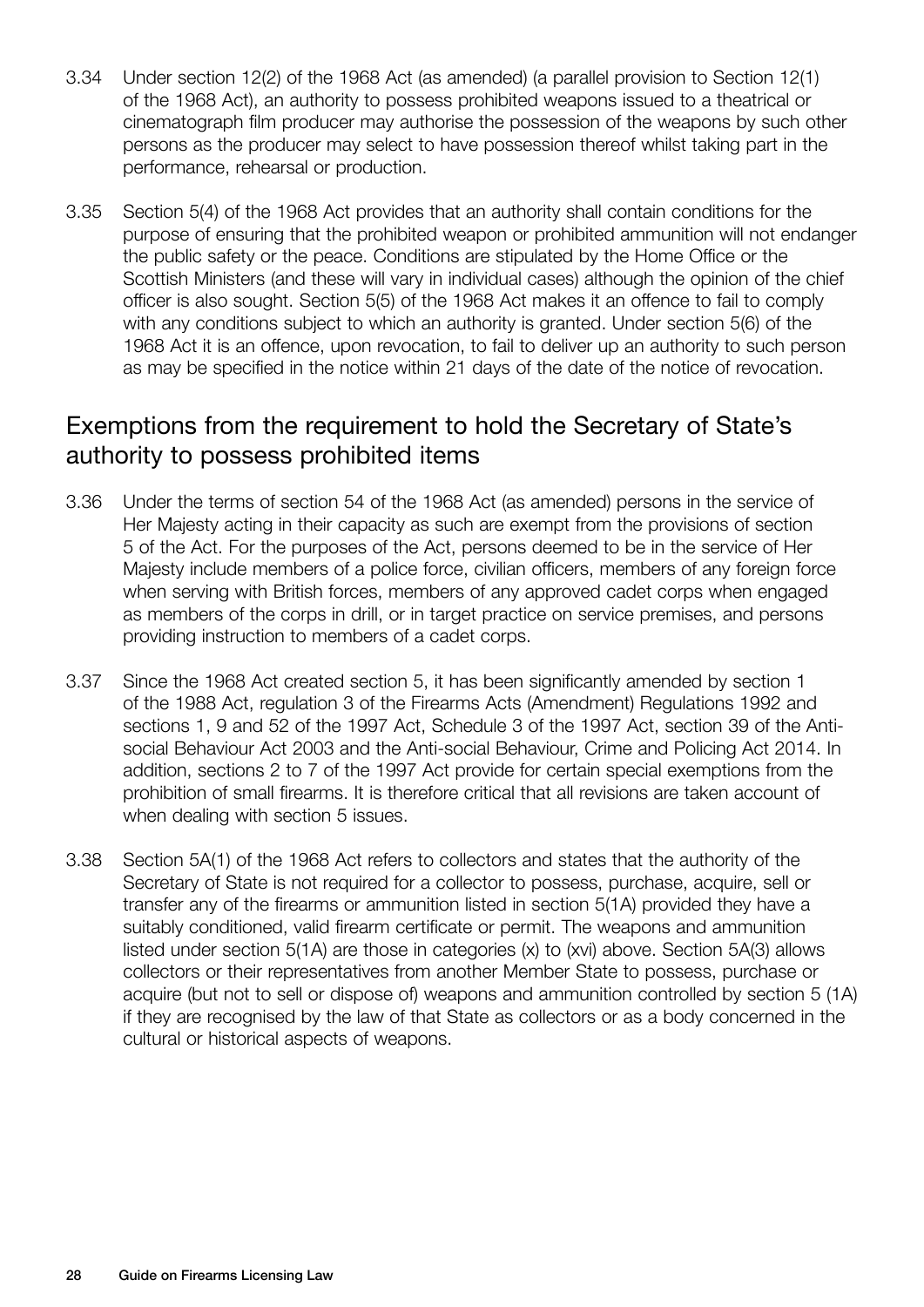- 3.39 Section 5A(4) of the 1968 Act (as amended by section 10 of the 1997 Act) states that authority is not required for shooters to possess etc. expanding ammunition or expanding bullets prohibited by sections 5(1A)(f) and (g) providing they have firearm certificates or visitors' permits authorising their use in connection with four specific activities. These activities are:
	- i. the lawful shooting of deer;
	- ii. shooting of vermin or, in the course of estate management, other wildlife (for more information see chapter 13);
	- iii. the humane killing of animals; and
	- iv. the shooting of animals to protect other animals or people.
- 3.40 However, the use of the phrase "in connection with" means that it is acceptable for shooters to use expanding ammunition to zero their rifles with the ammunition they will be using in the field provided it is for one or more of the four activities listed above. These exemptions apply only to use in Great Britain, not overseas.
- 3.41 The possession of expanding ammunition for target shooting or any competition use is not allowed. Applicants wishing to possess expanding ammunition for any other purpose (for example, to zero a large calibre rifle for big game hunting abroad) should also be refused (see also paragraphs 3.22 and 3.23). There should be no prescribed limits set on the number of rounds of ammunition that can be expended during zeroing, although this will need to be compatible with these functions and consistent with the overall limits on possession.
- 3.42 Section 5A(5) of the 1968 Act allows licensed slaughtermen to have, without the authority of the Secretary of State or the Scottish Ministers, expanding ammunition for use in a slaughtering instrument, defined at section 57(4) of the 1968 Act as being a firearm specially designed or adapted for the instantaneous slaughter of animals or for the instantaneous stunning of animals with a view to slaughtering them. Section 10 of the 1968 Act allows licensed slaughtermen, without the need for a firearm certificate, to have a slaughtering instrument and ammunition for it in any slaughterhouse or knacker's yard in which they are employed. In addition, section 2 of the 1997 Act allows other people to possess a slaughtering instrument if they have a firearm certificate allowing possession of the weapon. This provision is meant to apply to those people such as vets, hunt servants and other suitably qualified individuals who could reasonably be expected in the course of their normal work to have to destroy sick or injured animals.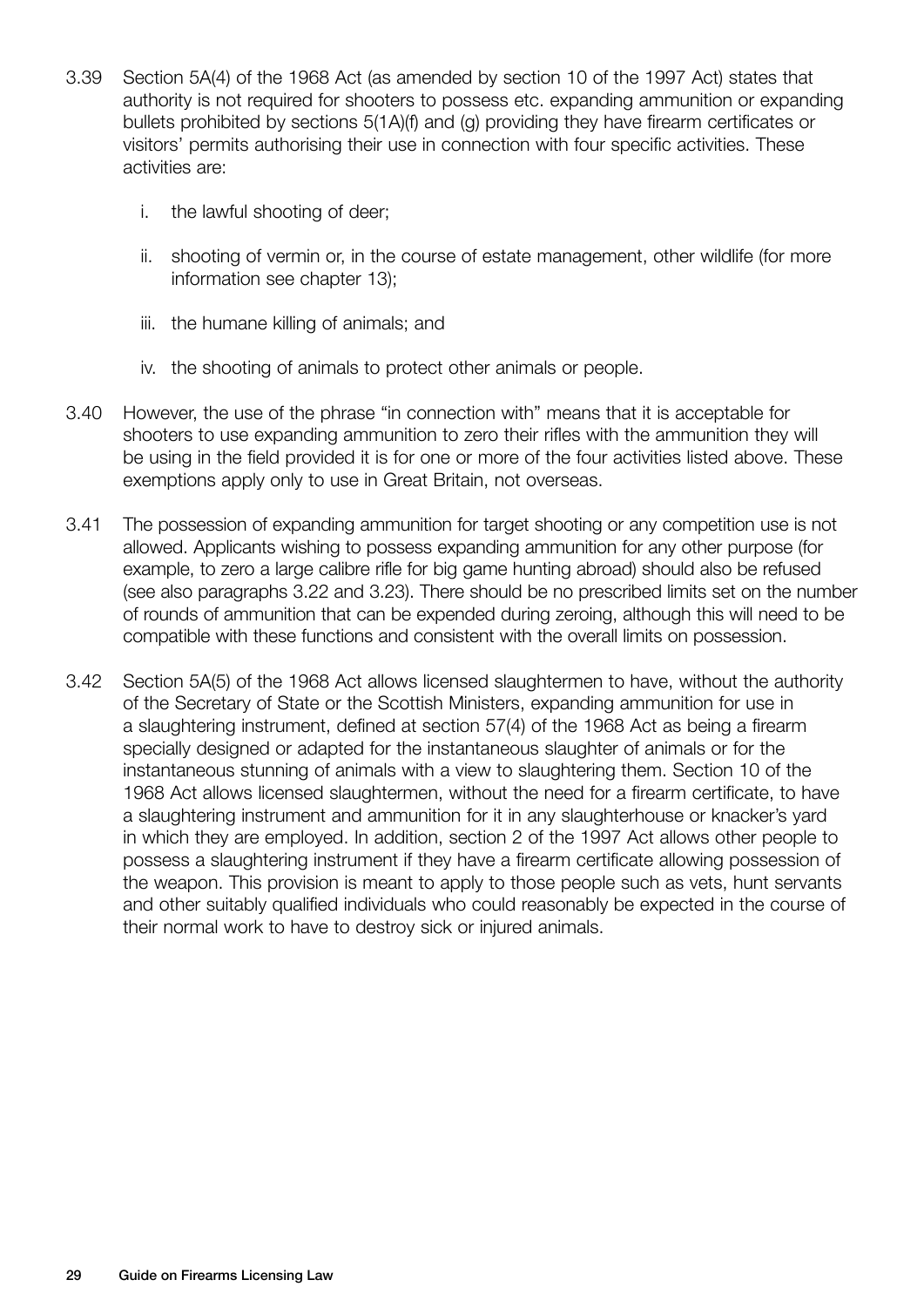# Chapter 4: Expanding Ammunition

4.1 This Chapter sets out the definition of expanding ammunition and lists the various exemptions from the prohibition on its possession, purchasing, acquiring, selling and transferring.

#### **Definitions**

- 4.2 Section 9 of the Firearms (Amendment) Act 1997 extends the prohibition on expanding pistol ammunition to cover all types of expanding ammunition. Thus section 5(1A)(f) of the Firearms Act 1968 now prohibits any ammunition which incorporates a missile designed or adapted to expand on impact. Section 5(1A)(g) prohibits the bullets for such ammunition (missiles, in the words of the Act).
- 4.3 The words 'designed or adapted' are important. Any bullet will deform on impact with a sufficiently hard surface, but only bullets, and ammunition containing bullets, which were designed or have been adapted to do so in a controlled manner are actually controlled by the legislation (see Chapter 3). If in doubt as to the design intention of a bullet, reference to the maker's design specification should be made. Frangible bullets do not fall under section 5(1A)(f) of the 1968 Act.

#### **Exemptions**

- 4.4 Section 10 of the 1997 Act amended section 5A(4) of the 1968 Act, to exempt from the general prohibition of expanding ammunition people who use it for specific purposes. The exemptions cover those people who use expanding ammunition for the:
	- i. lawful shooting of deer;
	- ii. shooting of vermin or, in the course of estate management, other wildlife (for more information see chapter 13);
	- iii. humane killing of animals; and
	- iv. shooting animals for the protection of other animals or humans.
- 4.5 Persons who wish to acquire expanding ammunition for any of these purposes must first satisfy the chief officer of police that they have a 'good reason' to possess a firearm for any of the above. Once this 'good reason' requirement has been satisfied, the shooter's firearm certificate or visitor's permit must be conditioned to include expanding ammunition and, for home loaders, the bullets for such ammunition. The condition should restrict the use of the bullets or ammunition to the precise purpose for which it is intended (see Chapter 3 and 4.7). These exemptions apply only to use in England, Wales and Scotland, as Northern Ireland has their own legislation.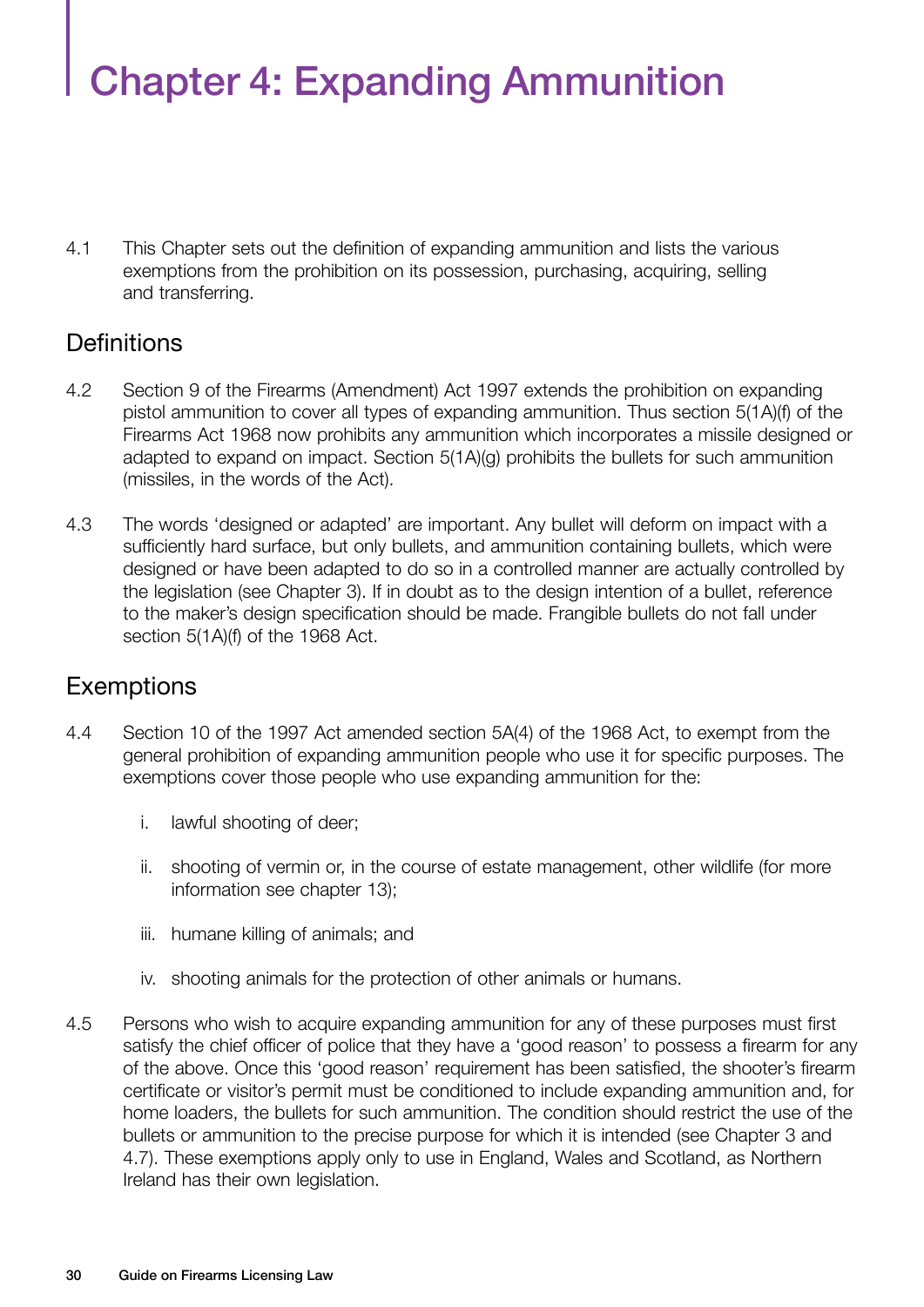4.6 Section 10(3) of the 1997 Act amended section 5A(7) of the 1968 Act to exempt dealers and their servants from the need for the authority of the Secretary of State or Scottish Ministers to possess, purchase, acquire, sell or transfer any expanding ammunition, or the missile for any ammunition, in the ordinary course of the business. Dealers may not possess any expanding ammunition for their private use unless they have a suitably conditioned firearm certificate.

## Other uses

- 4.7 Section 10(2)(b) of the 1997 Act amends section 5A(4)(b) of the 1968 Act so that the use of expanding ammunition is in connection with the various exempted purposes. This allows, for example, a deer stalker or vermin shooter to zero with their rifle on a range or other suitable land and to do sufficient training and testing with the expanding ammunition. It does not allow them to take part in target shooting or any competitions using expanding ammunition. For this reason, the quantity of expanding ammunition or bullets for such ammunition which any shooter is allowed to possess at any one time should be carefully controlled by the certificate (see also Chapter 3). Consideration should, however, be given to each shooter's individual circumstances, particularly where re-loaders are acquiring missiles or where the shooter is a professional deerstalker or pest controller.
- 4.8 The bulk purchase of ammunition for the purpose of economy is not acceptable as good reason for possession. Possession of 250 rounds for deer stalking, and possession of 750 rounds for vermin control should generally be regarded as reasonable (but see paragraph 4.7 and Chapter 13).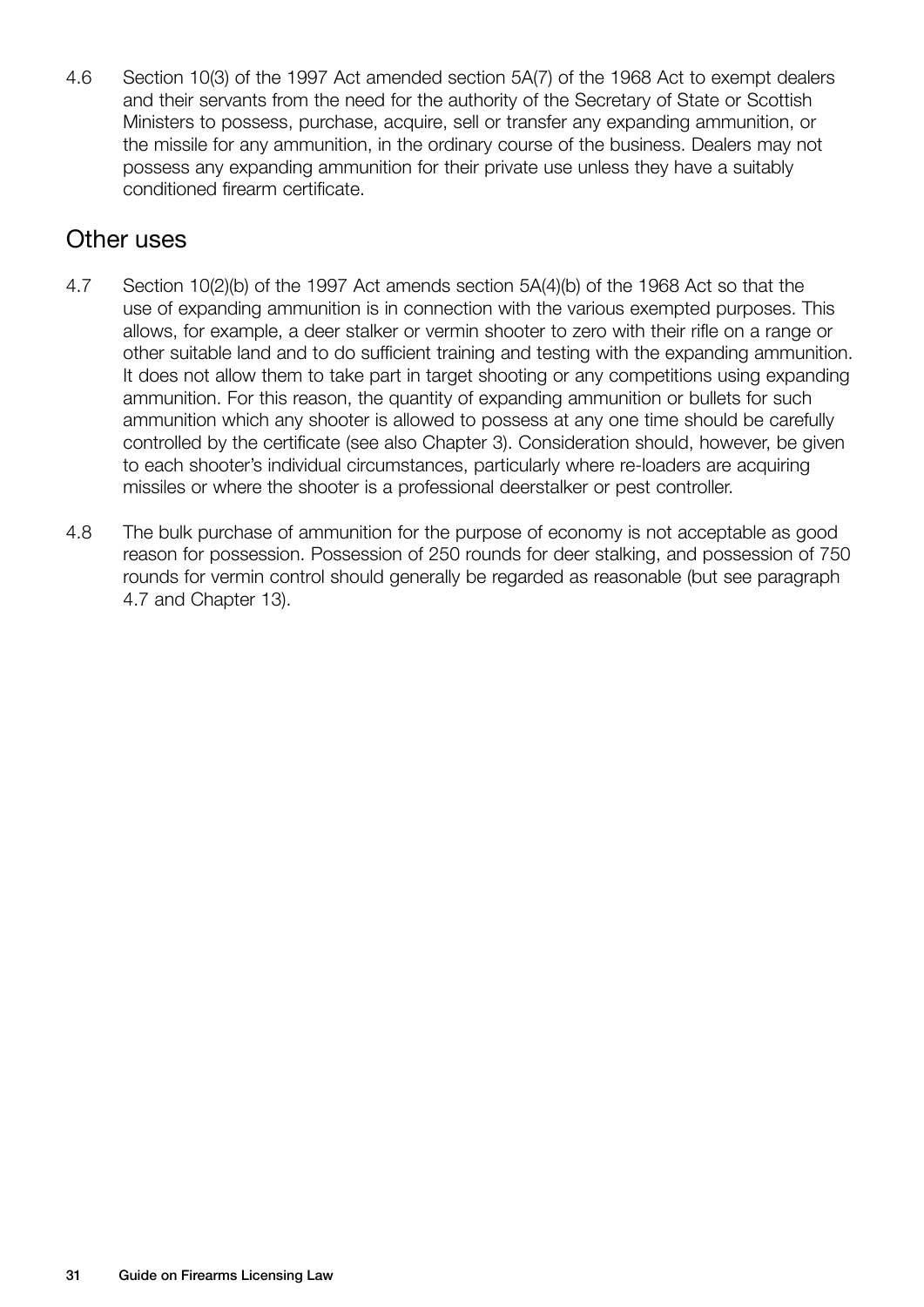## Chapter 5: Restrictions on the Possession, Handling and Distribution of Firearms and Ammunition

5.1 This Chapter sets out some of the general requirements and prohibitions of the law on possession, purchase and acquisition of firearms and ammunition. It should be noted that additional information on many of these areas can be found in other parts of the guide.

#### **Definitions**

- 5.2 Under sections 1 and 2 of the 1968 Act, it is an offence for a person "to have in their possession or to purchase or acquire" a firearm or ammunition to which section 1 applies or a shotgun (but not shotgun cartridges) without holding the appropriate certificate. The case law suggests that possession is an absolute offence. It is not a valid defence that the defendant does not know that a bag in their possession contains a firearm (R v Steele 1993) or that a supposedly antique firearm is subject to certification (R v Howells 1997). Possession may be constructive (that is, having free access to the firearms rather than physically possessing them) (Sullivan v Earl of Caithness 1976).
- 5.3 In some (very restricted) circumstances certain categories of people may be authorised by the Act to "have in their possession" firearms and/or ammunition without a certificate, but not to purchase or acquire. Such people might include licensed slaughterers, a person taking part in theatrical, television or film productions, warehouse operatives or carriers (see Chapter 6) and those authorised under section 7 of the Firearms Act 1968. See also Chapter 6, paragraph 6.13 and Chapter 25, paragraph 25.9, about firearms that may have been found amongst the property of somebody who has died. Chapter 6 also includes details of other exemptions from the need to have a certificate, including the use of borrowed rifles on private premises, as does Chapter 18 on clubs. See also chapters 15 and 27.
- 5.4 The word "sell" is often used throughout the Act in conjunction with the word "transfer". Transfer is defined in section 57(4) of the 1968 Act as including letting on hire, giving, lending and parting with possession.

### General prohibitions

- 5.5 Persons prohibited under section 21 of the 1968 Act (see paragraph's 12.10 12.20 for its terms) may not possess any firearms or ammunition, not just those for which a certificate is required. Thus the prohibition extends to all air weapons, air gun pellets and shotgun ammunition. It should also be noted that:
	- (a) The prohibition applies to persons sentenced in all parts of the United Kingdom, including those sentenced in Northern Ireland. Section 29 of the Criminal Justice Act 1972 amended section 21 of the 1968 Act. In its unamended form, section 21 applied the prohibition only to those sentenced in England, Wales and Scotland; the amendment in section 29 of the Criminal Justice Act 1972 made the similar prohibition on possessing firearms and ammunition in Northern Ireland (previously section 19 of the Firearms Act (Northern Ireland) 1969, now Article 63 of the Firearms (Northern Ireland) Order 2004) effective in England, Wales and Scotland.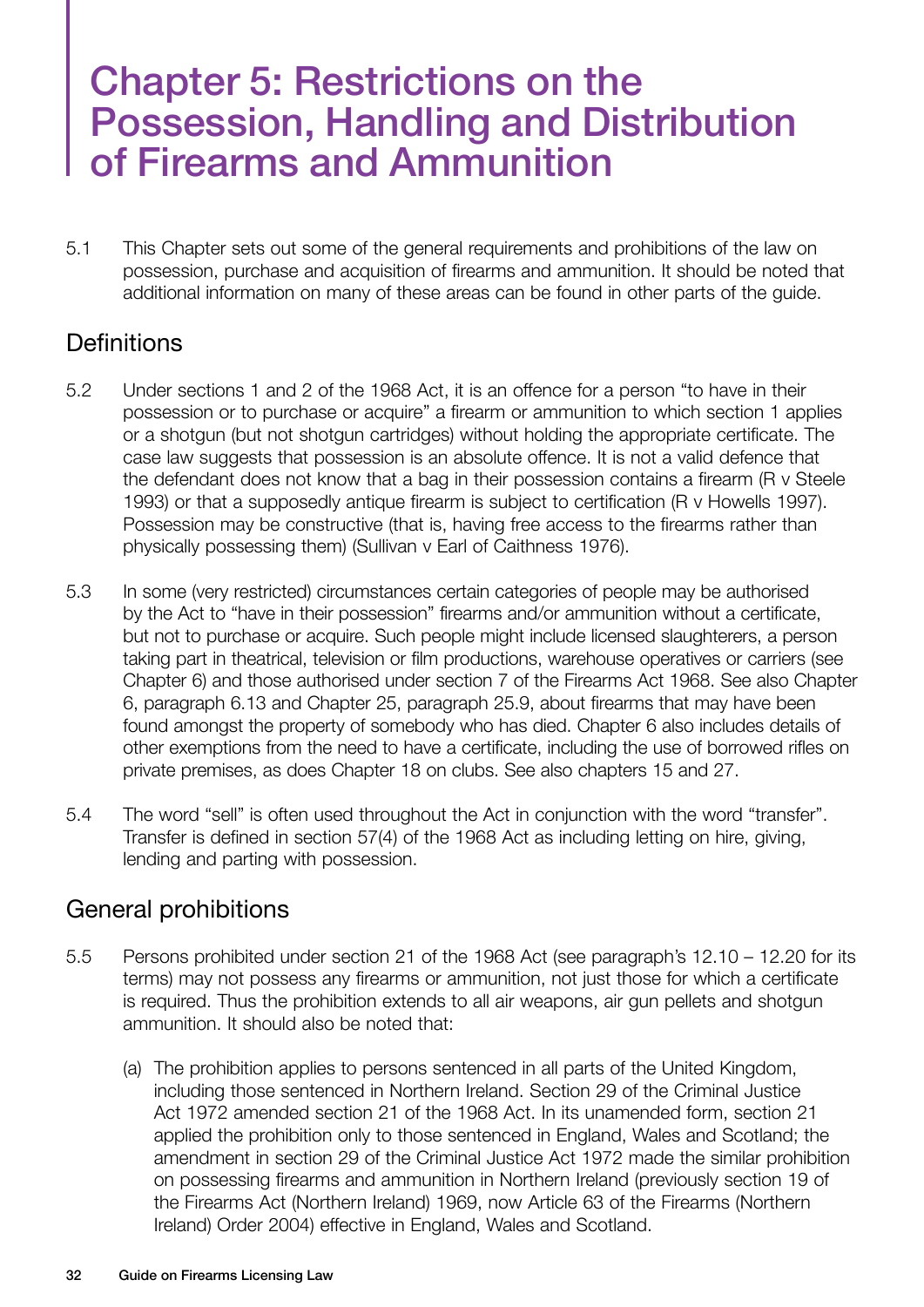- (b) The prohibition includes detention in a young offenders institution, or in youth custody. Paragraph 24 of Schedule 14 to the Criminal Justice Act 1982 added the words "or to youth custody for such a term" to subsections (1) (after "three years or more") and (2) (after "less than three years") of section 21 of the 1968 Act. Paragraph 6 of Schedule 8 to the Criminal Justice Act 1988 amended section 21(1) and (2) of the 1968 Act by inserting "or detention in a young offenders institution" after "youth custody".
- 5.6 The courts have taken the view that a suspended sentence (a disposal not applicable to Scotland) does not attract the prohibition imposed by section 21 of the 1968 Act unless the sentence is ordered to take effect (however this will change on 14 July 2014 - see paragraphs 5.8 and 5.9). Under Section 189 of the Criminal Justice Act 2003, as amended by section 68 of the Legal Aid, Sentencing and Punishment of Offenders Act 2012, a suspended sentence is a "sentence of imprisonment" for the purpose of other provisions in the 1968 Act. The difficulty of so construing section 21 arises because subsection (2) uses the word "release" and so presupposes that the offender to whom the section applies is one who has been detained under sentence. Convictions overseas and periods of detention under the Mental Health Act or the Mental Health (Care and Treatment) Scotland Act 2003 do not count towards prohibition, although they might be relevant to fitness and public safety.
- 5.7 A court in England and Wales that imposes a suspended sentence may order the forfeiture of a firearm or cancel a firearm or shotgun certificate. Even if a court does not make such an order, chief officers of police have the power to revoke a firearm or shotgun certificate in certain circumstances. Particular attention should be taken of incidents of domestic abuse and patterns of behaviour which involve the applicant or when they are satisfied, in the case of a section 1 firearm, that the holder is of intemperate habits or unsound mind, or is otherwise unfit to be entrusted with a firearm or can no longer be permitted to have the firearm or ammunition without danger to the public safety or to the peace. The fact that an order has been made under section 52 of the 1968 Act in respect of the applicant (notwithstanding that only a suspended sentence was passed) might also be regarded by chief officers as giving them reason to believe that the applicant is unfit to be entrusted or to possess a firearm or shotgun without danger to the public safety or to the peace.
- 5.8 From 14 July 2014 suspended sentences will attract the prohibition imposed by section 21 of the 1968 Act. Section 110 of the Anti-social Behaviour Crime and Policing Act 2014 extends the definition of a prohibited person to include persons with suspended sentences of three months or more.

The period of prohibition of five years begins on the second day after the date on which sentence has been passed so that a person who is in possession of a firearm or ammunition is not in immediate breach of the law when the sentence is passed. This timescale therefore provides an opportunity for a person to make arrangements to transfer or dispose of their firearm or ammunition.

A person who received a suspended sentence before 14 July and already has a firearm certificate will be able to retain the firearm for the duration of their certificate.

5.9 From 14 July 2014 persons prohibited from possessing firearms under section 21 (including those with suspended sentences) will also be unable to possess antique firearms (see chapter 8).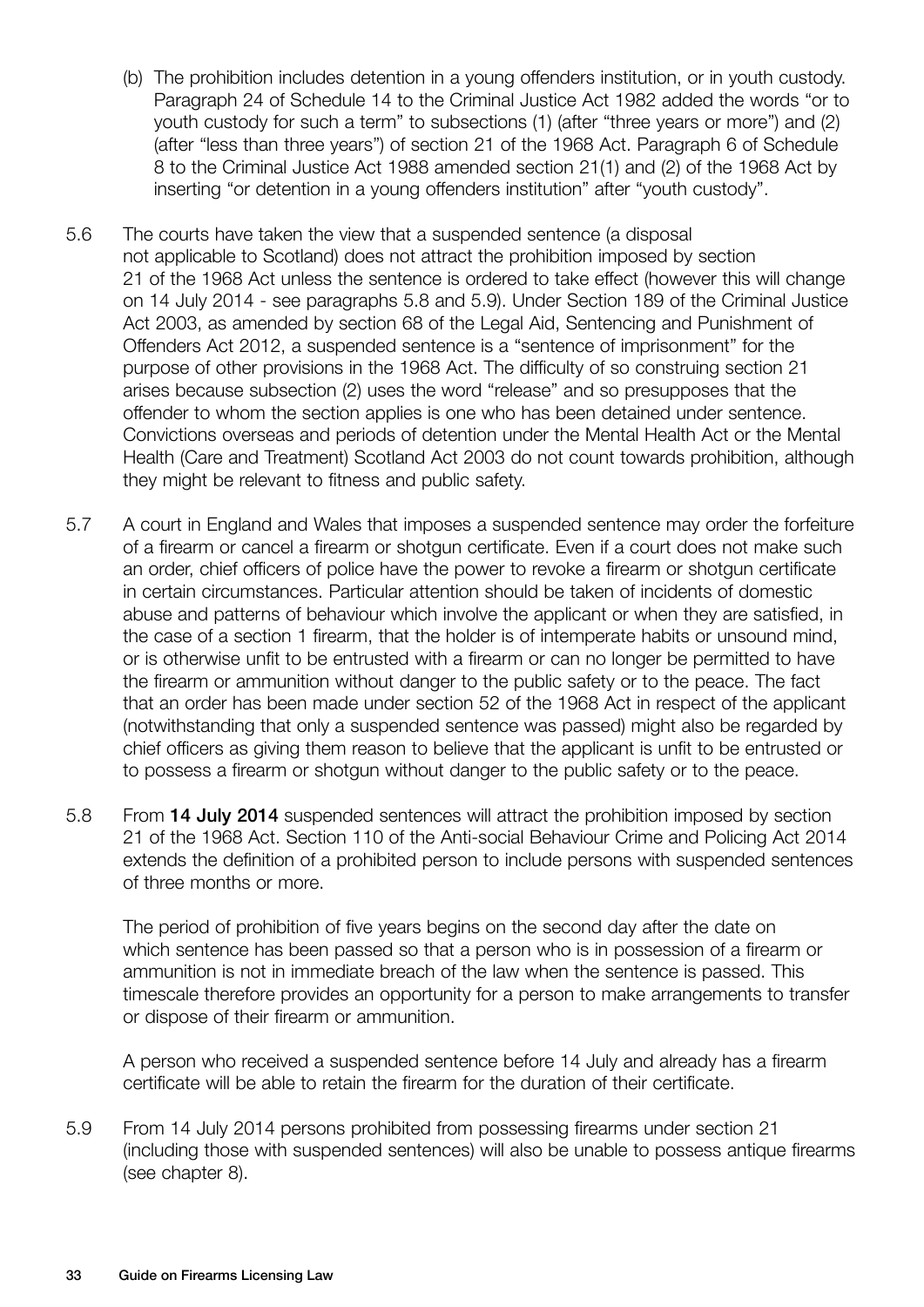- 5.10 A person who has served a custodial sentence is informed of the provisions of section 21 of the 1968 Act on release. Section 21(6) of the 1968 Act enables a person who is prohibited by the provisions of the section to apply to the Crown Court (or the Sheriff in Scotland) in accordance with the provisions of Schedule 3 to the 1968 Act for the removal of the prohibition. This is usually done where the offence has not involved violence or firearms. Nevertheless, the removal of the prohibition can be opposed by the police and courts have ruled that possession of a firearm certificate presupposed an element of trust (Gordon v Northampton Crown Court 1999).
- 5.11 Under section 25 of the 1968 Act it is an offence for a person to sell or transfer a firearm or ammunition to, or to repair, prove or test any firearm or ammunition for another person whom they know, or have reasonable cause to believe, to be drunk or of unsound mind.
- 5.12 Restrictions on the possession, purchase and acquisition of firearms and ammunition by young people and on the sale and transfer to them are dealt with separately in Chapter 7.

#### Firearms and ammunition for which a certificate is required

- 5.13 Any person wishing to possess, purchase or acquire any firearm or ammunition must hold a valid firearm or shotgun certificate (as appropriate) unless exempt under sections 7 to 13, 15, 54 or 58(1) of the 1968 Act or sections 15 to 19 of the 1988 Act, except:
	- a) an air weapon or a weapon powered by compressed carbon dioxide (not of a type declared by the Secretary of State under the Dangerous Air Weapons Rules 1969 (as amended) to be specially dangerous);
	- b) ammunition for air weapons;
	- c) cartridges containing five or more shot, none of which exceeds .36 inches in diameter (the exemption does not extend to the purchase of such ammunition);
	- d) blank cartridges not more than one inch in diameter.
- 5.14 Section 5 of the 1988 Act prohibits the sale of ammunition for a shotgun or smoothbore gun, and for which a firearm certificate is not required, to a person who is neither a registered firearms dealer nor a person who sells such ammunition by way of trade or business unless that person:
	- a) produces a shotgun certificate or a firearm certificate (the original, not a photocopy) authorising them to possess a smooth-bore gun;
	- b) shows that they are entitled to possess a shotgun or smooth-bore gun without holding a certificate; or
	- c) produces a certificate (the original, not a photocopy) of some other person together with a written authority from the holder of the certificate to purchase the ammunition on their behalf.

This section only applies to ammunition not subject to control under section 1 of the 1968 Act. There is no requirement for a vendor of shotgun cartridges to be registered as a firearms dealer.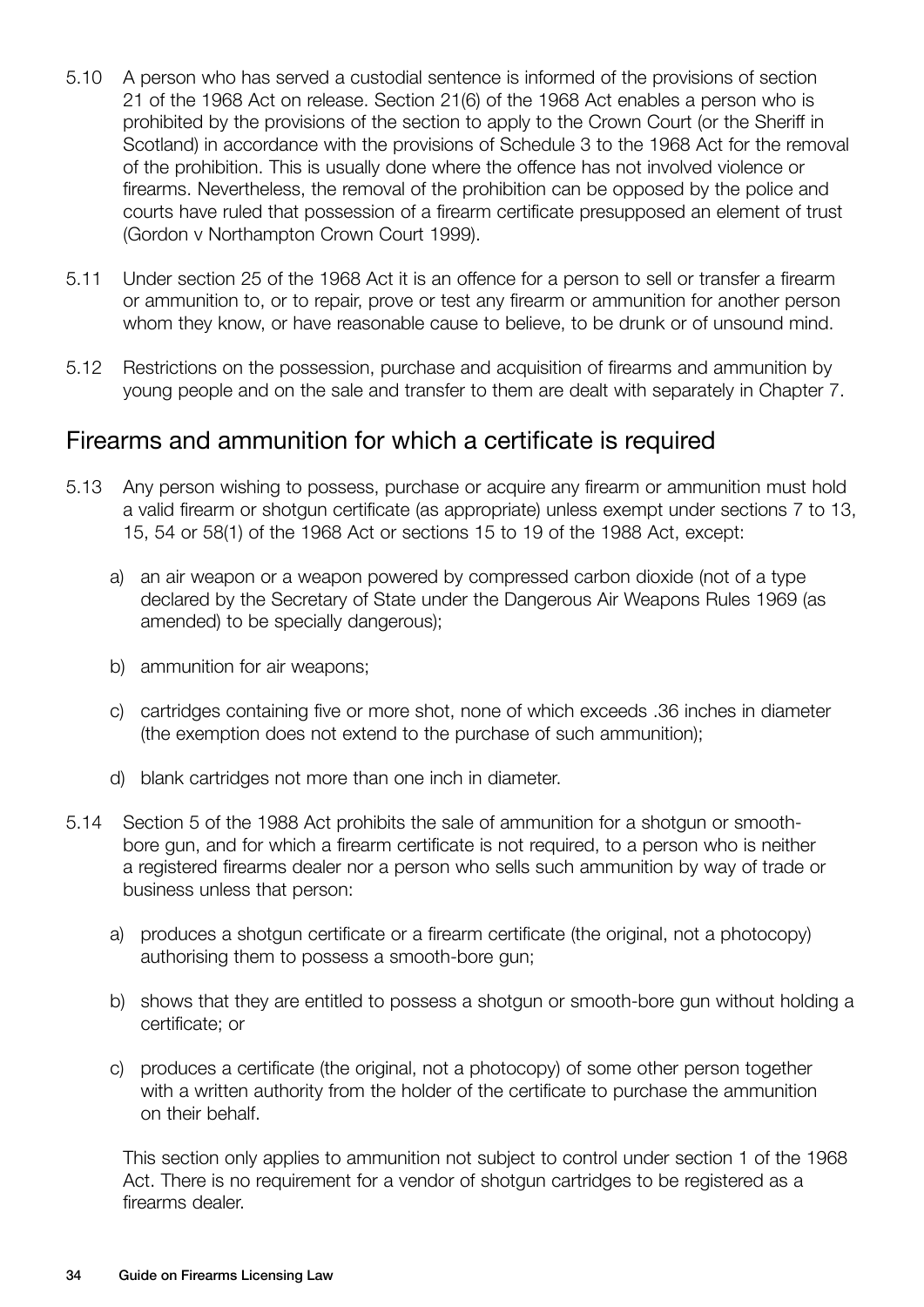5.15 Unless exempt, a special authority from the Secretary of State or the Scottish Ministers is needed in addition to a firearm certificate for the possession of a prohibited weapon or prohibited ammunition (see Chapter 3).

#### Primers

- 5.16 The Violent Crime Reduction Act 2006 introduced controls on the purchase and sale of cap-type primers designed for use in metallic ammunition for a firearm, including empty cartridge cases incorporating such a primer. Section 35 of the 2006 Act makes it an offence to sell these items unless the purchaser:
	- a) is a registered dealer;
	- b) sells by way of any trade or business either primers or empty cartridge cases incorporating primers;
	- c) produces a certificate (i.e. the original, not a photocopy) authorising them to possess a firearm of a relevant kind (i.e. a firearm other than a shotgun, an air weapon or a firearm chambered for rim-fire ammunition) or ammunition for such a firearm;
	- d) is a duly authorised Crown servant;
	- e) shows that they are entitled in law to possess a firearm or ammunition of a relevant kind without a certificate;
	- f) produces a certificate (the original, not a photocopy) authorising another person to possess such a firearm, or such ammunition, together with that other person's authority to purchase primers on their behalf; or
	- g) shows that they are authorised by regulations to purchase primers. To date no such regulations have been made.

Section 35 also makes it an offence to buy, or attempt to buy, primers unless the purchaser meets the same criteria.

The definitions used in section 35 mean that the offences do not apply to the purchase or sale of blank ammunition, shotgun primers or to percussion caps for muzzle-loading firearms.

#### Business and other transactions

5.17 A person commits an offence, if by way of trade or business that person is engaged in the manufacture, sale or transfer of shotguns or firearms or ammunition to which section 1 of the 1968 Act applies and is not registered as a firearms dealer. This requirement extends to persons who repair, test or prove such firearms or ammunition. A person also commits an offence if they expose for sale or transfer or have in their possession for sale, transfer, repair, test, or proof any such firearm or ammunition, or a shotgun.

In relation to air weapons; a person commits an offence if, by way of trade or business, they sell or transfer, expose for sale or transfer; or possess for sale or transfer air weapons without being registered as a firearms dealer (see Chapter 16).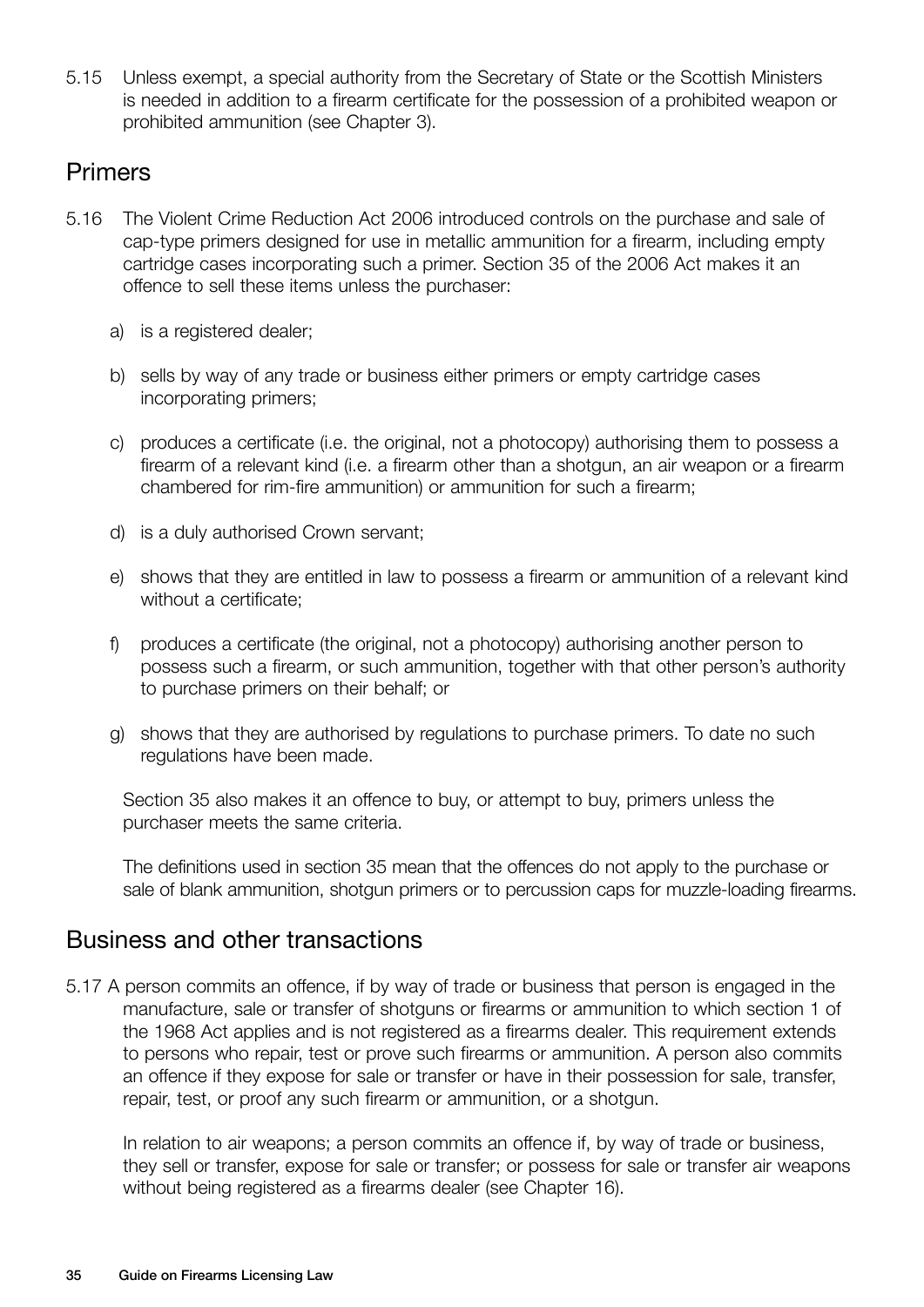- 5.18 Persons who dispose of firearms or ammunition otherwise than by way of trade and business need not register, but all persons, including dealers, must observe the provisions of the Act regarding:
	- a) persons to whom firearms and ammunition may be sold or transferred (section 3(2) of the 1968 Act and section 5(2) of the 1988 Act) namely;
		- 1) a person producing a firearm certificate authorising them to acquire that firearm or section 1 ammunition;
		- 2) a registered firearms dealer;
		- 3) in the case of a shotgun, a person with a current shotgun certificate or a firearm certificate holder who possesses a section 1 shotgun;
		- 4) in the case of section 2 (shotgun) ammunition, someone who produces another person's valid shotgun certificate, together with written authority from the certificate holder to allow them to purchase or acquire the ammunition;
		- 5) someone who shows that by virtue of the Act they are entitled to purchase or acquire the firearm or ammunition without a certificate.
	- b) instructions in firearm and shotgun certificates and notification to the chief officer of police of the sale etc. of a firearm or shotgun to a person who is neither a firearms dealer nor otherwise exempt from holding a certificate (section 32(2)(b), 33(2) and (3) of the 1997 Act).

Though not a statutory requirement, it is desirable that police forces should also comply with these requirements if they transfer a firearm or shotgun to a certificate holder from another force area, completing Table 1 on a firearm certificate and/or Table 2 on a shotgun certificate.

- 5.19 Section 33 of the 1997 Act requires that, within seven days of the transaction, the transferor and transferee must send, electronically (for example, by e-mail or fax) or by recorded or special delivery, notification to the chief officers of police who issued their own certificates. The transferor is the person who originally possessed the gun, and the transferee is the recipient (and it is the transferor who must write the details of the gun and its transfer onto the certificate of the transferee). The notice of the transaction must contain a description of the firearm or shotgun (including any identification number), state the nature of the transaction and give the name and address of the other person concerned. A firearm or shotgun placed with a registered firearms dealer or auctioneer for sale or return is not regarded as a transfer. Notification is only required once the transfer is complete when all three parties notify the police. As the transferor may not know the name of the ultimate transferee, it is sufficient for the transferor only to notify the police of disposal to the dealer or auctioneer.
- 5.20 Section 34 of the 1997 Act requires that, on the de-activation, destruction or loss of any firearm to which a firearm or shotgun certificate or a visitor's firearm or shotgun permit relates, the chief officer of police who granted the certificate or permit must be notified within seven days of the event. The notification must be sent electronically (for example, by e-mail or fax) or by recorded or special delivery and must describe the firearm in question (including any identification number) and the nature of the event. Similarly, if any ammunition to which section 1 of the 1968 Act applies and a firearm certificate or visitor's permit relates is lost (whether by theft or otherwise), the chief officer who granted the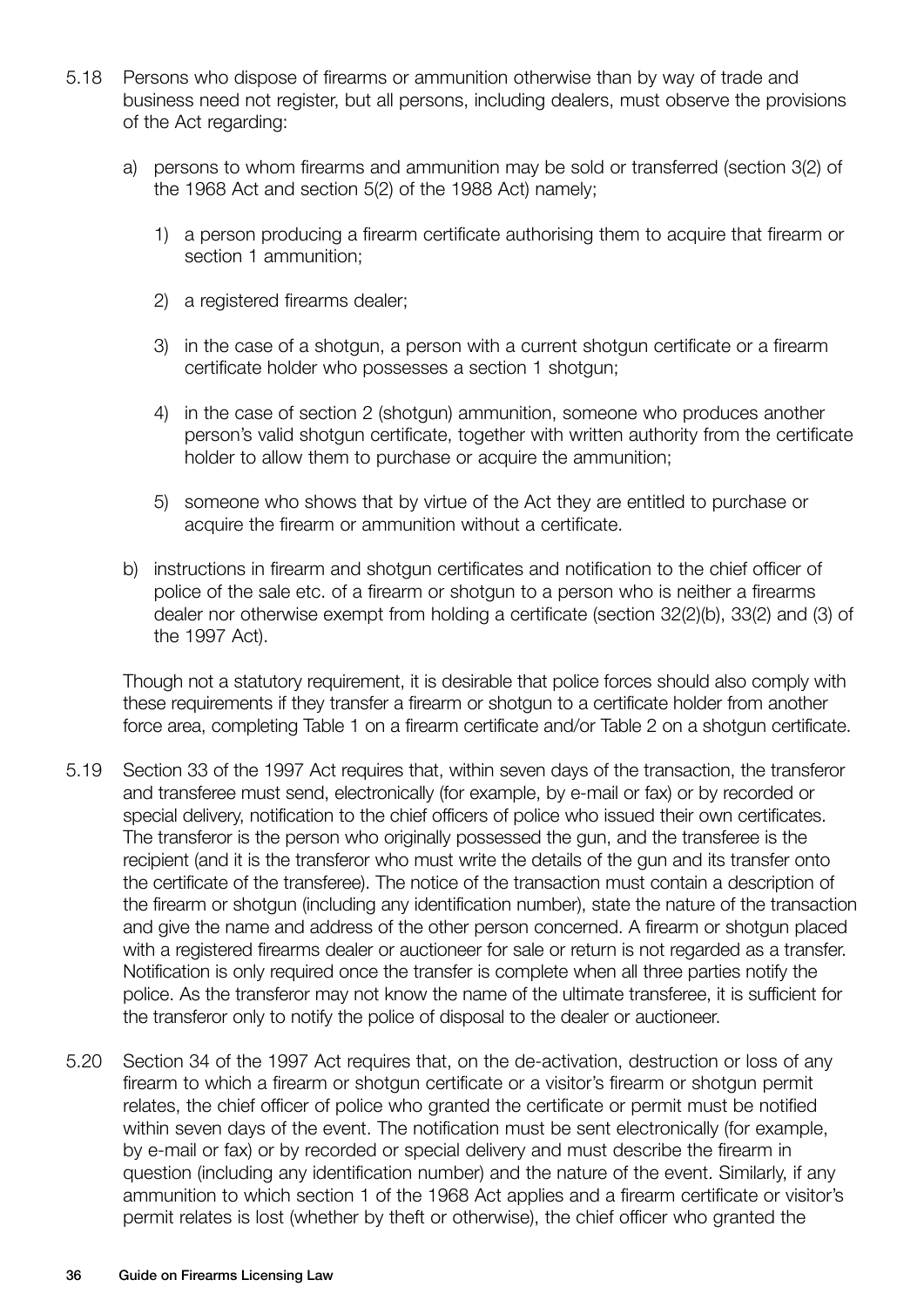certificate or permit must be notified within seven days by recorded or special delivery. The actual methods of destruction of firearms are not covered by legislation but to provide adequate safeguards it is generally more appropriate for certificate holders to surrender it either to a registered firearms dealer or to the police rather than to destroy it themselves (see Chapter 25 for further information).

- 5.21 Section 35 of the 1997 Act requires that if a firearm or shotgun is sold or otherwise disposed of outside Great Britain by a person whose acquisition or purchase of the firearm or shotgun was authorised by a firearm certificate or shotgun certificate, the person holding the certificate must notify the chief officer of police within fourteen days by electronic notification (for example, by e-mail or fax) or recorded or special delivery, or, if they are abroad, by the nearest available equivalent. The notification must contain a description of the firearm or shotgun (including any identification number) and the name and address of the person to whom the gun was sold or disposed of.
- 5.22 Section 35 of the 1997 Act requires that if a firearm to which a firearm or shotgun certificate relates is de-activated, destroyed or lost (whether by theft or otherwise) or if any ammunition to which section 1 of the 1968 Act applies is lost outside Great Britain, the chief officer of police who issued the certificate must be notified within fourteen days. The notice must contain the same information as the notice of sale or disposal and be sent electronically (for example, by e-mail or fax) or by recorded or special delivery.
- 5.23 A firearms dealer is also required to send a notification of a transaction involving a visitor under section 18(1) of the 1988 Act to the chief officer of police for the area in which they are registered. The notice must be sent within forty-eight hours of the transaction, electronically (for example, by e-mail or fax) or by recorded or special delivery, and contain all the particulars entered in the register of transactions including the details of the purchaser's passport, if any.
- 5.24 Section 8(2)(a) of the 1968 Act also provides specifically that it is not an offence to part with possession, otherwise than by sale, hire, gift or loan, to a person who is entitled to possess the firearm or ammunition without a certificate.
- 5.25 Further exemptions from the need to produce a certificate are made for persons collecting a shotgun from a dealer who has had it for repair, test or proof (section 8(2)(b) of the 1968 Act). It would be good practice for the dealer and persons to whom carriers or warehousemen or their servants are delivering a firearm or ammunition in the ordinary course of business to ask to see a certificate (section 9(4) of the 1968 Act) or proof that the person collecting the shotgun is entitled to possess it without a certificate.

# **Pawnbrokers**

5.26 Whilst section 3(6) of the 1968 Act prohibits pawnbrokers from taking in pawn any firearm or ammunition to which section 1 of the 1968 Act applies, or any shotgun, a pawnbroker is not debarred from registration as a firearms dealer. In these circumstances, the police will wish to consider an application under the same terms as any other dealer.

# Sales of firearms unproven or out of proof

5.27 The provisions of the Gun Barrel Proof Acts are explained in Chapter 24.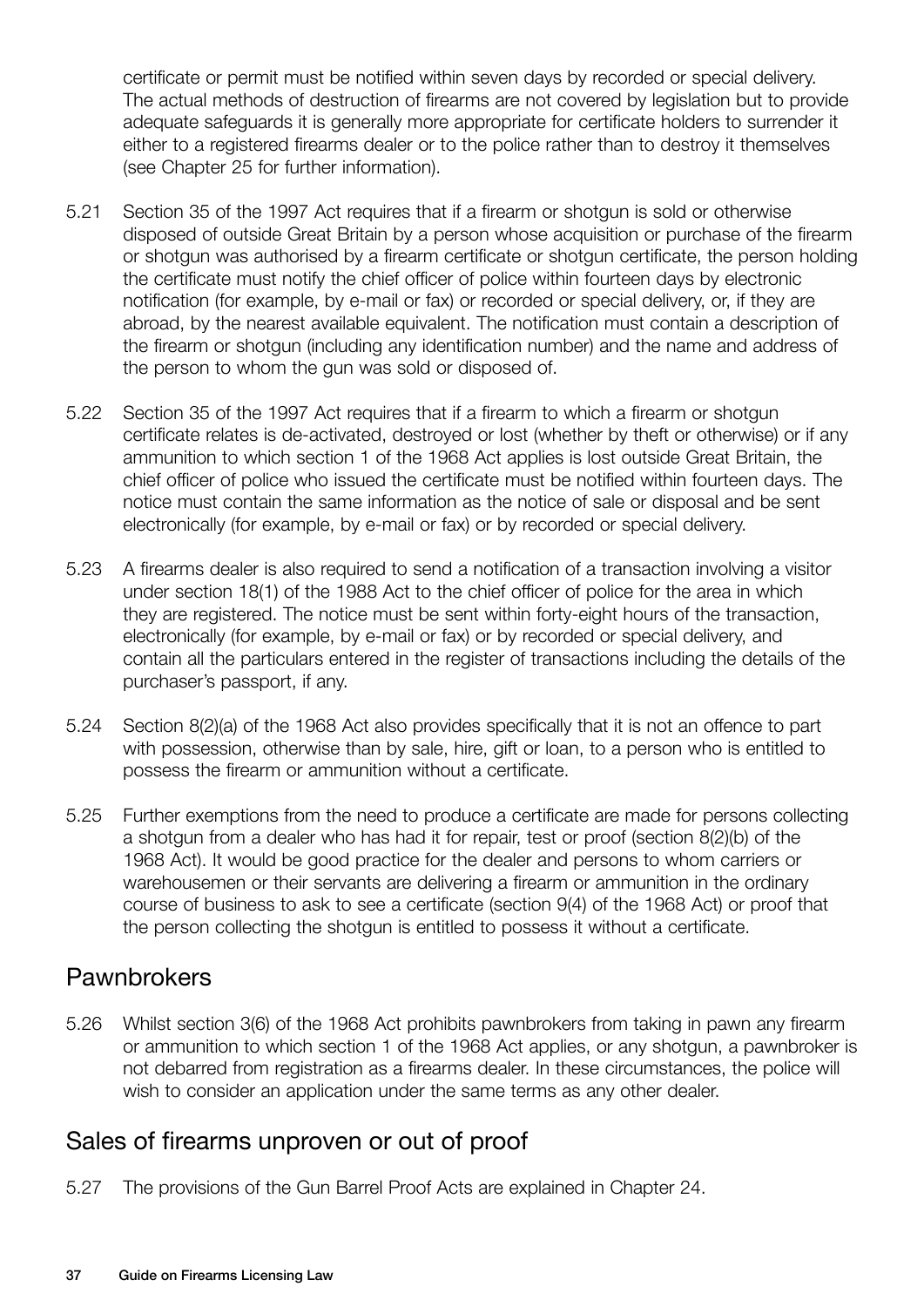# Records of transactions

- 5.28 Persons who by way of trade or business manufacture, sell or transfer firearms or ammunition to which section 1 of the 1968 Act applies, shotguns, or air weapons, are required by section 40 of the 1968 Act to keep a register of transactions and to enter in it the particulars specified in Schedule 4 to the 1968 Act, as amended by the Firearms (Amendment) Rules 2007. The Act does not specifically require a registered dealer to be satisfied before purchasing a firearm to which section 1 applies, or a shotgun, that the vendor is in possession of a certificate for that firearm, but the dealer is required to record the transaction in the register.
- 5.29 It is good practice for Firearms Dealers to notify their local police where they take in firearms, including shotguns, which are not held lawfully on a firearm or shotgun certificate. This will enable the police to makes checks to ensure they are not recorded as lost or stolen.
- 5.30 Section 18(1) of the 1988 Act allows a visitor who has not been in Great Britain for more than thirty days in the preceding twelve months to purchase a firearm from a firearms dealer for the purpose only of it being exported without first coming into their possession without the need for a certificate. A firearms dealer is required to record the transaction in their register together with the number and place of issue of any passport in the purchaser's possession. A passport will normally provide evidence for a firearms dealer that a visitor satisfies the thirty day criterion. Section 40(7) of the 1968 Act empowers the Secretary of State to make rules varying or adding to Schedule 4 of the 1968 Act. Such changes were made by Rule 10(5) of the Firearms Rules 1998 and by the Firearms (Amendment) Rules 2007.
- 5.31 Section 38(8) of the 1968 Act provides for the surrender of a dealer's register (or, if the register is kept electronically, a visible and legible copy of the information) and certificate of registration if their name is removed from the register of firearms dealers. It is an offence for the dealer not to comply within twenty-one days of a notice in writing requiring them to surrender the register.

# Inspection of dealers' records

- 5.32 Persons who by way of trade or business manufacture, sell or transfer firearms or ammunition to which section 1 of the 1968 Act applies, shotguns, or air weapons, are required by section 40(4) of the 1968 Act to allow any police officer (including civilian officers) duly authorised in writing by the chief officer of police to enter their premises and inspect all stock in hand and the register of transactions. In all cases, the inspecting officer must produce such written authority on demand. Form 122 is a convenient form of authorisation for this purpose. Under section 40(3A) of the 1968 Act, dealers are required to keep their register of transactions so that entries made in the register are available for inspection for a period of at least five years. If the register is kept on computer, dealers must ensure that a copy of the information contained therein can be produced in a visible and legible form which can be taken away by the inspecting officer. The register should include firearms taken in for repair or storage, although these are not regarded as transfers and consequently notification to the police is not required.
- 5.33 Section 41 of the 1968 Act enables chief officers of police, at their discretion, to exempt from all or any of the provisions about keeping records persons who manufacture, test or repair components for manufacturers of shotguns but do not handle complete shotguns. Chief officers should satisfy themselves as to the facts in each case, including the type of work carried on and the extent of the danger that each situation presents as a possible source of firearms for criminals. Each case should be reviewed at regular intervals.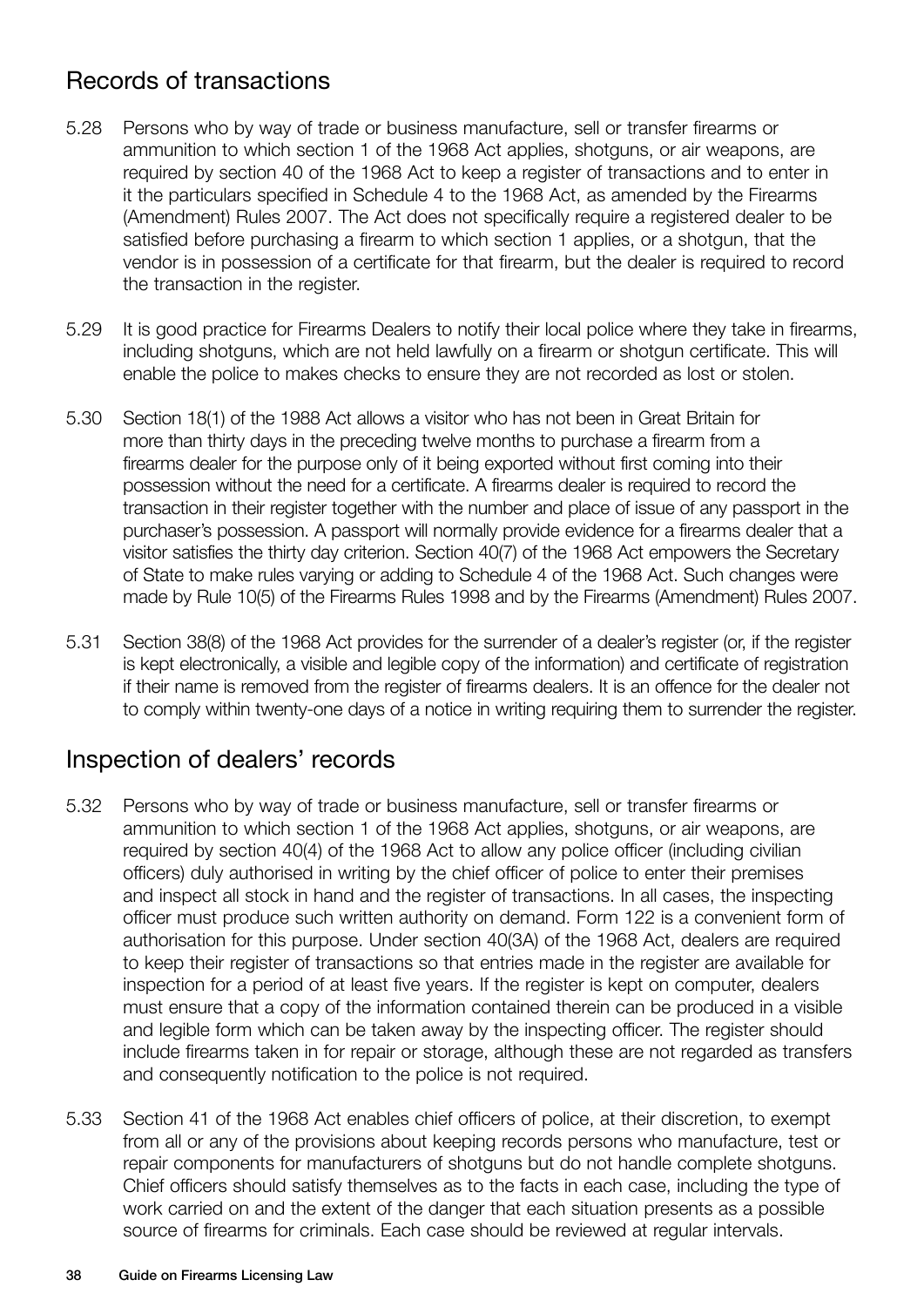# Chapter 6: Exemptions from the requirement to hold a certificate

6.1 The exemptions in the Acts apply to a particular category of person and exempt them so far as firearms are held, purchased or acquired for some particular and specified purpose. The exemptions may be divided into two groups; those that concern possession and purchase and acquisition, and those that concern only possession. The exemptions are dealt with in this way in the following two sections of this chapter.

### Possession and purchase or acquisition of any type of firearm or ammunition without a certificate

#### Firearms dealers and their servants

- 6.2 The exemption in section 8(1) of the 1968 Act covers possession, purchase and acquisition in the ordinary course of the dealer's business. It extends to dealers and their servants. There is no legal definition of a "servant", but it should be noted that a letter of authority does not automatically make someone a "servant" for these purposes. An employee of the dealer working for a firearms-related business would be a "servant," but it is not the case that anyone whose services the dealer uses on any occasion will necessarily be a servant e.g. a self-employed outworker (such as an engraver). In these circumstances the outworker would be required to register as a firearms dealer. The possession of the firearms and ammunition by a servant may only be for the ordinary business of the dealer as directed by the RFD holder.
- 6.3 A registered firearms dealer must have a firearm certificate or shotgun certificate as appropriate for any gun they possess for uses unconnected with their dealership. Under section 3(3) of the 1968 Act, a person is prohibited from undertaking the repair, test or proof of a firearm or ammunition to which section 1 of the 1968 Act applies, or a shotgun, unless the person seeking the repair or other work produces a certificate authorising their possession of the firearm or ammunition, or alternatively shows that they are entitled to have it without a certificate.

#### Miniature rifle ranges

- 6.4 Under section 11(4) of the 1968 Act, a person conducting or carrying on a miniature rifle range (whether for a rifle club or otherwise), or shooting gallery at which only miniature rifles and ammunition not exceeding .23 inch calibre or air weapons not declared by the Secretary of State to be specially dangerous are used, may, without holding a firearm certificate, purchase, acquire or have in their possession such miniature rifles and ammunition. Persons using the range are exempt from holding a firearm certificate in respect only of the use of such miniature rifles and ammunition at the range or gallery.
- 6.5 Any further exemption in the case of a club can only be secured by obtaining approval from the Secretary of State (see chapter 18). It should be noted that "Exemption Certificates" issued by the Showman's Guild or the National Small-bore Rifle Association have no legal force but can be considered proof that somebody was operating a miniature rifle range or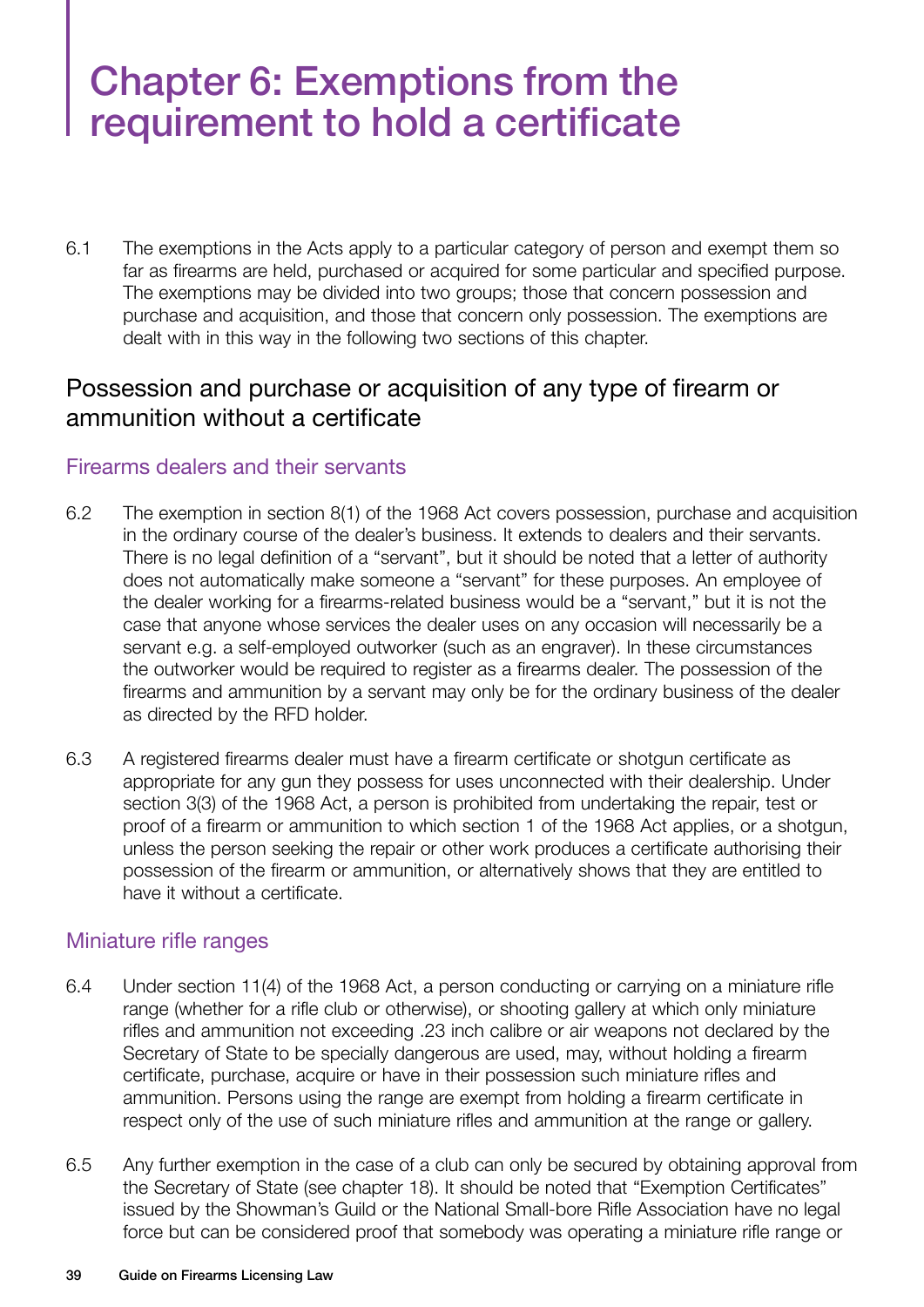shooting gallery. There is however no obligation on the operator of the range or gallery to produce any form of documentation, and the police would only be justified in taking action against such an operator where they are not meeting the terms of section 11(4).

#### Persons in the service of the Crown and police

- 6.6 Section 54 of the 1968 Act is a general provision relating to all Crown servants and to persons who are members of a police force or civilian officers (police staff employed by, or under the direction and control of, a chief officer of police). The Anti-social Behaviour, Crime and Policing Act 2014 gives the British Transport Police the same general provisions as specified within section 54 of the 1968 Act.
- 6.7 The effect of the section is that Crown servants, and police officers and staff who possess firearms and ammunition in their official capacity do not require firearm certificates or authority of the Secretary of State to possess prohibited weapons. In addition, Customs Officers do not require written authority to detain, seize or otherwise possess firearms they encounter in carrying out their official duties. This is because statute law does not bind the Crown or its servants unless specifically stated in the Act of Parliament concerned. Thus soldiers would be exempt if they possess a service firearm in, or for the purpose of, the performance of their duty, but not if they possess other firearms for other purposes, for example if they possess a rifle or shotgun for their own private purposes.
- 6.8 In general, Crown servants who are required to possess firearms and ammunition in the performance of their official duties are supplied with the weapons and ammunition by the departments they serve. Accordingly, the section does not empower Crown servants to purchase or acquire firearms or ammunition to which section 1 of the 1968 Act applies, or shotguns, without a certificate, except as provided in subsection 2(a) of section 54 of the 1968 Act. This provision enables a person in the service of Her Majesty who has written authority from a senior officer, to purchase or acquire firearms and ammunition for the public service without holding a certificate and is intended to cover the necessary purchases by government departments such as the contract branches of the Ministry of Defence.
- 6.9 There may also be cases in which a department may issue an authority under the subsection to enable emergency purchases to be made by its officers for their use in the public service (see chapter 20 on the grant of free certificates to persons in the armed services to authorise purchase). Forestry Commission employees are Crown servants and those concerned with wildlife management operate under the general provision of section 54 of the 1968 Act. Copies of their policy on who is authorised to hold firearms and ammunition are available to chief officers of police from the Forestry Commission (for England and Scotland) and Natural Resources Wales.
- 6.10 The question of whether a firearm, in the possession of a Crown servant, is in their possession in their capacity as such can be authoritatively determined only by a court, but when in doubt the department or the commanding officer of the person concerned should be consulted before proceedings are instituted; otherwise the facts should be reported to the department or the commanding officer in order that the need for disciplinary action may be considered.
- 6.11 Members of the reserve forces may, in certain circumstances, be persons in the service of Her Majesty who are entitled to possess firearms and ammunition in their capacity as such and are therefore Crown servants for the purposes of section 54 of the 1968 Act. Whether or not such personnel are entitled to exemption from section 1 of the 1968 Act will depend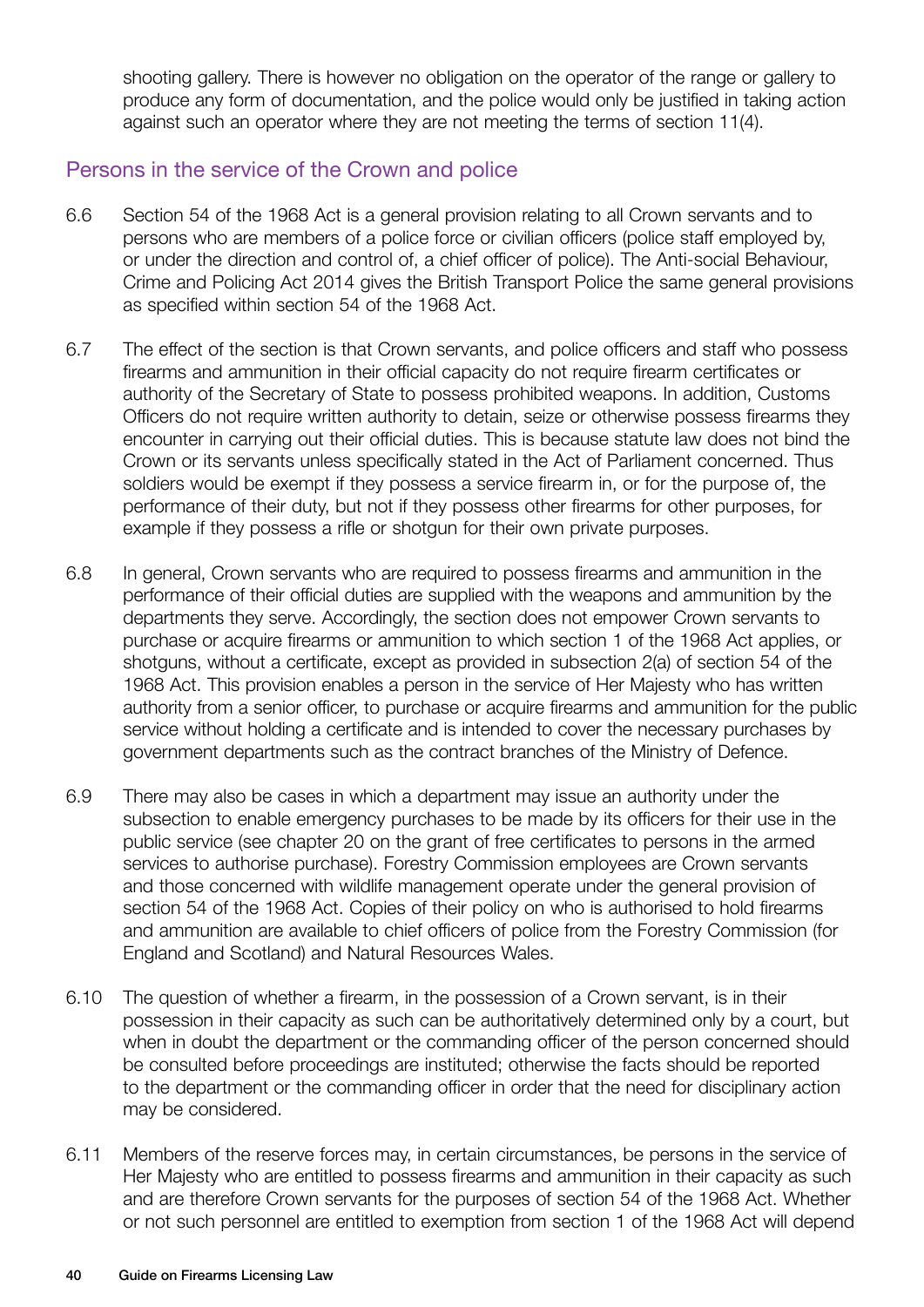on such matters as whether they have been called out for service and the terms under which they undertake service. If any person claims that on this basis they are entitled to possess a firearm or ammunition without a firearm certificate the department or the commanding officer of the person concerned should be consulted before proceedings are instituted. However, if such a person wishes to acquire a firearm or ammunition for private use, they should obtain a firearm certificate for the purpose, in which case the appropriate fee would be payable.

#### Visiting Forces

6.12 The Visiting Forces and International Headquarters (Application of Law) Order 1999 (SI 1999/1736), made under section 8 of the Visiting Forces Act 1952, extends to visiting NATO and Commonwealth forces the exemptions covering Her Majesty's forces. Furthermore, members of any foreign force when they are serving with any of Her Majesty's forces are regarded as Crown servants for the purposes of section 54 of the 1968 Act.

#### Cadet Corps

6.13 Members of cadet corps and their instructors are regarded as Crown servants in certain circumstances (see chapter 18).

#### Museums

6.14 Section 19 of the 1988 Act provides for the exemption of certain museums from the provisions of the 1968 Act if they hold a museum firearms licence (see chapter 17).

#### Visitors to Great Britain

- 6.15 The 1968 Act (as amended) provides for visitors to Great Britain to have in their possession, or purchase or acquire a firearm or ammunition under certain conditions without a firearm or shotgun certificate. Visitors' permits are dealt with in chapter 27 but in summary, they allow a visitor to have possession of a firearm or shotgun and to purchase or acquire ammunition and shotguns in Great Britain. Under section 18(1) of the 1988 Act a person who has not been in Great Britain for more than thirty days in the preceding twelve months may purchase a firearm from a registered firearms dealer for export, without holding a firearm or shotgun certificate or visitor's permit. The exemption does not extend to the actual possession of the firearm and the dealer must arrange for the export of the weapon without it first coming into the purchaser's possession. The thirty days limit is an aggregate and does not have to be continuous. The purchase of a firearm for export without a certificate from a person other than a registered firearms dealer is not permitted.
- 6.16 A firearm certificate granted in Northern Ireland is, by virtue of the definition of a firearm certificate in section 57(4), a firearm certificate for the purposes of the 1968 Act. Firearm certificates issued in Northern Ireland therefore have validity within Great Britain, conferring on individuals in possession of one the same entitlements and obligations that come with a certificate issued in England, Wales or Scotland. Visitors with Northern Ireland firearm certificates must comply with British firearms law, in particular they must have permission from the Secretary of State or the Scottish Ministers if they wish to bring a small firearm (handgun) into the country. (These may still be possessed on a firearm certificate in Northern Ireland.)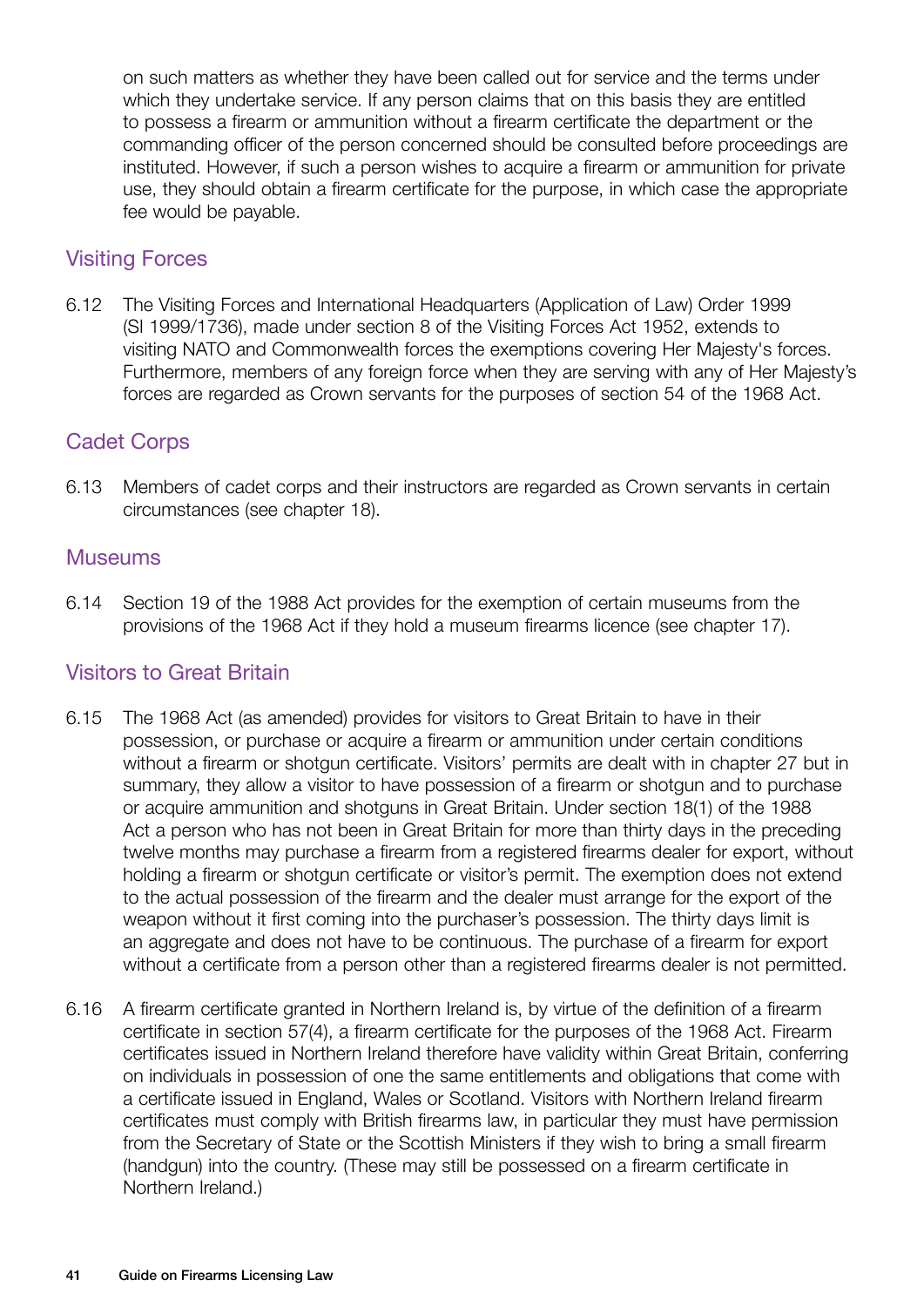# Possession only of any type of firearm or ammunition without a certificate

#### Permits authorising possession

6.17 Section 7 of the 1968 Act enables a chief officer of police to issue to a person a permit authorising them to possess a firearm or ammunition to which section 1 of the 1968 Act applies, or a shotgun, in any special case where it may not be necessary or desirable to issue a certificate. For example, a permit should in normal circumstances be issued to authorise the temporary possession by a relative or the executor of a deceased person, or the receiver of a bankrupt's estate, of firearms or ammunition forming part of the property of the deceased person or bankrupt. A permit may not be issued to authorise the purchase or acquisition of firearms or ammunition (but see section 5(1) of the 1988 Act and chapter 15). If it does not specify possession only, it will be assumed by default that the permit allows use. A permit should be issued if a certificate holder's firearm certificate or shotgun certificate has expired and they have made reasonable efforts to renew in good time.

#### **Shotguns**

6.18 Section 11(5) of the 1968 Act allows an individual, without holding a shotgun certificate, to borrow a shotgun from the occupier of private premises and use it on those premises in the occupier's presence. Section 11(5) was amended by SI 2010/1759, to add that where the borrower is under eighteen, the exemption only applies if the occupier is eighteen or over. The presence of the occupier is normally taken to mean within sight or earshot of the individual borrowing the shotgun. The term "occupier" is not defined in the Firearms Acts, nor has a court clarified its meaning. However, the Firearms Consultative Committee in their 5th Annual report recommended that the provisions of section 27 of the Wildlife and Countryside Act 1981 be adopted. This states that "occupier" in relation to any land, other than the foreshore, includes any person having any right of hunting, shooting, fishing or taking game or fish.

The foreshore is land, however it is predominately Crown or Duchy owned but some, for example, is owned or leased by private individuals, local authorities or other groups. The Section 11(5) exemption may only be utilised on foreshore in England and Wales where the lender is an owner/occupier/lease holder who maintains the shooting rights. In the case of a Crown lease, the lease must allow the use of shotguns and will usually only permit the activity of wildfowling. Definitions of foreshore can be found in chapter 14.

- 6.19 In the absence of any firm definition for firearms purposes, it is suggested that this definition of "occupier" should be used. On some occasions though, where the status of a certificate holder acting as an occupier is an issue, the chief officer may need to consider seeking the advice of counsel. Section 57(4) provides that "premises" shall include any land. The borrower may be of any age but an offence may be committed under section 22(3) if a minor under the age of 15 is not supervised by a person over 21 years of age.
- 6.20 Similarly, section 11(6) of the 1968 Act allows an individual, without holding a shotgun certificate, to use a shotgun at a time and place approved for shooting at artificial targets (i.e. a temporary clay pigeon shoot) by the chief officer of police for the area in which that place is situated. There is no requirement for organisers of such events to become registered firearms dealers. As the approval of such time and place is prescribed by law, chief officers may wish not only to satisfy themselves that such events are properly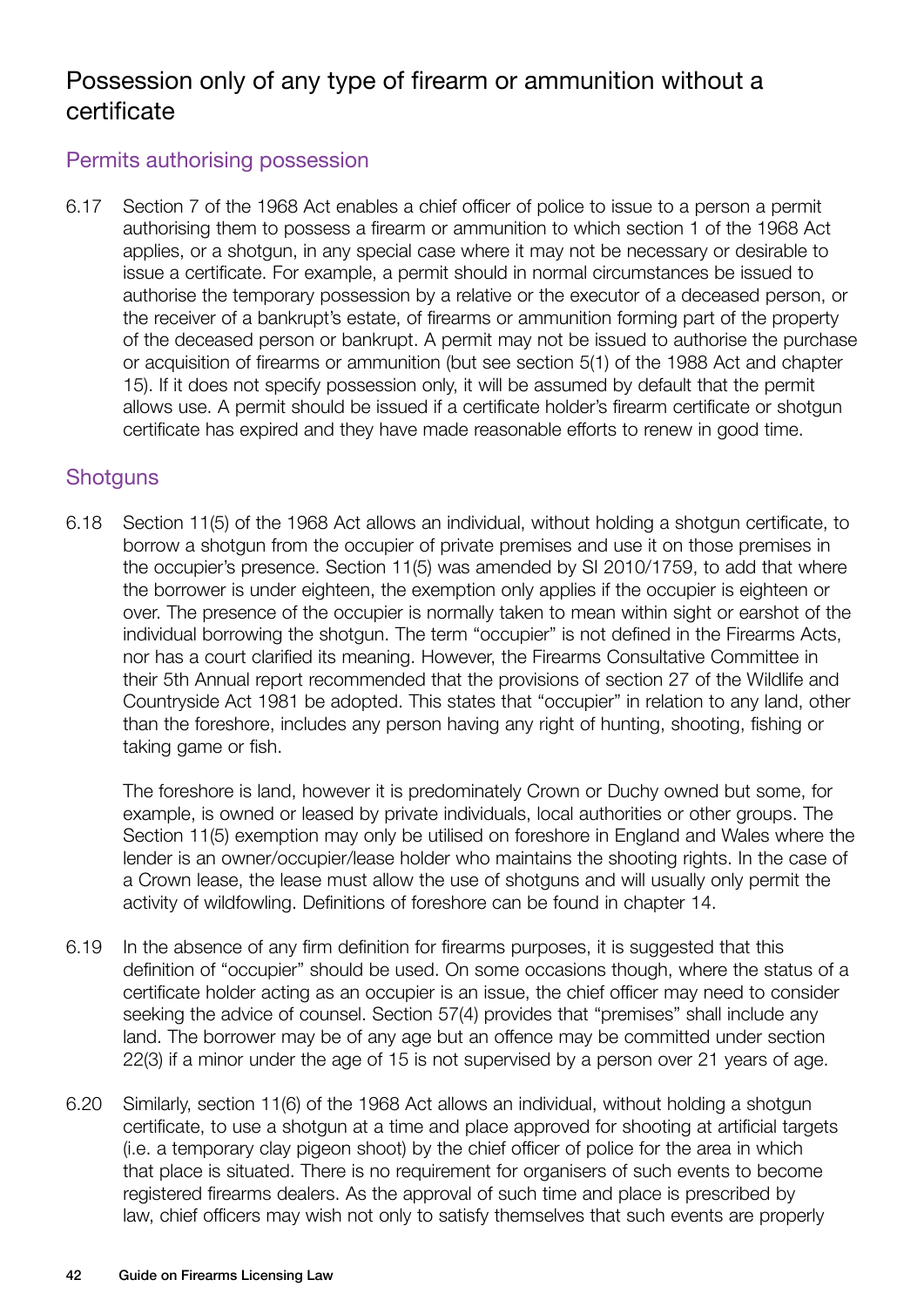conducted and supervised, but also to establish that there are no public safety issues involved. When an exemption is granted, the chief officer should advise the organiser that they are responsible for ensuring, so far as is practicable, that adequate precautions are taken for the safety of the participants and any spectators. Shoots at which participants hold certificates do not require an exemption under section 11(6). Organisers operating in conjunction with business, such as corporate entertainment, will have additional responsibilities under the Health and Safety at Work Act 1974.

#### Borrowed rifles on private premises

- 6.21 Section 16(1) of the 1988 Act enables a person over the age of seventeen to borrow a rifle from the occupier of private premises and to use it on those premises in the presence of either the occupier or their servant without holding a firearm certificate in respect of that rifle. It should be noted that this gives slightly more flexibility in the use of a borrowed rifle than is permissible with the use of a shotgun as described in paragraph 6.18, in that the borrowed rifle can also be used in the presence of the servant of the occupier.
- 6.22 The occupier and/or their servant must hold a firearm certificate in respect of the firearm being used, and the borrower, who must be accompanied by the certificate holder (whether it is the occupier or their servant), must comply with the conditions of the certificate. These may include a safekeeping requirement and, in some cases, territorial restrictions. It is also a requirement where the borrower is seventeen that the occupier or servant is eighteen or over – this was inserted by SI 2010/1759. Section 57(4) of the 1968 Act defines "premises" as including any land. The effect of the provision is to allow a person visiting a private land to borrow and use a rifle without a certificate. The exemption does not extend to persons under the age of seventeen or to other types of firearm. There is no notification required on the loan of a firearm under these circumstances. A borrowed rifle should not be specifically identified as such on a "keeper's" or "landowner's" firearm certificate. The term "in the presence of" is not defined in law but is generally interpreted as being within sight or earshot.
- 6.23 Section 16(2) of the 1988 Act provides for a person borrowing a rifle in accordance with section 16(1) of the 1988 Act to purchase or acquire ammunition for use in the rifle, and to have it in their possession during the period for which the rifle is borrowed, without holding a certificate. The borrower's possession of the ammunition must comply with the conditions on the certificate of the person in whose presence they are and the amount of ammunition borrowed must not exceed that which the certificate holder is authorised to have in their possession at that time. It should be noted that the borrower may only take possession of the ammunition during the period of the loan of the rifle at which time they will be in the presence of the certificate holder. If the persons selling or handing over the ammunition are not certificate holders, it may be necessary for them to see the certificate to satisfy themselves that the terms of this section have been met and that the amount of ammunition the borrower wishes to acquire is no greater than that which the certificate holder is authorised to possess. The details of the transaction need not be recorded on the certificate.
- 6.24 Section 16A of the 1988 Act allows a person to possess firearms and ammunition on service premises without holding a certificate or an authority from the Secretary of State or the Scottish Ministers provided they are under the supervision of a member of the armed forces. This was intended to apply to "Open Days" on military premises, military training areas and similar occasions, and does not allow civilians to handle firearms away from service premises, even under supervision. Section 16B of the 1988 Act allows a person who is being trained or assessed in the use of firearms under the supervision of a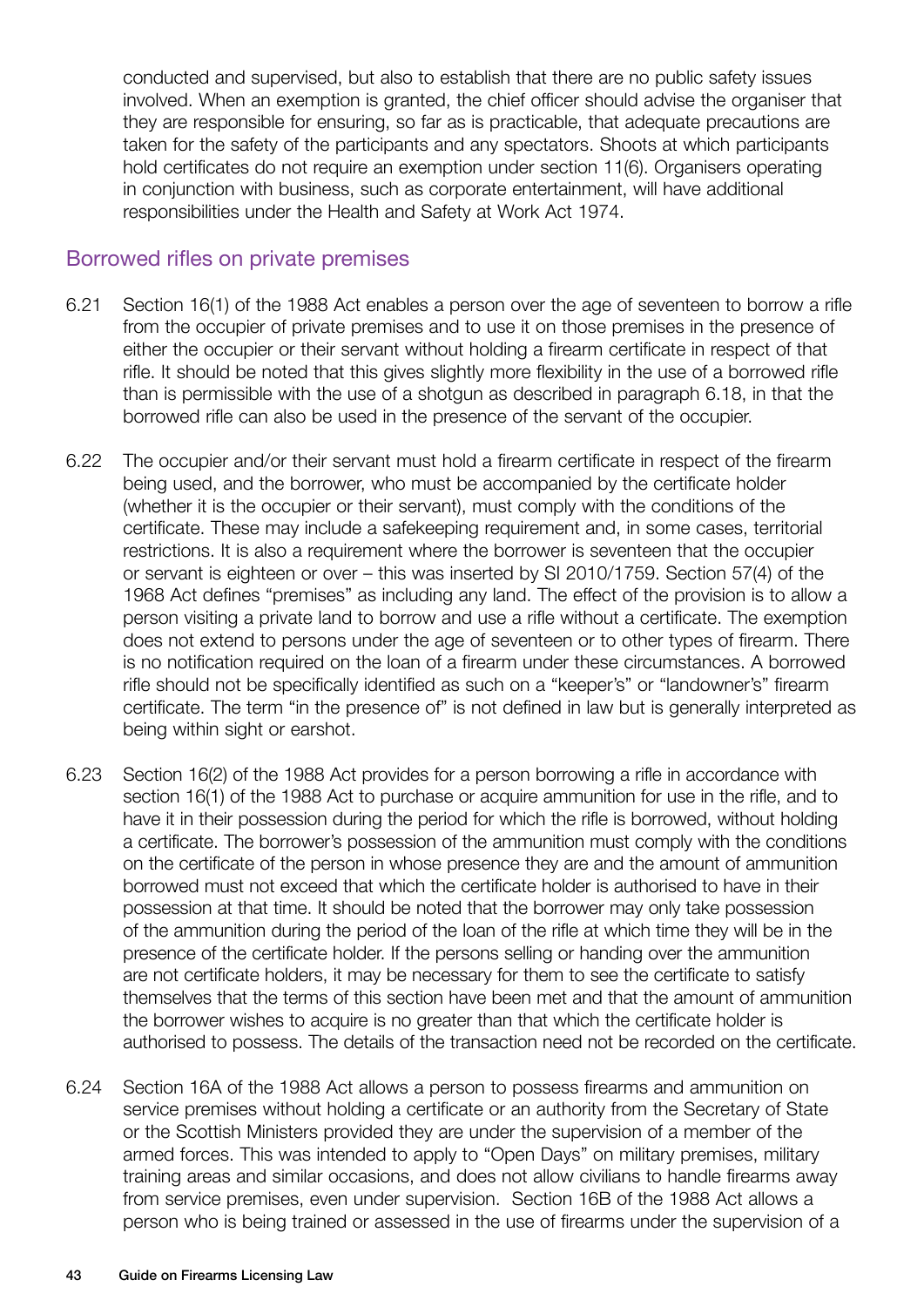member of the Ministry of Defence Police may, without holding a certificate or obtaining the authority of the Secretary of State under section 5 of the principal Act, have in his possession a firearm and ammunition on relevant premises for the purposes of the training or assessment.

#### Auctioneers, carriers, warehousemen and their servants

- 6.25 The exemption in section 9(1) of the 1968 Act is limited to possession in the ordinary course of the business of the auctioneer, carrier or warehouseman. However, to sell firearms and ammunition by auction, expose for sale by auction or have in their possession for sale by auction, an auctioneer still requires a permit issued by the chief officer of police for the area in which the auction is to be held. When auctioneers are selling firearms or shotguns, or ammunition for either, they should ensure that the persons purchasing the items either have the relevant certificate or permit, or are able to show that they are exempt from the requirement for such a certificate (see chapter 5).
- 6.26 Section 14 of the 1988 Act requires that an auctioneer, carrier or warehouseman takes reasonable precautions for the safe custody of the firearms or ammunition in their or their servants' possession in the course of their business. The loss or theft of any such firearm or ammunition must also be reported to the police immediately. Section 2 shotgun ammunition is outside the scope of this provision because its possession is not subject to certificate control. Failure to adhere to the requirements in section 14 is a criminal offence carrying a maximum of 6 months imprisonment or a level 5 fine.
- 6.27 It is considered that section 9(1) of the 1968 Act does not exempt auctioneers, carriers or warehousemen from the requirement to have a section 5 authority in respect of any prohibited weapon or prohibited ammunition which they may possess, whether in the ordinary course of business or otherwise. This is because, in section 57(4) of the 1968 Act, the word "certificate" is defined as meaning a "firearm certificate" or a "shotgun certificate". It is therefore considered that the reference to a "certificate" in section 9(1) of the 1968 Act does not also include an authority granted under section 5 of the 1968 Act.
- 6.28 It is the Secretary of State's view therefore, that for auctioneers, carriers or warehousemen to take possession of any prohibited weapons or ammunition in Great Britain they must first have an authority granted by the Secretary of State or Scottish Ministers under the provisions of section 5 of the 1968 Act. It should be noted that "possession" relates not only to physical possession and that a person exercising direction and control over prohibited items might also be said to be in possession of them (see chapter 3 for details of the procedure for seeking the Secretary of State or the Scottish Ministers' authority).

#### Auctioneers' permits

6.29 Section 9(2) of the 1968 Act provides that auctioneers may, without being registered as firearms dealers, sell by auction, expose for sale by auction, or have in their possession for sale by auction, firearms or ammunition to which section 1 of the 1968 Act applies, or shotguns, if they have obtained from the chief officer of police of the area in which the auction is held, a permit in the prescribed form. Auctioneers who deal regularly in firearms may wish to register as firearms dealers. It is the duty of auctioneers to satisfy themselves, by requiring the production of certificates or other authorities, that the purchasers of the firearms or ammunition are lawfully entitled to possess them.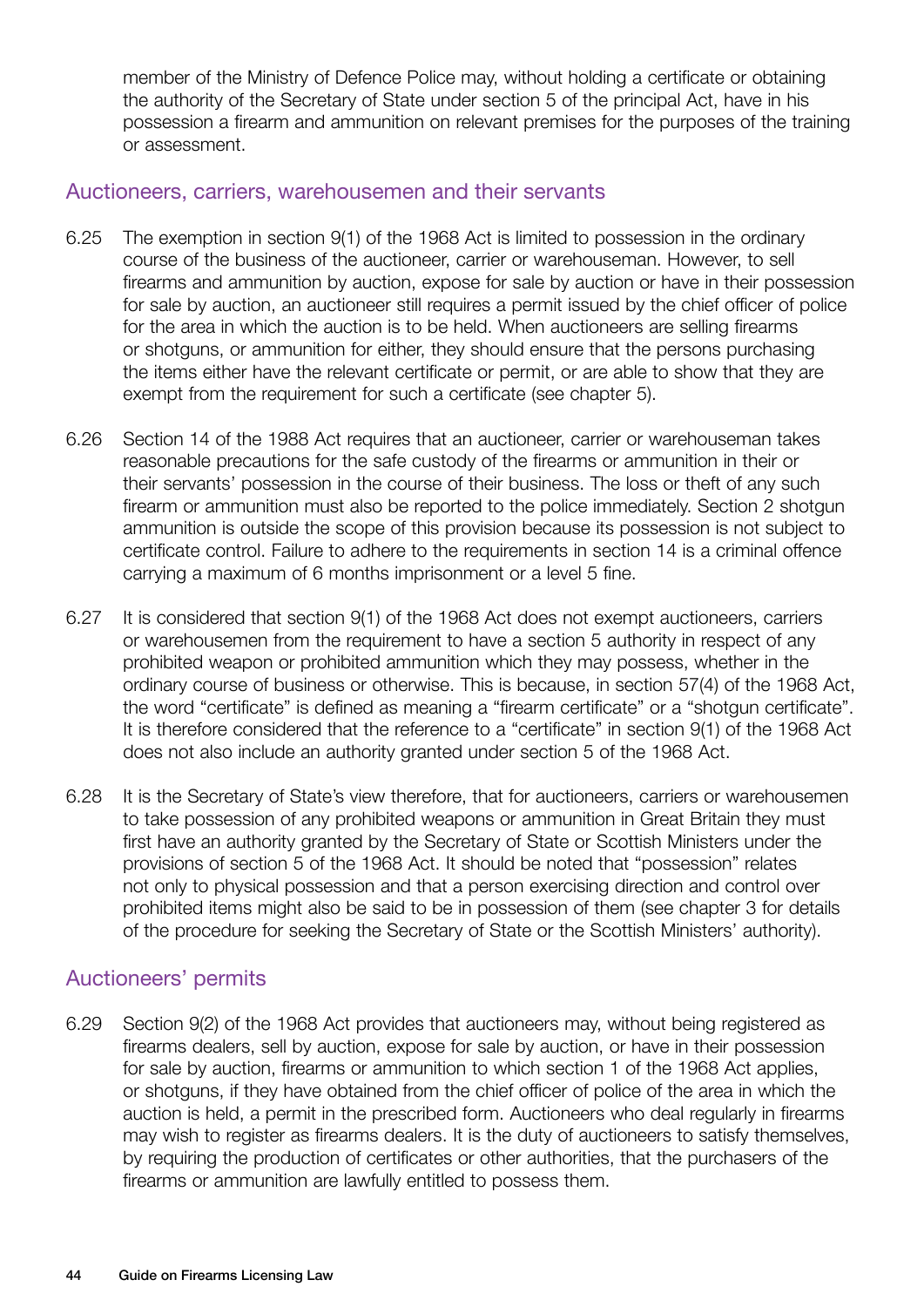- 6.30 Following the amendment to section 3(1)(c) of the Firearms Act 1968 by section 31 of the Violent Crime Reduction Act 2006, auctioneers may sell air weapons provided they are a registered firearms dealer or have an auctioneer's permit, and comply with its terms.
- 6.31 By virtue of section 33 of the Firearms (Amendment) Act 1997, which requires the notification of transfers involving firearms, an auctioneer is required to inform the chief officer forthwith of the name and address of any person other than a registered firearms dealer, purchasing or acquiring any firearm or ammunition to which the permit refers. Firearms licensing departments may wish to consider granting an auctioneer's permit not just for the day of the sale but for a period both before and after the sale. This would allow the auctioneer to collect the firearms and/or shotguns and, for an appropriate period after the sale, to allow for unsold firearms/shotguns to be returned or otherwise disposed of.

#### Slaughtering instruments and ammunition

- 6.32 The Slaughterhouses Act 1974 was repealed by SI 1995/731. Licensed slaughterers are now subject to the provisions of The Welfare of Animals (slaughter or killing) Regulations 1995 and the Welfare of Animals at the Time of Killing (Scotland) Regulations 2012 to possess slaughtering instruments and ammunition for them without a certificate in any slaughterhouse or knacker's yard in which they are employed (section 10(1) of the 1968 Act). The proprietor of a slaughterhouse or knacker's yard may, without holding a certificate, possess a slaughtering instrument and ammunition and must store them in safe custody at that slaughterhouse or knacker's yard. This applies equally to a person appointed by the proprietor to take charge of slaughtering instruments and ammunition for them for that purpose (section 10(2) of the 1968 Act). Except in these circumstances, possession of a slaughtering instrument away from the slaughterhouse or knacker's yard will require a firearm certificate. Section 10(1) of the 1968 Act was amended by SI 2014/2124 to introduce The Welfare of Animals at the Time of Killing (Wales) Regulations 2014. Regulation 5 does not permit purchase or acquisition of a slaughtering instrument or ammunition for it without a certificate (but see chapter 20 on the grant of free certificates).
- 6.33 Butchers may sometimes find it necessary to hire or borrow a slaughtering instrument for the purpose of their business, for example when their own slaughtering instruments need repair. If they have to apply on each occasion for a variation on their firearm certificates to authorise the temporary acquisition of an additional instrument, there may be delay and inconvenience. The necessity for variations may, however, be obviated if the certificate contains an entry authorising the acquisition of an additional instrument by hiring or borrowing whenever the (authorised) instrument which the holder normally uses is not, for whatever reason, available for use. Such an entry may be made in that part of the certificate authorising purchase or acquisition when it is granted or, subsequently, by way of variation.
- 6.34 It is suggested that this course should be adopted in any case in which butchers or other people who hold, or are entitled to hold, a free certificate under section 32(3)(c) of the 1968 Act satisfy the chief officer of police that they may need to occasionally hire or borrow an additional instrument to enable them to carry on their work when their own instrument needs attention or repair. The person providing the hired or borrowed instrument must complete the appropriate Table on the borrower's certificate and notify the transaction to the chief officer in accordance with sections 32 to 35 of the 1997 Act.
- 6.35 Under section 3(3) of the 1968 Act, a person is prohibited from undertaking the repair, test or proof of a firearm or ammunition to which section 1 of the 1968 Act applies, or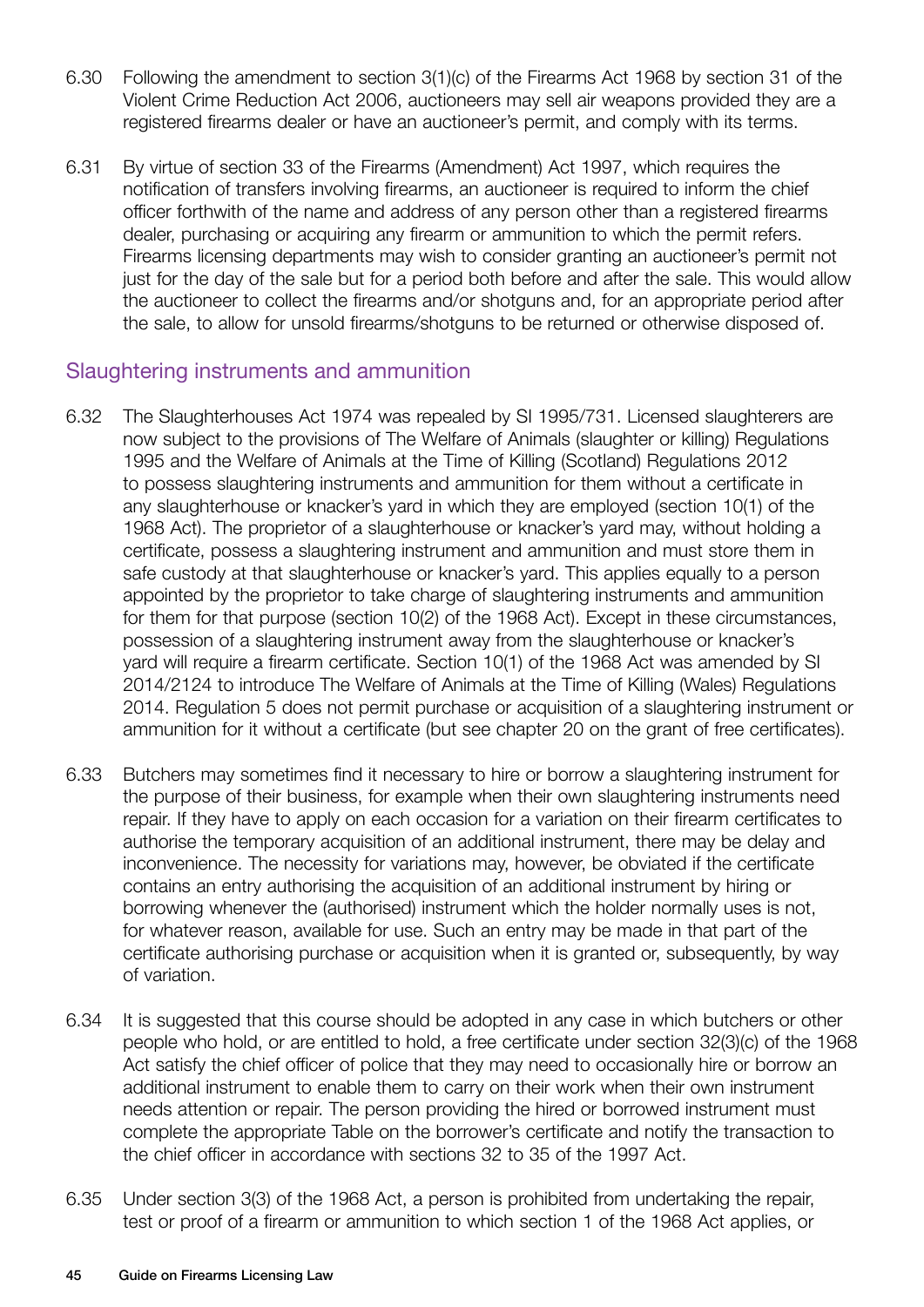a shotgun, unless the person seeking the repair or other work produces a certificate authorising their possession of the firearm or ammunition, or shows that they are entitled to have it without a certificate. Licensed slaughterers, proprietors of slaughterhouses or knacker's yards, and persons appointed by such proprietors to take charge of slaughtering instruments and ammunition, are entitled to have possession of such instruments and ammunition without holding certificates, but only in the slaughterhouses or knacker's yards in which they are employed or of which they are the proprietors.

- 6.36 Under section 2(a) of the 1997 Act a person authorised by a firearm certificate to possess, purchase or acquire a slaughtering instrument does not need the authorisation of the Secretary of State to possess, purchase, acquire, sell or transfer a slaughtering instrument which falls within section 5(1)(aba) of the 1968 Act, that is small firearms. This exemption does not apply to Registered Firearms Dealers.
- 6.37 Similarly, under section 2(b) of the 1997 Act, authority under section 5 of the 1968 Act is not required for possession of a slaughtering instrument to which section 5(1)(aba) of the 1968 Act applies if a person is entitled to possess such an instrument without a firearm certificate under section 10 of the 1968 Act. This exemption does not apply to Registered Firearms Dealers.

#### Gun bearers

6.38 Section 11(1) of the 1968 Act exempts from the certificate requirement a person carrying a firearm or ammunition to which section 1 of the 1968 Act applies, or shotguns, under the instruction of another person who holds a certificate and for that other person's use for sporting purposes only. It does not entitle the bearer to use the firearm or shotgun. The courts have found that this exemption does not extend to unaccompanied possession of the firearms concerned, for example by a chauffeur transporting the firearms from one town to another, in which instance a certificate or permit would be required. Where the person doing the carrying is under eighteen, the exemption only applies if the certificate holder is eighteen or over – as per the amendment inserted by SI 2010/1759.

#### Controlling races

6.39 Section 11(2) of the 1968 Act (as amended by the Firearms (Amendment) Regulations 2010) authorises the possession, without a certificate, of a firearm at an athletic meeting for the purpose of controlling races at that meeting. This section does not, however, authorise the purchase or acquisition, without a certificate, of a firearm for such purposes nor does it apply to under eighteen years olds. The possession of ammunition is not authorised, but blank ammunition not exceeding one inch in diameter may be held without a certificate. Furthermore, a person does not need authority under section 5 of the 1997 Act to possess, purchase, acquire, sell or transfer a firearm that is held on certificate with a condition that it is only to be used for controlling races at athletics meetings.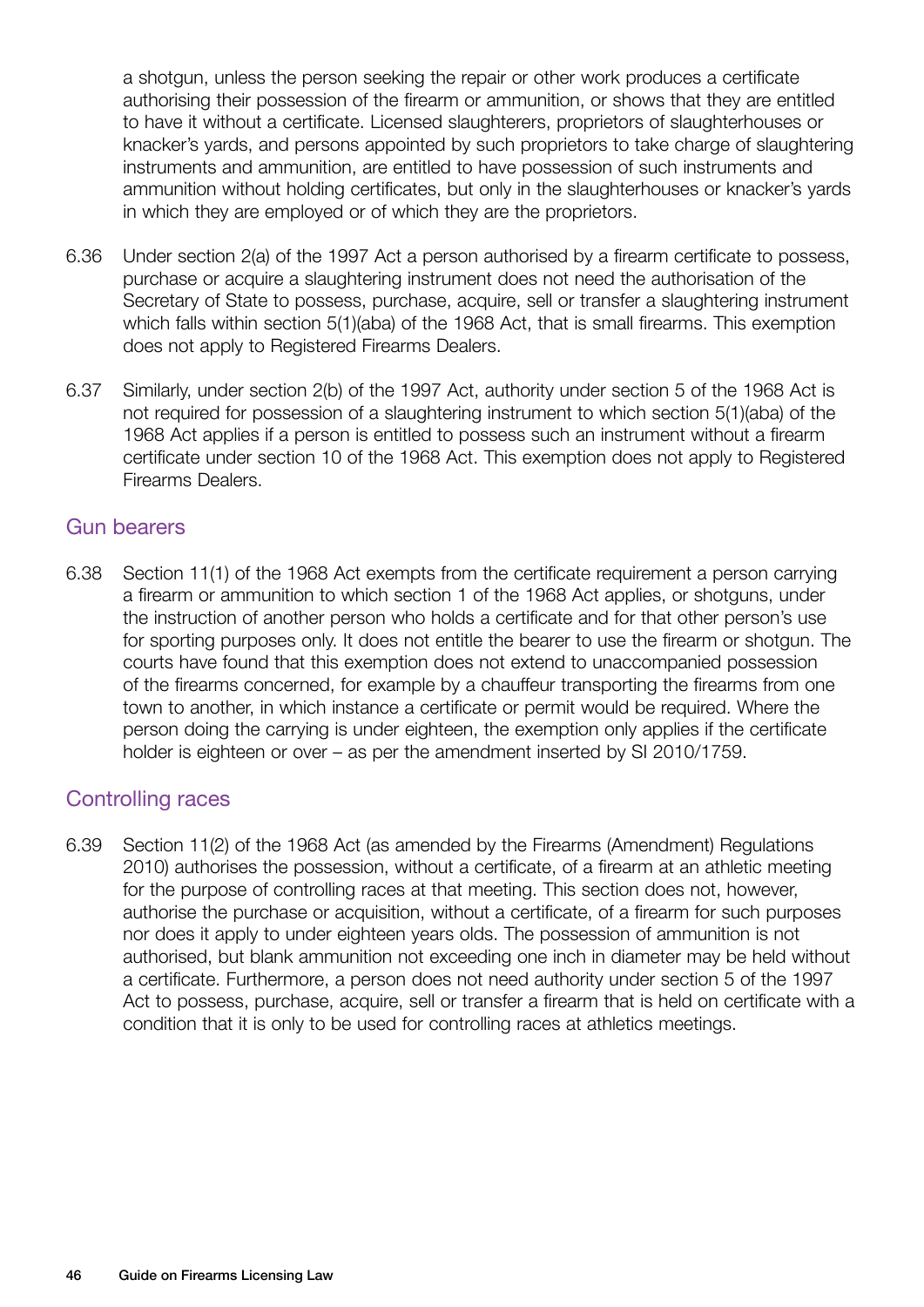- 6.40 The reason for this exemption is that major athletics events require controlling guns (commonly known as starting guns) which are classed as firearms and are able not only to produce a very loud bang but also a highly visible flash from the muzzle end of the gun to facilitate accurate timing. This is not applicable to cycling races or other similar events. In practice, only those starters who have achieved level  $2c<sup>1</sup>$  or 3 under the UK Athletics (UKA)2 grading structure should be granted a certificate. In the case of level 2c, only those who meet the following criteria should be regarded as sufficiently qualified:
	- the starter has completed two full years at level 2c, and
	- he/she has a letter of approval issued by the Technical Committee of UKA and signed by the UKA Welfare Officer.
- 6.41 Most starting pistols, such as the ones used at school sports days, do not have an open barrel and are not classed as firearms. Nevertheless, it is important to note that the legislation does not refer explicitly to UK Athletics Ltd authorised starters. Although most unlikely, there may be other starters who can make a convincing case for possessing such firearms.
- 6.42 Starting cannon used by yacht clubs are, provided that they were designed as signalling apparatus, exempt from the prohibition on small firearms contained in section 5(1)(aba) of the 1968 Act. However, persons wishing to possess such starting cannon must have a firearm certificate.

#### Rifle and pistol clubs and cadet corps

6.43 These are dealt with separately in chapter 18.

#### Firearms taken to and from Proof Houses

6.44 Under section 58 (1) of the 1968 Act any person carrying firearms to or from the proof houses is exempt from the provisions of the Act, so long as the firearms are being carried for the purposes of proof.

#### Theatrical, film and television productions

6.45 Section 12(1) of the 1968 Act authorises the possession of a firearm, without holding a certificate, by any person taking part in a theatrical performance or rehearsal or in the production of a film. This equally applies to television productions. The section does not, however, authorise the purchase or acquisition, without a certificate, of a firearm for such purposes. A number of specialist registered firearms dealers hold stocks of firearms specifically for theatrical or film/television productions. These dealers transport the firearms to the production where they remain under their control and supervision whilst in use by the actors or production staff.

<sup>1</sup> 2c is an official qualified up to and including regional levels of meetings and sits just below level 3.

<sup>2</sup> UK Athletics (UKA) has its own grading structure for race starters at athletics events which is not linked to the Firearms Act.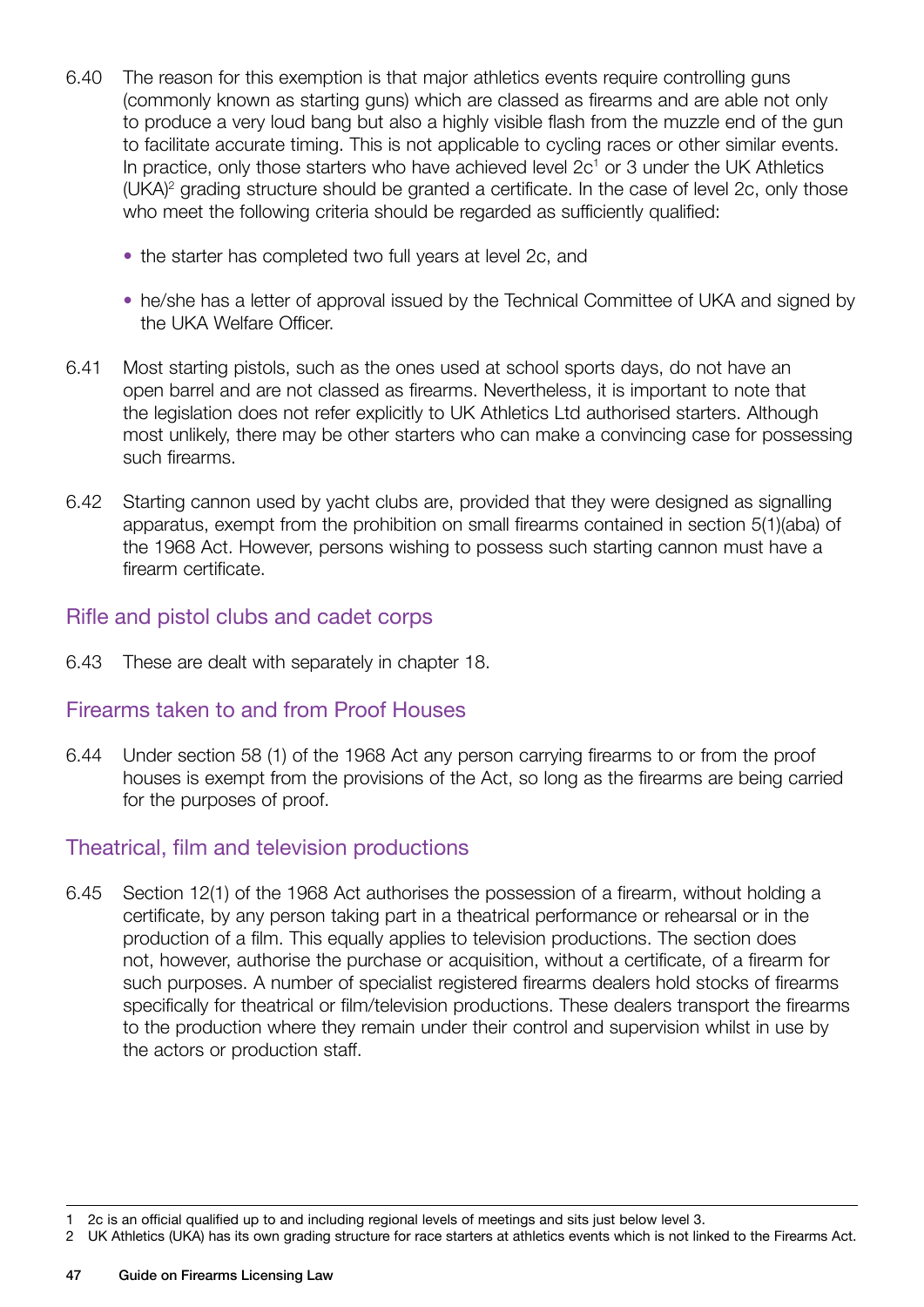- 6.46 Theatrical, television or film producers who wish to acquire firearms for the purpose of their production must obtain certificates. In such cases the fact that the firearm will be handed to and carried by actors in the production will, in the case of firearms to which section 1 of the 1968 Act applies, as a rule justify the addition of special conditions to the firearm certificate (see Appendix 3).
- 6.47 In some cases arrangements are made by the theatrical, television and film producers to hire firearms for the purpose of their productions. It may be desirable in cases involving firearms to which section 1 of the 1968 Act applies to make it clear on the firearm certificate that the firearms specified may be hired only once unless second or subsequent hirings are authorised by specific variations of the certificate. In such cases the certificate might also bear a special condition (see Appendix 3).
- 6.48 Section 8(2)(a) of the 1968 Act enables the producer to part with the possession of the firearms to the persons taking part in the performance or production.
- 6.49 Section 12(1) of the 1968 Act does not authorise the possession of ammunition. In view of the exemption for blank cartridges not exceeding one inch in diameter, it is not an offence for persons taking part in a theatrical or television performance or rehearsal or the production of films to use such blank cartridges. A firearm certificate authorising the acquisition of firearms to which section 1 of the 1968 Act applies for the purposes specified in section 12, should not normally authorise the acquisition or possession of ammunition. In the absence of any relevant court rulings, chief officers of police will need to consider any applications on their individual merits, mindful of the need for consistent administration of the Acts.
- 6.50 There might be value in distinguishing between historical plays and presentations, where there are costumed characters in a public presentation for which firearms and blank ammunition may be needed as props and there is some form of script and rehearsals, and battle re-enactment, where it would be more likely that the exemption would not apply. However, under section 12 (2), as amended by section 23 (2) of the 1988 Act, the Secretary of State or Scottish Ministers may authorise a person in charge of a theatrical or television performance or rehearsal or the production of films to possess weapons prohibited under section 5 of the 1968 Act and also authorise selected other persons to have possession of those weapons while taking part in the performance, rehearsal or production.

#### Ship and hovercraft equipment

- 6.51 No certificate is necessary to authorise the possession of firearms and ammunition subject to section 1 of the 1968 Act on board ship as part of the ship's equipment (section 13(1)(a) of the 1968 Act). A certificate is, however, required to acquire. Under section 13(1)(c) of the 1968 Act a police officer may issue a permit (form 115) authorising the removal of a firearm to which section 1 of the 1968 Act applies (but not ammunition), to or from a ship for any purpose specified in the permit. A permit granted by a police officer does not permit the possession of prohibited weapons subject to section 5 of the 1968 Act.
- 6.52 Although there is no legal definition of what constitutes a "ship" within the 1968 Act, in the absence of a court ruling this effectively means a vessel designed to be ocean-going rather than one for travel on inland waterways.
- 6.53 Note: Article 4 of the Hovercraft (Application of Enactments) Order 1972, taken in conjunction with Schedule 1 to the Order provides, amongst other things, that any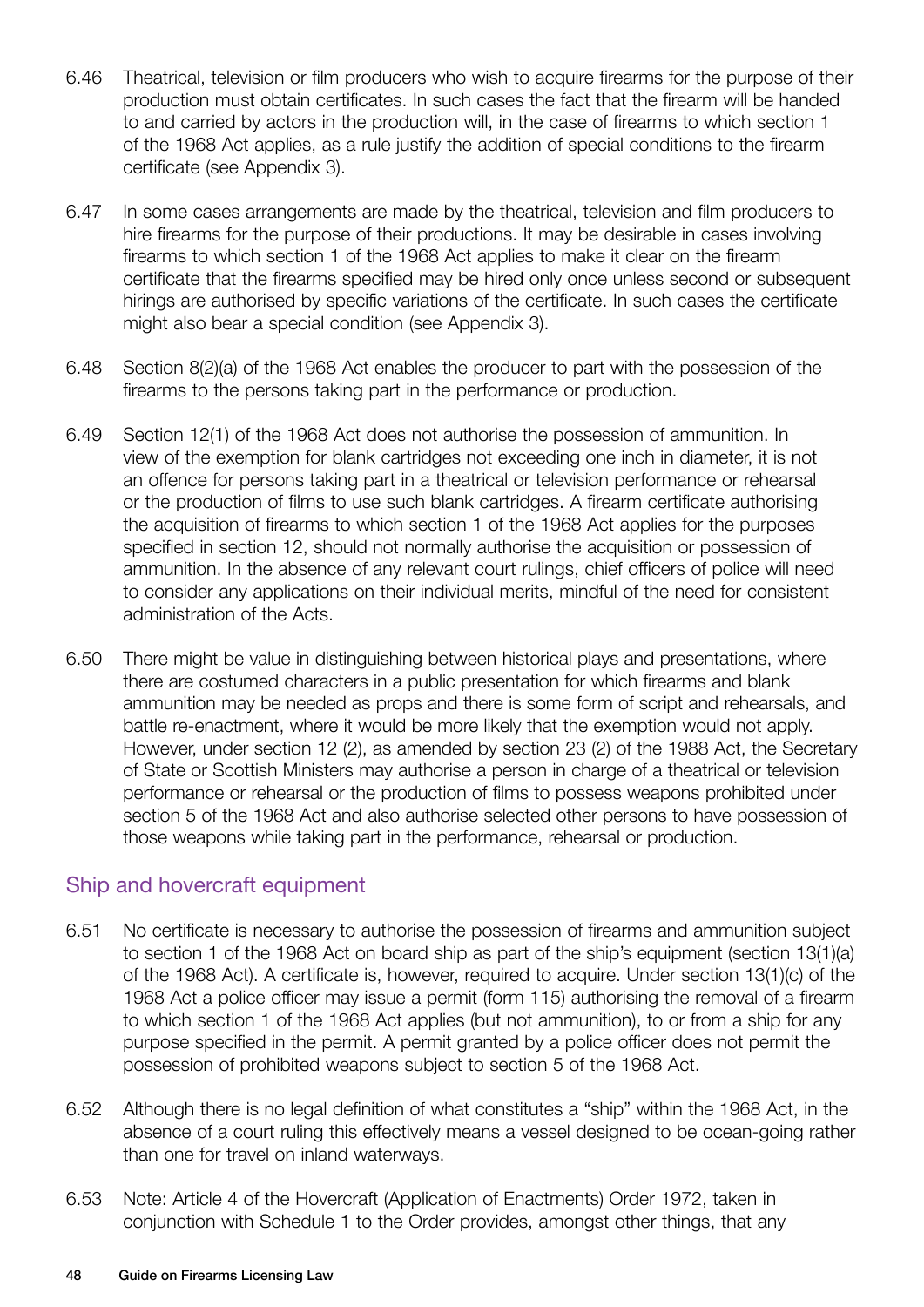reference in the 1968 Act in whatever terms to ships, vessels, boats or activities or places connected therewith shall include a reference to hovercraft or activities or places connected with hovercraft.

#### Signalling apparatus on aircraft or at aerodromes

- 6.54 Section 13(1)(a) of the 1968 Act also applies to the possession of signalling apparatus (for example, Very pistols) and ammunition for it. Section 13(1)(b) of the 1968 Act provides for such apparatus and ammunition, which are part of the equipment of aircraft, to be stored in safe custody at an aerodrome and to be removed between the place of storage and the aircraft, or from one aircraft to another at an aerodrome, without the necessity for a certificate or permit.
- 6.55 A permit on form 115 may be issued under section 13(1)(c) of the 1968 Act to cover any other case of removal of signalling apparatus. This permit is prescribed by the Firearms Rules 1998 – see rule 9(3) and Schedule 4 Part V.
- 6.56 A firearm certificate is necessary to authorise the purchase or acquisition of signalling apparatus and ammunition but this may be issued free of charge (see chapter 20 on fees).

#### **Birdscaring**

- 6.57 In the main there are two types of firearm used for birdscaring, a necessary safety measure at airfields: a firearm designed as signalling apparatus and modified accordingly (for example, a modified Very pistol) or a firearm purpose-built for birdscaring, almost without exception 12 bore. Where the firearm was designed as signalling apparatus, it would not be prohibited under section 5(1)(aba) of the 1968 Act even though it was now being used for birdscaring. Persons wishing to purchase or acquire such firearms can also benefit from the provisions in section 32(3)(b) of the 1968 Act in that no fee is payable where the certificate relates solely to signalling apparatus which the applicant requires as part of the equipment of the aerodrome. The certificate should, however, be conditioned to the effect that the firearm should be used only for signalling purposes and birdscaring (see Appendix 3).
- 6.58 Each person permitted to use the equipment requires a suitably conditioned firearm certificate authorising the possession and use of the weapon for birdscaring purposes. The weapon cannot be passed to non-authorised persons.
- 6.59 It should be noted that most cartridges used for these purposes contain a single projectile and are therefore subject to section 1 of the 1968 Act. Also, firearms specifically designed for birdscaring (not signalling) fall under section 5(1)(aba) of the 1968 Act (prohibited weapons) if they have a barrel less than 30cm, or are less than 60cm in overall length. Firearms specifically designed for birdscaring, and used for that purpose also attract a fee when held on certificate.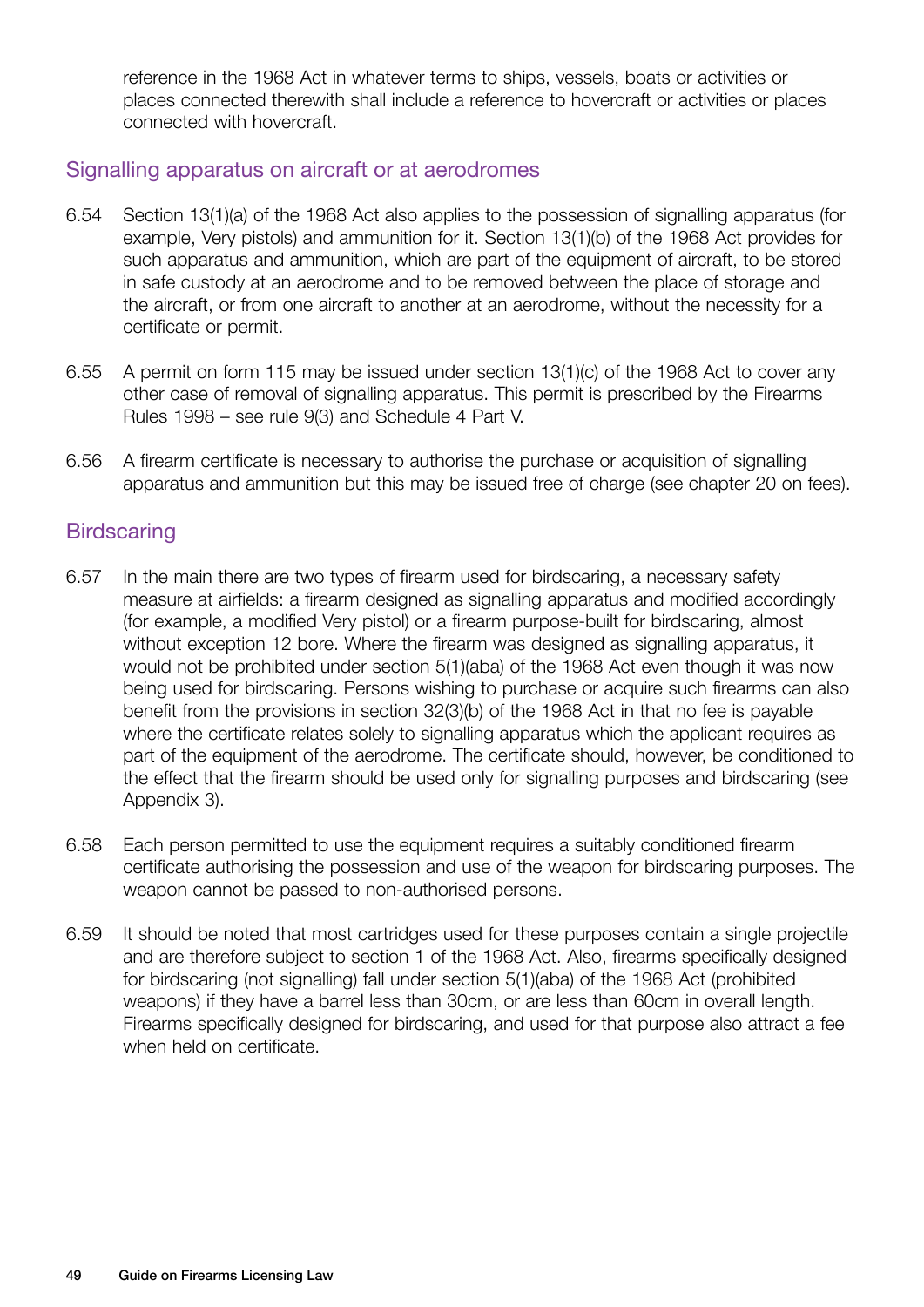# Chapter 7: Young people

7.1 This chapter explains how sections 22, 23, 24, 24A and 24ZA of the 1968 Act place restrictions on the purchase, acquisition, possession and use of firearms by, and the transfer thereof to, young people. The subject of minimum age to carry a firearm or shotgun is complicated, therefore for ease of reference, Appendix 4 provides a summary of the legislative requirements in this area. It should be noted that the table in Appendix 4 is a legal summary and does not take into account issues around issuing firearms or shotgun certificates to those under eighteen.

### **General**

7.2 Broadly you must be aged fourteen or over to have a firearm certificate. A person under eighteen is prohibited by section 22 of the 1968 Firearms Act (as amended by the Violent Crime Reduction Act 2006 and the Firearms (Amendment) Regulations 2010 (SI 2010/1759)) from **purchasing or hiring** any firearm or ammunition defined by section 57. Section 24A(1) of the 1968 Act also prohibits the purchase of imitation firearms by those under the age of eighteen.

This includes:

- i. air weapons and ammunition for air weapons;
- ii. imitation firearms, realistic imitation firearms and deactivated firearms;
- iii. readily convertible replicas (as defined by section 1 of the Firearms Act 1982);
- iv. smooth-bore guns;
- v. shotgun cartridges;
- vi. blank ammunition.
- 7.3 Section 24 makes it an offence to sell or to let on hire firearms and ammunition to those under the age of eighteen. Section 24A(2) makes it an offence to sell imitation firearms to a person under the age of eighteen.
- 7.4 They may however acquire other than by purchase or hire, air weapons (and air weapon ammunition), shotguns or shotgun cartridges to which section 2 applies, and firearms or ammunition to which section 1 of the 1968 Act applies according to the provisions laid out in this chapter. An example of acquisition would be using a firearm under the supervision of a parent or guardian (provided they are of the correct age).

# EU Weapons Directive – young persons

7.5 Section 22(1A) of the 1968 Act (inserted by Regulation 4 of the Firearms (Amendment)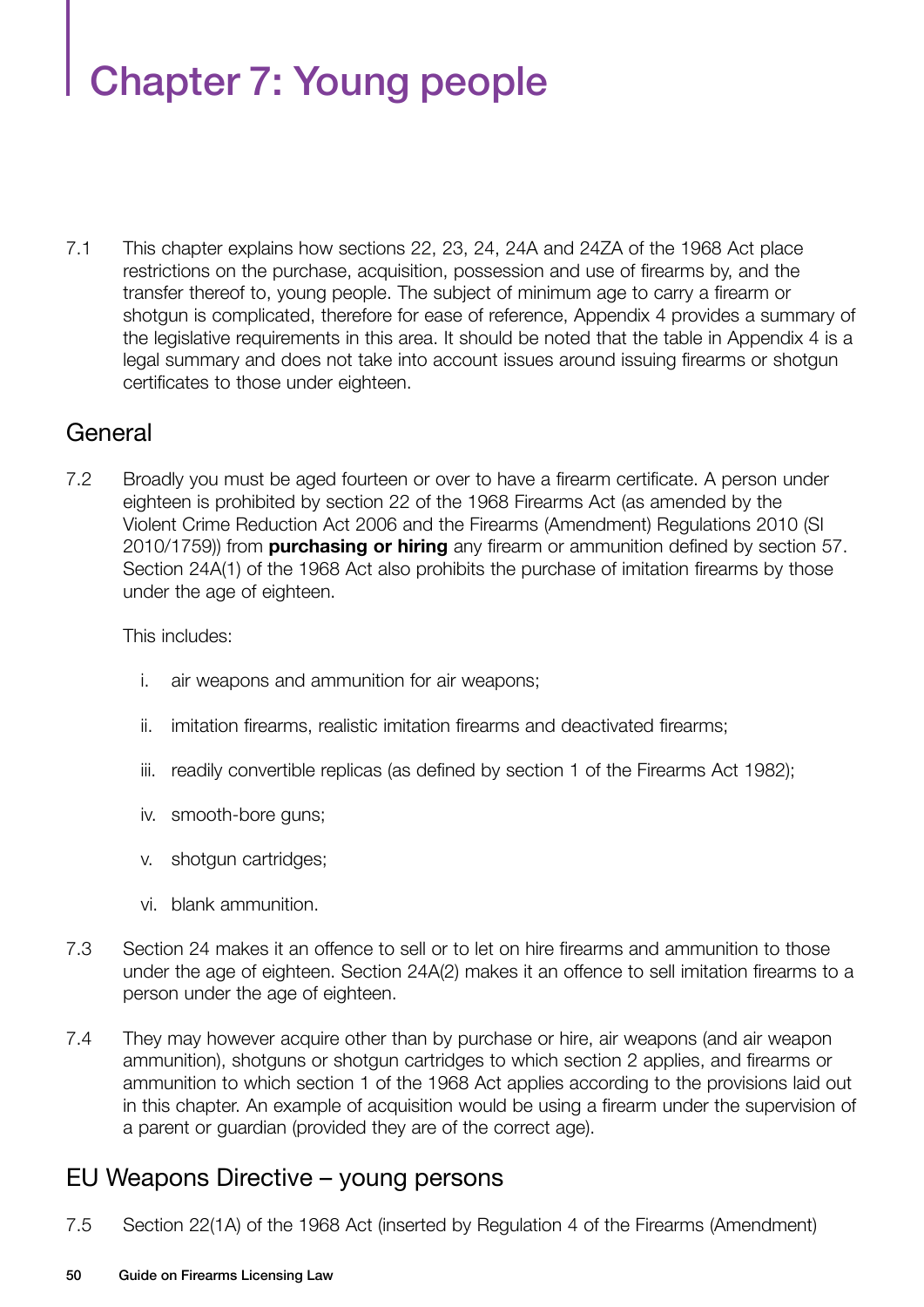Regulations 1992) makes it an offence for any firearm certificate holder under the age of eighteen to use a firearm to which his certificate relates for a purpose not authorised by the Directive.

The authorised purposes are for:

- i) use as a slaughtering instrument;
- ii) sporting purposes;
- iii) shooting vermin or, in connection with estate management, other wildlife;
- iv) competition purposes (including practice and training);
- v) target shooting which is not already authorised by virtue of being conducted for competition purposes (e.g. cadet forces).
- 7.6 Section 27(1A) of the 1968 Act as amended by SI 2010/1759 provides that a person under the age of eighteen shall be capable of having good reason for the acquisition or possession of a firearm or ammunition only if he has no intention of using the firearm or ammunition, before the age of eighteen, for a purpose not authorised by the Directive. The same is true of a shotgun under section 28(1C) of the 1968 Act (also amended by SI 2010/1759).

# Exemptions for Section 1 & 2 Firearms

7.7 Section 11(1), 11(2), and 11(5) of the Firearms Act 1968 relate to exemptions for sports, athletics and other approved activities. These sections were amended by the Firearms (Amendment) Regulations of 2010, as was section 16 of the Firearms (Amendment) Act 1988 (See chapter 6). Amendments to section 11(1) and 11(5) of the 1968 Act, and section 16 of the 1988 Act mean that where the person carrying or borrowing the firearm is under the age of eighteen, the exemption only applies if the person for whom the firearm is being carried, or the occupier or servant in whose presence the borrowed firearm is being used, is aged eighteen or over. Amendments to section 11(2) state that the race starting exemption is only available to persons aged eighteen or over.

# Air weapons

- 7.8 Section 22(1) of the 1968 Firearms Act (as amended by section 34 of the Violent Crime Reduction Act 2006) makes it an offence for a person under the age of eighteen to purchase or hire an air weapon or ammunition for an air weapon.
- 7.9 Section 22(4) of the 1968 Act (as amended by section 38 of the Anti-social Behaviour Act 2003 and the section 34 of the Violent Crime Reduction Act 2006) makes it an offence for a young person under the age of eighteen to have with them an air weapon or ammunition for an air weapon, other than when they are:
	- i. supervised by someone aged twenty-one or over (section 23(1));
	- ii. a member of an approved club while engaged as such in connection with target shooting (section 23(2)(a));
	- iii. at a shooting gallery where only air weapons or miniature rifles not exceeding .23 inch calibre are used (section 23(2)(b)); or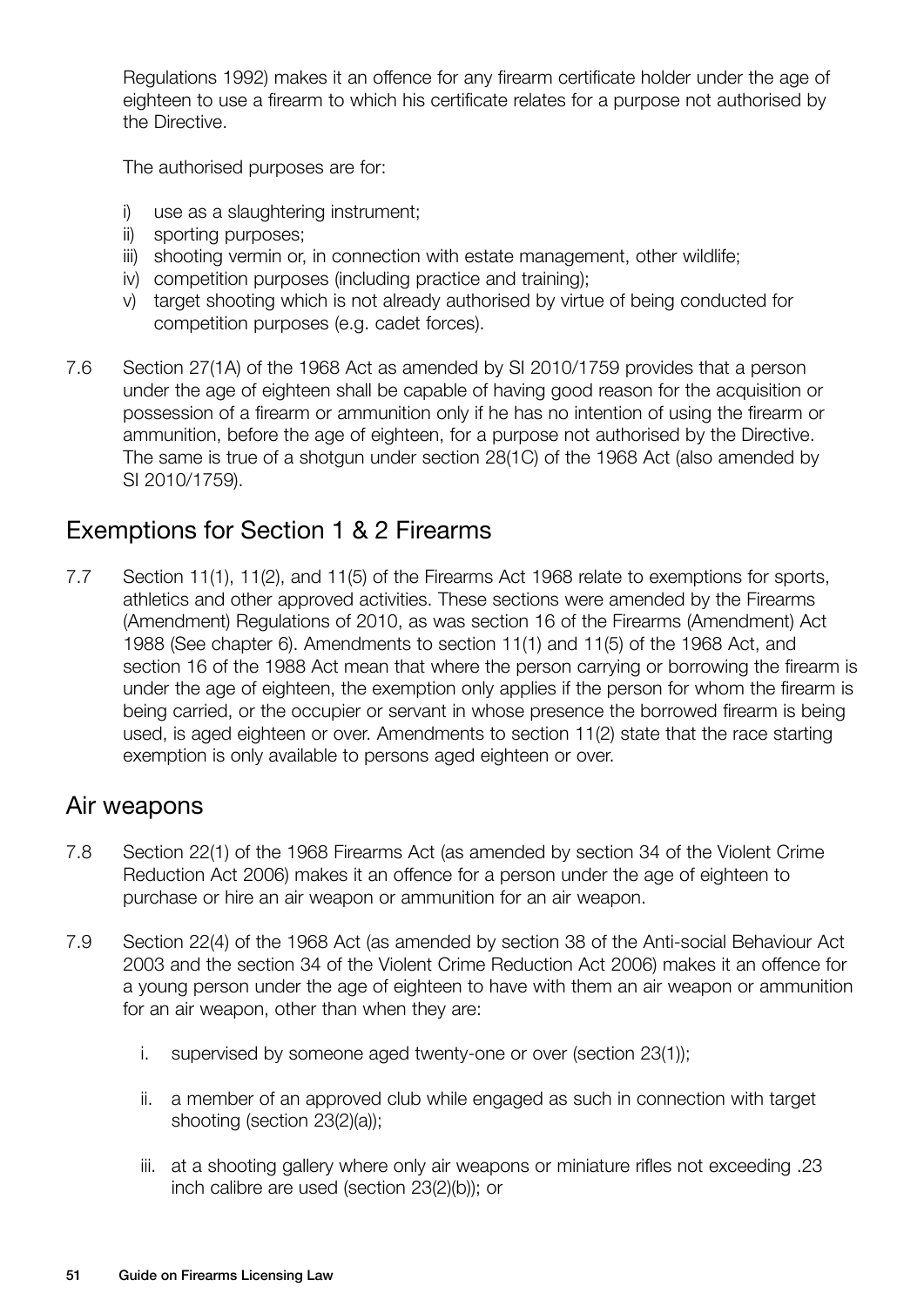- iv. aged fourteen or over and on private premises with the consent of the occupier (section 23(3)).
- 7.10 Section 24(1) of the 1968 Act was substituted by SI 2010/1759 from July 2010 and makes it an offence to sell or let on hire any firearm or ammunition to a person under the age of eighteen. This includes air weapons. Under section 24(4) of the 1968 Act (as amended by section 33 of the Violent Crime Reduction Act 2006) it is an offence to make a gift, or part with possession, of an air weapon or ammunition for an air weapon to a person under the age of eighteen.
- 7.11 Section 46 of the Crime and Security Act 2012 inserts section 24ZA into the 1968 act to make it an offence for a person in possession of an air weapon to fail to take reasonable precautions to prevent any person under the age of eighteen years from having the weapon **with him**.
- 7.12 This does not apply where the person under the age of eighteen years (by virtue of section 23 of the 1968 Act) is permitted to have an air weapon with them under one of the exceptions set out in section 23 of the 1968 Act (See paragraph 7.5 (i)  $-$  (v)). The provisions of section 58(2) of the 1968 Act mean that the new offence does not apply to an antique air weapon held as a curiosity or ornament (See chapter 8 and 19).

A defence is provided where a person can show he had reasonable grounds for believing the other person to be aged eighteen or over.

- 7.13 Under section 21A of the 1968 Act (inserted by the Violent Crime Reduction Act 2006) it is an offence for anyone of any age to have with him an air weapon and use it to fire beyond the boundary of the premises where they have permission to shoot.
- 7.14 The offence relating to adults (aged twenty-one years or over) supervising those under the age of eighteen is found in section 23(1) (as amended by section 34 of the Violent Crime Reduction Act 2006). It is a defence under section 23(1A) for the supervisor to show that the only property into or across which the missiles were fired, were premises where the occupier of which had consented to the firing of the missile (whether specifically or by general consent). See also chapter 22.

# Powers of the Scottish Parliament – Air Weapons

- 7.15 Section B4 of Part 2 of Schedule 5 to the Scotland Act 1998 reserves the subject matter of the Firearms Acts 1968 to 1997. Section 10 of the Scotland Act 2012 amends section B4 to create an exception to that reservation.
- 7.16 The amendment gives legislative competence to the Scottish Parliament in relation to the regulation of air weapons within the meaning of section 1(3)(b) of the Firearms Act 1968 (air weapons not declared specially dangerous by rules made by the Secretary of State under section 53 of the 1968 Act).
- 7.17 The Secretary of State retains the power under section 53 of the Firearms Act 1968 and section 1(4) of the Firearms (Amendment) Act 1988 to make rules to alter the definition of specially dangerous air weapons and orders to prohibit specially dangerous weapons.

# Acquisition and possession by young people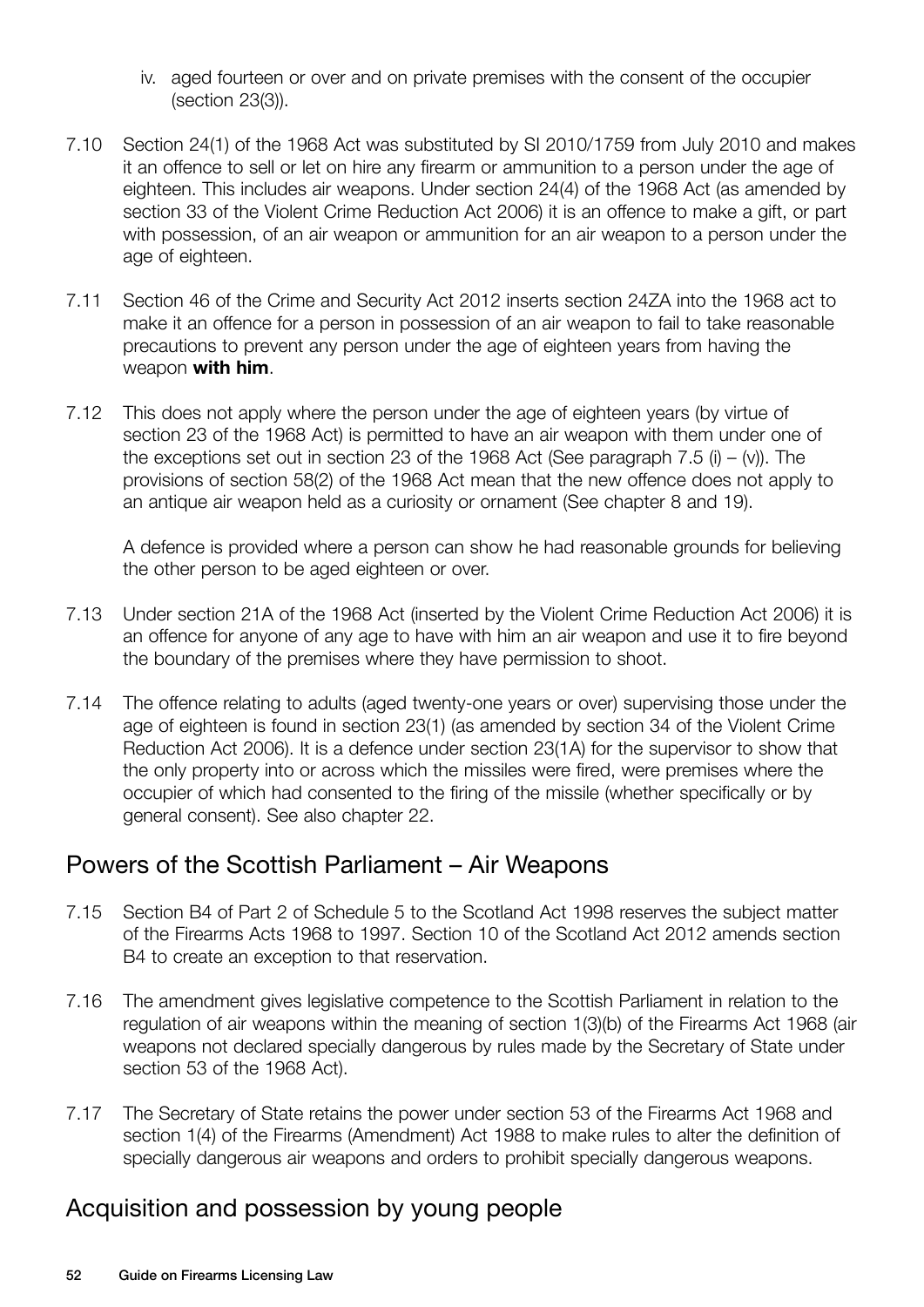#### **Shotguns**

- 7.18 A person aged fifteen or over but under eighteen may acquire, other than by purchase or hire, shotguns to which section 2 of the 1968 Act applies, providing that they are in possession of a valid shotgun certificate.
- 7.19 Section 22(3) of the 1968 Act makes it an offence for any person under the age of fifteen to have an assembled shotgun with them unless:
	- i. they are under the supervision of a person aged twenty-one or over; or
	- ii. the gun is so covered with a securely fastened gun cover that it cannot be fired.

Note: the Act does not require the supervisor to be a certificate holder, though this is preferable.

- 7.20 The Act does not prohibit a person under the age of fifteen from having a shotgun certificate. The Act also does not exempt a person under the age of fifteen from the need to have a shotgun certificate in order to have an assembled shotgun in their possession on private land in the circumstances described above in 7.19(i) i.e. when section 11(5) or 11(6) are not utilised. In such cases the parent, guardian or other responsible adult will supervise the young person and take responsibility for the gun when not in use.
- 7.21 Under section 24(3) of the 1968 Act it is an offence to make a gift of a shotgun, or ammunition for a shotgun, to a person under the age of fifteen. The effect of this provision is to ensure that persons under fifteen years of age may not be given guns of their own. A person under the age of fifteen may be taught to shoot. It is in the interests of safety that a young person who is to handle firearms should be properly taught at a relatively early age. It should be noted that the offence is committed by the giver of the shotgun, not the young person who receives it. Persons under the age of fifteen may either use a shotgun under existing exemptions contained in chapter 6 or whilst holding their own shotgun certificate they may borrow one for 72 hours. Supervision by an adult aged twenty-one years or over applies in all circumstances.

#### Section 1 firearms

7.22 Section 22(2) of the 1968 Act prohibits persons under the age of fourteen from having with them any firearms or ammunition to which section 1 of the 1968 Act or section 15 of the Firearms (Amendment) Act (1998) applies, except in circumstances where they are entitled by virtue of section 11(1) or 11(4) or section 15 of the 1988 Firearms (Amendment) Act (as amended by section 45 of the 1997 Act) to have possession of them without holding a firearm certificate. Note that section 11(3) of the 1968 Act was repealed by the Armed Forces Act 1996.

These include possession at rifle clubs or on a miniature rifle range.

- 7.23 Other than the circumstances above, it is an offence under section 24(2)(b) to part with the possession of any firearms or ammunition to which section 1 applies to a person who is under the age of fourteen (although it is not an offence by the young person to receive them). It is also an offence under section 24(2)(a) to make a gift of or lend a firearm or ammunition to which section 1 applies to a person under the age of fourteen.
- 7.24 Section 24(5) of the 1968 Act provides that, in proceedings for an offence under any of the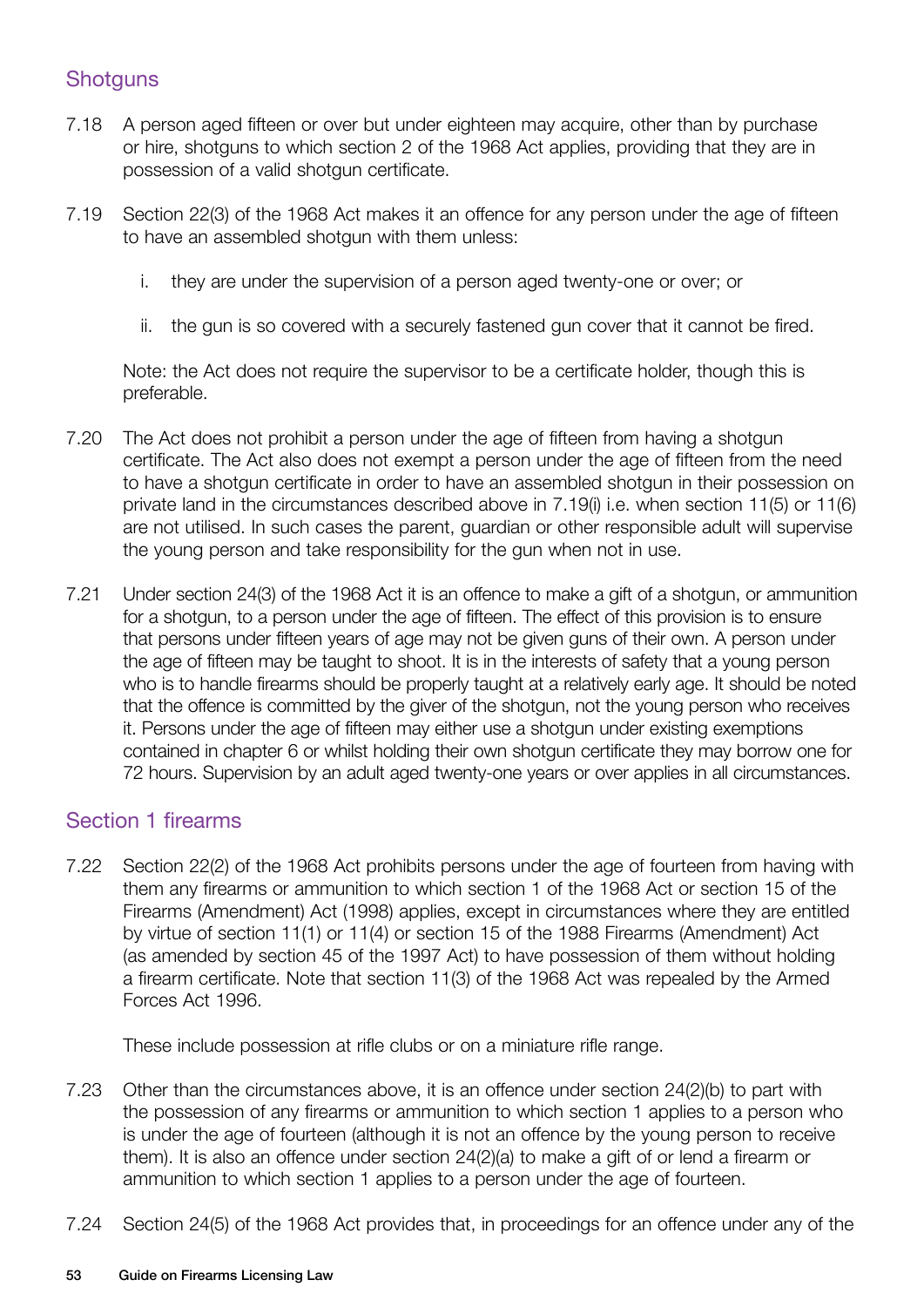provisions in section 24 relating to the transfer of firearms to young persons, it is a defence to prove that the person charged with the offence believed the other person to be of or over the age mentioned in that provision and had reasonable grounds for the belief.

- 7.25 A person under fourteen may not be granted a firearm certificate in any circumstances. However, there may be occasions where a parent is granted such a certificate, or an existing certificate is varied, in respect of a child under fourteen, for example, where the child will be participating in competitive target shooting. In these instances, the child would be expected to provide the primary "good reason" for the possession of the firearm. Both the parent and the child would be subject to the necessary background checks.
- 7.26 A certificate can be granted authorising possession, as well as acquisition (for example, by borrowing or by receiving as a gift) to a person aged over fourteen but under eighteen. However a firearm certificate may not be granted for the purchase and hire of firearms or ammunition to such a person.
- 7.27 A young person holding a firearm or shotgun certificate may reach the age of eighteen during the life of the certificate. In these cases, it must be made clear to the holder that they may not purchase any firearm or ammunition before the date of their eighteenth birthday. This advice should take the form of a notice added to the certificate (see Appendix 3).
- 7.28 When a parent or other adult wishes to purchase a firearm to which section 1 of the 1968 Act applies for presentation to a young person between the ages of fourteen and under eighteen, both the adult and the young person must be in possession of certificates, or other lawful authority (for example, as would be given to a member of a cadet corps). The former will need the authority to enable them to purchase, and the latter to enable them to acquire and possess the firearms and ammunition. The same principle would apply to a shotgun to which section 2 of the 1968 Act applies for presentation to a young person between the ages of fifteen and eighteen. In some cases the parent or other adult may wish the firearm to appear on both certificates for reasons of joint storage. However, the supervisor of a young person over the age of fourteen need not be a certificate holder.

#### Imitation firearms

- 7.29 Section 24A of the firearms Act 1968 (as inserted by section 40 of the Violent Crime Reduction Act 2006) makes it an offence for anyone aged under eighteen to purchase an imitation firearm and for anyone to sell an imitation firearm to someone aged under eighteen.
- 7.30 "Imitation firearm" is defined in section 57(4) of the Firearms 1968 as "any thing which has the appearance of being a firearm (other than such a weapon as is mentioned in section 5(1)(b) of this Act) whether or not it is capable of discharging any shot, bullet or other missile". It will ultimately be for the courts to decide whether an item falls within this definition but clearly it will apply to the purchase and sale of realistic imitation firearms where this is allowed under one of the statutory defences (see chapter 2). It will also apply to non-realistic imitations which nevertheless have "the appearance of being a firearm". This could include some children's toys although many toys will look so different from a firearm they might not be regarded as an imitation at all (for example, some of the more futuristic looking space guns). Where a toy is considered to be an imitation firearm, the purchase will have to be made by a parent or other person aged over eighteen.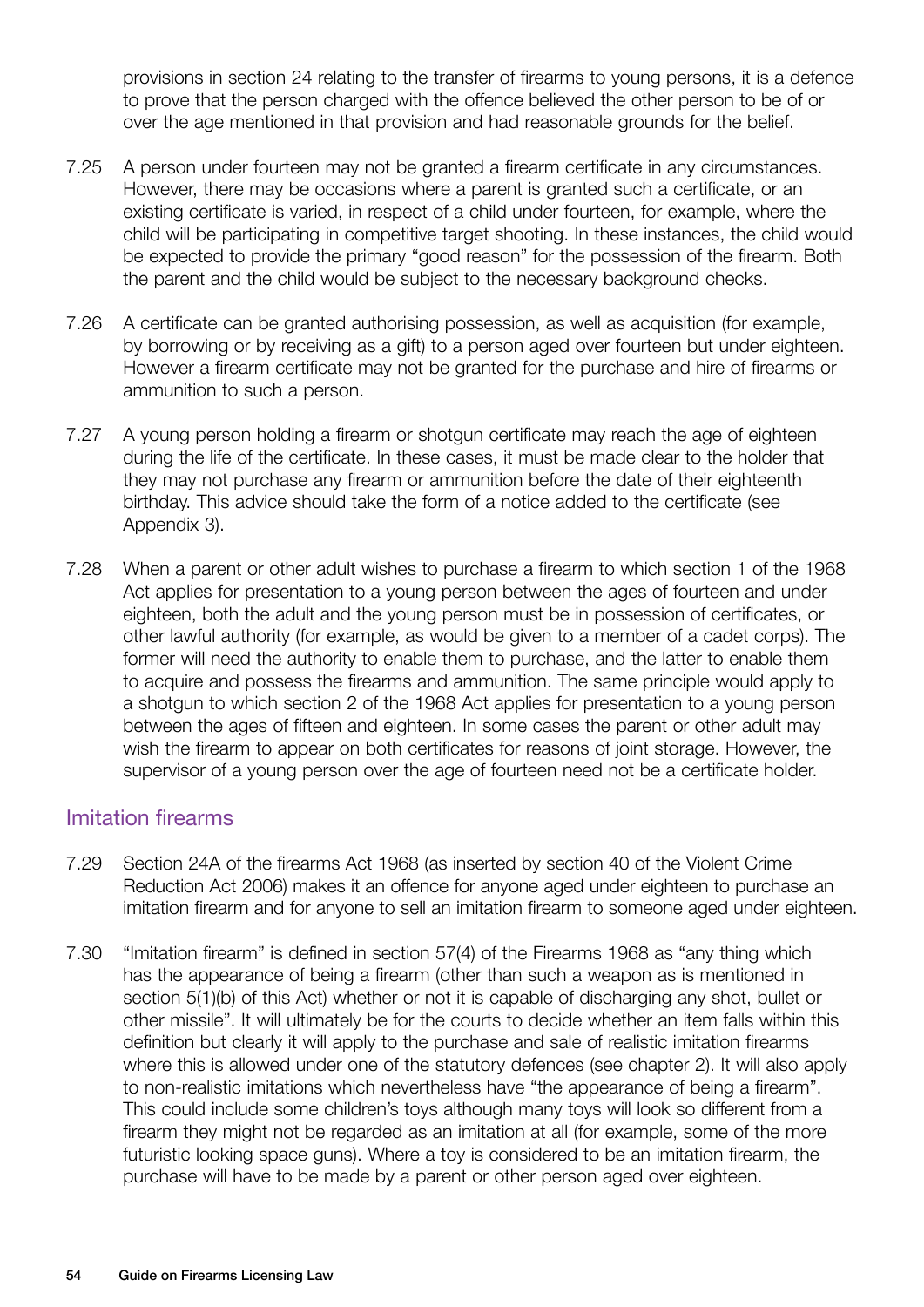7.31 There is a defence for anyone charged with the offence of selling an imitation firearm to someone under the age of eighteen, where he can show that he had reasonable grounds for believing the purchaser to be eighteen or over – for example, by seeing credible proof of age.

#### Deactivated firearms

7.32 Section 38(7) of the Violent Crime Reduction Act 2006 defines a de-activated firearm as an 'imitation firearm': a firearm which has been rendered incapable of discharging a shot, bullet or other missile, (as opposed to a 'realistic imitation firearm'). Therefore by virtue of section 24A of the 1968 Act, a deactivated firearm must be bought by or sold to someone aged eighteen or over.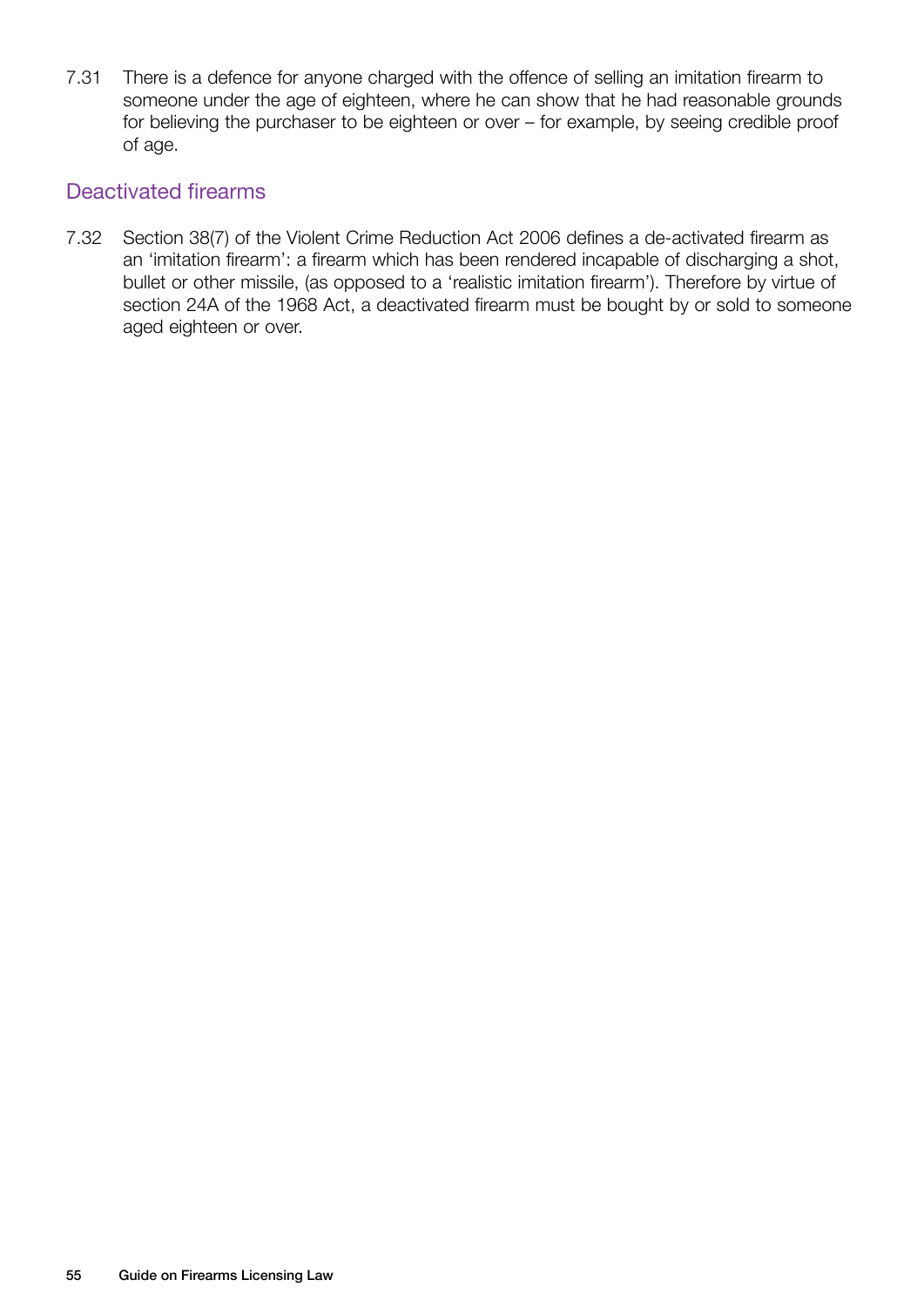# Chapter 8: Antique firearms

- 8.1. Section 58(2) of the 1968 Act exempts from the provisions of the Act including certificate controls under sections 1 and 2 and prohibition under section 5 – all antique firearms which are sold, transferred, purchased, acquired or possessed as curiosities or ornaments. From 14 July 2014 section 110 of the Anti-social Behaviour, Crime and Policing Act 2014 amends section 58(2) of the 1968 Act and the effect is that section 21(prohibitions- see paragraph 5.9) and schedule 3 do apply to antique firearms.
- 8.2. This guide is based on the premise that public safety considerations are paramount, and those arms which are commonly used in crime should remain subject to certificate control and control of the authorities in respect of prohibited weapons. This is irrespective of how old the weapon is. Where an antique firearm is possessed for any other purpose than as a "curiosity or ornament", all the provisions of the Firearms Acts from 1968 to 1997 will continue to apply, including those relating to certificate requirements. An indication of an intent to fire the gun concerned which may be signalled by the possession of suitable ammunition or even blank charge used for the purposes of historical re-enactment displays may well mean that the gun cannot be said to be held solely as an object of "curiosity or ornament".

# What is antique?

- 8.3. The word "antique" is not defined in the Act and it is for the chief officer of police and for the courts to consider each case on its merits. However, it is suggested that the categories in this chapter should be used as a guide in deciding whether a particular firearm might be considered an "antique" for these purposes. The Home Office has always taken the view that 'antique' should be taken to cover those firearms of a vintage and design such that their free possession does not pose a realistic danger to public safety.
- 8.4. See Appendix 1 for details of organisations who can be contacted for further information on antique firearms.

# Antique ammunition

8.5. As ammunition does not benefit from the section 58(2) exemption, a firearm certificate is required. A shotgun certificate is required to purchase shotgun cartridges.

# Occasional firing

- 8.6. Firearms can be possessed on certificate for the purposes of collection and occasional firing. Where the "good reason" for possession is collection and not target shooting, section 44 of the 1997 Act requiring membership of a club to be named on the certificate is not applicable.
- 8.7. Where the owner has an antique firearm which they wish to fire for test, research, re-enactment, target shooting or competition purposes, no test of frequency of use should be applied when assessing good reason to possess a firearm: the primary reason for possession will be collection.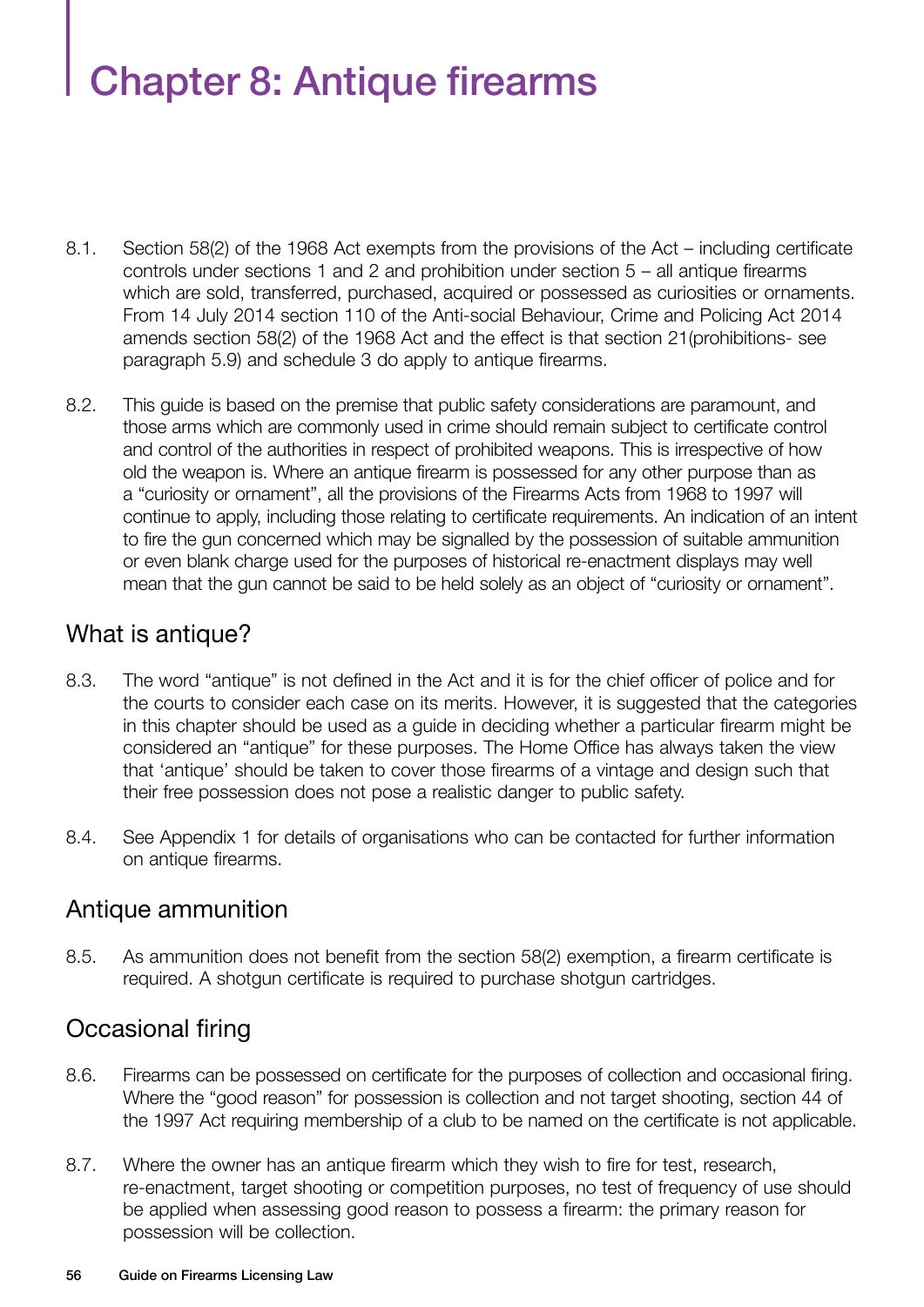8.8. An antique may be brought on to certificate or removed from time to time or where there is a change in ownership. A signed statement of intent by the owner to the local police firearms department should be sufficient to effect the necessary change of status when required. A variation fee would become payable where an "antique" is brought onto certificate to allow it to be fired, unless a 'one for one' variation is sought. In the latter case, it should be borne in mind that mostly only mass-produced muzzle-loading arms had standardised bore sizes. Therefore a variation for a craft-made muzzle-loader may require finding a suitable example before the calibre can be ascertained. As this may take some time, some latitude may be given over the time taken for such 'one for one' variations.

### Old firearms which should benefit from exemption as antiques

- 8.9. Pre-1939 firearms to benefit from exemption as antiques are as follows:
	- (a) All muzzle-loading firearms;
	- (b) Breech-loading firearms capable of discharging a rimfire cartridge other than .22 inch or .23 inch (or their metric equivalents), 6mm or 9mm rimfire;
	- (c) Breech-loading firearms using ignition systems other than rimfire and centrefire (these include pin-fire and needle-fire ignition systems, as well as the more obscure lip fire, cup-primed, teat fire and base fire systems);
	- (d) Breech-loading centrefire arms originally chambered for one of the obsolete cartridges listed in Appendix 5 and which retain their original chambering;
	- (e) Shotguns and punt guns chambered for the following cartridges (expressed in imperial measurements): 32 bore, 24 bore, 14 bore, 10 bore (2  $\frac{5}{6}$  and 2  $\frac{7}{6}$  inch only), 8 bore, 4 bore, 3 bore, 2 bore, 1  $\frac{1}{2}$  bore, 1  $\frac{1}{4}$  bore and 1  $\frac{1}{2}$  bore, and vintage punt guns and shotguns with bores greater than 10. It also includes vintage (pre-1939) rifles in these bores.
- 8.10. The exemption does not apply to ammunition, and the possession of live ammunition suitable for use with an otherwise antique firearm may indicate that the firearm is not possessed as a curiosity or ornament.
- 8.11. The exemption does not apply to firearms of modern manufacture which otherwise conform to the description above. For these purposes, "modern manufacture" should be taken to mean manufacture after the outbreak of the Second World War in 1939. Fully working modern firing replicas of muzzle-loading and breech-loading firearms, for example those used to fire blanks by historical re-enactment societies but capable of firing live ammunition, must be held on certificate. This includes replica pieces of ordnance that are to be fired; some replicas have been produced with a true bore size of just under 2 inches, thus enabling possession and use on a shotgun certificate, but with significant counterboring at the muzzle to preserve the necessary appearance of external visual authenticity.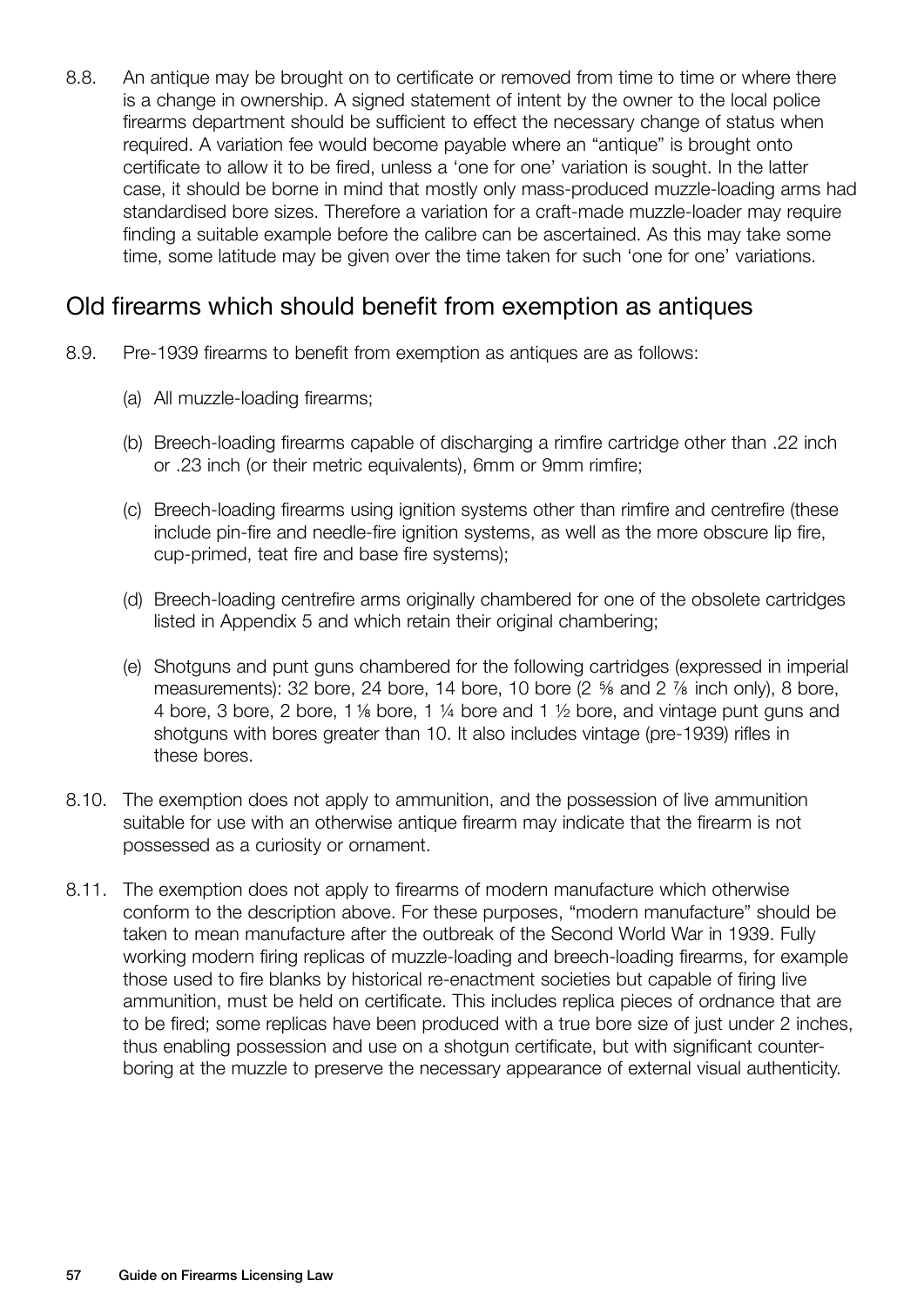# Old firearms which should not benefit from the exemption as antiques

- 8.12. Old firearms which should not benefit from the exemption as antiques are set out below. This list is not exhaustive and there may be other types and calibres of firearms that should be considered "modern" rather than "antique":
	- (a) Shotguns and smooth-bored guns, including shot pistols, chambered for standard shotgun cartridges, .22 inch, .23 inch, 6mm and 9mm rimfire cartridges unless otherwise specified in the list of obsolete shotgun chamberings in Appendix 5.
	- (b) Rifles and handguns chambered for.22 inch, .23 inch, 6mm or 9mm rimfire ammunition;
	- (c) Revolvers, single-shot pistols and self-loading pistols which are chambered for, and will accept centrefire cartridges of the type .25, .30, .32, .38, .380, .44, .45, .450, .455 and .476 inch, or their metric equivalents including 6.35mm, 7.62mm, 7.63mm, 7.65mm, 8mm and 9mm, unless otherwise specified in the list in Appendix 5;
	- (d) Modern reproduction firearms or old firearms which have been modified to allow the use of shotgun cartridges or cartridges not listed in Appendix 5;
	- (e) Weapons extensively modified after 1939;
	- (f) Signalling pistols chambered for 1 and 1  $\frac{1}{2}$  inch cartridges or 26.5mm/27mm cartridges;
	- (g) Pump-action and self-loading centrefire rifles, except those examples originally chambered for one of the obsolete cartridges listed at Appendix 5 and retaining their original chamberings. The latter may benefit from an exemption as antiques under section 58(2) of the 1968 Act (as amended).

#### Air weapons

- 8.13. Section 31 of the Violent Crime Reduction Act 2006 amended section 3 of the Firearms Act 1968 to require any such dealer who sells or transfers an air weapon by way of trade or business, or who exposes such a weapon for sale or transfer or has such a weapon in his possession for sale or transfer, to register with the police as a firearms dealer.
- 8.14. Section 1(3) of the 1968 Act confirms that the term 'air weapon' includes air rifles, air guns and air pistols.
- 8.15. In accordance with section 58(2) of the 1968 Act, it is not necessary to register as a dealer where the air weapons concerned are antiques which are kept as curiosities or ornaments. Following consultation with the police and other interested parties, the Home Office is of the view that any air weapon manufactured before 1939 should normally be regarded as an antique for these purposes. Appendix 5 contains guidance on the most common types of air weapon, rifle or pistol manufactured before 1939.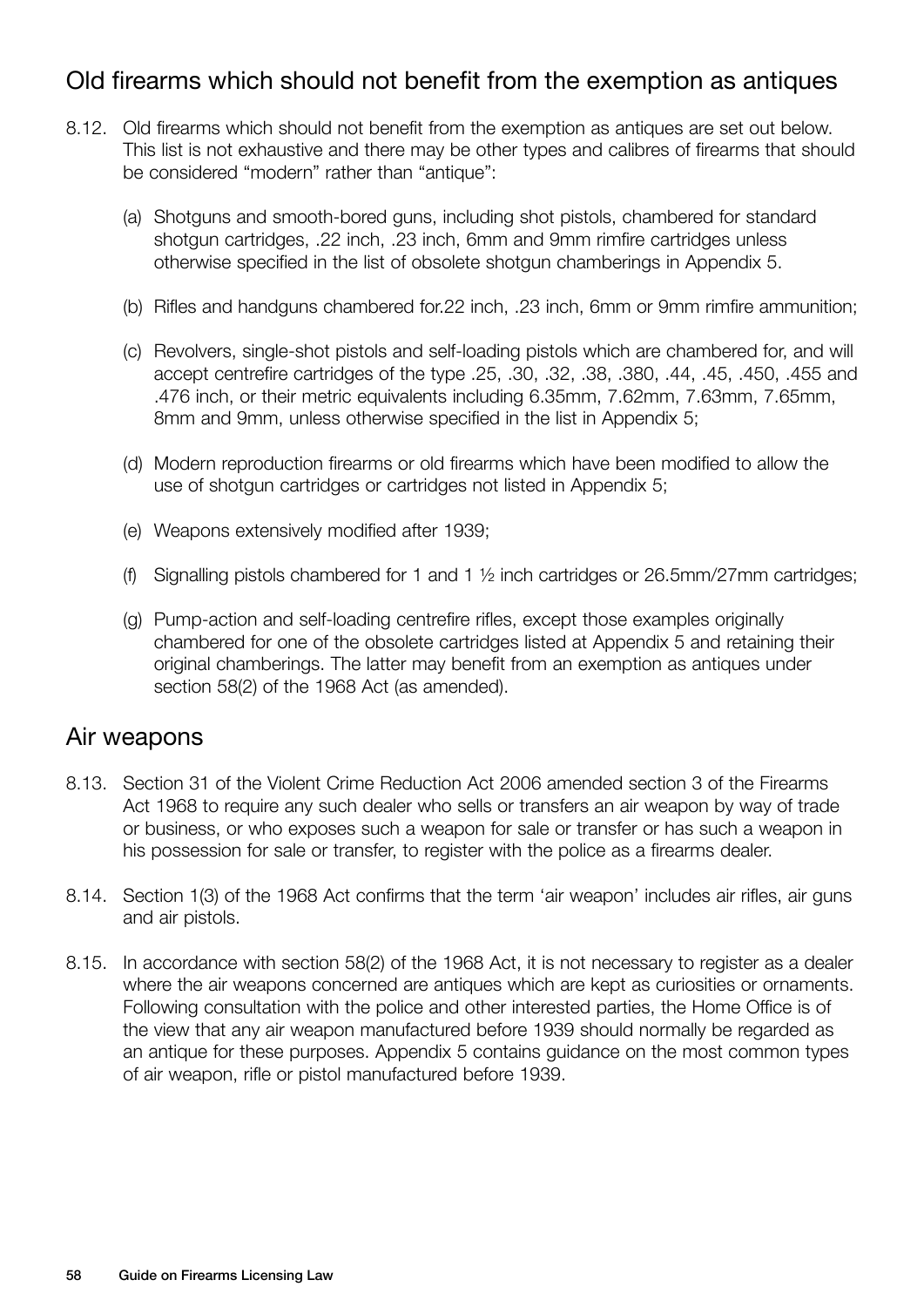# Chapter 9: Historic handguns

- 9.1. Section 1 of the Firearms (Amendment) Act 1997 amended section 5 of the 1968 Act to extend the list of prohibited weapons to include most handguns. Prohibited weapons can only be possessed under the authority of the Secretary of State. However, section 7 of the 1997 Act provides an exemption for ownership of certain classes of historic handguns by private individuals providing certain conditions are met.
- 9.2. This chapter provides guidance on how section 7 might be applied in practice. Decisions about whether the terms of section 7 have been met and the discretion to grant or refuse a firearm certificate rest with chief officers of police, as set out in the 1968 Act. The interpretation of the law remains a matter for the courts.
- 9.3. If a person wishes to possess a handgun under section 7, the chief officer of police must be satisfied that the firearm is one to which the provisions of section 7 apply. The burden therefore rests with the owner to provide evidence that the handgun concerned falls within the scope of section 7. This guidance sets out the issues and the evidence which the police may wish to consider in deciding whether to grant a firearm certificate in these circumstances.

# Section 7 of the 1997 Act

9.4. The text of Section 7 as amended by The Scotland Act 1998 (Transfer of Functions to the Scottish Ministers etc.) Order 1999 is as follows:

#### Section 7: Firearms of historic interest:

- (1) The authority of the Secretary of State or the Scottish Ministers (by virtue of provision made under section 63 of the Scotland Act 1998) is not required by virtue of subsection (1) (aba) of section 5 of the 1968 Act for a person to have in his possession, or to purchase or acquire, or to sell or transfer, a firearm which-
	- (a) was manufactured before 1 January 1919; and
	- (b) is of a description specified under subsection (2) below,

if he is authorised by a firearm certificate to have a firearm in his possession, or to purchase or acquire it, subject to a condition that he does so only for the purpose of its being kept or exhibited as part of a collection.

- (2) The Secretary of State may by order made by Statutory Instrument specify a description of firearm for the purposes of subsection (1) above if it appears to him that –
	- (a) firearms of that description were manufactured before 1 January 1919 and;
	- (b) ammunition for firearms of that type is not readily available.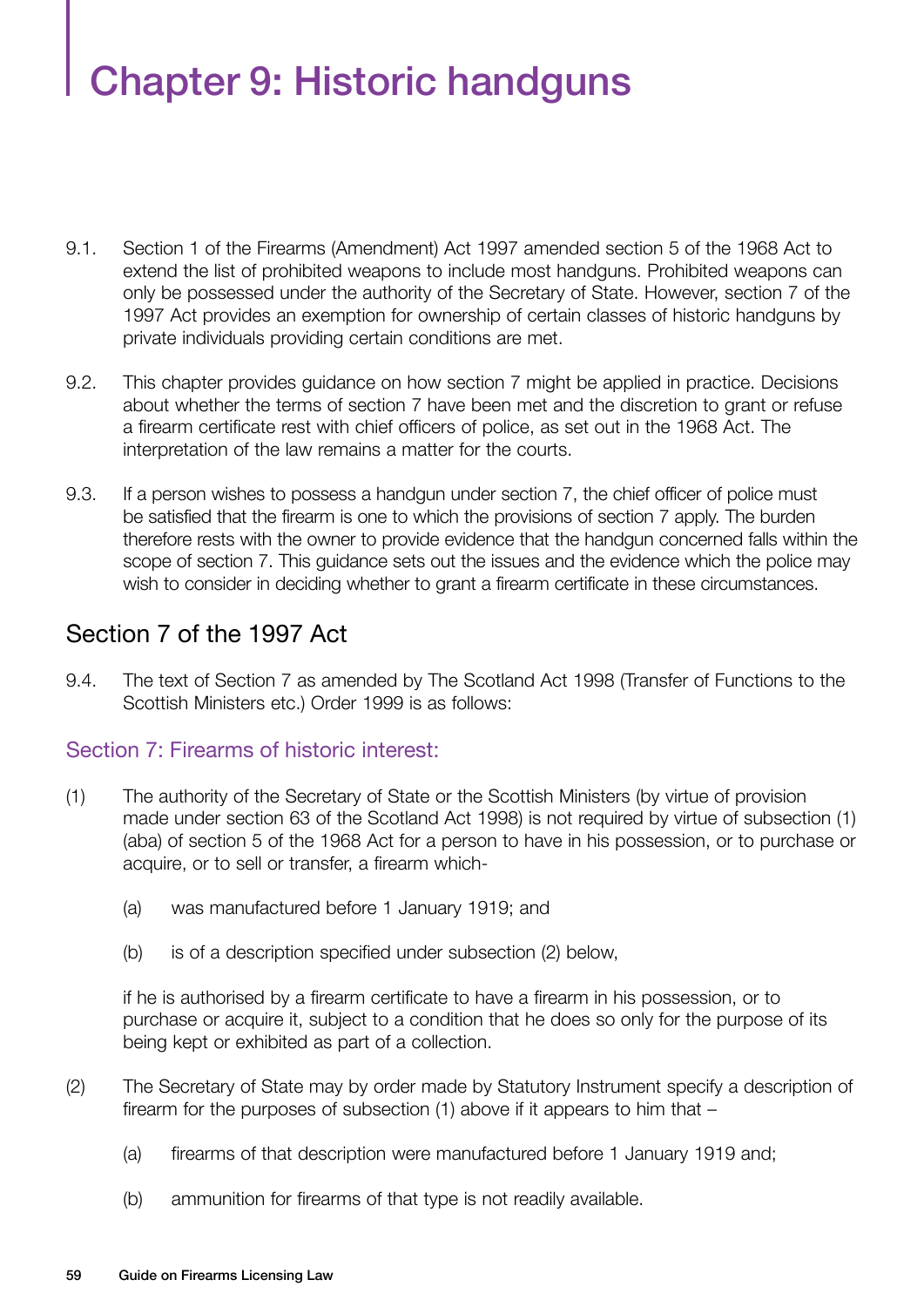- (3) The authority of the Secretary of State or the Scottish Ministers (by virtue of provision made under section 63 of the Scotland Act 1998) is not required by virtue of subsection 1(aba) of section 5 of the 1968 Act for a person to have in his possession, or to purchase or acquire, or to sell or transfer, a firearm which:
	- (a) is of particular rarity, aesthetic quality or technical interest; or
	- (b) is of historical importance.

if he is authorised by a firearm certificate to have the firearm in his possession subject to a condition requiring it to be kept and used only at a place designated for the purposes of this subsection by the Secretary of State or the Scottish Ministers (by virtue of provision made under section 63 of the Scotland Act 1998).

- (4) This section has effect without prejudice to section 58(2) of the 1968 Act (antique firearms).
- 9.5. In broad terms, section 7 divides historic handguns, other than antiques and muzzleloaders, into two classes: those which may be kept at home without ammunition, and those which may be kept and fired at a designated secure site.
- 9.6. Set out below is an explanation of how the terms of section 7 might apply in practice:

# Historic handguns which might be kept at home

- 9.7. The police may grant a firearm certificate for a firearm to be kept at home (as opposed to at a designated site) under the terms of section 7(1) if the normal criteria for the grant of a certificate are satisfied and if the firearm meets all of three tests:
	- (i) it must be of a kind for which the Secretary of State has decided that ammunition is not readily available in the UK;
	- (ii) the actual gun (not just the make or model) must have been manufactured before 1 January 1919; and
	- (iii) the certificate must be subject to a condition that the gun must be kept or exhibited as part of a collection.
- 9.8. Section 7(2) gives the Secretary of State the power to list by Statutory Instrument those firearms to which section 7(1)(b) applies and therefore do not require an authority from the Secretary of State or Scottish Ministers. These represent both those cartridges used in rifles and carbines which can be purchased lawfully, and those calibres in common international circulation which are regularly used in crime in the UK. The Statutory Instrument states that the following types of firearm are subject to section 7(1):
- 9.9. All small firearms as defined by section 5(1)(aba) of the Firearms Act 1968 (small firearms) except those chambered for the following types of ammunition. These are set out in The Firearms (Amendment) Act 1997 (Firearms of Historic Interest) Order 1997 (Statutory instrument 1997/1537) as follows:
	- 22" rimfire
	- .25" Auto colt pistol/6.35mm
	- $.25" 20$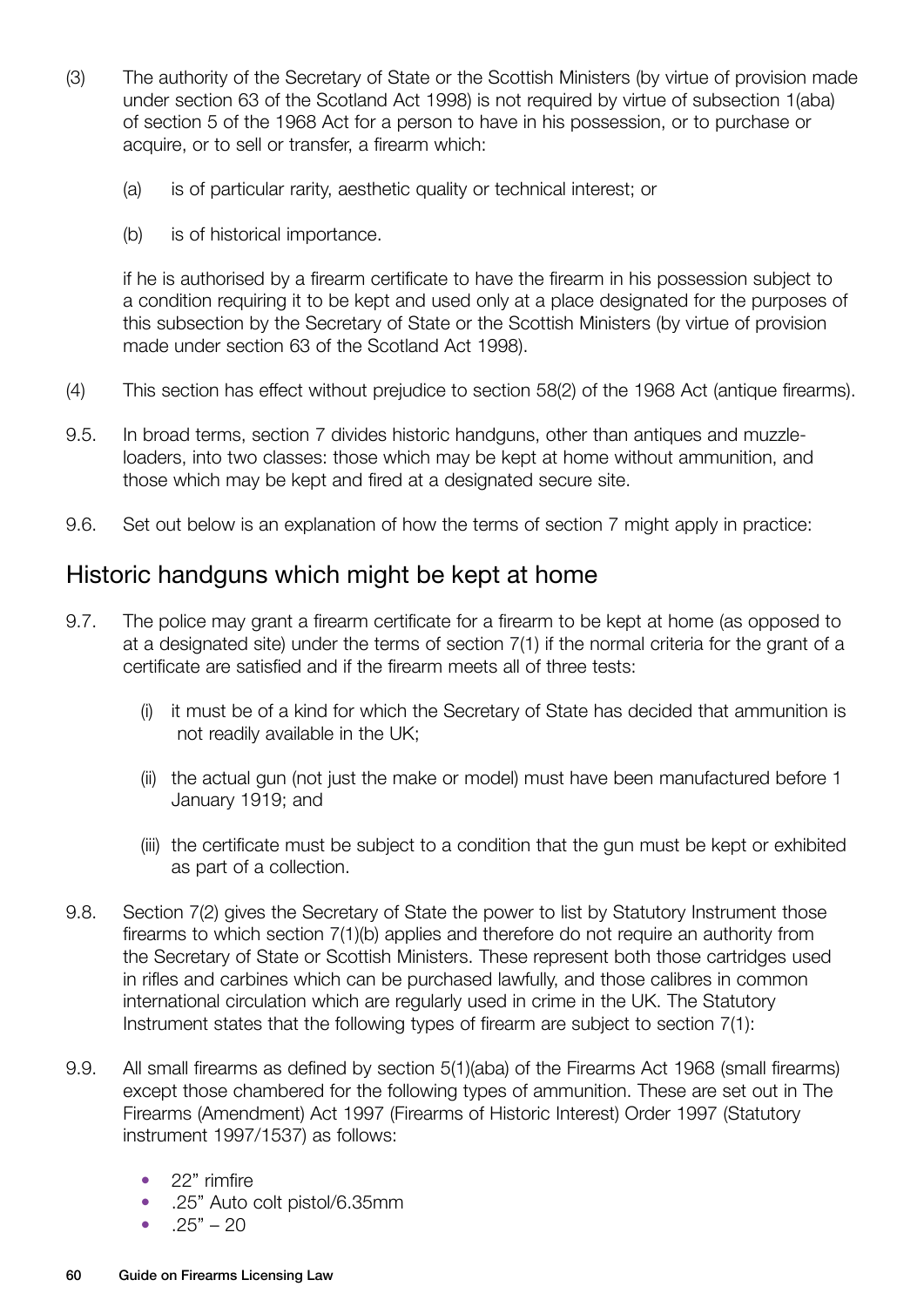- .32" Auto colt pistol/7.65mm
- $.32" 20$
- .32" Smith & Wesson Long
- 7.62mm Soviet Tokarev
- .38" 40 Winchester
- .380 Auto colt pistol/9mm short
- 9mm Luger/Parabellum/9x19mm
- .38 Smith & Wesson
- .38" Special
- .38-200
- .44" Special
- $.44" 40$  Winchester
- .45 Auto colt pistol
- .45" Long Colt
- 9.10. This is a statutory provision, and any gun chambered for the above types of ammunition cannot benefit from the provisions of section 7(1) and (2). The police have no power to waive the terms of the Statutory Instrument and allow firearms of these chamberings to be kept at home. Likewise, further ammunition can only be declared "readily available" by the Secretary of State. Handguns covered by the list would include, for example, the Browning Models 1900, 1906 and 1910, the Colt 1917 in .45" ACP, the Mauser c96 in 9mm Parabellum, the P08 Luger in 9mm, and the Webley 1906 as the ammunition for these may be available. However, guns of these types might benefit from the terms of section 7(3).
- 9.11. As well as being a type for which ammunition is not readily available, the individual gun (not just the make or model) must have been manufactured before 1 January 1919. This date was chosen to include both guns of the First World War era and the work of the smaller gunsmiths in the UK or abroad who ceased production before or during the Great War. This is a statutory requirement, and the police cannot grant a firearm certificate for a pistol made after this date to be kept at home under section 7(1). The police will therefore wish to be satisfied that the gun falls within this category.
- 9.12. Certain types of gun stopped being made before 1919. These would include the following:

| <b>Adams</b>              | revolvers                                                                                                                                                                     |
|---------------------------|-------------------------------------------------------------------------------------------------------------------------------------------------------------------------------|
| Colt:                     | Model 1873 and Model 1878 revolvers in .450, .455 and .476<br>calibre                                                                                                         |
| <b>Enfield</b>            | Mk I and Mk II .476 service revolvers                                                                                                                                         |
| <b>Kynoch</b>             | revolvers                                                                                                                                                                     |
| Lancaster                 | four and two-barrelled pistols ("howdah pistols")                                                                                                                             |
| <b>Smith &amp; Wesson</b> | Model No.3 revolver in .450, and .455 calibre                                                                                                                                 |
| <b>Smith &amp; Wesson</b> | .22 rimfire tip-up Model 1 First, Second and Third Issues.<br>These can be identified by the barrel being tipped upwards<br>before the cylinder can be removed for reloading. |
| <b>Smith &amp; Wesson</b> | Hand Ejector in .450 and .455 calibres                                                                                                                                        |
| <b>Tranter</b>            | revolvers                                                                                                                                                                     |
| Webley                    | No.4 and No. 4 1/2 (the Webley Pryse revolver),                                                                                                                               |
| Webley                    | Kaufman                                                                                                                                                                       |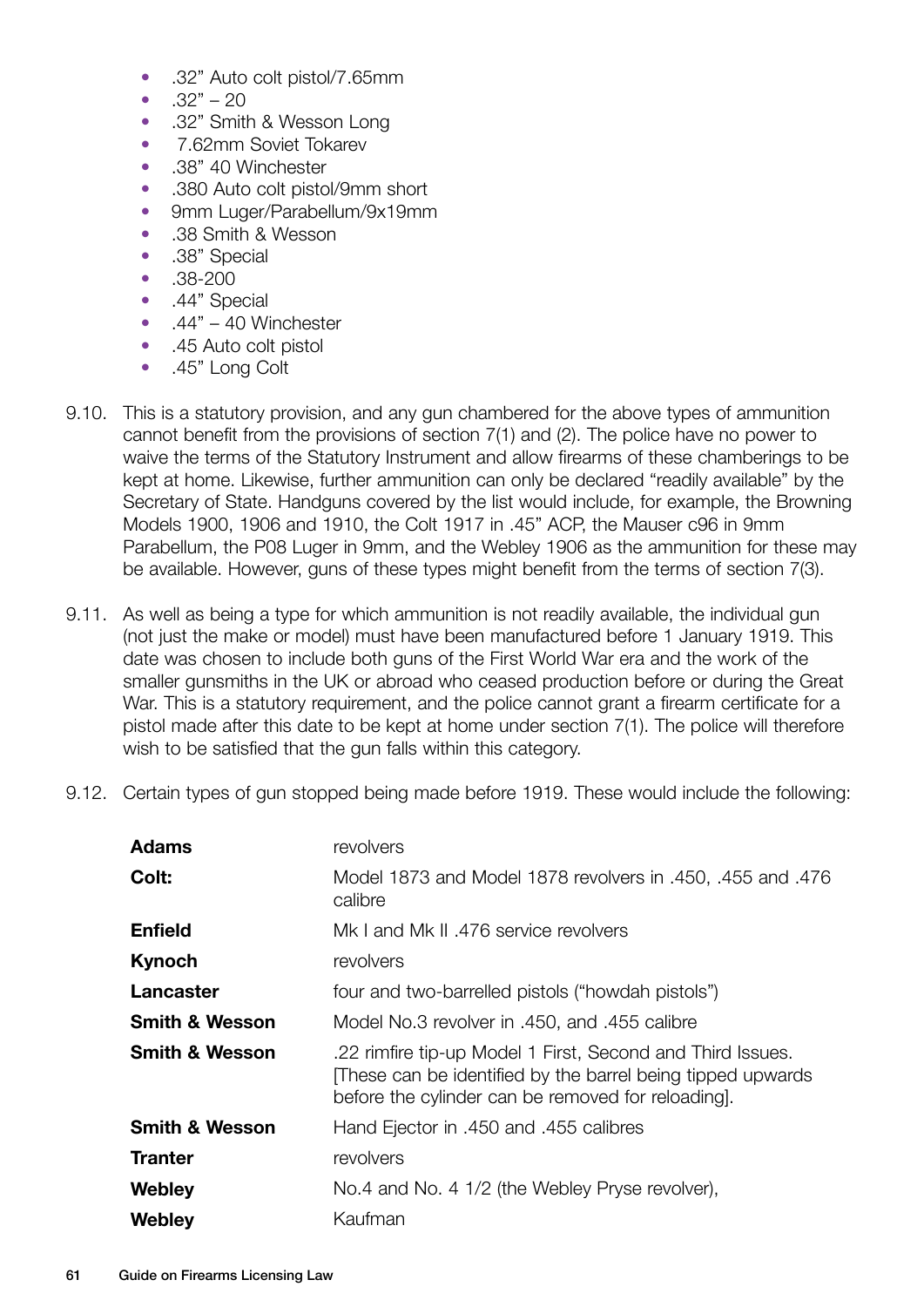| <b>Webley</b>                 | All WG models - 1889, 1891, 1892, 1893 1896, Army and Target                                                     |
|-------------------------------|------------------------------------------------------------------------------------------------------------------|
| <b>Webley</b>                 | pistols chambered for .455self-loading (SLP) (semi-rimless)<br>cartridges                                        |
| <b>Wilkinson &amp; Webley</b> | Wilkinson revolvers Pryse type, 1892, 1900 and 1905 (a few<br>model 1911s were made after 1918 (see 9.14 below). |
| <b>Dutch</b>                  | 10mm model 1894                                                                                                  |

#### Section 7(1) category

9.13. Certain types of gun were made only from 1919, and would not fall into this category. Examples would be the following:

| <b>Astra:</b>              | 400, 600 and 900 pistols                                                                                                                               |
|----------------------------|--------------------------------------------------------------------------------------------------------------------------------------------------------|
| <b>Beretta:</b>            | M 1934 pistol M 1935 pistol                                                                                                                            |
| <b>Browning FN:</b>        | Model 1922 pistol, Model 1935 (also known as GP, Grand<br>Puissance or High Power) in 9mm Parabellum                                                   |
| Colt:                      | Official Police and Detective Special revolvers                                                                                                        |
| Enfield:                   | Service revolvers No. 2 Mkl, Mkl* and Mkl**                                                                                                            |
| <b>Frommer:</b>            | Model 37 pistol                                                                                                                                        |
| MAB:                       | Model D pistol                                                                                                                                         |
| <b>Mauser:</b>             | Model 1934 pistol and Model HSC pistol                                                                                                                 |
| Radom:                     | VIS 35 pistol                                                                                                                                          |
| Sauer:                     | Model 38 H pistol                                                                                                                                      |
| <b>Smith &amp; Wesson:</b> | Military & police model revolver – version in .38 S &W (.38-200)                                                                                       |
| Star:                      | Model B pistol                                                                                                                                         |
| <b>Tokarev:</b>            | Model TT 33 pistol                                                                                                                                     |
| <b>Walther:</b>            | Model PP and Model PPK pistols, P38 pistol in 9mm<br>Parabellum                                                                                        |
| Webley:                    | Small frame (put in to distinguish from large frame Mark IV<br>made from 1899 to c. 1904) Mark IV revolver in .22LR, .32S&W<br>Long & 38 S&W (.38-200) |
| Unique:                    | M <sub>17</sub> pistol                                                                                                                                 |

9.14. The manufacture of certain models continued beyond 1918. In these cases, the main record of whether an individual example was made before 1919 will be the serial number. Set out below is a table of the more common guns spanning this period and the serial numbers. Please note that guns in "readily available" calibres are not eligible for Section 7(1) status even if they are made before 1919: the information below should be read in conjunction with paragraph 9.22 below.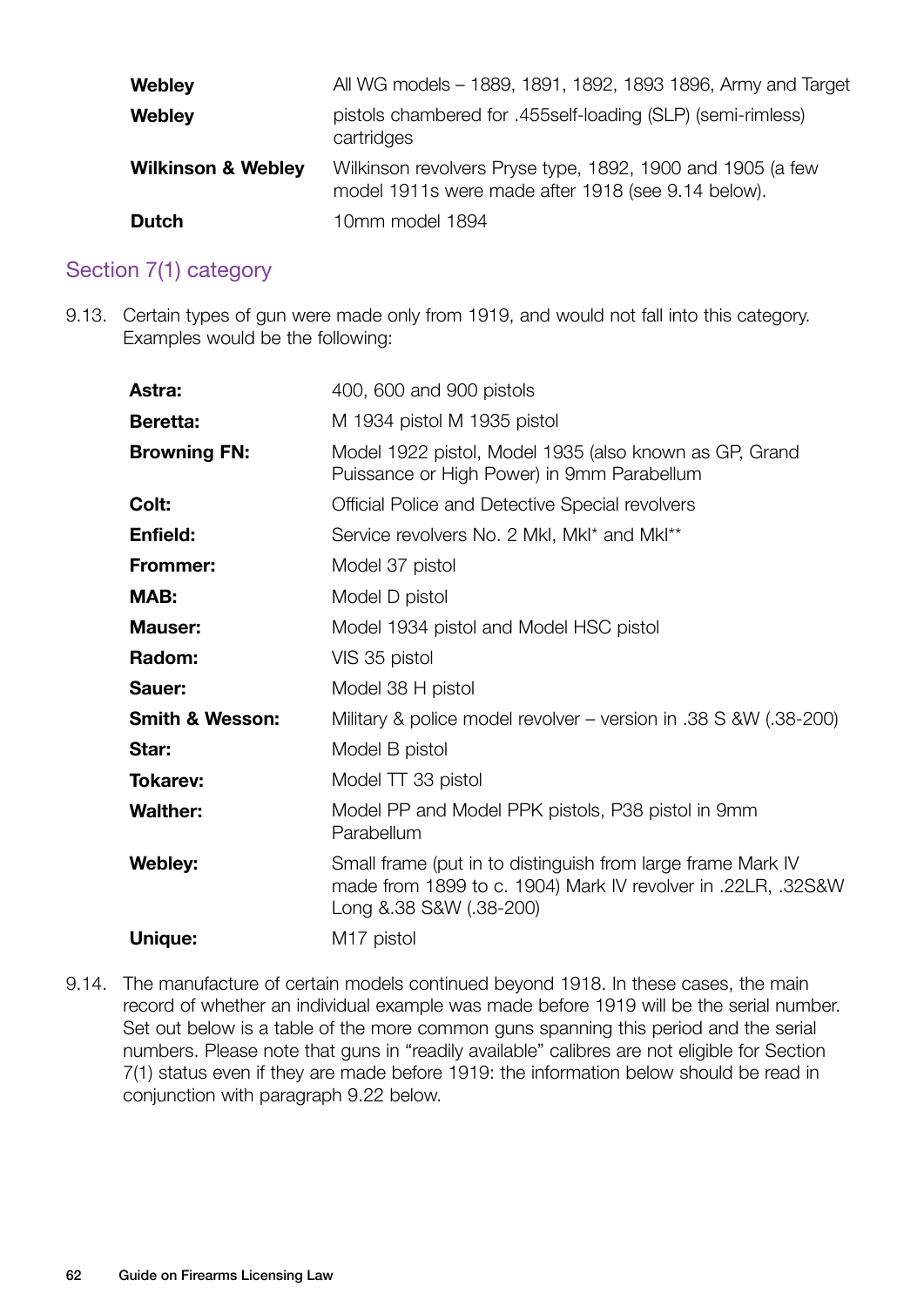| <b>Make</b> | <b>Model</b>                                  | <b>Calibre</b>      | Pre-1/1/1919<br>serial number |
|-------------|-----------------------------------------------|---------------------|-------------------------------|
| Astra       | Campo Giro M 1913 pistol                      | 9mm largo           | 8,038                         |
| Colt        | Single Action Army (Frontier,<br>in.44/40     | $.45$ & $.44/40*$   | 337,200                       |
| Colt        | Army Special & Officers                       | .38 Special         | 431,999                       |
| Colt        | New Service (Army, Navy,<br>Marine)           | .45 Colt            | 170,499                       |
| Colt        | US Model 1917                                 | .45 ACP             | 139,350 (on base<br>of butt)  |
| Colt        | Pocket Positive                               | .32 (various)       | 84,999                        |
| Colt        | <b>Police Positive</b>                        | .22 Long Rifle      | 15,899                        |
| Colt        | <b>Police Positive</b>                        | .32 (Various)       | 142,999                       |
| Colt        | <b>Police Positive</b>                        | .38 S&W             | 99,999                        |
| Colt        | Police Positive Special                       | .38 Special & 32/20 | 161,999                       |
| Colt        | Models 1902 Military & 1903<br>Pocket         | .38 ACP             | 40,499                        |
| Colt        | Model 1903 Hammerless                         | .32ACP/7.65mm       | 289,999                       |
| Colt        | Model 1908 Hammerless                         | .380ACP/9mm short   | 33,499                        |
| Colt        | Model 1908 Hammerless                         | .25ACP/6.35mm       | 192,499                       |
| Colt        | US Model 1911 (Military<br>:unprefixed no)    | 45ACP               | 580,600                       |
| Colt        | Government Model<br>(commercial)              | .45ACP &.455 SLP    | 106,800                       |
|             | (serial number prefixed C(.45)<br>or W(.455)) |                     |                               |
| Colt        | <b>Target Model</b>                           | 0.22                | 6,499                         |
| <b>FN</b>   | Model 1900                                    | 7.65mm              | 715753                        |
| <b>FN</b>   | Model 1903                                    | 9mm BL              | 39493                         |
| <b>FN</b>   | Model 1906                                    | 6.35mm              | 507695                        |
| <b>FN</b>   | Model 1910                                    | 7.65mm & 9mm short  | 734587                        |
| Luger       | <b>Military Models</b>                        | 9mm Parabellum      | Year over chamber             |
| Luger       | <b>Commercial Models</b>                      | 9mm Parabellum      | 76,500                        |
| Luger       | Swiss 1900/06                                 | 7.65mm Parabellum   | 15,215                        |
| Mauser      | M 1914 pistol                                 | 7.65mm              | 185,414                       |
| Mauser      | M 1910 pistol                                 | 6.35mm              | 199,000                       |
| Mauser      | C 96 "Broomhandle"                            | 7.63mm or (9x25)    | 430,000                       |
| Mauser      | C96 "Broomhandle" 140mm<br>barrel             | 7.63mm or (9x25)    | 433,000                       |
| Sauer       | M 1913 Old Model pistol                       | 7.65 & 6.35mm       | 85,467                        |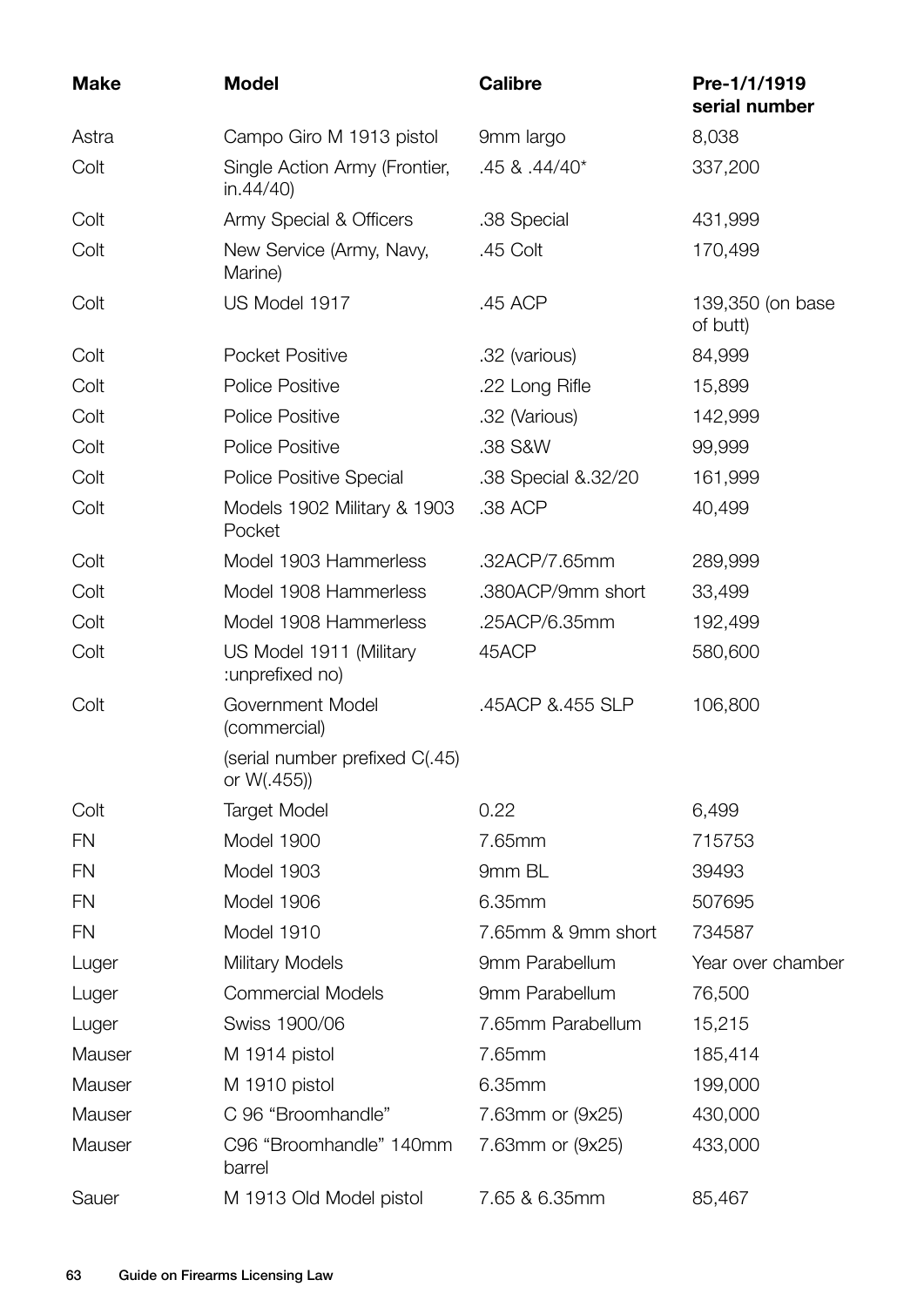| <b>Make</b>    | <b>Model</b>                                          | <b>Calibre</b>                                    | Pre-1/1/1919<br>serial number |
|----------------|-------------------------------------------------------|---------------------------------------------------|-------------------------------|
| Smith & Wesson | Perfected Hand ejector (HE)<br>(M frame)              | .22 Long Rifle                                    | 25,975                        |
| Smith & Wesson | Regulation Police & 32 HE (I)<br>frame)               | .32 S&W Long                                      | 272,198                       |
| Smith & Wesson | <b>Safety Hammerless</b>                              | .32 S&W                                           | 215,501                       |
| Smith & Wesson | Military & Police (K frame)                           | 32/20                                             | 80,422                        |
| Smith & Wesson | .35 Automatic                                         | 0.35                                              | 7,490                         |
| Smith & Wesson | <b>Safety Hammerless</b>                              | .38 S&W                                           | 245,934                       |
| Smith & Wesson | Double Action Perfected                               | .38 S&W                                           | 57,701                        |
| Smith & Wesson | Military & Police (K frame)                           | .38 Special                                       | 292,004                       |
| Smith & Wesson | Regulation Police (I frame)                           | .38 S&W                                           | 5,781                         |
| Smith & Wesson | .44 Military/.44 Target (N<br>frame)                  | .44 Special                                       | 15,598                        |
| Smith & Wesson | US Model 1917 (N frame)                               | .45ACP                                            | 145,832                       |
| Webley         | Solid frame, often mark'd<br>Bulldog, RIC etc)        | Various                                           | 102,148                       |
| Webley         | Hinge frame pocket Mark II<br>$8$ III                 | .380                                              | 21,899                        |
| Webley         | WP hammer and hammerless                              | .32                                               | 3,019                         |
| Webley         | Fosbery                                               | .38 ACP and .455                                  | 4,339                         |
| Webley         | MkVI & WS Army/WS Target<br>and Webley Wilkinson 1911 | .22 & .455                                        | 430,959*                      |
| Webley         | Self-loading                                          | .25, .32, .380, .455,<br>9mm BL .38HV<br>(.38ACP) | 119,171                       |
| Webley         | Self-loading (Navy and RHA)                           | 0.455                                             | 8,000                         |

- Note: .320 is an obsolete calibre. If chambered for an obsolete calibre the above Webleys would be Section 58(2). Some Webley Wilkinson 1911 models were made after 1918. All Webley Wilkinson 1911s were numbered in the same series as the Mark VI and WS. During the years 1931 to 1939 Webley renovated and re-numbered over 700 Mk 6 service revolvers which were originally made pre-1919. These revolvers will be found between serial numbers 453101 and 455067 inclusive. Specific information may be obtained from Arms Research Co.
- 9.15. Other firearms were assembled from parts made before 1919 and where evidence can be shown that this was the case then these firearms may also benefit from section 7(1) and be held as such.
- 9.16. Some manufacturers applied an assembly number, and/or a serial number associated with a particular contract, to each of their firearms. This was in addition to the manufacturer's conventional serial number. Confusion over serial numbers is most likely to occur with Smith & Wesson revolvers. Where there is doubt about the correctness of any serial number, specialist advice should be obtained (see Appendix 1).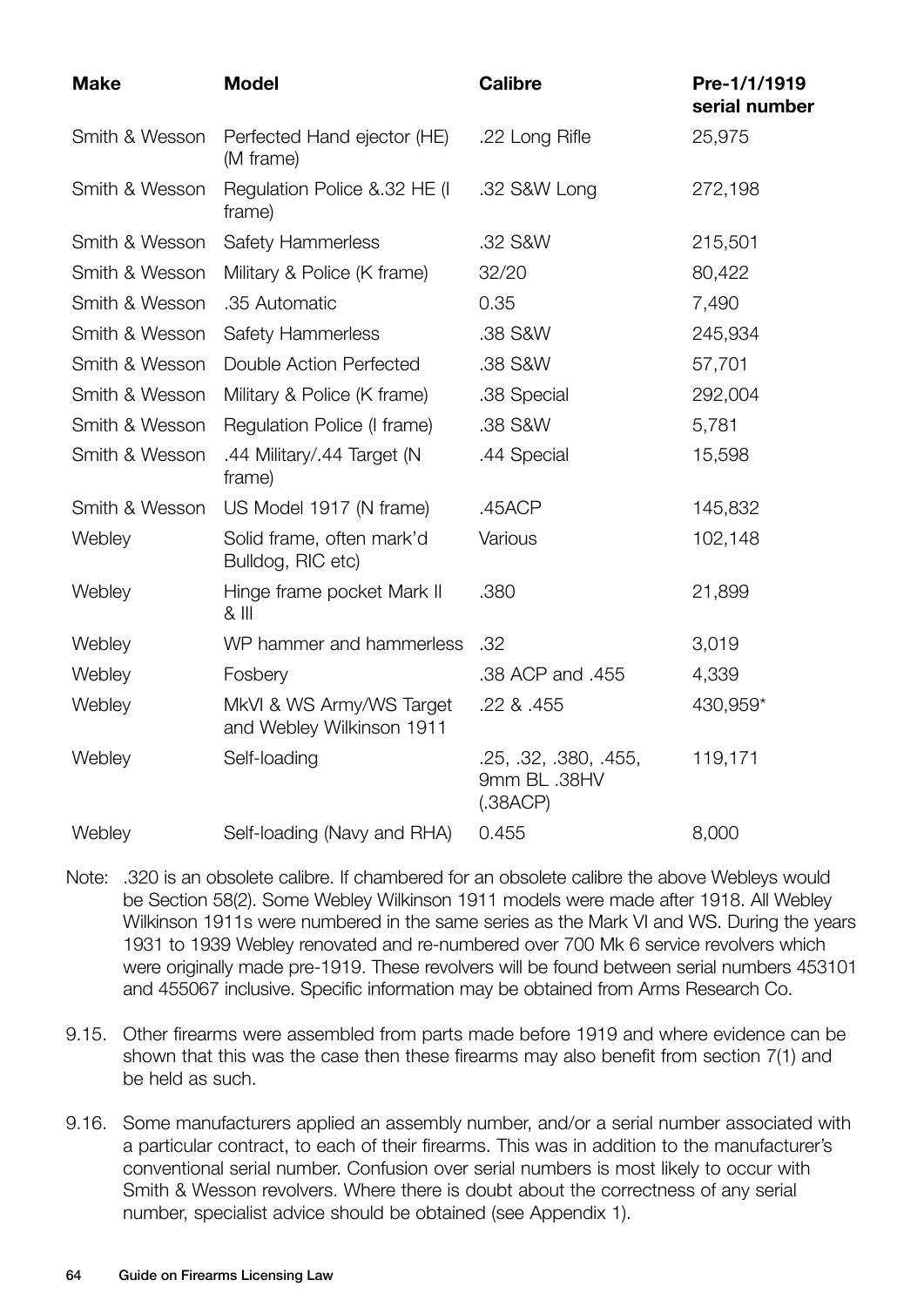- 9.17. In the case of guns that are not listed above, it is open to the owner to present evidence on the date of manufacture of the gun concerned. The police may wish to consider the following kinds of evidence where this is available:
	- (i) The calibre of firearm listed on the firearm certificate;
	- (ii) A factory letter from the makers setting out the date of manufacture;
	- (iii) Extracts from standard reference works giving the date of manufacture of the model;
	- (iv) An insurance or dealer's valuation setting out the details of the gun.
- 9.18. Guns where there have been extensive replacement of components, using parts manufactured after 1 January 1919, should not generally be regarded as having been made before 1919. This would include guns with pre-1919 frames but most other working parts made after that date. However, minor repair work or the replacement of a single part would not invalidate the original date of manufacture.

# Part of a collection

- 9.19. The terms of section 7(1) require that the person must be authorised by a certificate, subject to a condition that he only possesses, purchases, or acquires it for the purpose of its being kept or exhibited as part of a collection. As this is a statutory requirement, the police must be satisfied that the collection is genuine, rather than merely a device to get round the terms of the Act. The same principle applies where a section 7(3) application depends upon the firearm forming a part of a collection (see paragraph 9.19 and sub paragraph 9.26 (iv)). See Chapter 13 for further information on collecting firearms.
- 9.20. In deciding whether a gun is part of a collection, the police will wish to consider the following points:
	- (i) A "collection" of firearms will normally have to consist of several related firearms of historic interest, rather than only one or two guns (but see (iii) below about being part of a larger collection of other artefacts). For example, these might be other firearms to which section 7(1) might apply, guns held at a designated site under section 7(3), or section 1 or section 2 firearms, or "antique" firearms held under the terms of section 58(2) of the 1968 Act, or muzzle-loading guns. These should all be part of a coherent collection, rather than held for game-shooting or other purposes.
	- (ii) The collection would be expected to be of historic interest, rather than simply of personal or sentimental interest to the owner. Owners would normally be expected to produce supporting evidence, for example a letter from a national museum or a relevant society or interest group, that the collection was of genuine historic value.
	- (iii) A firearm could be possessed under this section if it is part of a collection of other artefacts so long as the firearm is a significant component of the collection. This may be the case where the firearm forms a small part of a larger and established collection of related historic items, for example those relating to a famous historical figure. The police may reject "collections" of other artefacts put forward mainly to support the possession of a single firearm;
	- (iv) Genuine collectors of firearms for their own interest will often, though not always, be established members of the learned societies in this field, for example the Historical Breechloading Smallarms Association or the Vintage Arms Association;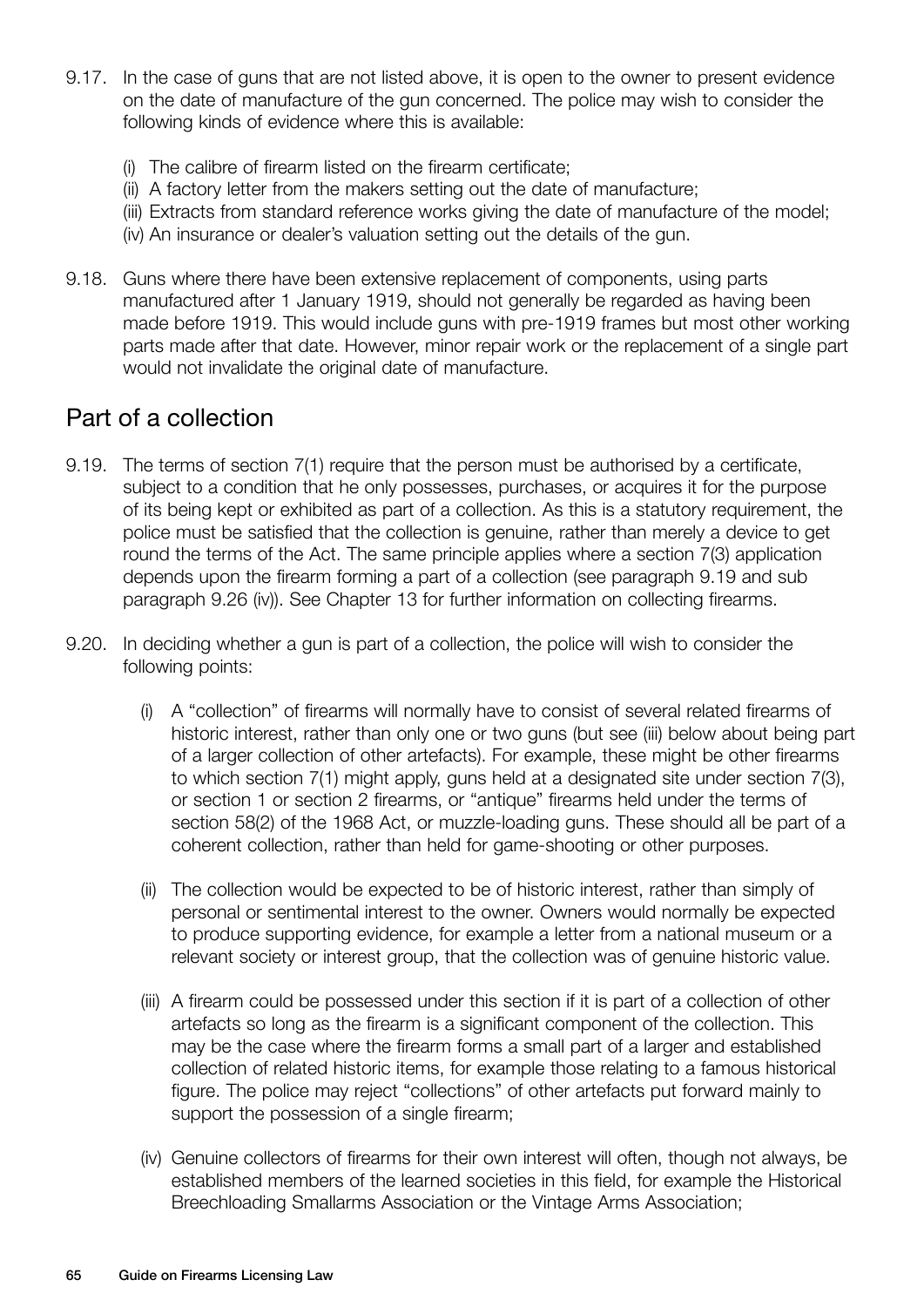- (v) The collection will usually need to be established and substantial before a firearm certificate, or Section 7 variation, is granted. The police will not normally grant a certificate for a single gun to begin a collection, unless there is very strong evidence that this will, in a short period of time, form part of a larger collection (although some collectors may have smaller collections). It should be recognised that since 1997, the availability of this category of firearm is much reduced and hence it may not be easily or quickly acquired;
- (i) If a firearm certificate is granted in respect of a collection, the police will wish to consider applications to acquire further historic firearms on individual merits. In particular, the police will wish to be satisfied that any new guns will form a proper part of the existing collection which may have more than one theme;
- (ii) Anyone wishing to begin a collection will have to provide evidence of a genuine and well-established interest in historic firearms (see also (v) above).
- 9.21. If the gun falls into the above category and forms part of a genuine collection, then it might be eligible to be kept at home without ammunition. The term 'at home' is a term used in this guidance rather than set in legislation. Section 7(1) refers to a certificate allowing the firearm to be in the person's possession. If the gun does not fall into the above category, or if the owner wishes to fire the gun, then section 7(3) may apply. While the term "at home" is used to distinguish these guns from those held at a designated site, this does not preclude the owner from removing the guns under the authority of their certificate, for example to take them to an auction, or an exhibition of historic arms or illustrate a lecture. Notification to police is only required where this is a condition of the certificate. Such a condition is not standard and would need to be agreed and where used, carefully worded for the circumstances.
- 9.22. The certificate allows the certificate holder to possess the firearm, not other people. Therefore, if other people possess the firearm, they would be committing an offence under section 1 of the 1968 Act. Whether or not handling constitutes possession will depend upon the circumstances and the context. The cases of Hall v Cotton 1987 and Woodage v Moss 1974 provide some principles as follows:
	- i. Possession can include having a firearm under your control without it being in your physical possession, or in your home e.g. if someone keeps a firearm in a locked cabinet in their relation's house.
	- ii. The concept of possession includes both proprietary and custodial possession i.e. both ownership/control and physical possession. There is a distinction between custody and possession, so proprietary possession and custodial possession are two different concepts.
	- iii. A person can remain in "possession" of a firearm within the meaning of section 1 at a time when he is not physically in control of it.
	- iv. The concept of possession has never been exhaustively defined in English law. Its precise meaning can vary according to the context and according to the Act of parliament in which the question arises.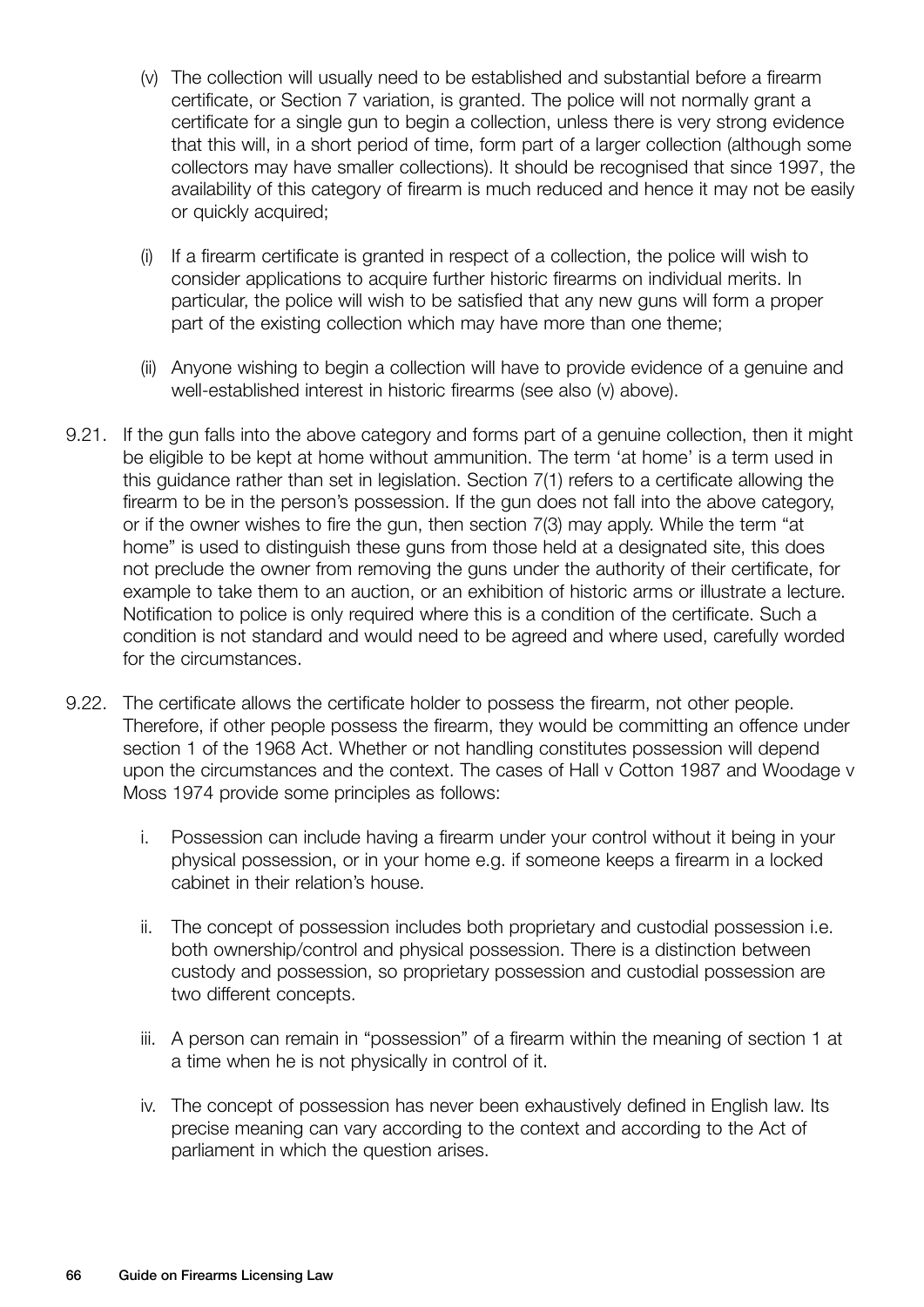9.23. It should be noted that section 7(3) can be used for collecting purposes, either as an extension of a section 7(1) collection, or in its own right. "Relevance to a collection" can be a factor in deciding on the acceptability of a firearm under sections 7(1) or 7(3). Thus, for instance, a comprehensive collection of British military revolvers could, for example, be expected to include what was once a relatively common .38 Enfield of the 1930s or 1940s alongside a rare .476 Enfield Mark I of 1879.

# Firearms to be stored at a designated site

- 9.24. Section 7(3) provides that owners keep and use their guns at a site designated by the Secretary of State if they hold a firearm certificate issued by their local police. In order to qualify for this exemption, a gun must meet the criteria set out in section 7(3). Being authorised by a certificate to acquire a firearm subject to a section 7(3) exemption is specific to a particular firearm. It should not be a "blanket" authority to acquire any firearm to which this exemption applies. In cases of older handguns which do not have a serial number, the make, model and calibre would be sufficient information.
- 9.25. In reaching a decision as to whether a firearm falls within the terms of section 7(3), the police may wish to consider how all of the criteria set out in that section might apply. A firearm might qualify for the exemption under several related headings; for example an old gun of unusual design of which very few examples survive will meet several criteria. However, each criterion stands in its own right, and the police need only be satisfied that the gun falls within one of the criteria in order for it to be included. In assessing each gun, the police will wish to consider the following four criteria: (i) historical importance; (ii) aesthetic quality; (iii) technical interest; and (iv) particular rarity.

# I Historical importance

- 9.26. A firearm might be considered to be of historical importance if it meets any of the following criteria. It should be borne in mind that historic can include more recent history;
	- i. A firearm owned by a famous historical figure would probably be counted as of "historic importance" in itself. Famous figures would include senior military officers, members of royal families, famous statesmen and leaders, or famous sporting figures, or soldiers or civilians decorated for service in which the firearm was carried. Any provenance would have to be clearly established and supported;
	- ii. Guns owned by lesser-known figures would not generally benefit from this exemption, unless they had a significant campaign history. The police may not wish to grant a certificate in respect of a firearm held by a family member simply because it is an heirloom, unless it is a "trophy of war" carried or acquired on active service. An exemption to this would be if the original or later owner was involved in events of historic importance, for example a battle or campaign, and if there is evidence of the involvement of the owner and their firearm;
	- iii. If a firearm is from a historic era and location rarely found in British collections, then the police may wish to consider whether the gun is of historic importance as well as particular rarity;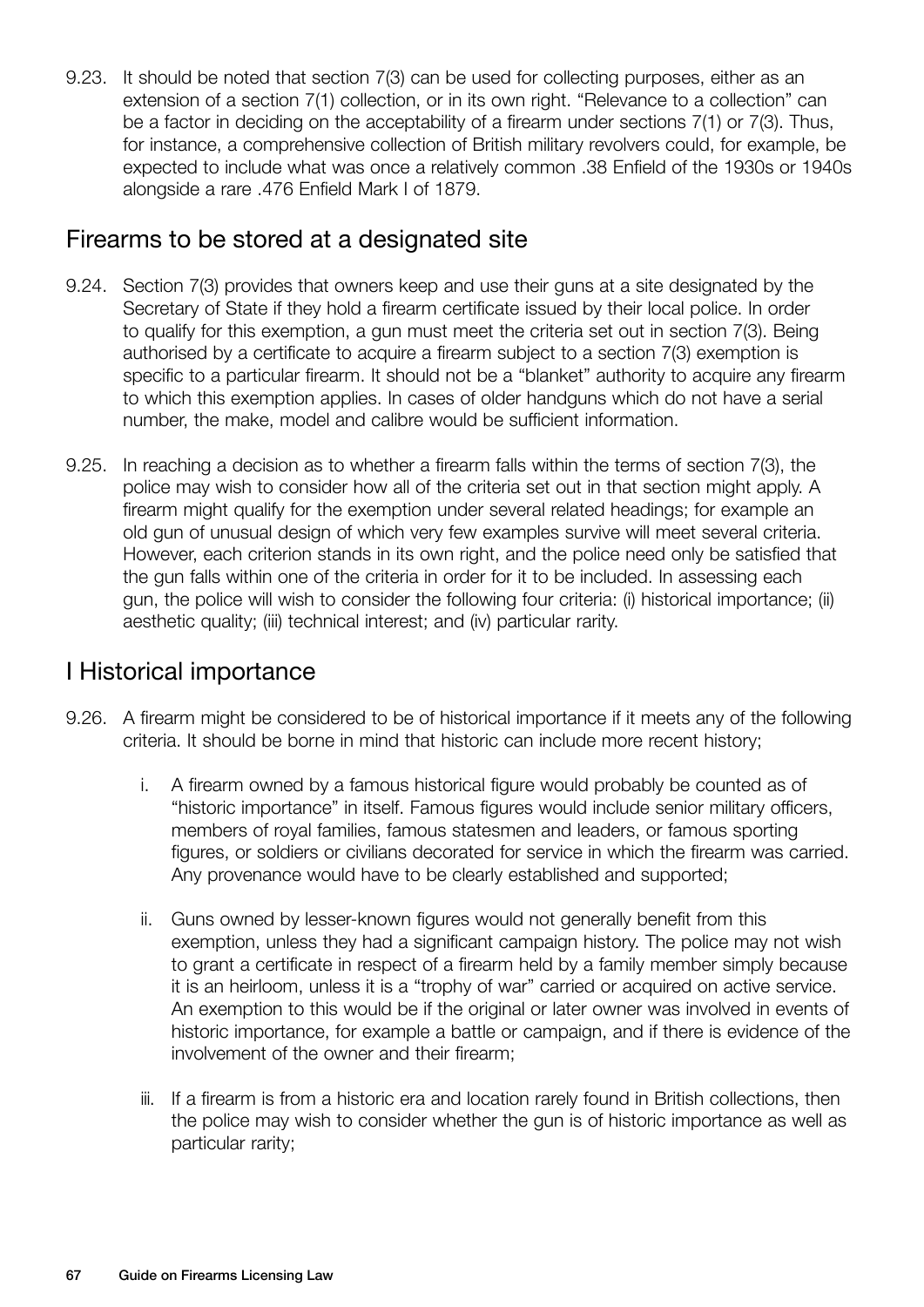- iv. If the police are satisfied that a gun forms part of a genuine and established collection, then they may wish to consider whether a firearm is of historical importance as an integral part of that collection see paragraph 9.19-9.23, bearing in mind that an established collector may have more than one theme to their collection;
- v. Guns which would be exempt "antiques" under the terms of section 58(2) of the 1968 Act but for their being fired are likely to be of "historic interest" for these purposes but not necessarily so;
- vi. In most cases guns made before 1919 may be considered of "historic importance" in themselves due to their age and rarity;
- vii. Conversely, guns manufactured after the Second World War may be less likely to be held to be of historic interest in themselves, in as far as they are more likely to have survived in numbers although numbers surviving were reduced following the handgun ban in the 1997 Act. Nevertheless, as with (vi), there may be special cases which will need to be assessed individually on their merits, as the firearm may be of historic interest to collectors and deserve preservation in its own right. For example, this might include more recent weapons used in Afghanistan or Iraq.

# II Aesthetic quality

- 9.27. This may be taken to mean firearms that differ significantly from factory standard in a way intended to enhance their appearance. This will normally involve substantial enhancement or decoration and at least a fair standard of craftsmanship. An elegant but essentially functional design such as the Colt .45 "Single Action Army" would not generally fall within this heading unless it has had factory or after sales work undertaken to it in order to differentiate it, such as engraving or ornamental grips.
- 9.28. It is not practicable within this exemption to judge the aesthetic standards or tastes of different generations and cultures. A Victorian pistol with elaborate decoration might fall within this category even if it might not conform to contemporary preferences. Note should also be taken of the case of Kendrick v Chief Constable of West Midlands Constabulary (2000) in which a modern presentation gun was held not to be of "aesthetic quality".
- 9.29. While opinions are subjective, the police must ensure that a firearm in this category meets objective criteria. This might include evidence that the financial value of the firearm has been significantly raised through its artistic quality, for example from an insurance or other independent valuation.

# III Technical interest

9.30. While most firearms will be of some technical interest, it may be taken that the intent of section 7(3) is to preserve firearms of especial rather than common technical interest. This category might include those guns that demonstrate a viable response to a technical situation. Such guns would have to possess design features which were distinctive and not widely copied in other guns, or which were the first in a significant field, such as the 1893 Borchardt 7.65mm self-loading pistol. It may be expected that most firearms of technical interest would also be of some rarity.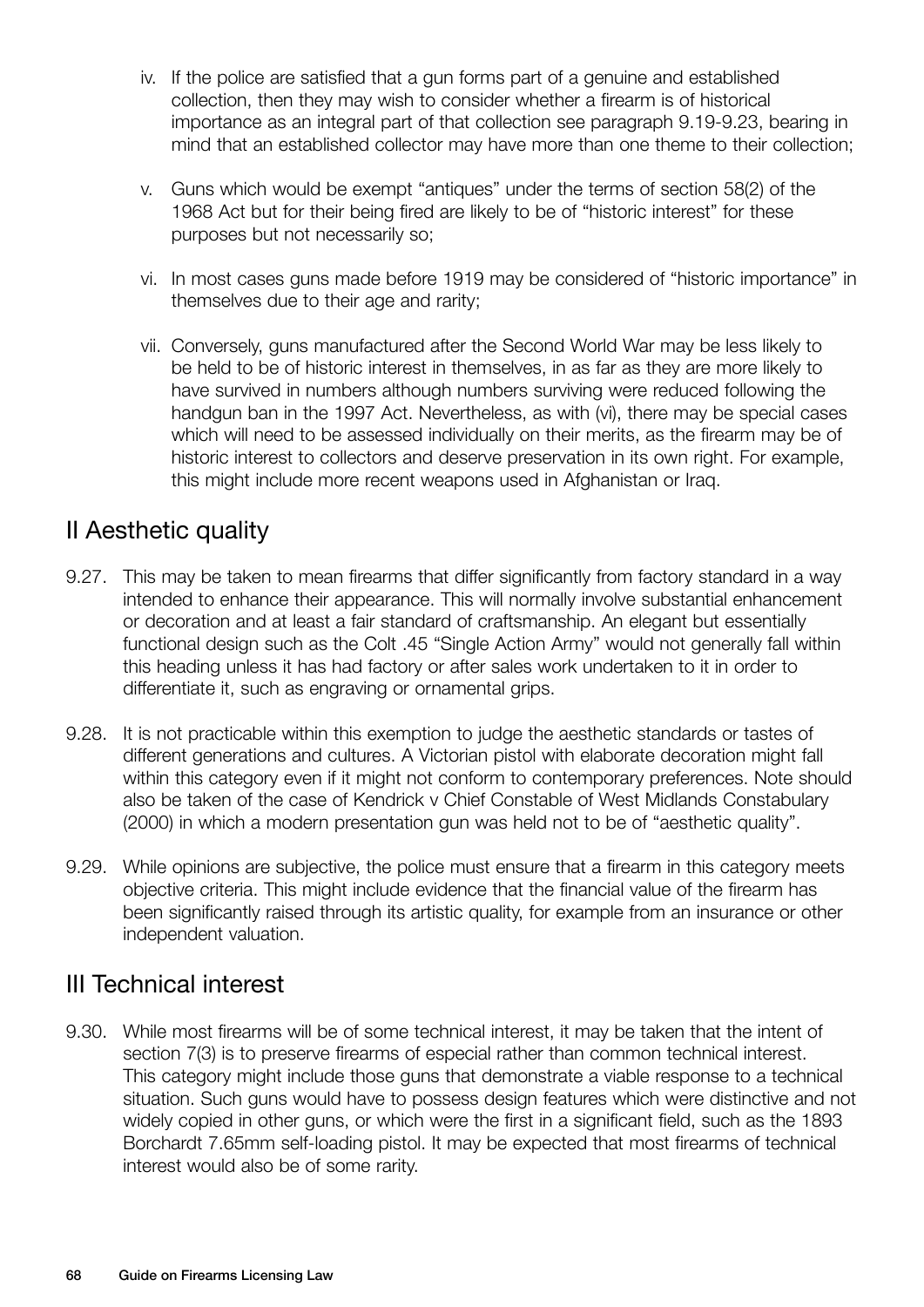9.31. Examples might include guns with unusual mechanisms, such as the Webley Fosbery Selfcocking revolver, the Dardick .38 model 1500 with its triangular rounds or the mechanical repeaters and Lancaster multi-barrelled pistols of the Victorian era. Technical adaptations might include, for example, the Spanish JoLoAr cavalry pistol designed for operation with one hand, or the Finnish Lahti 9mm with its powerful mechanism designed to overcome the effects of Arctic cold.

# IV Particular rarity

- 9.32. Section 7 provides that the firearm must be of particular rarity, rather than merely uncommon. The status of the gun will depend on a number of factors, including any distinctive markings, place of manufacture or service history. Patent and experimental models which were never manufactured in commercial or military quantities would be considered rare, such as the Gabbett Fairfax Mars self-loading pistol or the Mannlicher 7.6mm M1894 self-loading pistol. The condition of the gun and the retention of original accessories would not normally make it rare in itself, but would be a factor to consider in judging the overall status of the gun. If the firearm is from a particular or specific personal commission from a manufacturer this should be considered when judging rarity. Many firearms have increased in rarity since the introduction of the 1997 Act and this should be borne in mind when making decisions relating to rarity.
- 9.33. Collections of historic firearms in the UK include examples of most firearms found worldwide. If a pistol is rarely found in the UK then it will generally be rare in international terms and thus probably worthy of preservation.
- 9.34. The following makes and models of gun from the 1919-1945 period would not normally be considered rare, unless the individual example had clear distinguishing characteristics.
- 9.35. Applications submitted in this category may be considered on their individual merits:

| Models 400, 600 and 900                                                                                                                                                                                                          |
|----------------------------------------------------------------------------------------------------------------------------------------------------------------------------------------------------------------------------------|
| M 1934 pistol in 9mm short and M 1935 pistol in 7.65mm                                                                                                                                                                           |
| Model 1935 (also known as GP, Grand Puissance or High Power)<br>in 9mm Parabellum                                                                                                                                                |
| Model 1911 in .45 ACP, Model 1903 Pocket Hammerless<br>in.32ACP, Model 1908 in .25ACP, Model 1908 in .380ACP, Model<br>1917 revolver in .45"ACP, Official Police, Police Positive, Police<br>Positive Special, Detective Special |
| M27 7.65mm pistol                                                                                                                                                                                                                |
| Service .38 No2 (including Albion-made) revolvers (all marks)                                                                                                                                                                    |
| Model .37 pistol in 7.65mm                                                                                                                                                                                                       |
| (see "Parabellum")                                                                                                                                                                                                               |
| Model D pistol in 7.65mm                                                                                                                                                                                                         |
| Model 1934 pistol in .32ACP, Model HS c pistol in .32ACP                                                                                                                                                                         |
| P 08 nominal 4" barrel 9mm pistol marked S/42<br>'Parabellum-type':                                                                                                                                                              |
| VIS 35 pistol in 9mm Parabellum                                                                                                                                                                                                  |
|                                                                                                                                                                                                                                  |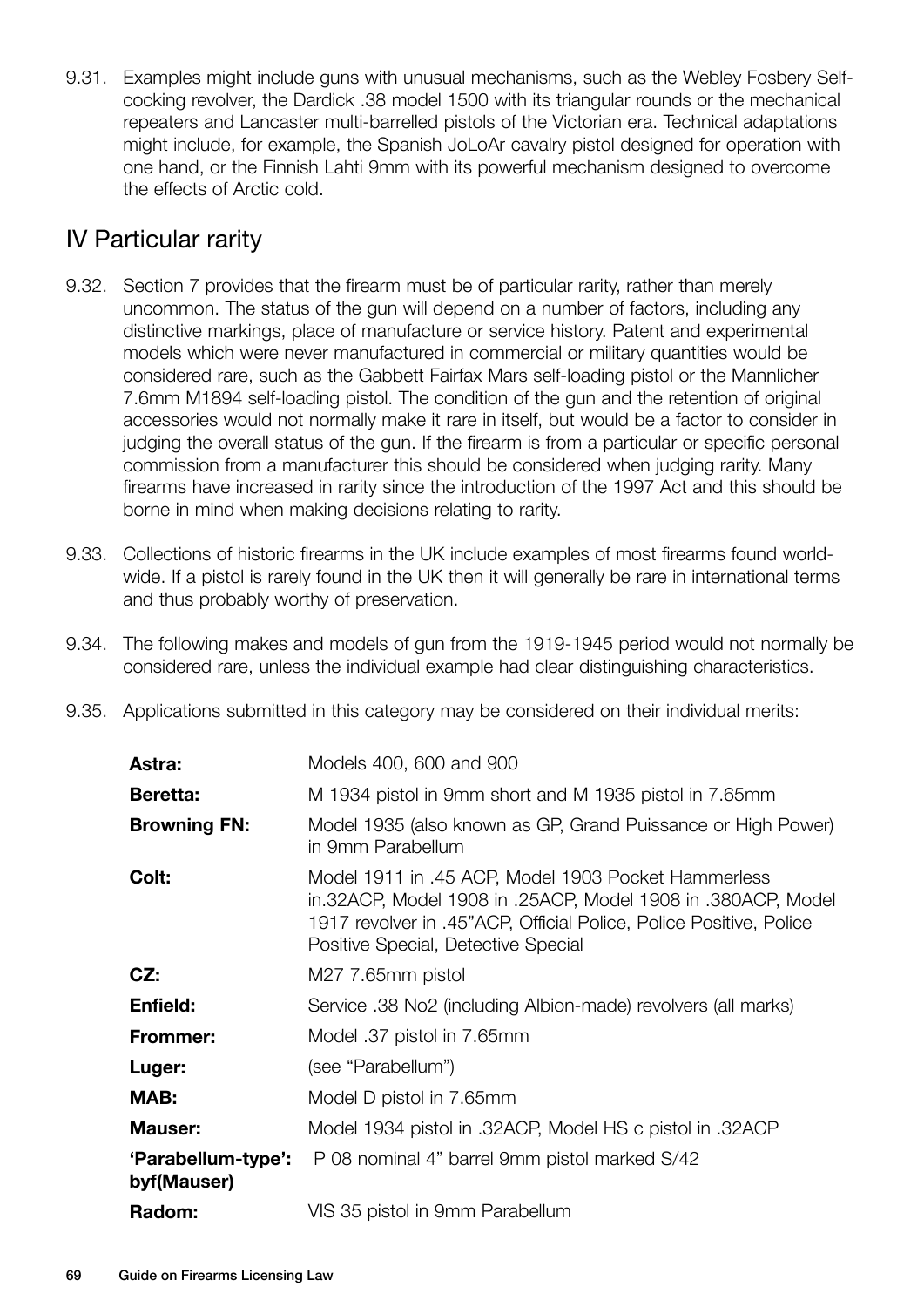| Sauer:                                    |                                                                                                            |
|-------------------------------------------|------------------------------------------------------------------------------------------------------------|
| <b>Smith &amp; Wesson:</b><br>$(.38-200)$ | "Military and Police" (K frame) – version in .38 S&W                                                       |
| Star:                                     | Model B pistol in 9mm Parabellum                                                                           |
| <b>Tokarev:</b>                           | Model TT 33 pistol in 7.62mm                                                                               |
| <b>Walther:</b>                           | Model 8 pistol in 6.35, Model PP and Model PPK<br>pistols in .32 and .380ACP, P38 pistol in 9mm Parabellum |
| <b>Parabellum</b>                         |                                                                                                            |
| Unique:                                   | Model 17 pistol (Kriegsmodell)                                                                             |
| Webley:                                   | Mark IV revolver in .38 S&W (.38-200) calibre, though several<br>variants might qualify as "rare"          |

9.36. Guns made after 1945 may not generally be considered rare or of historic interest in themselves. However, exemptions to this would be models of which only a few examples were made, or now exist in the UK, for example the Jurek, the Sterling revolver and the Victory Arms Co self-loading pistol. Also those incorporating innovative production techniques or designs may be considered rare and therefore warrant preservation.

# Designated Sites

- 9.37. At present (June 2014) sites designated by the Secretary of State under section 7(3) for the keeping and use of historic pistols are as follows:
	- i. The National Shooting Centre, Bisley Camp, Surrey
	- ii. The Barbican Armoury, Brancepeth Castle, County Durham
	- iii. The Leicester Shooting Centre, Leicester
	- iv. The Tameside Shooting Centre, Greater Manchester
	- v. The Wednesbury Marksmen, West Midlands
	- vi. Lincolnshire Shooting Centre, Lincolnshire
	- vii. Bedfordshire County Rifle and Pistol Association
	- viii. Hertfordshire & Essex Shooting Association
	- ix. Valley Arms, Ruthin, Denbighshire
	- x. The Hastings 1066 Rifle & Pistol Club, Sussex
	- xi. The Target Sports Centre, Dorset
- 9.38. Further sites may be designated in due course.
- 9.39. Section 7(3) does not authorise the possession of firearms outside the designated site. If the owner wishes to remove the gun (for example to transfer it to another designated site) this will normally require a carrier holding the Secretary of State's authority under section 5 and prior police authority to amend the certificate conditions stipulating the new designated site or "at home" if the gun is a 7(1) that had been held at a 7(3) designated site and is being removed by the owner. Also where a section 7(3) firearm is of a type that could be held as a section 58.2 firearm, but for the fact of it being held for firing at a designated site, the status of the firearm can be changed back to section 58.2 so as to allow the owner to remove it from the designated site. This change in status also applies to firearms that qualify for section 7(1) so that they can also be transported by their owners. The change in status will require the permission of the licensing authority prior to the movement of the firearms. The change in status of such a firearm should be made by a letter to the licensing authority.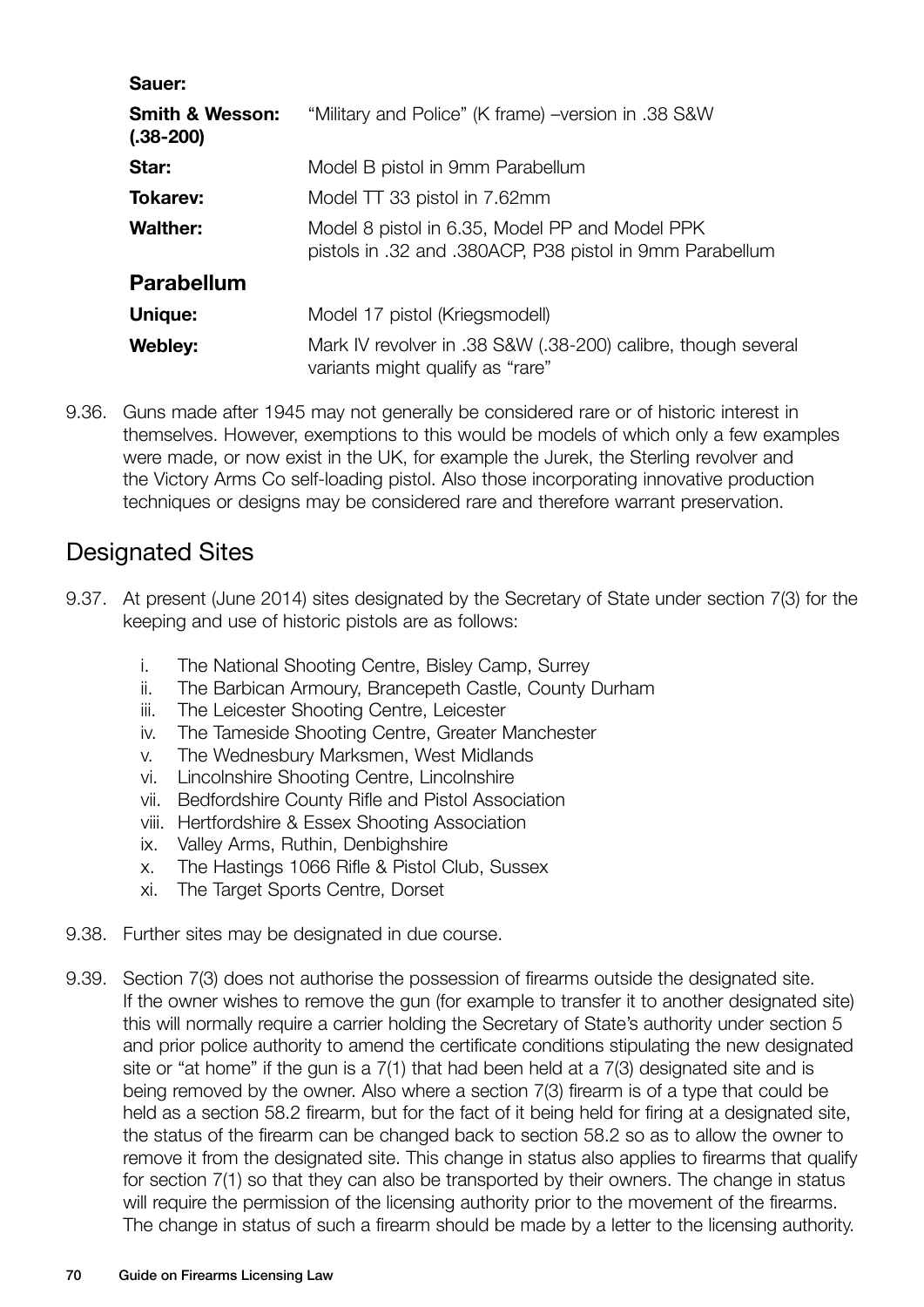9.40. The main purpose of section 7(3) is to allow guns of historic interest to be preserved and studied, including occasional shooting. It is not intended to allow for competitive target shooting, and nor is there any obligation on owners to fire their guns or regularly visit the site.

### **Dealers**

9.41. Registered firearms dealers who wish to trade in historic handguns will need to obtain authority from the Secretary of State under section 5 of the 1968 Act.

# Ammunition

- 9.42. It must be noted that the section 7(3) exemption does not cover ammunition. Therefore a section 5 authority would be needed for prohibited ammunition and a firearm certificate would be required for section 1(1)(b) ammunition. Most handgun ammunition will be section 1. Where a certificate holder wishes to fire their firearm held under section 7(3), the ammunition for that firearm should be kept at the designated site unless no section 7(1) handguns in that chambering are held, when section 1 ammunition may be held at home. The certificate should be so conditioned.
- 9.43. If the ammunition is not easily available, then arrangements can be made for the certificate holder to "hand load" at the site. The basic machinery (usually a single stage press) for this will be provided at the site but the appropriate dies, powders, primers, bullets and cartridge cases should be supplied by the certificate holder. Where ammunition is available, then arrangements should be made for it to be transferred to the site by the supplier for the use of the certificate holder. Home loading of ammunition for 7(3) firearms should be possible if the certificate holder does not also hold a 7(1) in the same chambering (see also paragraph 9.42).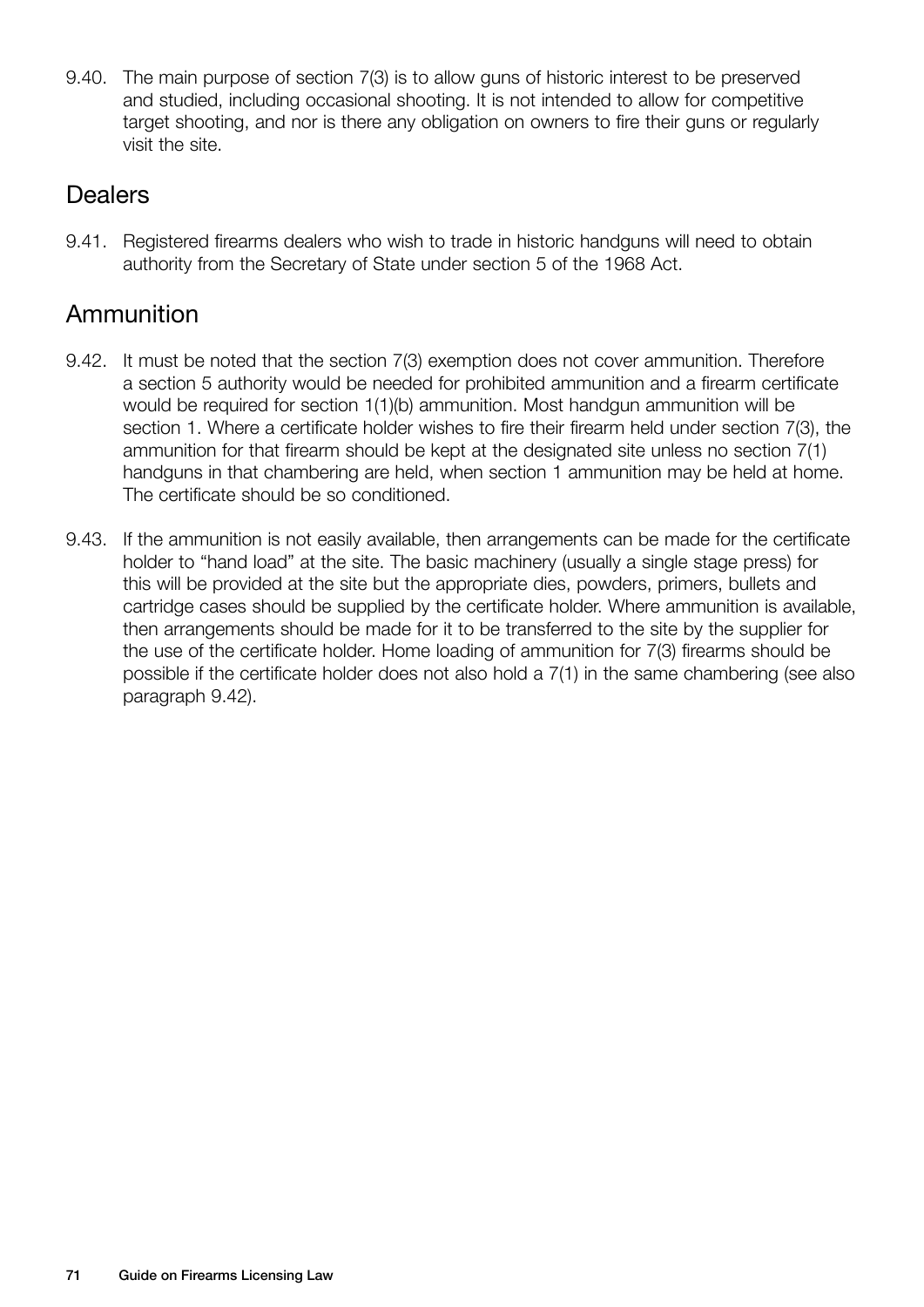# Chapter 10: Firearm Certificate Procedure

- 10.1 This chapter provides an overview of the firearm certification procedure.
- 10.2 Firearms law and licensing is in place to allow the legitimate possession and use of firearms by those judged safe to do so. The overarching consideration in all firearms licensing is public safety. Please see chapter 11 for the certificate procedure for shotguns.
- 10.3 The purpose of the firearm certificate procedure is to ensure, in so far as is reasonably possible, that a certificate is issued only to a person who
	- i) is found to be a 'fit person' and
	- ii) has demonstrated a 'good reason' to own a firearm (see chapter 13).
- 10.4 Firearms legislation and the subject of firearms generally is complex and highly specialised. It is not practicable to provide comprehensive training for every police officer on the administration of the Firearms Acts. It is therefore essential that this guide is available to all police officers and support staff directly involved in the licensing procedures as well as applicants and certificate holders. Where difficulties arise, advice may be sought from the firearms licensing departments of relevant police services. Much knowledge and experience is also held within the shooting and heritage organisations (see Appendix 1) who may also be consulted for advice and information.
- 10.5 Before granting or renewing a firearm certificate, the chief officer of police must be satisfied that the applicant can be permitted to have the firearm(s)/ammunition in their possession without danger to the public safety or to the peace. At renewal a risk-based assessment may indicate the need for an interview with the applicant, which may be done over the telephone. Visits should always be made by prior appointment to take place at a mutually convenient time.
- 10.6 It is necessary for police forces to make more extensive use of IT systems to mitigate risk caused by certificate holders who come to the notice of the police. The continuous monitoring of integrated IT systems for certificate holders means prompt action to remove firearms and revoke certificates can be taken where necessary. Chief Officers who adopt a risk assessment approach to the consideration of applications to renew firearm certificates may decide a home visit is not necessary in all cases. However, chief officers adopting a risk assessment approach must be satisfied that the applicant can continue to be permitted to have the firearm(s)/ammunition in their possession without danger to public safety or the peace.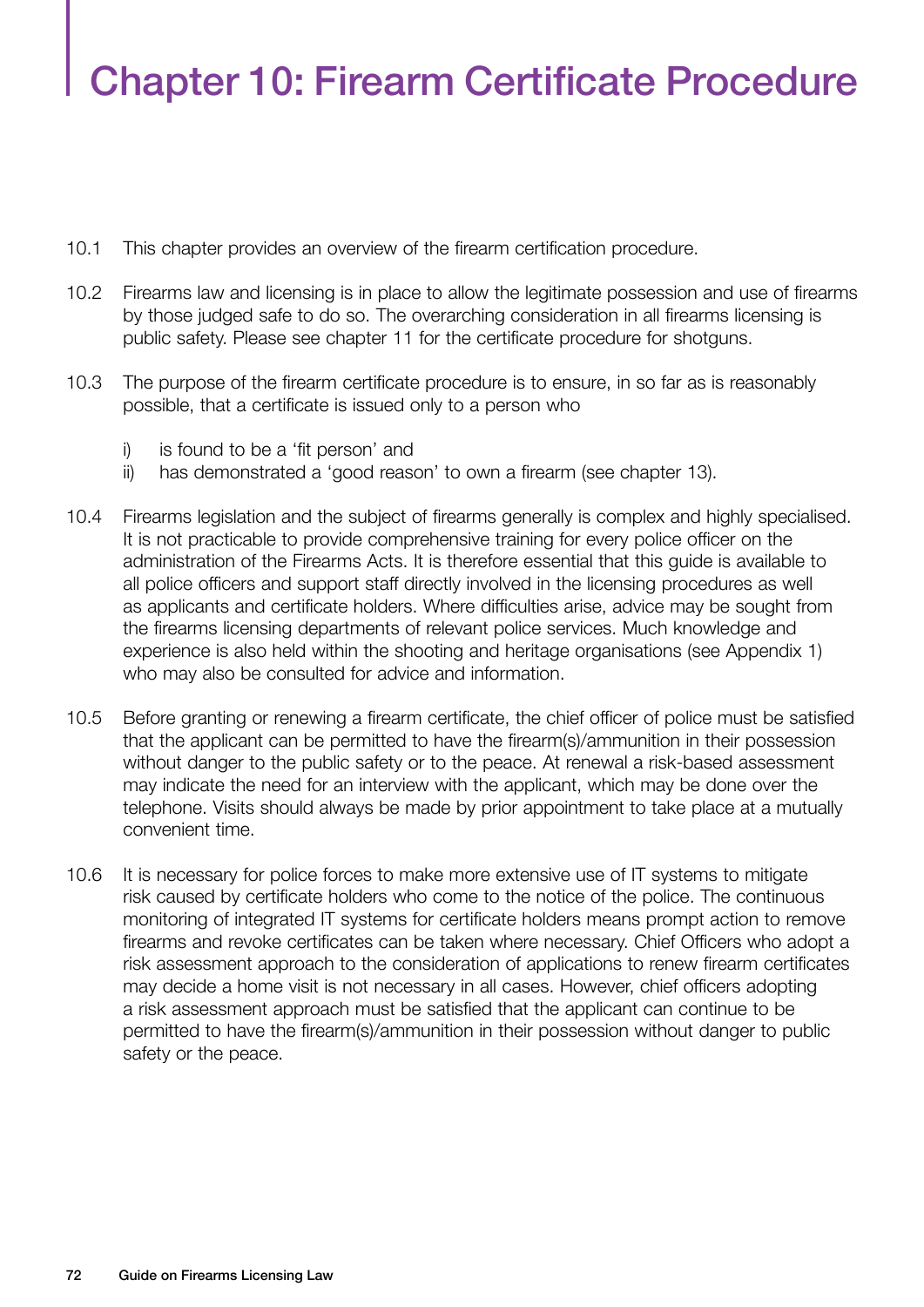# Application

- 10.7 Unless exempt from the certificate requirement, persons who wish to possess, purchase or acquire firearms or ammunition to which section 1 of the 1968 Act applies should complete the prescribed application form (Form 201). By virtue of the Rehabilitation of Offenders Act 1974 (Exemptions) Order 1975, the provisions of the Rehabilitation of Offenders Act 1974 do not apply to an application for the grant or renewal of a firearm certificate. An applicant is therefore not entitled to withhold information about any previous conviction, however old or minor (including motoring) offences, on the grounds that it is "spent" for other purposes. This includes convictions outside Great Britain, but see rule 3(1) of the Firearms Rules 1998. A conditional discharge and an absolute discharge both count as convictions for this purpose. Details of fixed penalty notices and parking offences do not need to be declared. If in doubt, it is better to disclose. On the application for a renewal only those convictions since the grant or last renewal need be detailed.
- 10.8 Applicants are required to enter the calibre and type of firearm(s) and ammunition to be purchased or acquired. The information will normally need to be specific and not cover a range of calibres or a generic group such as .22 CF (centrefire). Form 201 does not require the serial number to be given of the firearm(s) that the applicant wishes to purchase or acquire, as this information is not normally available. There is an exception to this: applicants may include, where available, the identification number of a handgun being acquired under section 7(1) or section 7(3) of the 1997 Act. Normally, the identification number or other identifying mark will be entered by the transferor in Table One at the back of the firearm certificate.
- 10.9 The 1998 Rules, as provided for in section 26(2) of the 1968 Act, require an application for the grant or renewal of a firearm certificate:
	- a) to be accompanied by four identical photographs of a current true likeness of the applicant and sized 45mm x 35mm. If a coterminous certificate application is made, only four photographs are required. Ordinary passport style photographs are suitable for this purpose. A computer generated likeness is acceptable if it is full face, against a plain background and printed on good quality photographic paper; and
	- b) to be accompanied by the details of two people who have agreed to act as referees. They are required to be resident in Great Britain, have known the applicant personally for at least two years, and of good character.
- 10.10 Where the applicant is under 18, any enquiry should normally be conducted in the presence of a legal guardian. Where this is not reasonably possible, for example with a student at a boarding school, another responsible adult must be present and the parents or guardian should be consulted.

## **Referees**

10.11 A referee may be of any background or occupation. A referee must be of good character, and someone whom the police may trust to give honest replies to any queries which the police may make of them regarding the applicant.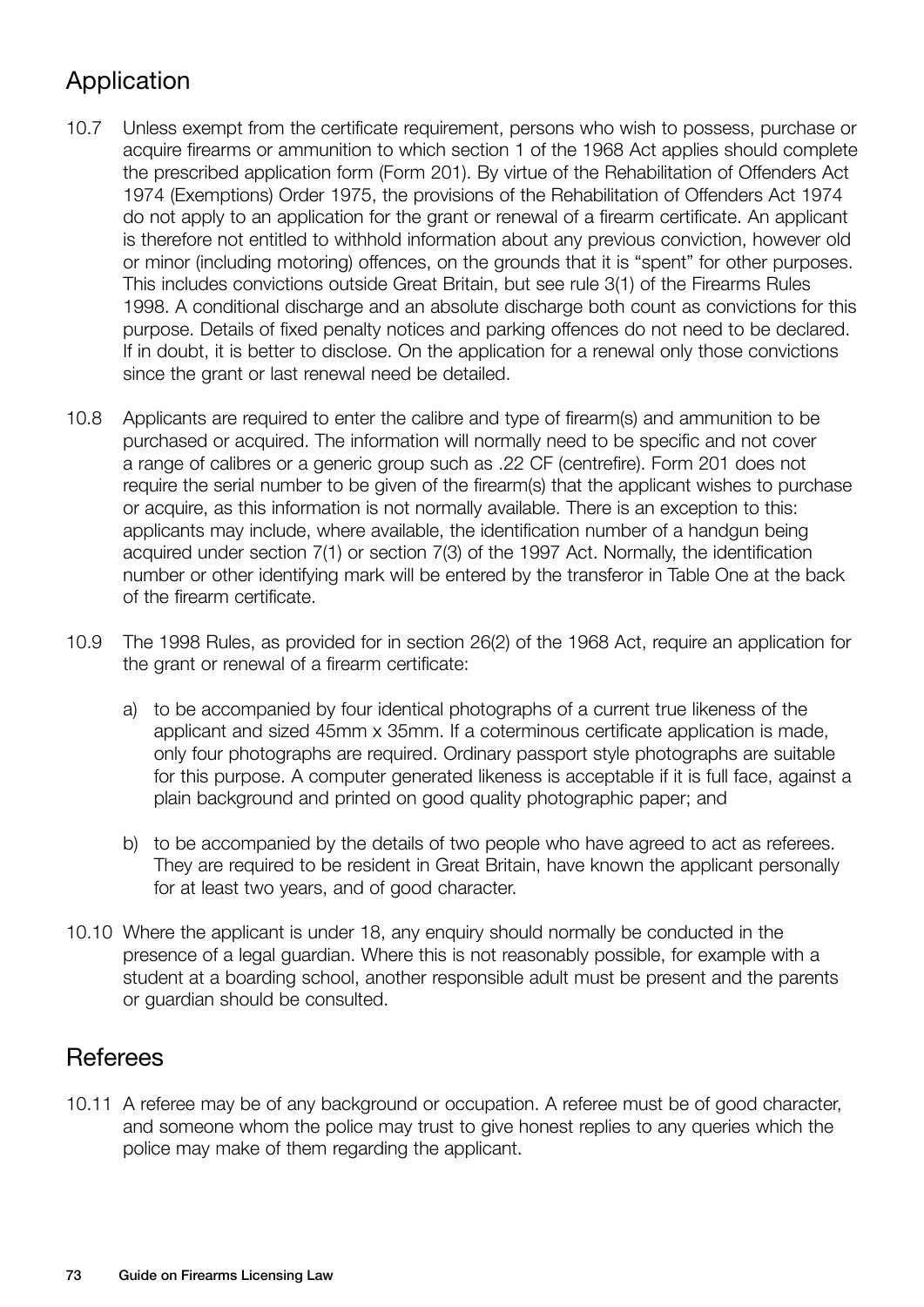- 10.12 Members of the applicant's family may not act as referees. In the absence of a court ruling, 'family' is taken to mean the following: wife, husband, mother, father, son, daughter, sister, brother, aunt, uncle, grandparent and mother/father/sister/brother/son/daughter-in-law. Cousins are not regarded as immediate family, but co-habiting or civil partners or partners in a same sex marriage should be considered as 'family' for these purposes and should not be accepted. Serving police officers, police support staff, Police and Crime Commissioners (PCCs) or their support staff or registered firearms dealers may not act as referees.
- 10.13 The judgement about whether a person is fit to be entrusted with firearms (see chapter 12) rests in law with the police and, ultimately, with the courts. The role of the referee is to provide information and opinions that the police can take into consideration when making that judgement. Referees are not expected to offer an "expert" opinion, regardless of their backgrounds. In particular, doctors acting as referees should do so on a personal basis rather than as medical professionals, and they should not therefore be expected to offer any medical opinion as to the applicant's mental state or likely future behaviour. Doctors would not therefore be expected to charge for acting as referees, since they would be acting in a personal rather than professional capacity.
- 10.14 The referee must have known the applicant personally for at least two years. During this period the referee should have had some reasonable degree of contact with the applicant, whether in a professional, business or social context. While referees need not have any knowledge of firearms or shooting sports, they should be able to comment on the applicant's general character and background.
- 10.15 As the role of the referee is to offer advice to the police on the applicant's fitness to possess firearms, the police should be satisfied that the referee is honest and reliable, and can be trusted to offer a fair and sensible view of the applicant. The police will also wish to consider whether a potential referee has criminal convictions (an assessment will have to be made in the individual circumstances taking account of the offences and when they took place), is of intemperate habits or unsound mind, has had a firearm or shotgun certificate revoked due to their misconduct, or might otherwise be considered unfit.
- 10.16 A referee should be open to an assessment of their good character by the police. The ability of the referee to offer a reliable view of the applicant is more important than their profession or status.
- 10.17 It is open to the police to contact the referee to discuss any matter relating to the application. If the police consider that a referee is unsatisfactory they may invite the applicant to put forward an alternative person to act as a referee. For example, a person might satisfy the statutory requirements in Rule 4 of the Firearms Rules 1998 to act as a referee but be found not to know the applicant well enough to provide an informed reference.
- 10.18 A chief officer of police cannot consider an application for a firearm certificate unless the nominated referees meet the requirements laid down in respect of residence, personal knowledge of the applicant for at least two years and good character. Where the persons put forward to act as referees are ineligible, the application form, photographs and fee should be returned to the applicant and they should be asked to make a fresh application putting forward alternative referees.
- 10.19 The Firearms Acts provide no right of appeal where the police consider that a nominated referee does not meet the requirements laid down in the Rules. The right of appeal that exists is against the refusal to grant the certificate or renew the certificate.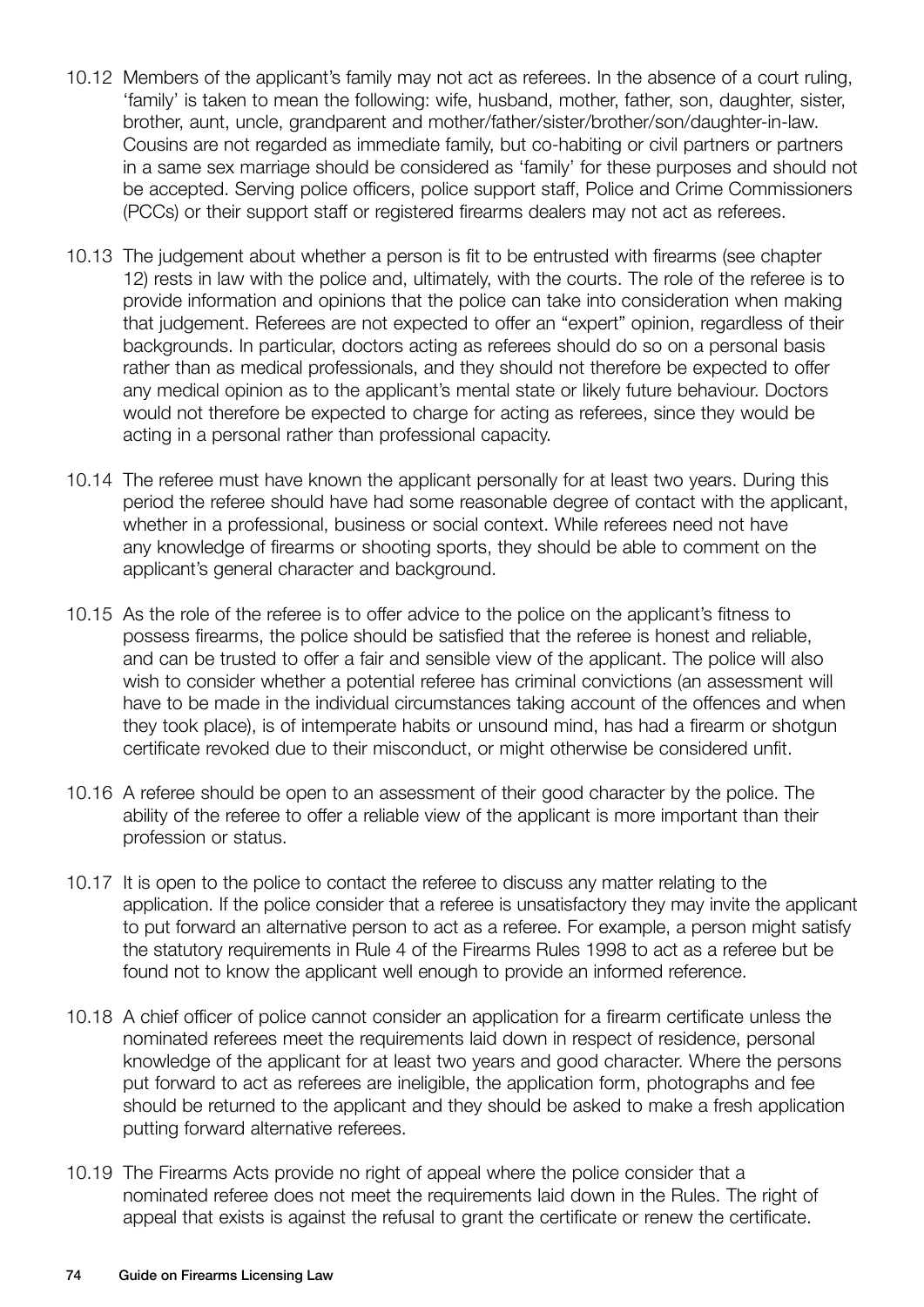If the referee meets these requirements then the police may not reject the reference, though they may of course take into account the character of the referee in deciding whether to accept the reference.

## Medical Information

- 10.20 The application form for firearm certificates require the applicant to give permission for the police to approach the applicant's General Practitioner (GP), who should be registered in the UK, in order to obtain factual details of the applicant's medical history so far as it relates to the safe possession of firearms. There are a small number of applicants who are not registered with a GP in the UK<sup>1</sup>. If an applicant does not have a GP in the UK they do not fulfil the criteria to be issued with a firearm certificate as they cannot complete the application form.
- 10.21 There is no requirement for a GP to monitor or assess a patient who currently holds a firearm certificate, though there is a duty for a doctor to disclose information where they believe the patient may present a risk of death or serious harm to themselves or another.
- 10.22 GPs should not be asked to give general access to applicants' medical records or to offer an opinion on any of the medical information given. In particular, GPs should not be asked to either endorse or oppose applications, though it is open to them to do so.
- 10.23 Chief officers of police may reach their own conclusions as to the significance of the information supplied, based on their own knowledge and experience, but may wish to seek advice from the force medical officer where available in cases where the medical information supplied is difficult to understand, or where its significance in terms of the possession of firearms is unclear. Any final decision as to the applicant's fitness, whether on medical or other grounds, should be taken by the properly authorised officer in the usual way.
- 10.24 Once the applicant's consent is given, it is open to the police to approach the applicant's GP at any time during the life of the certificate if there are concerns about the applicant's continued fitness to possess firearms.
- 10.25 It is also open to a GP to approach the police at any time in order to pass on information of possible concern about an individual, whether a patient or not, who possesses firearms or is applying to do so. Clearly, the GP would have to be satisfied that their public duty to express their concerns outweighed the normal requirements of patient confidentiality. The point of initial contact in any such cases will probably be either the firearms licensing department, who will know how best to respond to the information provided, or the force medical officer (where available). It may be necessary in some cases where uncertainty remains over the significance of the GP's concern for arrangements to be made for the firearms licensing manager to speak to another GP or specialist, who may be able to offer advice.

 <sup>1</sup> Military personnel who are posted abroad and have a MOD GP may still be regarded as resident in the UK for the purposes of the Firearms Act.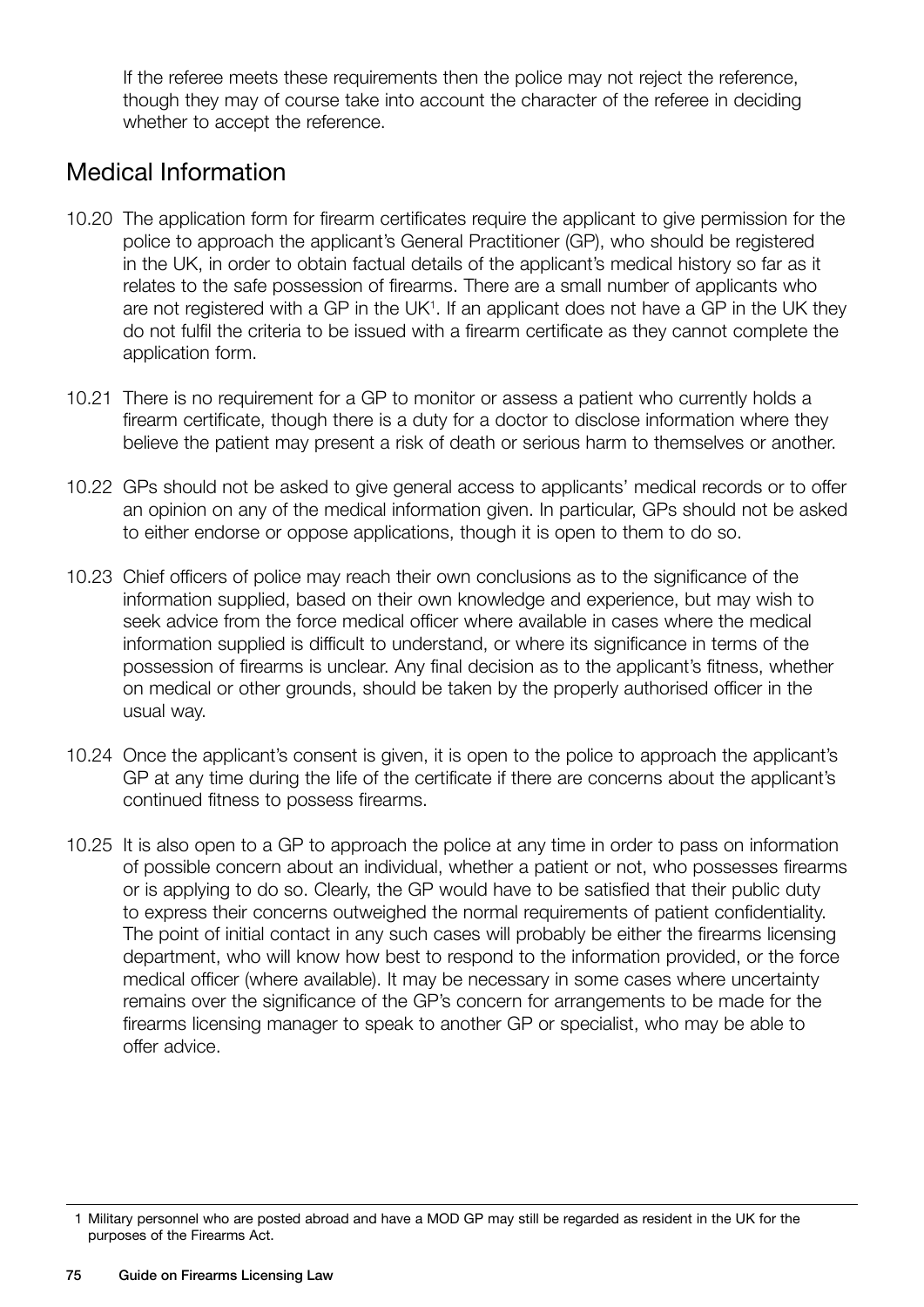# Grant or Refusal

- 10.26 The most important duty imposed by the 1968 Act on the police is that of deciding whether or not a firearm certificate should be granted. The criteria which chief officers of police should apply in exercising their discretion are set out in section 27(1) of the 1968 Act. A chief officer shall grant a firearm certificate where he/she is satisfied that:
	- (a) The applicant is fit to be entrusted with a firearm to which section 1 of the 1968 Act applies and is not a person prohibited from possessing such a firearm;
	- (b) The applicant has a good reason for having in his possession, or for purchasing or acquiring, the firearm or ammunition in respect of which the application is made; and
	- (c) In all the circumstances the applicant can be permitted to have the firearm or ammunition in his possession without danger to the public safety or to the peace.
- 10.27 As this issue is central to the role of the police, fuller guidance on fitness and good reason is set out in chapters 12 and 13 respectively.
- 10.28 Section 27 of the 1968 Act sets out the criteria for the grant or renewal of a firearm certificate. This, however, does allow chief officers of police discretion to make further enquiries into applications should they wish to do so. To do this, forces can use their own forms in addition to those which are specified in the legislation. Such forms, though, are non-statutory and there is no obligation for applicants to complete them in addition to those which are legally required. Where non-statutory forms are used for this purpose, they should be clearly marked to indicate their status. Non-statutory forms should be avoided, but if they are required for obtaining further specific information, they should be clearly marked to indicate their status – "whilst it is not a legal requirement to complete this form, completion may expedite the application. Any person making any statement on this form which they know or believe to be untrue commits and offence".
- 10.29 Chief officers should give the reasons for their decision to refuse an application for a firearm certificate, and the applicant should be informed that they may appeal against this decision. In the case of refusal, the fee is refunded and the photographs returned.
- 10.30 The assessment of good reason will be crucial to consideration of applications, and this is covered in detail in chapter 13. "Good reason" should be neither confined to need nor equated with desire. Most firearm certificate holders possess firearms for reasons of their profession, sport recreation, or collecting, study or research and may properly wish to exercise discretion as to what types of firearms they choose for these purposes. On the other hand, a simple wish to own a particular sort of firearm is not in itself "good reason" without further supporting evidence of intentions. Chief officers of police should be mindful of case law ('Anderson v Neilans (1940)' and 'Joy v Chief Constable of Dumfries and Galloway (1966)') which suggests that the chief officer should consider the application firstly "from the standpoint of the applicant rather than from that of a possible objector". "Good reason" will need to be demonstrated for each firearm to be held under section 1 of the 1968 Act.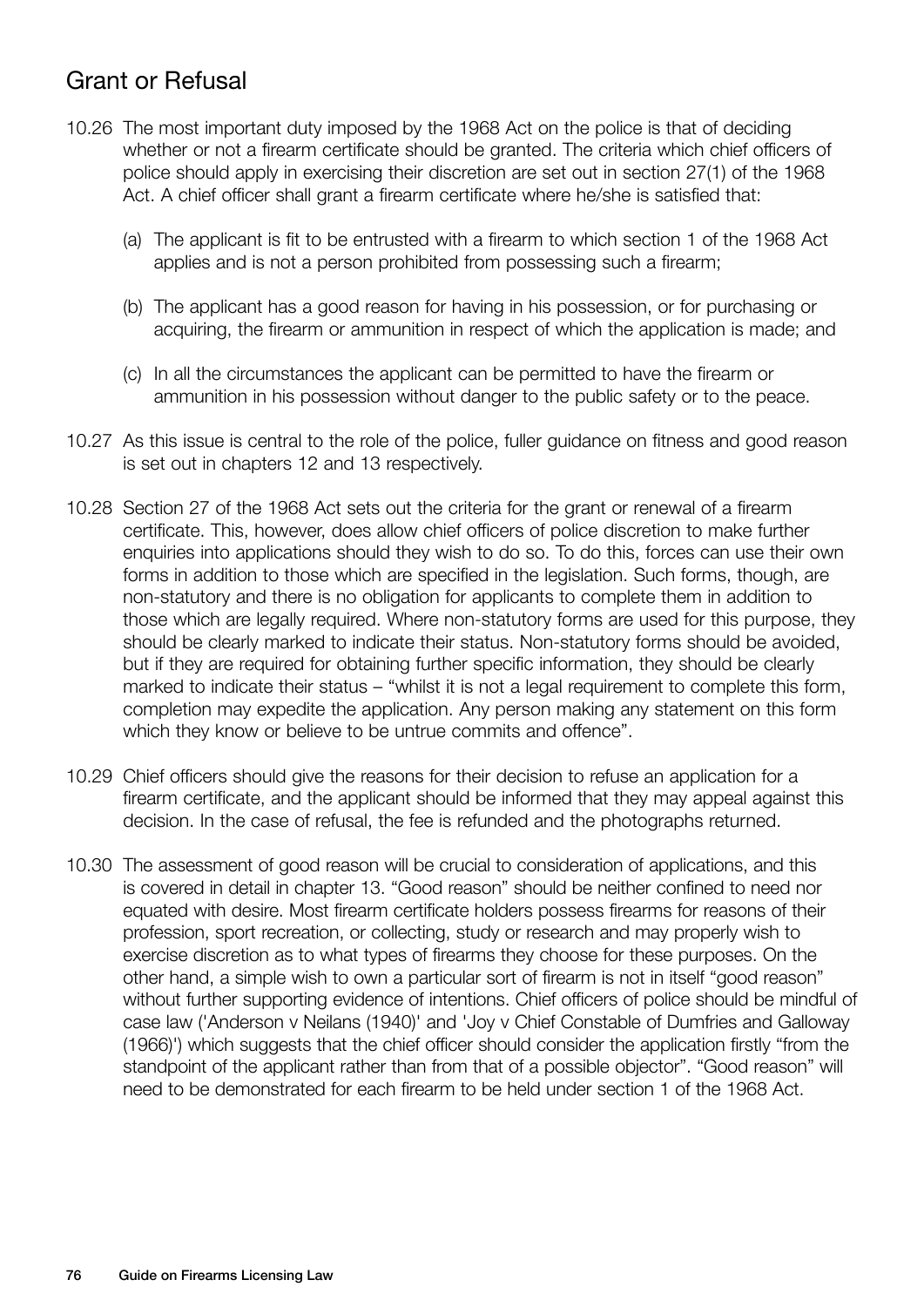# Representatives of Foreign States and Commonwealth countries

10.31 A person who enjoys diplomatic privilege, whether representing a government or international organisation, is expected to hold a certificate in respect of any firearm to which section 1 of the 1968 Act applies, which is used or carried outside the confines of the embassy, consulate or similar establishment. The principles which normally govern the granting of certificates should be observed. The Diplomatic Privileges Act 1964 and the Vienna Convention on Diplomatic Relations 1961 exempt diplomats from payment of the certificate fee. Diplomatic privileges have also been extended to some international bodies, for example the International Maritime Organisation. Any enquiries about the status of such an organisation or its employees should be referred to the International Organisations Team, Diplomatic Missions and International Organisations Unit, Protocol Directorate, Foreign and Commonwealth Office.

## Prohibited weapons

10.32 Under section 31(1) of the 1968 Act, a chief officer of police has no discretion to refuse the grant of a firearm certificate in respect of a prohibited weapon or ammunition for which an authority has been issued by the Secretary of State or the Scottish Ministers.

## Prescribed Conditions

- 10.33 The Firearms Rules 1998 prescribe certain conditions subject to which firearm certificates shall be held, the main object of which is to impress upon certificate holders the importance of ensuring the safe custody of firearms and ammunition. Failure to comply with certain conditions may result in revocation, however each case must be determined on its merits. These conditions are set out below:
	- (i) the first condition requires the holder, on receipt, to sign the certificate in ink with his/ her usual signature. The signature can then serve as an additional means of identity.
	- (ii) the second condition requires, within seven days, the notification to the chief officer of police who granted the certificate of any case of theft, loss or destruction in Great Britain of the certificate and/or the theft, loss, deactivation or destruction of any firearms or ammunition to which it relates. The condition is regarded as fulfilled if the theft or loss is reported to any police station within the issuing force area. It is desirable that, in addition, the holder of the certificate reports the theft or loss at once to the police for the area where the theft or loss occurred. In such cases the chief officers of the two police areas concerned should communicate to each other any reports, which either may receive.
	- (iii) the third condition requires the certificate holder, without undue delay, to notify any change of permanent address to the chief officer of police who granted the certificate.
	- (iv) the fourth condition relates to the safe custody of firearms and ammunition and is as follows:
		- a) the firearms and ammunition to which the certificate relates must at all times (except in the circumstances set out in paragraph b) below) be stored securely so as to prevent, so far as is reasonably practicable, access to the firearms or ammunition by an unauthorised person;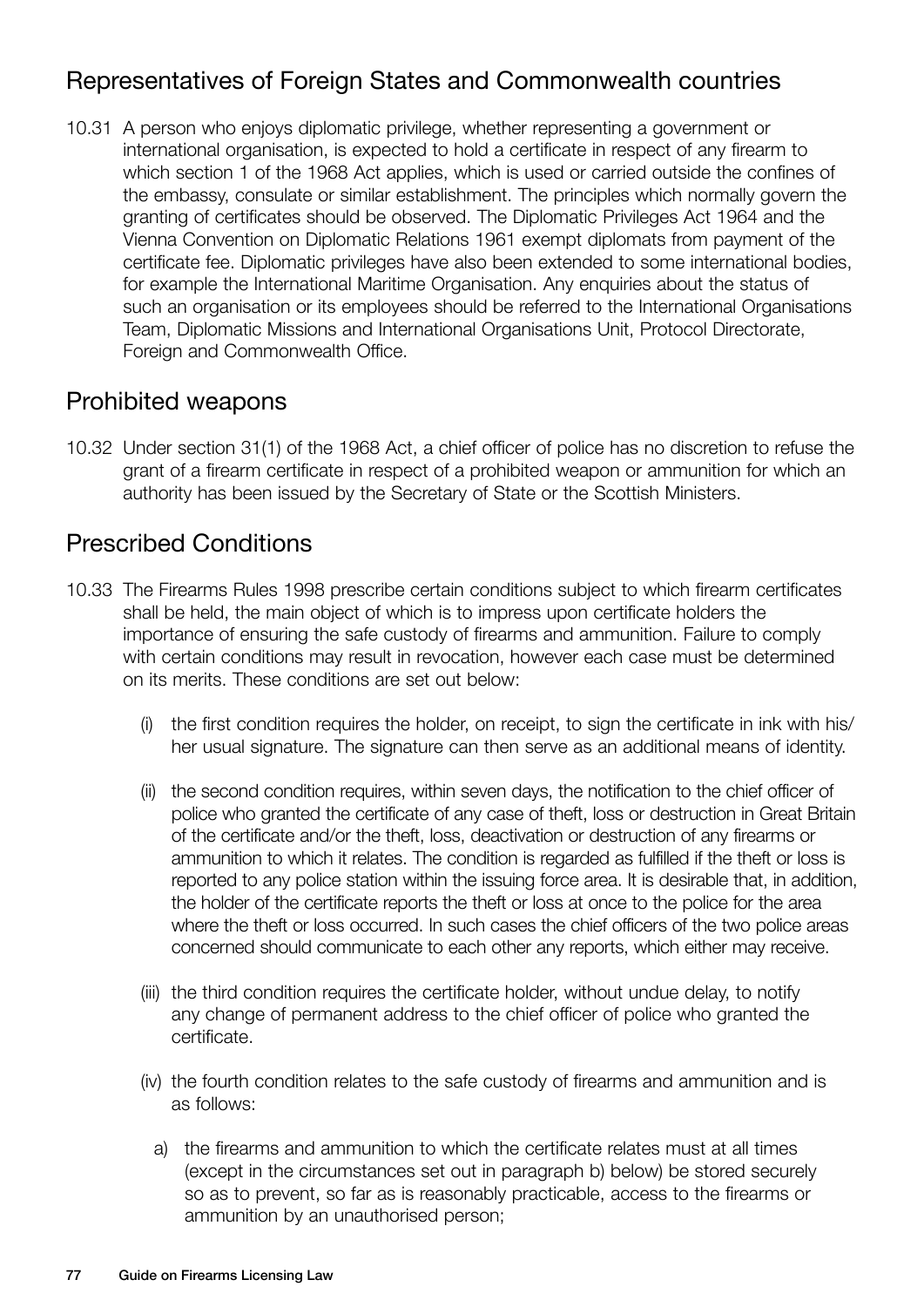- b) where a firearm or ammunition to which the certificate relates is in use or the holder of the certificate has the firearm with him/her for the purpose of cleaning, repairing or testing it or for some other purpose in connection with its use, transfer or sale, or the firearm or ammunition is in transit to or from such a place in connection with its use or for any other purpose, reasonable precautions must be taken for the safe custody of the firearms or ammunition.
- 10.34 See also chapter 19 concerning the security of firearms and ammunition.

## Conditions attached by chief officers of police

- 10.35 Section 27(2) of the 1968 Act gives the chief officer of police powers to attach conditions to firearm certificates where necessary. In the case of 'R v Wakefield Crown Court ex parte Oldfield (1978)' the court gave expression to the common law requirement that a person must exercise individual judgement in all cases. Section 29(1) of the 1968 Act gives the chief officer power to vary, by a notice in writing, any such condition not prescribed by the rules made by the Secretary of State. The notice may require the holder to deliver the certificate to the chief officer within twenty-one days for the purpose of amending the conditions. The certificate may be revoked if the holder fails to comply with such a requirement.
- 10.36 Possible conditions, which may be applied are listed at Appendix 3 as a guide to firearms licensing officers. They should only be used, where the individual circumstances require it for public safety. Exceptionally, chief officers of police may impose other conditions appropriate to individual circumstances. As the courts have held ('R v Cambridge Crown Court ex parte Buckland, 1998') that there is no right of appeal against the imposition of conditions (as opposed to a refusal to grant or renew a certificate) chief officers will wish to be cautious in imposing conditions that might amount to a constructive refusal to grant or renew a certificate, that is, additional conditions that would make possession or use so difficult as to be redundant in practice. There is a right of appeal against a decision to vary existing conditions in section 29, but not against the initial decision to impose conditions.
- 10.37 Every effort must be made to limit the number of additional conditions imposed on a firearm certificate and ensure that they are not contradictory. Care should be taken, however, to ensure that all 'good reasons' for which a firearm is possessed are allowed for, for instance stalking and target shooting.
- 10.38 There is no requirement to establish 'good reason' for additional conditions or the addition of quarry species to an existing condition where 'good reason' already exists for the possession of a firearm in the first instance (See chapter 13). Firearms should be conditioned to provide flexibility with quarry shooting by allowing all lawful quarry (see Appendix 3).
- 10.39 Conditions setting out arbitrary time limits for acquiring firearms and ammunition should not be imposed. However, the chief officer may during the life of a certificate or at the time of certificate renewal enquire why an authority to acquire has not been exercised and consider that part of the renewal in the light of the reason given. It should be borne in mind that a collector may face difficulty in finding examples of collectible or heritage firearms suitable for their collections and that a time limit should not apply where reasonable attempts to procure the firearm(s) concerned are being or have been made.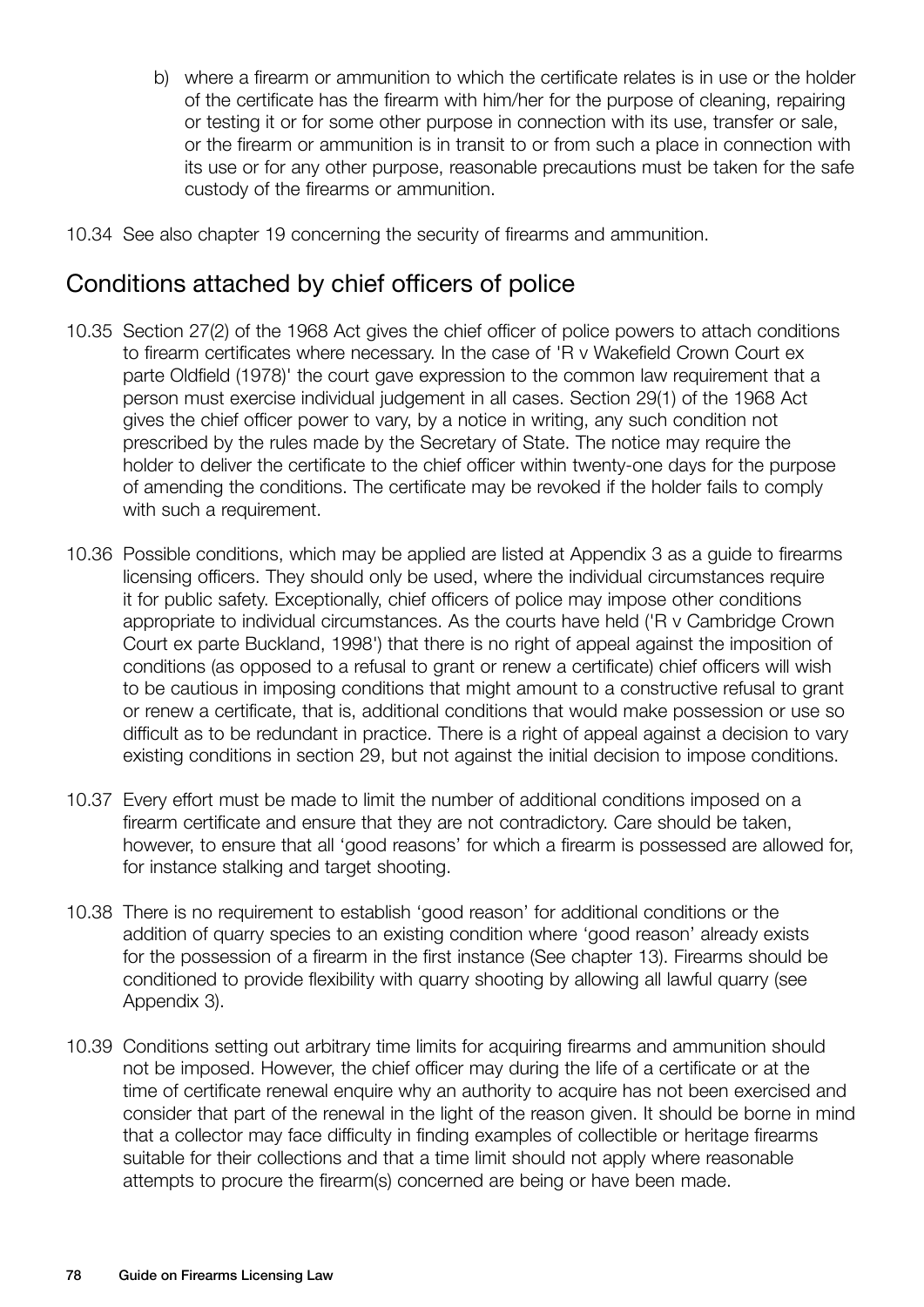10.40 Chief officers of police are empowered to impose conditions if they think that the circumstances of the individual case mean that the condition is necessary to ensure the effective operation of the firearms controls and to minimise the risk to public safety. Forces should note that those conditions relating to otherwise prohibited firearms and ammunition such as expanding ammunition are statutory. The chief officer does not have discretion to grant a certificate for such firearms and ammunition beyond the terms of the statutory exemptions for these items.

#### a) Territorial Conditions on use

10.41 A territorial condition restricts the areas where a firearm may be used by a person who holds a firearm for sporting purposes or for the shooting of problem wildlife It is important that there should be standardisation of practice amongst forces and for this purpose it is recommended that new certificate holders should be limited to land considered suitable by the chief officer. When a chief officer is satisfied that a certificate holder has gained sufficient competence with a particular calibre or class of firearm the less restrictive condition may be considered appropriate (see Appendix 3). In all circumstances the "any lawful quarry condition" should be applied (see appendix 3).

#### b) Land Inspection

10.42 This is covered in detail in chapter 13.

#### c) Zeroing

10.43 Zeroing is the process of adjusting the sights of a rifle so that the aim corresponds to the mean point of impact at the chosen distance. When the sights are harmonised, the bullet impacts where the shooter is aiming. Any small change either to the rifle or to the ammunition used will change the impact point of the bullet and necessitate re-zeroing. Those managing wildlife must be allowed to zero their equipment. The relevant parts of the appropriate condition in Appendix 3 should be added to a certificate of somebody who is permitted to possess a firearm for these purposes.

#### d) (Section 1) Smooth-bore guns

10.44 In the case of an application in respect of a smooth-bore gun to which section 1 of the 1968 Act applies, it will not be necessary for specific areas of land over which the applicant has permission to shoot to be examined where section 2 shotgun cartridges are used. See Appendix 3 for relevant conditions for shooting of vermin, practical target shooting disciplines or other forms of target shooting.

## Completion of Certificates

- 10.45 Firearm certificates must be to the like effect of Form 202. The following parts of the certificate are to be completed by the police before it is sent to the applicant:
	- (a) the number of the certificate;
	- (b) the commencement and expiry dates of the period of validity. A firearm certificate is valid for a period of five years;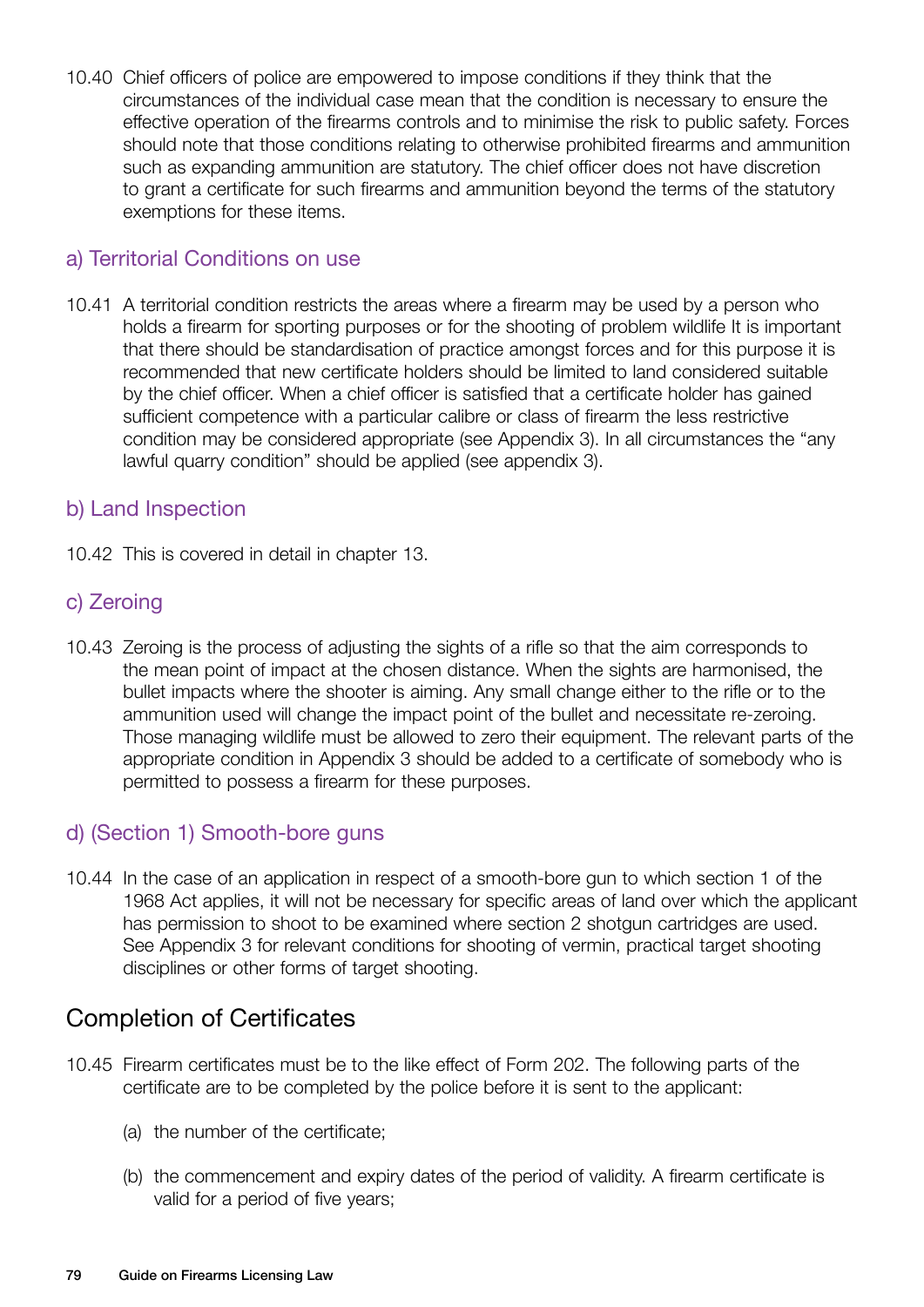- (c) the name and address of the holder;
- (d) the date of birth of the holder;
- (e) the details (including the description or identification number where known) of each of the firearms in the applicant's possession;
- (f) the details of each of the firearms the applicant is authorised to acquire;
- (g) the amount of ammunition the applicant is authorised to possess;
- (h) any such conditions which pertain to the firearms or ammunition to which the certificate relates;
- (i) the official crest of the police force issuing the certificate together with the signature of the chief officer of police; and
- (j) Owing to the differences in the firearms licensing database used in Scotland, the firearm certificate issued there is slightly different to those issued in England and Wales. The content of the certificate in both jurisdictions, however, is identical. This difference is allowed for under rule 2(f) of the Firearms Rules 1998.
- 10.46 The certificate does not require the identification numbers of those firearms authorised to be purchased or acquired to be entered, (see paragraph 10.9).
- 10.47 If there are a number of people with good reason to share property and a gun cabinet, permission can be provided to all parties to acquire. In these circumstances, the buyer/ recipient should have the seller/donor complete Table I of his/her certificate. It is the buyer's responsibility to endorse the certificates of all those who have shared access/joint ownership. All individuals with shared access/joint ownership will need to arrange for their certificates to be amended accordingly. Notification is still required on every written transfer.
- 10.48 The certificate requires the following entry as to ammunition:
	- the maximum amount authorised to be possessed at any one time

#### **Renewals**

10.49 According to section 27(3) of the 1968 Firearms Act, the test for renewal of a firearm certificate is the same as the test for the grant, i.e. the test in section 27(1). Section 28A(1) of the same Act states that the certificate shall continue in force for 5 years from the date when it was granted or last renewed. Thus, the wording of section 28A(1) means that the 5 years start to run from the date when the certificate was granted or renewed, not from the date when the previous certificate elapsed.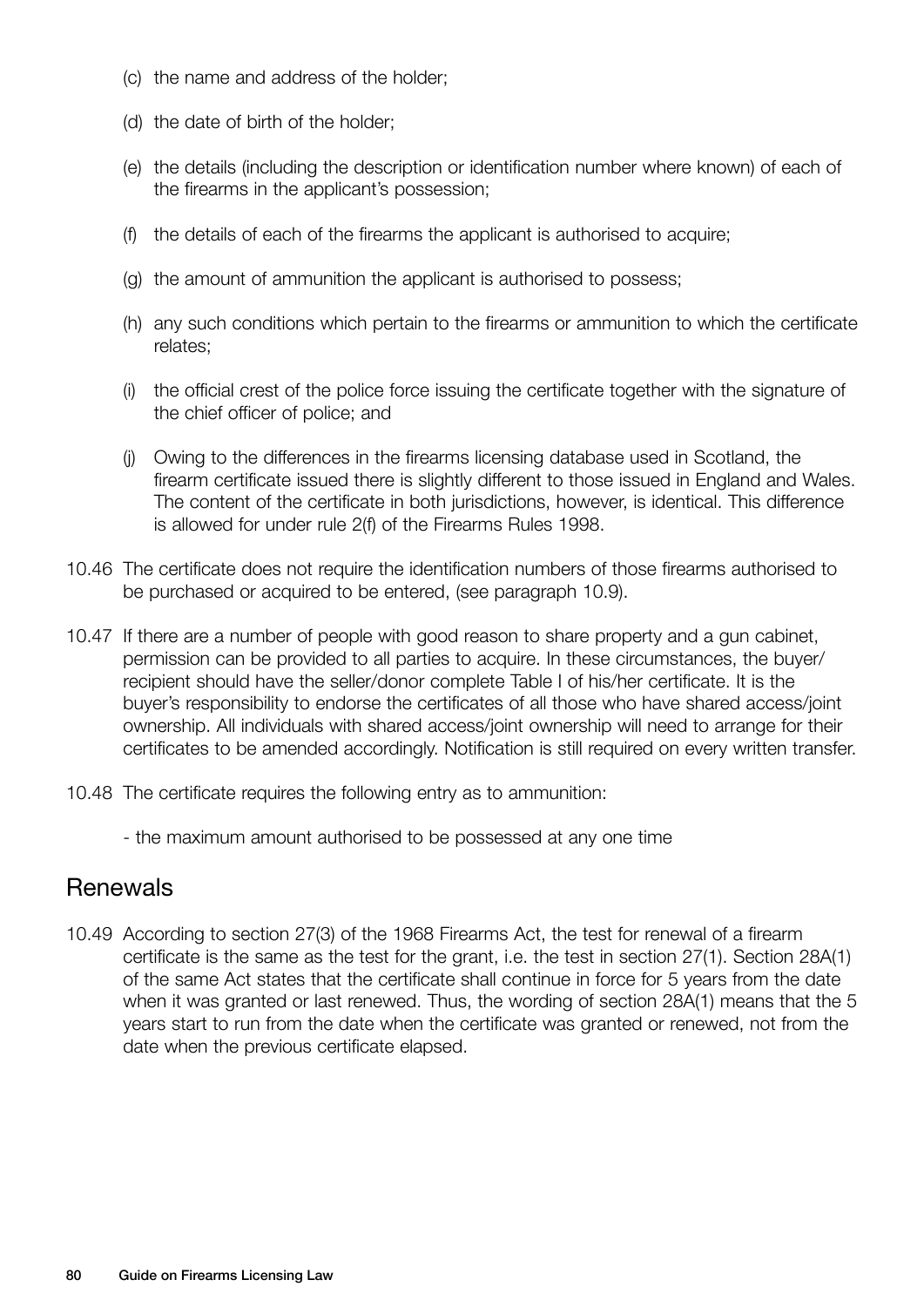- 10.50 The onus for applying to renew a firearm certificate rests with the holder. All forces, however, should issue reminders to their certificate holders well in advance to allow the renewal process to be completed before the original certificate expires. The amount of time depends on how long it takes for a force to process renewal applications and should be tailored accordingly. This should be done either by post or other means. It will be helpful to arrange to combine any personal visit (where deemed necessary under a risk-based approach) with the inspection of the firearms and interview. If no reply to the reminder is received, enquiries should be made to confirm that the holder no longer has possession of the firearms or ammunition to which the certificate relates, or if the certificate has not yet expired, that arrangements have been made to dispose of the firearms and ammunition before expiry.
- 10.51 If a certificate expires before a renewed certificate has been issued and the certificate holder has behaved in a reasonable manner returning the forms in good time, a temporary permit (section 7 Permit) should be issued by default. With regard to renewal, the applicant may submit a photocopy of their certificate and retain the expiring certificate in order to be able to buy ammunition.
- 10.52 Applications for renewal provide the opportunity for reviewing the circumstances of each case and the extent to which the provisions of the Act have been complied with by the holder of the certificate and by persons supplying them with firearms and ammunition. If the applicant's circumstances have changed materially since the original grant or last renewal, for example in their opportunities to use their firearms, special care will need to be taken to ensure that the applicant still satisfies all criteria for the possession of firearms and ammunition. These matters can be discussed and/or reviewed by phone/email or during a personal visit, inspection or interview. Where the chief officer of police decides to refuse an application for a renewal of a certificate, they may wish to consider personal service of the notice, whenever practicable. Informing the applicant of this decision will give them an opportunity to discuss the matter and will help to reduce the number of appeals to the Crown Court. This applies equally to notices of revocation. (See paragraph 10.71)

## Coterminous certificates

10.53 Section 11 of the 1988 Act allows the life of a shotgun certificate to be reduced so that it expires on the same date as the applicant's firearm certificate. A reduced fee is payable so long as the shotgun certificate is renewed and made coterminous at the grant or renewal of a firearm certificate. There is no reduced fee when the applicant is applying for grant or renewal of a shotgun certificate but requests the expiry date to coincide with the firearm certificate expiry date.

## Replacement and renewal of certificates granted in another police area

10.54 A certificate is renewed by the chief officer of police for the area in which the holder resides (section 28A(1) of the 1968 Act). If applicants are staying only temporarily in a police area and reside elsewhere, they should be referred to the chief officer of police of the area of their usual residence. If an applicant has residences in different police force areas, it is for the individual to decide which force issues their certificate. However, one police force will not normally issue a firearm certificate and another a shotgun certificate for the same individual.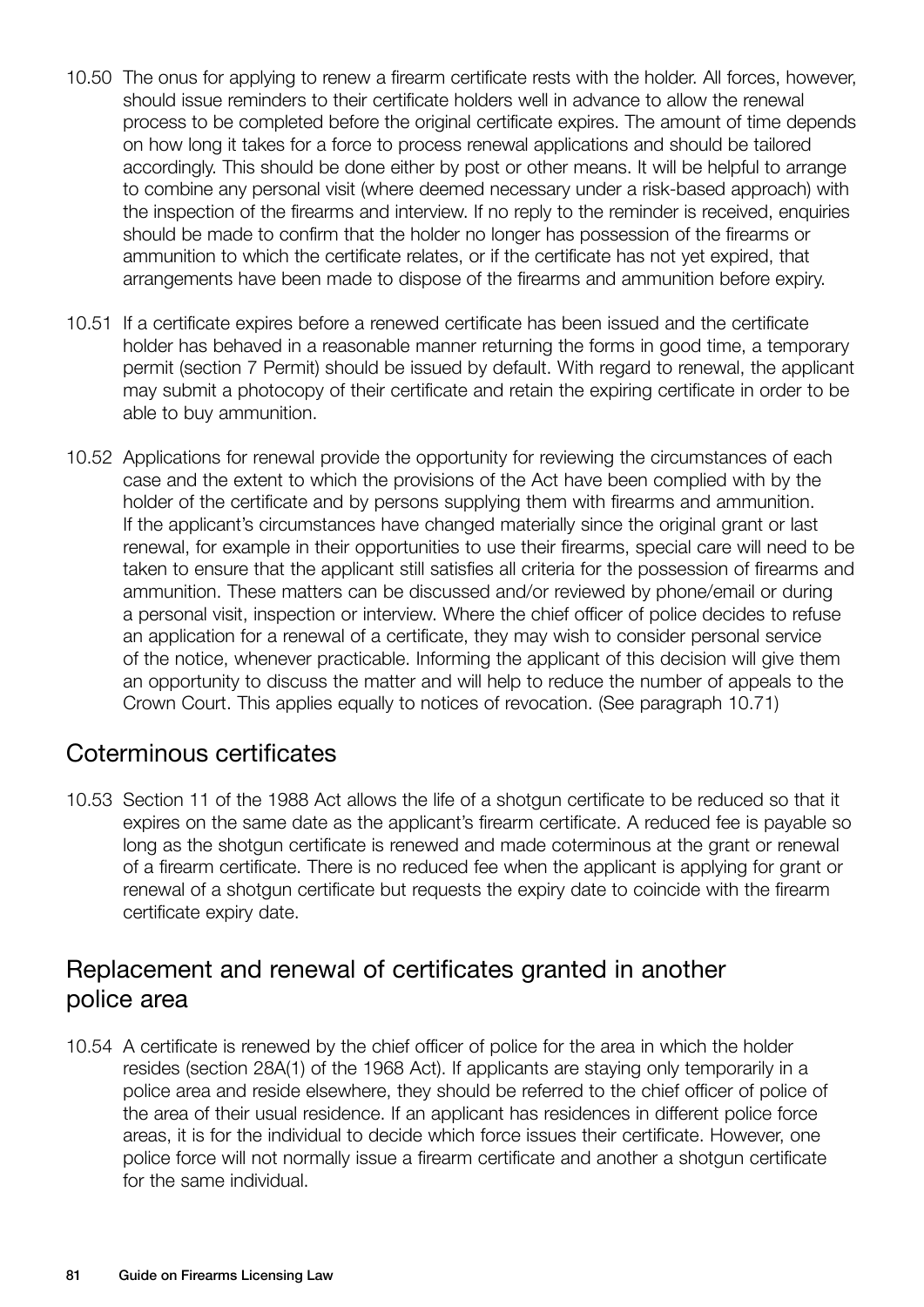- 10.55 Resident usually means having accommodation available for use, and not, for example, rented out (Burdett v Joslin, Chief Constable Warwickshire). HM Forces personnel stationed abroad would not normally be issued with a certificate as they are not resident in one particular force area. As above, their parents' or other family address would only be acceptable where it is available for their use. The case of Mills-Owens v Chief Constable of the Hampshire Constabulary (2003) is authority for the proposition that a person can have more than one residence, but residence at any particular home has to be established on the facts of a particular case by evidence.
- 10.56 Where a certificate holder moves to another police area, the chief officer of police who receives notification of the change of address should send the complete records to the chief officer for the area to which the certificate holder has moved. The chief officer of the force area that the person has moved to should amend the certificate and inspect the security of the new premises.

## Replacement certificates

10.57 Section 32 of the 1968 Act states that a fee is payable to replace a certificate which has been lost or destroyed. A certificate should be replaced without fee if it is very dirty, mutilated, or lacks space for further legible entries to be made. The old certificate should not be returned to the holder.

## Application for variations (section 29(2) of the 1968 Act)

- 10.58 If a certificate holder wants to vary the certificate allowing them to possess or acquire firearms or ammunition, they must apply to the chief officer of police who issued the certificate.
- 10.59 The new application form for the variation of a firearm certificate (Form 202 as published in the Firearms (Amendment) Rules 2014) should be used for applications to vary a certificate. The certificate holder should submit their firearm certificate, along with the completed Form 202, and, where appropriate, the fee, to the firearms licensing department. A fee is payable only in respect of variations which increase the number of firearms to which the certificate relates: if the holder wishes to dispose of one firearm and replace it with another then no fee is payable. It is not normally necessary to re-examine the applicant's circumstances, but this may be necessary in individual cases. Although no time limit is normally placed on acquiring the firearm to which the variation applies, failure to do so over a reasonable period, without good reason, may be taken as lack of genuine intention. As referred to in 10.39, chief officers should take into account any difficulties collectors may face in finding examples of collectible or heritage firearms suitable for their collections. Time limits should not apply where reasonable attempts to procure the firearm(s) concerned are being or have been made.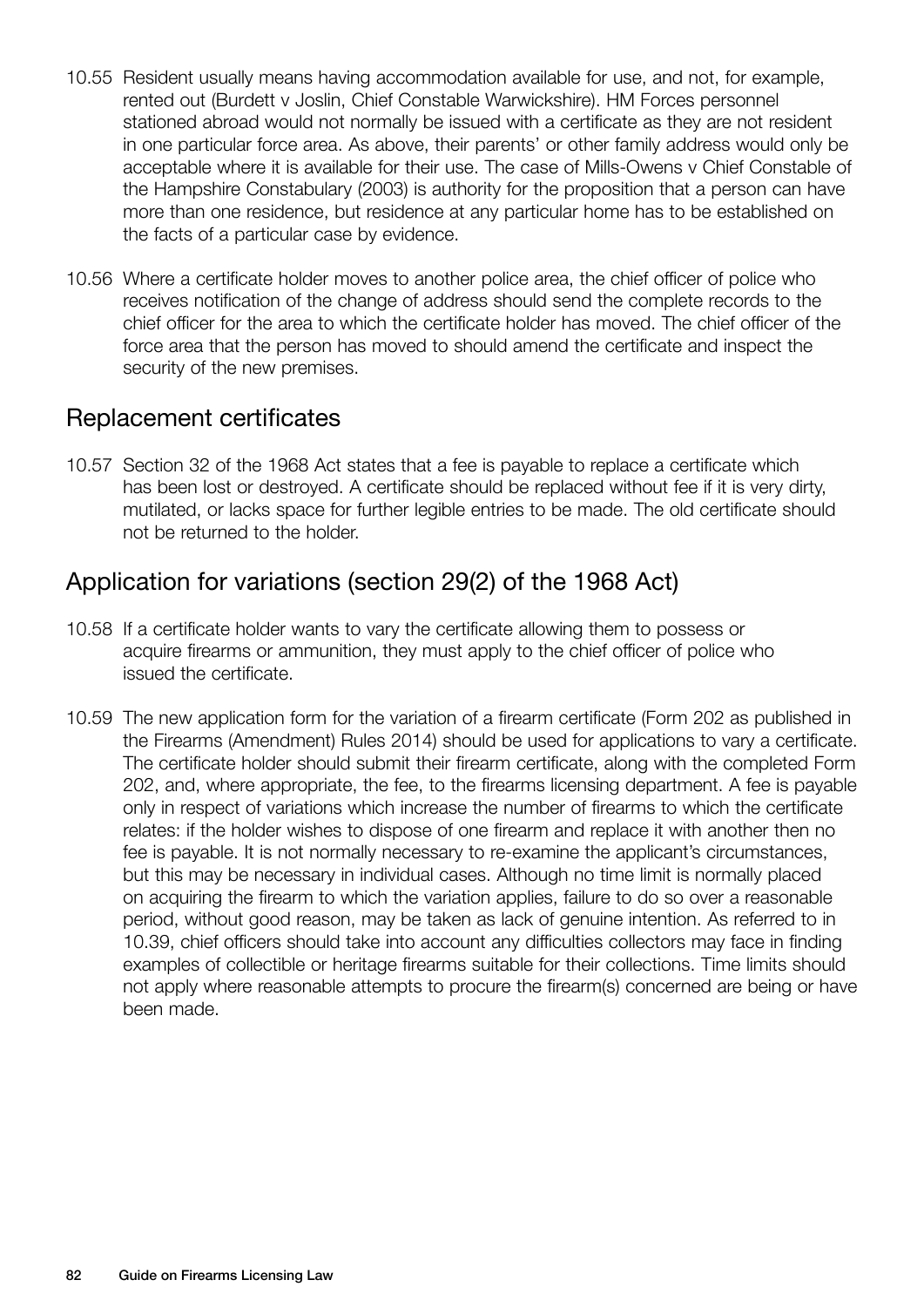- 10.60 Each case should be dealt with on its merits and, provided that the "good reason" and security requirement is met for each firearm, no general limit should be applied in considering any of the following ("good reason" should not be confined to need nor equated with desire – see chapter 13):
	- a) number of rounds of ammunition to be held (but see broad guidelines on ammunition amounts in chapter 13);
	- b) total number of firearms to be held;
	- c) number of firearms per calibre; or
	- d) time by which firearms should be purchased.

## "One for one" variations

10.61 A variation is always necessary if a certificate holder wishes to change one of the firearms, even if they wish to purchase one identical to the one they are selling (Wilson v Coombe, Queen's Bench Divisional Court, July 1988). "One for one" variation refers to firearms that are authorised to be acquired following the disposal of a firearm or a request to change an existing authority to acquire. There is no set time in which the certificate holder must apply for a replacement authority once their firearm is disposed of. The keeping of open authorities indefinitely should be discouraged, subject to a collector seeking particular firearms. Applications for "one for one" variations should be made by the certificate holder submitting their firearm certificate together with a completed Form 202 to the police firearms licensing department. Such variations are processed free of charge. In most cases, it will not be necessary to re-examine the applicant's circumstances. Further enquiries will be necessary, however, if for example the application is for a change of use or for a fullbore firearm when the holder's shooting club only has facilities for small-bore shooting.

## Variation/Renewal

10.62 Police forces can consider whether to renew a certificate when an application for variation is made near to the certificate expiry date, that is, within two months. The certificate runs from 5 years from the date on which it was granted or last renewed. Variations requested at the time of renewal do not attract a fee.

## Revocations and Cancellations

10.63 A firearm certificate may be revoked by the chief officer of police for the area in which the holder resides, on the grounds specified in section 30A(2)-(5) of the 1968 Act (as amended). The courts also have the power under section 52(1) of the 1968 Act to cancel certificates. Forces must give specific reasons for their decision to revoke a firearm certificate. Section 30A(6) of the 1968 Act (as amended) provides a right of appeal against the decision to revoke in accordance with section 44 of the same Act.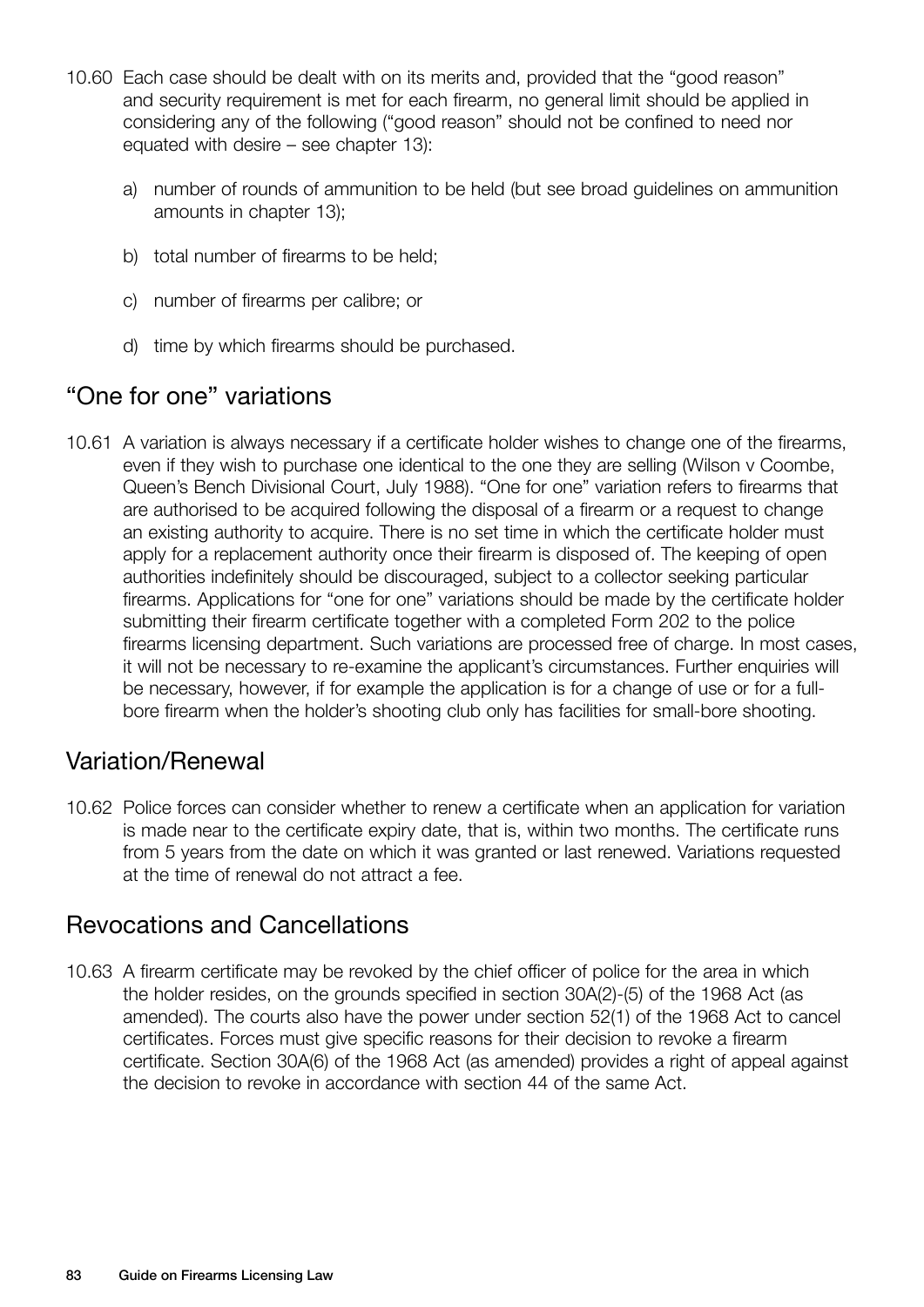- 10.64 Where police forces have serious concerns about a certificate holder's continued access to firearms prompt action must be taken to ensure no preventable harm is caused to public safety. This may involve the certificate holder being invited to voluntarily surrender their firearms, ammunition and certificate pending a review of their continued suitability to be issued with a firearm certificate. Such a review should be carried out expeditiously, with the certificate holder informed of the progress. Should the enquiry have the result that there is no danger to the public safety, the firearms, ammunition and certificates should be returned as soon as practicable. Care should be taken in the transport and storage of guns concerned, which may have considerable monetary value in some cases.
- 10.65 When chief officers of police revoke certificates they must serve on the holder a written notice requiring them either to:
	- a) surrender their certificate within 21 days of the date of the notice (or the date of the abandonment or dismissal of the appeal against revocation); or where the chief officer considers that the circumstances of the case justify it
	- b) surrender forthwith their certificate and any firearms and ammunition in their possession by virtue of the certificate as set out in section 12 of the Firearms (Amendment) Act 1988.
- 10.66 Article 2 of the Electronic Communications Order (SI 2011/713) amends the 1968 Act to reflect that any notice to be given under that Act to a person may be given by signed for and special delivery post or by electronic means such as email or fax. A certificate holder who fails to comply with such a notice is liable to a penalty. Where email is used as a means of notification, it is good practice to request acknowledgement of receipt in order to confirm safe receipt. Personal service of the notice to revoke, whenever practicable, gives the person an opportunity to discuss the matter and might help to reduce the number of appeals to the Crown Court.
- 10.67 When a certificate has been cancelled by a court order under section 52 of the 1968 Act, or revoked by the chief officer of police after the holder has failed to comply with a notice under section 29(1) of the 1968 Act (requiring them to deliver up the certificate for variation), the chief officer must send the holder a notice in writing (see above). Under section 12(1) of the 1988 Act, a chief officer may only send a notice which requires the recipient to comply with it immediately after the firearm certificate has been revoked on the grounds specified in section 30A(2)-(4) of the 1968 Act (as amended). Revocation on these grounds does not preclude the use of option (a), and it should only be necessary to use option (b) when a delay in the certificate holder relinquishing their certificate and firearms would pose a direct danger to themselves, public safety or to the peace. Section 12(1) should not be used where firearms and certificates are already in police possession.
- 10.68 Under section 30B of the 1968 Act, chief officers of police may partially revoke certificates, that is to say revoke those parts of certificates that relate to the possession or acquisition of particular firearms or ammunition, if they are satisfied that the holder no longer has a "good reason" for having in his possession, or for purchasing or acquiring, the firearms or ammunition concerned to which the partial revocation relates. Where this is necessary, the chief officer should normally give notice of intention, as they would with a full revocation, citing the reasons for the revocation. Note that there is no power of partial "refusal to renew". The section 12(1) power will be applicable if there is a revocation under 30A(2),(3) or (4) or section 30C after a partial revocation under section 30B. But if there has only been a partial revocation under section 30B, then the power in section 12(1) of the 1988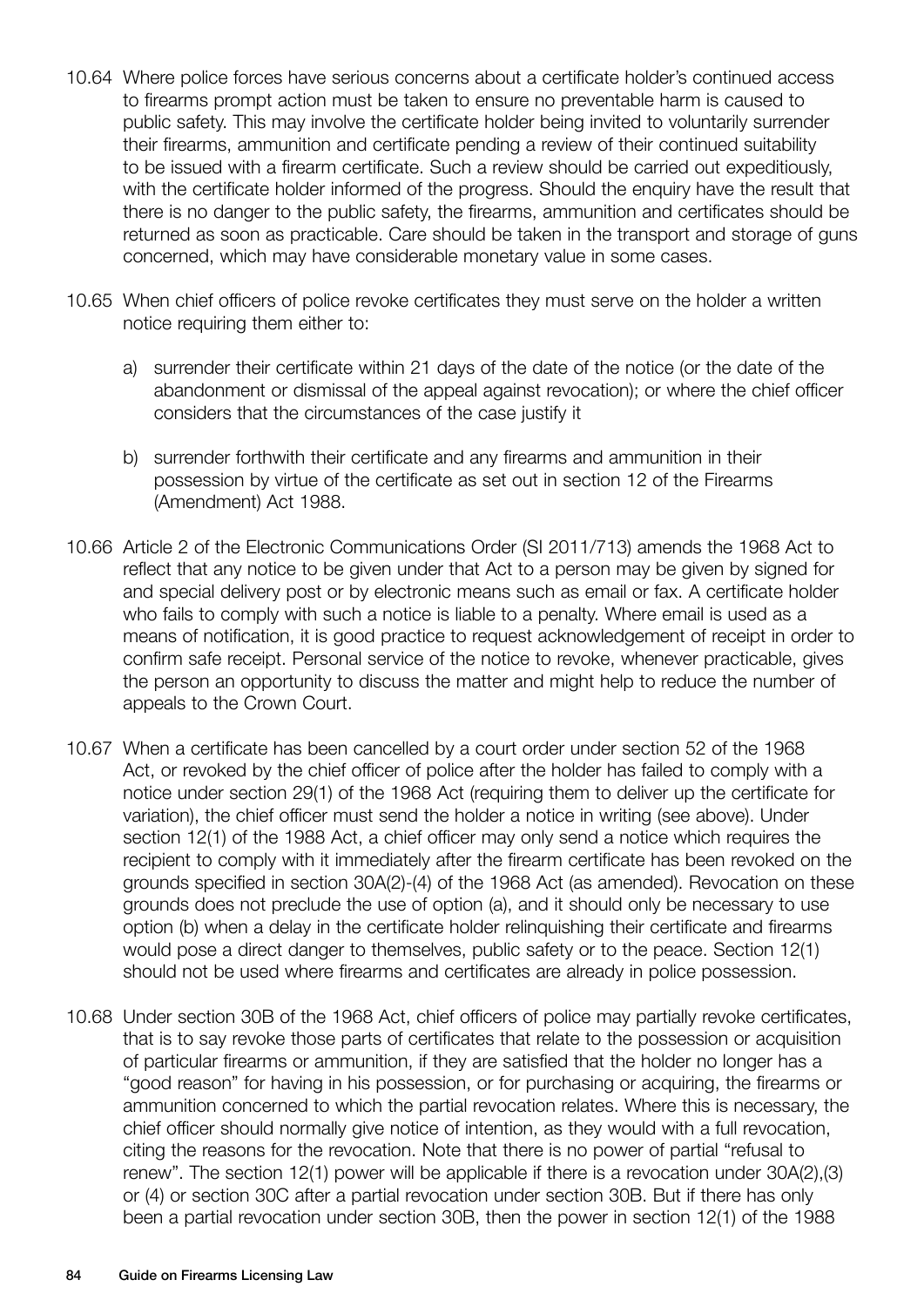Act won't apply. Section 12(1) is expressed as a discretion i.e. the chief officer of police may require the certificate holder to surrender the certificate and firearms immediately, but the chief officer of police is not duty bound to do so.

- 10.69 The certificate holder has a right of appeal and the police can only retain the firearms and ammunition if they have been surrendered due to a notice served under section 12(1) of the 1988 Act. Otherwise the firearms and ammunition will need to be released during an appeal period to a suitably authorised person acting on behalf of the owner. Section 12(1) of the 1988 Act does not apply in a case where the certificate has been partially revoked under section 30B of the 1968 Act. If the appeal against revocation succeeds, any firearms and ammunition surrendered by virtue of section 12(1) must be returned to the appellant at the earliest opportunity. On the dismissal of an appeal, the court may make such order for disposal of any surrendered firearm as it thinks fit. Unless such an order is made, the applicant retains title to the firearms. Care should be taken in the transport and storage of guns concerned, which may have considerable monetary value in some cases.
- 10.70 If no appeal is brought, or if the appeal is abandoned, the firearms and ammunition should be disposed of in a manner agreed with the owner, who retains title. In the absence of an agreement chief officers of police must take all reasonable steps to ensure the guns are deposited with a suitably authorised person so that the owner can decide on whether to store or realise value etc. Disposals and failure to take reasonable steps may leave chief officers liable to charges of conversion. Should all reasonable avenues be exhausted, the police must then give the owner notice in writing of how they intend to dispose of the firearms and ammunition and the owner may appeal against the decision of revocation or partial revocation in accordance with section 44 of the 1968 Act. The court may then either dismiss the appeal or make such order as to the disposal of the firearms and ammunition as it thinks fit. In all cases, the police should keep records of how and where firearms have been disposed.

## Police Records and Procedures

- 10.71 In England and Wales, police forces use National Firearms Licensing Management System (NFLMS) to administer firearms licensing. Police forces can record on NFLMS the nominal details of all applicants and certificate holders and the status of those certificates including firearms possessed and further details such as how they are stored. It should be noted that whilst NFLMS is the system used in England and Wales, this does not apply in Scotland. In the event of a certificate holders' death, a Permit in order to dispose of the certificated arms may be issued to the Executor or their nominated agent.
- 10.72 If there is an appeal, the fact and result should be noted on NFLMS. Results of police inquiries and intelligence information relevant to the certificate holder's circumstances should be integrated within the records. Care should be taken to ensure consistency in recording the types of firearms. If a firearm certificate is revoked (section 30A of the 1968 Act, as updated by section 40 of the 1997 Act) or cancelled (section 52(1) of the 1968 Act), this should, be reflected on NFLMS.
- 10.73 It may not always be practicable to recover the certificate where an individual has gone abroad. If the certificates are recovered, the records can be restricted to what may be worth keeping permanently, but the certificate should first be checked against the record and against any notices of sale received under sections 32 to 35 of the 1997 Act.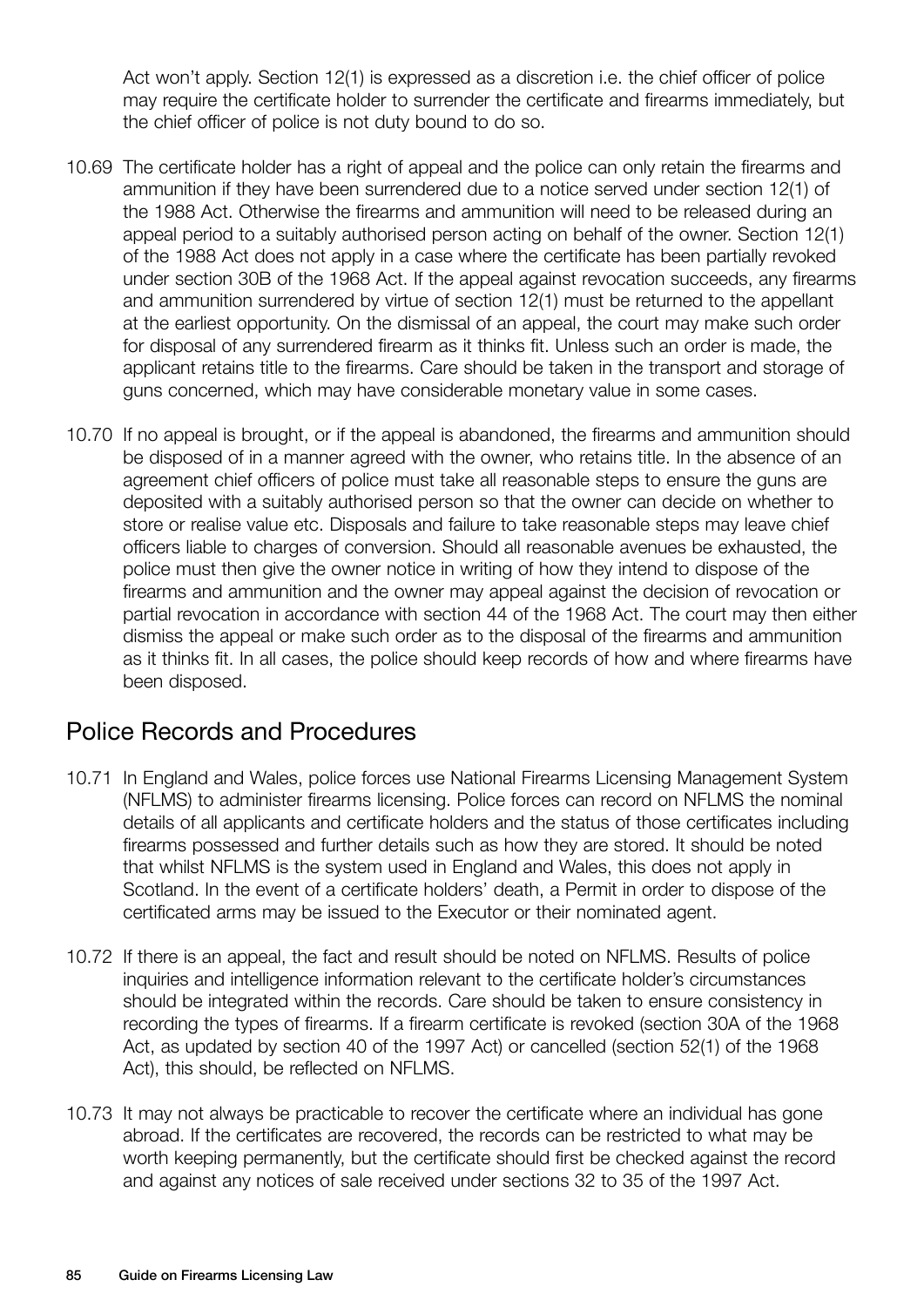# Chapter 11: Shotgun Certificate Procedure

11.1 This chapter provides an overview of the shotgun certificate procedure.

## Introduction

- 11.2 Shotgun certificates are the mechanism for licensing smooth-bore guns that do not require firearm certificates (see chapter 2). The shotgun certificate differs from the firearm certificate in that it authorises a person to have in their possession, purchase, or to acquire, an unlimited number of shotguns without the need for approval in respect of individual guns.
- 11.3 The certificate must specify the description of the shotguns to which it relates, including, if known, the identification number of the guns. Shotguns held on loan for less than 72 hours do not have to be entered on Table 2 of the certificate, nor does notification of temporary transfer have to be given by either party.
- 11.4 Although a shotgun certificate is not required in order to possess or acquire shotgun cartridges used with section 2 shotguns, the production of a certificate (the original not a photocopy) is necessary as required by section 5 of the Firearms (Amendment Act 1988 (see Para 5.12) in order to purchase such cartridges (unless the purchaser can show that they are entitled to possess a shotgun without a certificate, is a registered firearms dealer, or is a person who sells such cartridges by way of trade or business). Ammunition not exempted by section 1(4) of the 1968 Act may be possessed or acquired only by a firearm certificate holder. A person may purchase shotgun ammunition for a certificate holder, if they produce that person's certificate, together with written authority from the certificate holder to purchase the ammunition for them. Note that this section only applies to sales.

## Application

11.5 An application for a shotgun certificate must be made in the prescribed form (Form 201) to the chief officer of police for the area in which the applicant resides. By virtue of the Rehabilitation of Offenders Act 1974 (Exemptions) Order 1975, the provisions of the Rehabilitation of Offenders Act 1974 do not apply to an applicant for a shotgun certificate. An applicant is, therefore, not entitled to withhold information about a previous conviction on the grounds that it is for other purposes spent under the 1974 Act. This includes motoring offences, bind overs, cautions and convictions in and outside Great Britain, and (by virtue of the Rehabilitation of Offenders Act 1974 (Exceptions) Order 1975) convictions which are spent under the 1974 Act. A conditional discharge and an absolute discharge both count as convictions for this purpose. Details of fixed penalty notices and parking offences do not need to be declared. If in doubt, it is better to disclose. On the application for a renewal only those convictions since the grant or last renewal need be detailed.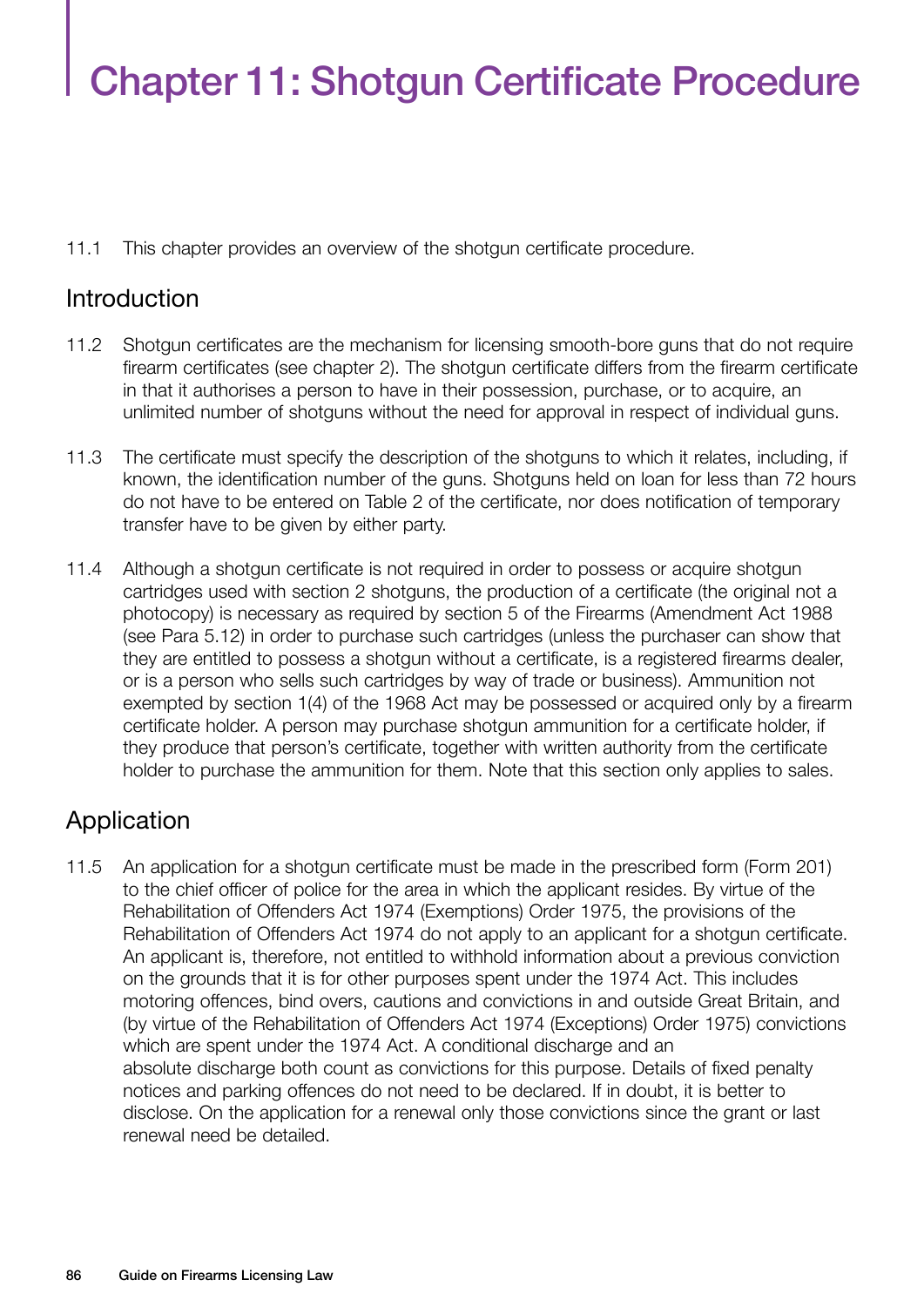- 11.6 The application form does not require applicants to provide details of the shotguns to be purchased or acquired, though an applicant for renewal must give details of the guns currently possessed. It is a legal requirement to send a notification of a transaction involving a shotgun to the firearms licensing department via recorded or permitted electronic means within seven days of the transfer. See also 11.3 regarding 72 hour loan.
- 11.7 The Firearms Rules 1998, as provided for in section 26(2) of the 1968 Act, require an application for the grant or renewal of a shotgun certificate:
	- a) to be accompanied by four identical photographs of a current true likeness of the applicant and sized 45mm x 35mm. If a coterminous certificate application is made, only four photographs are required. Ordinary passport style photographs are suitable for this purpose. A computer generated likeness is acceptable if it is full face, against a plain background and printed on good quality photographic paper; and
	- b) to be accompanied by the details of a person who has agreed to be a referee for the applicant. They are required to be resident in Great Britain, have known the applicant personally for at least two years, and of good character.
- 11.8 Members of the applicant's family may not act as a referee. In the absence of a court ruling, 'family' is taken to mean the following: wife, husband, mother, father, son, daughter, sister, brother, aunt, uncle, grandparent and mother/father/sister/brother/son/daughterin-law. Cousins are not regarded as immediate family, but co-habiting or civil partners or partners in a same sex marriage should be considered as 'family' for these purposes and should not be accepted. Referees for shotgun certificate applications may be from the following professions: members of Parliament, justice of the peace, minister of religion, doctor, lawyer, established civil servant, bank officer or person of similar standing.
- 11.9 The judgement about whether a person can possess shotguns without danger to public safety or the peace rests in law with the police and, ultimately, with the courts. The role of the referee is to provide information and opinions that the police can take into consideration when making that judgement. Referees are not expected to offer an "expert" opinion, regardless of their backgrounds. In particular, doctors acting as referees should do so on a personal basis rather than as medical professionals, and they should not therefore be expected to offer any medical opinion as to the applicant's mental state or likely future behaviour. Doctors would not therefore be expected to charge for acting as referees, since they would be acting in a personal rather than professional capacity.
- 11.10 The referee may be of any background or occupation and must have known the applicant personally for at least two years. During this period the referee should have had some reasonable degree of contact with the applicant, whether in a professional, business or social context. While referees need not have any knowledge of firearms or shooting sports, they should be able to comment on the applicant's general character and background.
- 11.11 As the role of the referee is to offer advice to the police on the applicant's suitability to possess firearms, the police should be satisfied that the referee is honest and reliable, and can be trusted to offer a fair and sensible view of the applicant. The police will also wish to consider whether a potential referee has criminal convictions (an assessment will have to be made in the individual circumstances taking account of the offences and when they took place), is of intemperate habits or unsound mind, has had a firearm or shotgun certificate revoked due to their misconduct, or might otherwise be considered unfit.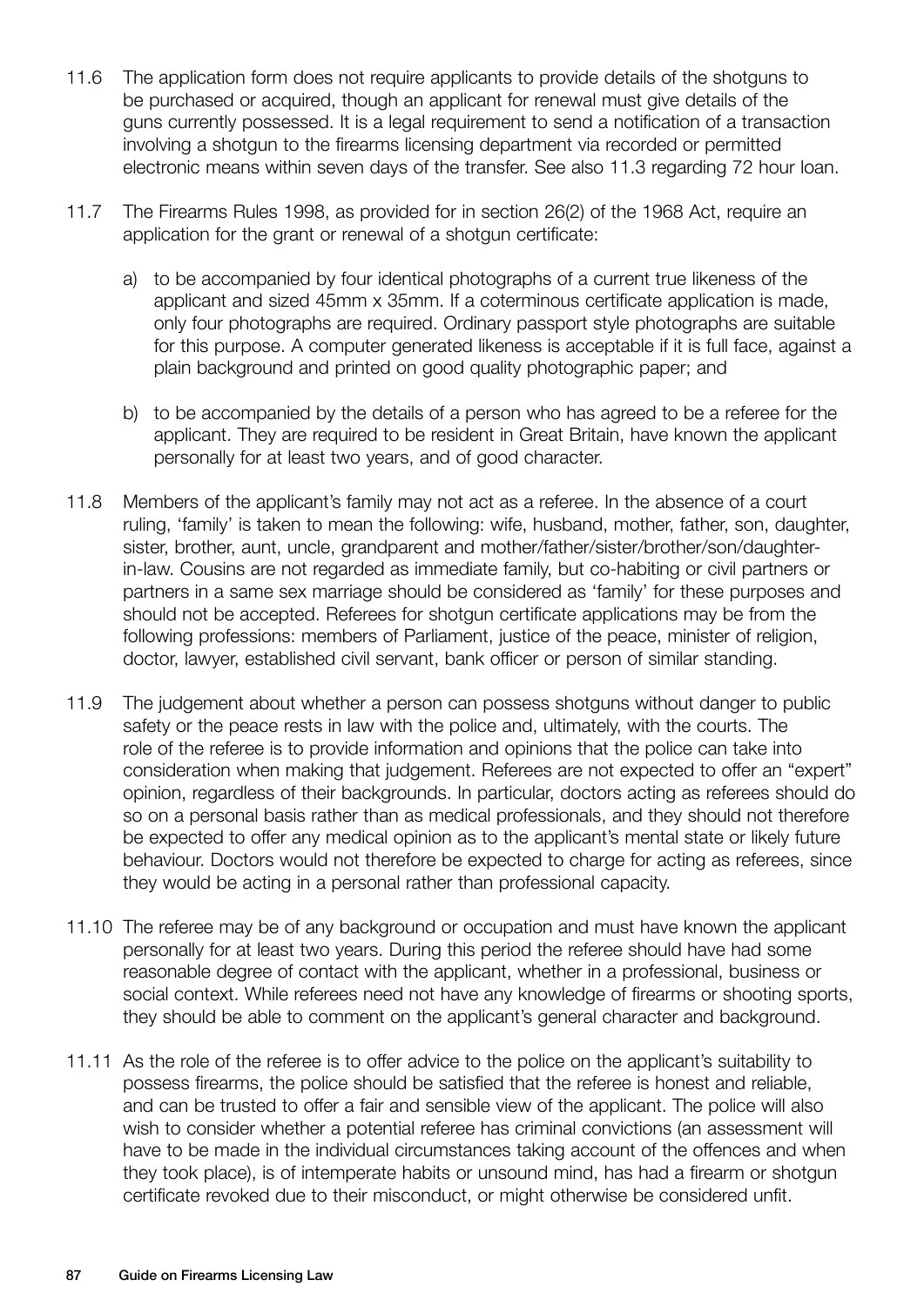- 11.12 Referees should be open to an assessment of their good character by the police. The ability of the referee to offer a reliable view of the applicant is more important than their profession or status.
- 11.13 It is open to the police to contact the referee to discuss the information provided on the application form or any other matter relating to the application. If the police consider that a referee is unsatisfactory they may invite the applicant to put forward an alternative person to act as a referee. For example, a person might satisfy the statutory requirements in Rule 6 of the Firearms Rules 1998 to act as a referee but be found not to know the applicant well enough to provide an informed reference.
- 11.14 A chief officer of police cannot consider an application for a shotgun certificate unless the nominated referee has met the requirements laid down in respect of residence, personal knowledge of the applicant for at least two years and his or her good character. Where the person put forward to act as a referee is ineligible, the application form, photographs and fee should be returned to the applicant and they should be asked to make a fresh application putting forward an alternative referee.
- 11.15 The Firearms Acts provide no right of appeal where the police consider that a nominated referee does not meet the requirements laid down in the Rules. The right of appeal that exists is against the refusal to grant the certificate or renew the certificate. If the referee meets these requirements then the police may not reject the reference, though they may of course take into account the character of the referee in deciding whether to accept the reference.
- 11.16 An applicant is informed in the notes on the form that unless instructed otherwise by the police, they should post or take the completed form with the fee and photographs to their local police firearms licensing department.

## Grant or Refusal

- 11.17 The 1988 Act revised the criteria set out in section 28 of the 1968 Act for the grant or renewal of a shotgun certificate so as to allow chief officers of police more discretion to make enquiries into applications. Where non-statutory forms are used for this purpose, they should be clearly marked to indicate their status. Non-statutory forms should be avoided, but if they are required for obtaining further specific information, they should be clearly marked to indicate their status – "whilst it is not a legal requirement to complete this form, completion may expedite the application. It is an offence for a person knowingly or recklessly to make any statement which is false in any material particular for the purpose of procuring (whether for himself or another) the grant or renewal of a certificate under this Act".
- 11.18 It is important to note how the criteria differ from those in respect of applications under section 1 of the 1968 Act. No certificate shall be granted or renewed if the chief officer of police:
	- a) has reason to believe that the applicant is prohibited by the Act from possessing a shotgun; or
	- b) is satisfied that the applicant does not have a good reason for possessing, purchasing or acquiring one.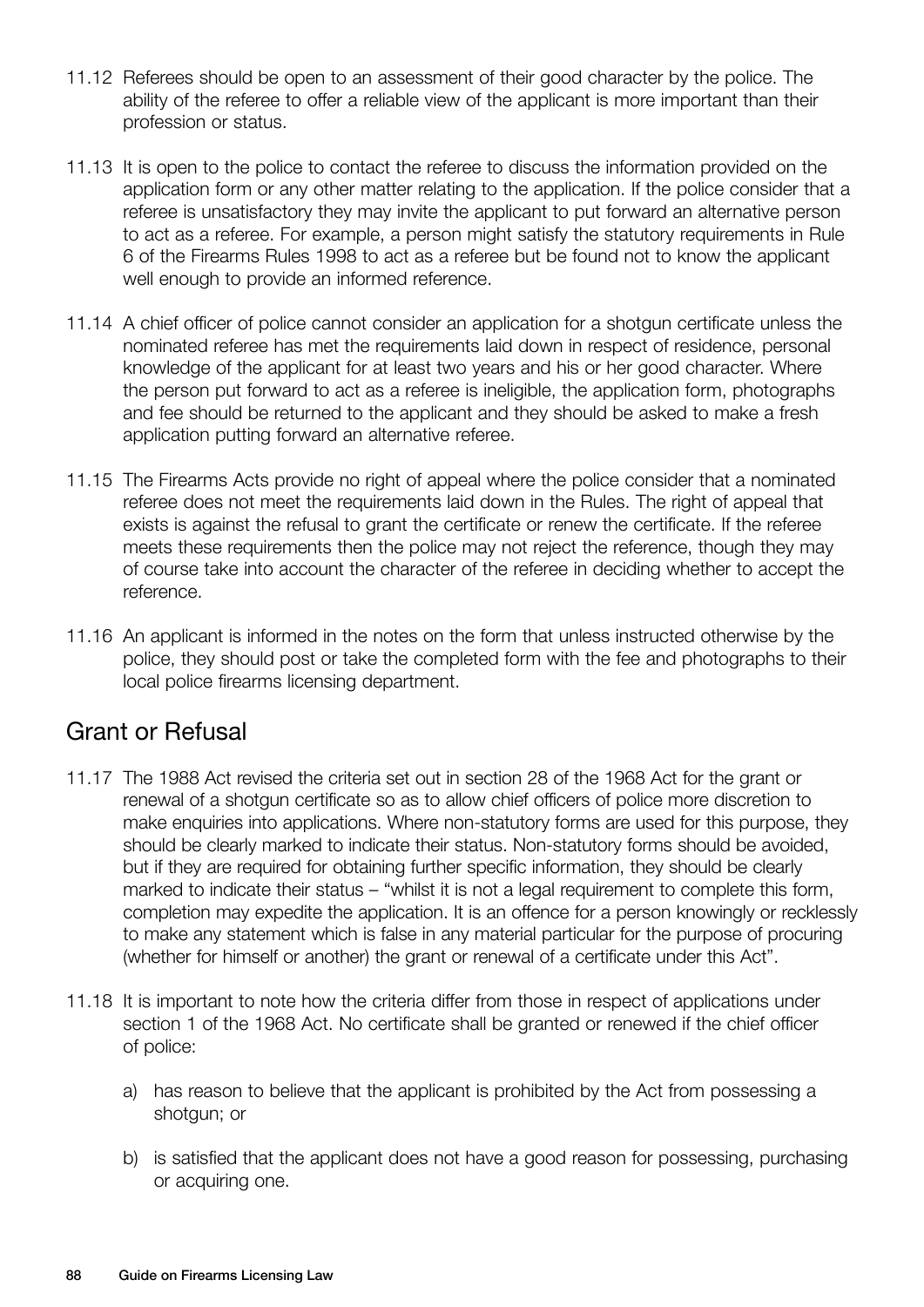- 11.19 Section 28(1B) of the 1968 Act, as substituted by section 3(1) of the 1988 Act, provides for sporting or competition purposes and shooting vermin to be regarded as good reasons for possessing a shotgun. Collecting, study and research may also be considered good reason as in the case of section 1 firearms. That sub-section also states that an application shall not be refused by virtue of that paragraph merely because the applicant intends neither to use the gun himself nor to lend it for anyone else to use. This is likely to be the case when the shotgun is of special significance to the applicant, such as an heirloom or is of some other sentimental value and may also be considered good reason to possess a shotgun. A chief officer should make further enquiries where it comes to their notice that there may be genuine doubts about the applicant's reason for wishing to possess a shotgun.
- 11.20 If the grant of a certificate is not so precluded, licensing staff have to satisfy themselves that the applicant can be permitted to possess a shotgun without danger to public safety or to the peace. This will necessitate an interview and consideration of their security arrangements. Home visits should always be made by prior appointment and take place at a mutually convenient time. Applicants are requested to provide contact telephone numbers on Form 201. Where the applicant is a young person under 18, any enquiry should normally be conducted in the presence of a legal guardian. Where this is not reasonably possible, for example with a student at a boarding school, another responsible adult must be present and the parents or guardian should be consulted.
- 11.21 A conviction for a criminal offence which does not result in a sentence to which section 21 of the 1968 Act applies (see paragraph 5.5) may not be a bar to the issue of a shotgun certificate. However, all convictions and intelligence which might cast doubt on the suitability of an applicant to have shotguns without endangering public safety must be considered. Particular attention should be taken of incidents of domestic abuse and patterns of behaviour which involve the applicant. See chapter 12 which deals with the suitability to be issued with both firearm and shotgun certificates.
- 11.22 Any relevant information known to the police about the applicant such as mental illness or other relevant behaviour or medical condition of concern may be taken into account, although it should be remembered that supporting evidence may have to be produced in court if a refused applicant appeals to the Crown Court (in England and Wales) or the Sheriff (in Scotland). Forces should always give reasons for refusing an application for a shotgun certificate. In the event of refusal, the fee is refunded and the photographs returned.

## Medical Information

11.23 See chapter 10, paragraphs 10.25 to 10.30.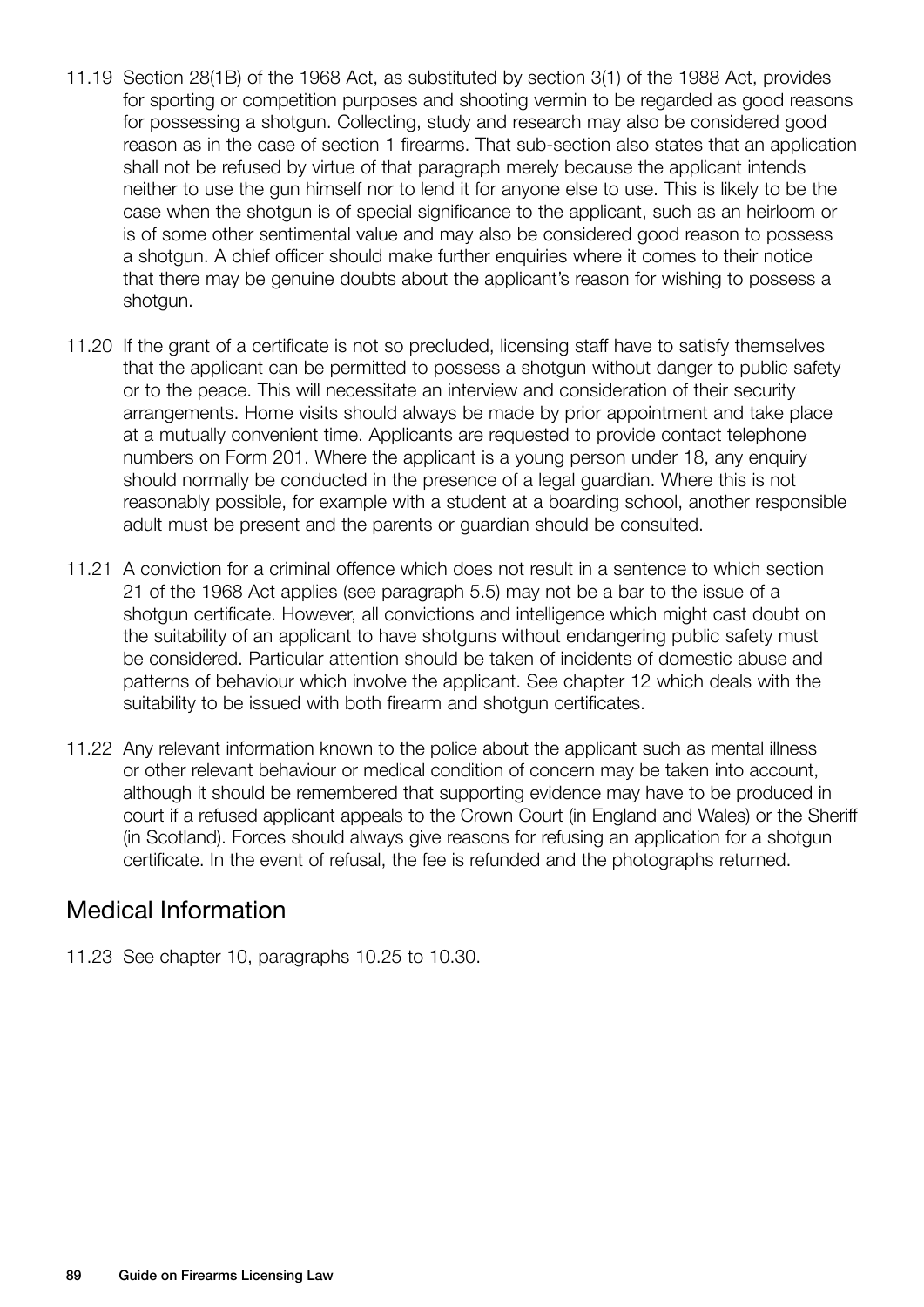# Conditions on Shotgun Certificates

- 11.24 Section 28(2)(a) of the 1968 Act provides that a shotgun certificate shall be granted or renewed subject to any prescribed conditions and no others. The 1998 Rules as amended, together with other relevant provisions set out on the certificate, provide that a shotgun certificate shall be granted or renewed subject to the following conditions:
	- (i) the holder must, on receipt of the certificate, sign it in ink with his/her usual signature;
	- (ii) the holder of the certificate must, within seven days, inform the chief officer of police by whom it was granted of the theft, loss or destruction in Great Britain of the certificate; and;
	- (iii) the theft, loss, deactivation or destruction in Great Britain of any shotgun to which the certificate relates (as substituted by the Firearms (Amendment) (No. 2) Rules 2013);
	- (iv) the holder of the certificate must, without undue delay, inform the chief officer of police by whom the certificate was granted of any change in his/her permanent address;

(v)

- (a) that any shotgun to which the certificate relates must at all times (except in the circumstances set out at (b) below) be stored securely so as to prevent, as far as is reasonably practicable, access to the shotguns by an unauthorised person;
- (b) where a shotgun to which the certificate relates is in use or the holder of the certificate has the shotgun with him/her for the purpose of cleaning, repairing or testing it or for some other purpose connected with its use, transfer or sale, or the gun is in transit to or from a place in connection with its use or any such purpose, reasonable precautions must be taken for the safe custody of the gun (see chapter 19 for additional information).
- 11.25 The prescribed conditions for shotgun certificates are similar to those prescribed for firearm certificates. When notification of a change of address to another police area is received, the chief officer of police of that area should be sent the relevant documents, or copies of them, and a reference to the removal should be retained by the issuing force. The certificate holder should retain the original certificate until such time as the new force is able to issue a replacement whereupon it should be exchanged.
- 11.26 It should be noted that chief officers of police are not empowered (as they are with firearm certificates) to impose any conditions of their own on shotgun certificates. However, rule 5(5) of the 1998 Rules and section 5A(3) of the 1968 Act (as amended) provides that when a shotgun which is disguised as another object, is possessed, purchased or acquired by the holder of a shotgun certificate for the purpose only of its being kept or exhibited as part of a collection, the certificate shall be subject to an additional condition restricting the use of that shotgun to use for that purpose. The most common shotgun of this kind will be the walking-stick shotgun or the umbrella shotgun.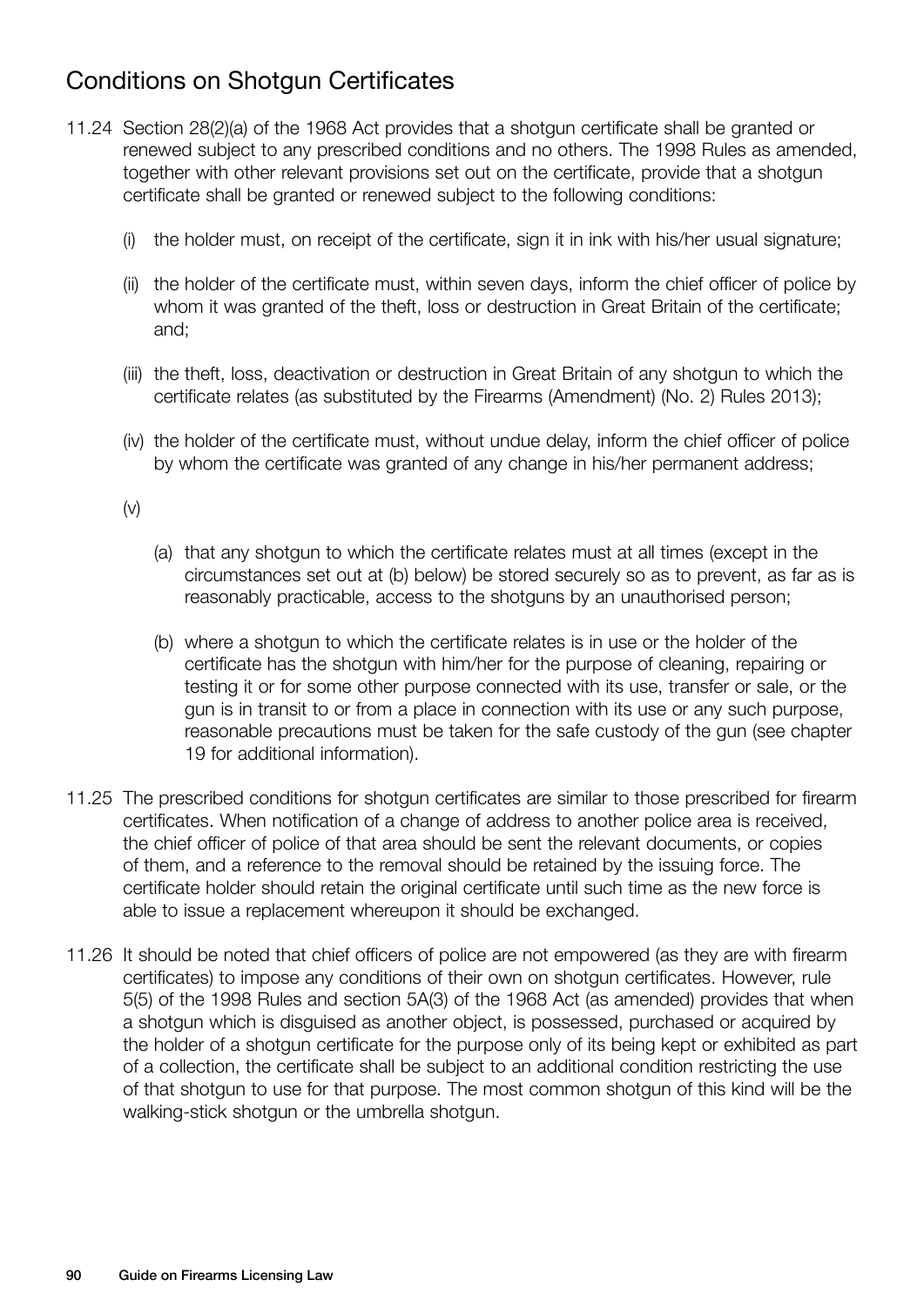# Completion of certificates

- 11.27 Shotgun certificates must be in the prescribed form (Form 204). The following parts of the certificate are to be completed by the police before it is sent to an applicant:
	- a) the number of the certificate;
	- b) the commencement and expiry dates of the period of validity. A shotgun certificate is normally valid for a period of five years (but see paragraph 11.22 about coterminous certificates);
	- c) the name and address of the holder;
	- d) the date of birth of the holder;
	- e) the details (including the description or identification number where known) of each of the shotguns currently in the applicant's possession; and
	- f) the official crest of the police force issuing the certificate together with the signature of the chief officer of police and the date when the certificate was issued.

## **Renewals**

- 11.28 The onus for applying to renew a certificate must rest with the holder. All forces, however, should issue reminders to certificate holders (by post or other means) well in advance to allow the renewal process to be completed before the original certificate expires. Further enquiries will be necessary if the certificate expires without the holder responding. A fresh certificate should be issued with each renewal. If no reply to the reminder is received, enquiries should be made to trace the disposal of any shotguns held by virtue of the certificate. Where the chief officer of police decides to refuse an application for a renewal of a certificate, personal service of the notice, whenever practicable, informing the applicant of this decision will give them an opportunity to discuss the matter and might help to reduce the number of appeals to the Crown Court or, in the case of Scotland, the Sheriff Court. See also chapter 10 on renewals.
- 11.29 Before granting or renewing a shotgun certificate, the chief officer of police must be satisfied that the applicant can be permitted to have the shotgun(s) in their possession without danger to the public safety or to the peace. At renewal a risk-based assessment may indicate the need for an interview with the applicant, which may be done over the telephone. Visits should always be made by prior appointment to take place at a mutually convenient time.
- 11.30 It is necessary for police forces to make more extensive use of IT systems to mitigate risk caused by certificate holders who come to the notice of the police. The continuous monitoring of integrated IT systems for certificate holders means prompt action to remove firearms and revoke certificates can be taken where necessary. Chief Officers who adopt a risk assessment approach to the consideration of applications to renew shotgun certificates may decide a home visit is not necessary in all cases. However, chief officers adopting a risk assessment approach must be satisfied that the applicant can continue to be permitted to have the shotgun(s) in their possession without danger to public safety or the peace.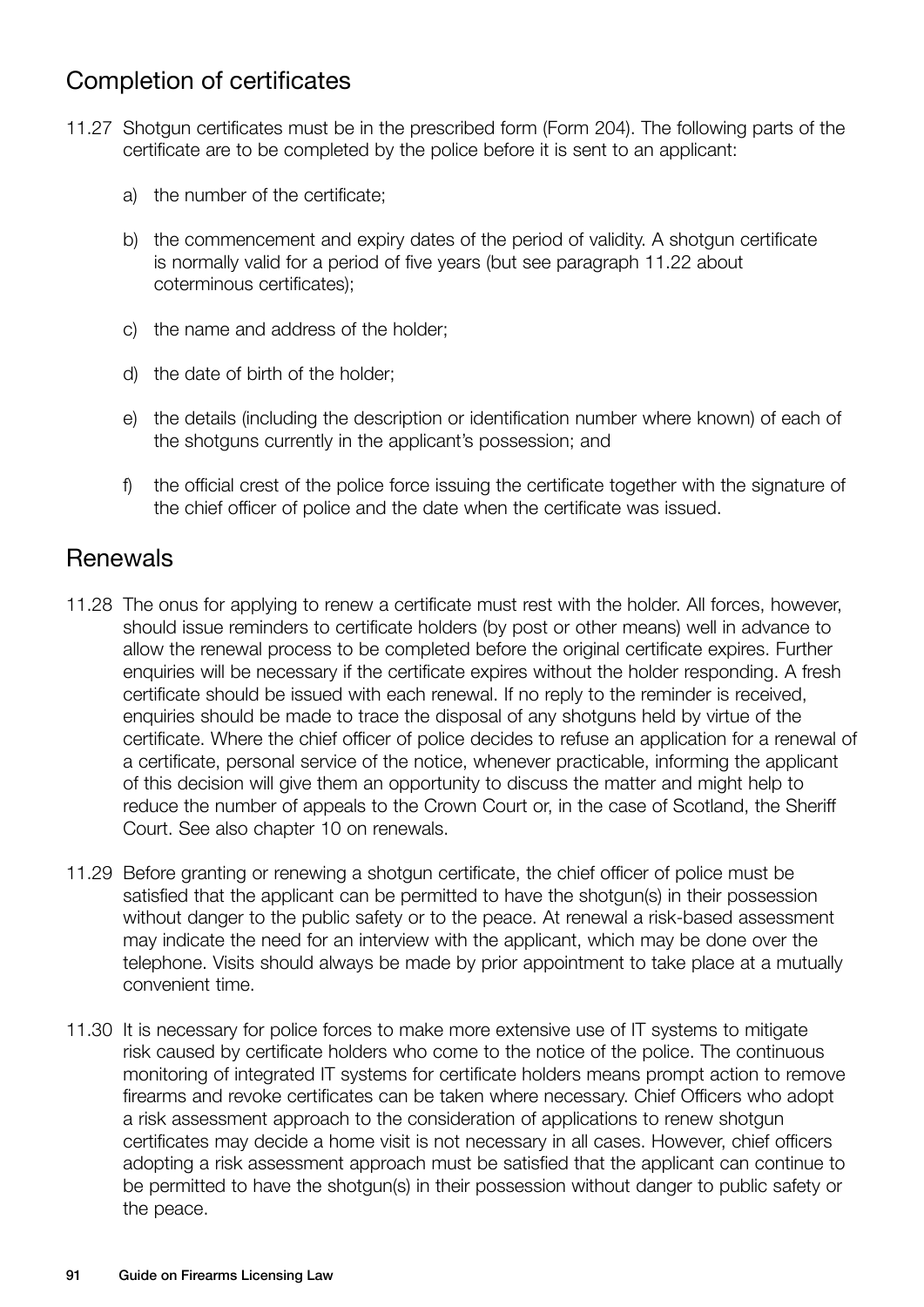# Coterminous certificates

11.31 Section 11 of the 1988 Act provides for chief officers of police to grant or renew a shotgun certificate for a period such that it will expire at the same time as the holder's firearm certificate. The purpose of this provision is to enable both renewal procedures to be carried out at the same time, with a consequent saving to the police and the certificate holder. A firearm certificate holder applying for the grant or renewal of a shotgun certificate can therefore request that it is issued with the same expiry date as their firearm certificate. Alternatively, where shotgun certificate holders apply for the grant or renewal of a firearm certificate, they should be advised that they may surrender their shotgun certificate and apply for a new one at the reduced fee to take effect on the same day as the firearm certificate.

## Replacement certificates

11.32 Section 32 of the 1968 Act states that a fee is payable to replace a certificate which has been lost or destroyed. A certificate should be replaced without fee if it is very dirty, mutilated, or lacks space for further legible entries to be made. The old certificate should not be returned to the holder.

## Revocations and Cancellations

- 11.33 Where police forces have serious concerns about a certificate holder's continued access to shotguns, prompt action must be taken to ensure no preventable harm is caused to public safety. This may involve the certificate holder being invited to voluntarily surrender their shotguns and certificate pending a review of their continued suitability to be issued with a shotgun certificate. Such a review should be carried out expeditiously, with the certificate holder informed of the progress. Should the enquiry have the result that there is no danger to the public safety, the guns and certificates should be returned as soon as practicable. Care should be taken in the transport and storage of guns concerned.
- 11.34 Under section 30(C)(1) of the 1968 Act (as amended), a shotgun certificate may be revoked by the chief officer of police if they are satisfied that the holder cannot be permitted to possess a shotgun without danger to public safety or to the peace. A chief officer must revoke a certificate held by a person who has become prohibited under the terms of section 21 of the 1968 Act. Section 110(3) of the Anti-social Behaviour, Crime and Policing Act 2014 is a caveat to this general principle. Forces will be expected to give reasons for their decisions to revoke a shotgun certificate. The courts also have the power under section 52(1) of the 1968 Act to cancel certificates. Section 30(C)(2) of the 1968 Act (as amended) provides for a right of appeal against the decision to revoke.
- 11.35 When the chief officer of police revokes a certificate they must send the holder a notice in writing requiring them to either:
	- (a) surrender the certificate within 21 days of the date of the notice (or the date of the abandonment or dismissal of any appeal against revocation); or where the chief officer considers that the circumstances of the case justify it,
	- (b) surrender the certificate and any shotguns held by virtue of the certificate forthwith (as per section 12 of the 1988 Act).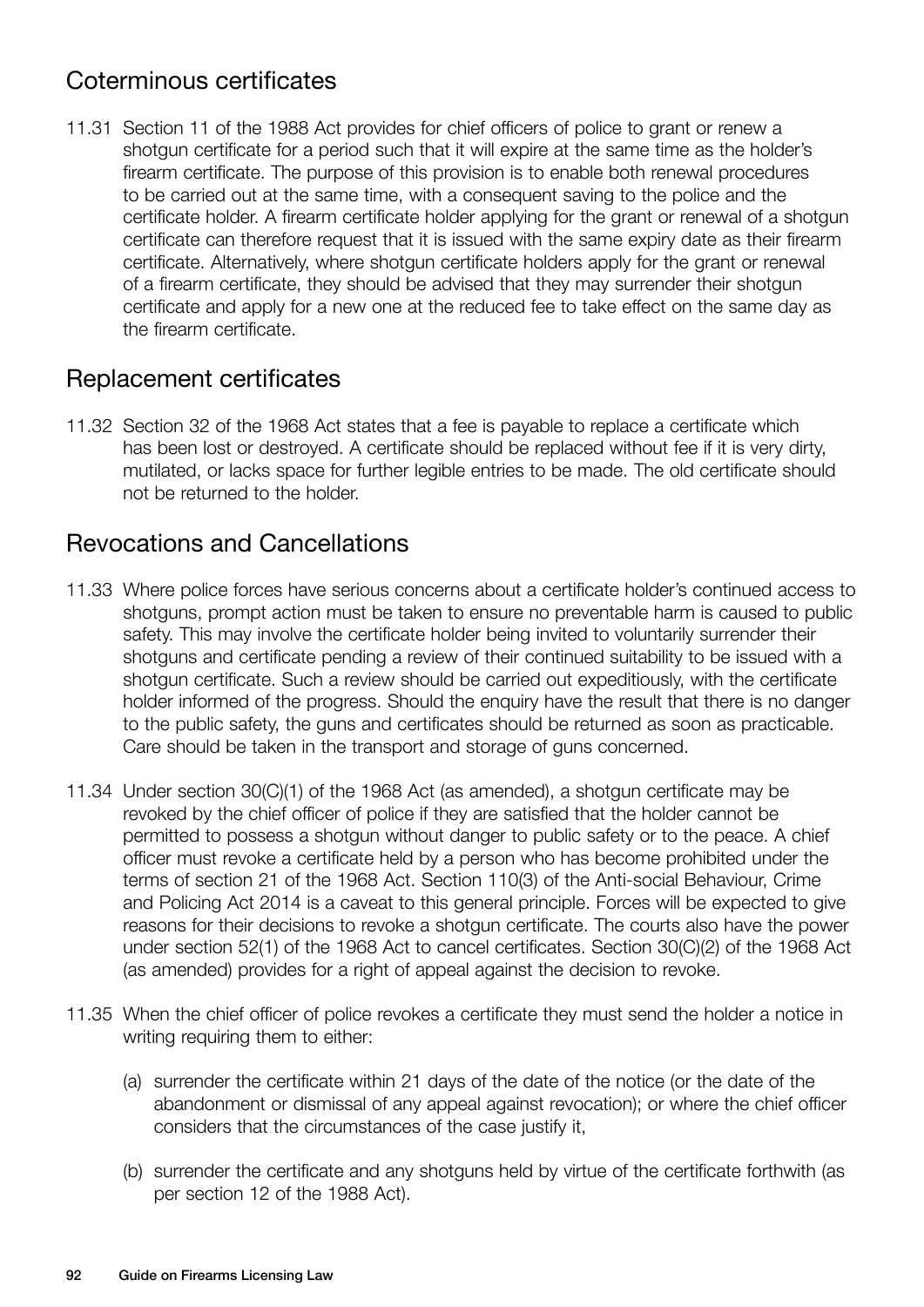- 11.36 Article 2 of the Electronic Communications Order (SI 2011/713) amends the 1968 Act to reflect that any notice to be given under that Act to a person may be given by 'signed for' and 'special delivery' postal service, or by electronic means such as email or fax. A certificate holder who fails to comply with such a notice (if received) is liable to a penalty. Personal service of the notice to revoke, whenever practicable, gives the person an opportunity to discuss the matter and might help to reduce the number of appeals to the Crown Court or, in the case of Scotland, the Sheriff Court.
- 11.37 When a revocation notice is served, the certificate holder's right of appeal against revocation is unaffected. Under section 12(1) of the 1988 Act, a chief officer may only send a notice which requires the recipient to comply with it immediately after the shotgun certificate has been revoked on the grounds specified in section 30C(1) of the 1968 Act (as amended). Revocation on these grounds does not preclude the use of option (a), and it should only be necessary to use option (b) when a delay in the certificate holder relinquishing their certificate and shotguns would pose a direct danger to themselves, public safety or to the peace. Section 12(1) should not be used where shotguns and certificates are already in police possession.
- 11.38 The certificate holder has a right of appeal and the police can only retain the shotguns if they have been surrendered due to notice being served in terms of section 12(1) of the 1988 Act, otherwise the shotguns will need to be released during an appeal period to a suitably authorised person acting on behalf of the owner at the earliest opportunity. Care should be taken in the transport and storage of guns concerned, which may have considerable monetary value in some cases. If the appeal against revocation succeeds, any shotguns surrendered under section 12(1) must be returned to the successful appellant. On the dismissal of an appeal, the court may make such order for disposal of any shotguns surrendered under section 12(1) as it thinks fit. It must be remembered however that unless such an order is made, the applicant retains title to the shotguns.
- 11.39 If no appeal is brought, or if the appeal is abandoned, the shotguns should be disposed of in a manner agreed with the owner, who retains title. In the absence of an agreement chief officers of police must take all reasonable steps to ensure the guns are deposited with a suitably authorised person so that the owner may decide on whether to store or realise value etc. Disposals and failure to take reasonable steps may leave chief officers liable to charges of conversion. Should all reasonable avenues be exhausted, the police must then give the owner notice in writing of how they intend to dispose of the shotguns and the owner may appeal against the decision in accordance with section 44 of the 1968 Act. The court may then either dismiss the appeal or make such order as to the disposal of the shotguns as it thinks fit. In all cases, the police should keep records of how and where shotguns have been disposed.

## Police Records

11.40 The general guidance set out in chapter 10 in respect of firearm certificates also applies in respect of shotgun certificates. In particular, chief officers of police should operate a system under which details of the shotguns acquired and possessed by certificate holders can be recorded. The National Firearms Licensing Management System (NFLMS) is used by all Police Forces in England and Wales for the administration of applications made under the Firearms Acts. In the event of a certificate holder's death, a Permit in order to dispose of the certificated arms will be issued to the Executor or their nominated agent.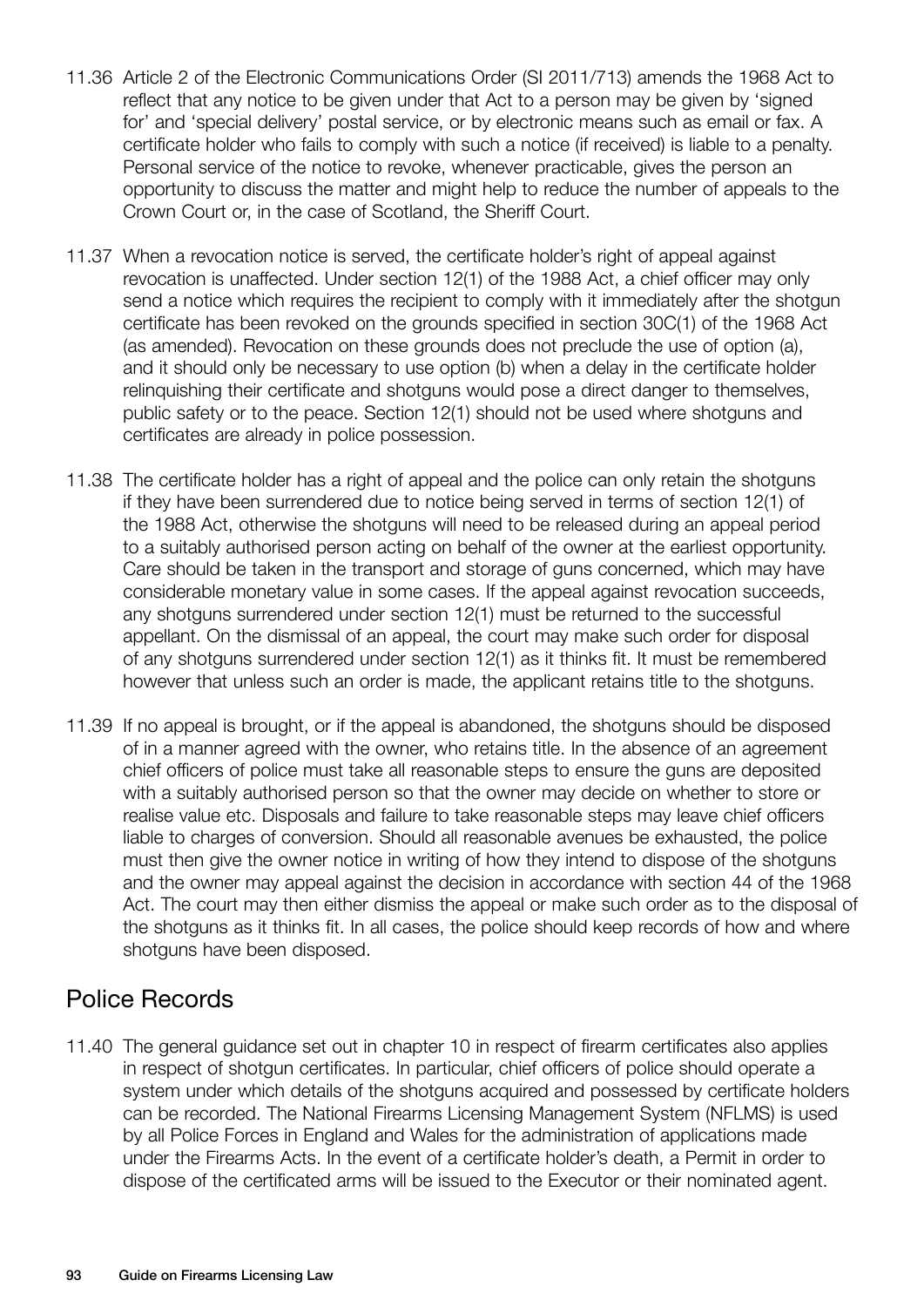# Visitors

11.41 The acquisition of shotguns for export without a certificate and visitors' shotgun permits are dealt with in chapters 6 and 27 respectively.

## Representatives of Foreign States and Commonwealth countries

11.42 A person who enjoys diplomatic privilege, whether representing a government or international organisation, is expected to hold a certificate in respect of any shotgun to which section 2 of the 1968 Act applies, which is used or carried outside the confines of the embassy, consulate or similar establishment. The principles which normally govern the granting of certificates should be observed. The Diplomatic Privileges Act 1964 and the Vienna Convention on Diplomatic Relations 1961 exempt diplomats from payment of the certificate fee. Diplomatic privileges have also been extended to some international bodies, for example the International Maritime Organisation. Any enquires about the status of such an organisation or its employees should be referred to the International Organisations Team, Diplomatic Missions and International Organisations Unit, Protocol Directorate, Foreign and Commonwealth Office.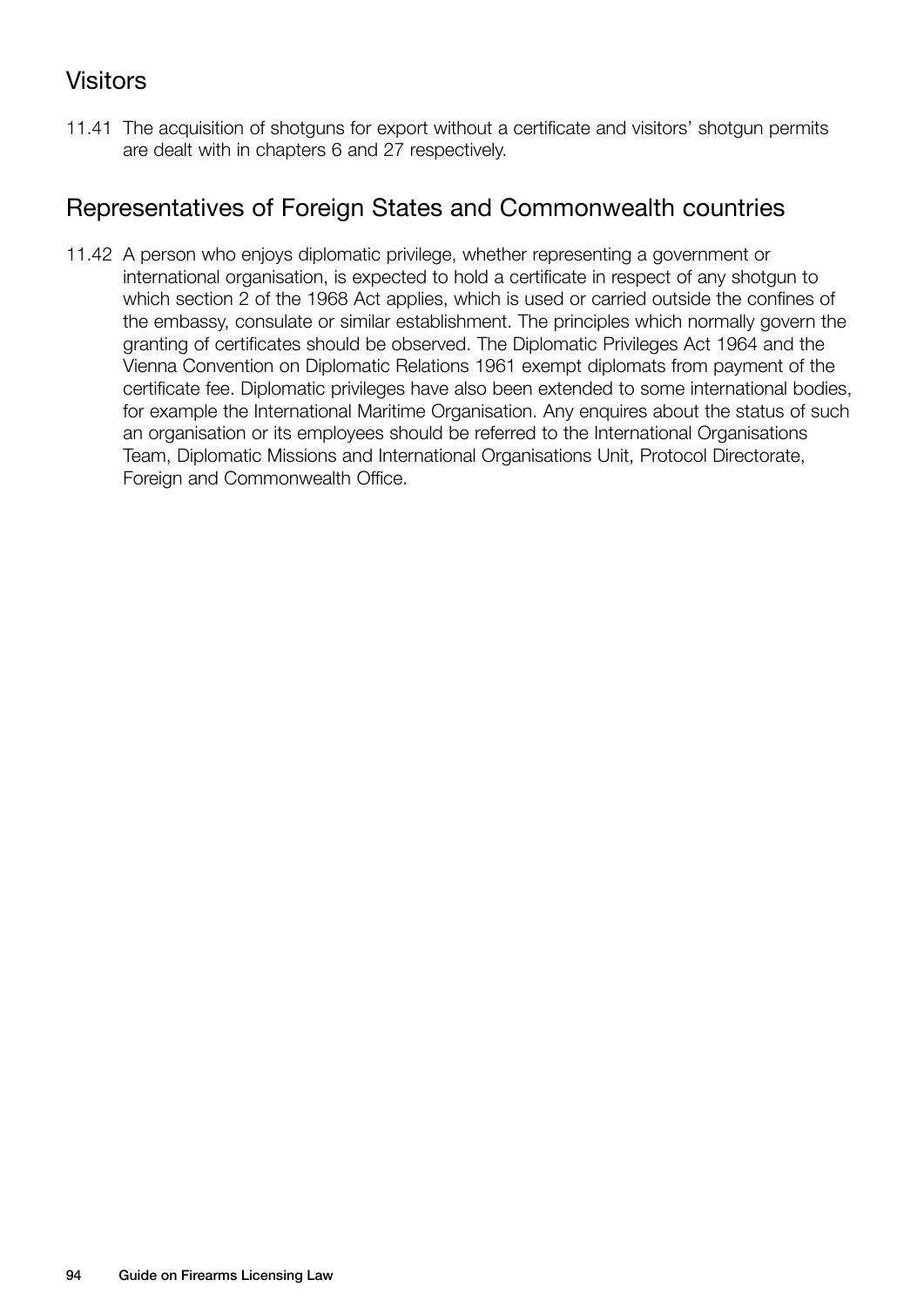# Chapter 12: Assessing Suitability

- 12.1 This chapter offers guidance on the issue of a person's suitability to be entrusted with a firearm or permitted to possess a shotgun without danger to the public safety or to the peace.
- 12.2 The "fitness" test applies to firearms by virtue of section 27(1)(a) of the 1968 Act. Whilst the statutory test for shotguns in section 28 does not use the term "fit" or "fitness", many of those considerations will be relevant when granting a shotgun certificate. For example, the assessment of whether the applicant can be permitted to possess a shotgun without danger to the public safety or to the peace as under section 28(1). This chapter contains a list of factors, which should be taken into consideration and is **not** exhaustive.
- 12.3 Police forces must ensure that all relevant information and intelligence is readily available for continuous assessment of the suitability of an individual to possess firearms or shotguns. This is particularly important where there is evidence of domestic violence (see paragraph 12.40).
- 12.4 For the purposes of this chapter, the term 'firearms' includes shotguns, unless otherwise stated. This approach is in accordance with the definition of firearm in section 57(1) of the 1968 Act.

## The test for firearms against section 27 of the 1968 Act

12.5 Section 27(1) of the 1968 Act (as amended) states that:

"A firearm certificate shall be granted where the chief officer of police is satisfied that:

- (a) the applicant is fit to be entrusted with a firearm to which section 1 of this Act applies and is not a person prohibited by this Act from possessing such as firearm;
- (b) that he has a good reason for having in his possession, or for purchasing or acquiring, the firearm or ammunition in respect of which the application is made; and
- (c) that in all the circumstances the applicant can be permitted to have the firearm or ammunition in his possession without danger to the public safety or to the peace".
- 12.6 Section 30A(2) of the 1968 Act (as amended) states that:

"The [firearm] certificate may be revoked if the chief officer of police has reason to believe:

- (a) that the holder is of intemperate habits or unsound mind or is otherwise unfitted to be entrusted with a firearm; or
- (b) that the holder can no longer be permitted to have a firearm or ammunition to which the certificate relates in his possession without danger to the public safety or to the peace".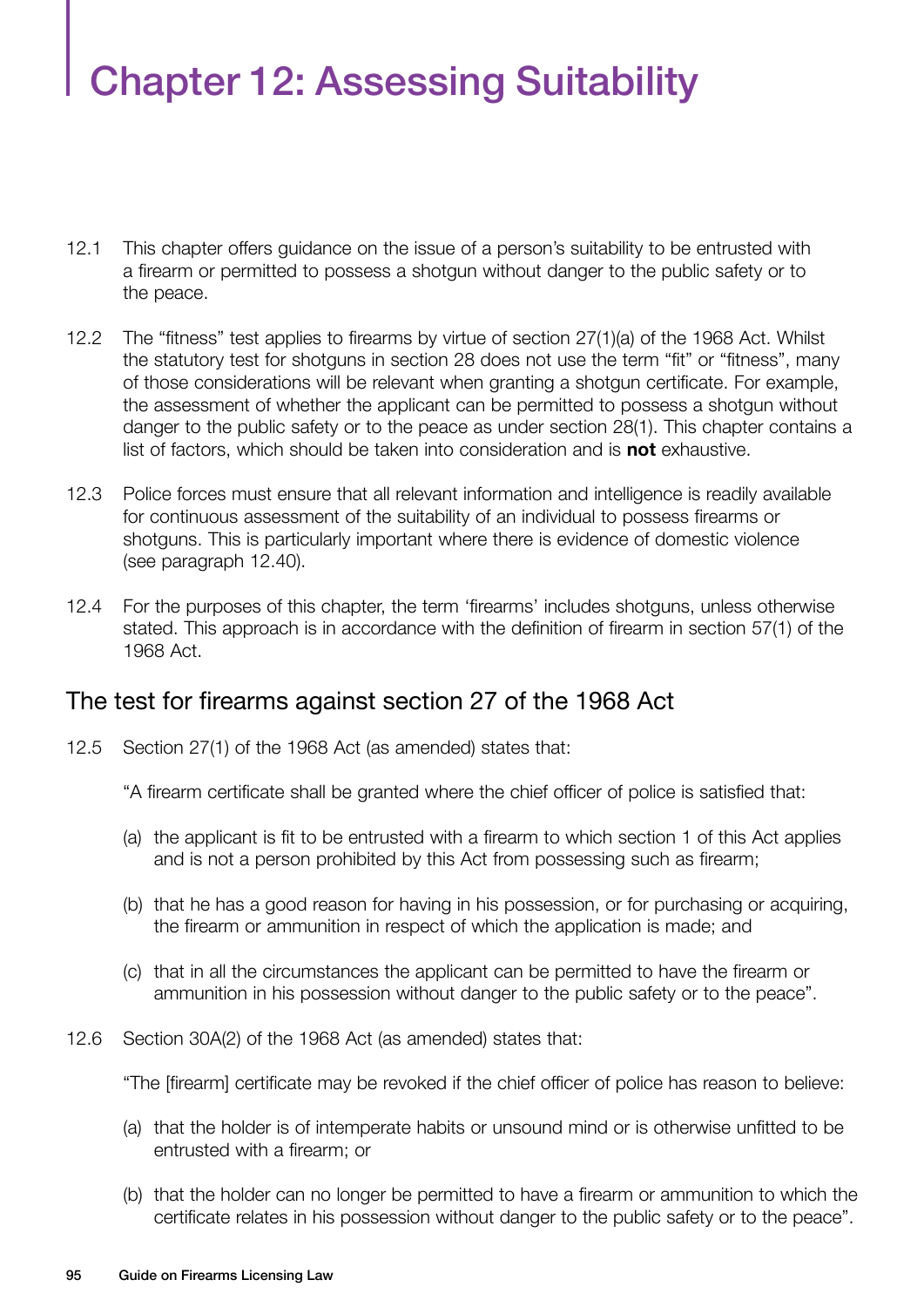# The test for shotguns

- 12.7 Section 28(1) of the 1968 Act states that "subject to subsection (1A) below, a shotgun certificate shall be granted or, as the case may be, renewed by the chief officer of police if he is satisfied that the applicant can be permitted to possess a shotgun without danger to the public safety or to the peace".
- 12.8 Section 30C(1) of the 1968 Act (as amended) states that the shotgun certificate may be revoked on the grounds that the chief officer of police is satisfied that the holder is prohibited from possessing a shotgun, or that they can't be permitted to possess one without danger to the public safety or to the peace.

## Factors to be taken into account

12.9 The chief officer of police must, when assessing an application for the grant, renewal, or revocation of, a firearm or shotgun certificate, consider the following factors:

#### i) Prohibited persons and others known/suspected of criminal involvement

- 12.10 Section 21 of the 1968 Act sets out restrictions on the possession of firearms by certain categories of persons convicted of crimes in England, Wales and Scotland. In short, persons who are sentenced to a term of imprisonment or detention/custody at a young offender's institution of three years or more are never allowed to possess firearms, including antique firearms, or ammunition and persons who are sentenced to a term of imprisonment for three months or more but less than three years must not possess them until five years have passed since the date of release. Persons with suspended sentences of three months or more must not possess firearms, including antique firearms, or ammunition for a period of five years from the second day after the date on which sentence has been passed (see Chapter 5)<sup>1</sup>. In both these circumstances, the prohibited person may appeal to the Crown Court, or in Scotland, in accordance with Act of Sederunt to the sheriff for the prohibition to be lifted, and such an appeal may succeed if the conviction was for an unrelated crime.
- 12.11 Different provisions apply to Northern Ireland, by virtue of the Firearms (Northern Ireland) Order 2004. Those sentenced to imprisonment or detention in a young offender's centre are not permitted to purchase, acquire or possess a firearm or ammunition unless the term to which they were sentenced is less than three years. A person sentenced to imprisonment for a term of three months or more but less than three years, or detention in a young offender's centre or juvenile justice centre for such a term cannot purchase, acquire or possess a firearm or ammunition until eight years from the date of their conviction.
- 12.12 Consideration must also be given to any previous convictions or cautions, where the applicant does not fall within the provisions of section 21. This would include cautions held by persons for offences such as a failure to comply with conditions on a firearm certificate (taking account of the seriousness of the breach of conditions).

<sup>1</sup> Section 110 Anti-social Behaviour, Crime and Policing Act 2014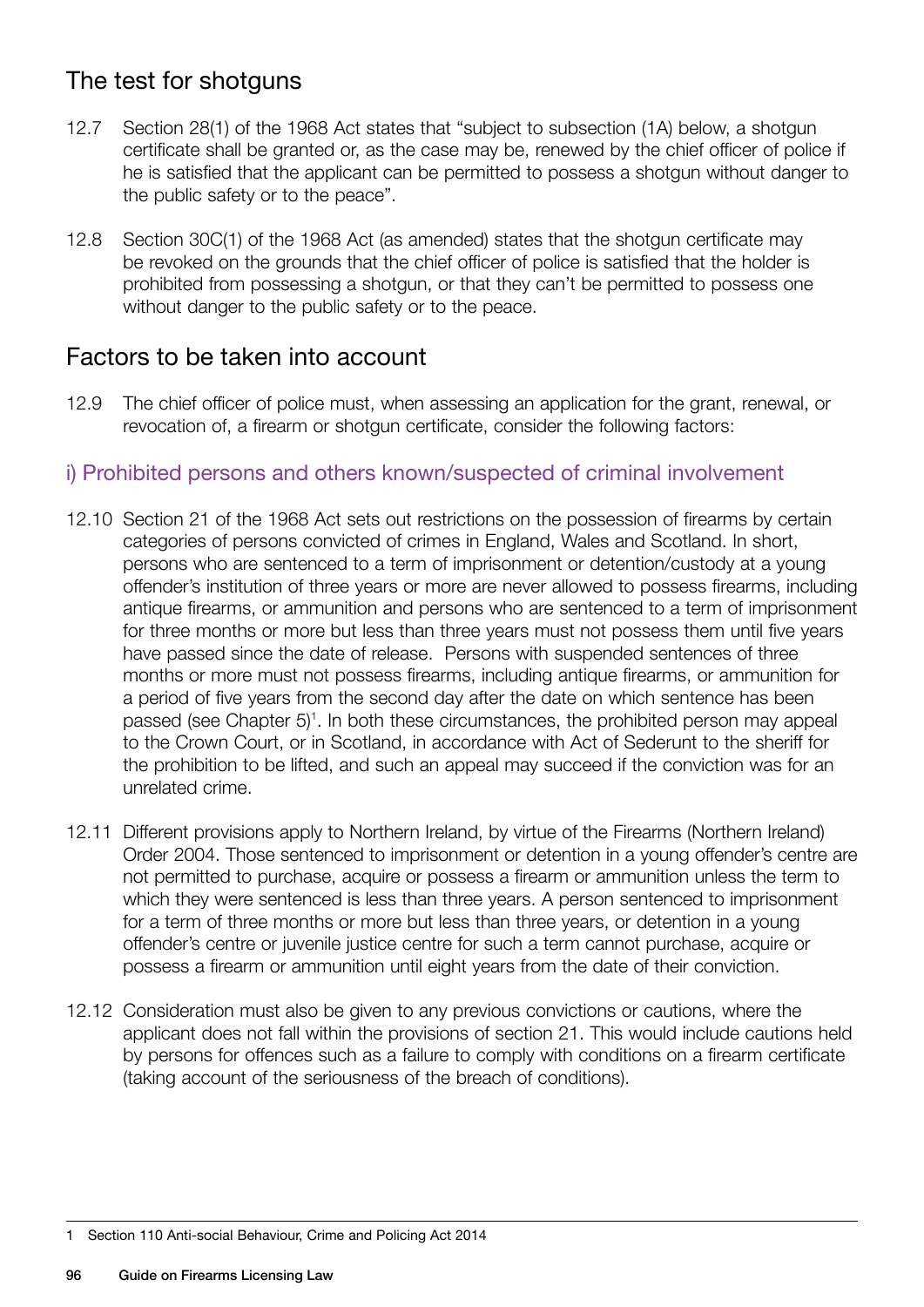- 12.13 Although convictions overseas do not count towards prohibition, they will need to be considered in relation to questions of fitness/suitability. Chief officers of police will also want to be aware of the following judgements – although these cases were decided on their particular facts, they offer broad guidance that may be applicable elsewhere:
	- (a) 'Dabek v Chief Constable of Devon and Cornwall (1991)', where the court ruled that a woman of good character should not possess a gun where her husband had two ancient drug convictions but still associated with drug users;
	- (b) 'Chief Constable of Essex v Germain (1991)', where the court ruled that a chief officer was entitled, in revoking a shotgun certificate, to take into account the certificate holder's drink driving convictions. It was felt that this demonstrated irresponsibility and lack of self-control and justified the chief officer believing there was a future risk to the peace involving the shotgun; and
	- (c) 'Spencer-Stewart v Chief Constable of Kent (1989)', where the court ruled that the certificate holder's handling stolen goods conviction was considered not to pose any future risk in relation to possession of a shotgun, and thus the revocation of the certificate was not justified.
- 12.14 A series of convictions is likely to be sufficient evidence of unfitness, even if one on its own would not be sufficient to justify refusal or revocation, unless the convictions are well in the past. Whether the applicant is found to have knowingly or recklessly made a false statement in order to obtain a certificate is of particular relevance; deliberate failure to declare relevant convictions, medical conditions or medical history would tend to suggest unfitness to hold a certificate, regardless of whether the certificate would have been refused if the appropriate declaration had been made.
- 12.15 In addition, consideration must also be given to arrests, police call-outs or bind overs in relation to:
	- i. any activity which involves the use of a firearm
	- ii. offences involving violence (including domestic violence)
	- iii. offences involving dishonesty or a disregard for public safety
- 12.16 Information contained in criminal intelligence must be assessed, paying particular regard to alleged or known involvement in criminal offences, particularly those involving the use or threat of violence or firearms, or evidence of associations with known criminals. Allegations or intelligence which has not resulted in conviction may nonetheless be evidence of unfitness or unsuitability, especially if a number of allegations have been received from different sources and the intelligence is judged to be credible and reliable.
- 12.17 Chief officers of police should bear in mind that information contained in police intelligence has not necessarily been tested in a criminal court and proven beyond reasonable doubt, as is required for a criminal conviction. In the event of an appeal against the refusal/ revocation of the certificate, a court would place less weight on hearsay evidence than on direct evidence, and this should be borne in mind by chief officers when making those decisions. In the interests of fairness, the applicant should be given the opportunity to comment on any allegations made against them which have not been tested by the courts.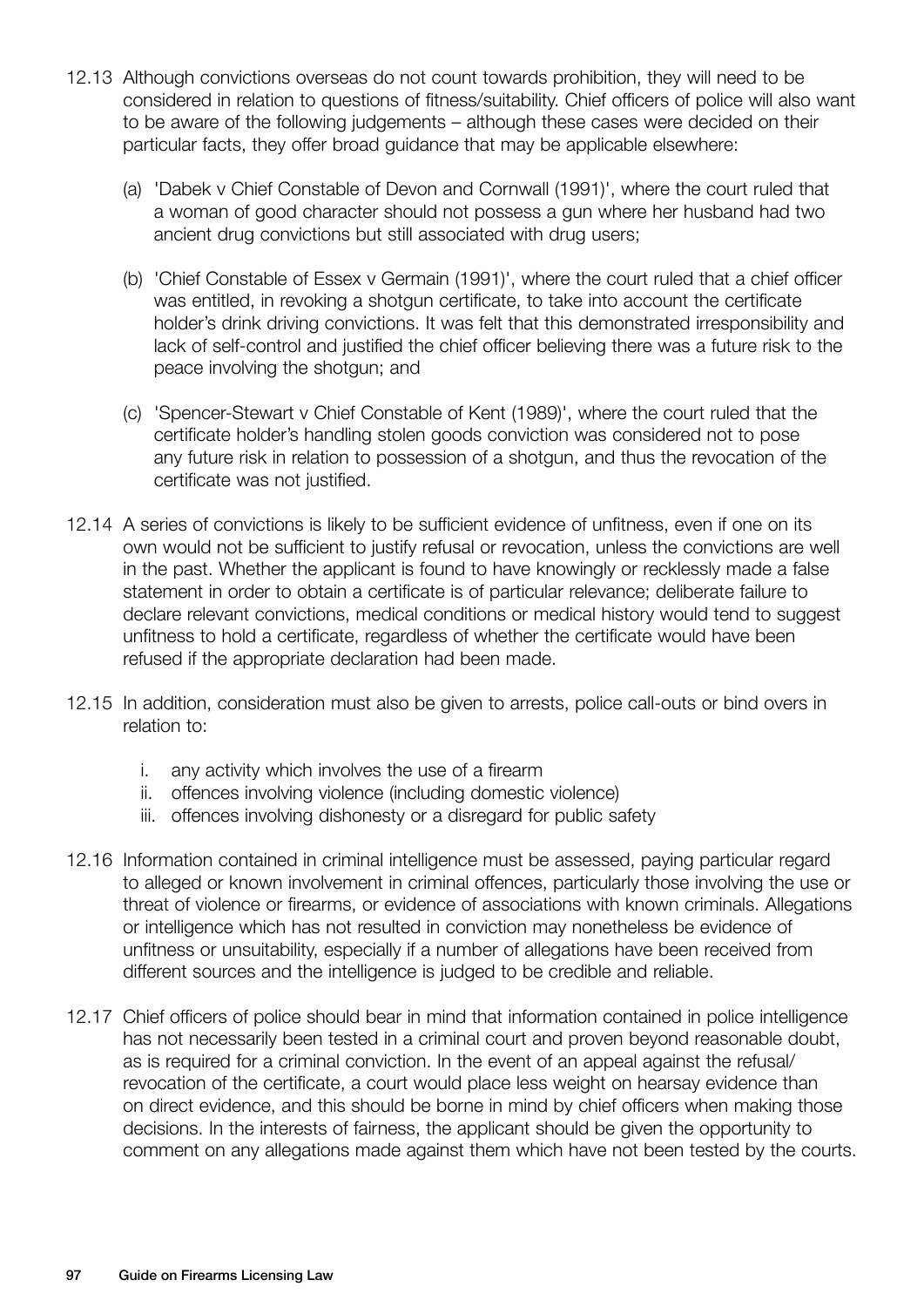- 12.18 Chief officers should think critically about the reliability of the source where an allegation is made against an applicant, including whether the source has any motivation to discredit the applicant.
- 12.19 The test to be applied in considering whether an applicant is unfit in the light of such allegations or intelligence is twofold: firstly, whether any such allegations would, if substantiated, be enough to render an applicant unfit/unsuitable. Second, whether, in light of all of the different types of evidence and information considered, the chief officer of police is satisfied that the applicant can be permitted to possess the firearm or shotgun without a danger to public safety or to the peace. Chief officers of police should, however, consider that any such information might have to be placed before a court if the applicant appeals.
- 12.20 When an applicant is a foreign national or has lived several years overseas the enquiries should be made through Interpol with the authorities of the country concerned to ensure that the applicant has no criminal record overseas that would have a bearing on their "fitness". This includes applicants from overseas who have been granted British citizenship.

#### ii) Intemperate habits

- 12.21 The term 'intemperate habits' appears in section 30A of the Firearms Act 1968 as part of the test for revoking firearms certificates. The term means having a lack of self-control. It should be noted that the term 'intemperate habits' does not appear in the test for revoking a shotgun certificate. However, it may be relevant to the assessment of whether the applicant can be permitted to possess a shotgun without danger to the public safety or the peace as under section 28(1).
- 12.22 Factors for consideration include:
	- (a) Evidence of alcohol or drug abuse that may indicate that a person is unfit/unsuitable to possess a firearm due to the possible impairment of judgement and loss of selfcontrol. The relevant case law here is "Luke v Little" (1980) supported by "Chief Constable of Essex v Germain" (1991). An assessment will need to be made into the circumstances of each case. Usually, it will be a pattern of behaviour that causes concern but there may also be cases where one-off incidents will bring into question the fitness/unsuitability of somebody to possess firearms. In the case of "Lubbock v Chief Constable of Lothian and Borders" (2001) the Sheriff ruled that the revocation of a firearms and shotgun certificate following one isolated drink driving incident was justified given the individual's general attitude towards the offence;
	- (b) Evidence of aggressive or anti-social behaviour, which may include domestic disputes or evidence of hostility likely to lead to violent acts against particular groups categorised by, for example, race, gender, disability, sexual orientation, age, religion or class. As at (a) above, an assessment will need to be made of each case, particularly as regards the seriousness of individual incidents; or
	- (c) Evidence of disturbing and unusual behaviour of a kind which gives rise to wellfounded fears about the future misuse of firearms. A pattern of abuse should generally be regarded more seriously than a single incident, although isolated incidents should not be disregarded in the assessment of the person concerned and their fitness to possess a firearm.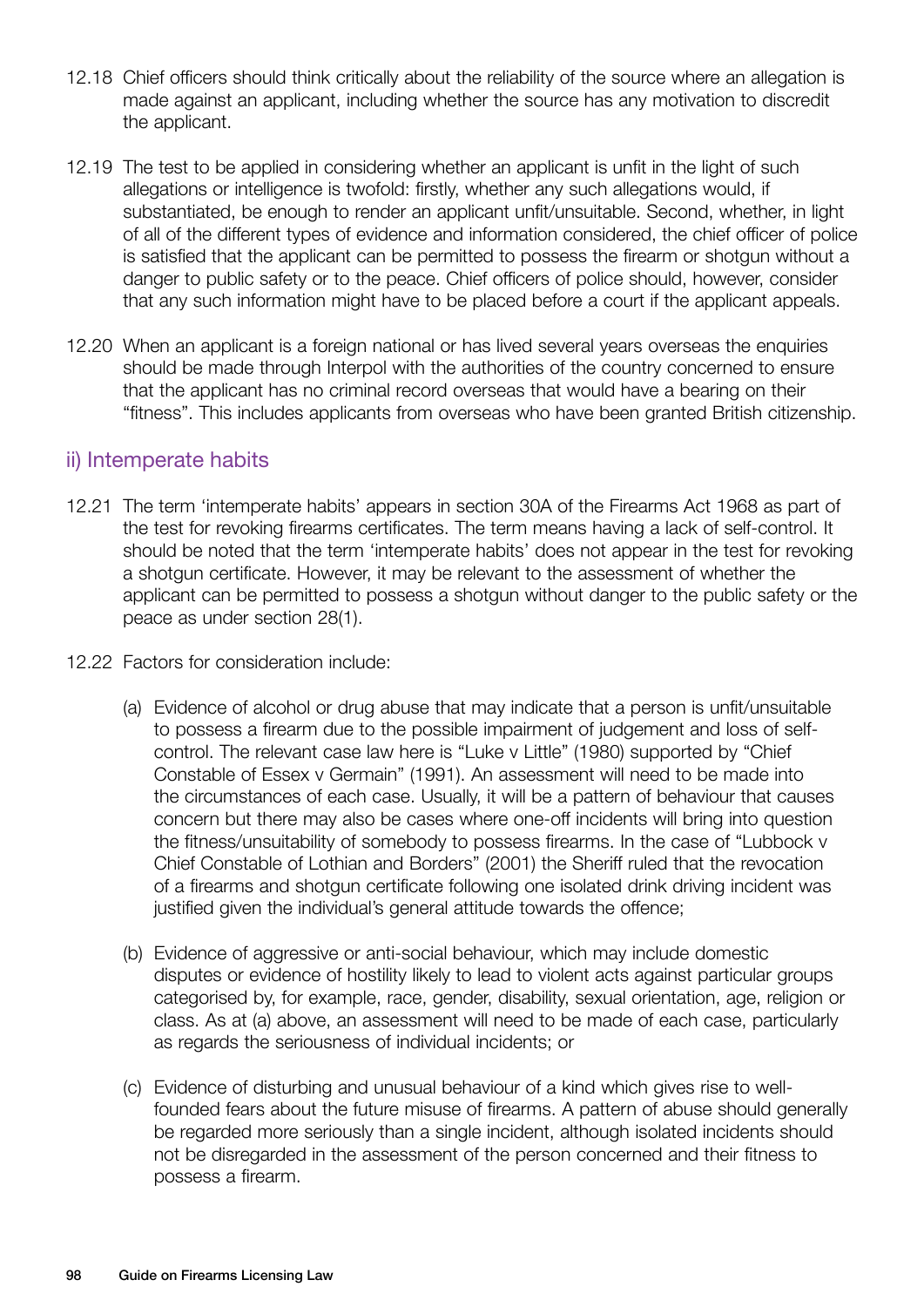#### iii) Unsound mind

- 12.23 The term 'unsound mind' appears in section 30A of the Firearms Act 1968 as part of the test for revoking firearms certificates. It should be noted that the term 'unsound mind' does not appear in the test for revoking a shotgun certificate. However, it may be relevant to the assessment of whether the applicant can be permitted to possess a shotgun without danger to the public safety or to the peace as under section 28(1).
- 12.24 This is a particularly difficult and sensitive area and it is not possible to provide a definition that covers every eventuality. It is impractical for a psychiatric assessment to be conducted on an applicant's suitability to possess firearms. However, chief officers of police should be alert to cases in which a General Practitioner's (GP) report reveals that an applicant has exhibited, or is exhibiting, signs of serious depression, suicidal tendencies, or longstanding or intermittent periods of either emotional instability or unpredictable behaviour. Chief officers should also be alert to any of these signs exhibited by existing certificate holders. This includes persons who have been detained under the civil powers in Part 2 of the Mental Health Act 1983 where it is necessary for the health and safety of the person or for the protection of other people. (The Mental Health (Care and Treatment) (Scotland) Act 2003 contains provisions covering similar situations).
- 12.25 Particular attention should be paid to anyone who has previously been subject to a hospital order, guardianship order or restriction order under the provisions of Part 3 of the Mental Health Act 1983 following the commission of offences. Although there is no correlation between periods of imprisonment and periods of detention under the Mental Health Act, it is important for officers to examine the nature of the offences and the length of the order in these situations.
- 12.26 The fact that a person has received treatment in the past for certain illnesses or conditions, such as depression or stress does not make them automatically unfit/unsuitable to possess a firearm. It is one of the factors to be considered with all other evidence relating to the applicant's character and history. In such cases, account should be taken of the latest medical opinion, and particular attention should be paid to whether this suggests the condition is liable to recur.

#### iv) Safe-keeping and handling of firearms

12.27 Consideration should include any evidence that unauthorised persons, such as family members or associates, who may themselves present a danger to public safety, might have access to the firearms, notwithstanding any arrangements for the security of the firearms which may have already been made. Any history of serious incidents involving firearms, or a careless approach to the handling of other potentially dangerous items, should also receive close consideration. Where the latter exists, the police should consider the likelihood of repetition.

#### v) Domestic violence and abuse

12.28 When considering applications for the grant or renewal of firearm/shotgun certificates particular attention should be paid to domestic incidents, specifically violence and patterns of behaviour by the applicant which give cause for concern (see below for the definition of domestic violence and abuse). An incident of domestic violence taking place should trigger a need for police to review whether the certificate holder can be permitted to possess the firearm or shotgun without causing a danger to public safety or to the peace.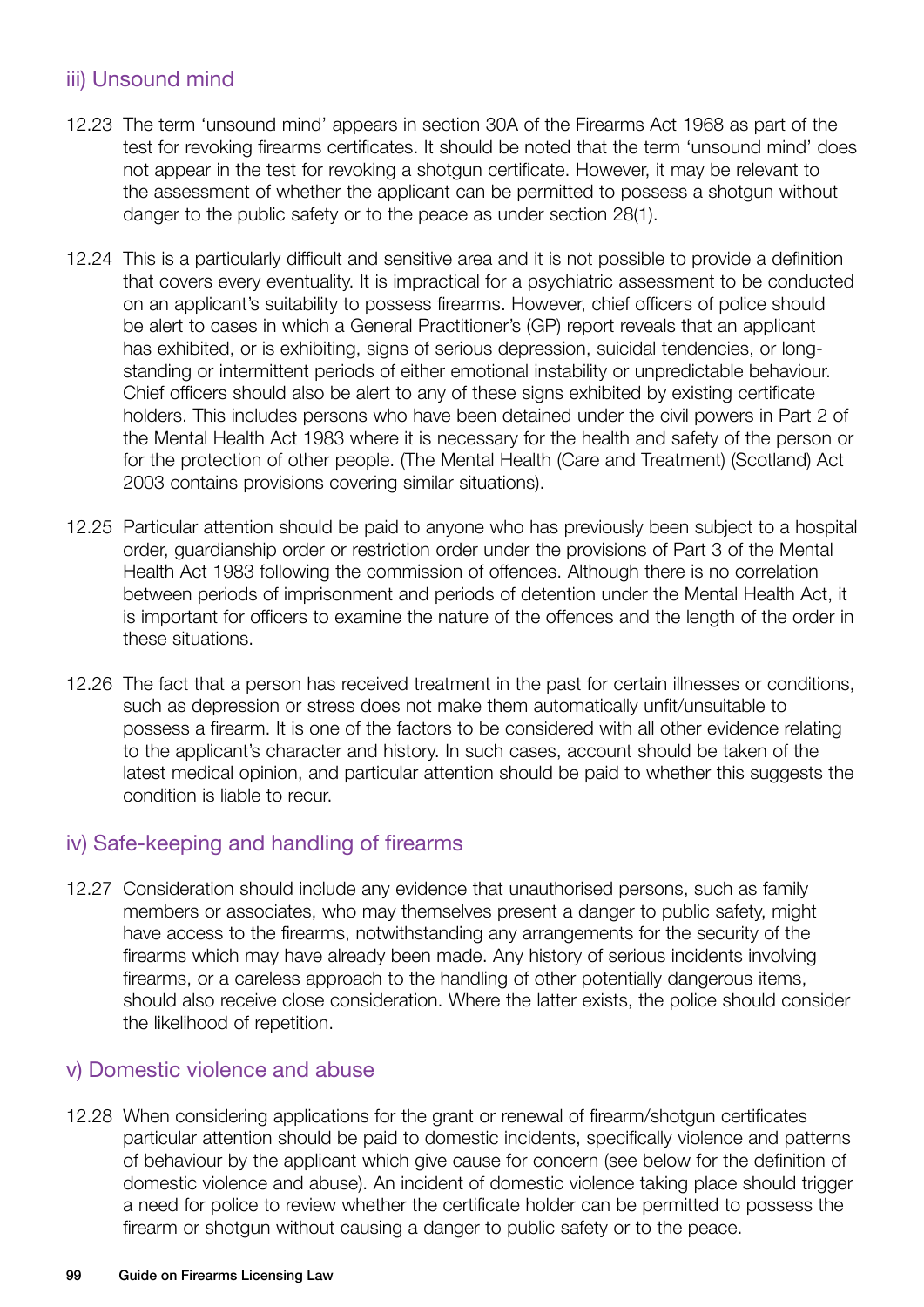12.29 In general evidence (including a history) of domestic violence and abuse will indicate that an individual should not be permitted to possess a firearm or shotgun. Each case must be assessed by the police on its merits, on the basis of the strength of the evidence available and all the circumstances of the case.

# **Applications**

- 12.30 Background checks will always be carried out on applicants to assess their fitness to possess a firearm. These checks should encompass local information as well as checks on national databases. Where there is information indicating domestic violence and abuse, **wider interviews or enquiries** should be considered with a range of family, friends or associates of the applicant prior to issue or renewal of a firearm/shotgun certificate. Those interviewed need not be confined to those persons put forward by the applicant. The police response should be proportionate to the risk involved and care must be taken to consider every case on its merits.
- 12.31 Interviews with partners who may be victims of domestic violence may be judged essential to making a complete assessment of an application. Such interviews need to be conducted with sensitivity, and officers must take into account that a victim of domestic violence may be unwilling to speak openly with the police for fear of further violence or reprisals. Information provided during interview must be treated as confidential. Officers must have received adequate training so that they are aware of the indicators of domestic abuse, and how to support victims and keep them safe. They should be aware that there may be a need to take active steps to protect an applicant's partner from reprisals. This is particularly important in the event that the partner is interviewed in connection with the application and provides information which leads to a refusal or revocation since the applicant might blame their partner and resort to violence.
- 12.32 An applicant's partner is not required to give approval for the issue of the firearm or shotgun certificate and this should be made clear to them. The responsibility lies with the police to make the decision based on all the evidence available. Similarly, the police will assess evidence provided by other family members, friends or associates of the applicant where this is considered to be necessary.
- 12.33 Police domestic violence/public protection units should be consulted and multi-agency liaison may be necessary to properly assess whether the applicant can hold a firearm or shotgun without danger to public safety or the peace.
- 12.34 Chief officers need not rely only on convictions when considering the suitability of applicants to possess firearms without danger to the safety of the public or the peace. In particular chief officers should be aware that they can take hearsay evidence into account and not have to rely directly on spouses/partners when considering domestic related incidents. Hearsay evidence could include the evidence of police officers attending scenes of domestic incidents. Chief officers must also consider whether the applicant or certificate holder has been the subject of a Domestic Violence Protection Notice (DVPN) or a Domestic Violence Protection Order (DVPO) issued under the Crime and Security Act 2010 and whether the applicant or certificate holder has breached the terms of that notice/order.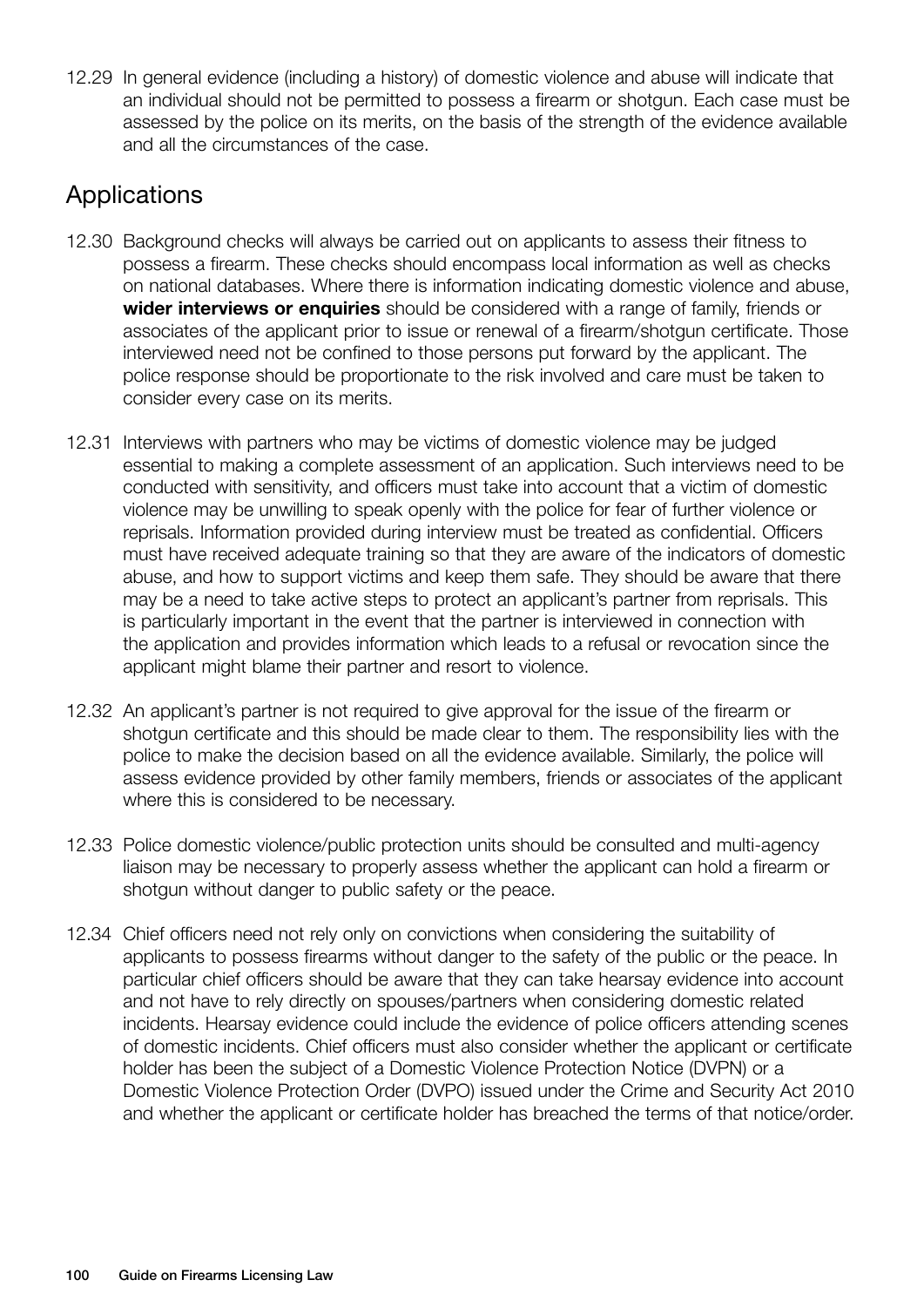- 12.35 Conduct which has not resulted in a conviction can be considered. For example, a bind over may be relevant, particularly if in relation to a partner or a former partner. Evidence falling short of a conviction (e.g. police intelligence, which has not been tested in the criminal court and proved beyond reasonable doubt) should be treated with caution and an assessment made by chief officers of police as to what weight should be attached to it. In each case the police must ensure a fair process by analysing how recent the incident was and whether it should be viewed as an isolated incident or part of an ongoing pattern. They should conduct an assessment of future risk based on all of the evidence.
- 12.36 Information from GPs, especially an indication of alcohol or drug abuse, or mental health issues may indicate that an applicant is not fit to possess a firearm. Consideration may be given to requesting the medical records of spouses, partners or family members (with their consent) if there is concern over previous domestic violence or abuse.
- 12.37 It should be noted, however, that in the event of challenge a court is likely to attribute less weight to hearsay evidence than to direct evidence, and less weight to evidence falling short of a conviction (which has not been tested under cross-examination) than to actual convictions. The chief officer must therefore make a judgement about the reliability and credibility of hearsay evidence before relying upon it to refuse or revoke a certificate.

## Removal of firearms or shotguns

- 12.38 When considering renewal applications or reviewing fitness following any incident that has come to light, chief officers must consider the necessity for action to remove firearms, ammunition and certificates in the interests of preventing avoidable or foreseeable harm. Where it is considered necessary to remove such items, enquiries may be necessary with the applicant, their partner/spouse, GPs, and any other relevant party (family, friends, or statutory agencies) to gather best evidence enabling a chief officer to make an informed decision on revocation.
- 12.39 When considering removal and revocation of firearms, ammunition and certificates, it is vital that partners/spouses are safeguarded against potential retribution, even if there is a lack of cooperation from them. Care should be taken in the transport and storage of guns concerned, which may have considerable monetary value in some cases.

#### Continuous review

- 12.40 Forces must have appropriate measures in place to monitor any activity of a certificate holder or associates that has come to the notice of police. This is to ensure that all relevant information and intelligence is readily available for continuous assessment of the suitability of an individual to possess firearms or shotguns. It is crucial that chief officers act robustly, specifically around domestic incidents and violence, to avoid preventable harm by the potential misuse of firearms or shotguns. A review on the continued suitability of a firearm or shotgun certificate holder should take place following an incident of domestic violence or abuse.
- 12.41 Chief officers should also consider danger to public safety or the peace, including arrangements for storage of the firearm/shotgun/ammunition where the certificate holder is a victim of, or a witness to, domestic violence or abuse in the family home. Any household which is in domestic turmoil is unlikely to be a suitable place for firearms to be stored.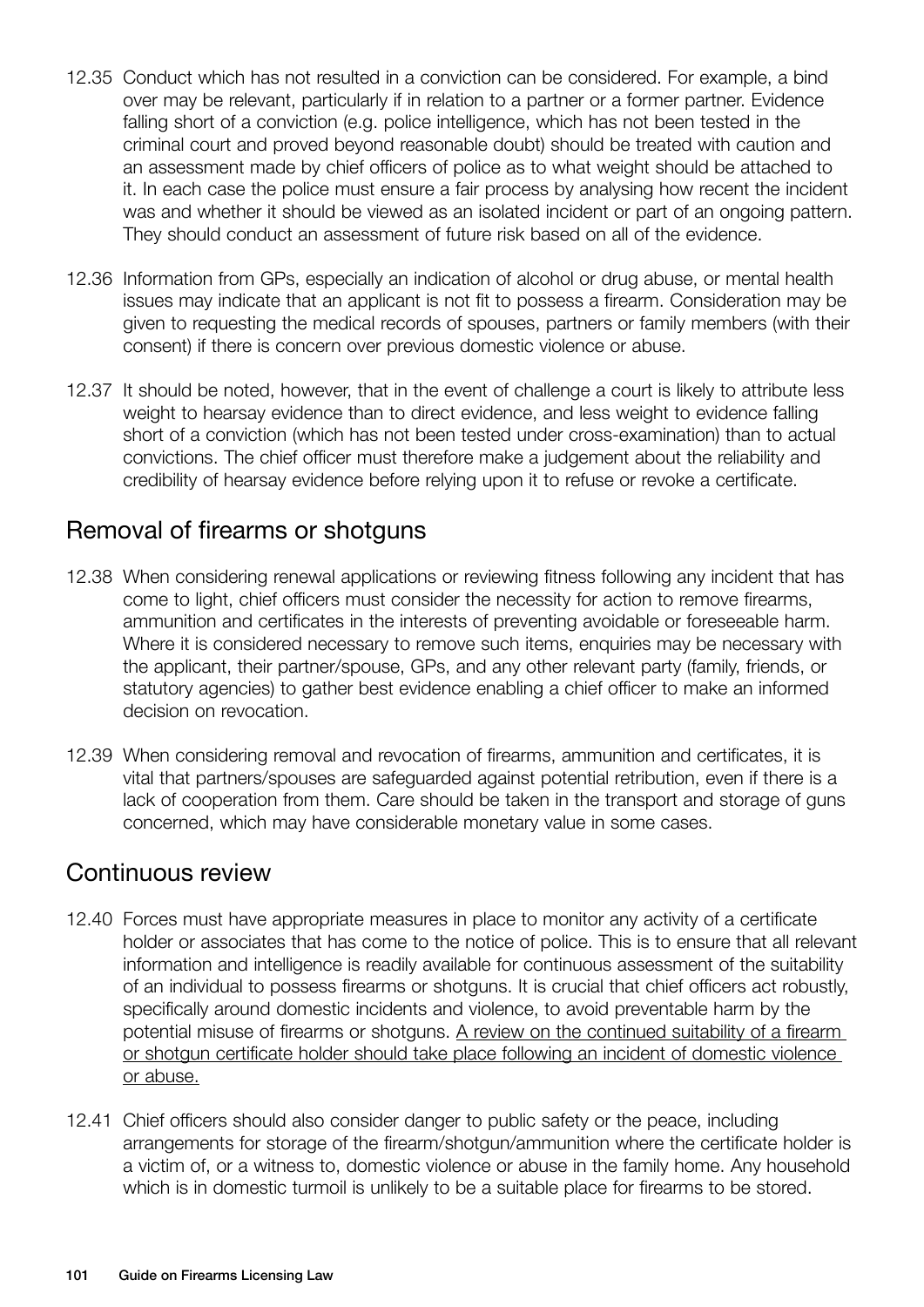## Definition of Domestic violence and abuse

The new definition was introduced on 31 March 2013. This is a non-statutory definition, the purpose of which is to apply across Government to ensure there is a common approach to tackling domestic violence across different agencies.

The definition of domestic violence and abuse now states:

Any incident or pattern of incidents of controlling, coercive or threatening behaviour, violence or abuse between those aged 16 or over who are or have been intimate partners or family members regardless of gender or sexuality. This can encompass, but is not limited to, the following types of abuse:

- psychological
- physical
- sexual
- financial
- emotional

Controlling behaviour is: a range of acts designed to make a person subordinate and/ or dependent by isolating them from sources of support, exploiting their resources and capacities for personal gain, depriving them of the means needed for independence, resistance and escape and regulating their everyday behaviour.

Coercive behaviour is: an act or a pattern of acts of assault, threats, humiliation and intimidation or other abuse that is used to harm, punish, or frighten their victim.

This definition, which is not a legal definition, includes so called 'honour' based violence, female genital mutilation (FGM) and forced marriage, and victims are not confined to one gender or ethnic group.

## Seeking further information

- 12.42 Where the applicant has previous convictions, or where information has cast doubts on the suitability of the person to be entrusted with a firearm, the chief officer of police should consider whether to approach agencies likely to have had involvement with them, such as the probation service or social services. The chief officer should ensure that the reason for the enquiry is to ascertain whether or not there is any further evidence that the person would be unfit/unsuitable to possess a firearm.
- 12.43 Where an applicant's reason for possessing the firearm is shooting on a farm or at a club, for example, the chief officer should also consider whether to seek additional information from persons such as the relevant holder of shooting rights or secretary of the club who may have close knowledge of the applicant's character. Where this is considered necessary, care should be taken by the police not to divulge information about the applicant which is of a sensitive or confidential nature.
- 12.44 Where applicants have declared on the prescribed form that they have suffered from a mental or nervous disorder, including depression, and have given their consent to an approach being made to their GP or medical adviser, the GP should be asked in writing to provide factual details about the condition. The failure of a GP to provide such information should not in itself result in the refusal of an application (see also Chapter 10).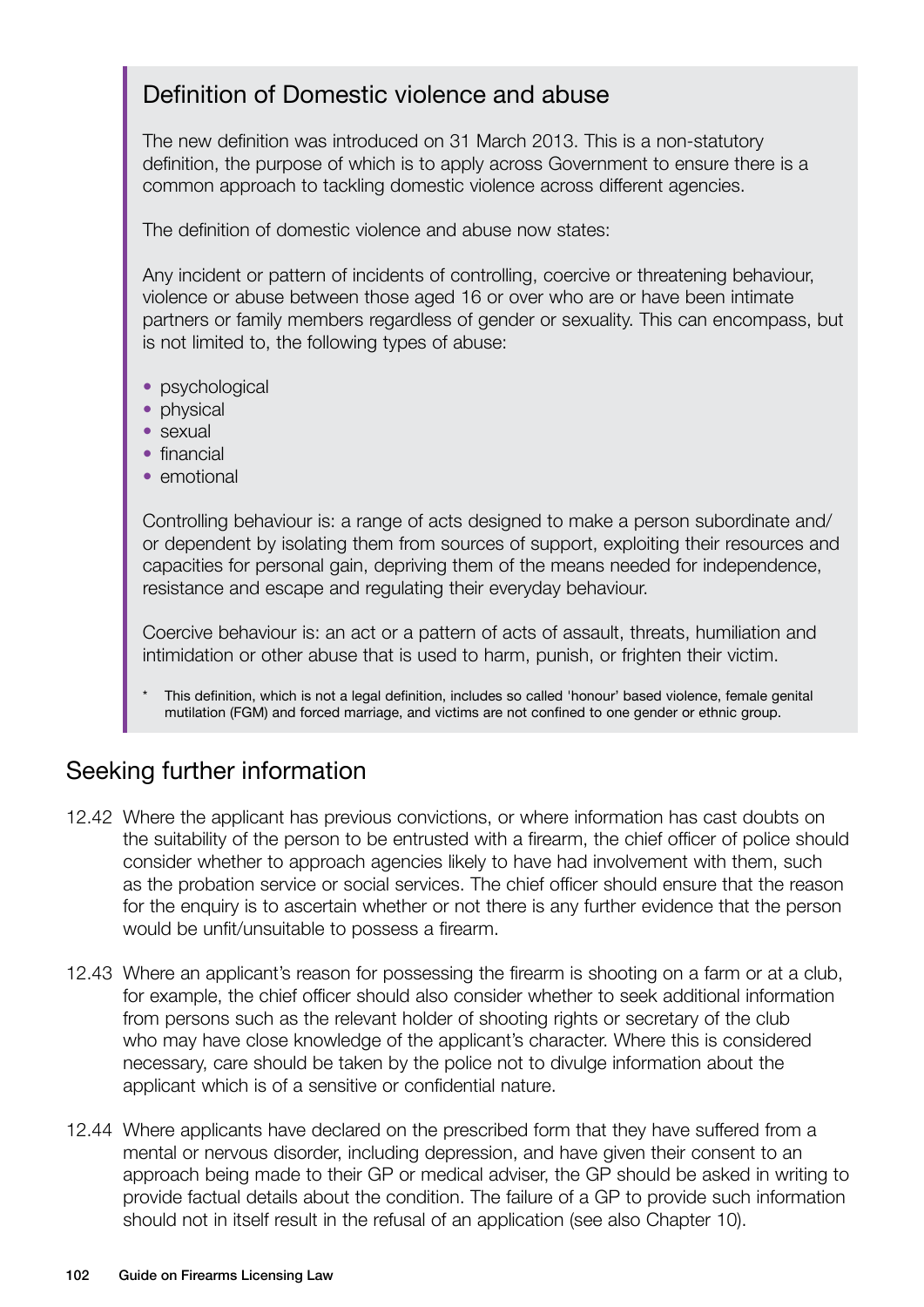# Making the final assessment

12.45 Decisions on applications and revocations should be made on an assessment of all the relevant information and must be made on the individual merits of each case. Evidence of previous convictions or intemperate behaviour, for example, might not result in an automatic refusal if, since the conviction, the applicant has led a law-abiding life and shown a capacity to be entrusted to possess a firearm.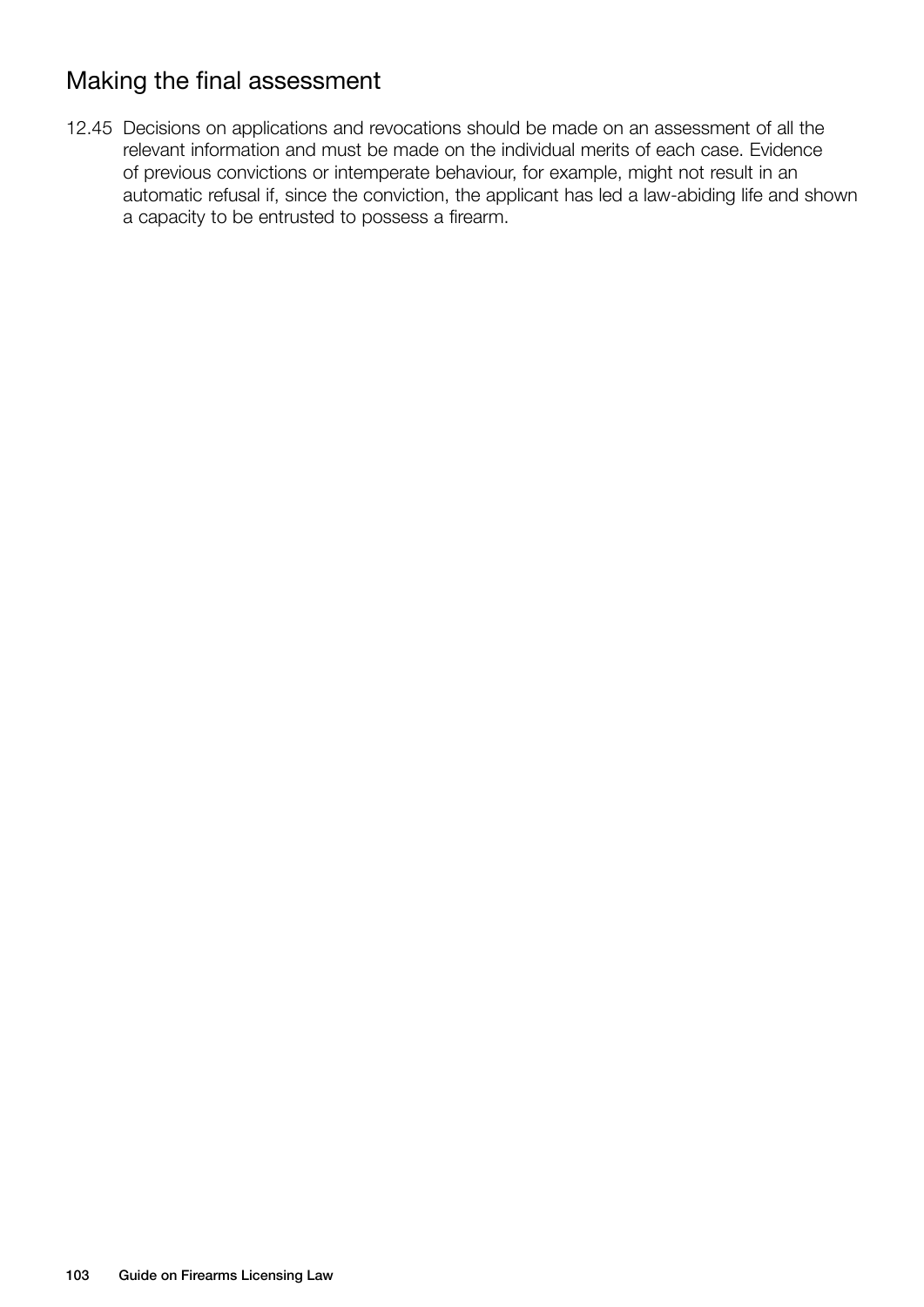# Chapter 13: Good reason to possess a firearm

#### 13.1 This chapter:

- i. sets out the issues that chief officers will wish to consider in assessing "good reason" in individual cases;
- ii. advises on the more common "good reasons" that the Home Office would consider proper for the possession of particular firearms and ammunition; and
- iii. sets out the guiding principles governing the definition of a "good reason" to possess a firearm.

The guiding principle behind the requirement to have a "good reason" to possess, purchase or acquire firearms or ammunition, is that firearms are dangerous weapons and the state has a duty to protect the public from their misuse. In general, applicants should be able to demonstrate that they 'use' their firearm on a regular, legitimate basis for work, sport or leisure (including collections or research).

## **Introduction**

- 13.2 Under section 27(1)(b) of the Firearms Act 1968, firearm certificates shall be granted by chief officers of police if they are satisfied that applicants have a "good reason" for having in their possession, or for purchasing or acquiring, the firearm or ammunition in respect of which applications are made and that in all the circumstances the applicants can be permitted to have the firearm or ammunition in their possession without danger to the public safety or to the peace. Apart from assessing fitness to possess firearms, "good reason" is one of the most substantial and complex areas of discretion that chief officers may exercise in licensing firearms. It is therefore imperative that any decision to refuse on grounds of "good reason" must be reasonable.
- 13.3 This guidance is not exhaustive. Chief officers of police will encounter cases not covered here where they may properly judge that "good reason" is proven. Each case must be judged on its own merits, being mindful of the consistent administration of the Acts and the need to provide fair and equitable treatment to all applicants, while maintaining the duty to protect the public from firearm misuse.
- 13.4 Apart from having a "good reason" in principle, an applicant's reasons for owning firearms should be genuine. Equally, any reason to refuse an application must be clearly justified and explained. Chief officers of police should exercise caution in dealing with cases where the applicant presents a nominal reason for possessing firearms but may have ulterior motives. The police will be expected to make reasonable inquiries to verify the applicant's "good reason" for the possession of firearms. This may include:
	- i. a request for written authorities where relevant (and possible).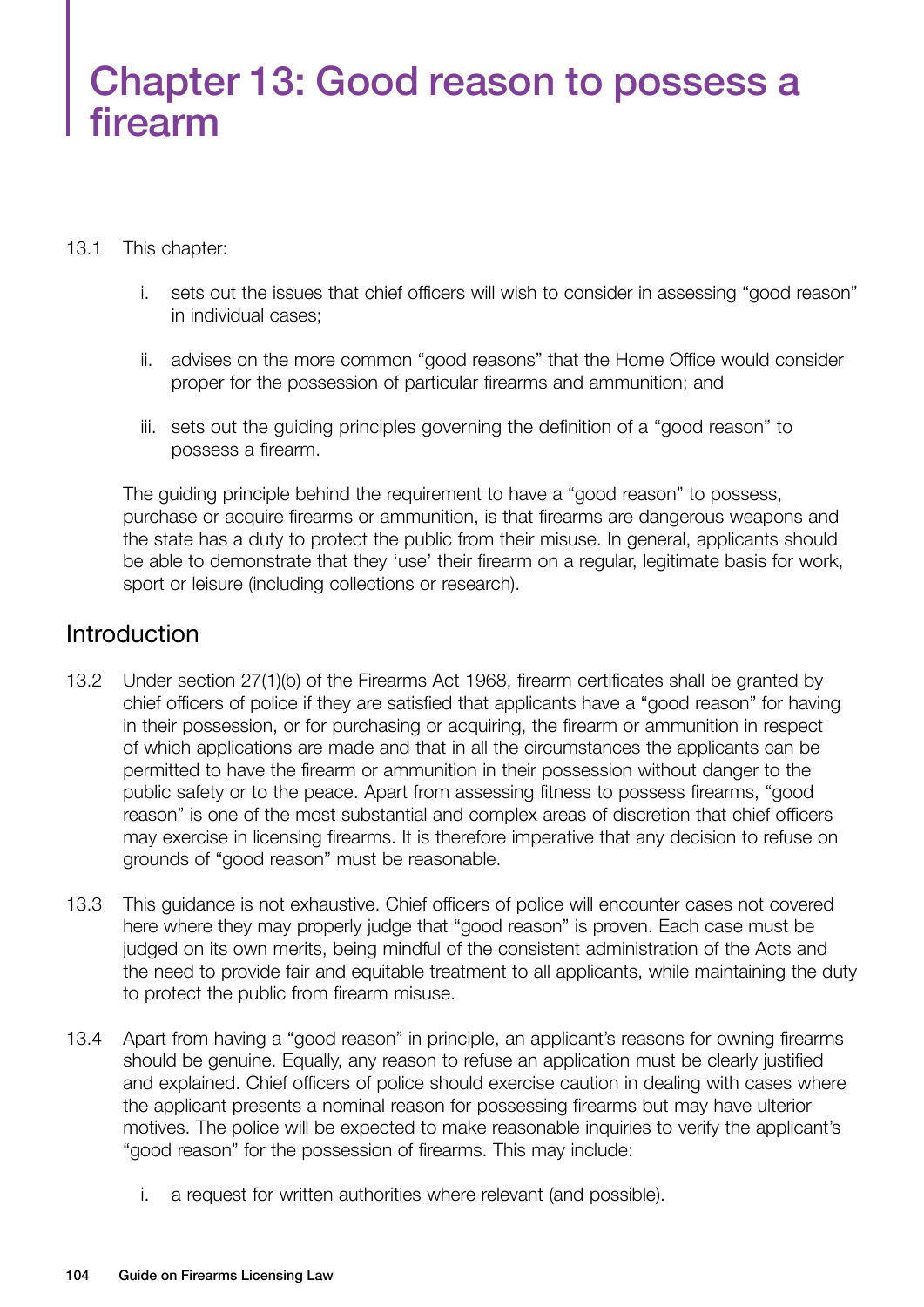- ii. verification of the likelihood of the quarry species being present.
- iii. the suitability of land for the firearms requested commensurate with the applicant's experience.
- iv. their authority to shoot on the land; and,
- v. in the case of target shooters: verification of club membership and shooting activities.
- vi. in the case of collectors: activity, including academic research, membership of recognised bodies etc.
- 13.5 An intention to acquire a firearm certificate, with the attendant privileges and responsibilities, should generally involve a genuine intent to use the firearms concerned regularly (depending on the type of firearm and the opportunities to use it) or a "good reason" of similar substance. Failure to use a firearm or failure to acquire one by the end of the certificate's life may be cause for further inquiry as to the applicant's intentions, (but see paragraph 13.53 and sections on firearms of historical importance, collections and trophies of war).
- 13.6 "Good reason" should be neither confined to need nor equated with desire. Most firearm certificate holders possess firearms for reasons of their profession, sport, collectors or recreation, and may properly wish to exercise discretion as to what types of firearms they choose for these purposes. On the other hand, a simple wish to own a particular sort of firearm is not in itself "good reason" without further supporting evidence of intentions. Chief officers of police should be mindful of case law (Anderson v Neilans (1940) and Joy v Chief Constable of Dumfries and Galloway (1966)) which suggests that the chief officer should consider the application firstly "from the standpoint of the applicant rather than from that of a possible objector". "Good reason" will need to be demonstrated for each firearm to be held under section 1 of the 1968 Act.
- 13.7 With the exception of the limits set by the Deer Acts (for more information, see chapter 14) and similar legislation, the suggested calibres for different quarry species are intended as examples of the typical range of calibres used rather than prescriptive limits. In most cases there will be a range of broadly similar commercial calibres suitable for different quarry (see paragraph 13.8 for definition of this term for the purposes of this guidance).

## Quarry shooting, including shooting pest species (vermin) and other shooting over land

- 13.8 'Quarry' is the general term for live animals (including birds) shot over land. In this context, 'land' means an area to be shot over, for example, a woodland, moorland, heath, wetland, foreshore, open water or field. Firearm certificate holders may wish to use firearms to shoot deer, game, pest or other quarry species. Calibres authorised should have sufficient muzzle energy to ensure a clean kill of the quarry species concerned.
- 13.9 A certificate holder may shoot any quarry that is lawful (where they are authorised to shoot). Whilst guidance is provided, it is the responsibility of the shooter and the shooting community to know what calibre is suitable for which quarry, and when certain quarry is lawful (including the need to obtain or rely upon a licence from the relevant licensing authority to permit the shooting of protected species). Once initial "good reason" has been established for the possession of a firearm, there is no requirement for "good reason" to be demonstrated for additional quarry species or amendments providing the firearms are not underpowered for the species (see also paragraph 13.17). A cartridge should be capable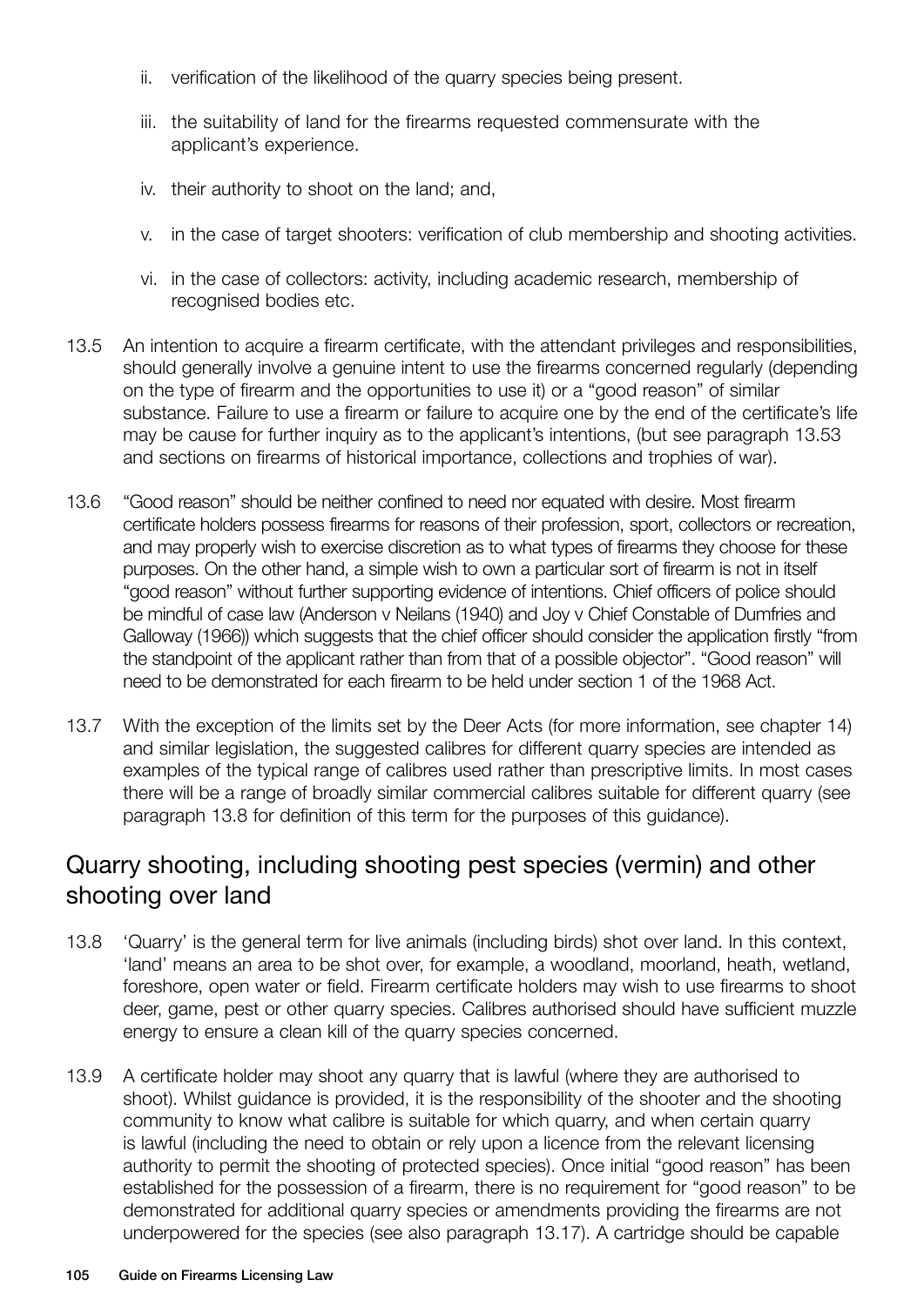of achieving a humane kill, and it is the responsibility of the shooter to ensure that any excess energy will be absorbed by the backstop. The "any other lawful quarry" condition (which also covers protected species that the certificate holder is licensed to shoot) should be applied. If an applicant is suitable to hold a firearm certificate and is deemed safe to do so, there is no requirement to restrict the quarry they shoot by the use of conditions imposed on the individual's firearm certificate.

A person wishing to shoot over land should nominate in their application a specific area of land over which they intend to or have permission to shoot (this does not restrict their ability to shoot elsewhere where permission is also given), and provide written authority, where possible, from the person entitled to grant the shooting rights. The land may then be examined and approved by the police (if it is not already known to be suitable) in order to help to establish that the "good reason" requirement has been fully met, and that the use of firearms and ammunition will not endanger public safety or the peace (section 27(1)(c) of the 1968 Act).

- 13.10 The land need not be owned or rented by the applicant, nor need they have regular or automatic access to it. Farmers and landowners may allow shooters to shoot on their land, for payment or otherwise, on a formal or informal basis. An applicant need not always nominate a piece of land as evidence of "good reason", but in such cases the applicant may be required, where possible, to provide written evidence, for example from a relevant organisation, a professional pest controller, gamekeeper or of a booking to shoot.
- 13.11 It is accepted that land is not intrinsically "safe" or "unsafe" and that any shooter will have to exercise a strong measure of discretion in deciding whether to shoot in particular circumstances. However, the police will wish to be satisfied as part of "good reason" that the land nominated is not clearly unsuitable for the types of firearms to be used. The land inspection is intended only as part of the process of verifying that a "good reason" exists. It should not normally be extended to other areas of land on which the applicant intends to shoot unless there is to be a condition restricting a new shooter to specified land only. An inspection, where it is required, may provide a good opportunity to confirm that the applicant understands the characteristics of the land and the best places to shoot safely on it.
- 13.12 The applicant's knowledge of safe shooting is also very important and they should therefore, where possible, be present when the inspection takes place. This will give applicants the opportunity to confirm that they are aware of any potential hazards and know that no shot must ever be fired from a rifle unless there is a safe backstop. Some of the issues that the police will need to consider in relation to all the circumstances of the specific application are:
	- a) Presence of rights of way, public roads and footpaths and their frequency of use;
	- b) Proximity of dwellings;
	- c) Suitable backstops relevant to the firearm to be used (also important with a shotgun when using section 1 ammunition);
	- d) General topography of the land; and,
	- e) Presence of any quarry species on the land (see paragraphs 13.9, 13.15 and 13.16 for guidance).
- 13.13 A person whose certificate is to be conditioned to allow shooting only on land approved by the chief officer of police, should be able to establish whether an area of land has been approved for that type and calibre of firearm by contacting their local police firearms licensing department. It is expected that in only a small number of cases will it be necessary to inspect the land.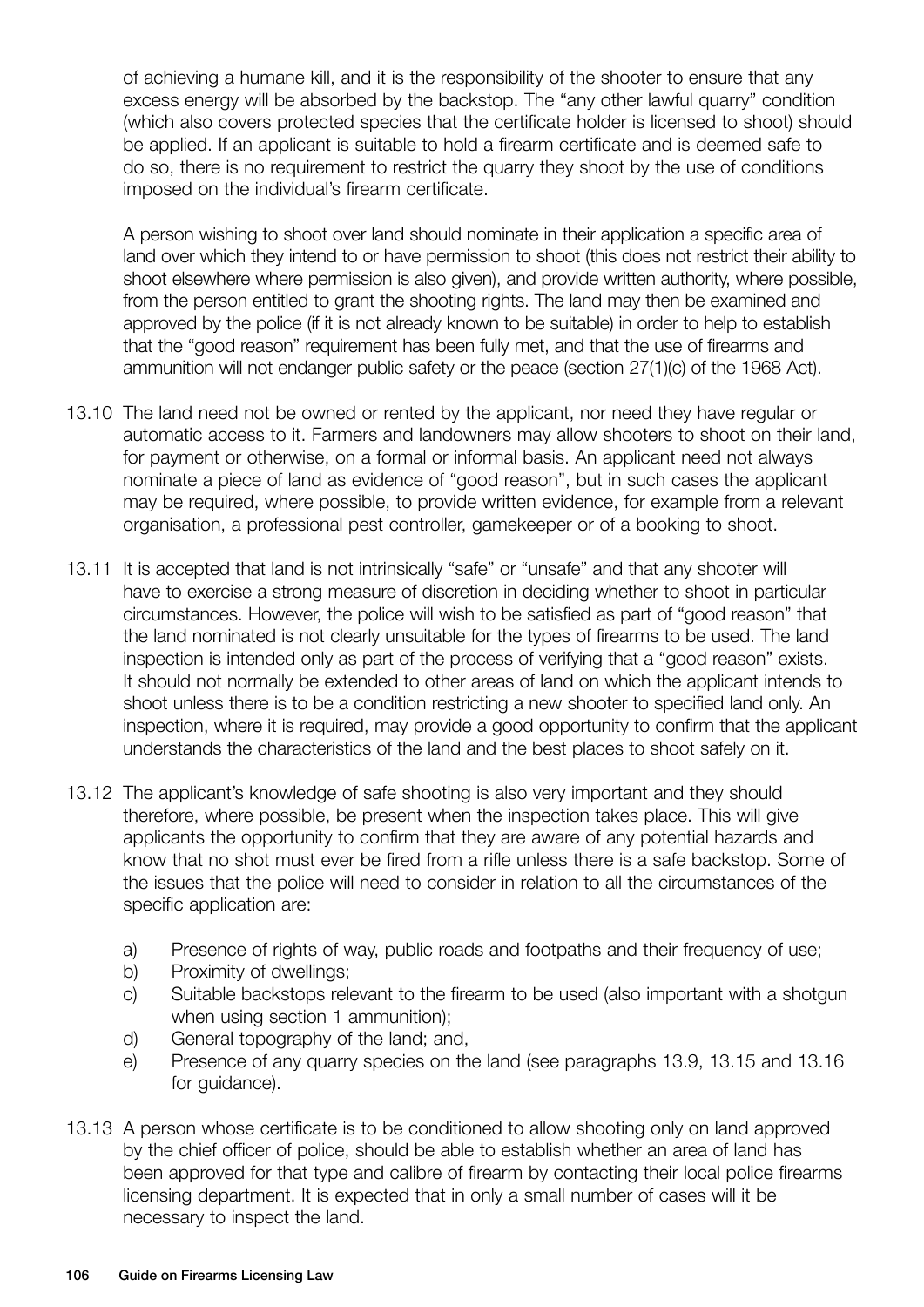- 13.14 When land inspections are required, the knowledge of local shooters, stalkers, gamekeepers etc. may be drawn upon. This is particularly important in cases of doubt. Decisions to refuse approval on public safety grounds should not be based on the assessment of a police employee with little or no experience in such matters and the views of those experienced in the field use of firearms should be sought before final decisions are made.
- 13.15 When land inspections are required, the police may consult people with necessary expertise in shooting or knowledge of the land in question, as well as local shooters, stalkers and gamekeepers. This is particularly important in cases of doubt. Shooting organisations are also able to assist with detailed information about the practical applications of rifle/cartridge combinations.
- 13.16 "Good reason" to possess particular firearms will generally be linked to the quarry species found on the land concerned. However, conditions for the possession of such firearms may allow the certificate holder to deal with reasonable eventualities, for example, pest or game species or the humane destruction of injured animals on the estate. The Pests Act 1954 (see relevant section in chapter 14) can be used to impose a duty with financial penalties on occupiers of land to control rabbits on their land. Under the Animals Act 1971 section 9, a person may, under certain specified circumstances, shoot a dog found worrying sheep, cattle or other livestock. Protection of livestock may constitute the 'good reason' for possessing a rifle for some farmers or others involved in animal husbandry (see also chapter 14). Although not stipulated in law, a shotgun may be used where dogs worrying sheep and other livestock are to be killed. Where the use of a rifle for these purposes is cited as "good reason", DEFRA advise that calibres suitable for small deer would be appropriate.
- 13.17 The table at the end of this chapter provides guidance on whether, for the purposes of establishing "good reason", a particular calibre is suitable for shooting certain quarry. It should be noted that the list of calibres is not exhaustive but will serve as a useful guide.
- 13.18 'Yes' indicates that the calibre is suitable for the purpose, and pursuit of such quarry would normally be a "good reason" to possess such a rifle. 'No' indicates that the calibre and muzzle energy is unsuitable, unlawful or inhumane, and pursuit of such a quarry would not therefore be a "good reason" to possess such a rifle. This, however, should not exclude the use of a larger or more powerful firearm, for which "good reason" has been established, to shoot smaller quarry (see 13.9). In some cases an applicant will want to possess two similar weapons for the same category of use, for example, where an employer requires the applicant to use a weapon for official purposes but the applicant also wants to hold one for personal use (for example, deerstalking). Chief officers of police should also note that many animals (including many birds) are protected by law (see chapter 14). Licensing officers will also wish to have regard to other paragraphs in this chapter which offer more detailed guidance in relation to specific quarry.

## Shooting Small Quarry Species, including Game and Pest Species (Vermin)

13.19 The term "game" covers certain birds and animals that may be shot for food and sport. These include pheasant, partridge, grouse, ptarmigan and ground game (rabbits and hares). The term "vermin" is not defined in law, but it may include species that cause damage to crops, game, livestock or property such as fox, rabbit, mink, stoat, weasel, brown rat, and grey squirrel; as well as some birds, such as wood pigeon and corvids such as rook and crow. Whilst species including wood pigeon and corvids are regarded as pests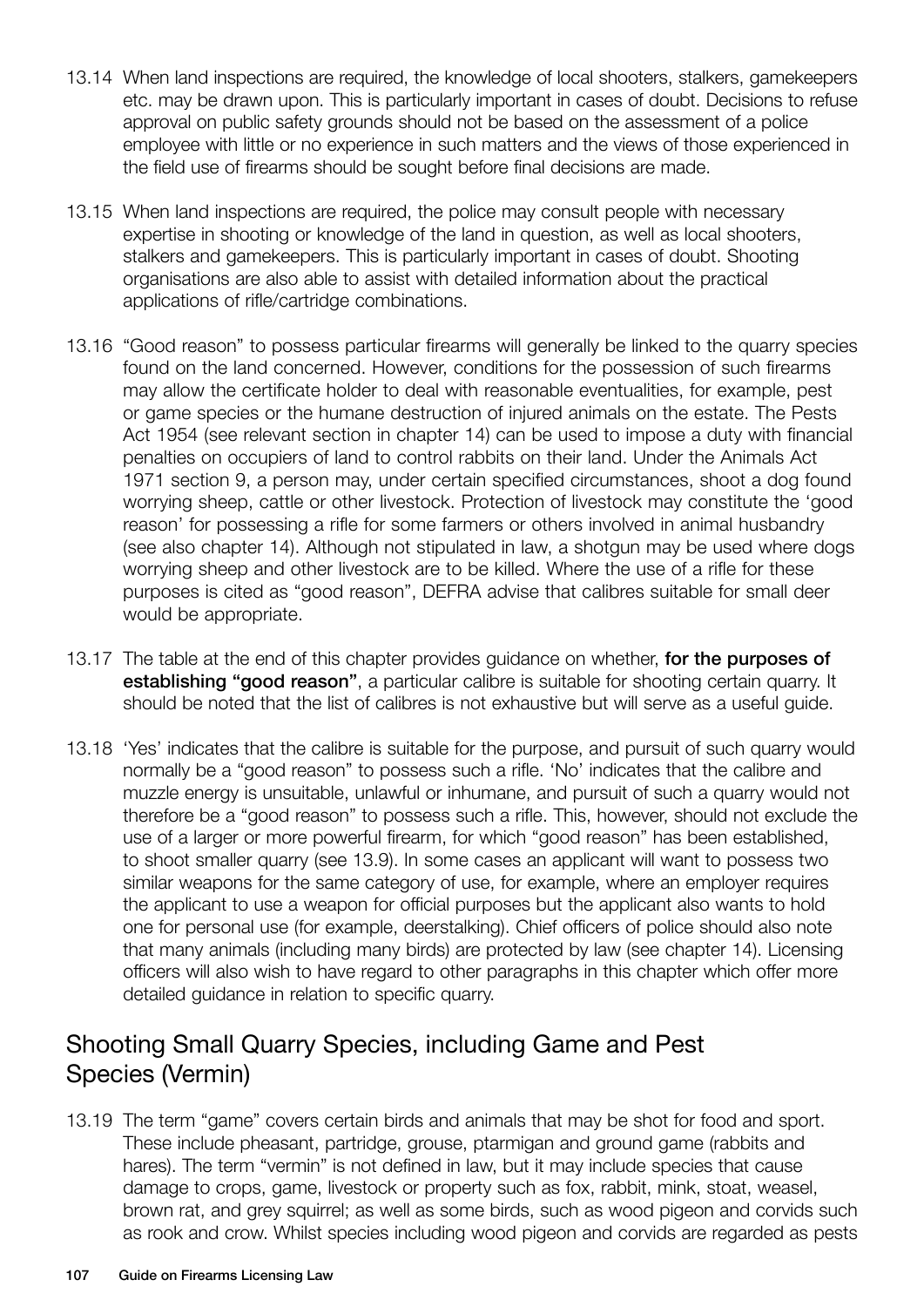or vermin, they are protected under the Wildlife and Countryside Act 1981, and therefore can only be shot under the relevant general licence. It is important to note that animals such as deer, wild boar etc are not viewed as vermin. Under schedule 6 of the Wildlife and Countryside Act 1981, certain species such as wild cats, pine martens, badgers and otters may not be shot with any automatic or semi-automatic firearm, or killed, or taken by other prohibited methods under section 11(2) of the 1981 Act. These species may be pests under certain circumstances but may only be killed under licence (see also chapter 14). Guidance on foxes can be found in paragraphs 13.25 and 13.26.

- 13.20 Although not set out in legislation, the rifle cartridges most commonly used to shoot ground game and vermin are .17 rimfire (HMR & Mach 2) and .22 rimfire. More powerful centrefire cartridges, such as .17 Remington and .22 Hornet are also suitable for ground game and vermin, and may be considered if the applicant also intends to shoot fox to avoid possession of a further gun. Expanding ammunition may be granted for shooting vermin.
- 13.21 Self-loading shotguns ('semi-automatic' is defined in section 27 of the Wildlife and Countryside Act 1981 as capable of holding more than two rounds in the magazine and applies only to large magazine shotguns (and .22RF)) may be used to shoot certain pest species under the terms of a licence from either Natural England, Scottish National Heritage, or the Natural Resource Wales but is applicable to avian species only. Largemagazine shotguns may be required to deal with serious pest problems with wood pigeon or corvids (rooks and crows). It is acceptable for self-loading shotguns to be used for mammal pest species including rabbits and squirrels. Once "good reason" is established for avian vermin control, shotguns of this kind may be allowed for taking other small vermin (including mammals such as squirrels and rabbits).
- 13.22 'Specially dangerous' air rifles in calibres from .177 to .25 operating at over 12 foot pounds and therefore subject to certification are often used for vermin control and for the shooting of small game when an applicant wishes to use a firearm less powerful than the .22 rimfire. The same conditions apply to air rifles as any other rifle authorised for quarry shooting.
- 13.23 Section 4 of the 1997 Act allows the possession, purchasing, acquiring, selling or transferring of shot pistols in calibres .410 and 9mm rimfire, provided that such a pistol is subject to a condition that it is only for use in connection with the shooting of vermin (see Appendix 3 for the exact wording of the condition which covers these circumstances). This exemption was intended mainly for pest controllers who may need to use a firearm of this kind in farm buildings, farmyards and similar areas where use of a conventional shotgun would be inappropriate, for example, barns, fruit cages or near release pens.
- 13.24 Those involved in shooting vermin will normally be authorised to possess up to 750 rounds. Expanding ammunition may be authorised for this purpose. However, larger allocations may be required in some circumstances, perhaps for individuals who are responsible for pest control over large areas of land or where there are serious infestations, for example of rabbits. In such cases, it may be appropriate to authorise the individual to possess up to 1,500 rounds. These amounts are only guides and should not be seen as absolute limits to be applied in all cases. An applicant who is responsible for a lot of pest control may reasonably want two rifles firing the same, or a closely allied cartridge.

Chief officers of police will wish to be mindful that quarry species are mobile and applicants may not be able to always predict their presence on land on a consistent basis. Certificate conditions should therefore allow the applicant flexibility in dealing with quarry species, and the 'any other lawful quarry' condition may be used. However, where a particular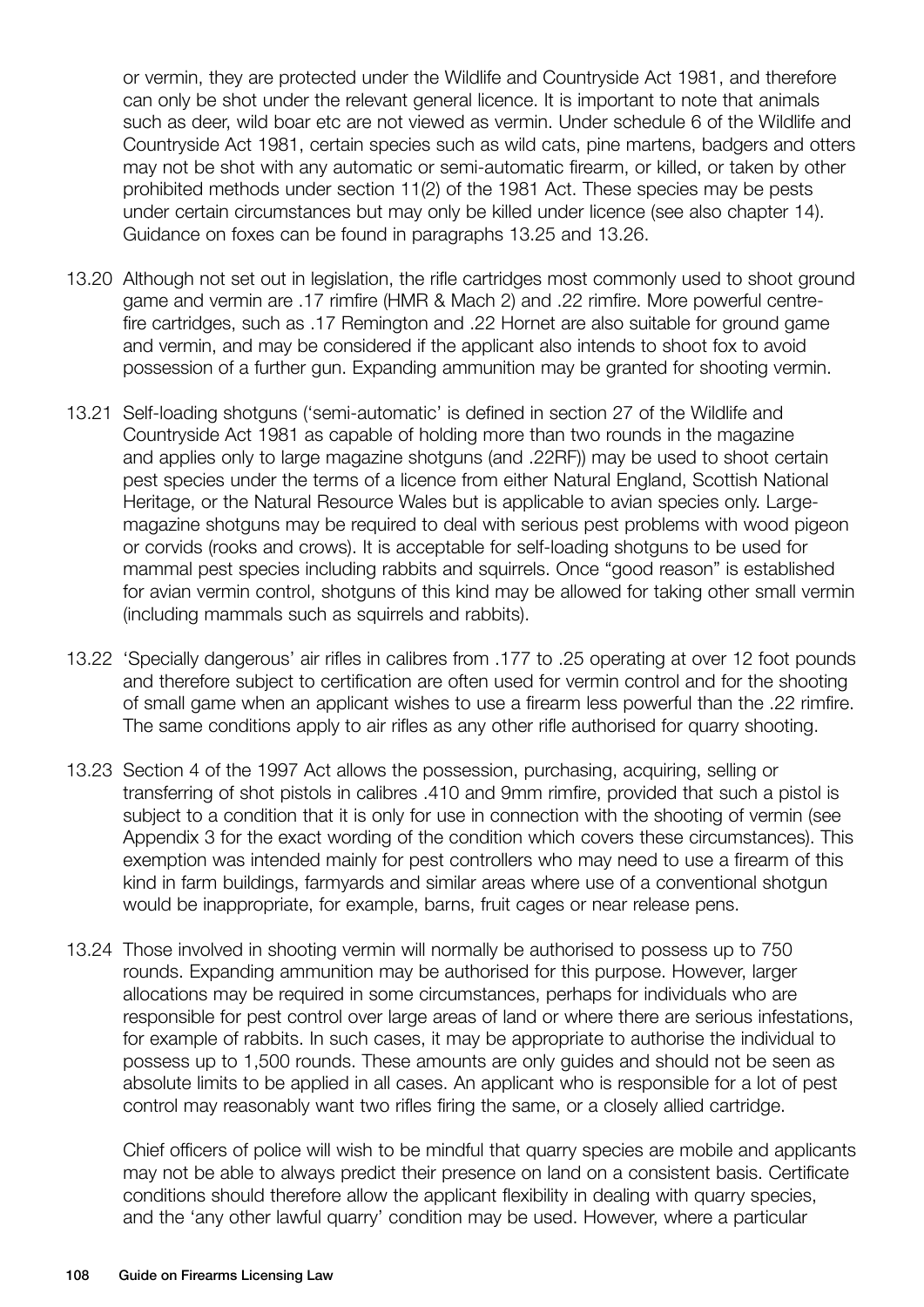quarry forms the basis of the applicant's "good reason" its likely presence will need to be confirmed (see paragraph 13.15 and 13.16 for guidance).

## Fox

13.25 Although not set out in legislation, common rifle cartridges considered suitable for the shooting of foxes range from .17 Remington, and .22 Hornet to .22 -250 and .220 Swift, though there is a wide range of suitable similar calibres commercially available. In windy areas, where heavier bullets aid accurate shooting, or if applicants wish to use one rifle for shooting both deer and foxes, they may choose a rifle in 6mm (.243/.244) or 6.5mm (.264) calibre.

.22 Rimfires are generally considered as having insufficient muzzle energy to be used against foxes in most circumstances. However, these could be suitable for use at short range by experienced persons, and may be permitted in certain situations such as around farm buildings or paddocks. It is for the operator to ensure that the quarry species are shot at the appropriate range with the appropriate ammunition to achieve a humane kill. Combination shotgun/rifles should have the rifled barrel in a similar calibre. Expanding ammunition should be authorised for shooting foxes.

Those involved in shooting foxes will normally be authorised to possess up to 250 rounds, but consideration should be given to each shooter's individual circumstances, particularly where re-loaders are acquiring missiles. See also paragraph 13.9 on allowing the applicant flexibility to reasonably shoot other species on named land.

13.26 It is desirable that new applicants should have some previous experience of the safe use of firearms before using such rifles. Experience is neither cartridge nor ammunition type exclusive. It may include the shooting of any quarry species. The aspect that police are looking to be satisfied about is the competency of the applicant to take a safe shot every time. The shooting of any quarry requires a safe backstop for the shot, and such experience is transferable between quarry species.

## Wild/feral animals

- 13.27 Authority may be requested to shoot animals which fall outside the scope of usual types of game or vermin, for example feral goat or wild boar. The type of rifle authorised should be appropriate to the quarry species, The Deer Initiative recommends a rifle of not less than .270 for wild boar. For feral goats, Defra advise the use of a minimum calibre of .243 with a bullet weight of 100 grains to be humane. However, individual bullet weights should not be stipulated on certificates. Expanding ammunition should be authorised for this purpose.
- 13.28 Hunting potentially dangerous animals, such as wild boar, with larger calibre rifles requires particular skill, and applicants should generally have experience of firearms. Applicants should put forward specific named land and a request or authority from the owner/ occupier to shoot the species concerned.

## **Seals**

13.29 Under the Conservation of Seals Act 1970, seals may be shot by fishermen and others to prevent damage to fishing nets or fishing tackle, provided that at the time the seal was in the vicinity of the net or tackle. Seals may also be shot to prevent damage to fisheries under licences issued by Natural England (for rivers only), the Marine Management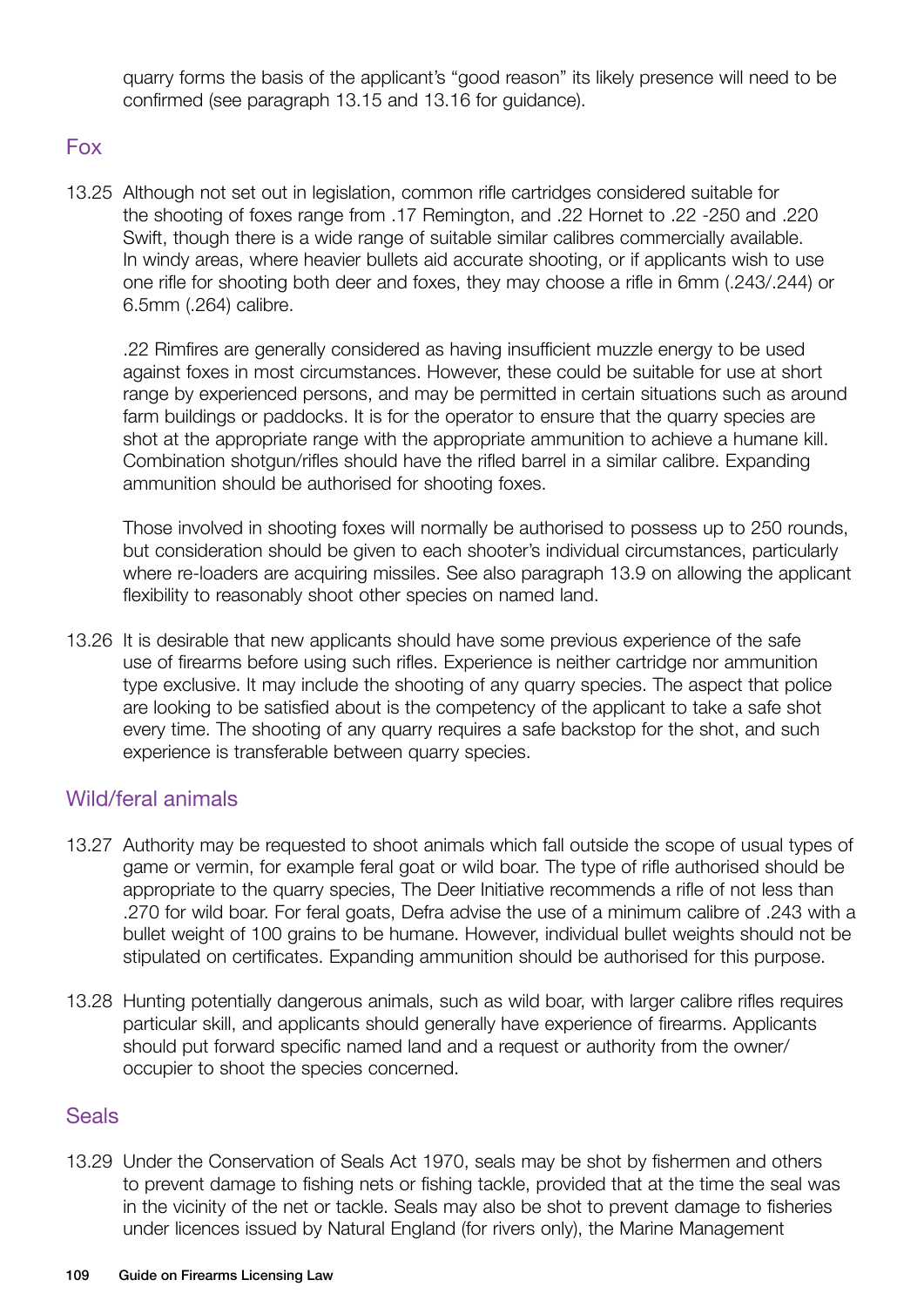Organisation, the Welsh Government, or the Scottish Government (see section 10 of the 1970 Act). No firearm may be used except a rifle using ammunition with a muzzle energy of greater than 600 foot pounds and a bullet weight of not less than 45 grains (see section 1 of the Act). This equates to at least a .22 Hornet centrefire rifle using 45 grain, although this cartridge is, at best, only marginally humane. More information on this subject can be found within chapter 14.

## Deer

- 13.30 The shooting of deer is governed by the Deer Acts, which require that deer be shot with rifle cartridges of particular muzzle energy and, in Scotland, muzzle velocity and bullet weight (see chapter 14 for further detail). The Deer Act 1991 (as amended) requires that "soft nosed or hollow nosed" (expanding) ammunition, or in the case of Scotland ammunition "designed to deform in a predictable manner", must be used for shooting deer. Deer stalkers will normally be authorised to possess up to 250 rounds of ammunition but account should be taken of individual circumstances, for example where re-loaders are acquiring missiles or where the shooter is a professional deer stalker.
- 13.31 Suitable calibres for shooting deer range from the .243 to .45-70. The .243 is legal for all species of deer found in the UK, however, for the larger species (Red, Sika & Fallow) .270 and larger calibres are generally more suitable. For shooting Muntjac & Chinese Water Deer in England and Wales, a rifle with a calibre of not less than .220 inches and a muzzle energy of not less than 1,000 foot pounds using a soft or hollow nosed bullet of not less than 50 grains can be used. Practically the .222 Remington is the smallest of the .22 centre fire cartridges which can legally be used for this purpose. See paragraph 13.34 for information about legislative requirements for the shooting of deer in Scotland.
- 13.32 An applicant who wishes to shoot deer should name land which has the likelihood of the appropriate deer species being present, and an invitation, booking or authority to shoot. This is not necessary where a person already holds a deer legal rifle for an established reason. Many deer stalkers will rely on invitations to shoot on payment rather than be hired or paid to do so and may not be able to shoot regularly or frequently, though others may be permanently employed, for example, Forestry Commission staff. Hunting large animals with powerful rifles requires particular skill, and applicants should generally have some experience of firearms.
- 13.33 The Deer Act also authorises the use of smooth-bore guns of at least 12 bore or a cartridge purporting to contain AAA shot for shooting deer, firing a non-spherical projectile of at least 350 grains to kill deer on cultivated land, pasture or enclosed woodland if it can be shown that the deer were causing serious damage to crops, vegetables, fruit, growing timber or other property, that such damage was likely to continue and be serious in nature and that action was needed to prevent this. This provision was intended to allow authorised persons (namely, but not restricted to, farmers and crofters) who own a shotgun but not a rifle to deal with marauding deer. Shotguns for use with solid slug should be cylinder bored and fitted with sights, if available. Solid slug is section 1 ammunition and so a firearm certificate is needed for possession and use. A suitable rifle would be more appropriate for a regular need to control deer.

## **Scotland**

13.34 The legislative requirements for the shooting of deer in Scotland are based on the performance of the ammunition, not the calibre of the rifle. Ammunition must be "designed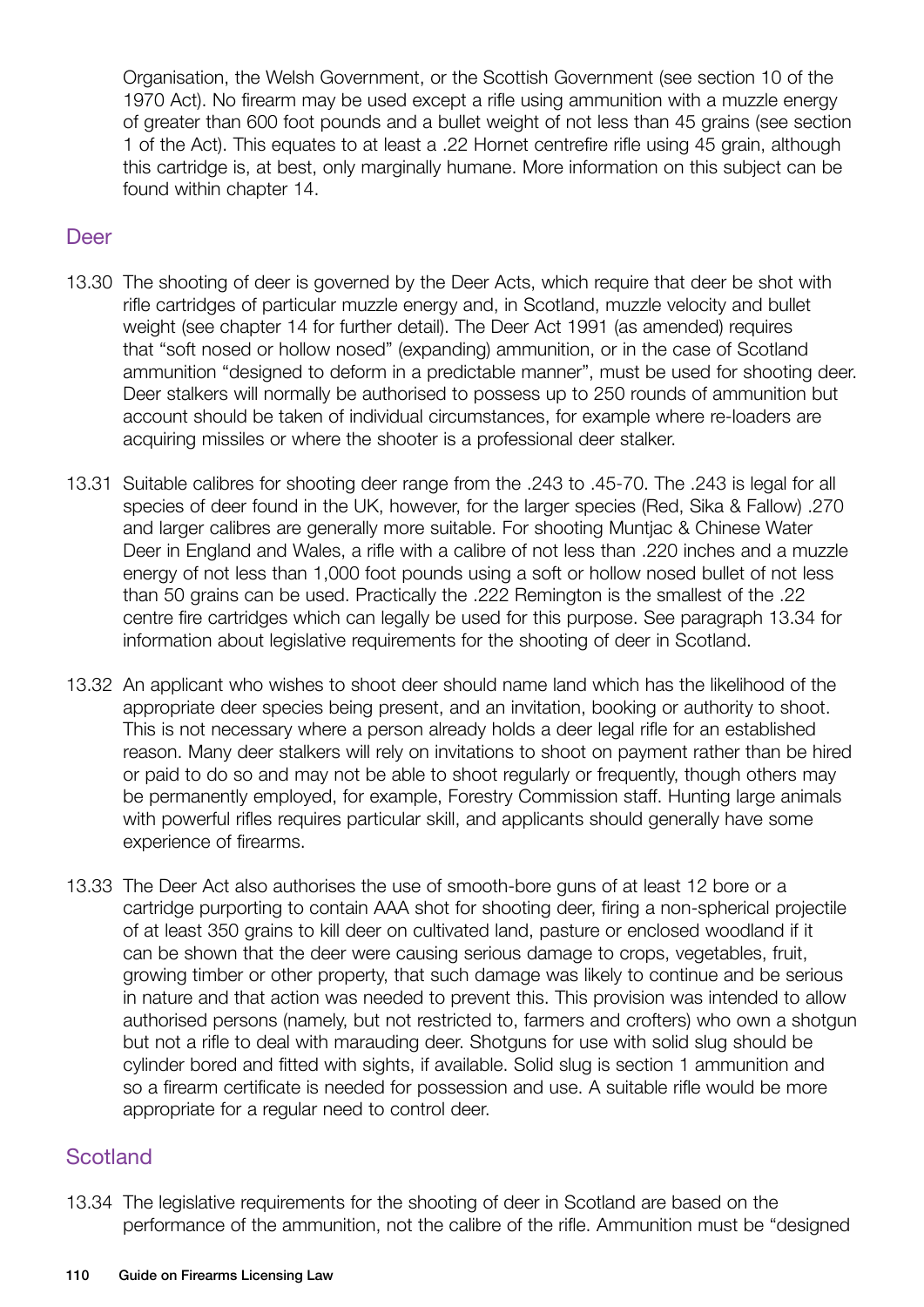to deform in a predictable manner". Article 3 of the Deer (Firearms etc.) (Scotland) Order 1985 makes different provisions for the shooting of Roe deer in Scotland. A calibre is not stipulated but the bullet weight must be not less than 50 grains, the muzzle velocity not less than 2,450 feet per second and the muzzle energy of more than 1,000 foot pounds. In practical terms, this means a calibre of .222 or greater, rather than the .240 or greater for shooting Roe deer required in England and Wales. For deer in Scotland other than Roe, bullets of not less than 100 grains, and a muzzle velocity of not less than 2,450 feet per second and a muzzle energy of not less than 1,750 foot pounds are all required. The 1985 Order also allows the use of a shotgun in certain limited circumstances, but for land management reasons only. Closed seasons are also different in Scotland (see chapter 14). Otherwise the general comments on deer stalking above apply.

#### Overseas use

- 13.35 Individuals going overseas may wish to hunt animals not found in this country and wish to acquire firearms for this purpose. This may include, for example, big game or dangerous game animals such as elephant, Cape buffalo, lion or leopard; or plains game, such as various species of antelope.
- 13.36 Rifles for this purpose may include bolt-action or double-barrelled rifles of various calibres, often very large and of high (4,000-5,000 foot pounds) muzzle energies. These might include .375 H&H Magnum for Plains Game, calibres between .375 H&H Magnum and .600 for Big Game, .300 Winchester or greater for bear, and 9.3mm x 74R for boar.
- 13.37 The police will wish to be satisfied that an applicant has genuine intentions to use such rifles abroad, though such visits may be infrequent. Zeroing and practicing with nonexpanding ammunition may be permitted in the UK, providing a suitable range or land is available. Those who home-load their non-expanding ammunition for such zeroing will also need to test and chronograph it. Some rifles intended for antelope and other plains game may also be suitable for deer, boar or other quarry shooting in this country. Once initial "good reason" has been established for a rifle in shooting "dangerous game", it may also be considered for shooting the larger deer species and boar in Britain. Expanding ammunition may (must in the case of deer) also be authorised for an applicant whose certificate allows for the rifle also to be used for shooting deer or boar in Britain. Where a shooter experiences difficulties in obtaining "dangerous game" cartridges in the country where that game is to be hunted, arrangements can be made for a dealer to export an appropriate quantity which can be collected by the shooter at the point of embarkation. Individuals may be authorised expanding or non-expanding ammunition in line with typical amounts authorised for use in firearms for target and quarry shooting.

## Humane Killing of Animals

13.38 The humane killing of sick, injured or lawfully trapped animals with a firearm is normally confined to those who may deal with such animals on a fairly regular basis. Examples would include veterinary surgeons, RSPCA inspectors, hunt servants, and occupiers of farms and smallholdings. Once such a firearm certificate is granted, the holder is able to use the firearm for the humane killing of any animal should the need arise, subject to any conditions on the certificate. The holder may also use a shotgun when appropriate. Rifles of any centrefire calibre may be suitable for this work. For revolvers and slaughtering instruments under section 3 of the 1997 Act, it is suggested a .32 single (or two) shot revolver is suitable for most circumstances, though larger calibres such as the .38 may be considered if the applicant has to deal regularly with large or dangerous animals (for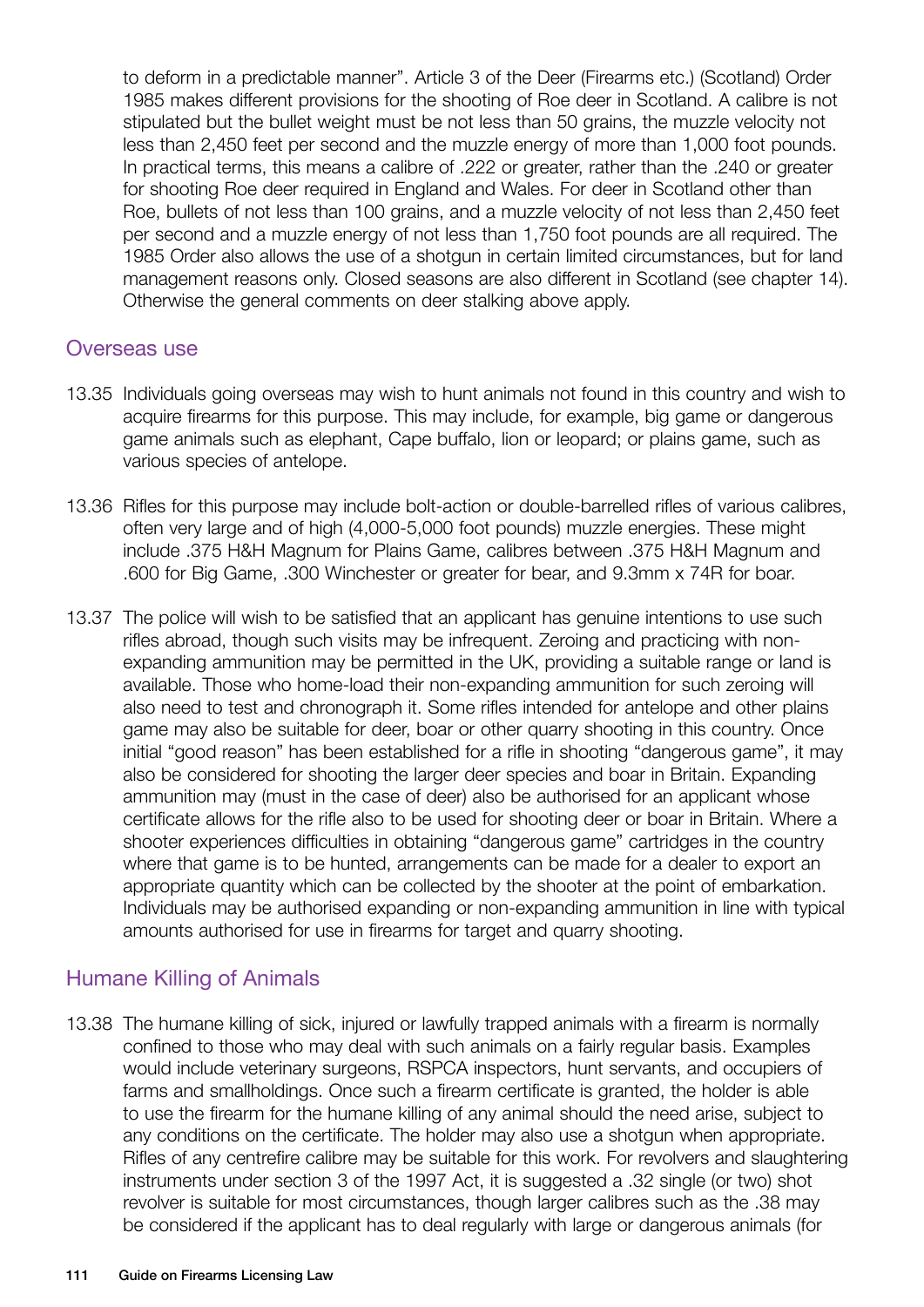example, horses, water buffalo, bison, Highland cattle or larger deer species). Note that section 3 does not refer to the use of any particular cartridge.

- 13.39 Sound moderators for pistols should generally be authorised only for veterinary surgeons working at racecourses. Adapted conventional handguns are not generally considered suitable for humane dispatch. The use of solid slug ammunition for shotguns should normally be authorised only for staff on wild boar farms or other farming establishments, though veterinary surgeons may also have a need for solid slug to destroy large animals such as bulls. The Humane Slaughter Association (HSA) advises that solid slug for shotguns should only be used from a distance and with a suitable backstop. The HSA also advise that, under such circumstances, a suitably powerful rifle may be more accurate. Comprehensive guidance on the humane killing of animals is available from the HSA.
- 13.40 The humane killing of sick or injured animals is distinct from the slaughter of animals for human consumption. The provision of free firearm certificates applies only to the latter category (see section 32(3) of the 1968 Act).

## **Slaughtering**

- 13.41 The slaughter of animals for human consumption will often be carried out using captivebolt instruments that are not considered "firearms" for legal purposes. However, authorisation to possess and acquire a free-bullet slaughtering instrument may be granted to proprietors of slaughterhouses, knackermen, deer and wild boar farmers, butchers and farmers, smallholders and crofters who need to slaughter their own animals. Expanding ammunition should also be authorised for this purpose.
- 13.42 Under section 10 of the 1968 Act, no certificate is required for a licensed slaughterman (under the Welfare of Animals (slaughter or killing) regulations 1995 to slaughter horses, cattle, sheep, swine or goats or the Welfare of Animals at the Time of Killing (Scotland) Regulations 2012 to possess a slaughtering instrument or ammunition in any slaughterhouse or knacker's yard where they are employed. The use of all slaughtering instruments is governed by the Welfare of Animals (Slaughter or Killing) Regulations 1995.
- 13.43 Under section 32(3) of the 1968 Act, no fee is payable for a firearm certificate issued in respect of a slaughtering instrument or ammunition thereof which the applicant requires for the humane slaughter of animals.

## Tranquillising Animals

13.44 Tranquillising equipment such as dart guns and blowpipes are normally considered prohibited weapons that discharge noxious substances under section 5(1)(b) of the 1968 Act. However, under section 8 of the 1997 Act, an authority to possess a firearm is not required for a firearm mentioned in section 5(1)(aba), (b) or (c), which is designed or adapted for tranquillising or otherwise treating an animal, if you have a certificate subject to a condition restricting its use to use in connection with the treatment of animals.

Authority to possess such firearms should normally be granted to those who have a professional need for such, for example deer farmers and zoo or safari park staff. Such weapons should be used under the direction (though not necessarily the presence) of a veterinary surgeon due to the use of powerful controlled drugs. The Royal College of Veterinary Surgeons (RCVS) and the British Small Animal Veterinary Association (BSAVA) have produced guidance on the use of such equipment.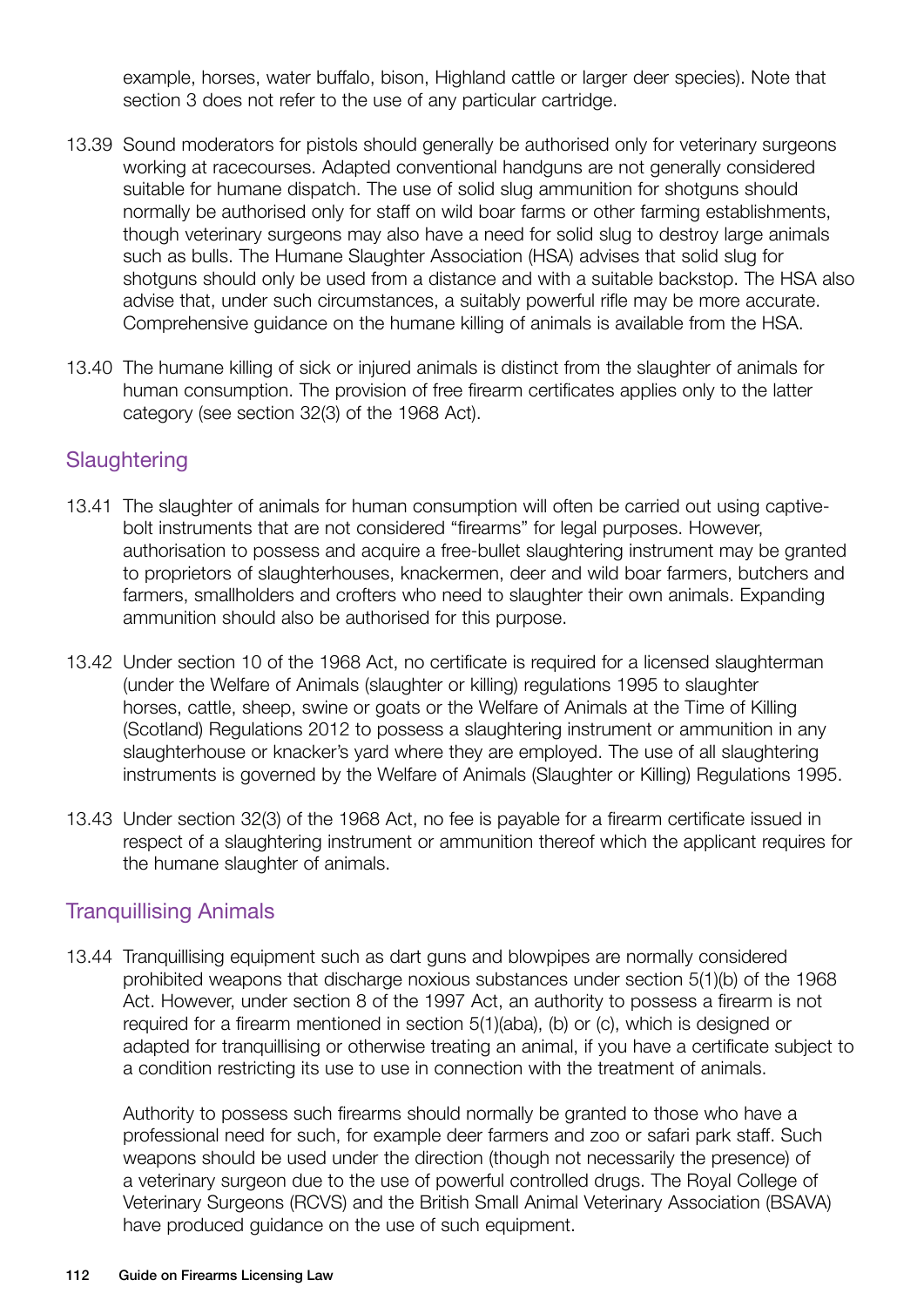13.45 Tranquillising equipment may also be needed for scientific research on animals. If an application were not in connection with the treatment of animals the Section 8 exemption would not apply.

## Target shooting

- 13.46 Target shooting includes the use of firearms for sport and recreation. The Department for Culture, Media and Sport (DCMS) recognises the organisation 'British Shooting' which brings together the national Governing Bodies for target shooting. Responsibilities for different types of target shooting are divided as follows:
	- i. National Small Bore Rifle Association (NSRA) .22RF rifles and pistols, air rifles and air pistols not greater than .22 calibre
	- ii. National Rifle Association (NRA) full-bore rifles, centrefire pistols and muzzle-loading rifle, pistol competitions not covered by the Muzzle-Loaders Association of Great Britain (MLAGB), section 1 (FAC) shotguns, .22 rifles (lightweight sporting rifles and mini-rifle), and long barrelled pistols/revolvers;
	- iii. Muzzle Loaders Association of Great Britain (MLAGB) muzzle-loading rifles and pistols (including muzzle-loading "cap and ball" revolvers); and
	- iv. United Kingdom Practical Shooting Association (UKPSA) target shooting with section 1 shotguns, full-bore rifles, .22 rifles and long barrelled pistols/revolvers.

In Scotland, sportscotland and the Scottish Target Shooting Federation act as umbrella bodies for target shooting.

- 13.47 Additionally, the National Rifle Association, the United Kingdom Practical Shooting Association, National Target Shotgun Association and the British Western Shooting Society govern various types of target shooting involving the use of shotguns, muzzle-loading pistols, long barrelled pistols and rifles.
- 13.48 Small cartridge-firing firearms which come under section 5(1)(aba) of the 1968 Act may only be used under the specific authority of the Secretary of State or the Scottish Ministers, at specified locations. These are distinct from long-barrelled pistols and long-range pistols which are section 1 firearms.
- 13.49 Under section 44 of the 1997 Act, a person whose only reason for possessing a rifle or muzzle loading pistol is for target shooting must be a member of a target shooting club approved by the Home Office or the Scottish Government Safer Communities Directorate. They are subject to the condition that the rifle or muzzle loading pistol is only to be used for target shooting. The applicant is not confined to shooting only under the auspices of that club and many applicants will wish to shoot with other clubs. However, membership of a particular club will generally be the core of the applicant's "good reason" and is likely to be the focus of much of their shooting activity. In some cases however, the "good reason" for certain firearms may be activities in a club other than the one nominated club. Long-barrelled pistols, long-range pistols, section 1 shotguns and full bore rifles designed or adapted to fire ammunition capable of discharging projectiles at muzzle energies greater than 10,000 foot pounds do not fall within the three Home Office categories of approval for target shooting clubs, and therefore they cannot take advantage of the free club certificate issued to Home Office approved clubs. They can, however, be held on an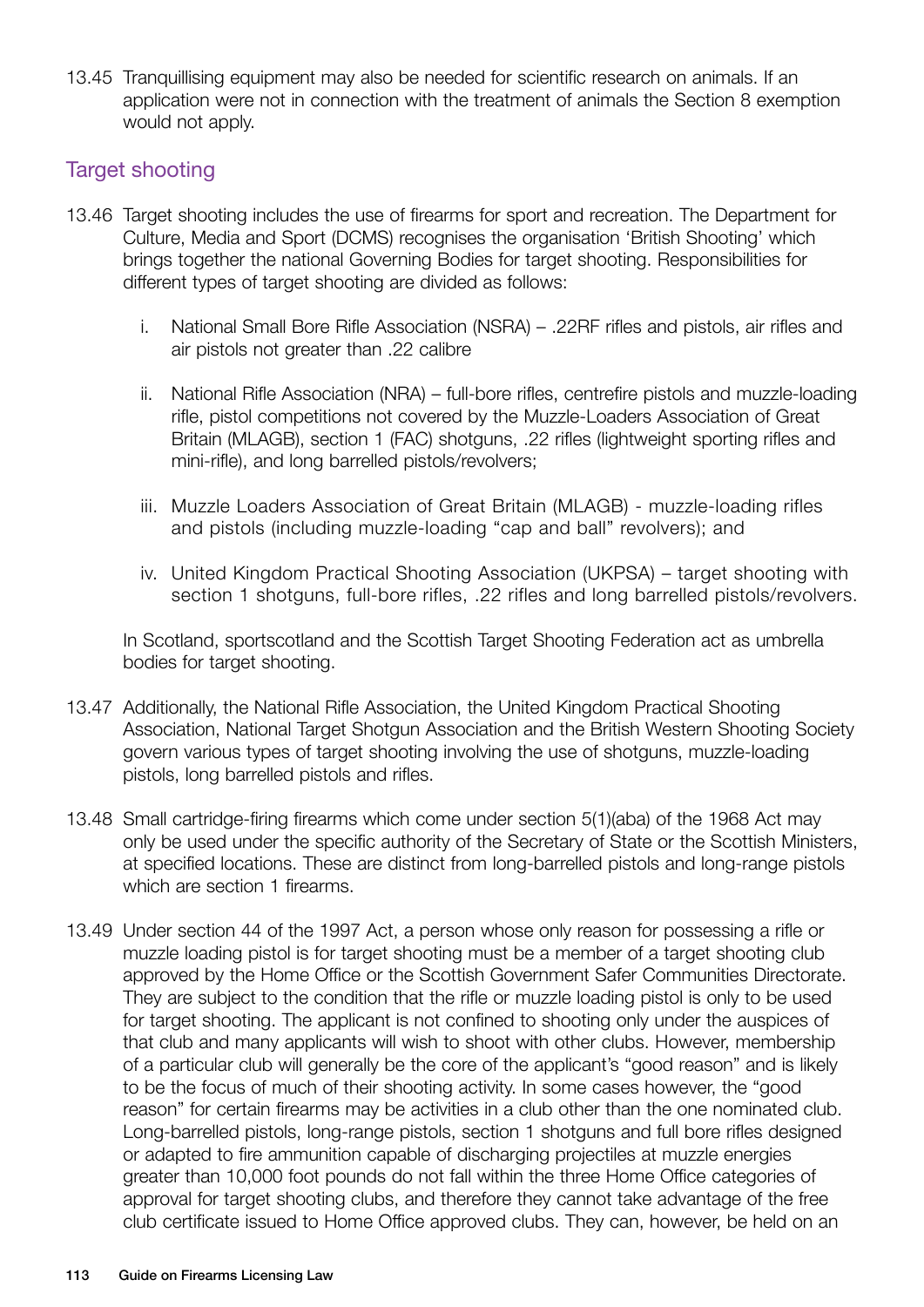individual's firearm certificate as long as they have the facilities to use the firearms for target shooting. Long-barrelled revolvers, long-range pistols, section 1 shotguns and full bore rifles designed or adapted to fire ammunition capable of discharging projectiles at muzzle energies greater than 10,000 foot pounds may not be borrowed at a range for use by other club members.

- 13.50 An applicant should have access to appropriate ranges for the types of firearm concerned. The National Small-bore Rifle Association and the National Rifle Association (or similar organisations) will have inspection and approval systems in place for ranges run by their club members. Independent assessments are also viable.
- 13.51 Muzzle-loaders and other users of black powder need to hold an Explosives certificate, a Recipient Competent Authority issued under the Placing on the Market and Supervision of Transfer of Explosives Regulations in order to possess/transfer black powder, though not for Pyrodex and other smokeless powders (SI 1993/2714). The Recipient Competent Authority is now included on all new explosives certificates.
- 13.52 Target shooting will normally involve shooting disciplines or activities under the general auspices of one of the main national shooting organisations (see 13.46 above and other national organisations such as the Historical Breechloading Smallarms Association and the Vintage Arms Association) but will not necessarily be to their competition rules. It will involve shooting at a target on an approved range but does not necessarily mean shooting in competitions, formal or otherwise. Local shooting disciplines may be accepted as "good reason" for possessing particular firearms.
- 13.53 Target shooters may be expected to use their firearms fairly regularly, say three or more times a year. The police should consider on renewal whether "good reason" continues in respect of all firearms held for this purpose. However, failure to shoot in a year should be regarded as grounds for further enquiries to be made, rather than the automatic partial revocation of the certificate for lack of "good reason". For example, there may be personal circumstances such as illness, working away (where this is not to be repeated regularly), or practice for a particular competition that may preclude the use of all the firearms concerned. In some cases, competitions for unusual or older arms may be few each year. Owners, and especially collectors, may also not want to regularly shoot old, historic, and valuable firearms, thus avoiding excessive wear and tear.
- 13.54 Chief officers of police should also consider the "good reason" for possession of ammunition quantities for target shooting. Allocations of 1,000 rounds, to possess, purchase or acquire, are not unreasonable for most regular shooters. A serious target shooter (for example in a county or national squad) may reasonably wish to possess up to 6,000 rounds to ensure consistency in performance between batches. In exceptional circumstances greater amounts may be required. These figures should be used as guides only and should not be interpreted as absolute limits. This is normally applicable to .22RF rather than full-bore target shooting. Economy of purchase ('bulk buying') is not considered satisfactory as "good reason".
- 13.55 Long-range pistols will often use rifle actions and cartridges. An applicant to possess a firearm of this sort may be a member of the International Long-Range Pistol Shooting Association (ILRPSA), or other appropriate shooting organisation which organises and marshals this type of shooting discipline, although this is not a requirement. A suitable range (see 13.50 above) is required.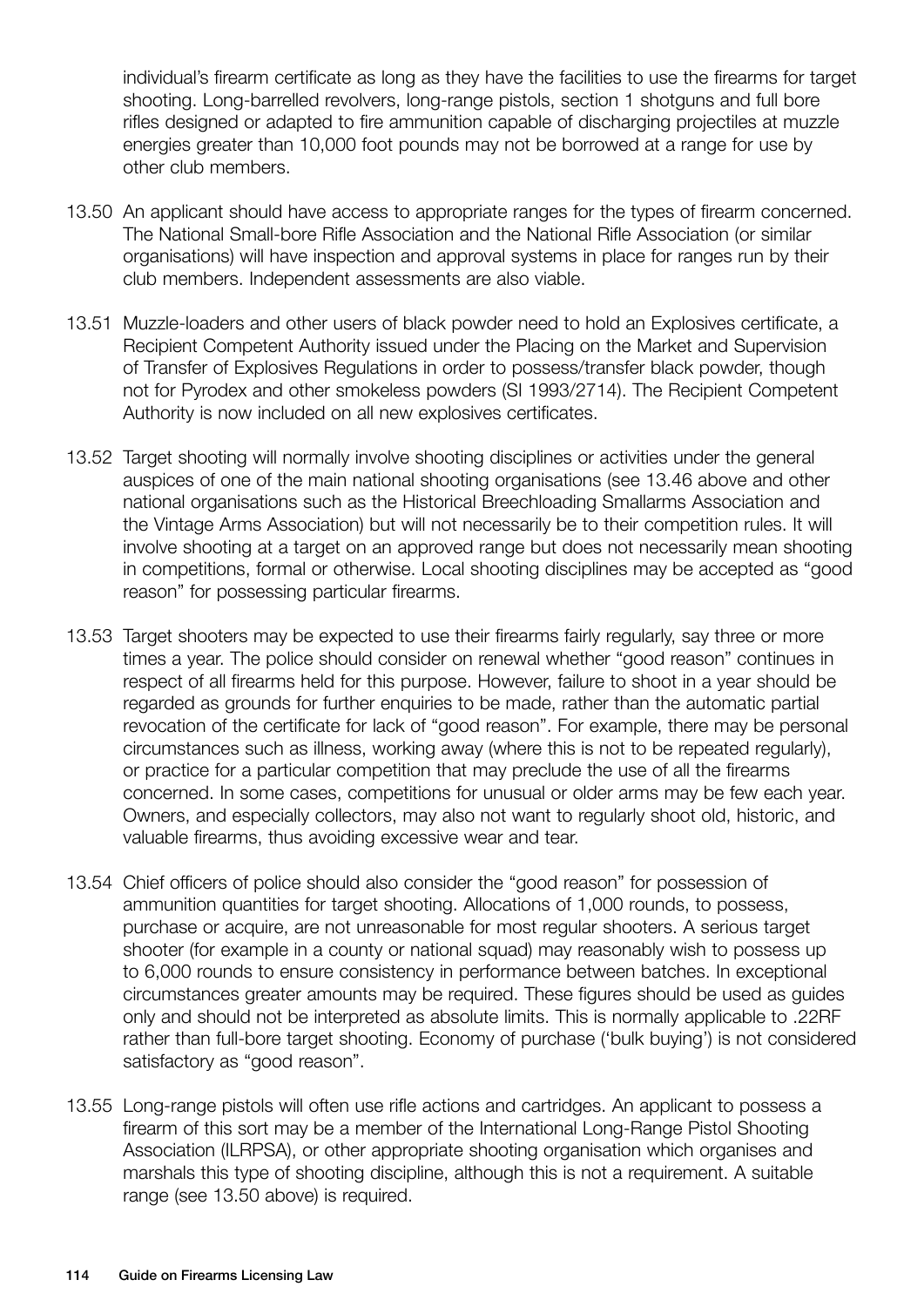13.56 Pump-action, self-loading and other types of shotgun may be used for 'practical' target shooting disciplines in which the shooter moves to engage a number of different targets. Applicants should normally be a member of a relevant organisation such as the National Rifle Association, the United Kingdom Practical Shooting Association or National Target Shotgun Association, either individually or as a member of an affiliated club. For 'End of Trail' shooting, a set of practical disciplines with a 'Wild West' theme, the British Western Shooting Society (BWSS) is the relevant organisation. In view of the potential hazards associated with the more extreme forms of practical shooting, the police will wish to consider with particular care applications for firearms for 'practical' shooting that falls beyond the examples cited above.

## Large cartridge firearms

13.57 High energy, large cartridge rifles subject to section 1 (bolt action or straight pull) e.g. those using the .338 Lapua Magnum and the .50 Browning Machine Gun (BMG) cartridges, may be sought by some applicants for long range target shooting. Applications for such rifles for target shooting should be conducted on the same basis as other rifles.

## Handguns of Historical Importance

See chapter 9.

## Collection of firearms

- 13.58 The collecting of firearms by a genuinely interested collector should be accepted as a "good reason" for the grant of a firearm certificate. There should be no blanket policy to prevent the collecting of modern firearms (though collectable firearms will tend to be of the Second World War or earlier eras) nor should arbitrary limits be imposed on the number or type of firearms. However, a single firearm is unlikely to be acceptable unless it forms part of a collection of other exhibits (but see chapter 9). Modern reproductions of vintage arms may be collected, especially to fill gaps in collections of older firearms. There are no calibre-based limits for collecting, and collections may include field artillery, tanks and other armoured fighting vehicles. Vintage handguns are dealt with in chapter 9. Collections may include firearms disguised as other objects that would otherwise be prohibited under section 5(1A)(a) of the 1968 Act. Ammunition may be collected of itself, including expanding, incendiary or armour-piercing ammunition or explosives that would otherwise be prohibited under section 5(1A) of the 1968 Act.
- 13.59 Chief officers of police should satisfy themselves that the applicant is a bona fide collector who has a genuine interest, perhaps academic, in the evolution of firearms or in particular types or periods, and that the types of firearm requested fall within this interest. Evidence that a person is a member of a relevant society (for example the Historical Breechloading Smallarms Association or the European Cartridge Research Association) might be taken as an indication that they have a genuine interest in collecting, but this is not a requirement. Firearms capable of being fired may be collected, and a collection may include items other than firearms, for example, uniforms and military equipment. Collections of one or two firearms should not normally be accepted unless they form part of a wider collection of non-firearm related exhibits. "Collection" should not be used as an excuse to retain firearms purely for personal or sentimental reasons. In the case of Hutchison v Chief Constable of Grampian' (1977), the Court upheld the decision to refuse to issue a certificate for collection to an applicant who was not considered to be a bona fide collector.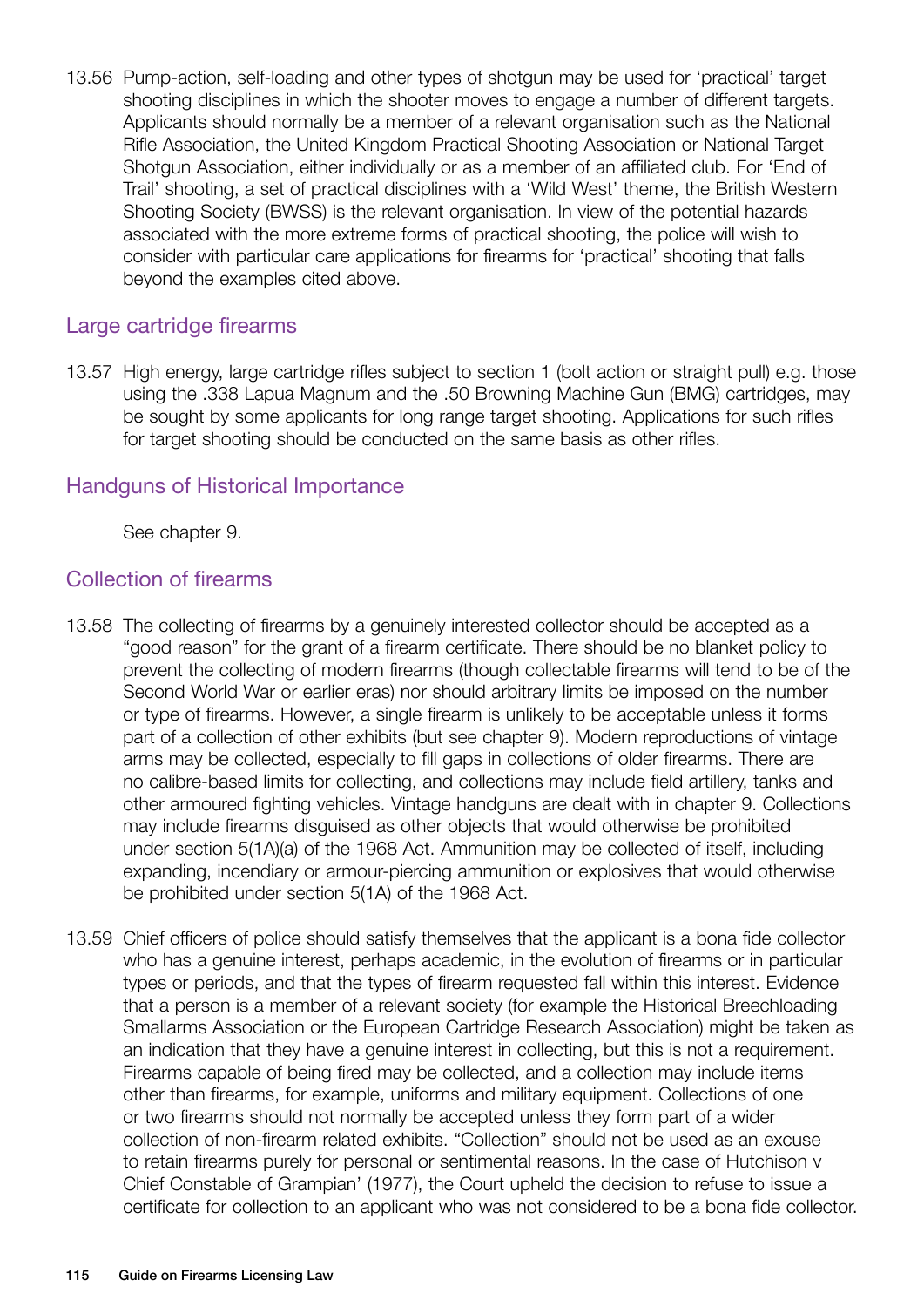An appropriately conditioned firearm certificate that authorises the collection of ammunition does not exempt the holder of that certificate from their duty to comply with legislation controlling the storage of explosives. This is currently the Manufacture and Storage of Explosive Regulations 2005 but additional legislation may be introduced at the end of 2014. Ammunition collectors should be made aware of the potential compliance requirements in respect of other legislation. The Force Explosive Liaison Officer (ELO) should be consulted in respect of such matters. ACPO (FELWG) has produced an Information and Guidance note dealing with this matter. This note has been circulated to the British Shooting Sports Council and the European Cartridge Research Association who may be consulted for further advice.

- 13.60 Generally, bona fide collectors of firearms are not normally authorised to possess ammunition and are made subject to a condition prohibiting the use of their firearms. This will be an appropriate balance to the possession of a large number of firearms by a private individual. However, there are two instances where ammunition might be authorised. Some collectors may wish to collect ammunition either as a part of a wider collection of firearms or in its own right. There may also be cases where applicants wish to fire their firearms occasionally, for example to test fire them on an appropriate range. In these cases, the allocation of ammunition for each firearm should be small, and the applicant expected to use these rarely. The provisions of regular use as for target shooting set out above should not be applied. A similar principle would apply to antique firearms not held as a curiosity or ornament that are held on certificate for occasional firing. Collections of ammunition may also include exhibits to which section 5 of the 1968 Act applies. This will normally be reflected in conditions.
- 13.61 Collectors of firearms should not generally be registered as dealers in respect of their collections (see chapter 16). Special arrangements apply to collections of firearms held by museums (see chapter 17), though in cases where a museum holds only a few firearms (for example, as part of a stately home), the grant of a firearm certificate may be appropriate.
- 13.62 The term "trophy of war" is not defined in legislation, but is generally held to refer to firearms either carried on active service or captured from the enemy. The term may be interpreted fairly widely when persons of good repute wish to retain possession of a firearm without the associated ammunition, providing that it is not government property. Weapons issued or captured after the Second World War are government property and their retention is not permitted. This applies to weapons brought back from other conflicts, for example, the Falklands campaign in 1982 and the Gulf War in 1990-91, or more recently Afghanistan (2001 to present) or Iraq (2003 to 2011).

All persons retaining trophies of war must hold a certificate but no fee is payable for this (as per section 32(4) of the 1968 Act). No ammunition should be included on a certificate relating solely to a trophy of war. Handguns may be retained as trophies of war under section 6 of the 1997 Act without obtaining the authority of the Secretary of State or the Scottish Ministers, however, this is provided that the person is authorised to possess it by a firearm certificate, and provided that the trophy of war was acquired before 1st Jan 1946.

13.63 Firearms acquired from the original holder and no longer held as family heirlooms should not normally be regarded as "trophies of war" and should be subject to the normal firearm certificate procedure. They may qualify for Section 7.1 or 7.3 status. Firearms recovered from wrecked ships and crashed military aircraft cannot be regarded as trophies of war and their retention, unless authorised by the Receiver of Wreck or the Ministry of Defence, cannot be authorised.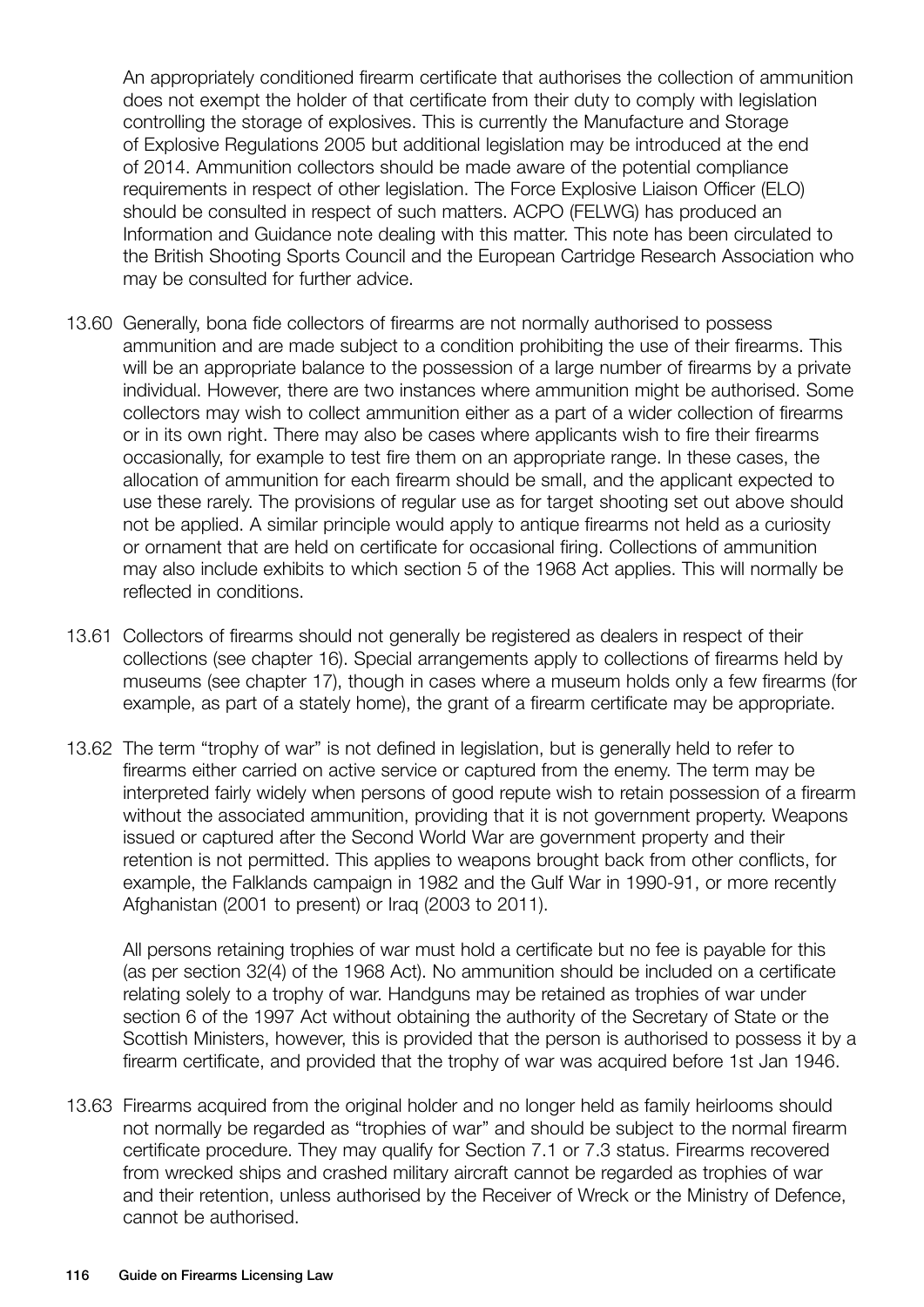13.64 The provisions of section 6 of the 1997 Act make no mention of the inheritance of handguns held as trophies of war so these cannot be inherited directly under those provisions. However, the Home Office is prepared, in principle, to grant the Secretary of State's authority to allow new heirs to inherit such weapons, and they may then be entered on the heir's certificate as "trophies of war" in the usual way.

## Signalling apparatus

- 13.65 Signalling apparatus may include flare pistols of up to one-and-a-half inch (37mm) calibre, and pen-type launchers for distress flares, as well as bird scaring apparatus used at airports or for agricultural bird scaring, where use of a conventional shotgun would be inappropriate. Permission to possess such items is normally granted to ships' masters as part of ships' equipment, to small boat owners, to harbour or airport employees, farms/ estate managers (bird scaring) or to members of mountain rescue teams. Deerstalkers, wildfowlers or hill walkers who operate in isolated areas may also need to seek authority to carry some form of distress flare.
- 13.66 Flares of a kind that use a male spigot launcher are not subject to controls and are commonly used by mariners, hill walkers and others. Likewise, gas powered 'guns' and blank firing guns used by farmers to scare birds from crops are not subject to certification, and controlled firearms are not generally needed for this purpose. However, the ammunition for such bird scaring equipment is usually a single projectile, and is thus subject to certification. Line-throwing rockets (and their launchers/projectors) and similar devices for throwing ropes to ships in distress are not generally considered to be "firearms" for certification purposes.

## Controlling Races

- 13.67 Section 5 of the 1997 Act states that a section 5 authority is not required to possess a small firearm (handgun) under section 5(1)(aba) of the 1968 Act, at an athletics meeting for the purpose of starting races. The same is true in order to possess, purchase, acquire, sell or transfer a small firearm (handgun) for this specific purpose, provided a certificate is held, subject to the condition that its use must be connected with starting races at athletic meetings. This is intended to allow starters, who may not necessarily be the certificate holder, to use guns that produce a muzzle-flash to start races at which records might be set. In practice, only those starters who have achieved level 2c<sup>1</sup> or 3 under the UK Athletics (UKA) grading structure should be granted a certificate. Or, in the case of level 2c, only those who meet the criteria as set out in section 6.40 should be regarded as sufficiently qualified. Starters of swimming, cycling and other races have no need of working firearms and may use blank-firing pistols which are not subject to certification.
- 13.68 Small cannons of the kind used for starting (or controlling) yacht races may be authorised for members of yacht clubs and similar maritime associations. These should be treated as signalling apparatus for certification purposes and should only be authorised for use with blank ammunition, (see chapter 6).

<sup>1</sup> 2c is an official qualified up to and including regional levels of meetings and sits just below level 3.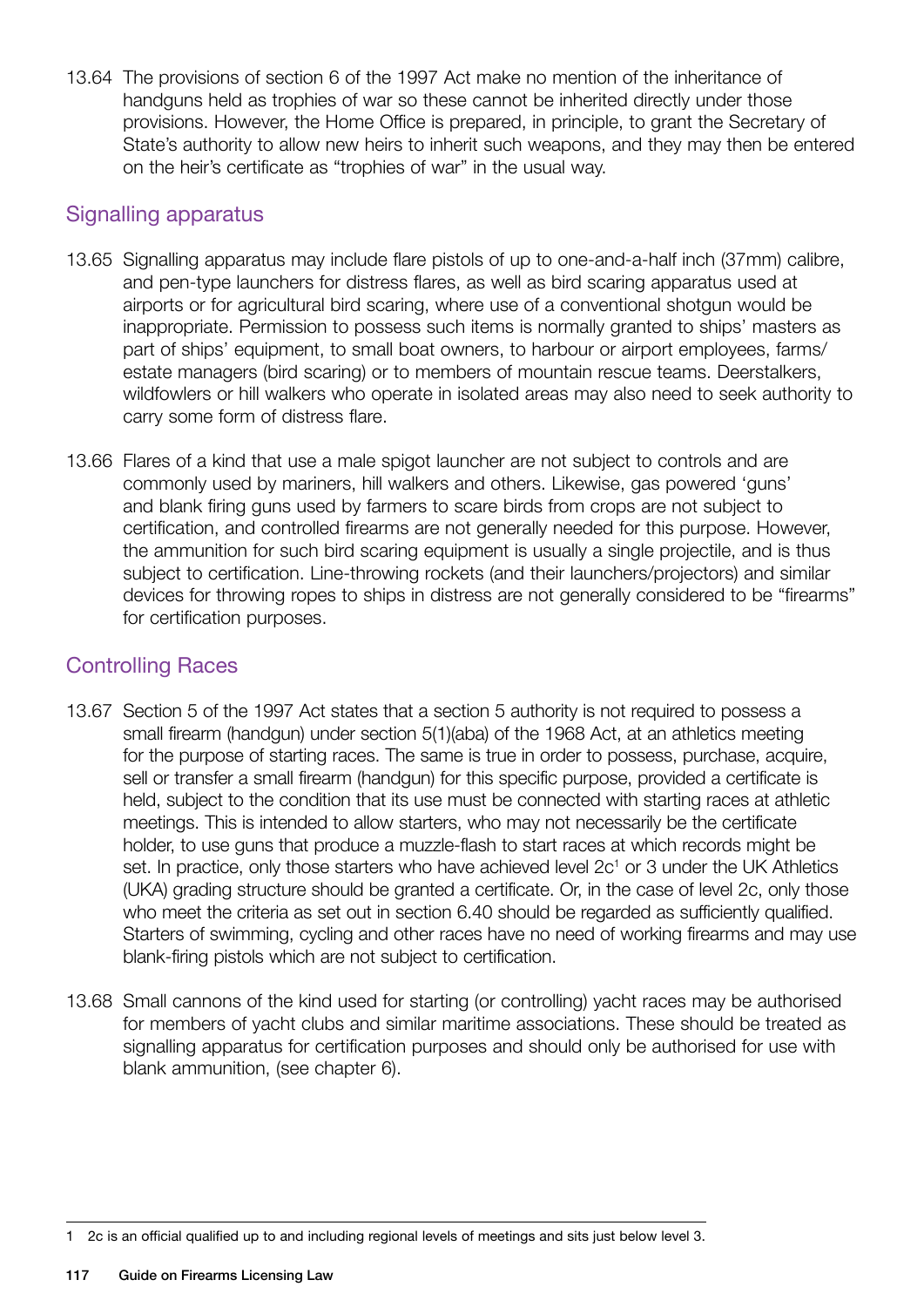## Historical re-enactment

13.69 The use of firearms in historical re-enactment is most commonly associated with the Sealed Knot and other groups who recreate the English Civil War era, such as the English Civil War Society. However, periods covered by re-enactors using firearms extend from the Middle Ages to the Second World War and later. Re-enactors possessing black powder (gunpowder) will also need an Explosives Certificate. Muzzle-loading muskets and small cannon are classed as section 2 shotguns for certification purposes. Re-enactors may also use imitation and de-activated firearms which are not subject to certification, especially for the more modern period. However, re-enactors will often wish to demonstrate the workings of their weapons in detail, and section 1 weapons will be appropriate for this purpose.

A distinction is made between battle re-enactors and those involved in historical performance where there are characters in a public presentation using some form of a script and rehearsals and firearms and blank ammunition may be needed as props. In the absence of Court rulings, chief officers of police may consider that only the latter qualify for the exemption to hold a certificate under section 12(1) of the 1968 Act (see also chapter 6).

- 13.70 Firearms commonly used for re-enactment may include rifles (generally bolt-action or single shot), rifled muskets and other muzzle-loading small-arms, muzzle-loading cannon, other artillery, and guns mounted on tanks, ships and other armoured fighting vehicles. Many Lee-Enfield .303 "rifles" and any other rifles of World War One and Two vintage will have been smooth-bored in the past for use as shotguns, albeit now held as section 1 weapons with large capacity or detachable magazines. For large guns with a crew, for example, a muzzle-loading cannon over 2 inch bore, only the gun captain need hold a firearm certificate. Live ammunition for target shooting should not generally be authorised for weapons used for re-enactment. Antique weapons fired with blank ammunition (for example Snider-Enfield and Martini Henry rifles used by Victorian re-enactment groups) should be held on certificate. If any weapon is used for more than one purpose – for example, a re-enactor may wish to hold the same weapon for muzzle-loading target shooting – it should be able to be clarified for the chief officer of police to record the case.
- 13.71 Re-enactors will normally be a member of an appropriate society for the historical period concerned and be authorised to possess firearms relating to the period and the role played, though this is not a requirement. Some re-enactors, in particular cavalry soldiers, may be members of several societies and play a range of roles with need for a mixture of historical weapons. Muzzle loading pistols, including muzzle-loading revolvers used by American Civil War re-enactors and "Western Groups", will normally be authorised for those playing officers, cavalry soldiers or cowboys. In cases of doubt the chief officer of police may wish to consult with the officers and officials of the relevant re-enactment society concerned.

## Theatrical use

13.72 Section 12 of the 1968 Act permits people taking part in a theatrical performance, rehearsal or the production of a cinematographic film to possess genuine firearms during the performance or rehearsal. Under these circumstances, a firearm certificate may be issued to the theatre manager or film production armourer (for these purposes, 'film' may be held to include television). Persons under eighteen do not qualify for this exemption by virtue of sections 27 and 28 of the 1968 Act, as amended by regulation 4(2) and 4(3) respectively of the 1992 Regulations. For authenticity, there may also be occasions where a genuine prohibited firearm may be possessed during the performance or rehearsal.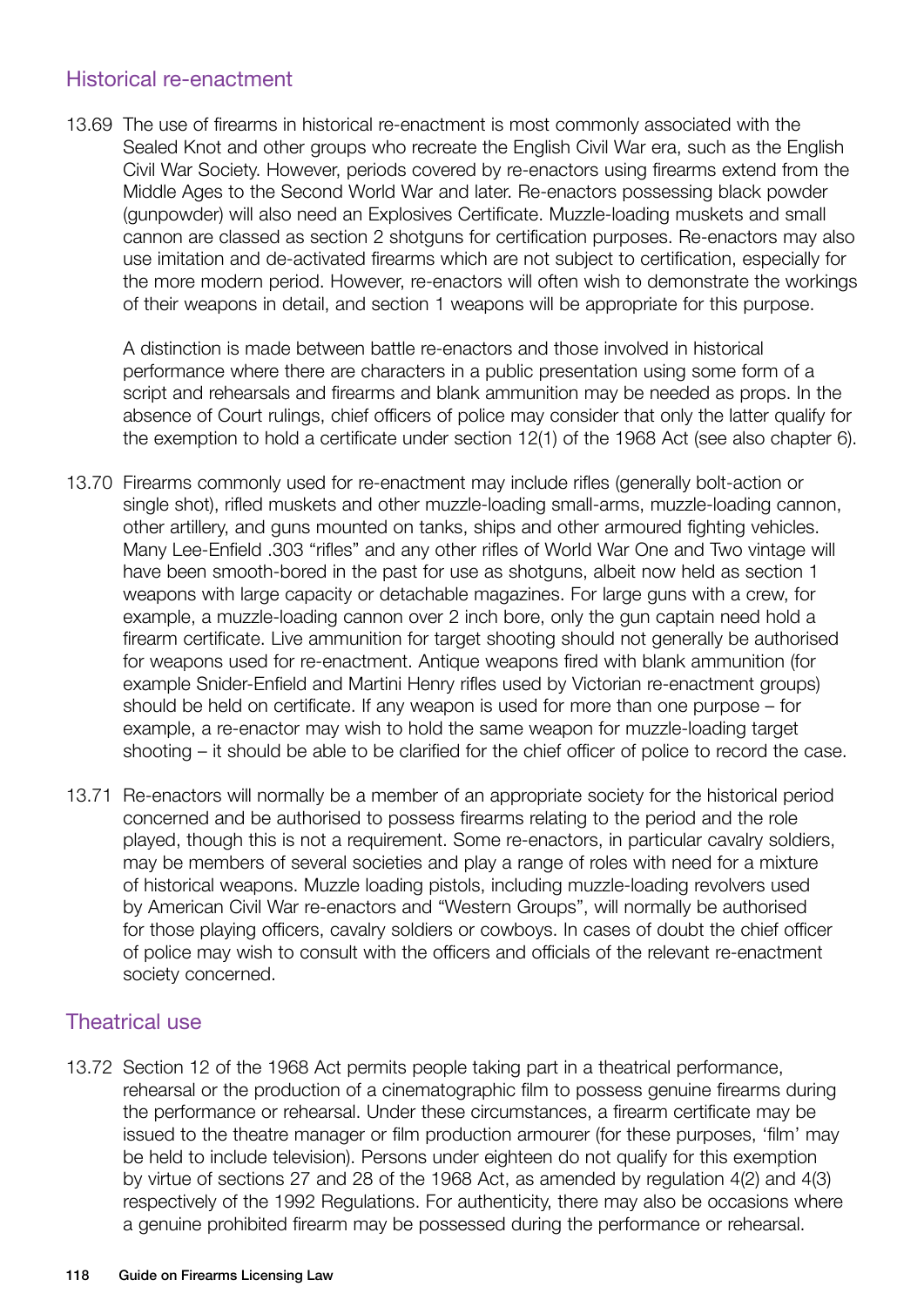In these circumstances, a section 5 authority will be issued by the Secretary of State, for England and Wales, or Scottish Ministers to the theatre manager or film production armourer. In all circumstances, the firing of live ammunition during performance or rehearsal is not permitted. See also paragraph 13.69 for the distinction between historical performance and battle re-enactment. For more information on the possession and use of prohibited firearms for theatrical and cinematic use see chapter 3.

## Component parts

- 13.73 Component parts of firearms are also subject to certificate control, and may be authorised if a shooter needs replacement or interchangeable parts.
- 13.74 The term "component part" may be held (according to case law) as including (i) the barrel, chamber, cylinder, (ii) frame, body or receiver, (iii) breech, block, bolt or other mechanism for containing the charge at the rear of the chamber (iv), any other part of the firearm upon which the pressure caused by firing the weapon impinges directly. Magazines, sights and furniture are not considered component parts. The 9th report of the Firearms Consultative Committee provides additional information on this subject.
- 13.75 Spare cylinders for muzzle-loading revolvers are not normally authorised except for use in "Bianchi" style competitions under National Rifle Association approved courses of fire. It should be noted, however, that some cased sets, both antique and modern reproductions, will contain a spare cylinder, or cylinders, and these may be properly included on certificate for both possession and use.
- 13.76 The Violent Crime Reduction Act 2006 (section 31, which amended section 3 of the 1968 Act) makes it an offence for anyone to sell or transfer an air weapon, **including their** component parts and accessories (See 13.73 and Home Office circular 031/2007) by way of trade or business unless they are registered with the police as a firearms dealer under section 33 of the 1968 Act.

Spare shotgun barrels are not subject to certificate control except for dealers (see chapter 2). With regard to air weapons the pressure bearing parts are the barrel, cylinder or reservoir and the piston. Buddy bottles used for filling the reservoir of pre-charged pneumatic air weapons are not considered to be components.

With modern developments in firearms design many modular systems have come onto the market. A modular rifle can be easily changed to other cartridges by fitting interchangeable barrels and/or bolt components to the action. Each new barrel and/or bolt component will require a variation as they are pressure bearing component parts.

## Sound Moderators

13.77 Sound moderators are subject to certificate control as "items designed to reduce the noise or flash of a firearm". Sound moderators are often used for shooting game, deer, or vermin. In the case of the latter, they might facilitate more effective pest control. They are appropriate for reducing hearing damage to the shooter, or to reduce noise nuisance, for example, for deer control in urban parks, or close to residential properties, or to reduce recoil of the rifle. "Good reason" to possess a rifle for shooting game, vermin or deer should normally imply "good reason" to possess a sound moderator. It should be noted that sound moderators on air weapons or section 2 shotguns are not considered to be component parts. Chief officers of police should also be aware of the case of Broome v Walter (1989) where it was found that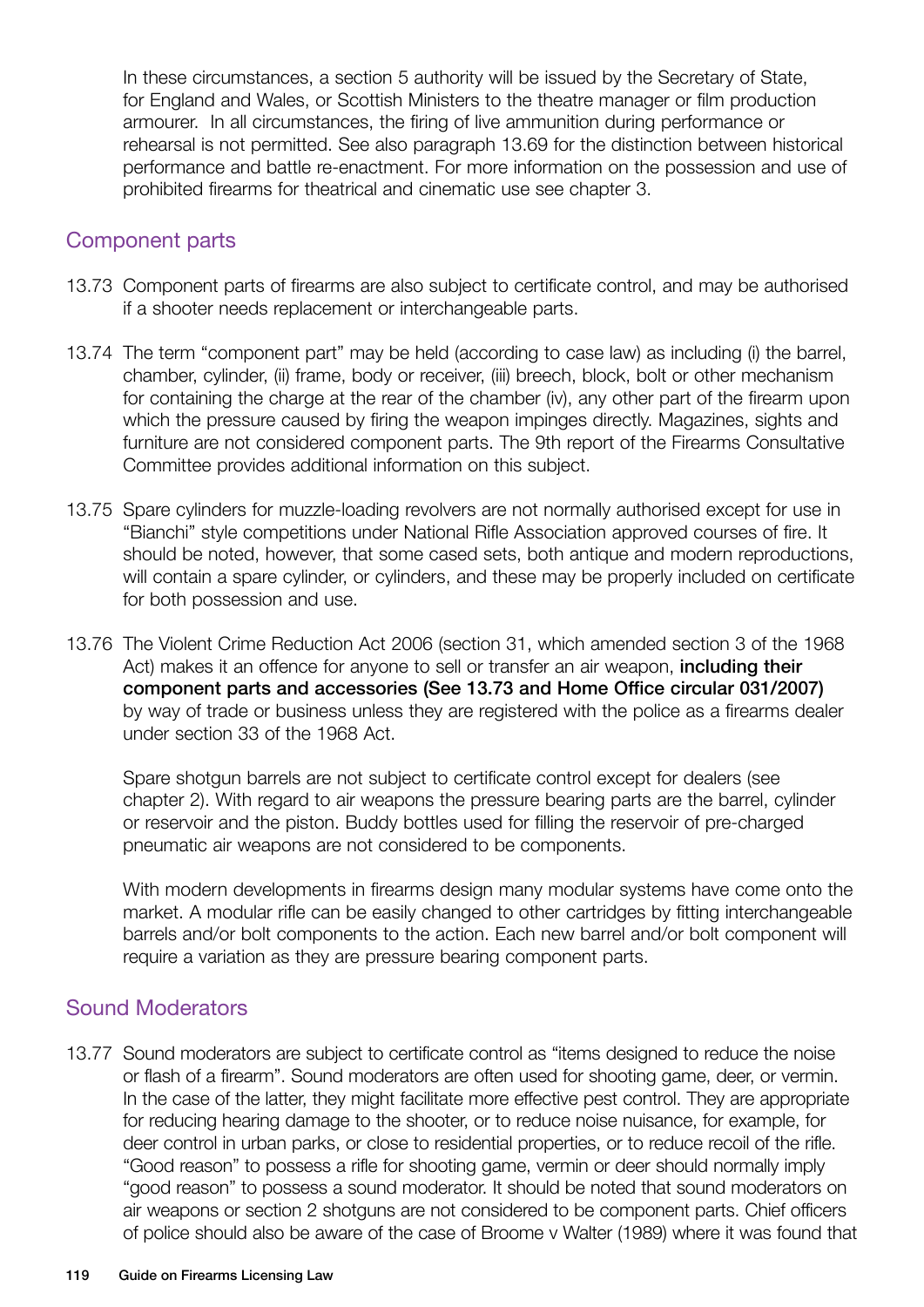an integral sound moderator, that is one that is part of the firearm, does not require separate authorisation. Whilst sound moderators for air weapons are not subject to certificate control they will need to be accounted for in dealers registers when they are in the dealers stock.

- 13.78 Some target shooting events where fire and movement is conducted on field firing ranges may require the use of sound moderators, for example, where hearing protection may impede the shooter and where voice commands need to be heard or given by the shooter for safety and continuity.
- 13.79 Sound moderators should be assigned a calibre, but it is good practice to permit them to be used with more than one calibre of firearm. It is a matter for the individual shooter, subject to the "good reason" test, to decide whether to use a moderator on more than one suitable firearm or to have individual moderators for each firearm.

## Firearms for personal protection

13.80 Applications for the grant of a firearm certificate for the applicant's, or another's, protection, or that of premises, should be refused on the grounds that firearms are not an acceptable means of protection in Great Britain. It has been the view of successive Governments for many years that the private possession and carriage of firearms for personal protection is likely to lead to an increase in levels of violence. This principle should be maintained in the case of applications from representatives of banks and firms protecting valuables or large quantities of money, or from private security guards and bodyguards. The exception to this would be armed guards on UK flagged ships, the justification being the unique threat posed by piracy to cargo and passenger ships in specific high risk geographical areas.

## Members of the Armed Forces and Police Authorised Firearms Officers

13.82 A person in the Armed Forces who wishes to purchase, acquire or have in their possession any firearm for their own private use (that is, as a private citizen rather than in the course of their military duties) must apply to the local chief officer of police for a certificate, and have their application considered in the normal way (including payment of the appropriate fee). "Military training", "TA training" and "membership of the Army Rifle Association" are not considered to meet the "good reason" requirement.

Possible reasons for the grant of a certificate include: membership of a recognised civilian or military target shooting club, sporting purposes, or shooting vermin. Similar provisions apply to applications from police Authorised Firearms Officers who wish to shoot in a private capacity.

13.83 The Ministry of Defence would appreciate a report being sent to the Commanding Officer of any member of the armed forces who requests a Firearm Certificate quoting "Military Training" or "TA Training" as "good reason" to possess a privately owned firearm.

## Reloading firearms ammunition (home loading)

13.84 Certificate holders often load their ammunition in order to improve the accuracy of their firearms. There are too many technical factors to cover within this guidance, and advice should be sought from shooting associations or competent reloaders if the need arises. Suffice it to say that rifling, propellant charge, the design of a bullet, its individual weight and velocity all affect a given round's range, accuracy and terminal effect on the quarry concerned. For these reasons, certificate holders who reload may wish to acquire a variety of different bullet weights and designs for load development for different applications.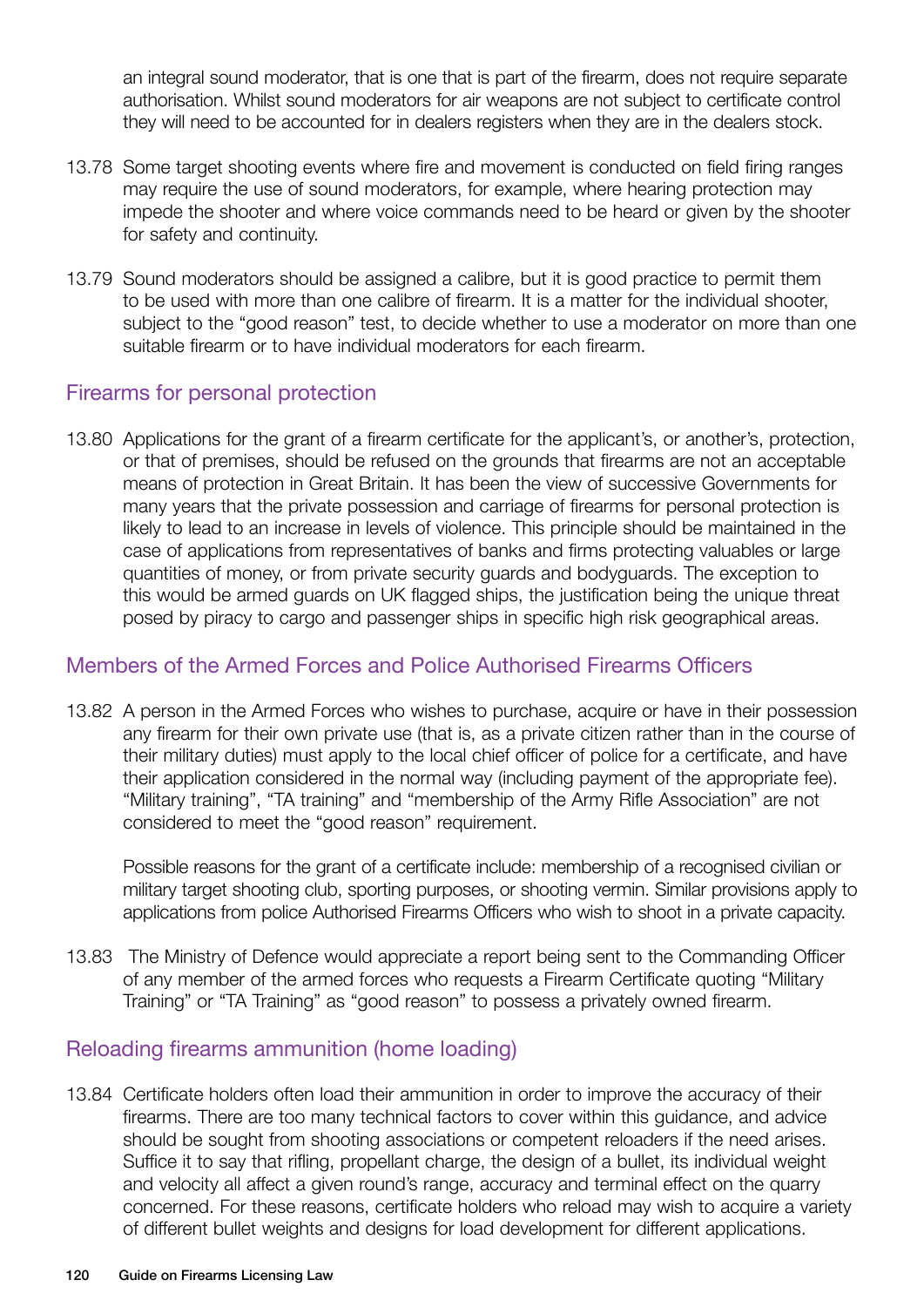- 13.85 For quarry shooting some bullet designs (soft nose, hollow nose, ballistic tip, thin or thick jacketed or core bonded) may be preferred over another with regard to their behaviour when they strike the quarry or pest species. Certificate holders often develop their preferences based on their own research and development through home loading.
- 13.86 Whilst there may be some small cost benefit, more often the reasons for home loading are the pursuit of accuracy, safety and performance. Where performance is involved; different quarry types and their physical makeup, the different ranges in which they are to be engaged (e.g. lighter or smaller flatter trajectory bullets for foxes and heavier bullets for deer) all vary, and home loaders may wish to experiment to ascertain the best combinations. It is not unusual for home loaders to manufacture two or three specific rounds in the same calibre for different species e.g. fox, small deer and large deer; this is to achieve a clean kill of more than one species without having to change firearms.
- 13.87 Home loaders will usually manufacture various batches for testing using a chronograph to measure velocity and thus ascertain the best combinations. Whilst a chronograph is important to home loaders; it is of utmost importance for ammunition intended for use on animals due to legislative requirements such as in the deer acts (see chapter 14 for more information).
- 13.88 Whilst there are no limits imposed on the number of solid (non-expanding) projectiles that a certificate holder may purchase for manufacturing ammunition, a home loader must not manufacture more than the maximum quantity of ammunition authorised by their firearm certificate.
- 13.89 Some reloaders may test ammunition by firing groups of 3 to 5 rounds, and repeat the group several times to measure consistency. As bullet designs, cases, primers and propellants are so varied, it is not unusual for home loaders to require larger amounts of missiles (bullets) for their research, and possess them in addition to any factory or other home loaded ammunition already held. Load development can be a long process, especially with unusual cartridges; particularly as new products become available.
- 13.90 It is clear that there are circumstances where home loaders may need to acquire increased quantities of expanding bullets. This can be achieved by authorising a further allocation of expanding missiles separately to the ammunition already authorised. This will allow missiles (bullets) to be held independently from ammunition and allow flexibility where different types and weights of bullet are required.
- 13.91 Bullets for home loading are normally sold in boxes of at least a hundred, so authorities to possess should be in multiples of 100.
- 13.92 Some certificate holders may wish to manufacture their own sub-calibre ammunition to achieve flexibility with their rifle when pursuing different quarry or pest species. In order to do this, they will need to acquire expanding missiles in smaller calibre such as .220 inches (.224 actual) for loading into .30 calibre saboted cartridges for example. Authorities for expanding missiles may be granted for this use.
- 13.93 Details of relevant explosives legislation governing the manufacture and storage of ammunition and shooters powders can be obtained in the first instance from the local force Explosive Liaison Officer (ELO) or from the Explosives Policy Team, Health & Safety Executive, 5S.G Redgrave Court, Merton Road, Bootle, Merseyside, L20 7HS.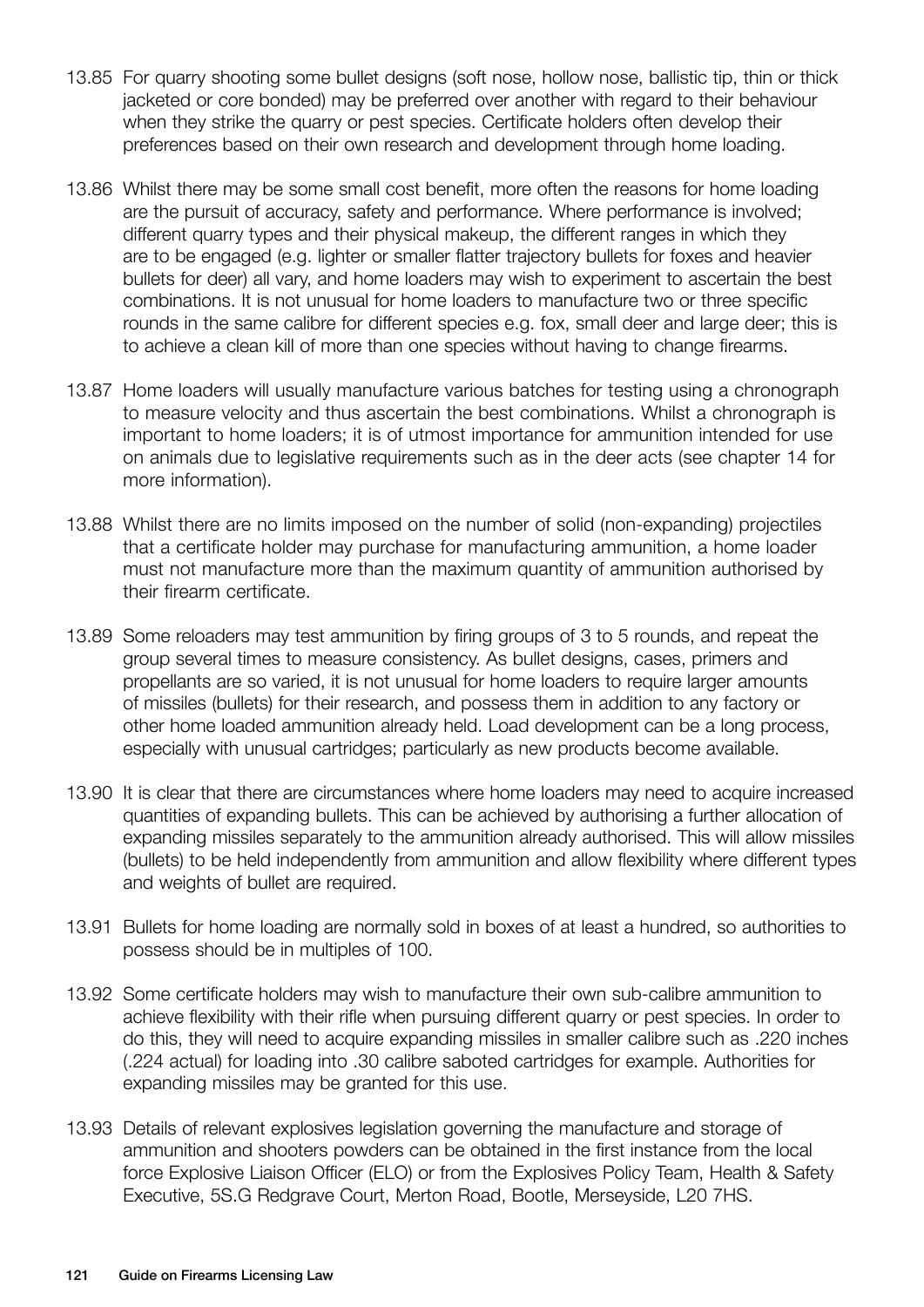# Quarry Shooting

Note that the absence of a calibre in the table below **should not** preclude it being considered by the Police. The purpose of this table is as a guide to establish initial "good reason".

Paragraphs 13.9 and 13.16-13.18 should be read in conjunction with this table.

| Cartridges                                                                                                                                                                            | <b>Muzzle energy</b><br>(ft lb)                                                                                                                                                                                | Vermin &<br>ground game<br>and other<br>small quarry <sup>3</sup>         | Fox and<br>other medium<br>quarry <sup>4</sup>                                                                                         | Deer and other<br>large quarry <sup>5</sup>                                                                                                                                                       | Dangerous Game <sup>6</sup> |
|---------------------------------------------------------------------------------------------------------------------------------------------------------------------------------------|----------------------------------------------------------------------------------------------------------------------------------------------------------------------------------------------------------------|---------------------------------------------------------------------------|----------------------------------------------------------------------------------------------------------------------------------------|---------------------------------------------------------------------------------------------------------------------------------------------------------------------------------------------------|-----------------------------|
| .177-.25 Air<br>Rifles (FAC) <sup>1</sup><br>.22 RF<br>.17 Mach 2<br>.17 HMR<br>.22 WMR<br>.17 Remington <sup>2</sup><br>.22 Hornet <sup>2</sup><br>.204                              | $>12$ ft lb<br>100-200<br>650-700<br>800-900                                                                                                                                                                   | Yes                                                                       | <b>No</b><br>Yes for .17<br>Remington<br>& HMR, .22<br>Hornet and<br>WMR $-$ also .22<br>RF in certain<br>circumstance<br>(see 13.25)) | <b>No</b>                                                                                                                                                                                         | <b>No</b>                   |
| .17 Remington2<br>.218 Bee<br>.22 Hornet2<br>$.22 - .250$<br>.220 Swift<br>.222 Remington<br>5.56mm/.223<br>.243<br>6mm PPC<br>6mm/.244                                               | 800-900<br>600-800<br>650-700<br>1,350-1,500<br>1,300-1,900<br>900-1,000<br>1,000-1,400<br>1,600-2,000<br>1,300-1,800<br>1,800-2,100                                                                           | <b>No</b><br>Yes for .17<br>Remington<br>& HMR, .22<br>Hornet and<br>WMR) | Yes                                                                                                                                    | No7<br>(Yes for Muntjac<br>and Chinese<br>water deer<br>in England<br>and Wales<br>with .222 and<br>greater, .243 &<br>6mm/.244)<br>Yes in Scotland<br>for Roe Deer<br>with .222 and<br>greater.) | <b>No</b>                   |
| .243<br>6mm/.244<br>$.25 - 06$<br>$6.5$ mm $x$<br>55/.256<br>.257 Weatherby<br>.264<br>.270<br>7mm/.275<br>.284<br>$.30 - 06$<br>.303<br>7.62mm x<br>51/.308<br>.444 Marlin<br>.45-70 | 1,600-2,000<br>1,800-2,100<br>2,000-2,400<br>1,800-2,400<br>2,400-2,900<br>1,600-2,900<br>2,450-2,700<br>2,200-2,400<br>2,250-2,800<br>2,600-3,000<br>1,900-2,400<br>2,400-2,600<br>2,500-3,000<br>1,600-2,400 | <b>No</b>                                                                 | <b>No</b><br>(Yes for .243 &<br>6mm/.244)<br>(see also<br>paragraph<br>13.25                                                           | Yes<br>(but see<br>paragraph<br>13.30-13.34)                                                                                                                                                      | <b>No</b>                   |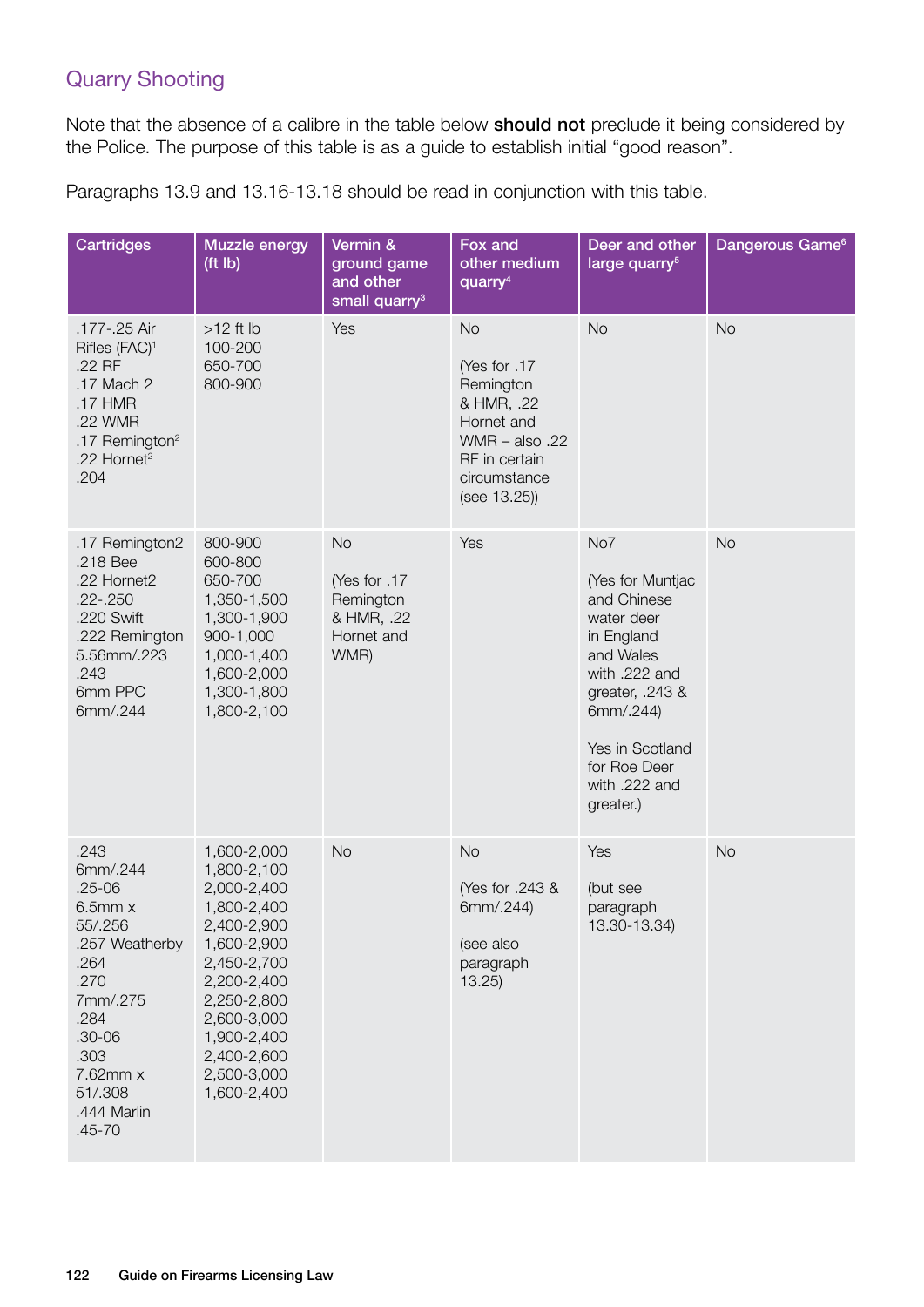| <b>Cartridges</b>                                    | <b>Muzzle energy</b><br>(tt lb)                                         | Vermin &<br>ground game<br>and other<br>small quarry <sup>3</sup> | Fox and<br>other medium<br>quarry <sup>4</sup> | Deer and other<br>large quarry <sup>5</sup> | Dangerous Game <sup>6</sup> |
|------------------------------------------------------|-------------------------------------------------------------------------|-------------------------------------------------------------------|------------------------------------------------|---------------------------------------------|-----------------------------|
| .338<br>.375<br>9.3mm Mauser<br>.416<br>.458 Win Mag | 3,800-4,000<br>4,500-5,000<br>3,500-3,900<br>5,800-6,000<br>2,900-4,900 | <b>No</b>                                                         | No.                                            | N <sub>o</sub>                              | Yes                         |

- 1 FAC air rifles are not suitable for animals larger than vermin or ground game.
- 2 .17 Remington and .22 Hornet would be suitable for use against vermin in specific circumstances (also see paragraph 13.19). Foxes may be shot using .22RF but only at short rage,
- 3 Vermin & Ground Game and other Small Quarry rat, hare, rabbit, grey squirrel and other similar sized quarry.
- 4 Medium Quarry fox, feral cat and other similar sized quarry.
- 5 Larger Quarry feral goat, deer, boar, and other similar sized quarry.<br>6 Dangerous Game lion, elephant, buffalo, bear etc.
- 6 Dangerous Game lion, elephant, buffalo, bear etc.
- 7 But note legal requirements for shooting Roe Deer in Scotland set out in paragraph 13.34.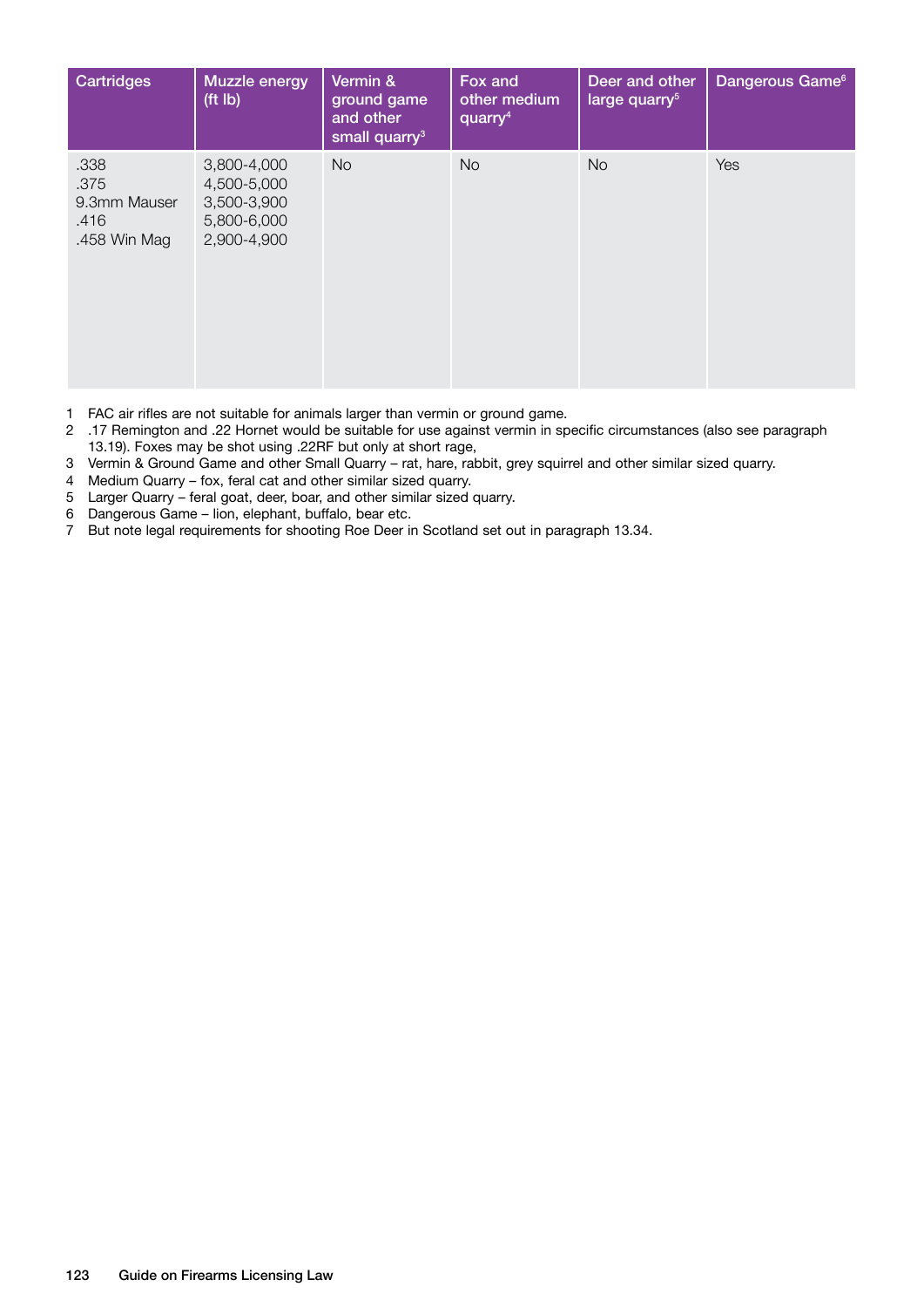# Chapter 14: Law on Shooting Birds and Animals

14.1 This chapter outlines the main legal provisions, outside the Firearms Acts, which relate to the shooting of birds and animals. Chief officers of police will wish to be aware of these in drafting conditions (see Appendix 3) and otherwise authorising shooting which may conflict with these provisions. The laws are varied and complex and chief officers may wish to consult relevant contacts about specific legislation.

## Deer

## England and Wales

14.2 Section 4(2) of the Deer Act 1991, as amended by the Regulatory Reform (Deer)(England and Wales) Order 2007 (SI 2007/2183), prohibits the use of certain types of firearm or ammunition for the purpose of taking, killing or injuring deer. These are set out in Schedule 2 of the Act (note that Schedule 2 is not amended by the 2007 Order):

**Firearms**: any smooth-bore gun; any rifle having a calibre of less than .240 inches or a muzzle energy of less than 2,305 joules (1,700 foot pounds); any air gun, air rifle or air pistol (see also 14.5).

**Ammunition**: any cartridge for use in a smooth-bore gun; any bullet for use in a rifle other than a soft-nosed or hollow-nosed bullet.

- 14.3 Exceptions to section 4(2) (firearms and ammunition) are set out in section 6(5) and 6(6). Exceptions to section 4(2) and section 2 (taking or killing deer during close season) are set out in section 7 of the Act.
- 14.4 Section 6(5) provides that a person is not guilty of an offence under section 4(2)(a) by reason of the use as a slaughtering instrument to prevent the suffering of an injured or diseased deer, if they use for the purpose of killing any deer a smooth-bore gun which:
	- a) is of not less gauge than 12 bore;
	- b) has a barrel less than 24 inches (609.6 millimetres) in length; and
	- c) is loaded with a cartridge purporting to contain shot none of which is less than .203 inches (5.16 millimetres) in diameter (size AAA or any larger size).
- 14.5 Section 6(6), as inserted by the Regulatory Reform (Deer)(England and Wales) Order 2007, provides that a person is not guilty of an offence under section 4(2)(a) if they use for the purpose of taking or killing or injuring any Chinese water deer or muntjac deer –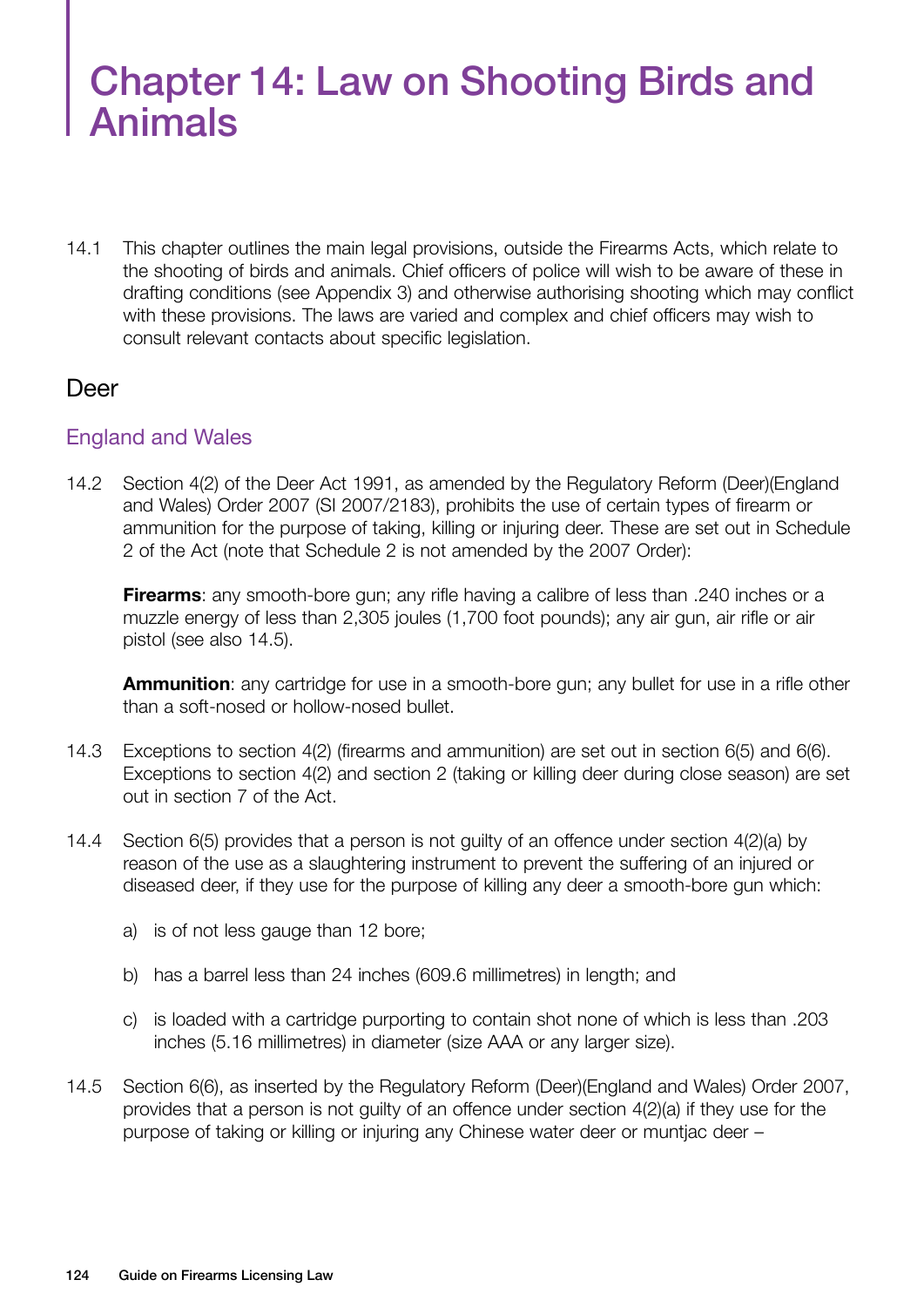- a) a rifle having a calibre of not less than .220 inches and a muzzle energy of not less than 1,356 joules (1000 foot pounds), and
- b) a soft-nosed or hollow-nosed bullet weighing not less than 3.24grammes (50 grains).
- 14.6 Section 7 refers to exceptions for the occupier of land where deer are, or someone having rights to kill deer on that land (or a person with the written authority of either type of person), and provides that a person is not guilty of an offence under section 2 (taking or intentionally killing a deer during the close season) if:
	- a) it has taken place on any cultivated land, pasture or enclosed woodland; and
	- b) if they had reasonable grounds for believing that deer of the same species were causing, or had caused, damage to crops, vegetables, fruit, growing timber or any other form of property on the land; and
	- c) that further serious damage was likely to be caused, and his action was necessary to prevent any such damage.
- 14.7 In this instance a person would not be guilty of an offence under section 4(2)(a) by reason of the use, for the purposes of taking or killing any deer on any land, of any smooth-bore gun of not less gauge than 12 bore which is loaded with either:
	- i) a cartridge containing a single non-spherical projectile weighing not less than 22.68 grammes (350 grains); or
	- ii) a cartridge purporting to contain shot each of which is .203 inches (5.16 millimetres) in diameter (size AAA).
- 14.8 It should also be noted that the deer must be shot on the land where the damage is being caused, and not elsewhere (such as neighbouring land).
- 14.9 Section 8 (as amended by Regulatory reform (Deer) (England and Wales) Order 2007) of the Act makes provision for licences to be issued by Natural England or the Countryside Council for Wales to take deer alive for scientific or educational purposes, or for the purpose of removing deer from one area to another, or to shoot deer during the close season or at night for the purpose of preserving public health or public safety, for conserving the natural heritage, or, in the case of shooting at night, for preventing serious damage to property.
- 14.10 The Deer Initiative publishes Best Practice guidance on Close Season Shooting and on Night Shooting, which anyone issued with such a licence would be expected to follow. Similarly within Scotland, Scottish Natural Heritage publish Best Practice guidance on the management of wild deer in Scotland.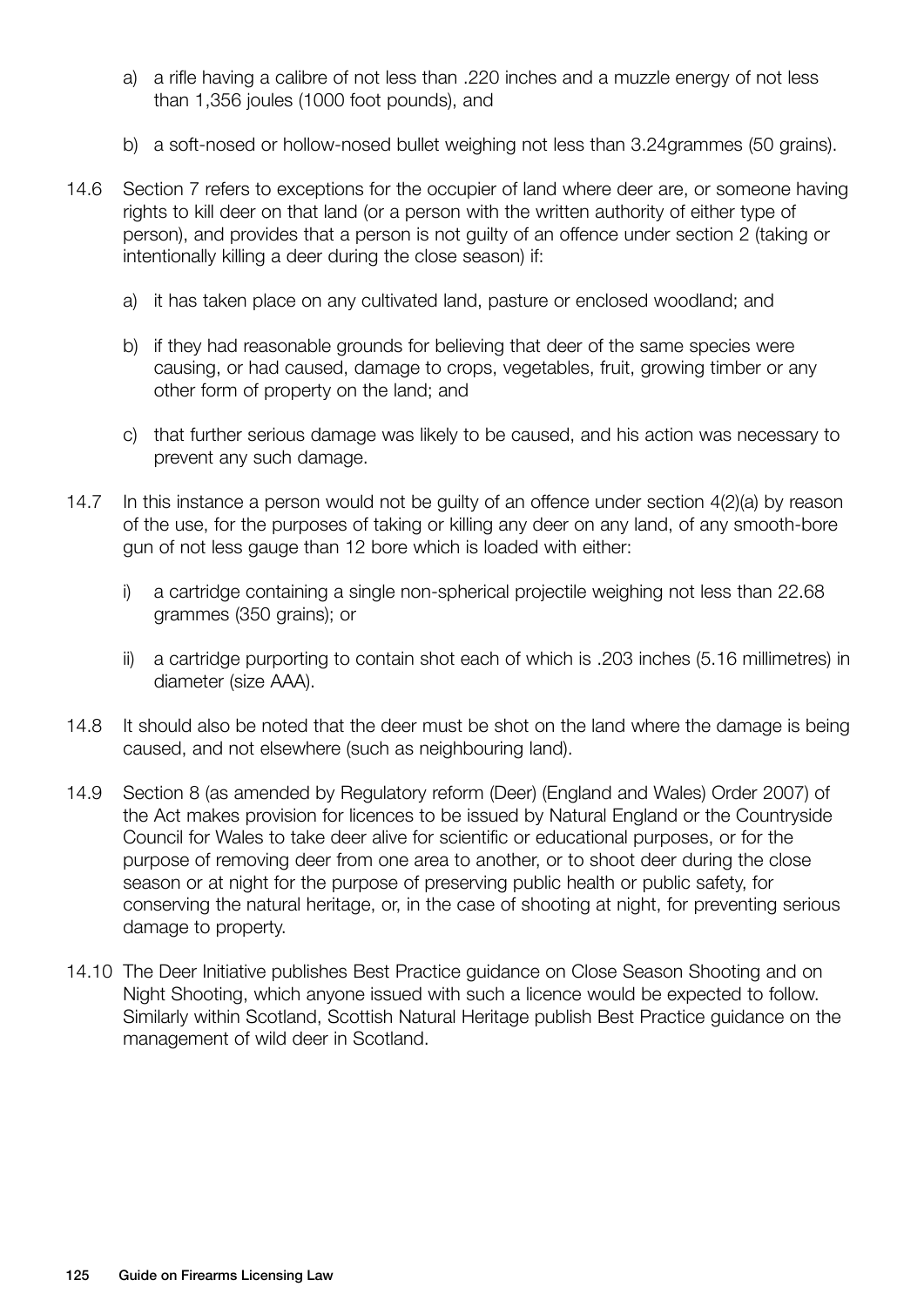14.11 Schedule 1 of the Act (as amended) sets out the close seasons for deer:

| Stags | 1 May to 31 July inclusive.      |
|-------|----------------------------------|
| Hinds | 1 April to 31 October inclusive. |

#### **Fallow Deer**

| <b>Buck</b> | 1 May to 31 July inclusive.      |
|-------------|----------------------------------|
| Doe         | 1 April to 31 October inclusive. |

#### **Roe Deer**

| <b>Buck</b> | 1 November to 31 March inclusive. |
|-------------|-----------------------------------|
| Doe         | 1 April to 31 October inclusive.  |

#### **Sika Deer**

| <b>Stags</b> | 1 May to 31 July inclusive.      |
|--------------|----------------------------------|
| <b>Hinds</b> | 1 April to 31 October inclusive. |

#### **Red/Sika Hybrids**

| Stags        | 1 May to 31 July inclusive.      |
|--------------|----------------------------------|
| <b>Hinds</b> | 1 April to 31 October inclusive. |

#### **Chinese Water Deer**

| <b>Buck</b> | 1 April to 31 October inclusive. |
|-------------|----------------------------------|
| Doe         | 1 April to 31 October inclusive. |

#### **Muntjac Deer**

No statutory close season (this species breeds all year round).

# Mercy Killing

14.12 Section 6 (4) of the Deer Act 1991, as amended by the Regulatory Reform (Deer) (England and Wales) Order 2007, enables a person to use "any reasonable means" to kill any deer if he reasonably believes that the deer has been so seriously injured (otherwise than by his unlawful act), or in such a condition that he reasonably believes killing it to be an act of mercy. 'Any reasonable means' is defined in s6 (4A) as, "any method of killing a deer that can reasonably be expected to result in rapid loss of consciousness and death and which is appropriate in all the circumstances (including in particular what the deer is doing, its size, its distance from the closest position safely attainable by the person attempting to kill the deer and its position in relation to vegetative cover). Note that where this defence applies, a person will not be guilty of an offence under section 4(1) or 4(2).

# Culling of Dependent Young

14.13 Amendments to the Deer Act 1991 made through section 6(2A) of the 1991 Act, inserted by the 2007 Order, have meant that it is not an offence for a person to take or kill a deer during the close season or at night where he reasonably believes the deer has been deprived of a female deer on which it was dependent or is about to be deprived as a result of disease or lawful taking or killing of a female deer on which it is dependent. Where section 6(2A) defence applies, a person is not guilty of an offence under section 2 or 3. Section 2 refers to the taking or killing of deer in close season, not outside of it.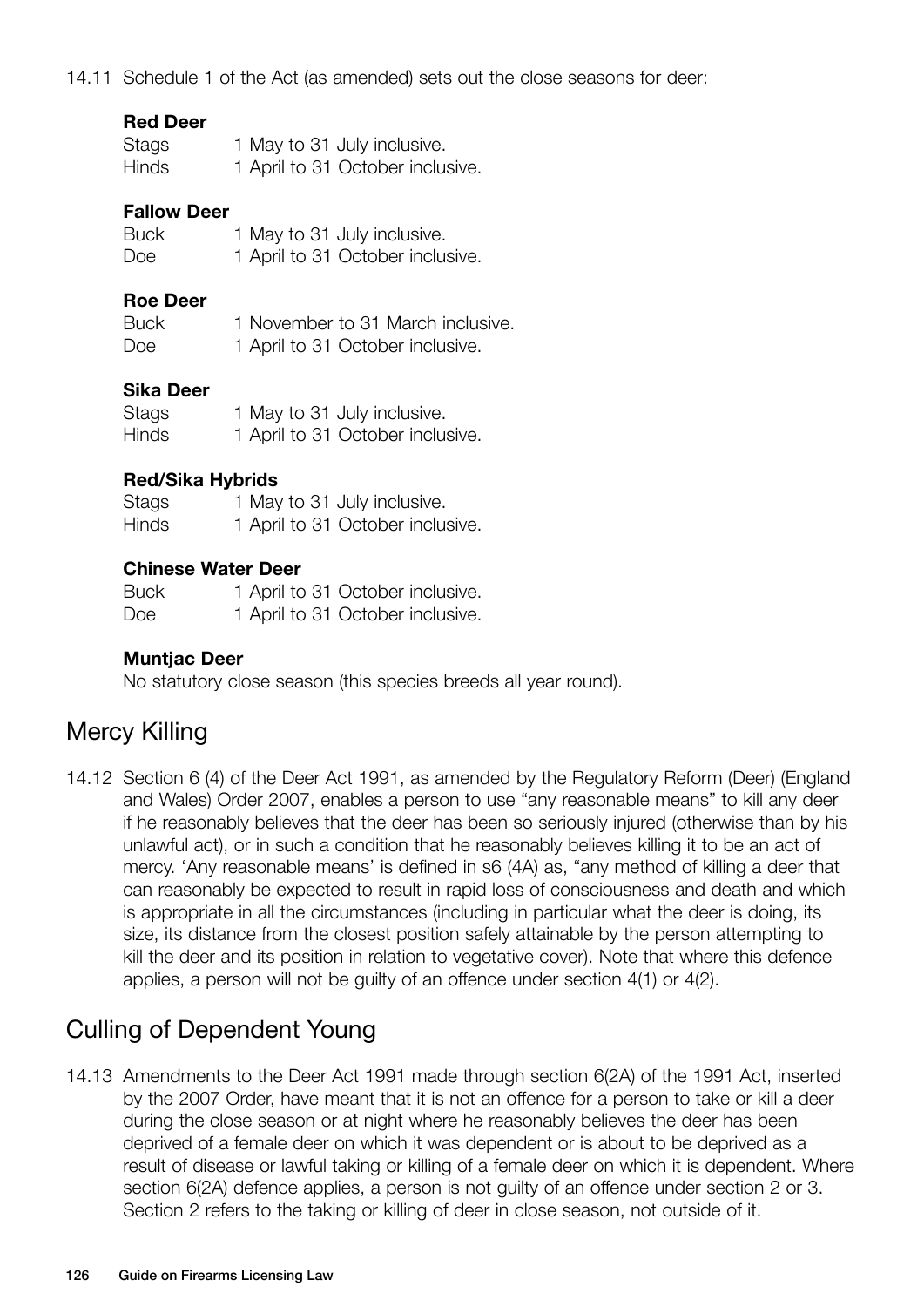# **Scotland**

- 14.14 Under section 21 of the Deer (Scotland) Act 1996 (as amended by the Wildlife & Natural Environment (Scotland) Act 2011), the Secretary of State for Scotland may make an order regarding the classes of firearms, ammunition, sights and other equipment that may lawfully be used to kill or take deer. The current order on this point is the earlier Deer (Firearms etc) (Scotland) Order 1985 and the main provisions are as follows:
	- a) For the shooting of deer of any species, a bullet of an expanding type designed to deform in a predictable manner of not less than 100 grains (6.48 grams) with a muzzle velocity of not less than 2,450 feet per second (746.76 metres per second) and a muzzle energy of not less than 1,750 foot pounds (2,373 joules) may used.

For the shooting of roe deer only, a bullet of an expanding type designed to deform in a predictable manner of not less than 50 grains (3.24 grams) with a muzzle velocity of not less than 2,450 feet per second (746.76 metres per second) and a muzzle energy of not less than 1,000 foot pounds (1,356 joules) may be used.

- b) Where an occupier of agricultural land or of enclosed woodland has reasonable grounds for believing that damage will be caused to crops, pasture, trees or human or animal foodstuffs on that land if deer are not killed, a shotgun may be used.
- c) Any shotgun used must be of a gauge not less than 12 bore and be loaded with the following ammunition (as specified in the Deer (Firearms etc) (Scotland) Order 1985):
	- i. For shooting deer of any species, a single non-spherical projectile weighing not leas than 380 grains (24.62 grams); or
	- ii. For shooting deer of any species, a cartridge purporting to contain not less than 550 grains (35.64 grams) of shot, none of which is less than 0.268 inches (6.81 millimetres) in diameter, that is to say size SSG or larger; or
	- iii. For shooting roe deer, a cartridge purporting to contain not less than 450 grains (29.16 grams) of shot, none of which is less than 0.203 inches (6.81 millimetres) in diameter, that is to say size AAA or larger.

Section 26(2) of the 1996 Act makes provision as to who may use a shotgun to kill deer:

d) The occupier suffering damage to those interests outlined above and;

If duly authorised in writing by the occupier suffering damage for the purpose, any or all of:

- i. the owner in person.
- ii. the owner's employees.
- iii. the occupier's employees, or any other person normally resident, on the land.
- iv. any other person approved in writing by Scottish Natural Heritage as a fit and competent person for the purpose.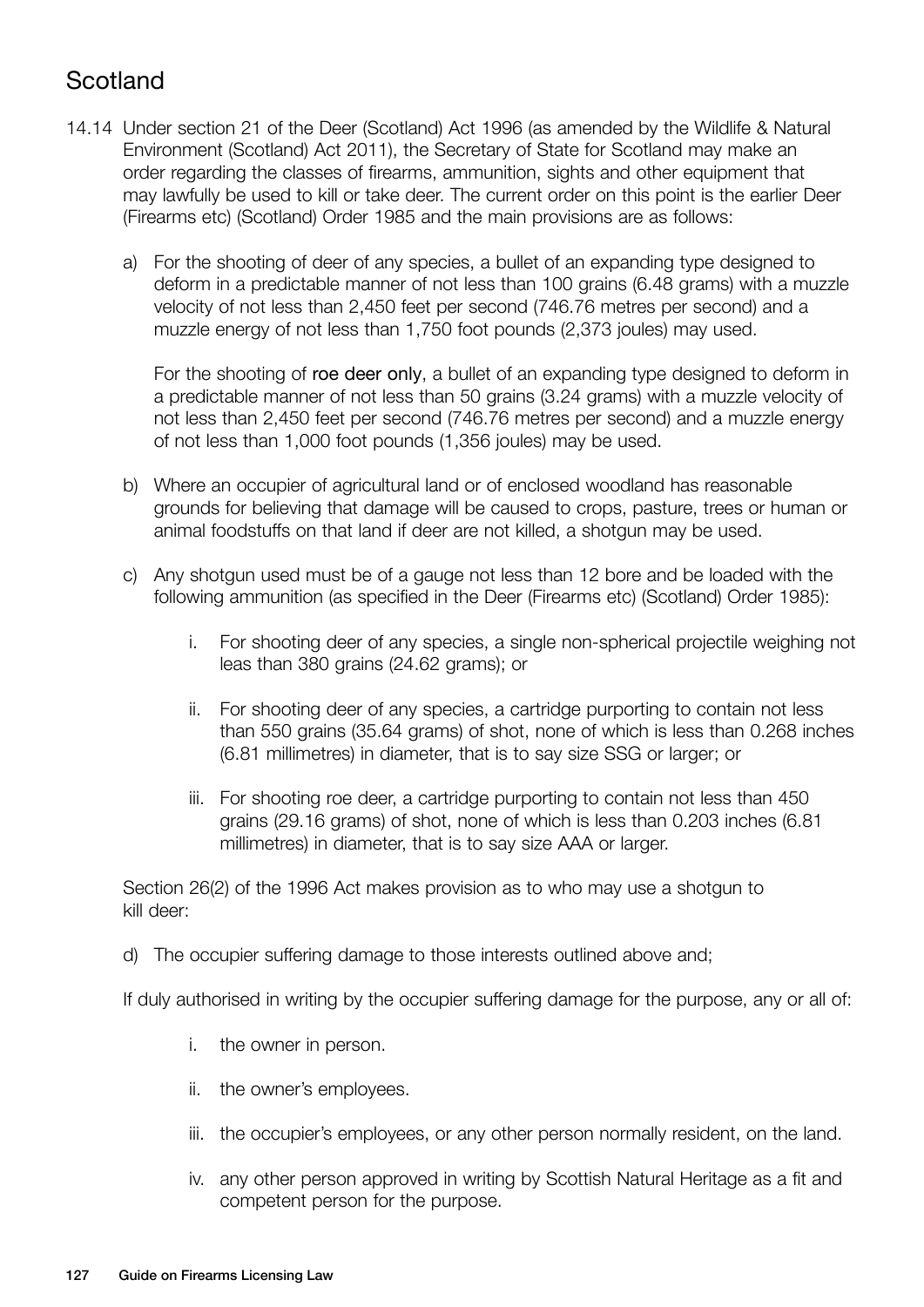- 14.15 Occupiers may control deer over agricultural land or enclosed woodland in season under section 26(1) of the Deer (Scotland) Act 1996 (as amended). Out of season control may be carried out under general or specific authorisation obtained from Scottish Natural Heritage.
- 14.16 All control of deer out of season must be authorised by Scottish Natural Heritage. Authorisations granted may be general or specific in nature.
- 14.17 A general authorisation allows for owners and occupiers suffering damage to improved agricultural land or enclosed woodland to cull deer for the purpose of preventing damage. General authorisation does not allow the culling of female deer over one year old of any species between the period of the 1 April and the 31 August. The owner, owner's employees, the occupier's employees or any other person normally resident on the land can carry out control under any general authorisation on enclosed woodland and improved agricultural land without the need to be on the Scottish Natural Heritage fit and competent register.
- 14.18 Those operating under a general authorisation must have read and understood the general authorisation and carry out any control in accordance with the conditions listed on the authorisation. This general authorisation and its conditions are subject to yearly review and a current copy may be found at **http://www.snh.gov.uk**.
- 14.19 Specific authorisations may be sought for the control of deer to prevent damage to unenclosed woodland or natural heritage, to protect public safety, or for scientific purposes. In addition, specific authorisation must be sought for the control of female deer of any species between 1 April and 31 August.
- 14.20 Specific authorisations are generally granted only to owners or occupiers of ground or persons nominated by them in writing and who are registered with Scottish Natural Heritage as fit and competent. Exemptions may apply for those controlling female deer in enclosed woodland or on agricultural ground between 1 April and 31 August.
- 14.21 In Scotland, driving deer with the intention of taking or killing is an offence under section 19 of the 1996 Act. However, Scottish Natural Heritage may authorise owners of land which deer are on, or any person nominated in writing by them, to use any vehicle to drive deer in order to take or kill them for the purposes of deer management.
- 14.22 Close seasons in Scotland are provided in the Deer (Close Seasons) (Scotland) Order 2011 (SI 2011/417), and are as follows:

#### **Red Deer**

| Stag  | 21 October to 30 June inclusive.     |
|-------|--------------------------------------|
| Hinds | 16 February to 20 October inclusive. |

#### **Fallow Deer**

| Buck | 1 May to 31 July inclusive. |
|------|-----------------------------|
| Doe  | 16 February to 20 October.  |

#### **Roe Deer**

| <b>Buck</b> | 21 October to 31 March inclusive. |
|-------------|-----------------------------------|
| Doe         | 1 April to 20 October inclusive.  |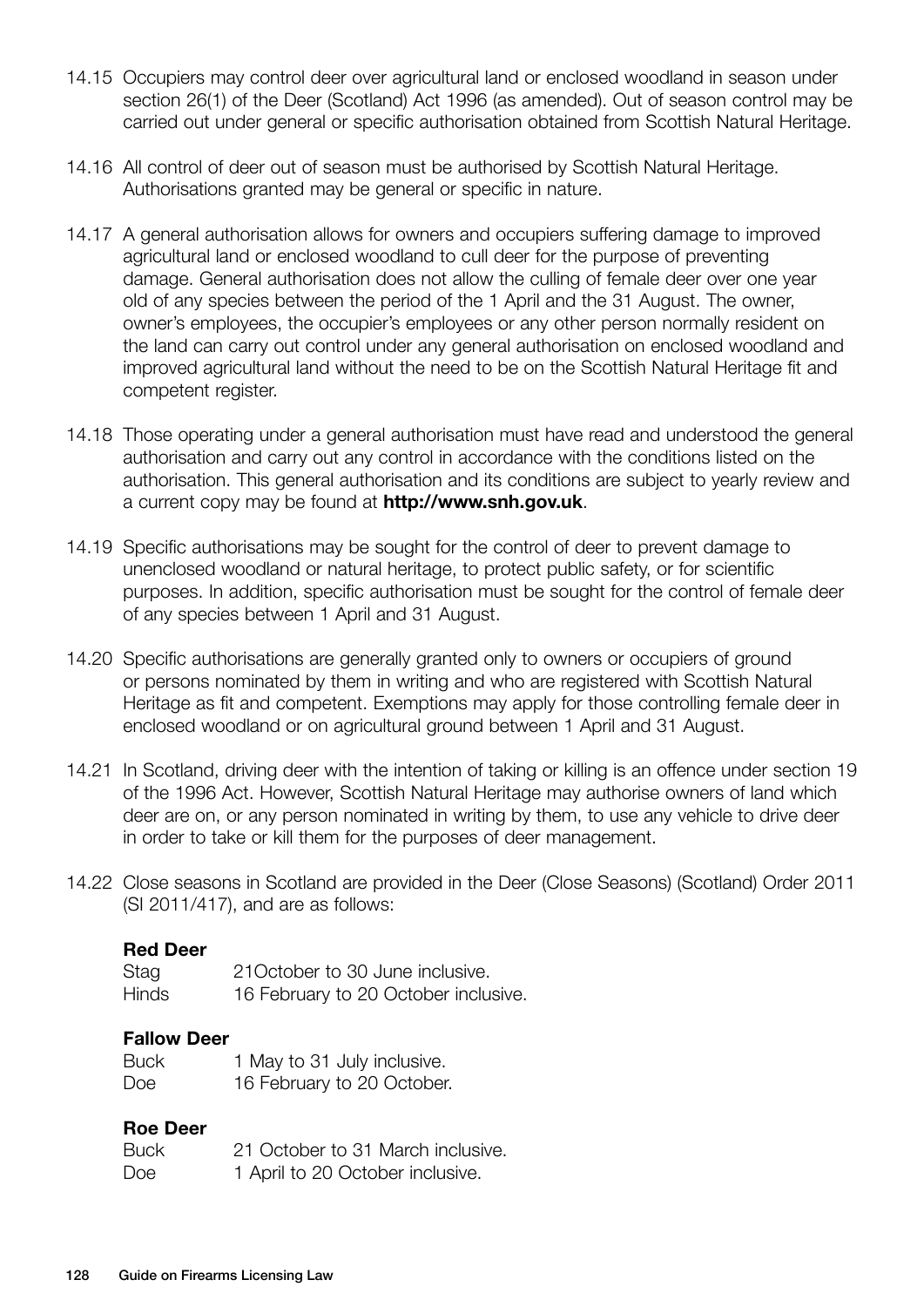## **Sika Deer**

Stag 21October to 30 June inclusive. Hinds 16 February to 20 October inclusive.

#### **Red/Sika Hybrids**

Stags 21 October to 30 June. Hinds 1 6 February to 20 October.

#### **Muntjac and Chinese Water Deer**

No statutory close season.

14.23 Note: The functions of the Deer Commission were transferred to the Scottish Natural Heritage in 2010, and the commission was dissolved. The Public Services Reform (Scotland) Act 2010 achieved this transfer of functions. Schedule 1 of this act contains the amendments that were made to the Deer Scotland Act 1996 to achieve this.

## Night Shooting of Deer

#### England and Wales

- 14.24 Section 3 of the Deer Act 1991 makes it an offence to take or intentionally kill a deer at night. 'Night' is defined as being the period between the expiry of the first hour after sunset and the beginning of the last hour before sunrise.
- 14.25 A person may shoot deer at night under the provisions of a licence issued by Natural England or the Countryside Council for Wales under section 8 of the 1991 Act for the purpose of preserving public health or public safety, for conserving the natural heritage, or for preventing serious damage to property.
- 14.26 A person shall not be guilty of an offence if the shooting of deer at night is conducted in pursuance of a notice issued by Defra under section 98 of the Agriculture Act 1947. No person shall also be guilty of an offence if deer are killed at night if such a killing is to prevent the suffering of an injured or diseased deer under section 6(2) of the Deer Act 1991 Act.

#### **Scotland**

- 14.27 Section 18 of the Deer (Scotland) Act 1996 (as amended by section 26(5) of the 2011 Act) makes it an offence to take or willfully kill or injure deer at night. 'Night' is again defined as being the period between the expiry of one hour after sunset and the beginning of the last hour before sunrise. An occupier or person nominated by the occupier must satisfy Scottish Natural Heritage that they are fit and competent to receive authorisation (see section 37(1)), they may then be granted authorisation from Scottish Natural Heritage to shoot deer at night if:
	- i. either the taking or killing is necessary to prevent damage to crops, pasture, human or animal foodstuffs, or to woodland; or
	- ii. the taking or killing is in the interests of public safety, and
	- iii. no other means of control which might be reasonably adopted in the circumstances would be adequate.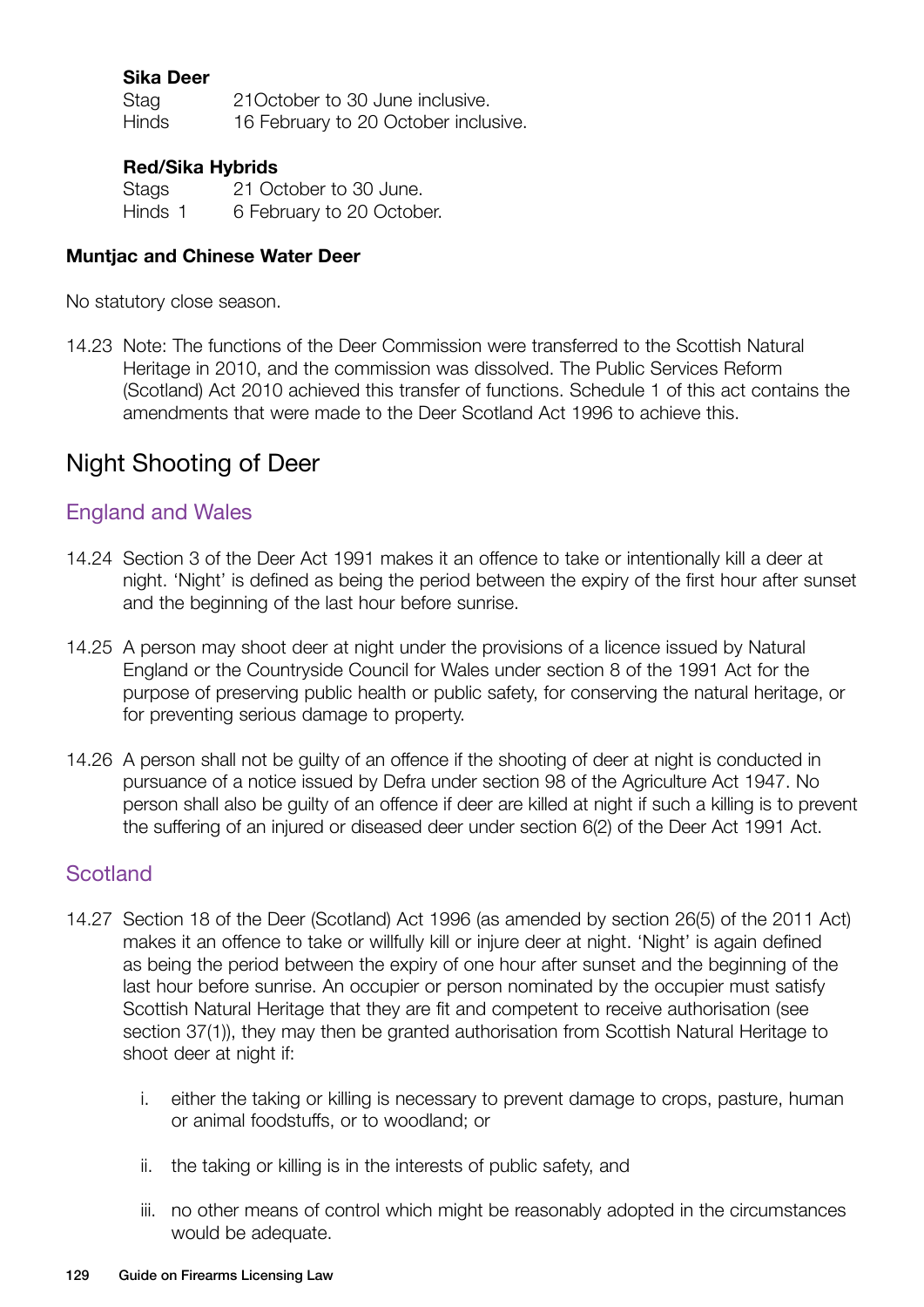- 14.28 Scottish Natural Heritage publishes a code of practice for night shooting (see section 37(5) of the Deer (Scotland) Act 1996), which sets out the conditions which a certificate holder is obliged to follow. These are:
	- i. The authorisation document must be completed and returned to Scottish Natural Heritage not later than seven days after the date of expiry with details of any deer killed under authorisation.
	- ii. Scottish Natural Heritage reserves the right to accompany controllers at any time to determine that the terms and conditions of the authorisation are being applied.
	- iii. Scottish Natural Heritage may withdraw the authorisation at any time.
	- iv. That the person authorised will comply with the Code of practice for Shooting Deer at Night (updated 4 July 2003).
	- v. That the person authorised will inform the local police and neighbours of the times night shooting will take place.
	- vi. That prior to commencement of shooting, the person authorised will warn any person, who to that person's knowledge, is likely to be on the land at the above mentioned location of the issue of this authorisation and the intention to take or kill deer.
	- vii. The authorised person must comply with The Deer (Firearms etc.) (Scotland) Order 1985 and appropriate sections of the Deer (Scotland) Act 1996 (as amended).
	- viii. A minimum of two persons are required to operate under this authorisation.
	- ix. In woodland, a suitable dog must be present to track wounded deer and prevent unnecessary suffering.
- 14.29 There is no longer a requirement to use larger calibre rifles for night shooting; controllers must ensure firearms meet minimum requirements as set out in 14.14.
- 14.30 Use of head and neck shots are not recommended for night shooting. As with all other authorisations, minimising the risk to public safety and protecting animal welfare are the controller's responsibility.
- 14.31 For Scotland, further advice on the 1996 Act and its revisions can be obtained from Scottish Natural Heritage.

# Wildlife and Countryside Act 1981

14.32 The 1981 Act makes it a criminal offence to intentionally or recklessly kill injure or take any wild bird. However, quarry species (listed in Schedule 2, Part I) may be killed during prescribed open seasons. In certain circumstances an 'authorised person' is also permitted to kill or take certain species during the closed season covered by General or Personal Licences.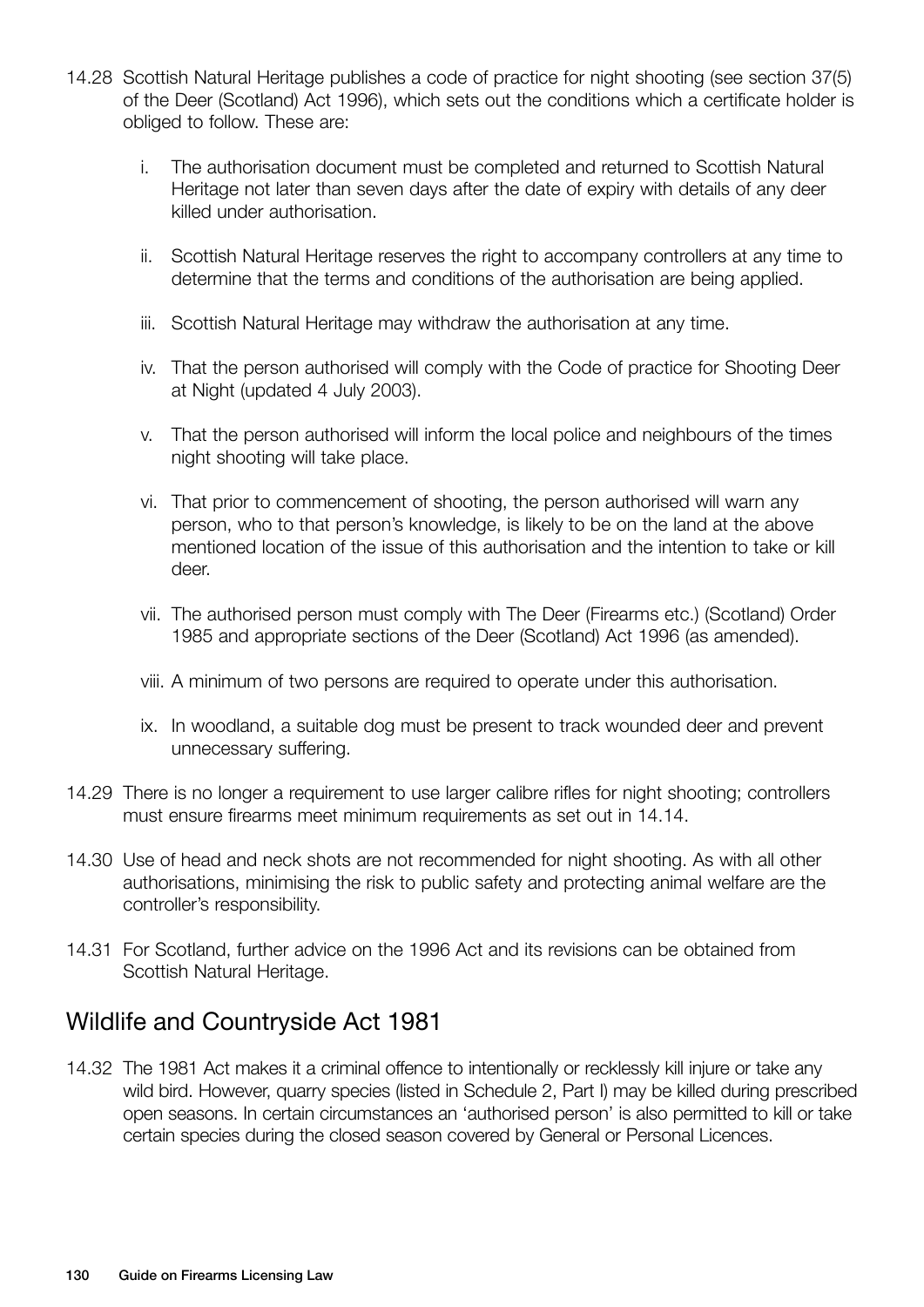14.33 Copies of General Licences are available online at the following links:

## England

Natural England: **www.naturalengland.org.uk/ourwork/regulation/wildlife/licences/ generallicences.aspx;**

### **Wales**

#### The Welsh Assembly: **http://wales.gov.uk/topics/environmentcountryside/ consmanagement/conservationbiodiversity/wildlifelicences/ wildlifelicences/?lang=en**

## **Scotland**

#### Scottish Natural Heritage: **http://www.snh.gov.uk/protecting-scotlands-nature/ species-licensing/bird-licensing/general/**

- 14.34 Personal Licences may be issued by wildlife licensing authorities to individuals or groups of people. Section 27 of the Wildlife & Countryside Act 1981 as amended in Scotland (ASP 6/2011) does not define game birds separately from wild birds; birds such as common pheasant and red grouse are 'wild birds'. It is possible to shoot them in the open season without a licence, but a licence is required to shoot them in close season (see paragraphs 14.43 and 14.44 below).
- 14.35 A number of animals are protected under Section 9 of the Wildlife and Countryside Act 1981 (as amended) via their inclusion in Schedule 5 of the Act. These species include:
	- i. red squirrels,
	- ii. dormice,
	- iii. water voles and
	- iv. adders.
- 14.36 In England and Wales, those animals that are known as European protected species (including all bats, otters and whales) are included in Schedule 5 for certain offences, but receive protection mainly from the Conservation of Habitats and Species Regulations 2010 in England and Wales. In Scotland, European protected species receive protection through the 2010 Regulations (SI 2010/490) for reserved matters and through the Conservation (Natural Habitats) Regulations 1994 (SI 1994/2716) (as amended in Scotland).
- 14.37 It is an offence to intentionally (or recklessly) kill or injure any species listed in Schedule 5 of the 1981 Act. Schedule 5 species are also protected against intentional or reckless taking. This includes the intentional or reckless damage, destruction or obstruction of any structure the animal uses for shelter or protection, or disturbing the animal while it is occupying such a structure.
- 14.38 In brief, the exceptions to the offences in relation to birds and animals include:
	- i. humane destruction of sick or injured birds or animals where there is no reasonable chance of recovery and, in England and Wales, where there is no satisfactory alternative. Further guidance on this exception can be sought from Defra;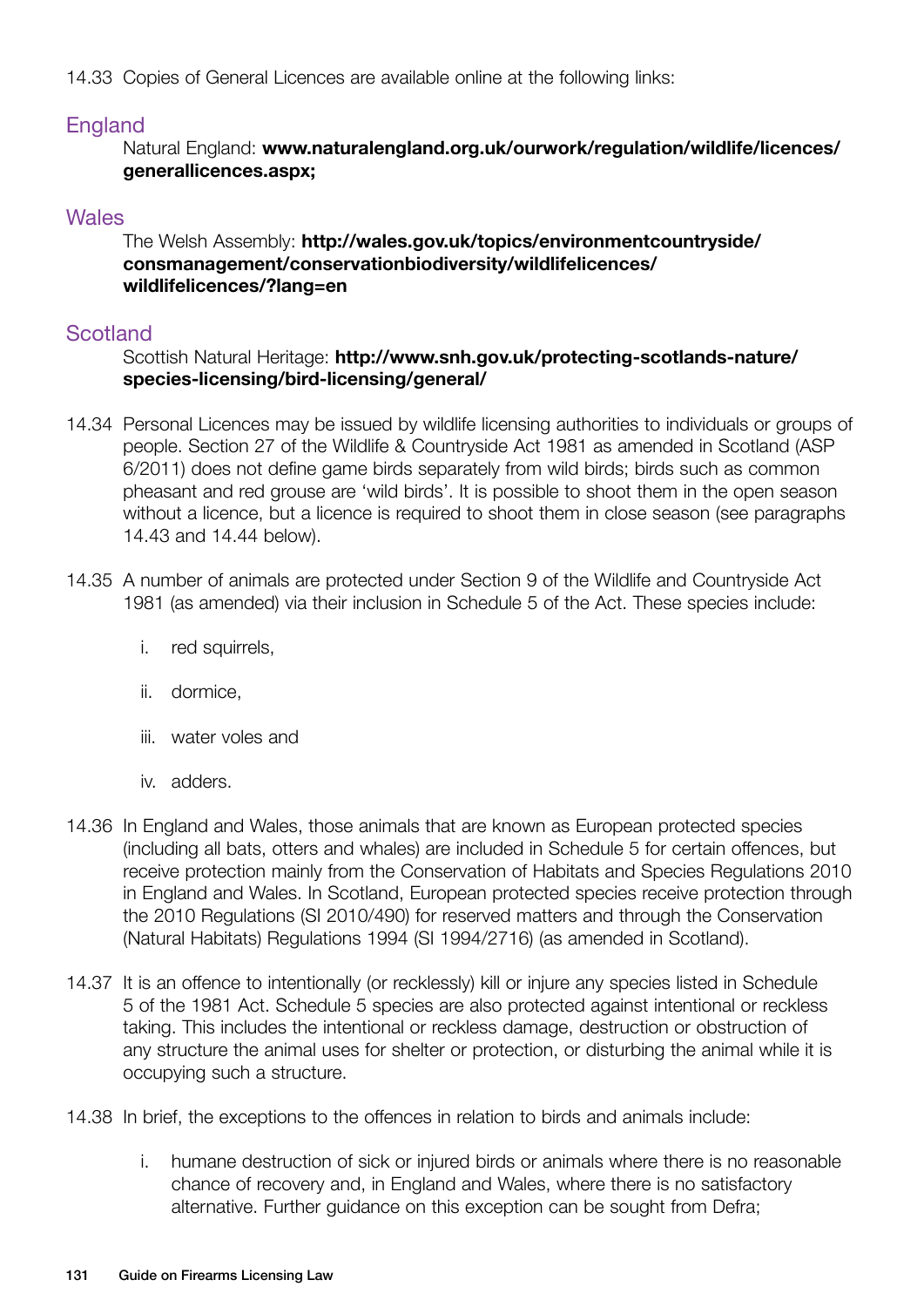- ii. taking injured birds or animals for the purpose of rehabilitation
- iii. where the act was the incidental result of a lawful operation and could not reasonably have been avoided, in circumstances where the person concerned could not reasonably have foreseen that the unlawful act would be an incidental result of carrying out the lawful operation:
- iv. if it can be shown that action was necessary for the purpose of preventing serious damage to livestock, foodstuffs for livestock, crops, vegetables, fruit, growing timber or any other form of property or to fisheries under the 'farmer's defence';
- v. under a licence issued by the relevant licensing authority; or
- vi. the killing of certain species.

## Taking and killing under the Wildlife and Countryside Act 1981

- 14.39 Species listed in Schedule 2, Part I (Part IA in Scotland) of the 1981 Act may be killed or taken outside the close season.
- 14.40 Species include:
	- Canada Goose
	- Coot
	- Common Snipe
	- **Gadwall**
	- Goldeneye
	- Golden plover
	- Grevlag Goose
	- Mallard
	- Moorhen
	- Pink-footed Goose
	- Pintail
	- Pochard
	- **Shoveler**
	- Teal
	- Tufted Duck
	- White-fronted Goose (England and Wales only)
	- Wigeon
	- **Woodcock**

Ducks and geese (inland) may be taken or killed from 1 September to 31 January; and those in or over any area below the high-water mark of ordinary spring tides may be taken or killed from 1 September to 20 February. See sections 2(4)(c) and (d) of the Act.

Note: In England and Wales the high-water mark is "the area of sea shore which is more often than not covered by the flux and reflux of the four ordinary tides occurring midway between springs and neaps". For Scotland it is "the area between high and low water marks of ordinary spring tides".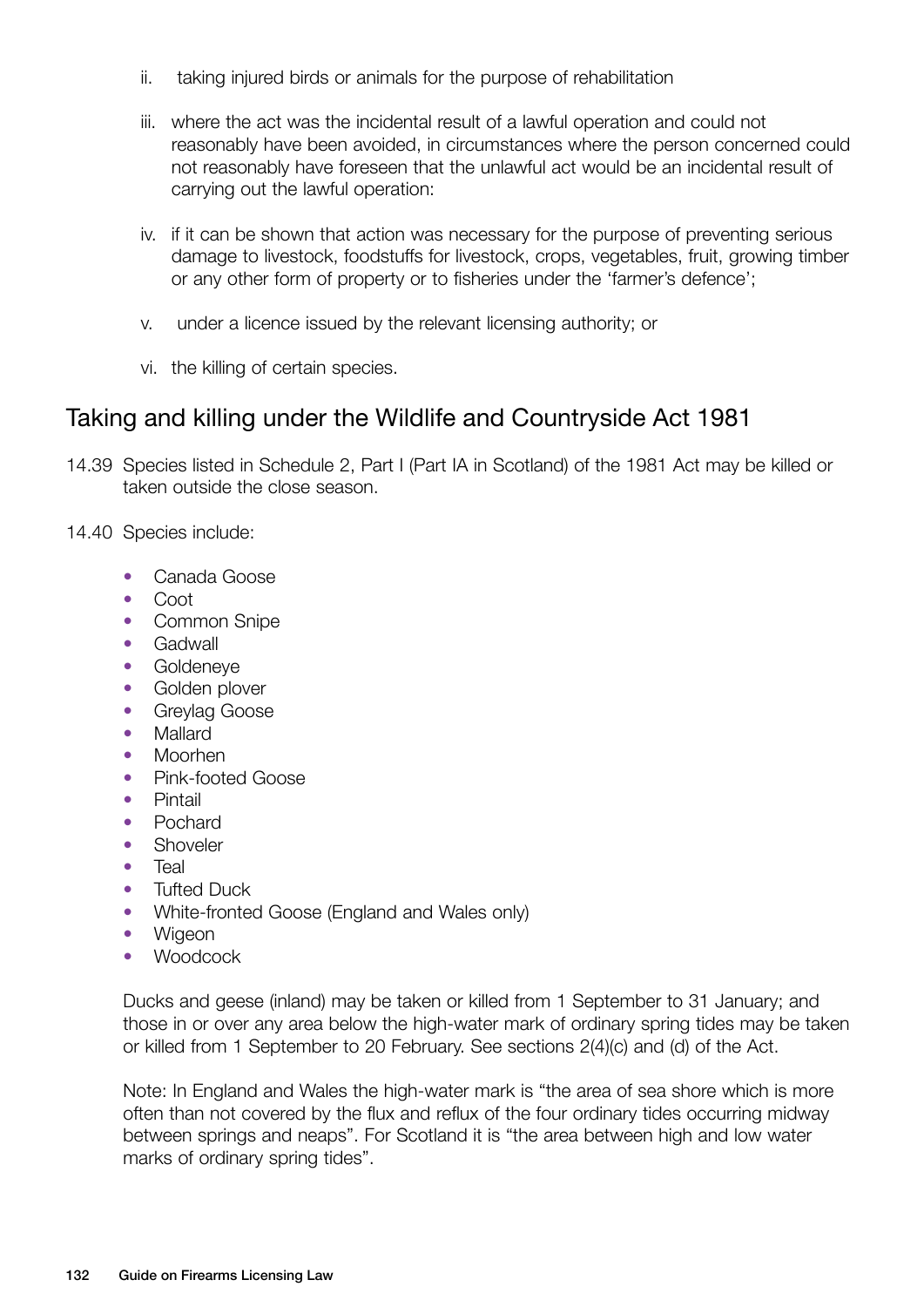# Dates when other birds may be taken or killed (all dates are inclusive);

Coot, Moorhen, and Golden Plover may be taken or killed outside the close season from 1 September to 31 January in England, Wales and Scotland.

| Common Snipe | 12 August – 31 January (England & Wales)<br>12 August - 31 January (Scotland)   |
|--------------|---------------------------------------------------------------------------------|
| Woodcock     | 1 October – 31 January (England & Wales)<br>1 September – 31 January (Scotland) |

Under Section 2(3) the shooting of waterfowl and waders listed in Parts I and IA of Schedule 2 on Sundays and Christmas Day is not permitted in Scotland or in the following English and Welsh counties and boroughs (or the areas they once covered):

- Anglesey
- Brecknock
- Caernarvon
- Carmarthen
- Cardigan
- Cornwall
- Denbigh
- Devon
- Doncaster
- Glamorgan
- Great Yarmouth County Borough
- Isle of Elv
- Leeds County Borough
- Merioneth
- Norfolk
- Pembroke
- Somerset
- North and West Ridings of Yorkshire.
- 14.41 Section 5(1)(c) and 11(2) of the 1981 Act also prohibits the use of automatic and semiautomatic weapons (automatic weapon and semi-automatic weapon as defined in Section 27 do not include any weapon where the magazine is incapable of holding more than two rounds) for killing or taking of Schedule 6 wild animals and all birds, except under a licence issued by the relevant wildlife licensing authority for each UK country.

# Conservation of Habitats and Species Regulations 2010

14.42 These regulations (also known as the 'Habitats Regulations') give protection to certain animal species which are known as European protected species, including all bats, otters, dormice, Scottish wildcat, dolphins, porpoises and whales.

It is an offence to deliberately (or recklessly in Scotland) capture, injure or kill any wild animal of a European protected species. It is also an offence to deliberately (or recklessly in Scotland) disturb, to deliberately (or recklessly in Scotland) take or destroy eggs, or to damage or destroy a breeding site or resting place of such an animal (note: there is no requirement for the final offence to be deliberate or reckless, regulation 39 of the Conservation (Natural Habitats etc) Regulation 1994 (SI 1994/2716) makes equivalent provision for Scotland).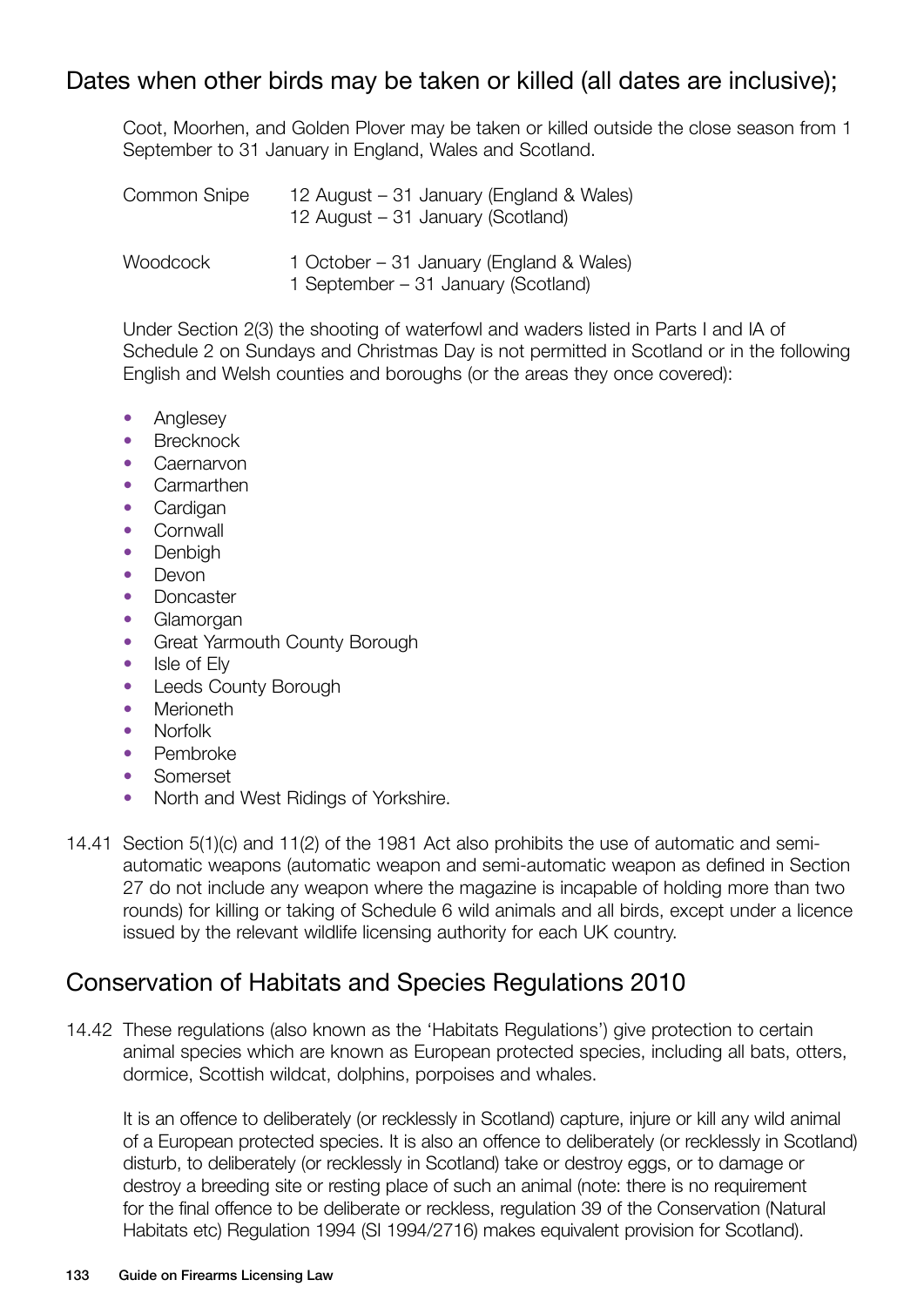The exceptions to the offences are:

- i. capture, possess, control or transport a disabled animal for the purpose of rehabilitation (the defence can only be used provided that there is no satisfactory alternative course of action and the intended action would not be detrimental to maintaining the favourable conservation status of the species);
- ii. the humane destruction of sick or injured animals where there is no reasonable chance of the animal's recovery (the defence can only be used provided that there is no satisfactory alternative course of action and the intended action would not be detrimental to maintaining the favourable conservation status of the species), or;
- iii. if the animal was lawfully held in captivity.

## Game

14.43 The need for a Game Licence to kill, take or pursue game and deer on unenclosed land in England and Wales was removed by the Regulatory Reform (Game) Order 2007 (SI 2007/2007) and in Scotland by the Wildlife and Natural Environment (Scotland) Act 2011. Game for these purposes is: hares, pheasants, partridges, grouse, heath or moor game and black game.

Dates when Game birds may be shot (taken/killed) are as follows from section 3 of the Game Act 1831 (all dates inclusive):

## England and Wales

14.44

| Partridge              | 1 September – 1 February |
|------------------------|--------------------------|
| Pheasant               | 1 October - 1 February   |
| Black Game (heathfowl) | 20 August - 10 December* |
| Grouse                 | 12 August - 10 December  |
| Capercaillie           | 1 October – 10 Decembert |

\*except in Devon, Somerset and in the New Forest in Hampshire when the open season is between 1 September and 10 December.

† While Capercaillie are not currently found in England and Wales as of 2013, they can legally be shot between these dates.

- 14.45 Note: There are no defences for the killing of the above species of game birds in the close season. Licences cannot be issued under either the Game Acts or the Wildlife and Countryside Act 1981 (as amended) to kill or take game birds during the close season. However, in exceptional circumstances, where the birds are causing serious crop damage, a Notice may be served under section 98 of the Agriculture Act 1947.
- 14.46 In England and Wales it is also an offence to kill or take game on a Sunday or Christmas Day during the open season.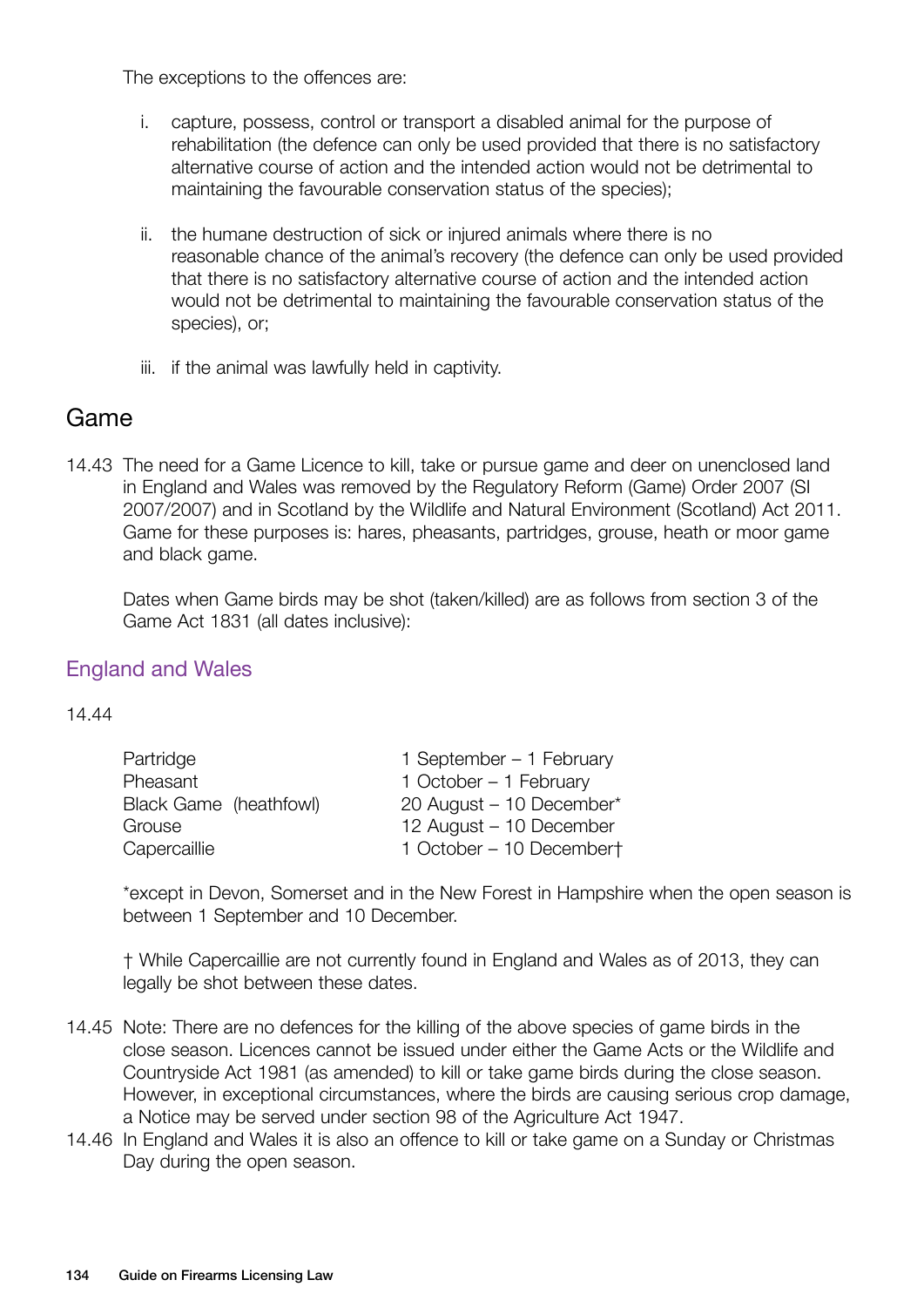## **Scotland**

14.47 Dates when game birds may be shot, taken or killed are as follows, taken from section 2(4) of the Wildlife and Countryside Act 1981, as amended by the Wildlife and Natural Environment (Scotland) Act 2011. Note that section 2 of the1981 Act applies, as per section 74, and that all dates are inclusive:

Pheasant 1 October – 1 February Partridge 1 September – 1 February Black grouse (heathfowl) 20th August to 10th December Red grouse (muirfowl) 12th August to 10th December Ptarmigan 12th August to 10th December

- 14.48 Note: Section 2(1) of the 1981 Act states that a person will not be guilty of an offence of killing, taking, or injuring a bird outside of close season if the person who kills, injures or takes the bird has a legal right or permission to do so. However section 2(3) states that on Sundays and Christmas day section 2(1) shall not apply. Therefore in the open season it is an offence to kill, take or injure a bird with a legal right or permission to do so on a Sunday or on Christmas day.
- 14.49 Capercaillie are now a protected species in Scotland due to the Wildlife and Countryside Act 1981 (Amendment) (Scotland) Regulations 2001.

# Ground Game

## England and Wales

14.50 In England and Wales ground game (hares and rabbits) have no close seasons, therefore people with shooting rights can shoot ground game all year. In addition, the Ground Game Act 1880 gives an occupier, or one other person authorised in writing by them, a concurrent right to shoot ground game on the land they occupy regardless of whether they hold the shooting rights on that land or not. However, on moorland and unenclosed land the right given to occupiers to shoot ground game is restricted to the period running from 11 December to 31 March inclusive.

An occupier can only authorise persons who are:

- i. members of their household, resident on the land in his occupation
- ii. persons in their ordinary service (i.e. an employee) on such land, and;
- iii. any other person employed by them for reward in the destruction of ground game.
- 14.51 Under the Conservation of Habitats and Species Regulations 2010 (schedule 4), Blue (mountain) hares cannot lawfully be shot with automatic or semi-automatic weapons with a magazine capable of holding more than two rounds of ammunition. Under the Game Act 1831, hares cannot be shot on a Sunday or Christmas Day.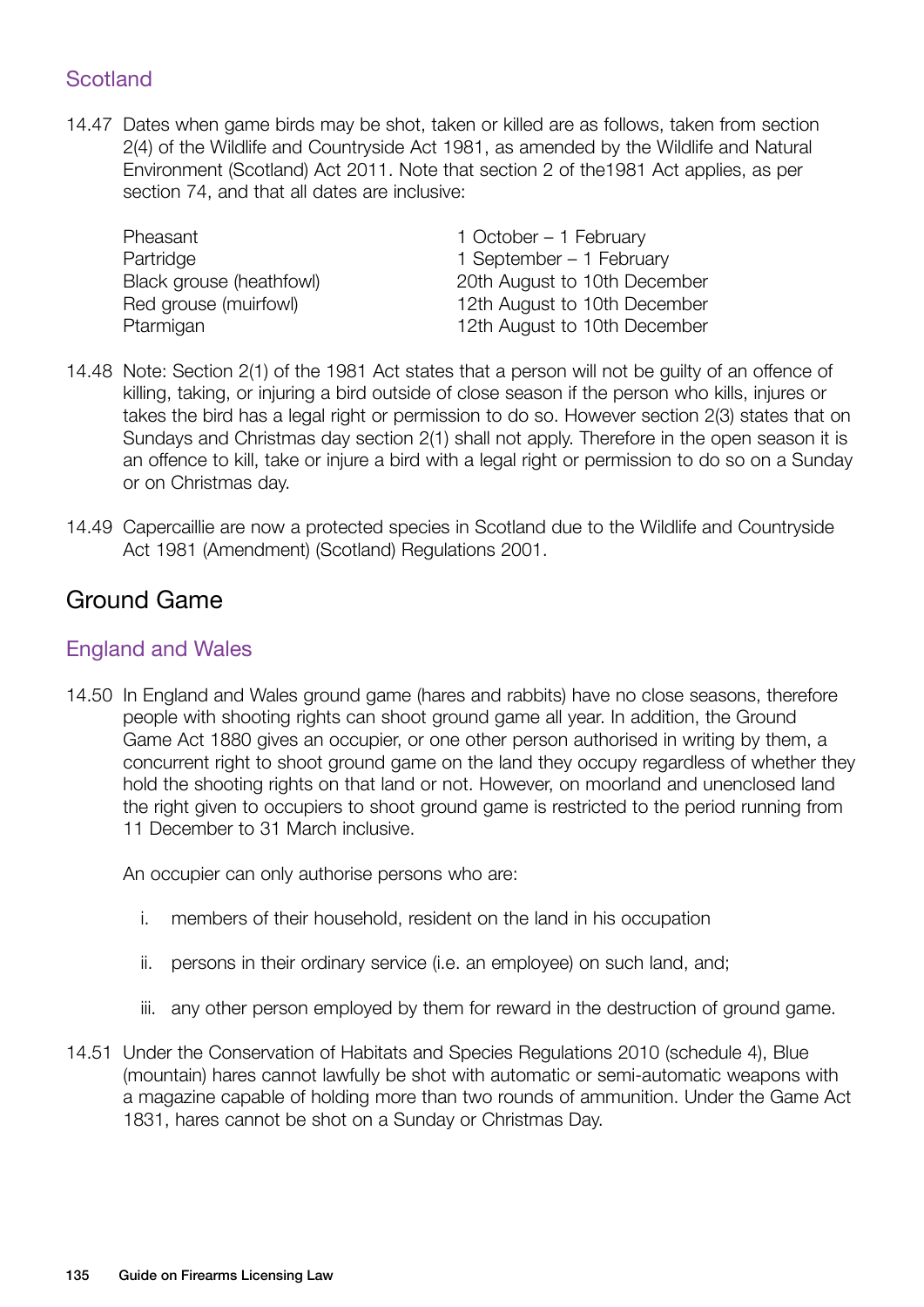## **Scotland**

14.52 In Scotland it is an offence to intentionally or recklessly kill, injure or take mountain and brown hare in their close season as per sections 10A and 10B of the Wildlife and Countryside Act 1981, as inserted by the Wildlife and Natural Environment (Scotland) Act 2011. It is possible to obtain a licence to control mountain or brown hare during their close season.

The close seasons are:

Mountain hare: 1 March – 31 July inclusive Brown hare: 1 February – 30 September inclusive

The close season may be varied by Scottish Ministerial order.

- 14.53 Defences are available for shooting in the close season mercy killing, rehabilitation, or to prevent serious damage to property (including growing timber and crops) – although restrictions apply.
- 14.54 Poaching hares and rabbits is further legislated for in Scotland it is illegal to intentionally or recklessly kill, injure or take mountain and brown hare and rabbit unless you have the right to do so or the permission of someone with the right to do so.
- 14.55 There is a defence if the animal is disabled and will not recover, provided the injury to the animal was not caused by the illegal act of the person killing the disabled animal.
- 14.56 It is also illegal to kill or take mountain hare using semi-automatic or automatic weapons with a magazine capable of holding more than two rounds of ammunition without a licence since this animal is listed on Schedule 3 of the Conservation (Natural Habitats, &c.) Regulations 1994 (as amended in Scotland).

# Night Shooting of Ground Game

14.57 The relevant provisions are:

## England and Wales

14.58 The use of firearms at night for shooting ground game is prohibited under section 6 of the Ground Game Act 1880 – night-time is between the expiration of the first hour after sunset and the last hour before sunrise. Schedule 7 of the Wildlife & Countryside Act 1981 provides an exemption for occupiers of land, or one other person authorised by them, to use firearms at night for the purpose of killing ground game if the occupier has the written authority of a person entitled to kill or take the ground game on that land, that is the holder of the shooting rights.

## **Scotland**

14.59 Section 50 of the Agriculture (Scotland) Act 1948, which also prohibited shooting at night (Section 50 of the Agriculture (Scotland) Act 1948 defines night as "between the expiration of the first hour after sunset and the commencement of the last hour before sunrise), was amended by Schedule 7 of the Wildlife & Countryside Act 1981, as follows: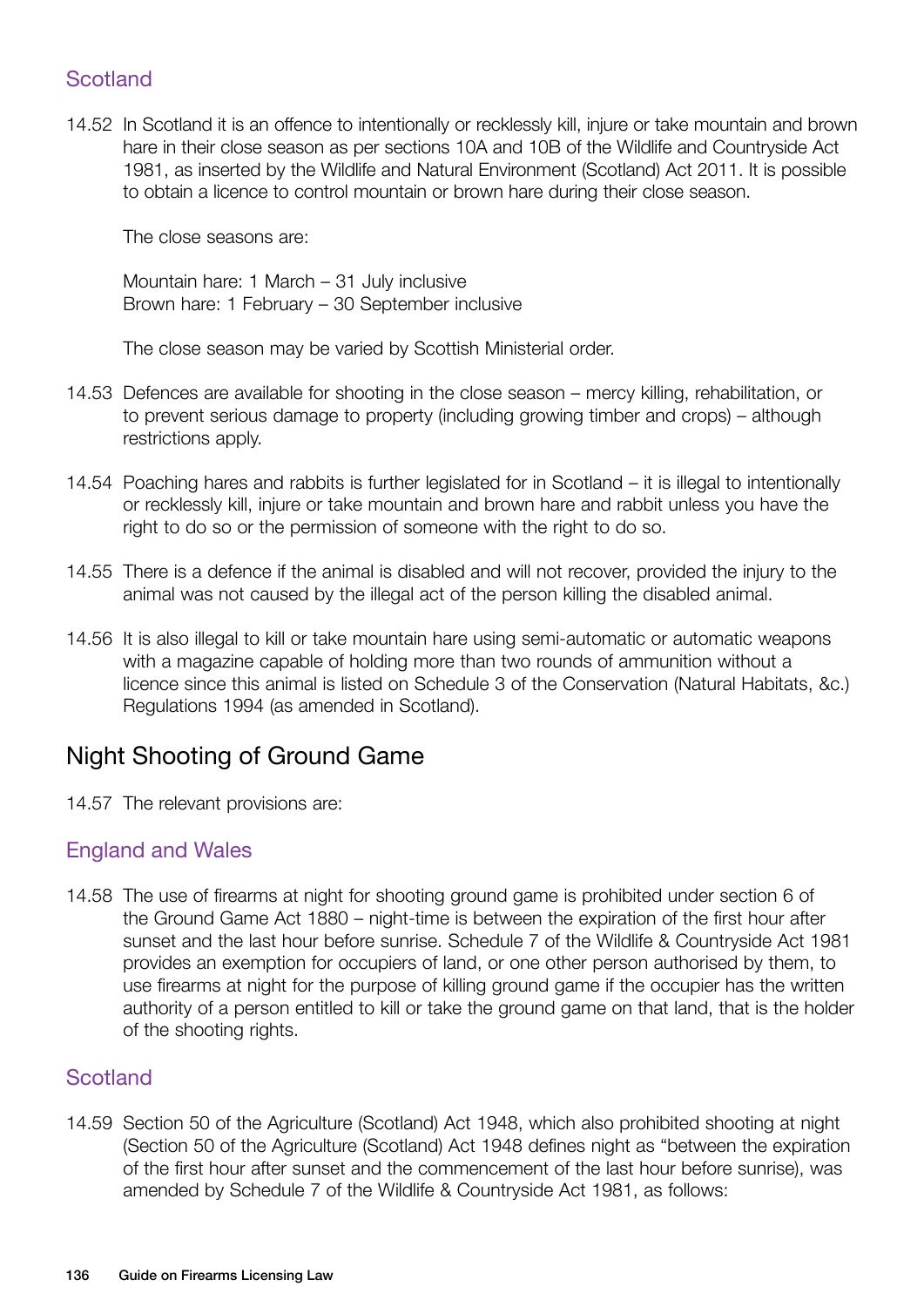- 1. it is not unlawful for the owner of shooting rights on any land, or any person holding those rights from them, or the occupier (subject to 2 below) to use a firearm for the purpose of killing ground game thereon at night;
- 2. the occupier of any land shall not use a firearm to kill ground game at night unless (except where they have the exclusive right) they have first obtained written authority of the other person or one of the other persons entitled to kill and take ground game on the land;
- 3. an occupier who is entitled to use a firearm for the purpose of killing ground game may, subject to the provisions of section 1 of the Ground Game Act 1880, authorise one other person to use a firearm.

# **Badgers**

14.60 The Protection of Badgers Act 1992 (as amended) makes it a criminal offence to wilfully kill, take or injure badgers except in limited circumstances (for example, as a mercy killing, as an incidental result of a lawful action or under a licence issued by the appropriate wildlife licensing agency). If badgers are to be killed by a firearm, this must be done with a smooth-bore weapon of not less than 20 bore or a rifle using ammunition having a muzzle energy of at least 160 foot pounds and a bullet weighing not less than 38 grains. This is in accordance with section 2(1D) of the 1992 Act.

# Dogs

14.61 Section 9 of the Animals Act 1971provides a defence for killing or injuring a dog if the defendant acted to protect livestock, and subsequently informs the police within forty-eight hours of the incident. The defendant can only act in defence of livestock in such a way if the livestock, or the land on which it is, belongs to them or to any other person under whose express or implied authority they are acting. Note that the Animal Act 1971 does not extend to Scotland – see section 13(4).

# Pests Act 1954

14.62 Under the Pests Act 1954, and the Rabbit Clearance Order number 148, the whole of England and Wales, apart from the City of London, the Isles of Scilly and Skokholm Island, has been declared a rabbit clearance area. Within this area, occupiers of land have a continuing obligation to kill or take any wild rabbits living on, or resorting to, their land, or to prevent the rabbits from causing damage elsewhere by, for example, fencing them in with rabbit-proof fencing. Failure to fulfil these obligations may lead to the occupier being prosecuted or the work carried out at their expense.

# Control of Seals

14.63 Legislation relating to seals is to be found in The Conservation of Seals Act 1970 together with Orders made by Defra. In Scotland, the 1970 Act has been repealed and the protection of seals is now secured under Part 6 of the Marine (Scotland) Act 2010.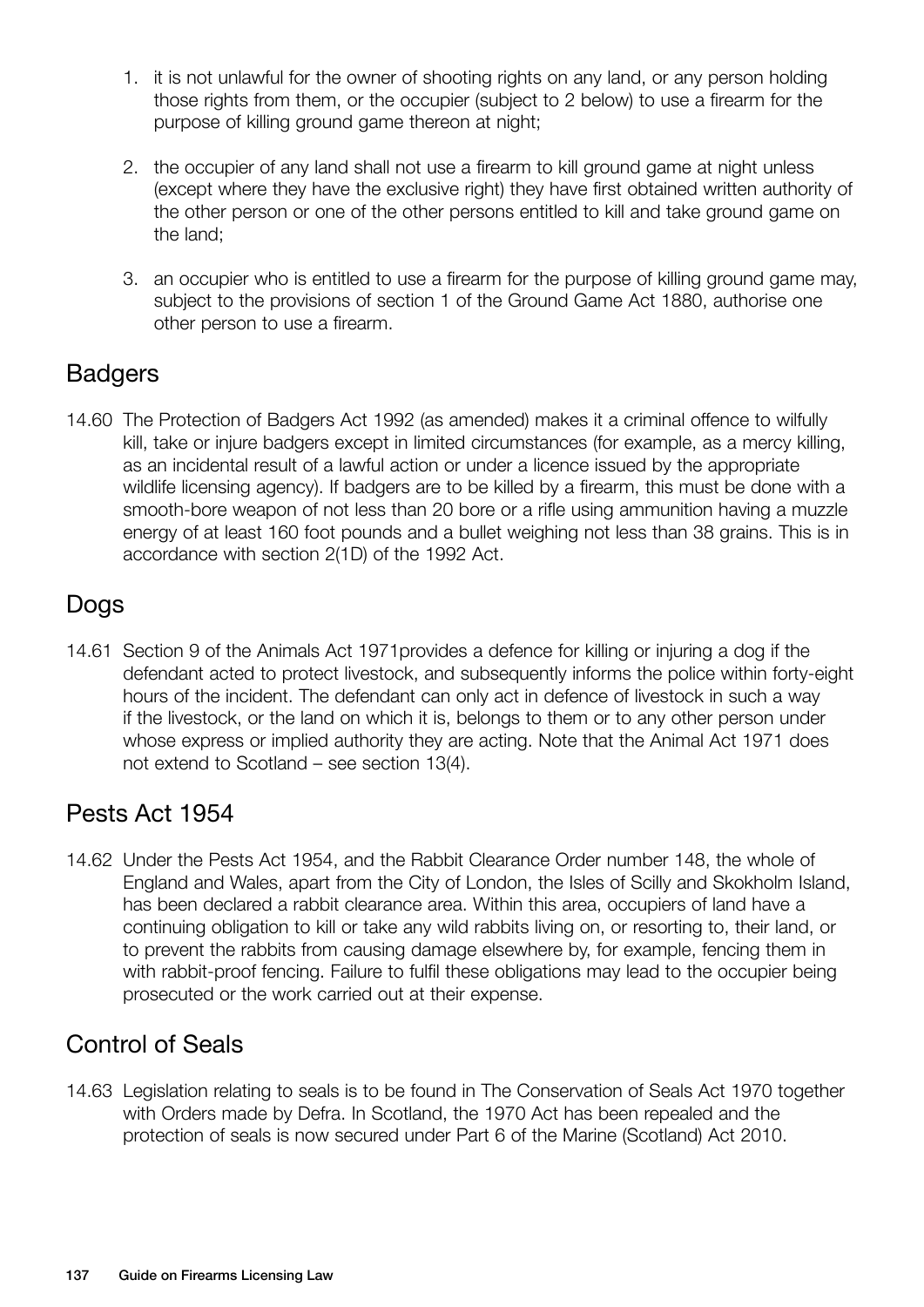## England and Wales

14.64 The 1970 Act prohibits the killing or taking of seals during the close season, which is:

| Grey seals:           | 1 September – 31 December |
|-----------------------|---------------------------|
| Common/harbour seals: | 1 June – 31 August        |

- 14.65 The Conservation of Seals (England) Order 1999 further prohibits the killing, injuring or taking of seals in the counties of England bordering the North Sea: from Northumberland to East Sussex, and adjacent waters throughout the rest of the year.
- 14.66 The 1970 Act provides a defence for the killing of seals to prevent damage to fishing nets etc. by the owner or a person acting on their behalf, provided the seal was in the vicinity of the net or tackle at the time. The Act does not stipulate whether the fisherman is involved in, or using, equipment for sea fishing only, or whether it also includes freshwater fishing. Section 10 (1) states that licences to kill or take seals in specific areas may be granted by the Secretary of State, with the consent of the appropriate nature conservation body. No firearm may be used except a rifle using ammunition with a muzzle energy exceeding 600 foot pounds and a bullet weighing not less than 45 grains so that any .22 rimfire rifles are excluded and .22 centrefire rifles are required, with the .22 Hornet using 45 grain bullets representing the lowest acceptable combination of bullet weight and energy.

## **Scotland**

- 14.67 In Scotland, under the Marine (Scotland) 2010 Act it is illegal to intentionally or recklessly kill, injure or take a seal at any time of year. The exceptions are:
	- i. to kill a seal if it has no reasonable chance of recovery and this is the only satisfactory way to end its suffering and the action will not be detrimental to the seal's favourable conservation status, or
	- ii. to take an injured seal for the purpose of rehabilitation (where this is the only satisfactory way to hold it and doing so will not be detrimental to the seal population's favourable conservation status), or
	- iii. under a licence issued by Marine Scotland.
- 14.68 It is also an offence under the Marine (Scotland) Act 2010 to harass seals intentionally or recklessly at significant haul-out sites.
- 14.69 Only certain methods of taking or killing seals are permitted under the legislation. Seals may be shot but no semi-automatic or automatic weapons with a magazine capable of holding more than two rounds of ammunition can be used as the common and grey seal are listed on Schedule 3 of the Habitats Regulations 1994 (as amended in Scotland). Section 111(3) of the Marine (Scotland) 2010 Act states that the person has to comply with, and not do anything that would contravene regulation 41 of the Conservation (Natural Habitats, &c.) Regulations 1994.
- 14.70 No licence will be issued to a person to shoot a seal unless Scottish Ministers are satisfied that the person has adequate skills and experience in using firearms.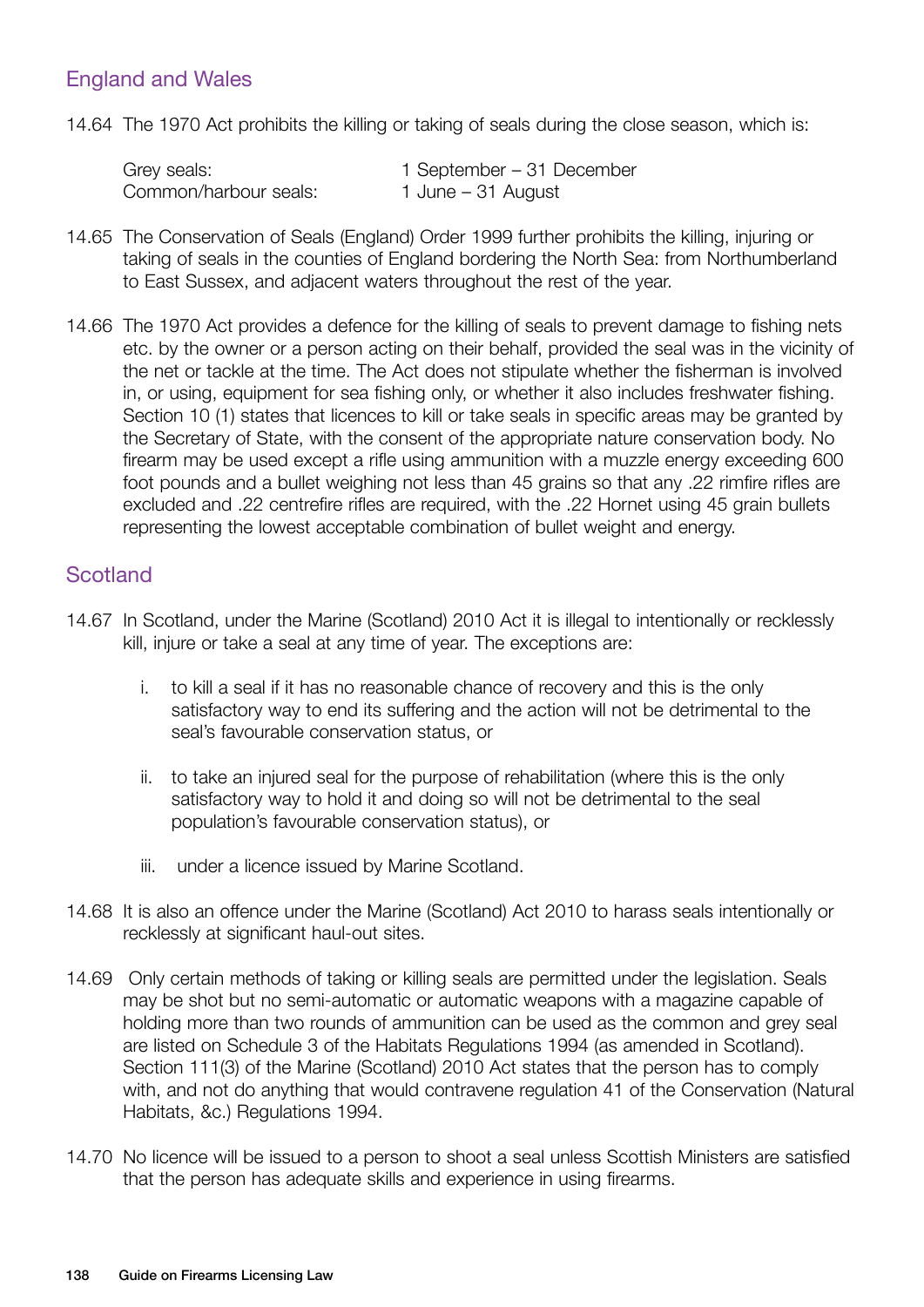- 14.71 The Marine (Scotland) Act 2010 also allows Scottish Ministers to designate 'seal conservation areas'. Marine Scotland will not grant a seal licence authorising the killing or taking of seals in a seal conservation area unless they are satisfied that there is no satisfactory alternative way of achieving the purpose for which the licence is granted, and that the killing or taking authorised by the licence will not be detrimental to the maintenance of the population of any species of seal at a favourable conservation status in their natural range (within the meaning of Article 1(e) of the Habitats Directive).
- 14.72 The current seal conservation areas are: Shetland, Orkney, the Moray Firth, the East Coast of Scotland and the Outer Hebrides.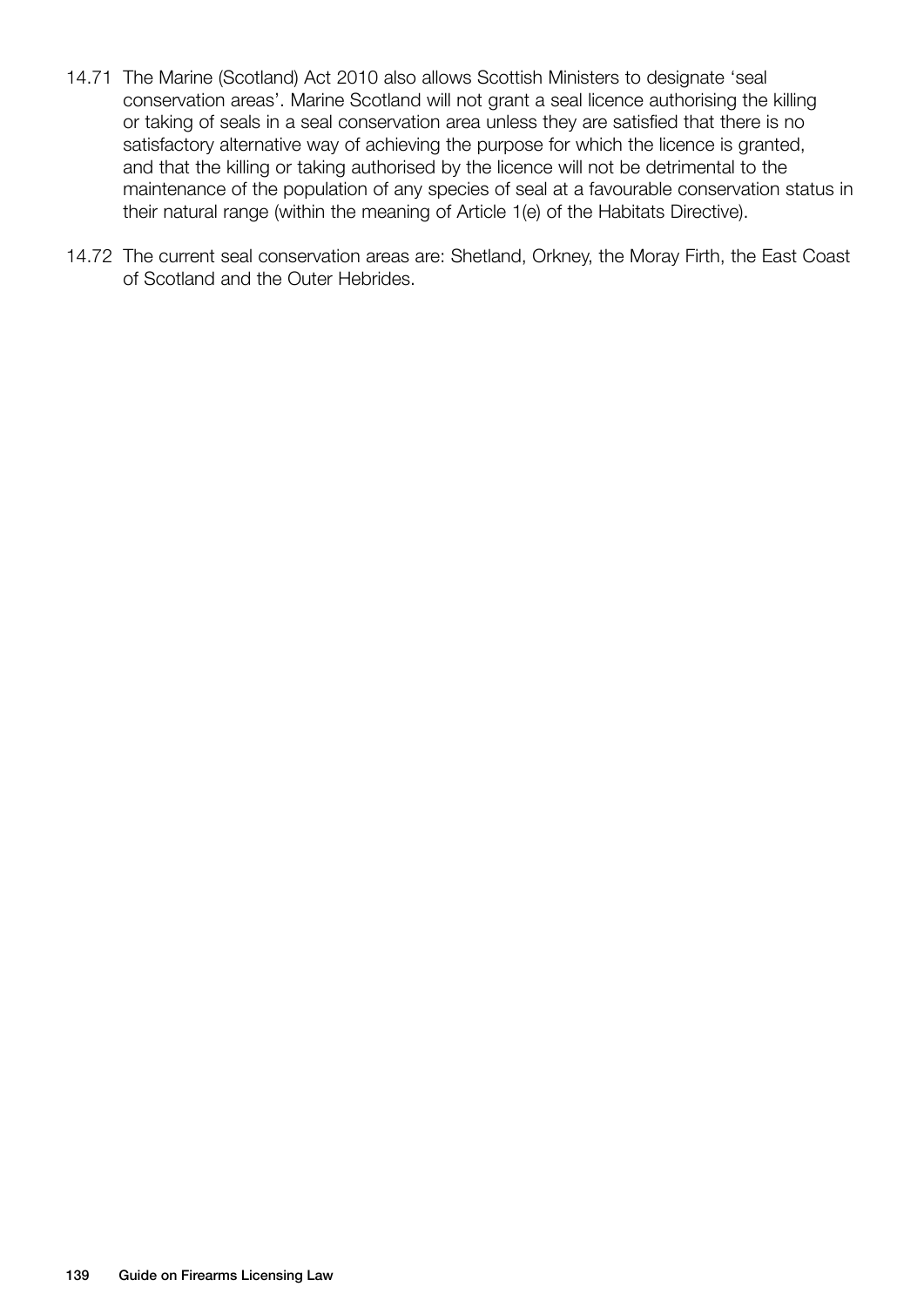# Chapter 15: Permits

15.1. This chapter outlines the legal authority that allows chief officers of police to issue permits, and then goes on to explain the various forms used for different types of permits, and the terms that should be specified on issue. Visitor's firearm and shotgun permits are dealt with separately in chapter 27.

## **Introduction**

- 15.2. Chief officers of police are authorised by section 7 of the 1968 Act to issue permits in circumstances when it would not be appropriate to issue a firearm or shotgun certificate, or to register a person as a firearms dealer. A permit can only be issued in respect of firearms and ammunition to which sections 1 or 2 of the 1968 Act apply, which the applicant for the renewal of a certificate or, in the case of a surviving relative or receiver, the previous holder of the certificate, was authorised to possess under section 1 of the Act. For example, a permit should be issued to authorise the temporary possession of firearms or ammunition by a relative or the executor of a deceased person or the receiver or liquidator of a bankrupt.
- 15.3. A permit may not be issued to authorise the purchase or acquisition of firearms or ammunition (although section 5(1) of the 1988 Act allows the holder of a permit to purchase section 2 shotgun ammunition). Firearms that are subject to section 5 of the 1968 Act, (for example firearms held under sections 2 to 8 of the 1997 Act), cannot be held on a permit. Chief Officers should complete basic background checks (PNC, local Intel and consider PND) to ensure the suitability of the applicant if it does not involve an existing certificate holder.
- 15.4. Permits should be issued by chief officers where a certificate has not been re-issued or where a variation has been delayed and the applicant has made the application in good time. This may be appropriate where the renewal of a certificate is so delayed that the applicant may otherwise be left without permission to continue possessing and using their firearm and ammunition. This may not be the case where the applicant or his referees had been uncooperative and, is, or are, substantially responsible for the delay. In these circumstances, the applicant should be advised to arrange for the firearms and ammunition to be placed in storage with a registered firearms dealer or another suitably authorised certificate holder.
- 15.5. Permits may also be issued by chief officers to allow an individual to have a firearm in his/her possession for reasons such as the disposal of a firearm that has been removed from an individuals firearm certificate or reasons such as when an individual is found to no longer have a "good reason" to possess the weapon or they are in the process of selling/transferring the firearm to another authorised person or firearms dealer. In these circumstances chief officers may wish to consider issuing a short term temporary permit (valid for two months) to enable the individual to dispose of the firearm.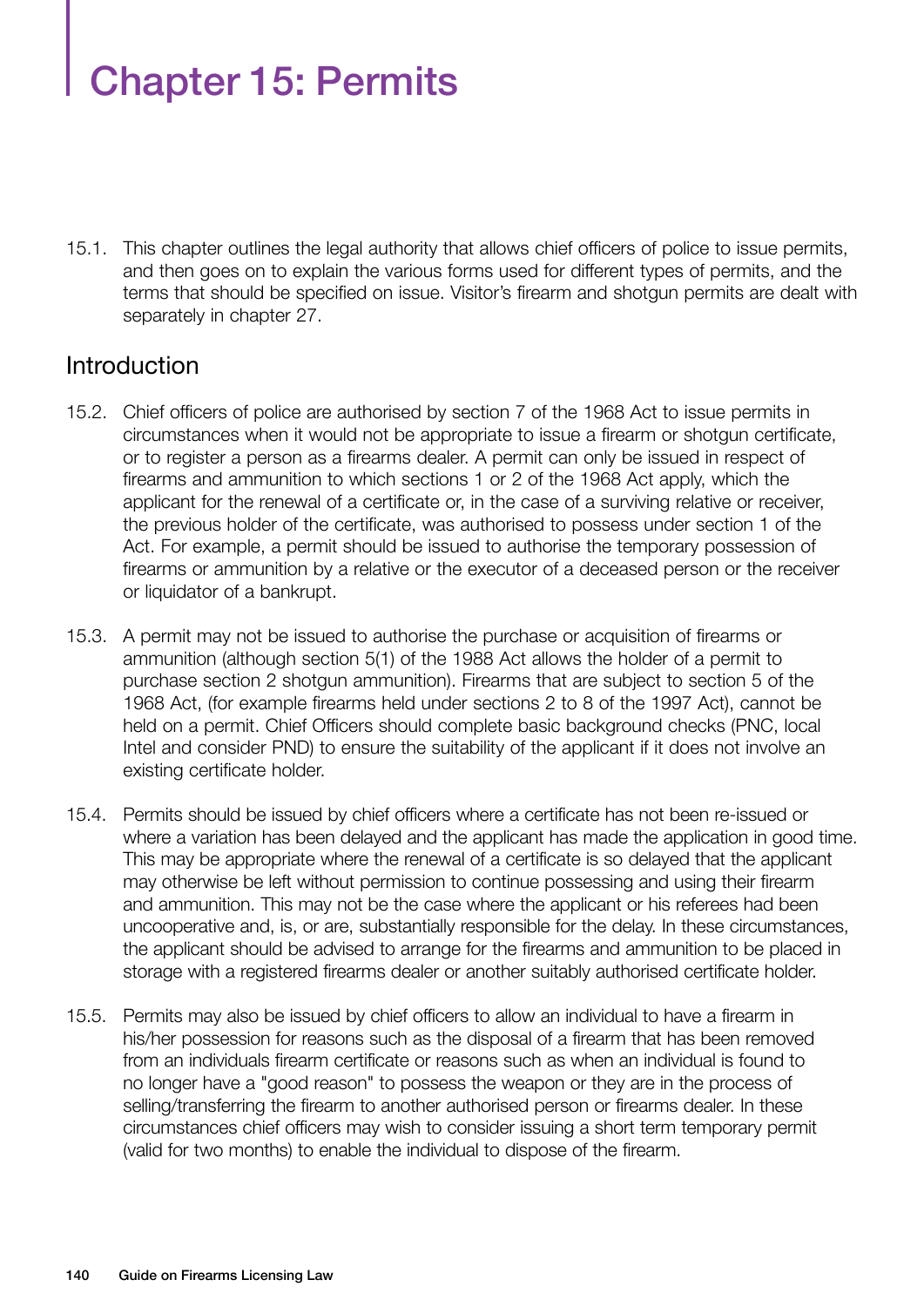# Types of permit

- 15.6. The various forms for issuing permits are:
	- i) Form 111, this authorises, under section 7(1) of the 1968 Act, the possession (unless the terms indicate otherwise) of firearms and ammunition to which section 1 of the 1968 Act applies. The permit must give details of the firearms and ammunition it covers, and must show the date on which it expires.
	- ii) Form 112 is similar to form 111 but related to shotguns. It should specify the shotguns to which it relates (see paragraph 15.2 about the purchase of section 2 ammunition). This permit does not allow the possession of Section 5(1A)(a) disguised shotguns held on a shotgun certificate as part of a collection.
	- iii) Form 213. Issued under section 9(2) of the 1968 Act, permits an auctioneer to sell by auction, expose for sale by auction, or have their possession for sale by auction, the firearms, ammunition, shotguns and/or air weapons specified in the permit until the date of expiry shown on the permit.
	- iv) Form 115 may be issued, under section 13(1)(c) of the 1968 Act, to authorise the removal of a firearm (but not ammunition) from a ship or hovercraft for any purpose specified in the permit (for example, for repair or servicing, sale, breaking up, return to store, or removal to another ship or hovercraft). It may also authorise the removal of a firearm to a ship or hovercraft (for example after repair or from store). The place to or from which the firearm is to be removed should be specified in the permit. Without such a permit, it is an offence to bring a firearm ashore even for repair. There is no legal definition for what constitutes a "ship", and in the absence of a Court ruling, it is generally taken to mean a vessel designed as ocean-going rather than one designed to travel on inland waterways.
- 15.7. The permit should only be issued to the owner or charterer of the ship or hovercraft, the owner or charterer's agent, a responsible officer of the ship or hovercraft or a person nominated by one of the aforesaid persons. While the provisions of section 13(1)(c) of the 1968 Act are not limited to firearms forming part of the ship's or hovercraft's equipment, a permit should in general only be issued in respect of firearms which are genuinely part of the ship or hovercraft's equipment, and it should be issued only if the police are satisfied as to the purpose for which the firearm is being removed and the proposed destination of the firearm. In some circumstances, for example where a ship is docked for extensive repair, the ship has been impounded or for some other reason the captain and crew cannot stay aboard, and where there are concerns about security, it might be appropriate to accede to a request to take such a firearm on shore for temporary secure-keeping. Form 115 may also be issued, under section 13(1)(c) of the 1968 Act, to authorise the removal of signalling apparatus from or to an aircraft or aerodrome for any purpose specified in the permit.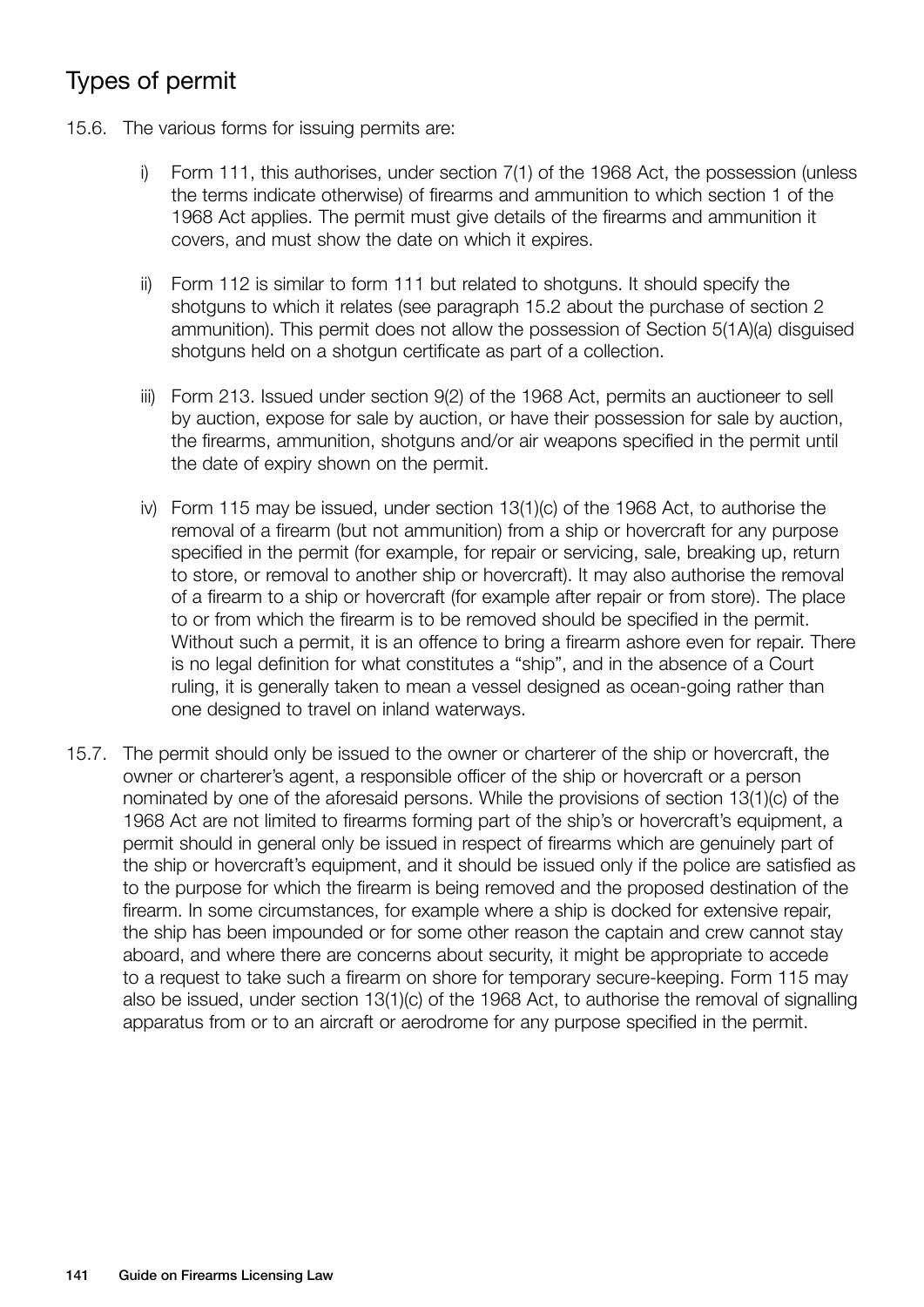# Terms of permit

15.8. It will normally be appropriate to issue permits under sections 7(1) and 9(2) of the 1968 Act subject to suitable terms. The terms of permits should be as follows, taking account of the individual circumstances in each case:

In the case of permits relating to firearms and (section 1) ammunition, the person to whom the permit has been issued should:

i. inform the chief officer of police at once of the name and address of any person, other than a registered firearms dealer, purchasing or acquiring any of the abovementioned firearms and ammunition.

In all cases the person to whom the permit has been issued should:

- i. immediately inform the chief officer of police by whom the permit was granted, of the theft, loss, destruction or deactivation of any firearm, ammunition or shotgun to which the permit relates;
- ii. at all times take reasonable precautions to ensure the safe custody of the firearms, ammunition or shotguns to which the permit relates;
- iii. return the permit to the chief officer of police on or before expiry date; and
- iv. on written request, return the permit to the chief officer of police without delay.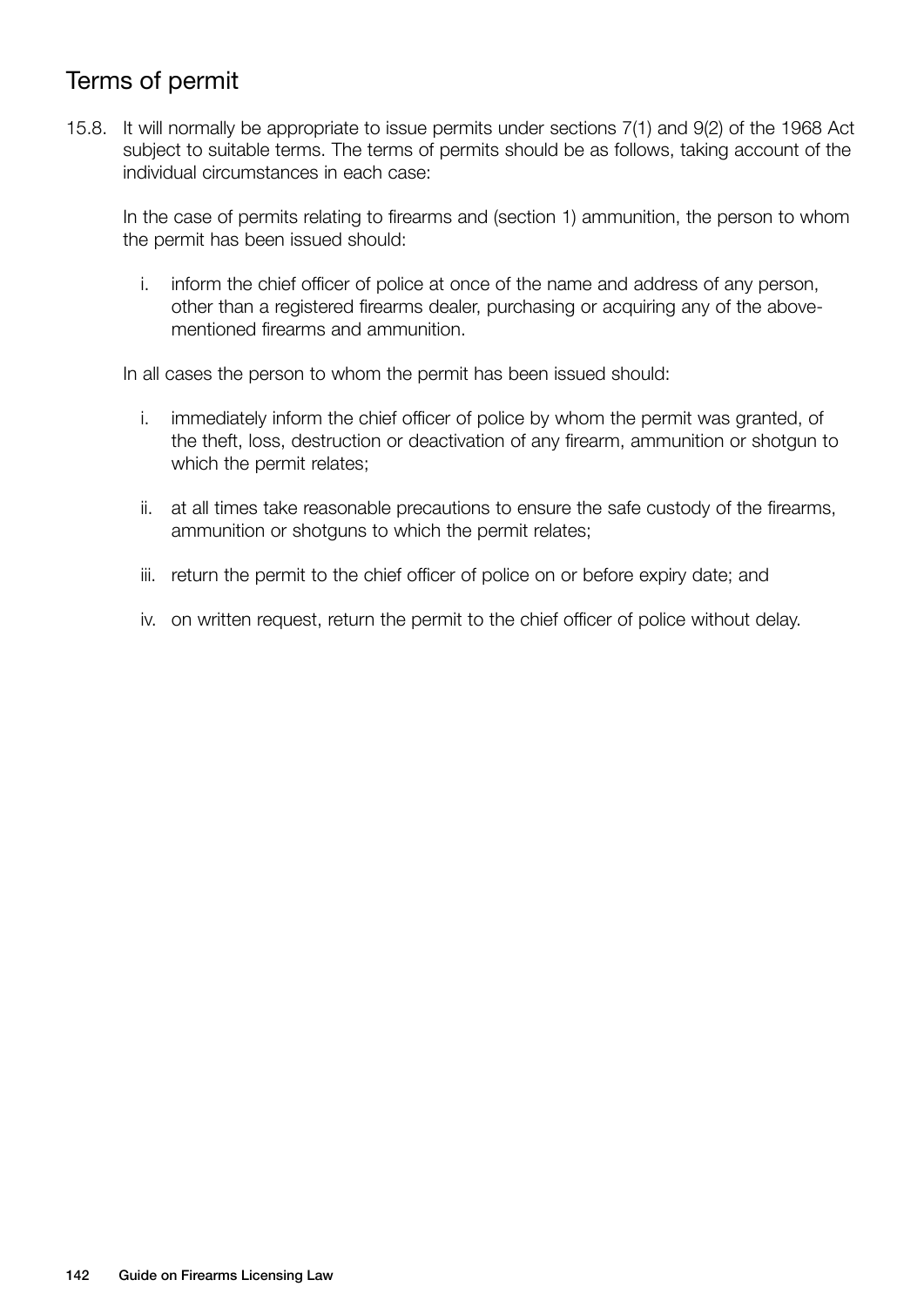# Chapter 16: Registration of firearms dealers

- 16.1. This chapter covers the following:
	- i. the requirement for the police to keep a register of firearms dealers;
	- ii. the means by which applications to go on the register are considered;
	- iii. the form and conditions of registration;
	- iv. the certificates of registration themselves;
	- v. information on police inspection of those registered;
	- vi. removal from the register; and
	- vii. the requirement placed on dealers to notify transfers.

## Definition of registered firearms dealer

- 16.2. A dealer is defined at Section 57(4) of the Firearms Act 1968 as a person or a corporate body who, by way of trade or business: manufactures, sells, transfers, repairs, tests or proves firearms or ammunition to which section 1 of this Act applies, or shotguns; or sells or transfers air weapons. Firearms dealers are not authorised to trade in prohibited weapons without the Secretary of State's or Scottish Minister's authority (See paragraphs 16.63 to 16.67).
- 16.3. If the person trading is a body corporate, that body and not a servant or officer of the company must be registered as a dealer. Failure to do so may result in offences being committed by those who trade with the body corporate. Where the registration is made in the name of an officer or servant of the company, the person registered should be the body corporate. The form of application for registration as a dealer is in two parts, the first relating to an application by an individual and the second relating to an application by a body corporate. It is important that the status of the applicant be clearly and correctly established and that the correct 'person' is properly registered.

# Statutory requirement to keep a Register of Firearms Dealers

16.4. Under section 33(1) of the 1968 Act, chief officers of police are required to keep in the prescribed form a register of firearms dealers in their area. The prescribed form of register is set out in Part III of Schedule 5 of the Firearms Rules 1998.

# Applications to go on the Register of Firearms Dealers

16.5. Section 33(2) requires the chief officer of police to enter in the register the name of any persons (including bodies corporate) who having or proposing to have a place of business in the area, applies to be registered as a firearms dealer unless: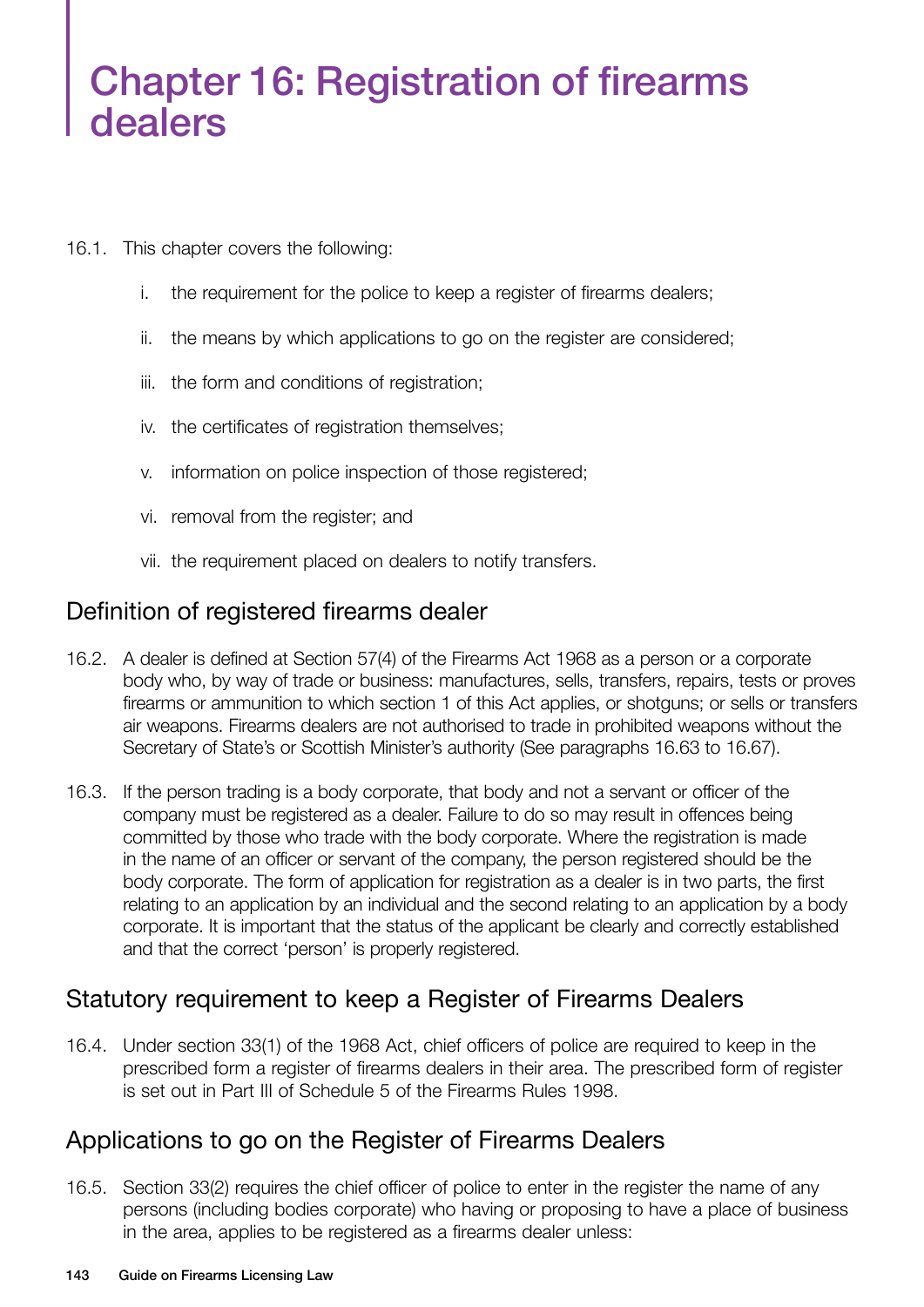- (a) they are prohibited by a court under section 45 of the Act from being registered;
- (b) the chief officer of police is satisfied that they cannot be permitted to carry on business as dealers in firearms without danger to the public safety or to the peace; or
- (c) the chief officer of police is not satisfied that the applicant will engage in business as dealers in firearms to a substantial extent or as an essential part of other trades, businesses or profession.
- 16.6. As regards (b), the decision of the chief officer of police will focus mainly on information as to the character, antecedents and background of the applicants or the officers of the company which applies to be registered, their experience and knowledge of firearms and the security of their premises. Both the personal and professional conduct of the relevant individuals will be factors in any decisions reached. The Home Office and police should take into account that they do not have to be satisfied to the criminal standard when taking decisions on the suitability of an individual or company to be a RFD or possess prohibited weapons and ammunition. Decisions should be made to the civil law standard on the "balance of probability" and not solely reliant on criminal convictions. See also chapter 12 on assessing suitability.
- 16.7. Account must be taken of the applicant's experience with and knowledge of firearms. Bearing in mind the diversity of the business, they should be able to demonstrate a basic knowledge of any firearms legislation relating to their particular sphere of business. If for example, they are running a retail outlet, then it is reasonable to expect them to know of the scope of the Gun Barrel Proof Acts, which relate to the sale of firearms, and of the ages at which they may sell or let on hire firearms or ammunition. Others may have different requirements, and therefore the assessment may best be conducted as a series of questions in a structured, planned interview – bearing in mind the applicant's speciality.
- 16.8. As regards paragraph 16.5 (c), a chief officer will be required to reach a conclusion about business likely to be conducted by any new applicant. Factors which may need to be taken into account include the size and location of premises for conducting the business proposed and the extent of any other business activities being carried on. The applicant should be able to show that they will be providing a service to the public or to the gun trade or other trades which may involve firearms or ammunition. A business plan may assist the applicant and licensing staff to assess the proposed likely level of service. Each case must be decided on its merits. A business plan is likely to be of limited assistance where established businesses in the country sports or related sector are wishing to add firearms to their product line. Applicants, for example, not intending to deal in firearms or ammunition for their principal livelihood might indicate that they only intend trading as a part-time extension of their interest in firearms and would therefore be less likely to 'engage in business as a firearms dealer to a substantial extent'. It should be noted that 'substantial' does not necessarily mean volume but also includes a serious and genuine intention.
- 16.9. In determining 16.5(c) in respect of applications from existing dealers, it should be sufficient to reach a conclusion on the basis of transactions during the previous period of registration with particular regard to any trade in the recent past and any business plan for the future. Inspecting officers should note that a dealer specialising in older, heritage firearms, which may now be difficult to acquire in good condition, may sustain a smaller number of transactions. This does not lessen their legitimate business activity. Similarly, a dealer specialising in high value items may likewise experience relatively low transaction rate. The substantial extent test must be applied on a relative rather than an absolute basis in the context of the business under consideration.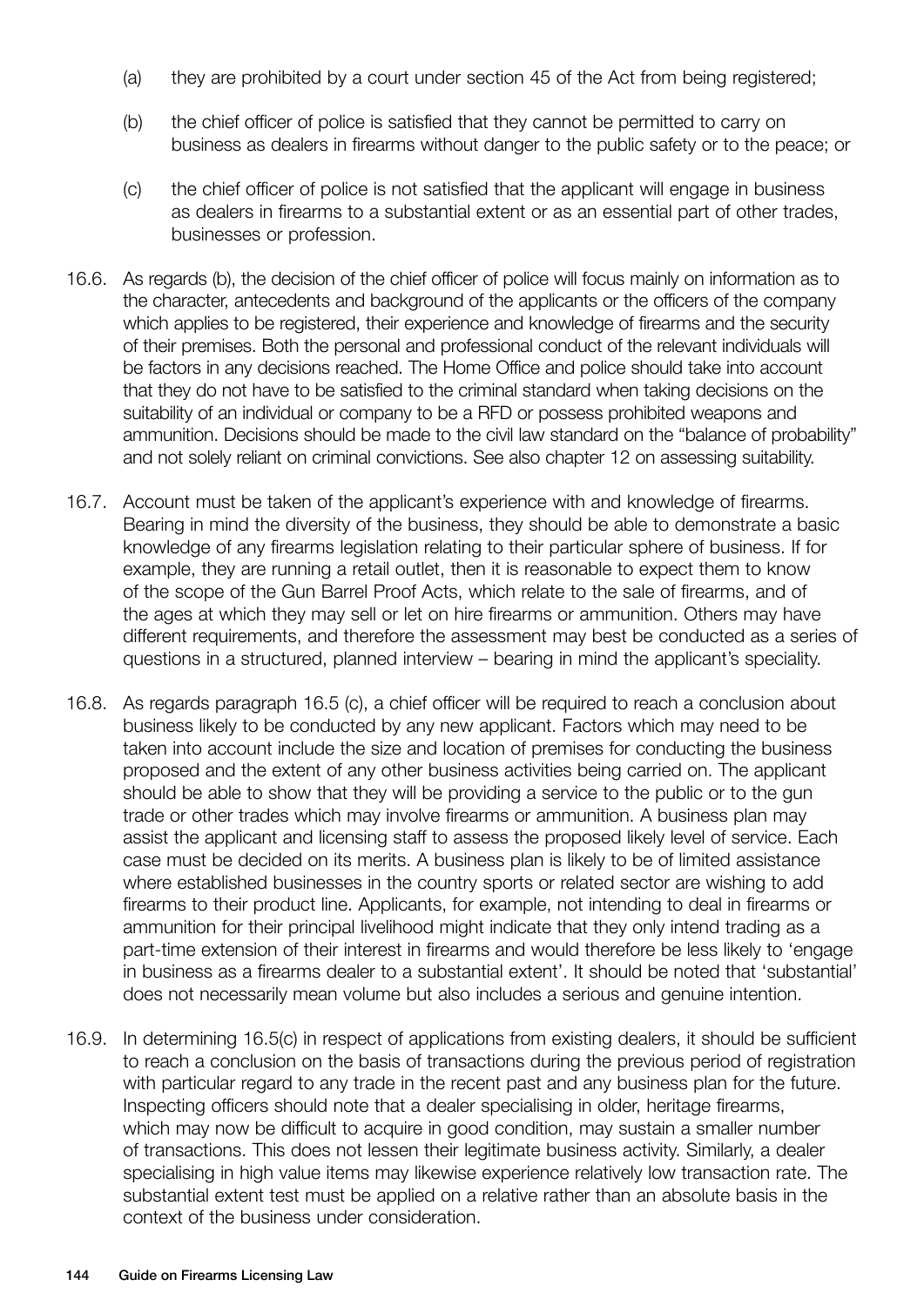- 16.10. The size and staffing of the business will need to be taken into account. It is not intended that registration should be withheld because the turnover is comparatively small on account of a specialist service or a service directed at an exclusive section of the market or trading in arms, such as collectibles, which may inherently be scarce and may take some months to source or acquire. However, the dealer provisions should not be used to facilitate private collections of firearms and shotguns. Nor should they be used by a dealer to provide a service to friends and associates only, rather than to the general public or the gun trade or other trades which may involve firearms.
- 16.11. The requirement in paragraph 16.5(c) also provides for those persons who need to purchase, possess or transfer firearms and ammunition as part of another trade, business or profession to be registered as dealers regardless of the extent of their transactions in firearms. Such applicants might include manufacturers of associated equipment or businesses engaged in research and development, journalism or research into firearms. In the latter cases, some documentary evidence will be required.
- 16.12. An applicant for registration must give the prescribed particulars. A form is set out in Part 1 of Schedule 5 of the Firearms Rules 1998 for this purpose. Where an application is refused, the chief officer of police should write to the applicant with details of the grounds for refusal.
- 16.13. A record should be kept of all refusals to register persons who apply for registrations as firearms dealers. If there is an appeal against a refusal, the fact and the result should be noted and if an appeal is successful, the record of the refusal should contain a reference to the record of the consequential registration. Chief officers have no grounds to refuse applications from dealers who have been granted the Secretary of State's authority to deal in weapons prohibited by section 5 of the Act without danger to the public safety or the peace. Chief officers may however refuse to register on one of the other grounds for refusal under section 34 (see Chapter 3).
- 16.14. Section 33(3) of the 1968 Act provides that each place of business at which the applicant proposes to carry on business as a dealer must be entered in the register of dealers. The only exception under section 34(4) of the Act is where the chief officer of police is satisfied that it is a place of business at which the dealer cannot be permitted to carry on a firearms dealer's business without danger to the public safety or the peace.
- 16.15. A registered firearms dealer wishing to open an additional place of business within the same police area must furnish the prescribed particulars as set out in the notification form at Part II of Schedule 5 to the Firearms Rules 1998. In cases in which the question of refusing or revoking the registration of a person as a dealer does not arise, the power to refuse to enter particular premises in, or remove them from, the register should be exercised only on grounds such as that it is a place in which the person cannot carry on business as a firearms dealer without danger to the public safety or to the peace.
- 16.16. Where dealers have places of business in more than one area, they must be registered by the chief officers of each. Chief officers of police must consult each other in cases of this kind; the conditions of registration should be appropriate to each premises but need not be the same in each police area.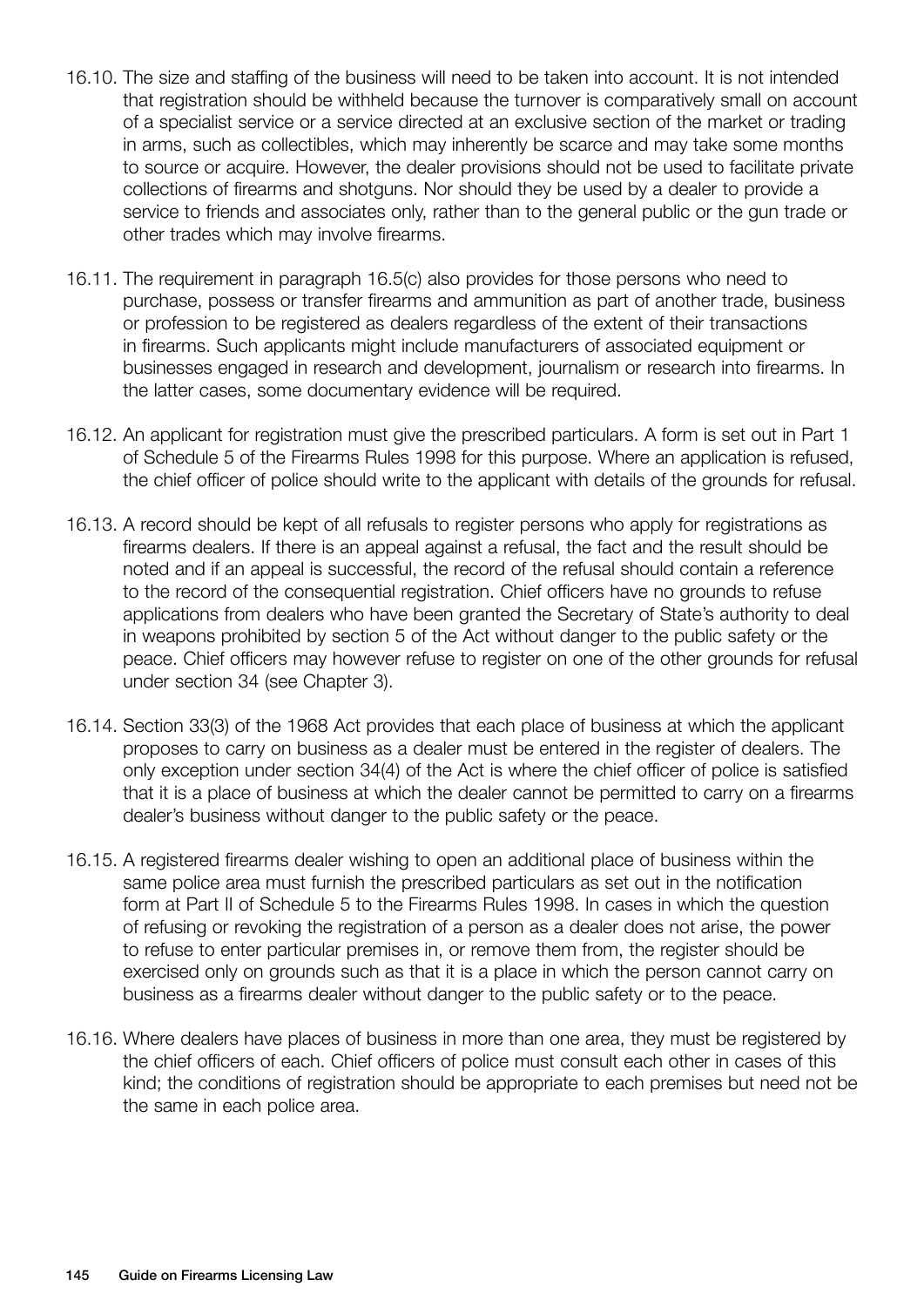## Game fairs and other temporary events

16.17. Firearms dealers wishing to carry on business, including exhibiting for the purposes of their business, at game fairs, arms fairs etc. in another force area must be registered by the chief officer of police for that area and are required to pay the appropriate fee to register a temporary place of business. Contact between the police areas involved should help to expedite decisions on such applications. NFLMS is now configured in England and Wales to allow the issue of a standard three-year RFD certificate for the purpose of participating in annual game or trade fairs. Conditions specifically relating to the event will be placed upon the certificate. The decision to allow the RFD certificate to stay in force for the full three years or for only the duration of a single event is at the discretion of chief officers. Authority granted for ad hoc attendance or one-off events should include set-up and take down time and be site specific. Please note that NFLMS does not apply in Scotland.

## Form of Register of transactions

- 16.18. Although section 40 of the 1968 Act and Rule 10(4) of the Firearms Rules 1998 (as amended by the Firearms (Amendment) Rules 2007) lay down the information required to be entered into the Register of transactions, the form of the Register is not prescribed. It may be kept by means of a computer (section 40(4) of the 1968 Act).
- 16.19. Section 3(1)(c) of the 1968 Act (as amended by section 31 of the Violent Crime Reduction Act 2006) makes it an offence for anyone to sell or transfer an air weapon, including component parts and accessories (see chapter 13) by way of trade or business unless they are registered with the police as a firearms dealer under section 33 of the 1968 Act. In accordance with section 58(2) of the 1968 Act, it will not be necessary to register as a dealer where sales or transfers involve only antique air weapons which are kept as curiosities or ornaments (see chapter 8). Dealers are not required to keep records of air weapon ammunition sales.
- 16.20. For those dealers who keep paper records there are a number of commercially produced registers on the market which take the form of a bound volume with numbered pages for individual transactions laid out across the double pages. Acquisitions on the left hand page and the corresponding disposal entries opposite. Firearms dealers are encouraged to purchase such registers but in any event the actual register used should conform to that design. Exercise books and card index systems will not be accepted.
- 16.21. For records kept by means of a computer, the legislation (section 40(4A) of the 1968 Act (as amended)) requires that the information required by law can be readily produced in a form which is visible and legible and can be taken away. Daily backups of data should be taken and then stored in such a way as to preserve its integrity in a disaster situation. Alternatively the system should produce a daily hard copy of transactions, dated and page numbered so that there is an effective paper trail. In order to reduce the risk of fraud, dealers should be encouraged to establish procedures involving and identifying separation of duties and accountability and to show by whom and when the daily register record was created, updated or amended.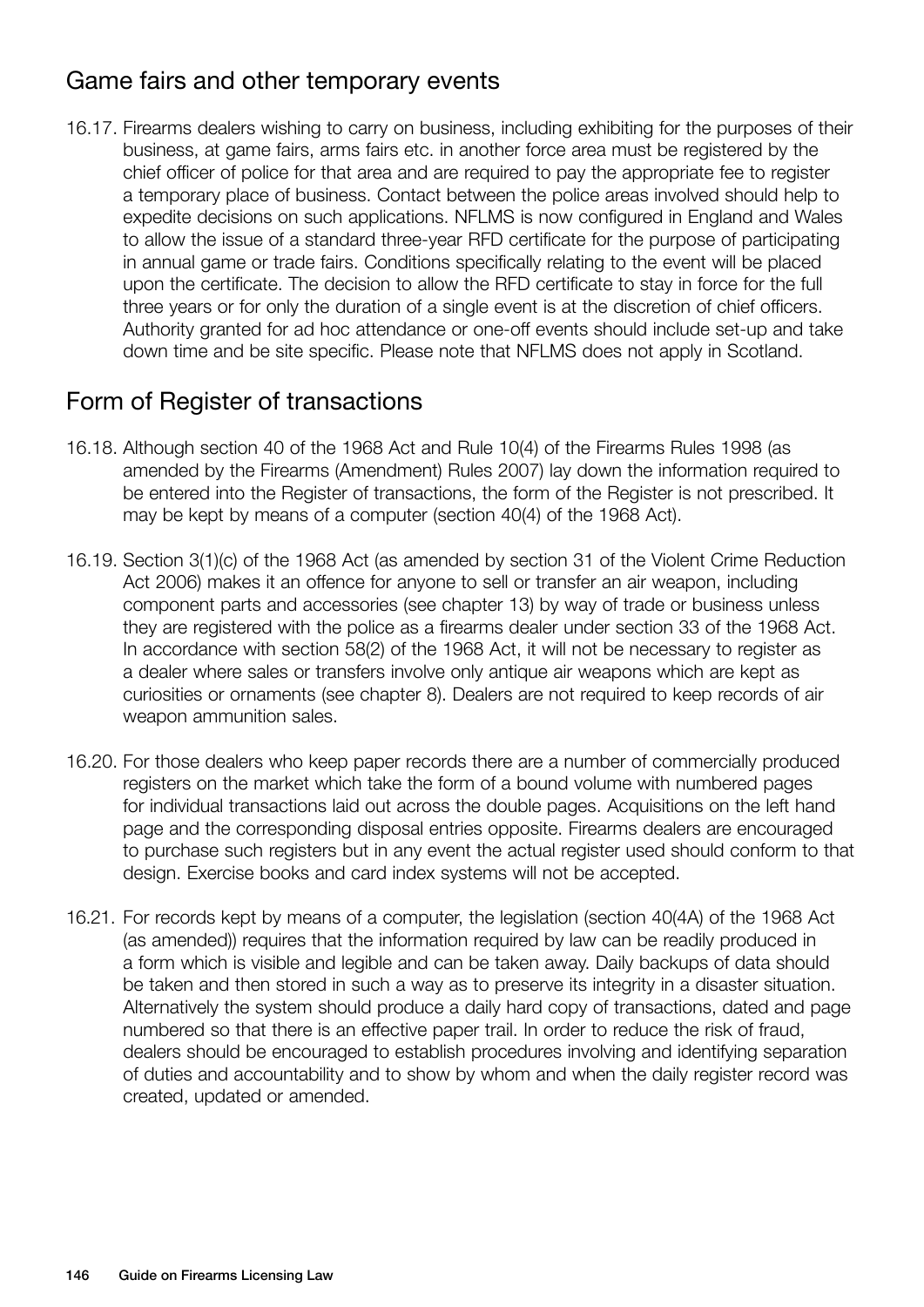- 16.22. Current legislation requires that the register be retained for up to five years from the date of the last transaction. The European Weapons Directive 2008/51requires records relating to firearms to be kept for 20 years. Although this does not currently apply to firearms dealers it is anticipated that a change to legislation will be brought in during 2015<sup>1</sup>.
- 16.23. Firearms dealers should also be encouraged to keep separate records for firearms, ammunition, repairs and prohibited weapons. In the last case this will be a condition of the grant of the Secretary of State's authority.

# Conditions of Registration

- 16.24. Section 36(1) of the 1968 Act authorises a chief officer of police to impose, vary or revoke conditions subject to which registration is to have effect. In most cases it should only be necessary to impose the standard condition (i) shown in Appendix 6 to this guide. The Appendix also lists a number of other conditions which are discretionary (see Part 3 of the Firearms Security Handbook 2005). Before reaching a final decision on which, if any, additional conditions should be imposed on a registration, it is desirable to discuss the matter with the dealer and to ensure that the proposed conditions, whilst being practical and effective, will not place an undue burden on him or her.
- 16.25. Section 36(2) of the 1968 Act requires any such conditions to be specified in the certificate of registration and, where a condition is imposed, varied or revoked during the currency of a certificate, requires the chief officer of police to give the dealer notice in writing, giving particulars. It also empowers the chief officer, by notice, to recall the certificate of registration within 21 days for the purpose of amending it. This period of notice will allow time for any representations to be made to chief officers.
- 16.26. The conditions are intended to ensure that a registered firearms dealer takes reasonable precautions for the safekeeping of their firearms and ammunition. Crime prevention officers, in consultation with their firearms departments, should consider carefully the level of security required in the light of the circumstances of each case. Circumstances may vary between one district and another and between one dealer or premises and another. Much will depend on the degree of risk and the steps that it is practicable to take. Such a condition must not be used to arbitrarily restrict the nature of the business concerned.
- 16.27. In addition to inspecting premises before registration, dealers' premises should be visited from time to time (see 16.35 and 16.40) to inspect stock in hand and/or the register. Dealers are required by section 40(4) of the 1968 Act (as amended) to permit such inspections by police officers, or civilian officers (as inserted by the 1997 Act), authorised in writing by the chief officer of police. Such written authorisation must be produced on demand.
- 16.28. Where a person deals only in one type of weapon or in a restricted range of weapons at the time of the application, it may be appropriate to include a condition to the effect that any change in the nature of the business should be notified without delay to the chief officer of police so that further safekeeping restrictions may, if necessary, be imposed (for example, conditions (vi) and (vii) in Appendix 6). Such a condition must not be used to arbitrarily restrict the nature of the business concerned.

<sup>1</sup> Please check https://www.gov.uk/firearms-licensing-police-guidance for updates or email Firearms@homeoffice.gsi.gov.uk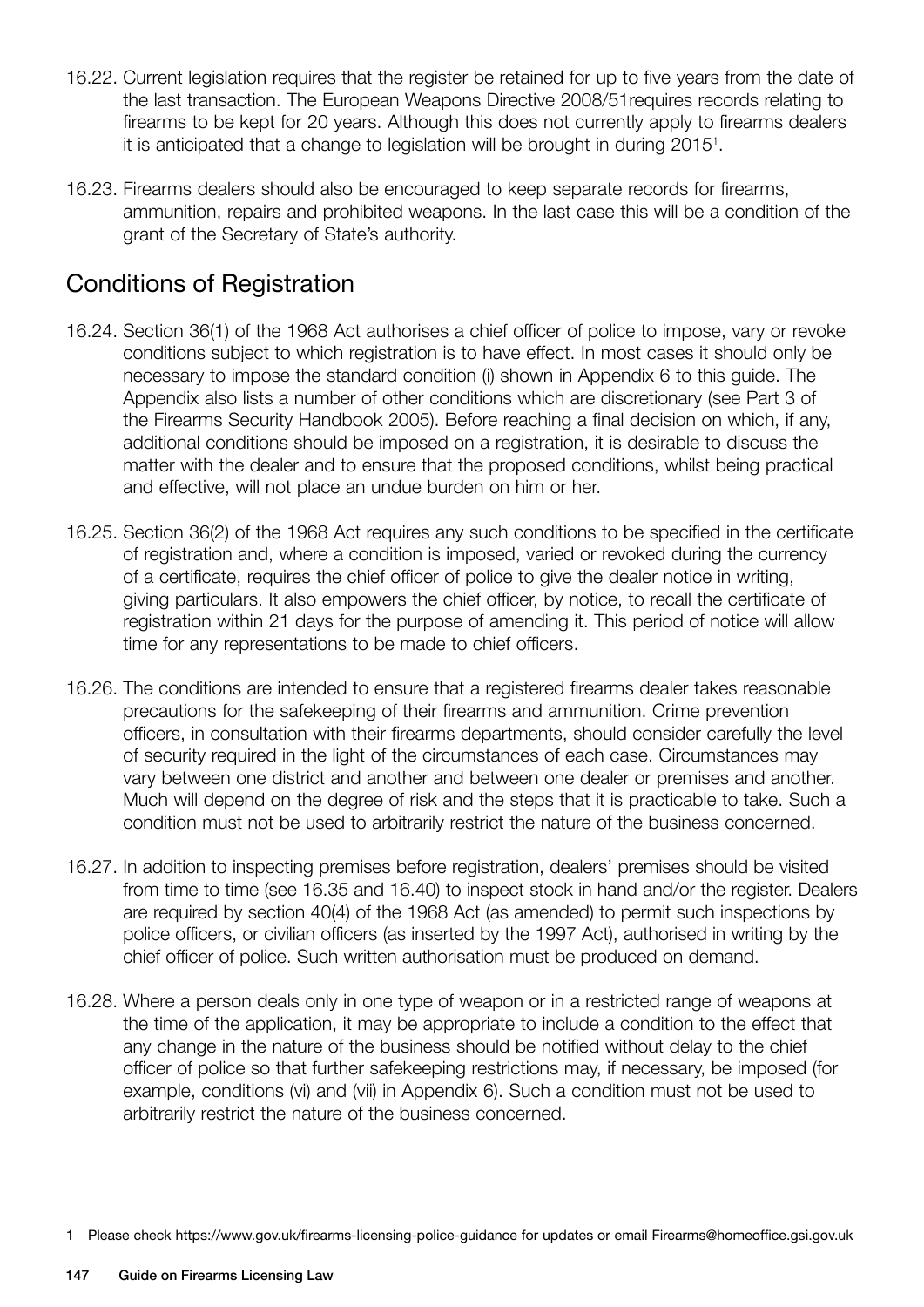- 16.29. Security requirements for dealers trading only in air weapons should be normally equivalent to level 1 from the Firearms Security Handbook 2005.
- 16.30. Section 36(3) allows a person aggrieved by the imposition or variation of, or refusal to vary or revoke, any condition of a firearms dealer's registration to appeal.

## Certificates of registration

- 16.31. Section 33(4) of the 1968 Act provides that, when registered, a dealer shall be granted a certificate of registration. The Act does not provide for a prescribed form of certificate. A suitable template is available for use on the National Firearms Licensing Management System, which forces in England and Wales will be required to use.
- 16.32. Form 117 constitutes the certificate of registration for the dealer and lists all the premises from which the dealer operates within that police area and any conditions imposed on the principal place of business.
- 16.33. Form 118 is for any conditions imposed on other premises and a separate copy is completed for each premises. Forces will wish to record the issue of the certificate(s) upon the entry for each dealer in the main register. The form of certificate of registration provides for two identification numbers; the number of the entry in the register of dealers and the serial number of the certificate. The number of the entry in the register of dealers has been found useful for reference by both police and dealers and it is desirable that this number should be quoted in the certificate of registration in addition to the serial number of the certificate.

#### Application for a new certificate of registration

16.34. A dealer's registration continues in force for a period of three years from the grant of the certificate of registration. Section 33(5) of the 1968 Act (as amended) provides for a dealer to surrender the certificate to the chief officer of police on or before the expiration of this period and to apply for a new certificate using the prescribed form 116 (within Part 1 of Schedule 5 of the Firearms Rules 1998). Every effort should be made to ensure that the dealer receives the new certificate before the expiry date of the current one. Section 38(6) of the 1968 Act contains provisions as to the steps to be taken on the failure of a registered dealer to comply with the requirements of section 33(5).

#### Inspection of Dealers Registers

- 16.35. Dealerships range from large wholesalers and importers to small part-time dealers operating out of their own home. The size and type of business will often dictate the frequency of visits. Visits should also take the form of "formal inspection" and "ad hoc liaison" visits, depending on force resources.
- 16.36. In general, formal inspection visits should be based on a three year cycle. Each firearms dealer in the force area should be visited, on average, at least once per year. On each of the formal visits, the inspection should be undertaken by two dedicated officers (FEOs) depending on individual force circumstances and the size of the dealership; for smaller, specialist dealers, one officer would suffice.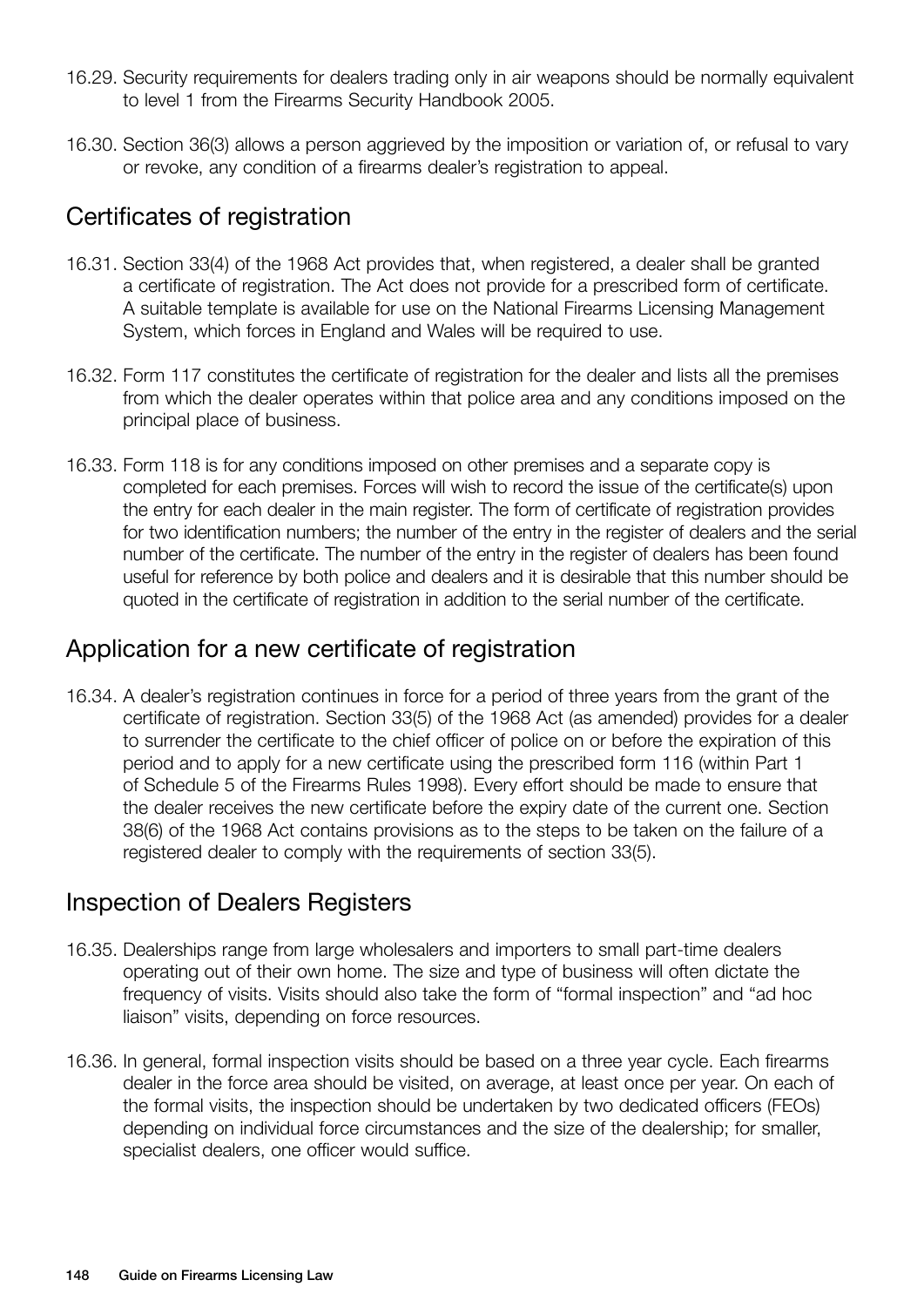- 16.37. There should be no fixed programme or timetable of inspections. The decision as to which dealer is to be inspected, and when, should be the decision of the Firearms Licensing Manager, or equivalent.
- 16.38. Special attention should be given to the inspection of dealerships which involve prohibited firearms and the manufacture of firearms. These should be visited more regularly and given a high priority.
- 16.39. Given the risks posed to pubic safety should prohibited firearms/ammunition or component parts for such firearms get into criminal hands it is essential that dealerships dealing in such items maintain the highest standards of security and record keeping. Forces should regularly visit dealerships dealing in or manufacturing prohibited firearms or component parts to ensure that security and records are being maintained to the required standard.
- 16.40. Causes for concern which should require additional intrusive enquiries would include:
	- i. inability to produce records for stock (firearms and ammunition);
	- ii. a lack of systems for the management of firearms or ammunition stored at the registered premises;
	- iii. firearms and or ammunition being stored in such a way so as to make it difficult to account for them in the dealerships records (Firearms and ammunition should not be left lying around loose);
	- iv. a lack of systems in place to control unauthorised access to firearms or ammunition;
	- v. a lack of audit procedures for the accounting of component parts.

#### Levels of Inspection

- 16.41. Ideally a full stock check should be undertaken annually; however, exceptionally there will be some dealerships where this is impractical. In the case of the three year cycle mentioned above, visits during two of the three years could well be just record inspections with the third requiring a combined stock-check and records inspection, if practicable. In the case of large dealerships, extensive dip-samples can be made.
- 16.42. A random sample of entries should be selected from the register for verification purposes. The number selected should be relative to the level of business being conducted. The total number of transactions conducted by the dealer since the date of the previous inspection should also be recorded in order that chief officers of police can satisfy themselves that this is consistent with the stated intentions of the dealer.
- 16.43. Details of transactions in each of the following categories should be selected:
	- a) Sale or transfer of a firearm to a certificate holder within the police force area;
	- b) Sale or transfer of a firearm to a registered firearms dealer within the police force area;
	- c) Sale or transfer of a firearm to a certificate holder outside the police force area;
	- d) Sale or transfer of a firearm to a registered firearms dealer outside the police force area.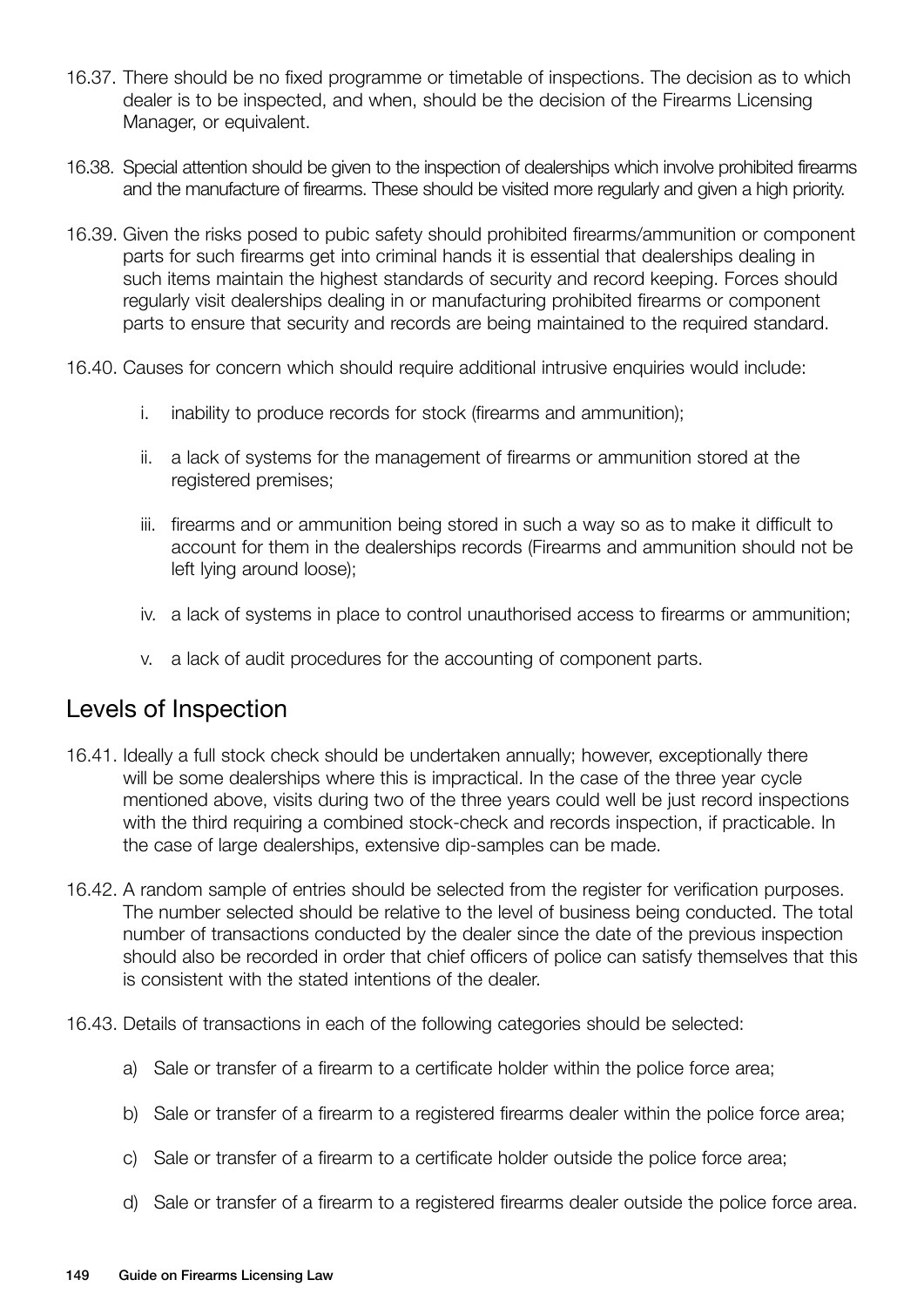- 16.44 Dates of visits, types of inspection and the outcome of any enquiries should be recorded on police files.
- 16.45 In the event of revocation of condition, removal from the register or surrender of a dealer's certificate of registration, notification should be sent to all other forces.

## Border Policing Command of the NCA

- 16.46 Under a Joint Agreement with the police, Border Policing Command of the National Crime Agency (NCA) have a role with the inland control of firearms dealers. This requires those concerned in whatever way with the import and export of firearms and other goods to produce for inspection, records and transaction documentation in order to counter and deter illicit imports and diverted exports.
- 16.47 Border Policing Command of the NCA conduct their own programme of inspections, which are carried out on a risk assessed basis. Forces and Border Policing Command are encouraged, in order to minimise interference with legal trade, to make joint visits where possible.
- 16.48 The benefits of close co-operation between firearms licensing departments and FXOs is that a clear and coherent approach to local firearm control and enforcement responsibilities can be formulated which will lead to avoidance of any apparent duplication of control effort and, through sharing of intelligence, early identification of suspect activity.

#### Removal from register of dealer's name or place of business

- 16.49 Sections 38 and 45 of the 1968 Act deal with the removal of a dealer's name or a place of business from the police register. A dealer's name or any place of business may be removed if they fail to comply with the conditions of registration. A place of business may also be removed from the register if the chief officer is satisfied that carrying on the business there would constitute a danger to the public safety or to the peace (section 38(4) of the 1968 Act).
- 16.50 A dealer's name shall be removed from the register:
	- (a) by the chief officer of police in the circumstances set out in section 38(1) of the 1968 Act, that is the chief officer is satisfied that the person;
		- (i) is no longer carrying on business as a firearms dealer; or
		- (ii) has ceased to have a place of business in the area; or
		- (iii) cannot be permitted to continue to carry on business as a firearms dealer without danger to the public safety or to the peace, or
	- (b) at the express wish of the applicant (section 38(5) of the Act); or
	- (c) on a failure of the dealer to comply with the provisions of section 33(5) of the Act as to the renewal of registration and a subsequent failure to comply with that requirement after receipt of a notice in writing requiring him to do so (section 38(6) of the Act); or
	- (d) by the order of a court (section 45(1)(a) of the Act).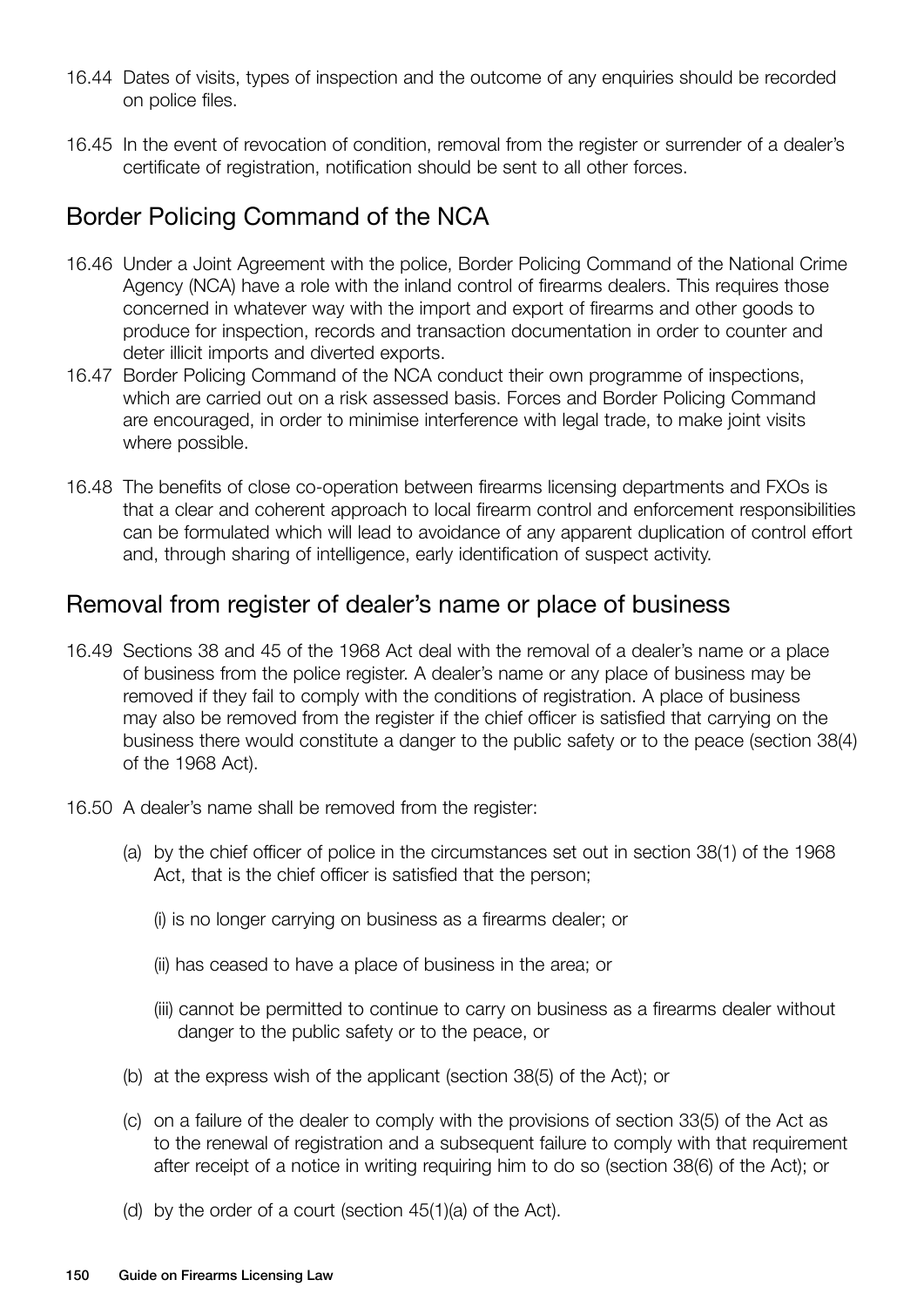- 16.51 As regards paragraph 16.50(a) it is undesirable to retain on the register a person who is no longer carrying on business as a firearms dealer in the police area. Having given reasonable notice, a chief officer of police shall remove a name from the register on this ground or because of danger to the public safety or to the peace. Where a name is removed from the register, the chief officer should write to the applicant setting out the grounds for this action. The chief officer may also remove a dealer from the register if the dealer is the subject of a court order under section 45(1) of the 1968 Act. However, the chief officer may not act in the matter during the period allowed for an appeal if the court has suspended the operation of the order pending the appeal (section 45(3) of the Act).
- 16.52 It follows that the chief officer of police will need to write twice to any firearms dealer who is to be removed from the register. The first letter will give reasonable notice (usually 21 days) of the chief officer's intention and allow time for the firearms dealer to make any representations; if the dealer is unsuccessful in this regard the chief officer's second letter will confirm that removal action has been effected.
- 16.53 A valid notice of appeal cannot be lodged with the Crown Court or Sheriff Court in Scotland until after the second letter has been issued, as it is the decision to remove from the register that triggers the right of appeal, as opposed to the chief officer's letter indicating that he is proposing to make such a decision. The removal of their name from the register will preclude the appellant from carrying on business as a firearms dealer unless their appeal is allowed.
- 16.54 It should be noted that the certificate of registration merely provides evidence that a dealer's name has been entered in the register. It does not, of itself, confer registration. Under section 45(1), a court may order that the name of the dealer be removed from the register; however under 45(3) a court may suspend the operation of its order pending appeal. If this is the case, a dealers name will remain on the register and therefore the dealer may lawfully trade. If a dealer is removed from the register under section 38, they may not continue to trade pending appeal. If appeal under section 38 is successful, the dealer will not have to surrender their certificate of registration, or their register of transactions, under section 38(8).

## Notification of Transfers

- 16.55 In transferring firearms and shotguns to certificate holders, firearms dealers are obliged by section 32(2)(b) of the 1997 Act to comply with any instructions contained in the certificate produced. Those instructions require that notification, and details of the transaction be notified to the chief officer of police of the force which issued the certificate within 7 days.
- 16.56 The Firearms (Electronic Communications) Order 2011changed the notification requirements by inserting section 42B into the Firearms Act 1968. Accordingly, notification must be sent by 'permitted means'. This includes notification via recorded or special delivery or by 'permitted electronic means'. Where notification is sent electronically it must be to an existing electronic address. Firearms licensing departments wishing to receive notification electronically must therefore ensure that they have a working and secure email address. The exception to the notification requirements is in the case where information is sent to dealers and certificate holders, etc, by the police, the Secretary of State or Scottish Ministers. In those instances, notification by recorded and special delivery is permitted but notification by electronic communication can only be used where:
	- the recipient has given a written statement to the body concerned that he accepts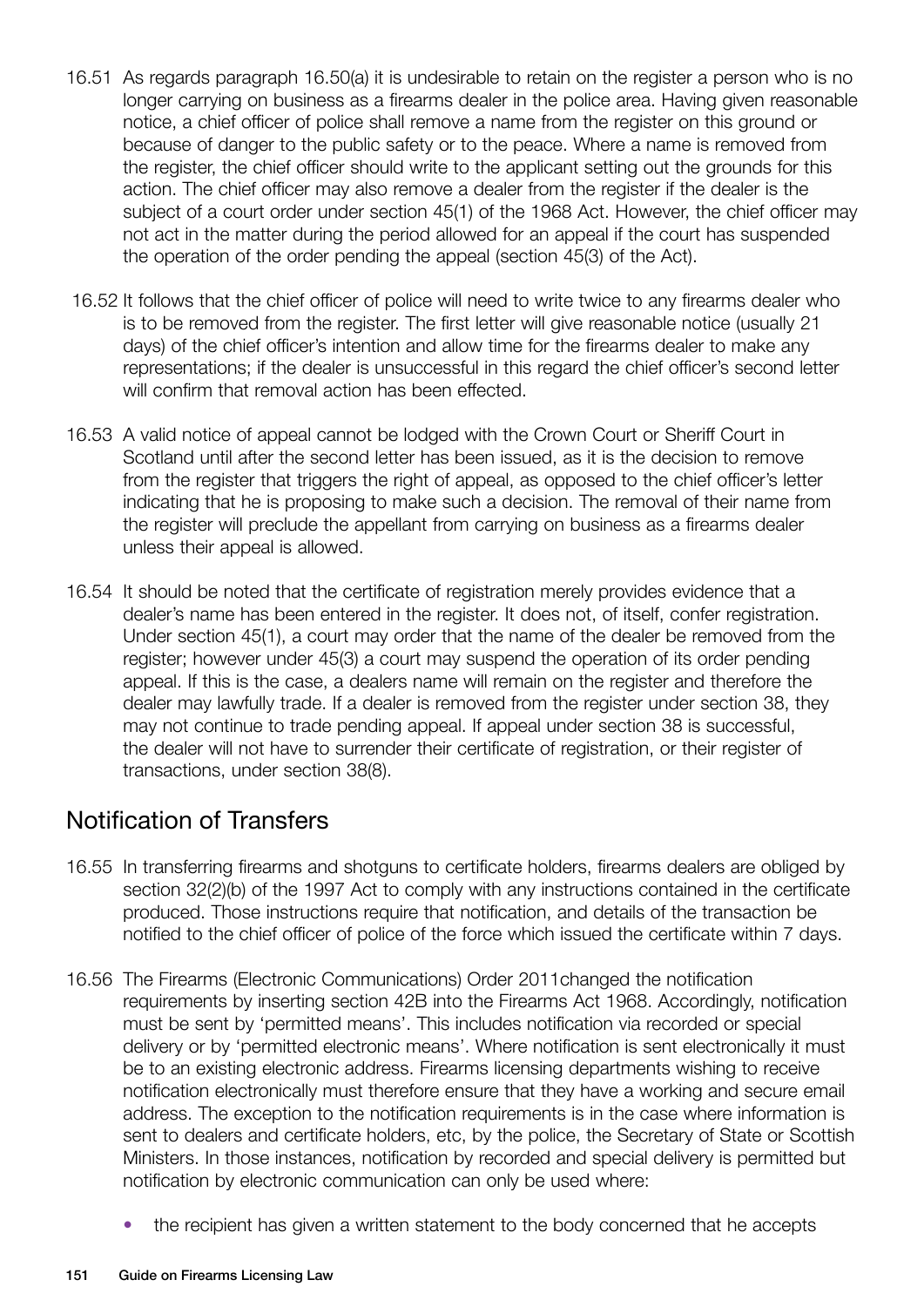electronic notification. This may be limited to particular type of notice specifying the form(s) of communication and an electronic address for each form; and

- the notice must be sent to the address specified for that form of electronic communication.
- 16.57 When accepting a gun from a "person unknown" or when accepting an unlicensed gun, a dealer should notify the local police firearms licensing department. When firearms are handed in for destruction, the dealer should make the appropriate entry in his register and, if the person handing in the weapon is a certificate holder, he should be advised to notify the transaction in the ordinary way. When the dealer intends to destroy any such firearm he should advise the police so that they may be present if they so wish. Police should oversee the destruction if at all possible. Where this is not possible, the dealer should provide the police with some form of proof that the destruction took place.
- 16.58 There is no legislative requirement to notify chief officers of police when transferring firearms to persons who are exempt for certification purposes, but again dealers are encouraged to do so with an explanation as to the exemption. Postal sales are no longer permitted other than to those who are exempt for certification purposes (including registered firearms dealers). The recipient dealer should show the weapon coming into the register and going out.

#### **Servants**

- 16.59 Section 8 of the 1968 Act mentions servants but there is no definition contained within the Firearms Acts as to what constitutes "a servant". The term has been interpreted differently by the courts in connection with a number of different pieces of legislation.
- 16.60 Until such times as the situation can be resolved by a change to the primary legislation, the common dictionary meaning of "a person employed to work for another" should be used. In using this definition it is accepted that in some instances a "servant" will not receive actual "payment" for their employment. Firearms dealers should notify police firearms departments, in writing, of those persons qualifying to act as their servant. Appropriate checks should then be carried out to ensure that a person nominated is a fit person under the Act. If the police have any reservations about the employment of any staff, diligence must be exercised in respect of the Data Protection Act 1998 and disclosure of information. However, in cases where the police believe that the employment of a particular person poses a serious threat to public safety it might be appropriate to share, in general terms, the concerns with the dealer. It may also be appropriate to advise dealers to ask their staff to supply them with a Subject Access Disclosure letter.
- 16.61 When transporting firearms and ammunition the servant should at all times carry a copy of their letter of authority together with a copy of the dealer's certificate of registration. The notice does not of itself have legal status, and whether a person is acting as a dealer's servant at the material time is a matter of fact and degree.
- 16.62 Where a servant is under the age of 18, the provisions of section 22 of the Firearms Act 1968 on acquisition and possession of firearms by minors will apply. Even if a person under 18 is entitled under the Act to have a firearm in his possession, it is an offence under section 22(1A) to use it for a purpose not authorised by the EU Weapons Directive. In terms of granting a certificate, s 27(1A) similarly constrains good reason for a person under 18.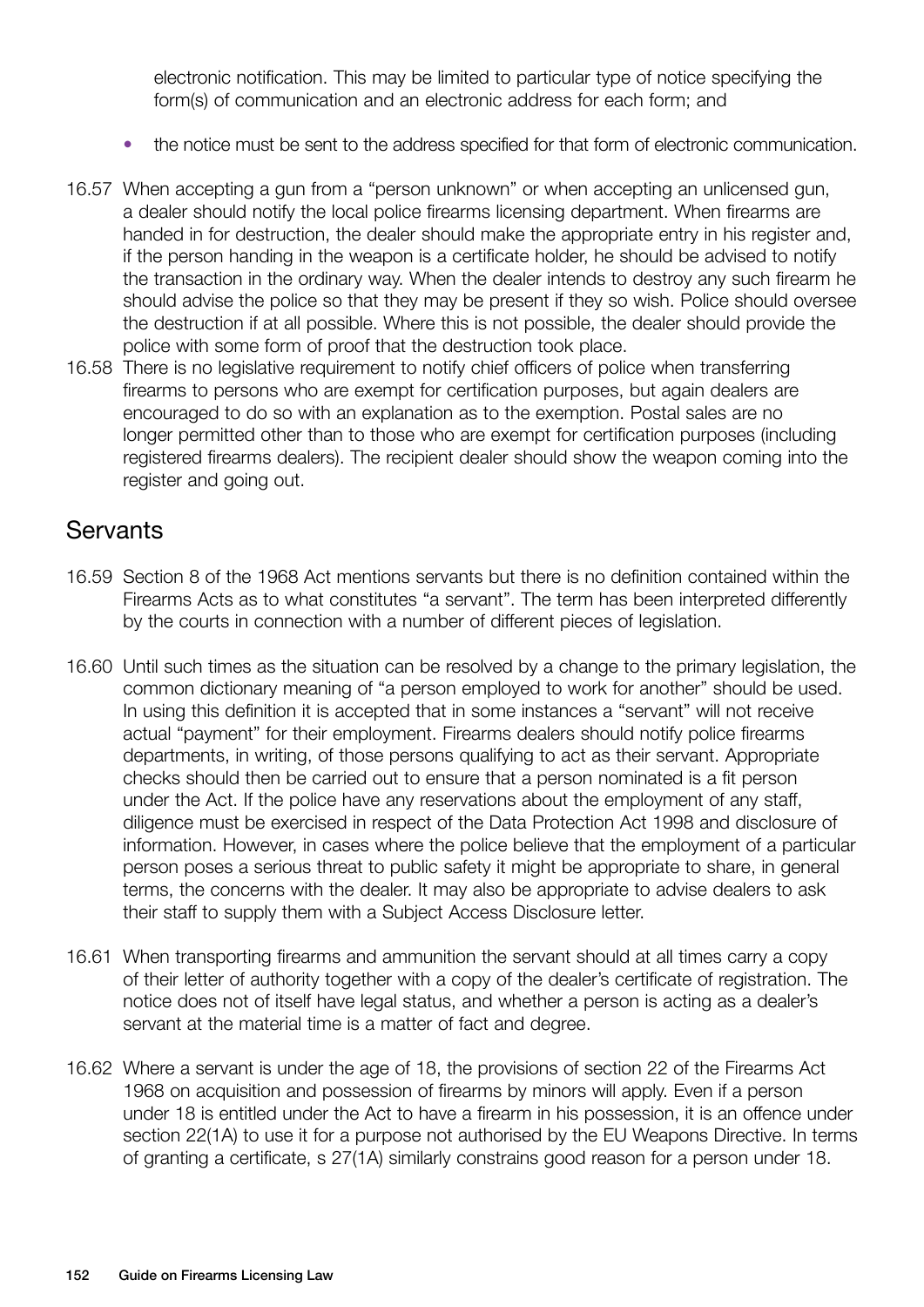# Section 5 authorities

- 16.63. This authority allows dealers to possess, purchase or acquire, manufacture, sell or transfer prohibited weapons and prohibited ammunition as defined by section 5 of the 1968 Act.
- 16.64. The authority is issued subject to any condition the Secretary of State or the Scottish Ministers may think fit for the purpose of securing that the prohibited weapons or ammunition will not endanger the public safety or the peace. The authority shall be in writing with any conditions specified on it. This will include the numbers and types of prohibited weapons and ammunition so authorised and all other conditions and relevant matters. Where such an authority has been granted, the chief officer of police cannot refuse registration on the grounds of danger to the public safety or to the peace.
- 16.65 Those persons granted such authority will fall into three main groups:
	- a) Those who possess, purchase, acquire, manufacture, sell or transfer this group will be the subject of inspection and verification as registered firearms dealers. Frequency and levels of inspections should be set to the same levels as outlined earlier in this chapter and should include all categories of prohibited weapons and ammunition authorised; or
	- b) Those who only possess this group will possess in connection with other activities, that is ammunition evaluation, armoured vehicle manufacture, ballistic tests, etc. This group should be subject to the provisions of paragraphs 16.35 to 16.40 above; or
	- c) Those who only transport this group is only responsible for the movement between authorised person and firms, and does not require any other certification. The movement and transport of prohibited weapons and ammunition by those persons/ companies authorised by the Secretary of State is subject to the conditions of that authority. The Home Office holds a current list of those so authorised and this can be provided upon request.
- 16.66 In relation to some sales and transfers this may require checks and information from outside this country and the assistance of other government departments may be required, for example the import or export of items. Close liaison with the FXOs of the Border Policing Command of the NCA should be fostered and maintained. Where there are specific grounds for suspicion, the FXO will, on request, supply details of the consignors, and the quantity and type of firearms previously imported. Additionally, where the general credibility of entries in the Firearms Register are being tested, the FXO will, on request, provide details of a selection of future importations.
- 16.67 In checking registers/holdings, care should be taken in respect of those firearms which are subject to different controls depending on the circumstances in which they are held. Small firearms, for example, when held by a dealer are subject to section 5(1)(aba), but when they are possessed by a person holding a suitably conditioned firearm certificate become amenable to section 1 control. Great care and validation must be exercised in these cases. The information and matters in relation to sales and movement of prohibited items needs to be kept confidential given the potential of the items. The results of all visits and inspections will allow for a considered response to the Home Office or the Scottish Government Justice Department if the authority is to be renewed or amended by the Secretary of State, or the Scottish Ministers.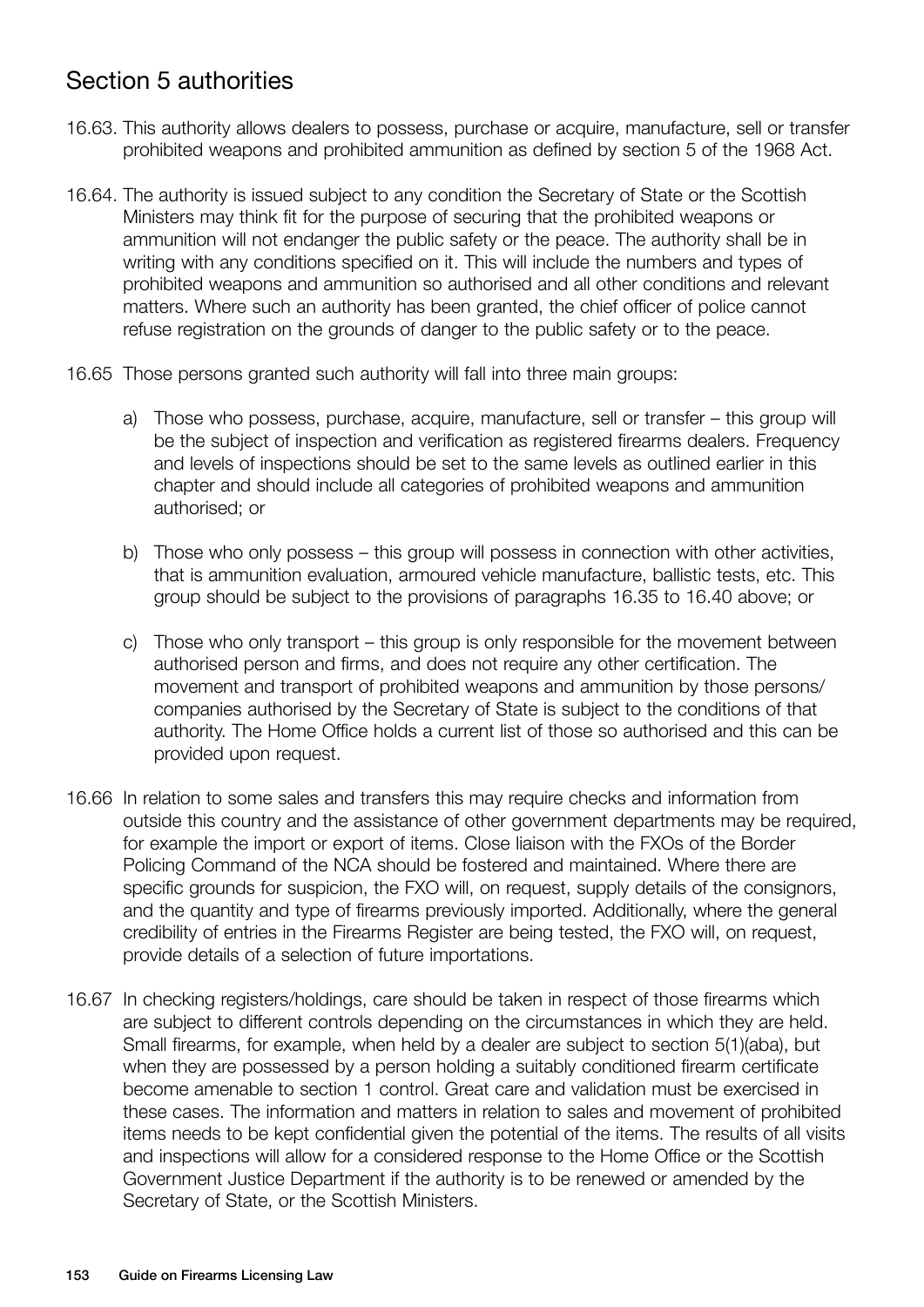## Section 5 carriers

16.68. Whilst a section 5 authority for a dealer will normally allow that dealer to transfer the firearms they are permitted to trade in, should that dealer want to trade in the transfer of firearms, they will need to apply to the Home Office for their authority to be varied accordingly.

#### Stolen weapons/certificates

16.69. In cases of lost or stolen firearms, forces should circulate details to all other forces for them to inform their own dealers. Firearms licensing departments should ensure that police officers are aware of and compliant with the stolen weapons/certificates facility on the PNC and NFLMS.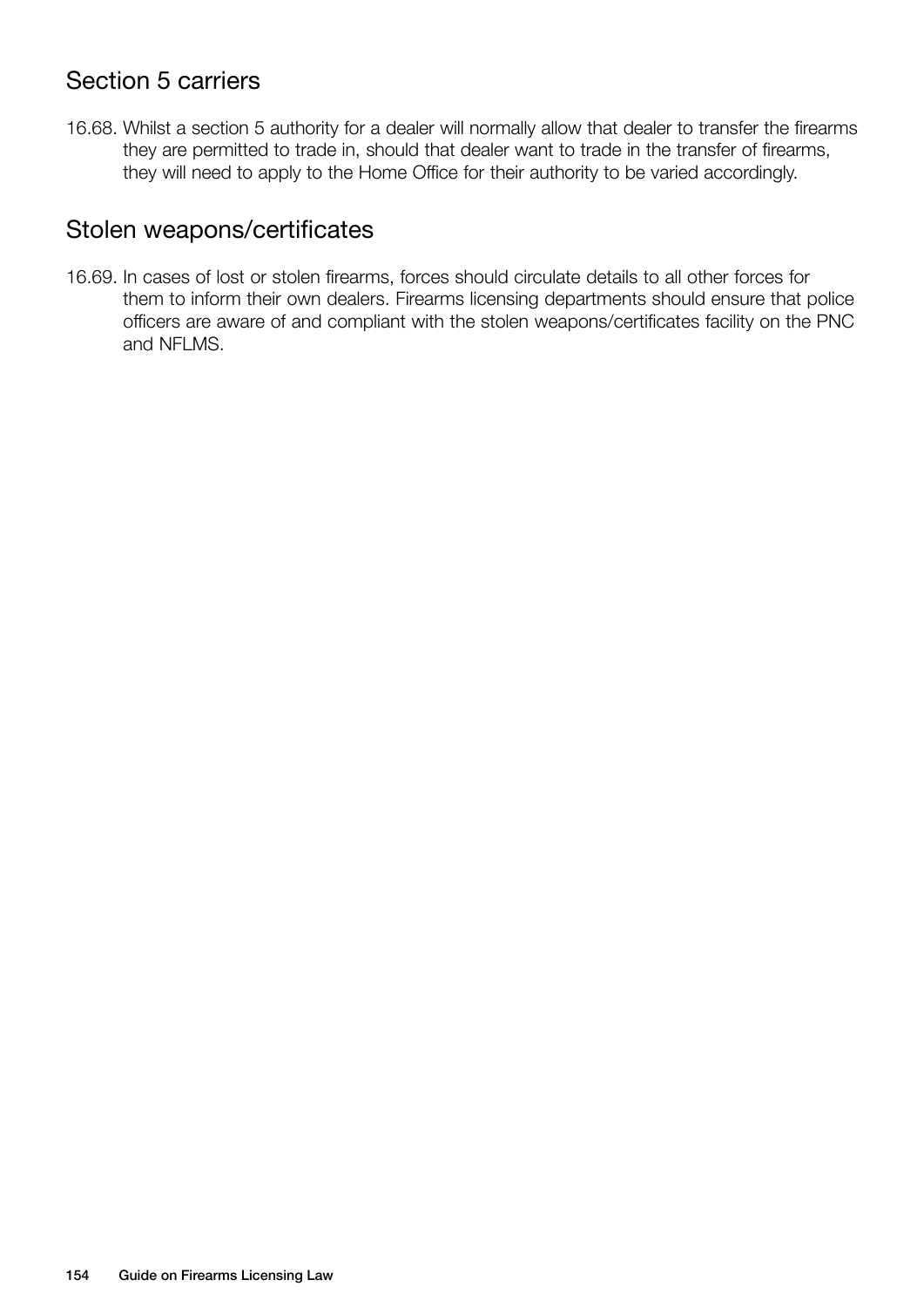# Chapter 17: Museum Firearms Licenses

17.1 This Chapter details what a museum firearms licence allows for and the conditions for its issue. It then covers applications, additional conditions, issue, variation and revocation of licences.

#### What a museum licence allows

- 17.2 Section 19 of, and the Schedule to, the 1988 Act provide for the issue to a museum of a museum firearms licence. The grant of a licence permits the persons responsible for the management of the museum and museum employees to possess, purchase or acquire, for the purposes of the museum:
	- a) firearms and ammunition which are, or are to be, normally exhibited or kept on its premises, without holding a firearm certificate or shotgun certificate; and
	- b) where the licence so provides, prohibited weapons and prohibited ammunition which are, or are to be, normally exhibited or kept as aforesaid, without the authority of the Secretary of State or Scottish Ministers under section 5 of the Firearms Act 1968 (as amended).

#### Requirements for a museum licence to be issued

- 17.3 A museum licence may be granted only to those major national museums listed in the Schedule or to any other museum or similar institution which either:
	- a) has as its purpose, or one of its purposes, the preservation for the public benefit of a collection of historic, artistic or scientific interest which includes or is to include firearms; and
	- b) which is maintained wholly or mainly out of money provided by Parliament or a local authority; or
	- (c) is accredited by the Museums, Libraries and Archives Council (MLA) or its successor bodies, Arts Council England, Arts Council of Wales or the Scottish Arts Council.

Advice regarding museums and firearms may be obtained from the Museums Weapons Group (see Appendix 1).

- 17.4 A museum licence cannot be granted to a non-accredited, privately funded museum. Nor can it be granted for the purposes of a private collection, whether such a collection is for the public benefit or otherwise. In such cases, the grant of a firearm or shotgun certificate should be considered.
- 17.5 There is no bar to the disposal or transfer of Section 1 or 2 firearms by the holder of a museum firearms licence, but a museum licence does not provide for the disposal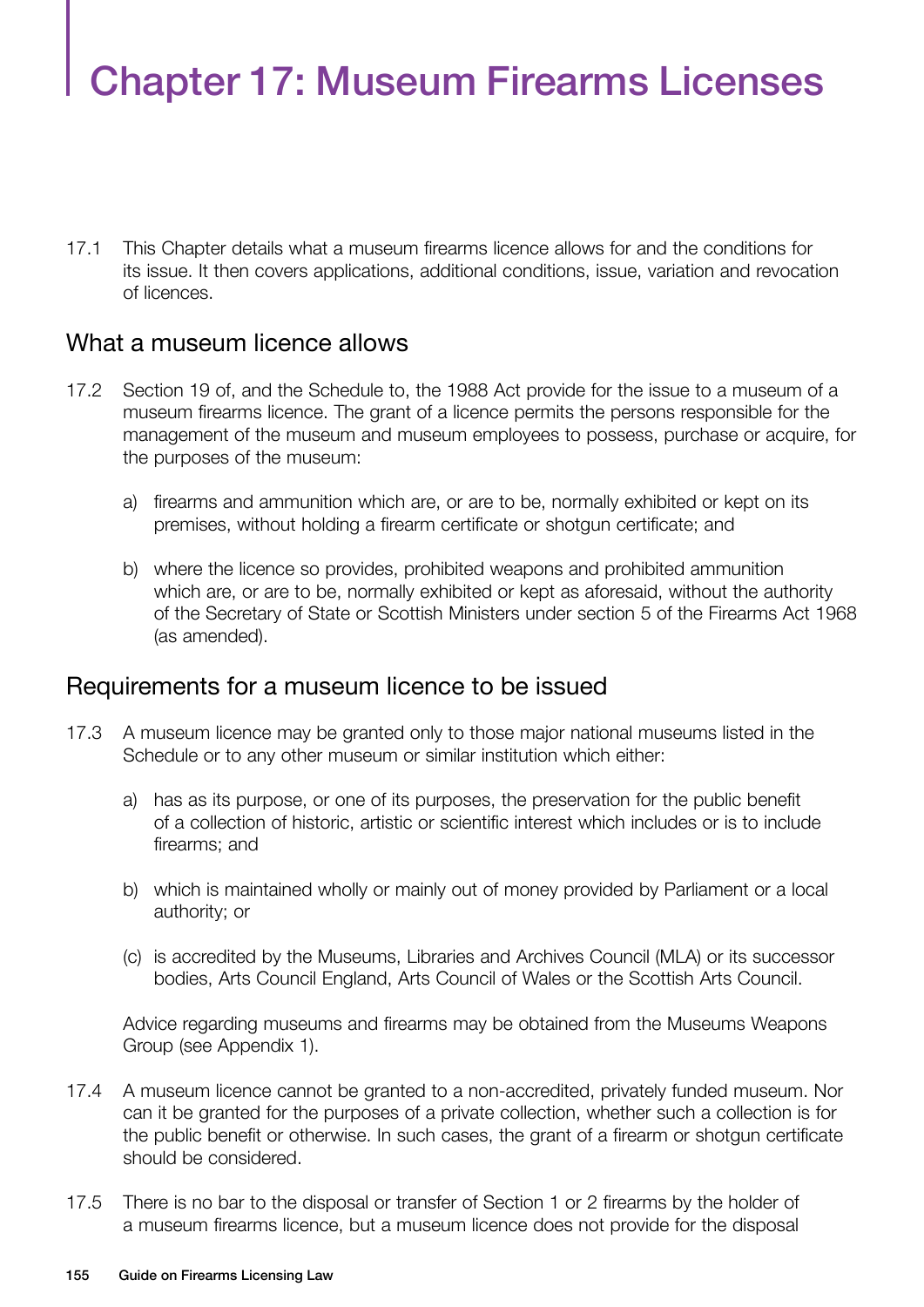or transfer, temporary or otherwise, of prohibited weapons or ammunition. A separate application must be made to the Secretary of State or the Scottish Ministers for authority under section 5 of the 1968 Act.

17.6 In most cases the publicly funded nature of a museum will be self-evident, but where doubt arises the Home Office or the Scottish Government can make enquiries of the museum authorities. Enquiries about accreditation may be made to:

Arts Council England Head Office 14 Great Peter Street London SW1P 3NQ

The Arts Council of Wales Bute Place **Cardiff** CF10 5AL

The Scottish Arts Council 12 Manor Place Edinburgh EH3 7DD

#### Applications for a museum licence

17.7 In England and Wales, the Home Secretary is the issuing authority for museum licences. An application by a museum must initially be made in writing to the Home Office:

Public Risk Unit Firearms Section 5th Floor, Fry Building 2 Marsham Street London SW1P 4DF

In Scotland, the Scottish Ministers are the issuing authority for such licences. Applications for museums in Scotland must be made to the Scottish Government:

General Enquiries St Andrew's House Regent Road **Edinburgh** EH1 3DG

17.8 Paragraph 1(3) of the Schedule to the 1988 Act requires the Secretary of State or the Scottish Ministers not to grant a museum licence unless they are satisfied, after consultation with the local chief officer of police, that the arrangements for keeping and exhibiting the firearms are, or will be, such as not to endanger public safety or the peace. Where a bona fide application has been received by the Home Office or the Scottish Government, a request will be made to the chief officer to verify that proper arrangements are in hand to ensure the safe custody of the firearms and/or ammunition.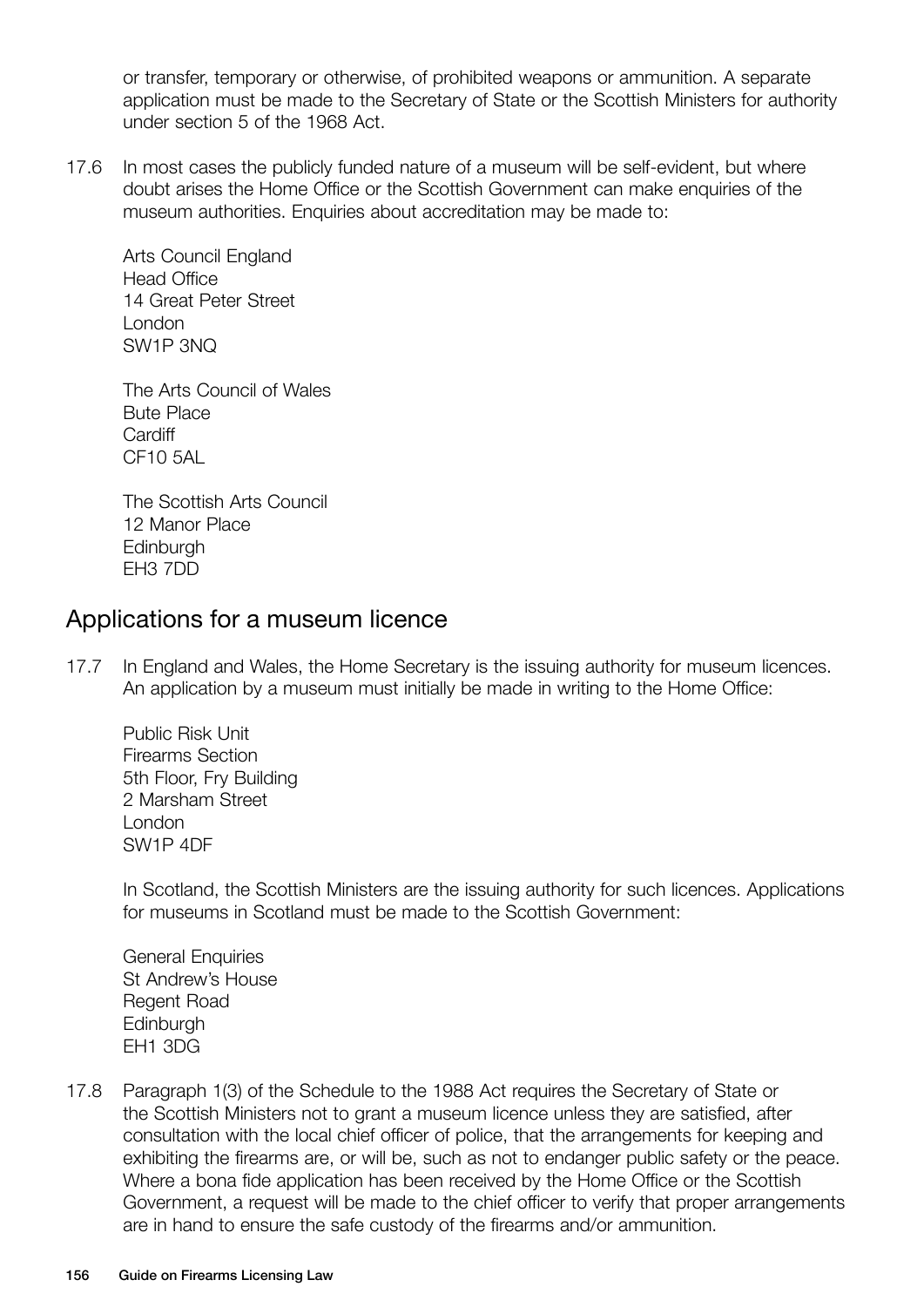17.9 In general, the chief officer of police will be requested to undertake an inspection of museum premises to establish that adequate security measures have been taken and to provide a report to the Home Office or the Scottish Government. It should be noted that these inspections and reports should only cover arrangements for safe custody, and should not deal with the condition or physical state of exhibits. The latter are entirely a matter for the museum authorities. Many of the larger museums will of course have their own, experienced, security staff. In such cases, full consultation should take place with the appropriate museum staff in order to gain the benefit of their expertise. Further advice can be found in part 6 of the Firearm Security Handbook 2005.

#### Conditions that may be added to museum licences

- 17.10 The Secretary of State or the Scottish Ministers may attach conditions to the museum licence relating to the safe custody of the firearms and ammunition in question. Such conditions will relate only to arrangements for safekeeping and not to the physical condition of the exhibits (see 17.9 above). The police report should therefore include any recommendations which the chief officer of police wishes to make concerning the appropriate conditions necessary to ensure the safe custody of the firearms and ammunition.
- 17.11 A licence may be granted for all the museum's buildings or for particular premises of the museum. If the museum has a number of separate premises and firearms are kept or displayed in only one of them, the licence will normally only be issued for the building in which the firearms are kept and/or displayed. The report should therefore make clear which premises the museum wishes to use for this purpose and the security inspection need relate only to those premises at which the licence will apply.

#### Issue and renewal of museum licences

17.12 Following consideration by the Home Office or the Scottish Government, the museum will be informed of whether the licence has been granted in principle by the Secretary of State or the Scottish Ministers. They will also be informed of the appropriate fee payable for the grant of the licence. The museum will then be asked to forward the specified fee, made payable to the 'Accounting Officer, Home Office (or Scottish Government)' to the Home Office or Scottish Government:

Home Office Shared Service Centre HO Box 5005 **Newport Gwent** NP20 9BB

Scottish Government Central Accounting Branch Mail Point 11A Third Floor West Victoria Quay Leith **Edinburgh** EH6 6QQ

The licence will be issued to the museum and copied to the chief officer of police.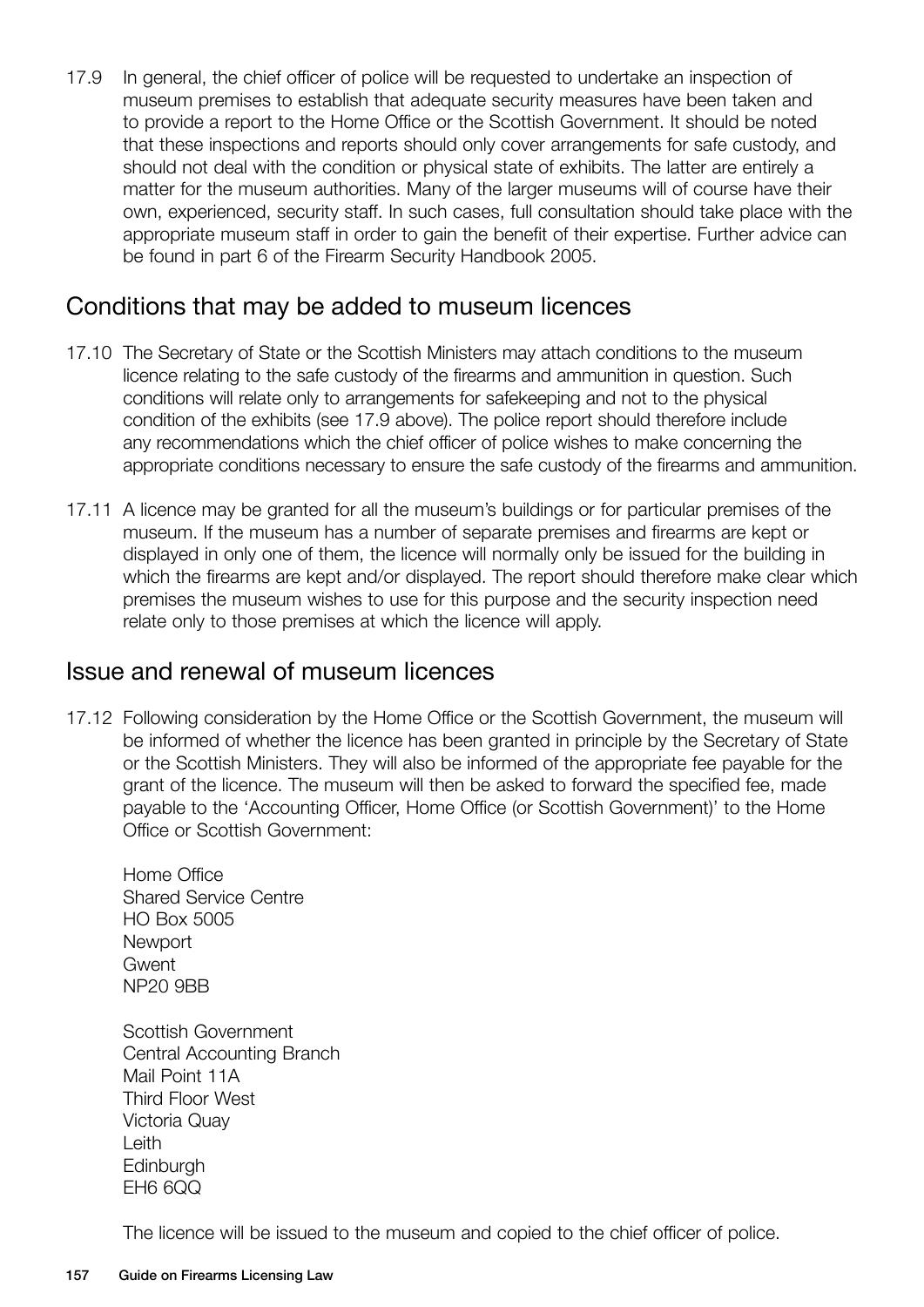17.13 A museum licence is valid for a period of five years, subject to its revocation or cancellation. An application for renewal will follow the same procedure as for a grant. It is recommended best practice that applications for renewal should be made at least three months before the expiration of the previous licence.

#### Variation of museum licences

- 17.14 Paragraph 2 of the Schedule to the 1988 Act empowers the Secretary of State or the Scottish Ministers to vary, by notice in writing:
	- a) the conditions specified in the licence held in respect of the museum; and
	- b) the premises to which the licence applies.

A notice under this section may require the persons responsible for the management of the museum to return the licence to the Secretary of State or the Scottish Ministers within 21 days so that the licence may be amended in accordance with the variation.

- 17.15 A request for a variation may be made directly by the museum or may arise from new circumstances which come to light. For example, the museum may wish to use additional premises for the storage or display of firearms. In this case an application should be made in writing to the Home Office or the Scottish Government, who may then request that the police undertake an additional security inspection. On the other hand, circumstances may come to police notice which suggest that an additional condition to ensure safekeeping should be attached to the licence or that security arrangements for particular premises are no longer suitable. In such a case a full report on the circumstances, together with the recommendation of the chief officer of police, should be forwarded to the Home Office or the Scottish Government. Where difficulties arise, every effort should be made to consult fully with the museum authorities.
- 17.16 Where a museum's request to extend the licence to additional premises is granted, it will be issued subject to receipt of the relevant fee under paragraph 3 of the Schedule to the 1988 Act.

## Revocation of museum licences

- 17.17 The Secretary of State and the Scottish Ministers are empowered (see paragraph 2 of the Schedule to the 1988 Act) to revoke a museum licence by notice in writing to the persons responsible for the management of a museum if:
	- a) after consultation with the local chief officer of police, they are satisfied that the continuation of the exemption afforded by the licence would result in a danger to public safety or the peace; or
	- b) the persons responsible for the management of the museum, or any servant of theirs, has been convicted of an offence under the Schedule to the 1988 Act; or
	- c) those persons have failed to comply with a notice under paragraph 2 of the Schedule requiring them to return the licence to the Secretary of State or the Scottish Ministers.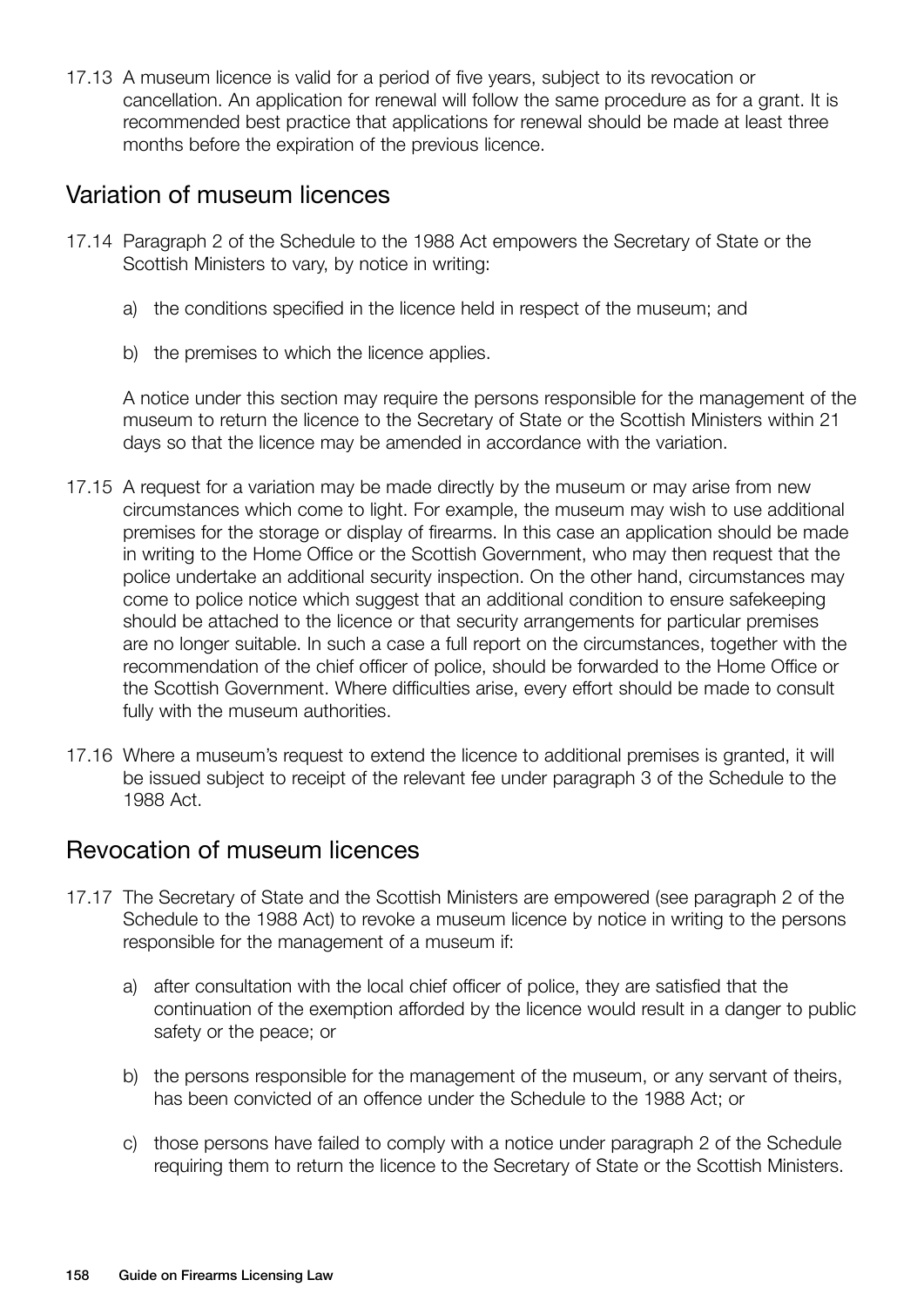- 17.18 Should circumstances come to police attention which indicate that the continuation of a licence may give rise to a danger to public safety, details should be reported to the Home Office or the Scottish Government. Where a problem arises over security arrangements, the museum authorities should be approached in the first instance with a view to resolving any difficulty.
- 17.19 A conviction need not of itself lead to revocation under paragraph 17.16(b) above. The Secretary of State or the Scottish Ministers will wish to take account of the circumstances surrounding any offences, the position in the organisation of any offender and the response of the museum authorities.
- 17.20 Where a licence has been revoked, the Secretary of State or the Scottish Ministers will require, by notice in writing, the licence to be surrendered to them. It is an offence to fail to comply with such a notice.

#### Offences and enforcement

- 17.21 It is an offence under paragraph 4 of the Schedule to the 1988 Act:
	- a) for a person to make any statement which they know to be false for the purpose of the grant, renewal or variation of a licence; and
	- b) for the person or any of the persons responsible for the management of the museum to fail to comply with or to cause or permit another person to fail to comply with any condition specified in the licence held in respect of the museum.
- 17.22 A defence of due diligence is provided against a charge under (b) above (see paragraph 4(4) of the Schedule to the 1988 Act). Under paragraph 4(5) of the Schedule, where an offence under paragraph 4 committed by a body corporate is proved to have been committed with the consent or connivance of, or to be attributable to any neglect on the part of, any:
	- a) director, manager, secretary or other similar officer of the body corporate, or;
	- b) any person who was purporting to act in any such capacity

they, as well as the body corporate, shall be guilty of that offence and be liable to be proceeded against and punished accordingly. References to the persons responsible for the management of the museum are to the Board of Trustees, the governing body, or any other person exercising corresponding functions of management.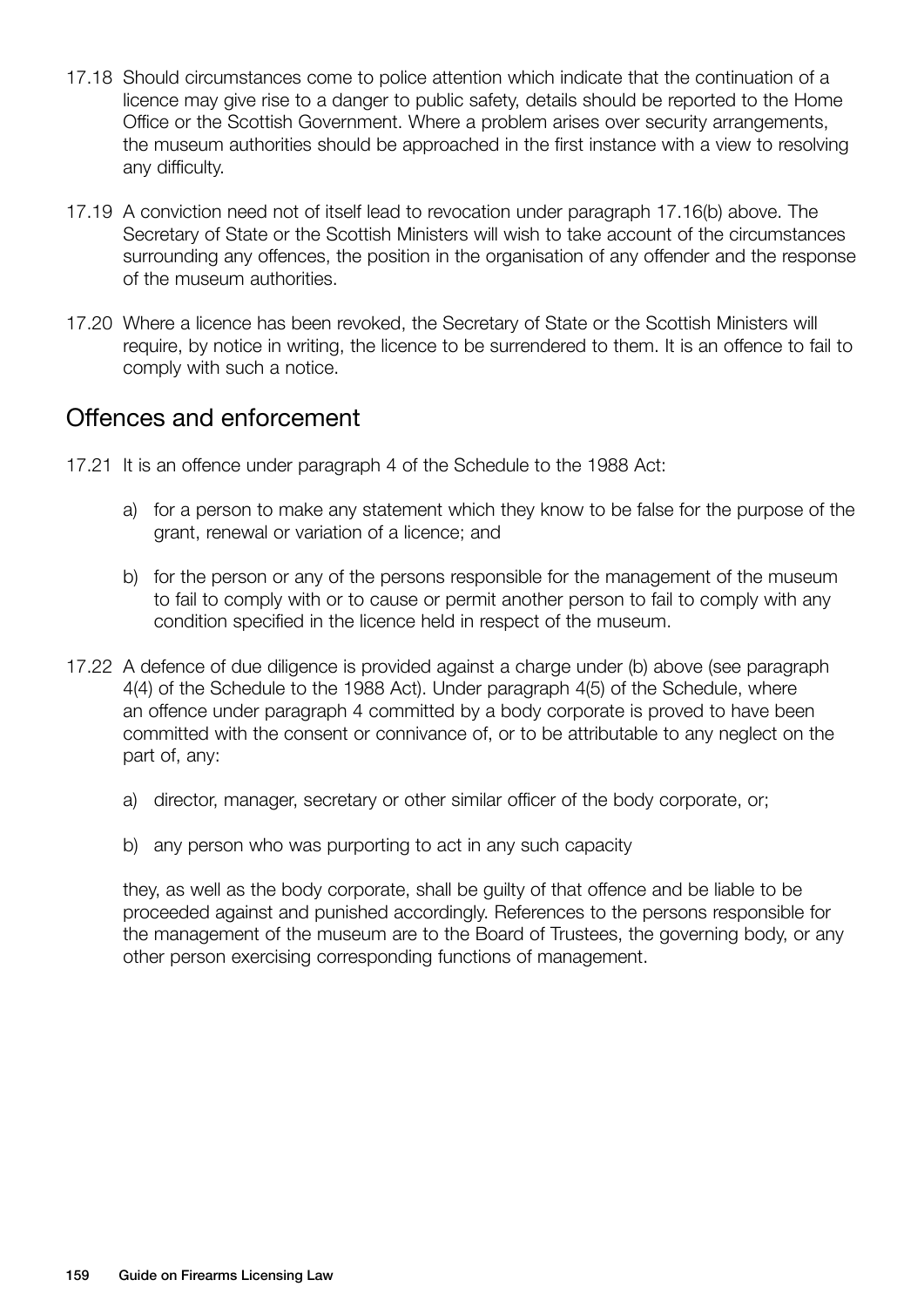# Chapter 18: Rifle and muzzle-loading pistol clubs, schools and cadet corps

- 18.1. This chapter details:
	- i. procedures for club approval;
	- ii. issues such as the use of ranges, security of firearms and good practice in club administration;
	- iii. information about the renewal of certificates, club inspections;
	- iv. the requirement of the police to maintain a register of clubs within their force area; and
	- v. how the Firearms Acts relate to cadet corps and school target shooting clubs.

## **Introduction**

- 18.2. Applications for club approval are decided by the Secretary of State in England and Wales, and Scottish Ministers in Scotland, and should be submitted in writing on Form 124. If the club has, or intends to have, its own firearms, the application is to the local police licensing department for the area in which they will be stored. If the club has no storage facilities, the application should go to the police firearms department for the area in which the club principally operates.
- 18.3. Members of a rifle club, miniature rifle club or muzzle-loading pistol club approved by the Secretary of State or the Scottish Ministers may, without holding firearm certificates, have in their possession firearms and ammunition when engaged as members of the club in, or in connection with, target shooting (section 15(1) of the 1988 Act as amended by section 45 of the 1997 Act). It should be noted that section 15(1) does not stipulate that the firearms must be club firearms. A member of an approved club may temporarily possess a firearm solely in connection with target shooting on the club's range, or other ranges which it may use. However, a person cannot possess a firearm under this exemption if it is a class of firearm for which the club is not approved. It should also be noted that section 15(1) of the 1988 Act, as amended, does not apply to the use of long barrelled pistols or section 1 shotguns used for target shooting, as it only allows possession of rifles or muzzle-loading pistols at suitably approved clubs. Accordingly, club approval cannot be extended to cover the use of these firearms.
- 18.4. Members may not purchase or acquire firearms or ammunition unless they have been granted firearm certificates and the exemption does not cover the use of firearms for purposes other than target shooting. The case of R v Wilson (1989) held that possession of firearms and ammunition must only be in connection with the club's activities, and does not give members a wider authority.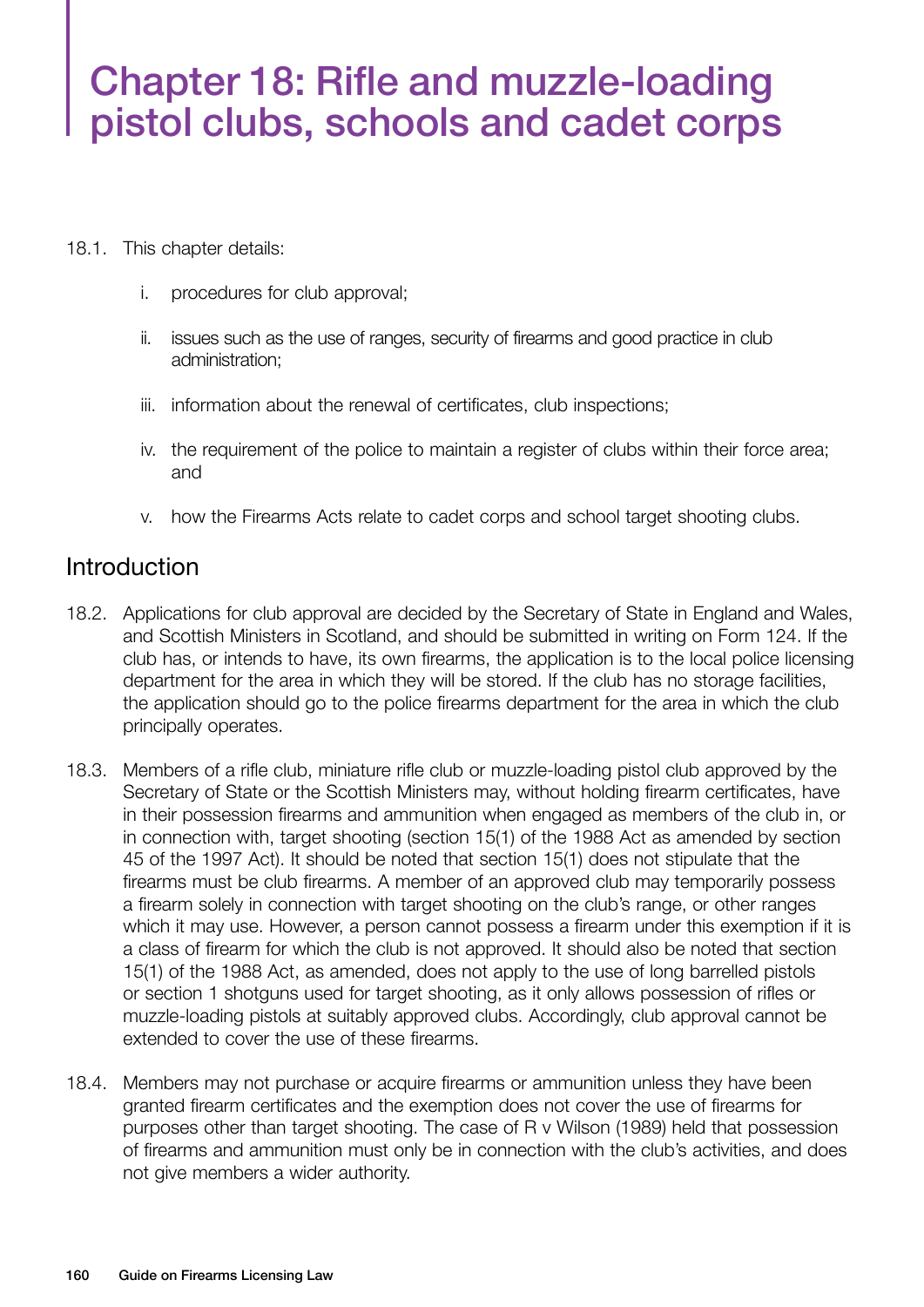18.5. Whether approved or not, miniature rifle clubs are exempt by virtue of section 11(4) of the 1968 Act. Under that subsection a person conducting or carrying on a miniature rifle range (whether for a rifle club or otherwise) or shooting gallery at which only miniature rifles and ammunition not exceeding .23 calibre or air weapons are used may, without a firearm certificate, purchase, acquire or possess such miniature rifles or ammunition for them. Whilst there is no legal definition of a miniature rifle, other than one which does not exceed .23 inch in calibre, it is generally accepted that this refers only to rifles firing .22 rimfire cartridges (see also chapter 6). Persons using the range are exempt from holding a firearm certificate only whilst using such miniature rifles and ammunition at such a range or gallery. Home Office approval can only be granted to a miniature rifle club if it can adhere to the Home Office's club criteria.

## Procedure for club approval

- 18.6. All applications for the approval of the Secretary of State or the Scottish Ministers should be made on Form 124. This form may be obtained from the principal shooting associations (the National Rifle Association, the National Small-bore Rifle Association and the Muzzle Loaders Association of Great Britain) and is also available from the www.GOV.UK website at [https://www.gov.uk/government/uploads/system/uploads/attachment\\_data/](https://www.gov.uk/government/uploads/system/uploads/attachment_data/file/117800/firearms1.pdf) [file/117800/firearms1.pdf](https://www.gov.uk/government/uploads/system/uploads/attachment_data/file/117800/firearms1.pdf). Part A of the form is completed by the applying club's secretary. Renewal applications should be submitted at least three months before the previous approval expires. All applications must be signed by an official of the club; this will usually be the club secretary. Applications should be submitted to the Firearms Licensing Department of the police for the area in which the club's firearms are to be stored or, in cases in which the club has no firearms, the chief officer for the area in which the club principally operates (see 18.2).
- 18.7. The chief officer will arrange for a visit to take place, whereby checks will be made to ensure firearm security is satisfactory. If the chief officer of police is satisfied that the club satisfies the criteria for approval, they should complete part B of the form before submission. In cases in which enquiries indicate that there is no prospect of the club being able to satisfy the criteria for approval, the form should be submitted with part B uncompleted. A covering letter should be sent with the form indicating why the police cannot recommend the grant of approval.
- 18.8. Once the above steps have been completed, the form should be submitted without delay to the Home Office or the Scottish Government.
- 18.9. Should a club not immediately be in a position to satisfy the criteria, but it appears that given time it will be, the club secretary or responsible officer should be advised of the shortcomings. The submission of the application should then be deferred until such time as the club has been able to remedy the deficiencies (to a maximum of six months from the date of the original application). Once the club's arrangements satisfy the criteria, part B of the form should be completed by the police and submitted to the Home Office or the Scottish Government. Should the club not be in a position to satisfy the criteria at the end of the six-month period, part B should be left blank and the form submitted to the Home Office or the Scottish Government with a covering letter explaining why approval has not been recommended.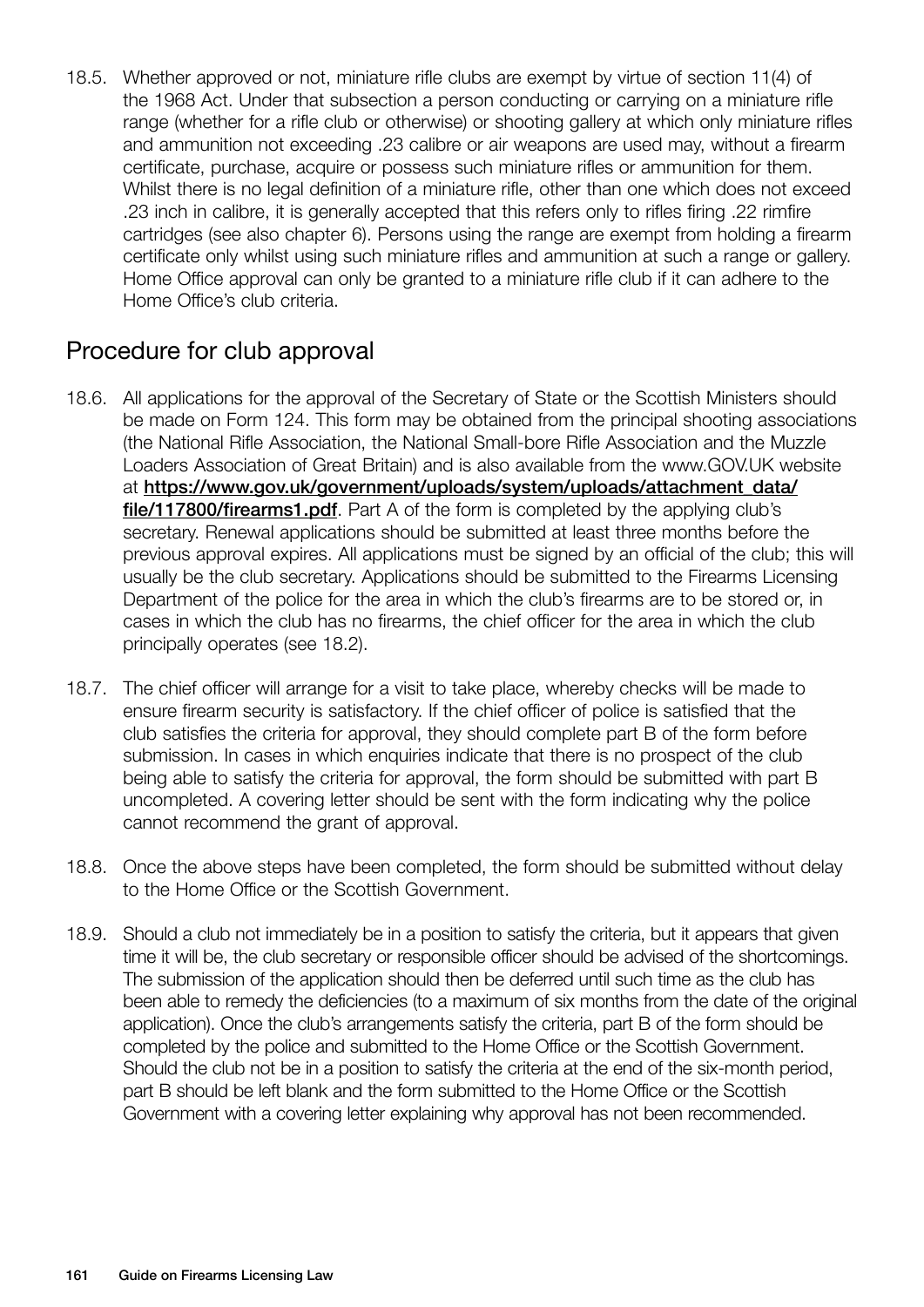- 18.10. In considering whether or not to grant an application for approval, the Secretary of State and the Scottish Ministers must satisfy themselves that:
	- i. the club has regular use of ranges with financial arrangements in place to cover the losses to third parties which are safe for the class of firearms for which approval is requested;
	- ii. the security arrangements for the storage of club firearms and ammunition, where held, are satisfactory;
	- iii. the application is being made by or on behalf of a bona fide club which is able to meet the criteria set out in paragraph 18.24; and
	- iv. there are no other considerations which would make the club unsuitable for approval.
- 18.11. Club approval by the Secretary of State or the Scottish Ministers will only cover target shooting with the categories of firearm listed below:
	- (a) Full-bore rifles, including pistol calibre "gallery rifles";
	- (b) Small-bore rifles; and
	- (c) Muzzle-loading pistols
- 18.12. The decision about which categories will be included in the approval letter will be dependant upon whether suitable ranges are available to the club.

#### Variation applications

18.13. Applications for variation of Club Secretary, change of address or category of firearm must be submitted in writing to the Home Office or the Scottish Government. For clubs situated in England and Wales, the Club Secretary must also reside in England or Wales. For clubs situated in Scotland, the Club Secretary must reside in Scotland.

#### Ranges

- 18.14. The ranges which a club cites when applying for approval should be available for the club to use on a regular basis.<sup>1</sup> It should be noted that civilian club bookings on military ranges may be cancelled, often at short notice, due to operational requirements and a growing Territorial force, so allowance should be made for changes beyond the Club's control. Readily available access to a suitable range in another part of the country might be sufficient to qualify for approval purposes depending on the circumstances.
- 18.15. The responsibility now rests firmly with range owners/operators to ensure that their range is constructed and maintained safely. Failure to do so will leave them liable to sanctions under a range of legislation, such as the Occupiers' Liability Act 1984, the Occupiers' Liability (Scotland) Act 1960 and the Health & Safety at Work etc Act 1974. The National Rifle Association and National Small-Bore Rifle Association have a range inspection service.

As a guide, this would be a minimum of six occasions a year although in some circumstances, a lower frequency of use might be justified.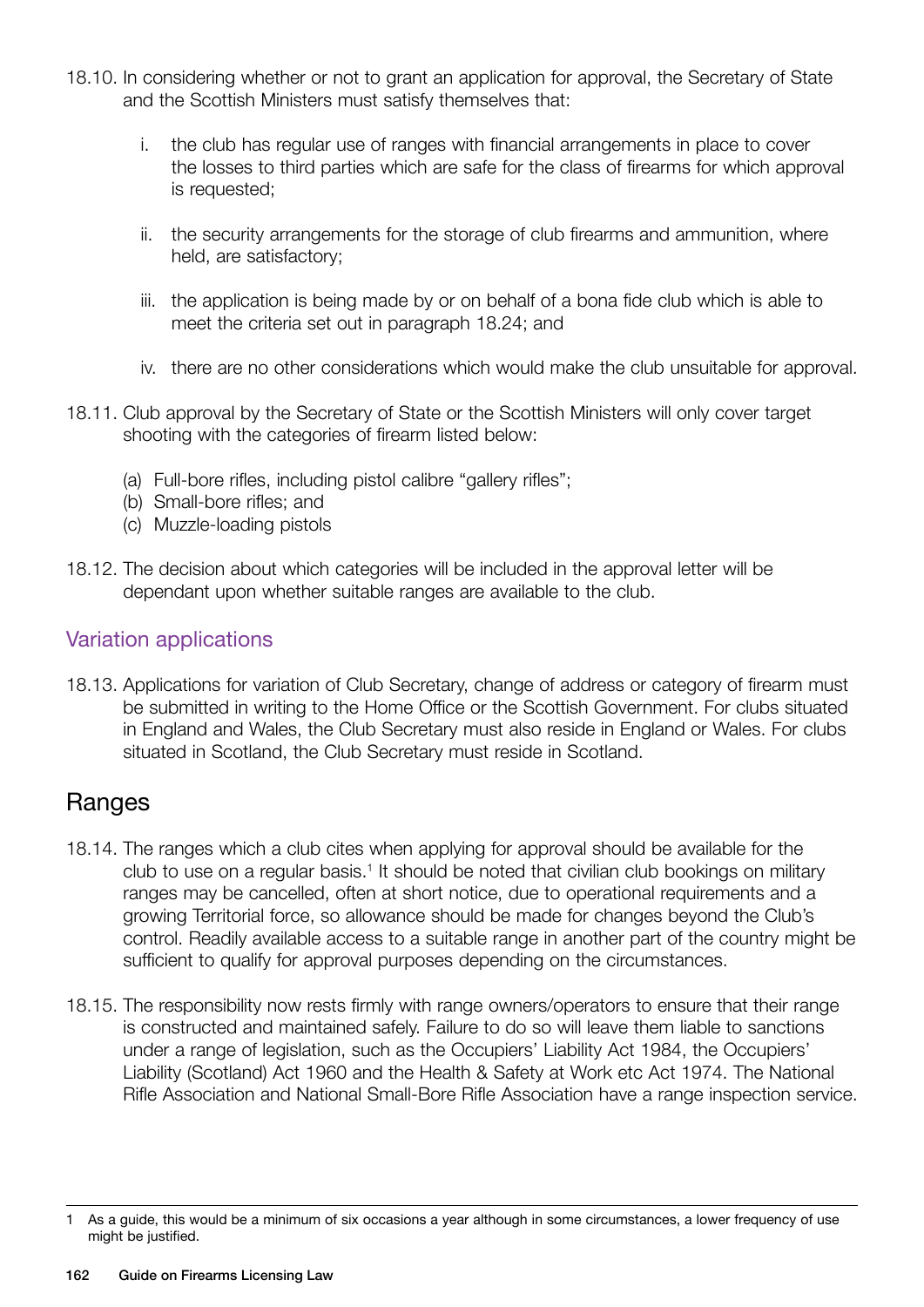- 18.16. The revised club criteria (see paragraph 18.24) and certificate conditions now include a requirement for owners/operators of ranges to have in place adequate financial arrangements to meet any injury or damage claims. In most cases this will be insurance cover. However, other arrangements are acceptable so long as they provide adequate cover. For example, some local authority ranges deposit a bond to cover their risk. Military ranges, which are regularly inspected, will normally cover their own risk.
- 18.17. The level of cover will vary according to the nature of the range and the type of firearms used on it. As a guide, cover should normally be around £5 million for any one incident.
- 18.18. The National Small-bore Rifle Association (NSRA) and the National Rifle Association (NRA) have established their own inspection and approval scheme for the ranges run by their affiliated member clubs.
- 18.19. The NSRA and NRA have prepared guidance for their members on the safe construction of ranges. That guidance will be used by the organisations as the basis for their inspections and the issue of approvals. The NSRA and NRA have indicated that they are willing to make their inspection and approval service available to ranges not affiliated to either organisation. It is anticipated that most ranges will use the NSRA and NRA scheme. However, it is for each range owner/operator to decide what steps to take to ensure their range is safe.
- 18.20. Police forces will need to satisfy themselves that ranges used by a club are safe and have adequate insurance or other financial cover. In many cases clubs will be expected to have an old-style military safety certificate or a NSRA/NRA approval letter, and/or an insurance certificate. The responsibility for safety on the range lies with the owner/operator. The MOD remains responsible for the safety of the range construction for ranges under its control. It is not intended that police forces should become experts in range construction or to have to inspect ranges. However, the NSRA/NRA guidance will be available to police forces to refer to where the need arises.
- 18.21. If a rifle or muzzle-loading pistol club seeking approval proposes to use a range situated on licensed premises, it is essential in view of the provisions of section 82 of the Licensing Act 2003 and the Licensing (Scotland) Act 2005, that the matter be considered by the licensing authority. The Secretary of State or the Scottish Ministers will withhold approval until they are informed by the chief officer of police concerned that the licensing authority has no objections to the situation and to the use of the range in general.

## Security of club firearms

18.22. The club's co-operation should be sought to ensure that the firearms and ammunition owned by the club are stored securely. The signatory of the club certificate (usually the club secretary) is ultimately responsible for the safekeeping of club firearms and ammunition, but they need not necessarily be present each time these are issued to or used by club members. It is also acceptable for members other than the firearm certificate holder, if the activity is clearly in connection with target shooting, to transport firearms to another club or authorised range for a competition or to a dealer for repair. It is advisable when transporting firearms as a member of a club to have some form of written authorisation from a club official (see also chapter 22).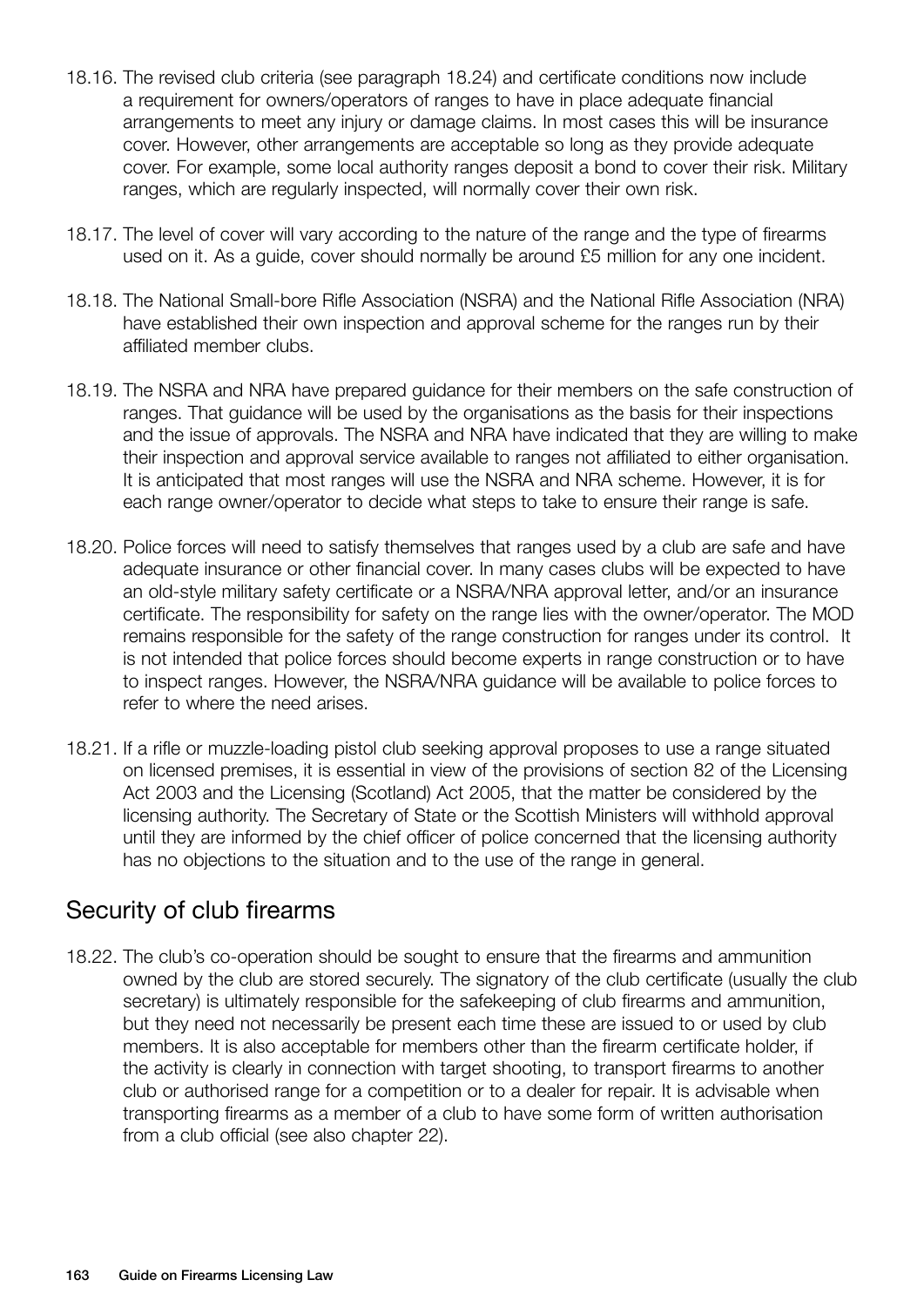# Administration of clubs

- 18.23. The Secretary of State and the Scottish Ministers attach great importance to the responsible administration of approved clubs and will wish to ensure that certain criteria are complied with. These criteria are found in the Home Office leaflet "Firearms – Approval of Rifle and Muzzle-loading Pistol Clubs", and can be found via the following link: [https://](https://www.gov.uk/government/uploads/system/uploads/attachment_data/file/117803/approval-rifle-pistol-clubs.pdf) [www.gov.uk/government/uploads/system/uploads/attachment\\_data/file/117803/](https://www.gov.uk/government/uploads/system/uploads/attachment_data/file/117803/approval-rifle-pistol-clubs.pdf) [approval-rifle-pistol-clubs.pdf](https://www.gov.uk/government/uploads/system/uploads/attachment_data/file/117803/approval-rifle-pistol-clubs.pdf). Please note that section 9 of the leaflet is outdated and responsibility now lies with individual clubs to ensure their range is constructed and maintained safely (see section 18.15).
- 18.24. The approval criteria for school target shooting clubs differ significantly from criteria found via the link above, and are as follows:
	- i. target shooting with full or small-bore rifles should be an authorised school activity;
	- ii. all aspects of shooting at the school must be under the control of one experienced person who is nominated by and responsible to the Head Teacher. This person must have personal experience of shooting with the firearms used by the club and at least one year's experience of exercising control for the age group of pupils concerned;
	- iii. the school must have regular use of ranges which are suitable for the categories of firearm to be used;
	- iv. the security arrangements for storing the school firearms and ammunition must be satisfactory;
	- v. all shooting activities, including the handling of firearms and ammunition, must be supervised at all times either by the responsible adult at the school, or by at least one other equally experienced person nominated by the Head Teacher, or by someone who is a coach with a qualification recognised by the NRA or NSRA;
	- vi. shooting is normally available only to pupils and staff of the school, visiting teams from schools which have also been approved by the Secretary of State or the Scottish Ministers under section 15 of the 1988 Act, full members of rifle clubs approved under that section, members of Cadet Corps or individuals who hold a personal firearm certificate and shoot in accordance with the terms of that certificate;
	- vii. the school does not allow shooting by guests on more than twelve days each year. On such occasions, only parents, guardians and other relatives of pupils of the school or other adults known to the person responsible for shooting, may handle firearms and ammunition. Guest members must be under constant one-to-one supervision when handling firearms and ammunition either by the responsible adult at the school, or another equally experienced person nominated by the Head Teacher, or someone who is a coach, or Range Conducting Officer with a qualification recognised by the NRA or NSRA. The Head Teacher or the responsible adult at the school must tell the local police about guest days at least 48 hours in advance;
	- viii. the Head Teacher must appoint a person to act as liaison officer with the police and the chief officer of police must have confidence that this person can provide the police with such information as they require to ensure that shooting is conducted properly and gives no cause for concern;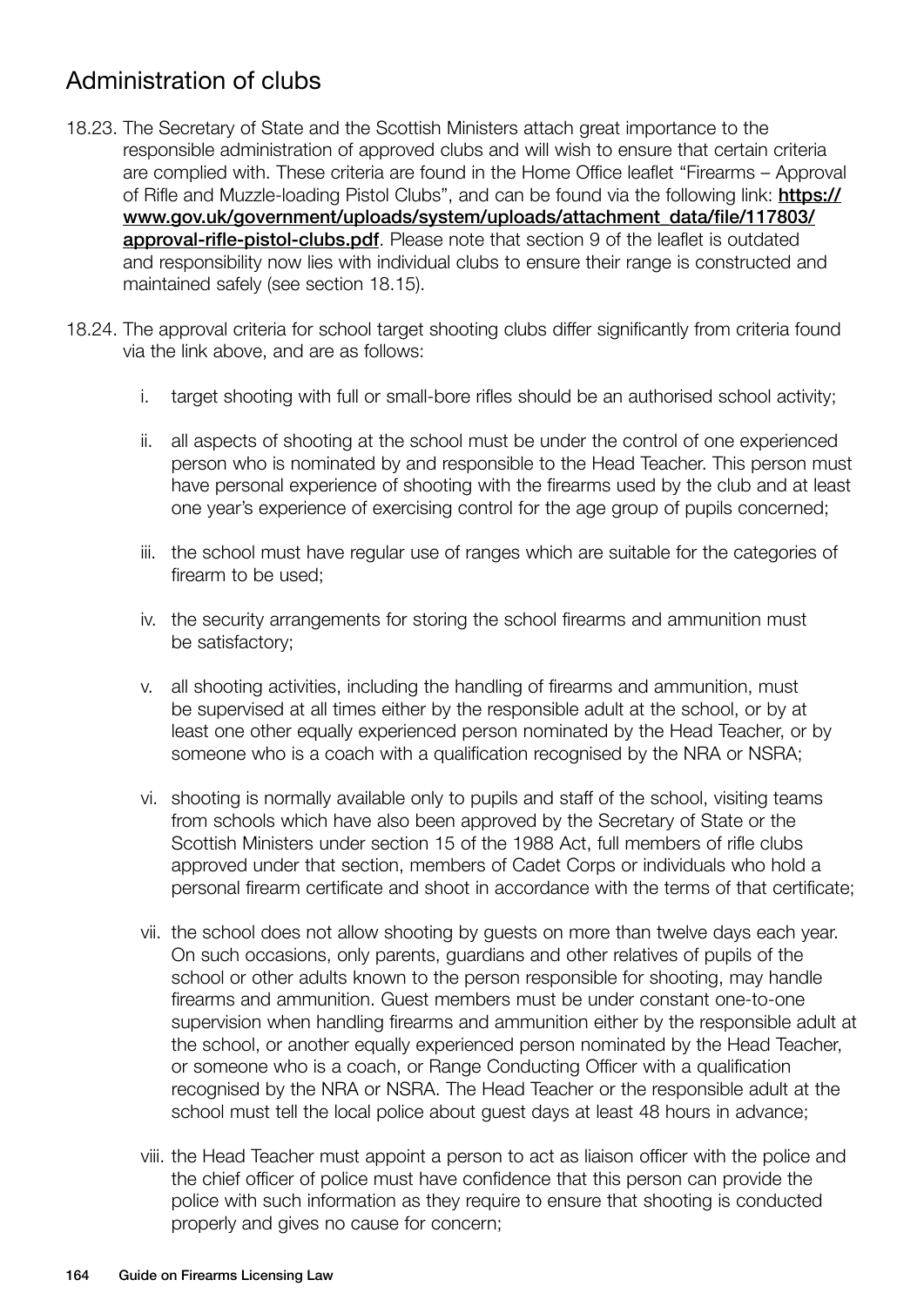- ix. the school will maintain a register of the attendance of all members together with details for each session of the firearms which they used and the competitions, if any, in which they took part;
- x. the school will inform the police of any holder of a firearm certificate who has ceased to be a member of the club;
- xi. the school will inform the police if any member who holds a firearm certificate has not attended a meeting for a year; and
- xii. there is nothing else that would make the school unsuitable for approval.

## Disclosure of information

- 18.25. Under the terms of their approval, clubs are obliged to notify the police of any applications for membership, giving the applicant's name and address and the outcome of any application. The police should acknowledge receipt of such notifications. The notes on the criteria for Home Office or Scottish Government approved club status indicate that clubs should make their own arrangements for assessing whether members or prospective members are of good character and that chief officer of police should not be asked to disclose whether or not someone has a criminal record. Nevertheless, notification will enable the police to take prompt action where the applicant is found to be a prohibited person or is considered not to be a suitable person to be issued with a firearm certificate.
- 18.26. Current legislation/common law does not allow for the disclosure by the police to a shooting club of personal details of a member, or prospective member, unless the information is needed to prevent (or detect) a crime, or to enable the apprehension or prosecution of an offender. If, for example, an applicant is a prohibited person, an offence could have taken place and the club's full co-operation would be required to provide evidence for any prosecution under section 21 of the 1968 Act. If it is necessary to disclose the prohibition in order to investigate the matter it would be lawful to do so. If an individual is judged to be unsuitable for other reasons, the club liaison officer should be formally so notified in a timely manner. If a club is not advised of unsuitability, it is unlikely to refuse or terminate membership until after an incident has occurred. The club liaison officer or other club official may then inform the applicant that the police consider him to be unsuitable as a firearm certificate holder, and may refuse the application. In doing so the applicant should be given the contact details of the police firearms licensing department to enable them to make representations.
- 18.27. The police must notify a club if a member's firearm certificate is revoked or refused. In addition, clubs should be told in general terms of the reason for the revocation or refusal in order that they can make an informed decision whether to allow the member to continue shooting as a member of the club.

## Grant of approval

18.28. If an application for the Secretary of State or the Scottish Ministers' approval is granted, a letter of approval will be sent to the applicant (club secretary). A copy of the approval will also be sent to the chief officer of police. A decision to withhold approval will be notified in the same way.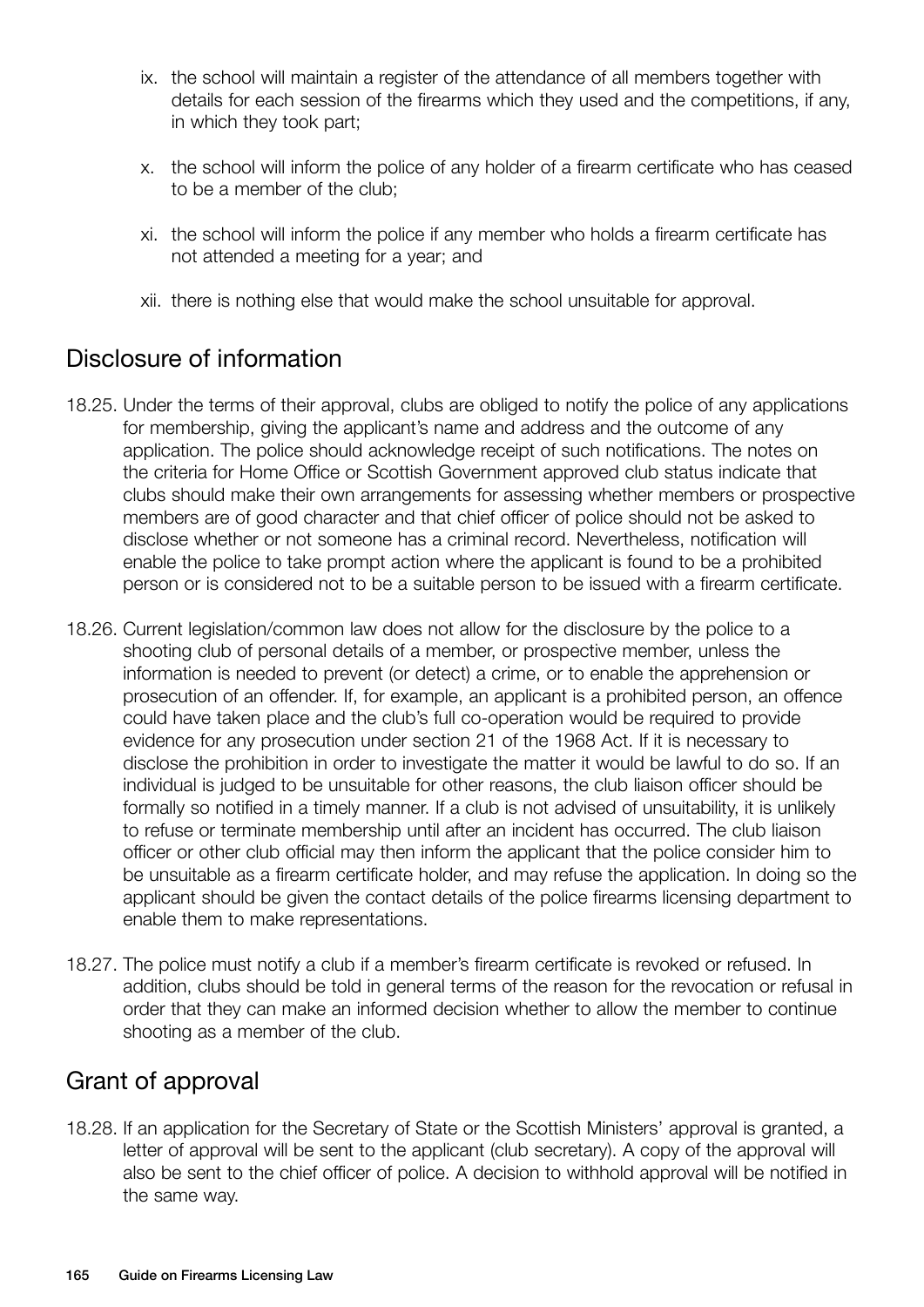# Free firearm certificates for approved clubs

- 18.29. Although a fee is payable for the grant or renewal of the Secretary of State or Scottish Ministers' approval under section 15 of the 1988 Act (as amended), no fee is payable for a firearm certificate granted to the responsible officer of any club approved by the Secretary of State or the Scottish Ministers relating to firearms and ammunition to be used solely for target shooting by members of the club (section 32(2) of the 1968 Act). Similarly, no fee is payable for the variation or renewal of such a certificate. The exemption does not extend to certificates given for firearms not mentioned in a club's approval. Responsible officers of approved clubs who are granted firearm certificates should be reminded of the necessity for strict compliance with the law confining the exemption allowed to members.
- 18.30. The notes to the Secretary of State and the Scottish Ministers' letter of approval state that the chief officer of police must be informed if the club wishes to use an alternative or additional range regularly (this does not apply to regular competitions between approved clubs). Changes of club secretary or club title or premises must also be notified.
- 18.31. There is no need for the Secretary of State or the Scottish Ministers to be kept informed of the ranges being used by an approved club. It is sufficient for the chief officer to inform the Home Office or the Scottish Government when a club loses the use of a suitable range and consideration might have to be given to the withdrawal or variation of the Secretary of State or the Scottish Ministers' authority.
- 18.32. Letters of approval are issued in the name of the club and state the club secretary's and, from 1 January 2015, another designated responsible officer's name and address. Where a change of club secretary or other designated responsible officer has occurred details of the new secretary or responsible officer, giving their full name and address, should be notified to the Home Office and Scottish Government as soon as possible. Failure to do so within fourteen days of the change could lead to the club's approval by the Home Office or Scottish Government being withdrawn. If both the secretary and the other designated responsible officer are both unable to fulfil their role, members of the club can continue to shoot using only those firearms held on their personal firearm certificates. In such cases, any firearms owned and held on the club firearm certificate cannot be used until a new approval letter has been issued. The new approval letter should be issued as soon as possible, if possible with no gap in the change over dates, in order that competition deadlines can be met.

#### Subsequent checks on approved clubs

- 18.33. Rifle and muzzle-loading pistol clubs approved by the Secretary of State or the Scottish Government are required by section 15(7) of the 1988 Act (as amended) to allow any constable or civilian officer duly authorised in writing to enter any premises occupied or used by the club and to inspect those premises and anything on them to ascertain whether the provisions of section 15 and any limitations or conditions in the approval are being complied with. The inspection should establish that the standard of the organisation and membership of the club remains satisfactory.
- 18.34. The club's attendance register should also be checked to ensure that all members with personal firearm certificates are regularly attending and that the club's return of members who have not shot with them for twelve months is accurate. The frequency of use of ranges will vary depending on the club's individual circumstances. These will include the proximity of the nearest suitable range and the ease with which bookings can be made. Target shooters may be expected to use their firearms regularly, at least three times a year. This is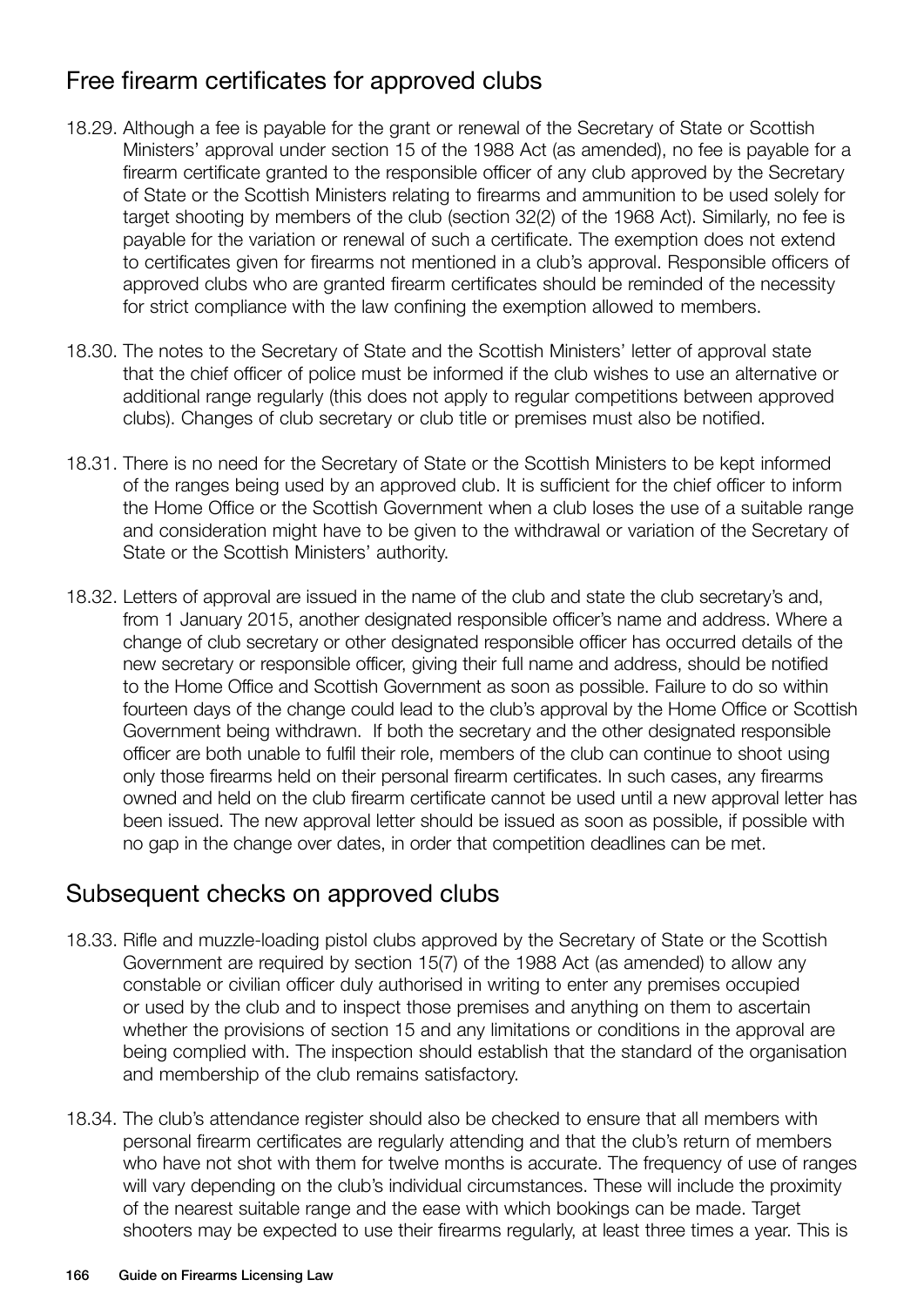not the case for firearms held for other reasons such as collecting or deerstalking. Historic arms may be held for occasional use, in order to avoid excess wear on old artefacts.

18.35. Where problems arise with the running of a club, which are not resolved by local discussion, and which might result in the withdrawal of the club's approval, the facts should be reported without delay to the Home Office or the Scottish Government. In most circumstances, representations on the matters raised may be invited from the club secretary by the Home Office or the Scottish Government.

#### Extension of club approval

18.36. Applications for the initial approval of a club under section 15 of the 1988 Act to be extended to cover additional categories of firearm should be submitted on Form 124 under the same procedure as set out in paragraphs 18.6 – 18.9 and 18.28. No fee is payable on the extension of an approval.

#### Club renewals

18.37. Section 15(5) of the 1988 Act (as amended) provides that an approval under that section shall, unless withdrawn, continue in force for six years from the date on which it was granted. The approval may be renewed for a further six years on application, for a fee, as per section 15(6). Form 124 is available for this purpose and should be submitted under the same procedure as set out in paragraphs 18.6 – 18.9.

## Police records

18.38. Chief officers of police should maintain an index of all clubs situated in their police force area approved under section 15(1) of the 1988 Act. Details of the club's secretary and police liaison officer should be recorded and maintained. The index can be used as a reference point when dealing with applications for personal firearm certificates though this will not remove the need to contact the secretary or other officer in all such cases.

# Combined Cadet Force, Sea Cadet Corps, Army Cadet Force and Air Training Corps

18.39. Cadets are regarded as Crown Servants for the purposes of the Firearms Acts and are exempt from the requirement to possess a firearm certificate when shooting as a member of the corps. Furthermore, firearms may be acquired for the corps by a responsible officer duly authorised in writing by the unit's commanding officer without the need for a firearm certificate (section 54(2)(b) of the 1968 Act).

## Retention of club members' records

18.40. Clubs should retain members' details/records for six years following cancellation of membership.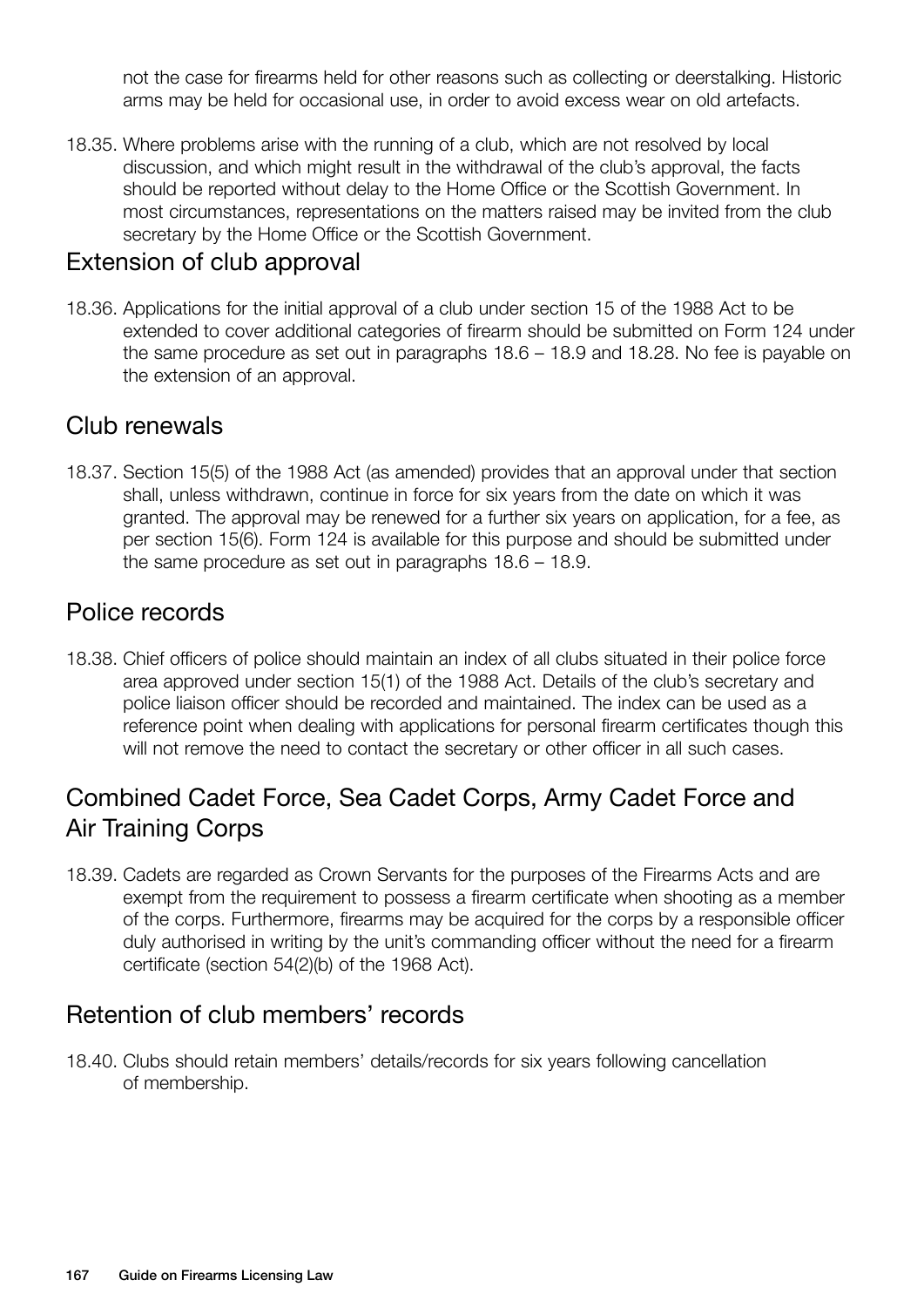# Chapter 19: Security of Firearms and Ammunition

- 19.1. This chapter provides information about the secure keeping of firearms and ammunition, referring to other sources of more detailed information where appropriate. It sets out the security issues for chief officers of police to consider when dealing with certificate applications, renewals or variations. Information about the storage of explosives and black powder is the responsibility of the Health and Safety Executive and advice may be obtained from police explosives liaison officers.
- 19.2. The Firearms Rules 1998 (SI 1941) (as amended) prescribe safe keeping conditions on firearm and shotgun certificates. They create two levels of security:
	- (a) Paragraph (a) provides for the firearms and ammunition to which the certificate relates to be stored securely at all times except as provided in paragraph (b), so as to prevent, as far as is reasonably practicable, access by an unauthorised person; and
	- (b) Paragraph (b) lists the circumstances in which the security requirements of paragraph (a) do not apply:
		- i. when the firearms or ammunition are in use;
		- ii. when certificate holders have the firearm with them for cleaning, repairing or testing it or in connection with its use, transfer or sale; or
		- iii. for some other purpose connected with its use, transfer or sale; or
		- iv. the firearm or ammunition is in transit in connection with any of these purposes.
- 19.3. Under the circumstances in paragraph (b) the certificate holder must take reasonable precautions for the safe custody of the firearms or ammunition. Further detail is set out below in Appendix 7 of this guidance and in the "Firearms Security Handbook" produced jointly in 2005 by the Home Office, the Associations of Chief Police Officers of England, Wales and Scotland and the British Shooting Sports Council, available at the following link: [https://www.gov.uk/government/uploads/system/uploads/attachment\\_data/](https://www.gov.uk/government/uploads/system/uploads/attachment_data/file/117636/firearms-security-handbook.pdf) [file/117636/firearms-security-handbook.pdf](https://www.gov.uk/government/uploads/system/uploads/attachment_data/file/117636/firearms-security-handbook.pdf).
- 19.4. A similar safekeeping condition appears on a shotgun certificate. The only difference is that the condition does not extend to shotgun cartridges, although it is advisable to store them safely.

#### Secure Storage

19.5. The "Firearms Security Handbook" referred to above provides advice on security measures appropriate to different types of firearms and ammunition in different circumstances. While the requirements to keep firearms securely are statutory, there are no statutory provisions on how this duty should be discharged.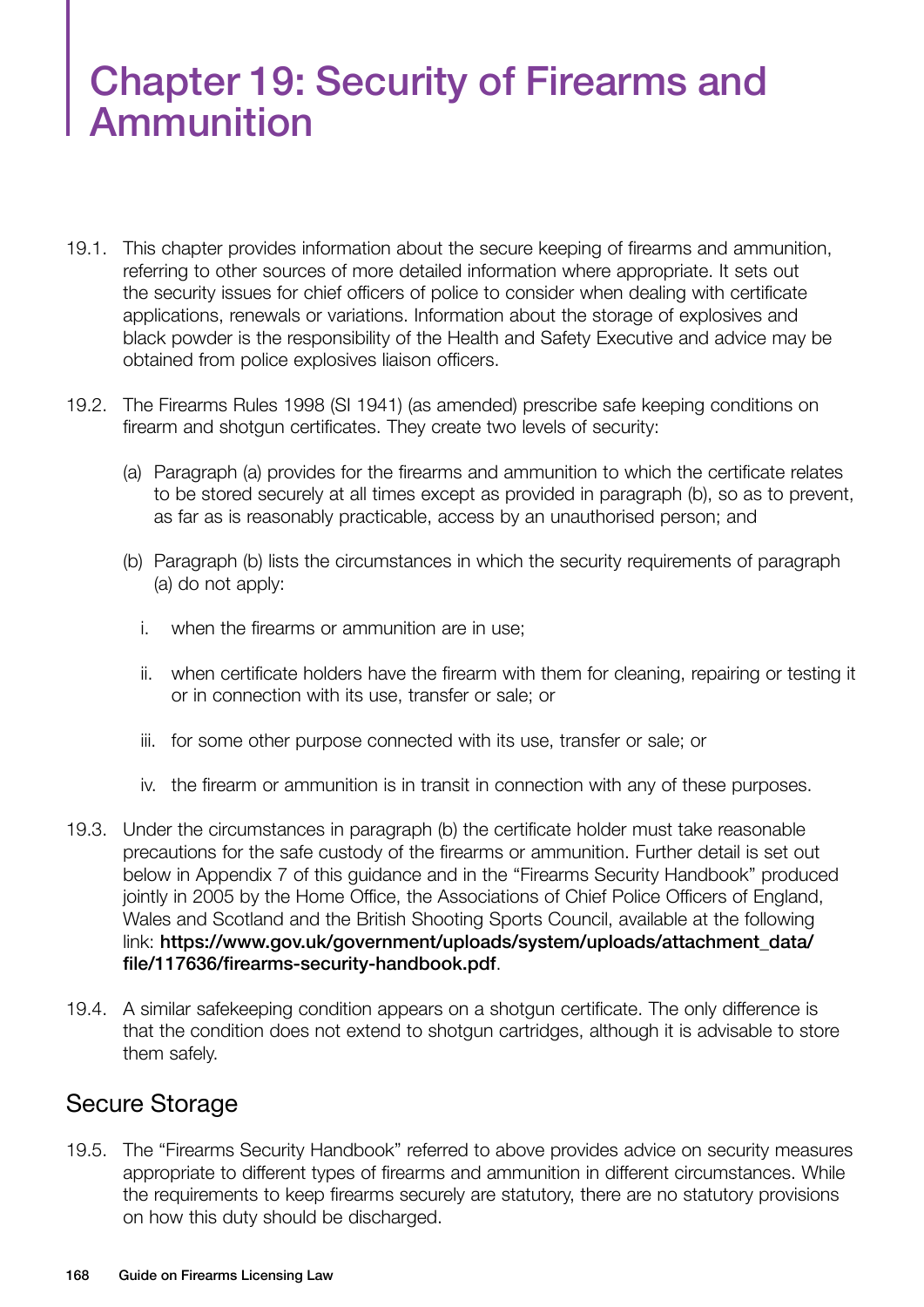# The Firearms Rules

- 19.6. The Rules do not prescribe the form of safekeeping or security. As with most aspects of crime prevention, the police must look at the individual circumstances of each case and at the overall security arrangements that will be in place. The level of security should be proportionate to the risk and each case must be judged on its merits. A firearm is like any other property which needs protecting from the burglar/housebreaker or thief. Advice should be balanced and reasonable as well as comprehensive.
- 19.7. Section 24ZA of the 1968 Act, as inserted by section 46 of the Crime and Security Act 2010, makes it an offence for a person in possession of an air weapon to fail to take "reasonable precautions" to prevent someone under the age of eighteen from gaining unauthorised access to it. This does not require the holder to use gun cabinets, but they must take reasonable steps to prevent those under the age of eighteen from having unsupervised access to their air weapons. Those aged fourteen to seventeen may use air weapons unsupervised on private premises where they have permission. See chapter 7.

## Factors for consideration

- 19.8. These include the following:
	- a) A risk assessment based on the levels of property crime in the area. This might be obtained from police officers working locally. These may be subject to sudden temporary changes and it is helpful to look at the longer-term trends of property crime in an area. The incidence of gun theft in the area might also be a factor;
	- b) The remoteness or otherwise of the premises, and the potential response to calls for assistance, either by police or neighbours;
	- c) The manner in which the property is overlooked and/or illuminated. These are significant factors in deterring burglars;
	- d) The extent to which the property is occupied or left unoccupied;
	- e) The location of storage points within the property and where appropriate the distribution of firearms within each secure point;
	- f) The attractiveness of the type of firearms to criminals. Muzzle-loading firearms for example, whether original or reproduction, are not generally considered attractive to criminals;
	- g) The number of firearms held; and
	- h) Whether it is generally known that firearms are stored on the premises.

## The certification procedure

19.9. Security questions will be a key consideration when applications are made for the grant of a firearm or shotgun certificate. At such times the applicant will be seeking advice about the best security arrangements and this will provide a valuable opportunity to provide advice in the light of the circumstances prevailing at the time. If there is any doubt about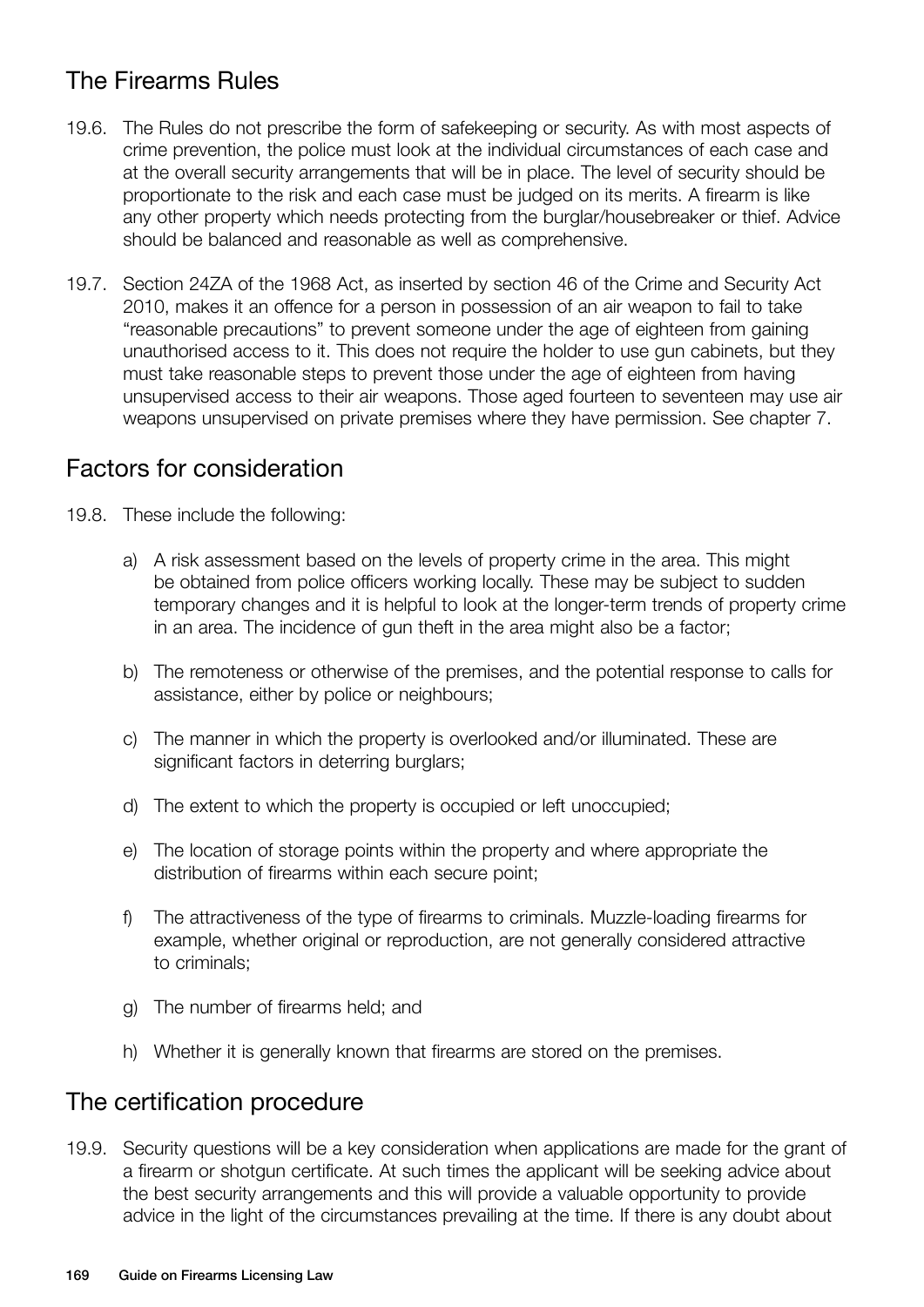the adequacy of security the chief officer of police may take this into account before issuing a certificate.

19.10. Renewals or variations of firearm certificates, or the renewal of a shotgun certificate, provide further opportunities to assess security and safety. In practice there is unlikely to be a need for significant change if the recommendations were accepted and implemented, and there has been no subsequent change in circumstances.

## Unannounced Home Visits

- 19.11. Where it is judged necessary, based on specific intelligence in light of a particular threat, or risk of harm, the police may undertake an unannounced home visit to check the security of a certificate holder's firearms and shotguns. It is not expected that the police will undertake an unannounced home visit at an unsocial hour unless there is a justified and specific requirement to do so on the grounds of crime prevention or public safety concerns and the police judge that this action is both justified and proportionate.
- 19.12 It is recognised that there are no new powers of entry for police or police staff when conducting home visits. To mitigate any misunderstanding on the part of the certificate holder the police must provide a clear and reasoned explanation to the certificate holder at the time of the visit.

## Applying this guide

- 19.13. This guide should be applied with full regard to the individual circumstances and the type and location of the premises subject to recommendations. This summary relates to the situations relative to firearm or shotgun certificate holders.
- 19.14. No security suggestion must be made in respect of a window or other opening which has been provided as an emergency escape that will in any way prevent the immediate and unobstructed use of that escape route.
- 19.15. If there is reason to believe that there is a conflict between the need for firearms security and the safety of persons in that building, then advice must be sought.
- 19.16. Some situations and locations are such that these general principles cannot or do not provide the security commensurate with the risk. Every case must be judged on its individual merits.
- 19.17. The term "unauthorised access" has been held to include the constructive possession that can occur where persons other than the certificate holder have access to the keys for security devices, as well as access gained by criminal entry to the premises etc. Thus any keys to any security device should be kept secure, with access limited to authorised persons. This is especially important if there are children present in the premises. Knowledge by an unauthorised person of the location of the keys or to the combination to the locks may lead to a breach of the statutory security condition. In the case of Regina v Chelmsford Crown Court, Ex parte Farrer (2000) it was agreed that deliberately providing information of the whereabouts of the keys was an offence. It was "reasonably practicable" for Mr Farrer not to tell his mother where the keys were kept in this case.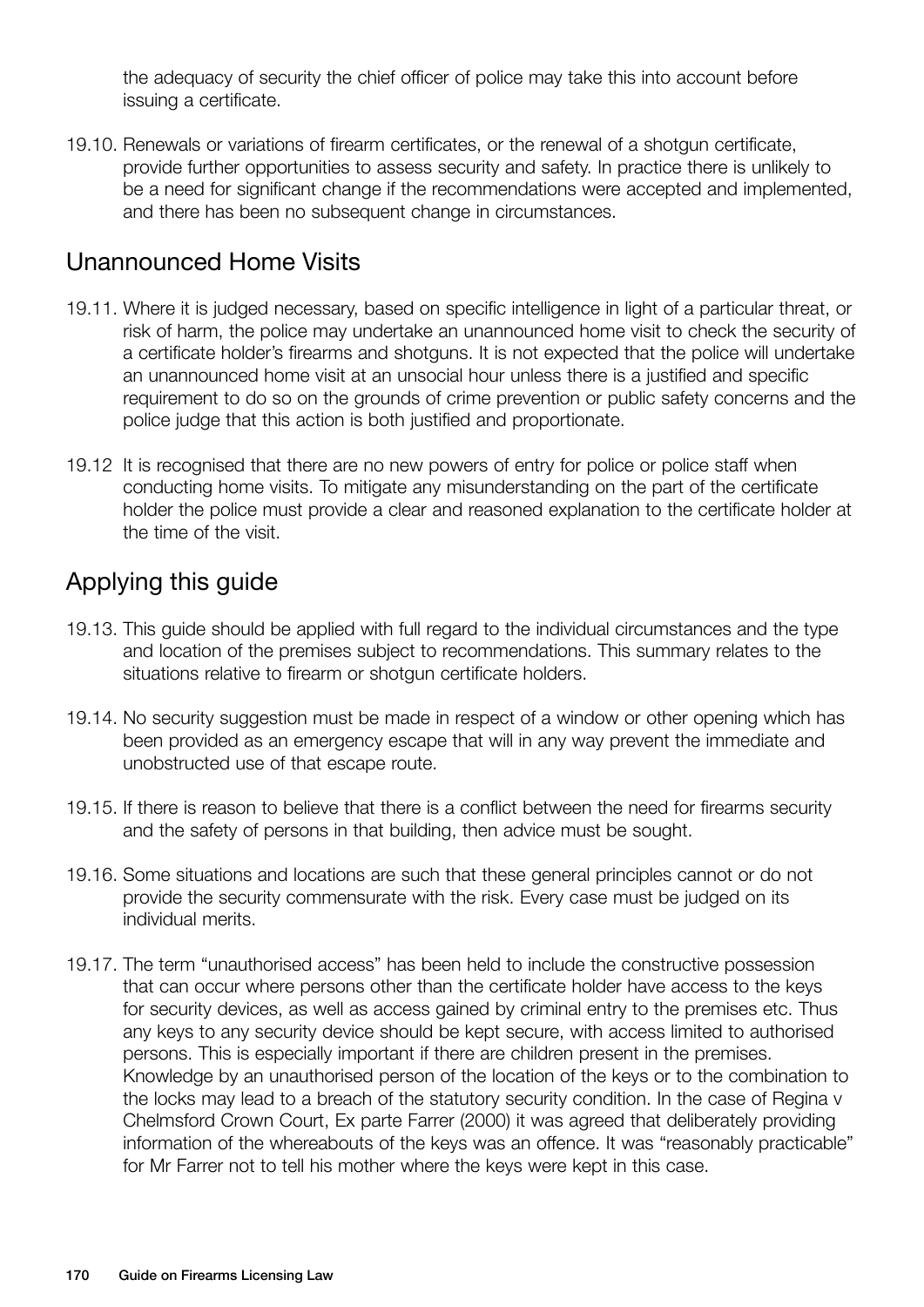- 19.18. The Court of Appeal case of Ex Parte Farrer (2000) confirmed the proposition that, if other people who are not authorised to possess the firearm/shotgun have access to it, the firearm/shotgun will not have been stored securely to prevent access by unauthorised persons. The Court of Appeal found that the term "practicable" in the Firearms Rules means "feasible in practice" not socially convenient or "reasonable". The court found that it was feasible for Mr Farrer to have prevented his mother having access, and that he was in breach of the conditions of the certificate because he gave his mother access to the key. What is required is for the certificate holder to keep the whereabouts of the key or security combination unknown to anyone but themselves.
- 19.19. With regard to shared security, such as a firearm and a shotgun certificate holder sharing a cabinet, separate security provisions to prevent unauthorised access to firearms once within the cabinet or primary security measure should be made. Devices such as lockable high tensile steel cable are suitable for this purpose.
- 19.20. Under most circumstances, it is preferable that firearms should be secured within the occupied part of a dwelling. Separate, detached buildings, or those attached but having only external access, including outhouses and garages, should not be used unless the levels of security warrant it. If used, these should also be protected by an intruder alarm linked to the household.
- 19.21. In some modern houses, thermal block is used for the inner skin of the main walls. This does not provide as substantial an anchorage point for security devices as those that can divide integral garages from living areas, for example. While not usually a suitable location, if a garage is secured to the level of recommendations made later in this document then this option should be considered. However, this option should only be considered after reviewing all other locations within the inhabited part of the premises.
- 19.22. If the certificate holder's dwelling is a mobile home or static caravan, a different set of security concepts should be adopted. Details can be found in the "Firearms Security Handbook". These are primarily concerned with the anchorage of the structure. That structure's capability to store items securely may require that an extra layer of security is needed to "target harden" the unit. It is unlikely that a gun room can be satisfactorily constructed within such a dwelling or unit of this type.
- 19.23. As with any other valuable articles, the security of firearms should be considered in layers:
	- (i) Outer Layer: The protection of the surroundings etc which are necessary for particular situations or risks. Exterior lighting, approaches overlooked etc.;
	- (ii) Secondary layer: the protection of the surrounding structure (the building or part of a building) which contains the immediate or core layer for the firearms;
	- (iii) Immediate or core area: which will secure the firearms directly and allow access only by those who are authorised to have possession of those firearms.
- 19.24. In most circumstances, the immediate and secondary layers are likely to be all that need to be addressed. However, conditions which affect either the ability of the outer structure to provide a defensive level commensurate with the particular risks, or any constraints upon the occupier, (for example crime level, property style or type of construction, constraints in tenanted property etc.) may require adjustments to either layer.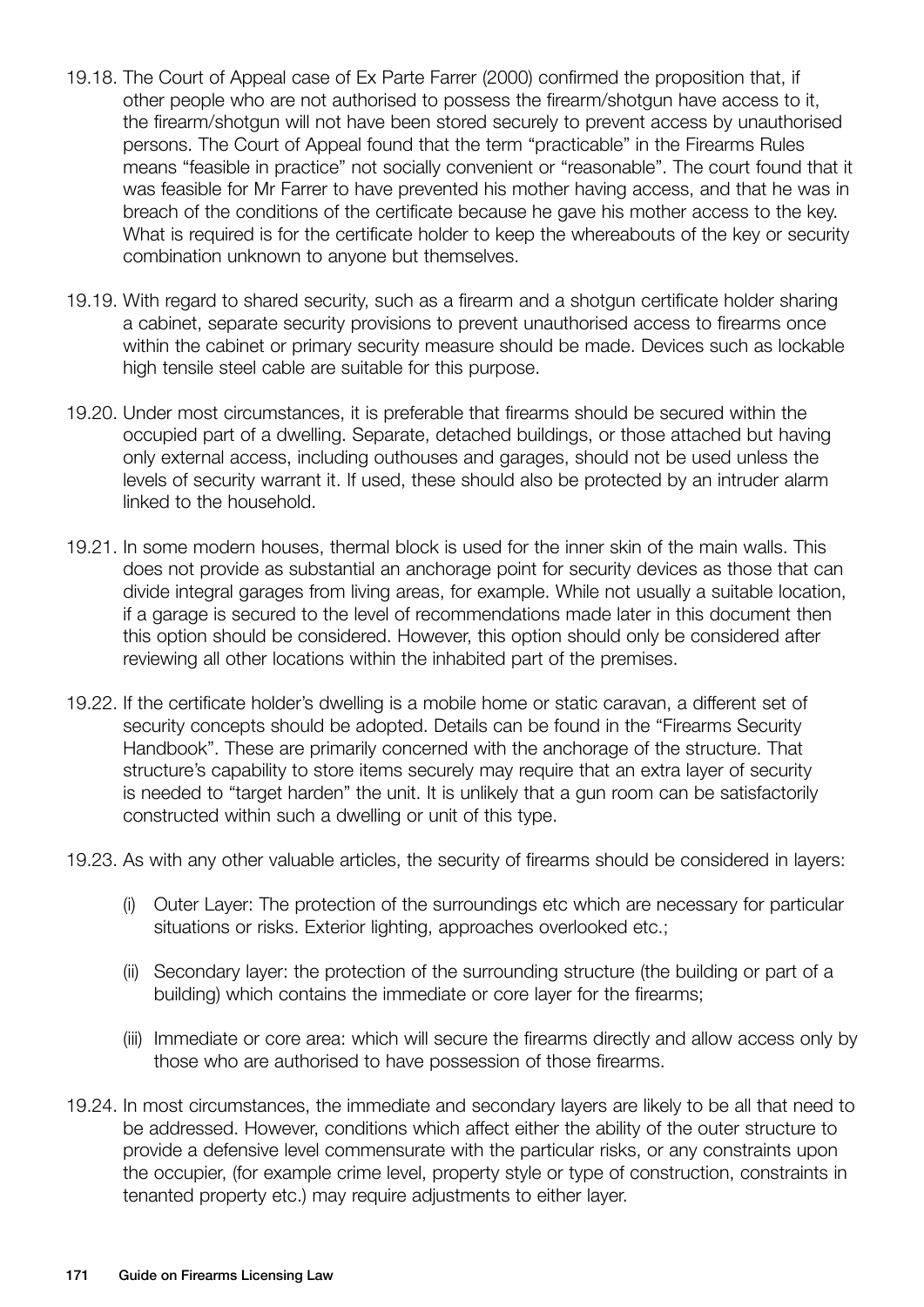19.25. If the occupant can show that the house has been designed and built to the requirements of BS8220 (the "secured by design" model, introduced in 1996) or has doors to BS PAS 24 and windows to BS7950, those parts of the dwelling can be taken to have satisfactory security in respect of the secondary layer above.

## The broad levels of security

19.26. It may also be helpful to think of security in terms of broad "levels" to be applied according to the circumstances of each case. These are not intended to be prescriptive, but rather to provide guidance on what might be considered proportionate in each case.

#### Level 1

- 19.27. The security of firearms, ammunition and shotguns within a dwelling can in most cases be achieved using a cabinet designed for this purpose. New cabinets should conform to the requirements of BS7558. Further information on the design of cabinets can be found in the "Firearms Security Handbook". The cabinet should be fixed to the structure of the building and suitably located to frustrate attack and identification by persons visiting the premises. BS7558 was introduced in 1992, but many older cabinets will be built to acceptable standards and, if satisfactory, need not be replaced.
- 19.28. As an additional level of security, ammunition and easily removable component parts such as rifle bolts etc. – should be stored separately from the firearms they fit, if it is safe and reasonable to do so and they may not been confused between firearms. This could be either by use of a detached storage container fitted elsewhere in the dwelling, or one built into or onto the firearms cabinet.
- 19.29. There is a need to consider other alternatives for unusual firearms such as punt guns, cannon etc. In these cases, such items may be secured in buildings other than the dwelling. Suitable securing points may be required where the situation or construction of such buildings make it necessary. Where possible any removable part that would render the gun inoperative should be stored separately.
- 19.30. When only one rifle or shotgun is held and a lower level of risk is involved, gun clamps or similar devices or arrangements may be adequate. Other considerations in that dwelling might be:
	- a) Final exit doors of good construction secured with good quality locks and/or other types of deadlocking facilities;
	- b) Suitable locks/securing devices on ground floor windows and French/patio windows.
- 19.31. In more modern houses, the above requirements will be met in properties with PVCu doors or specialist doors with a multi-locking system which is secured by a deadlock. These requirements will also be met in properties with PVCu or specialist windows by a similar style of system secured by a keyed lock, either handle or independently mounted.
- 19.32. When providing advice to fit locks to PVCu doors and/or windows it must be stressed that the manufacturer/supplier should be consulted about which locks would be appropriate, as the fitting of non specified locks may cause damage to the article and invalidate the product warranty.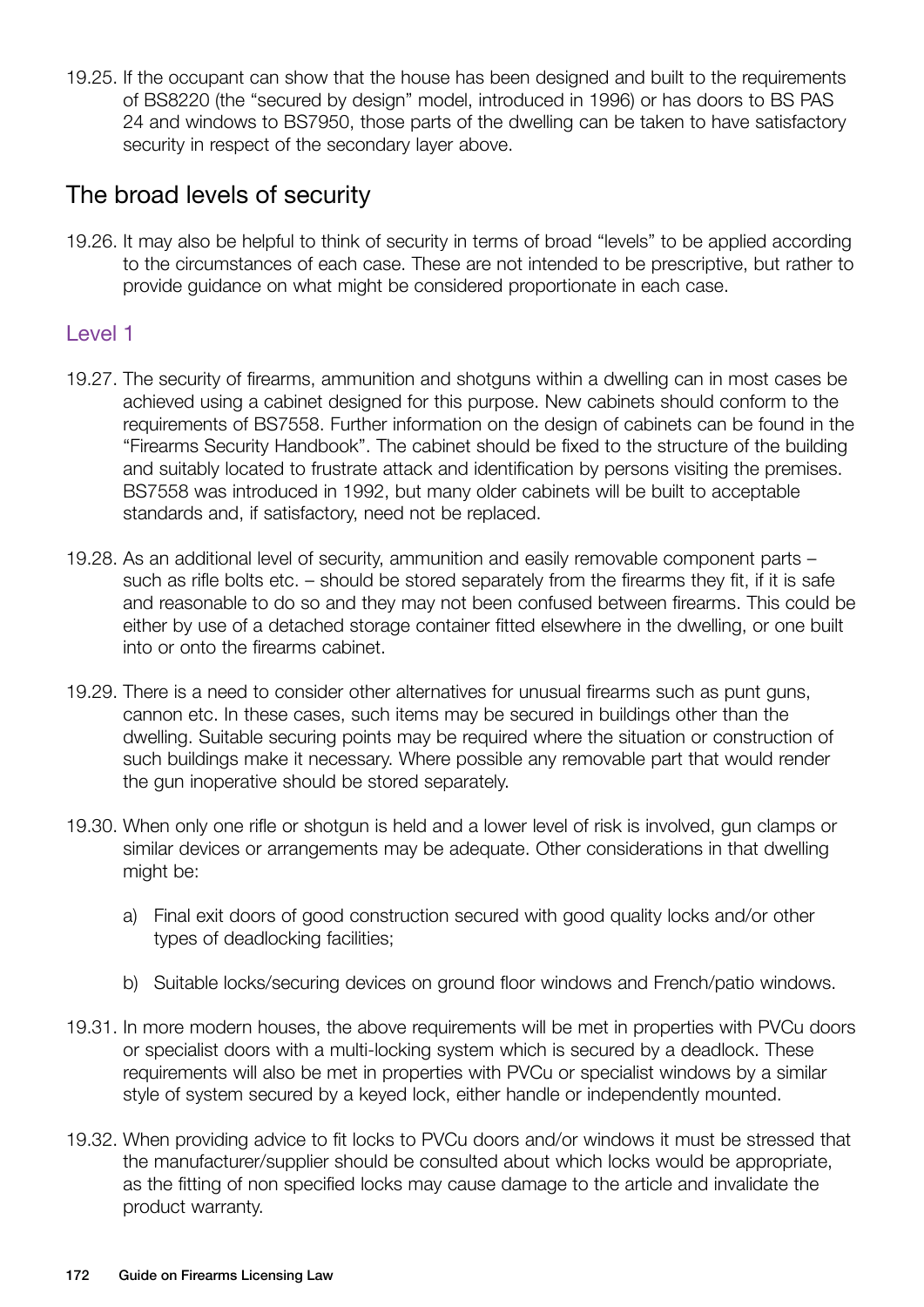#### Level 2

- 19.33. Where the individual circumstances are such that additional security might be required (for example, a high crime location, building regularly unoccupied, substantial number of firearms on the premises, repeat victimisation etc.), in addition to the provision of a suitable cabinet, gun room or safe, the following may be considered:
	- a) The final exit door locks should be to BS3621 or equivalent and any French windows/ patio doors should have an integral locking system or be provided with supplementary locks to frustrate forcible opening, together with anti-lift blocks if applicable;
	- b) Windows on the ground floor and those accessible from flat roofs etc should be fitted with an appropriate type and number of locks which are self-latching or key operated. These should have casement-to-frame locking along the opening edge;
	- c) An audible intruder alarm to the appropriate standard protecting either the whole of the premises or those parts of the premises deemed necessary;
	- d) Mitigating the risk by dividing up the number of guns between several secure locations.
- 19.34. For these purposes, a "substantial" number of firearms should be considered with regard to the type of firearms, their potential danger if misused and their likely attractiveness to criminals. At the lower end the number might vary between 6 and 10, depending on the type of firearm concerned, whilst anything over 10 would rarely be lower than level 2. However, it is not enough to base an assessment on the number of firearms alone; all factors mentioned above should be taken into account. Sound moderators, spare barrels, spare cylinders and component parts should not be considered as part of this total.
- 19.35. If the certificate holder provides a different form of security which equates to that provided above (such as a reinforced gun room or other area), this may also be accepted as suitable. The comments made in reference to PVCu and other specialist products are also applicable.

#### Level 3

- 19.36. If the risk is assessed as being greater than the previous level (for example by virtue of a higher crime rate, certain high profile certificate holders, a larger number of firearms held etc) or the firearms being stored are section 5 prohibited weapons, then the following should be considered as well as the previous level of security:
	- a) Dividing the risk, for example by the provision of separate cabinets, perhaps in different locations within the premises, to reduce the number of firearms per enclosure;
	- b) Additional target hardening of the storage (cabinet with individual gun locks, or extending to a gun room);
	- c) Installation of an audible intruder alarm to protect the whole of the premises. If there is a particular risk attached to the property or its area, a system with signalling should be considered. The provisions of the current National Policing Lead for Firearms Licensing (formerly ACPO) intruder alarm policy should be considered if a signalling system is to be installed.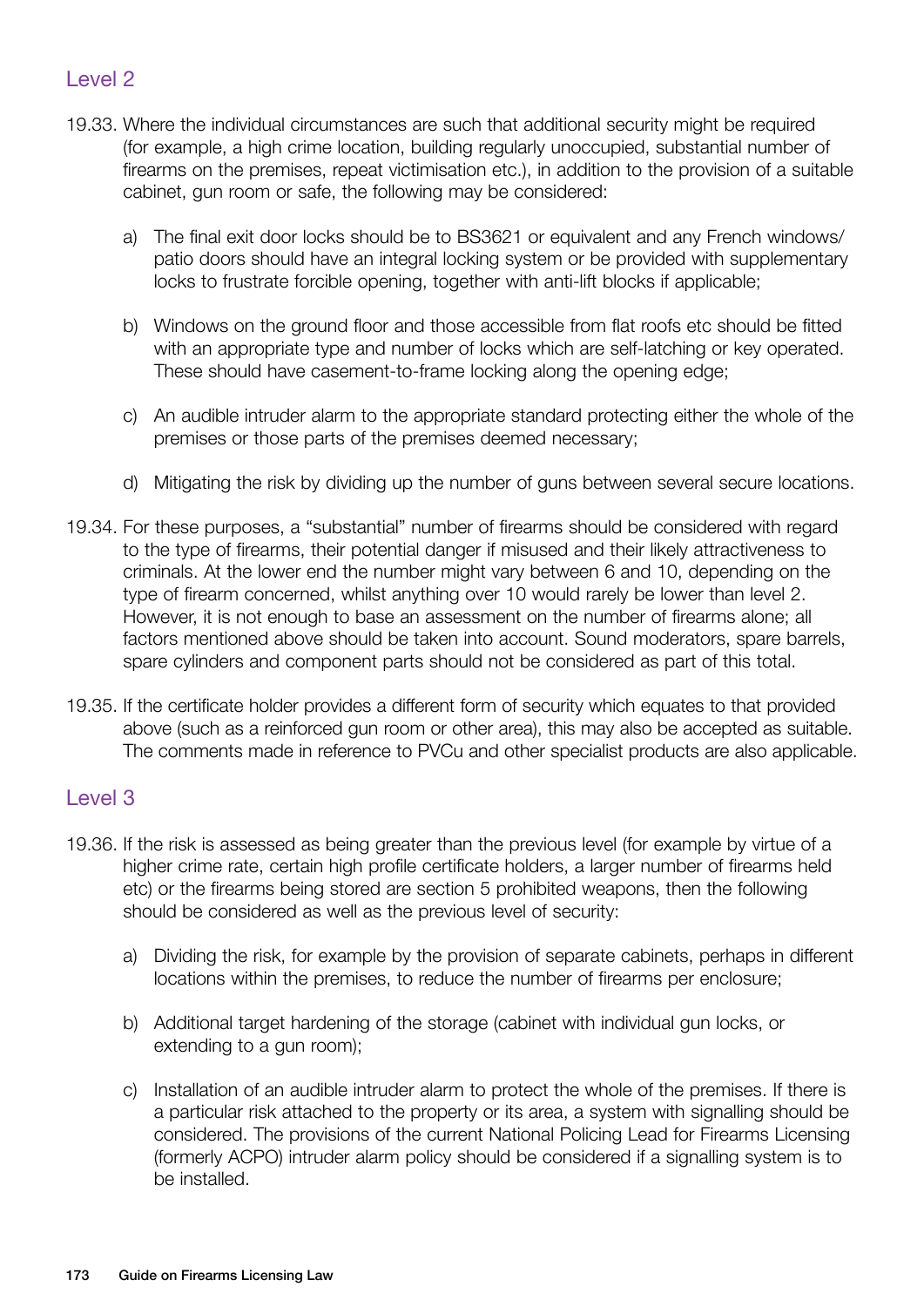19.37. For these purposes, a "larger" number of firearms may be taken as meaning more than twelve guns (excluding antique firearms held under Section 58(2) of the 1968 Act as curiosities or ornaments). As with level 2, it is not sufficient to base an assessment on the number of firearms alone; all other factors mentioned above are equally important, and regard must be had to the type of firearms, their potential danger if misused and their likely attractiveness to criminals. Again, sound moderators, spare barrels, spare cylinders and component parts should not be considered as part of the total.

## Ammunition

- 19.38. As a matter of best practice, ammunition for section 1 firearms should be kept secure and separate from the firearm. Although secure storage of shotgun cartridges is not a requirement of the Firearms Acts, it is recommended that they should be locked away separately for security.
- 19.39. Although ammunition is not a serious fire hazard, it is advisable that ammunition containers are not kept in an area exposed to a risk of fire, nor should they be in the area of an escape route where there is a fire risk. If there is any doubt on the safety or method of intended storage, the Explosives Liaison Officer may be consulted. This is also recommended in the case where a private certificate holder intends to keep reloading articles such as gunpowder, primers or large quantities of cartridges etc.

## Siting and fixing of devices

- 19.40. Any firearm security cabinet etc. should be sited out of view both inside and outside the building. Securing to suitable building walls within built-in furnishings, that is wardrobes, cupboards, or lockers can prove effective. Rooms such as lofts and cellars that are unlikely to be visited by casual visitors are options. However, when recommending such places, it is important to consider whether the environment is suitable. Extremes in temperature, dampness or condensation may cause damage to valuable firearms. Particularly damp conditions may also cause corrosion of the fixings or the cabinet material, thus reducing its security.
- 19.41. In addition, the ease and convenience of access to such places is important. If this is difficult there may be a tendency for the certificate holder to delay putting their firearms away upon return to the dwelling. Police research has shown that a number of losses have involved owners not immediately securing their weapons and suffering their subsequent theft.
- 19.42. In advising on the location of any security cabinet, it is worth noting that most steel gun cabinets have a high weight-to-footprint ratio. The average floor loading for a suspended floor on timber joists is 56lbs per square foot. A 9-gun cabinet with a  $24" \times 12"$  (608 x 304 mm) footprint can be in the order of 126 lbs per square foot which equates to more than a safe average suspended floor loading. Any fixing to a wall will reduce this loading. Joist ends are a more suitable fixing location than joist runs, though care must be taken to avoid weakening the joists when fixing to them.
- 19.43. In a loft installation for a cabinet, care needs to be exercised. Not all lofts have joists calculated to include weight loading other than that of the ceiling below. It is not uncommon for joists in lofts to be 40% smaller in cross sections than joists carrying floors. Full use must therefore be made of the support from structural walls carrying such joists. If there is any doubt, the applicant/certificate holder should obtain professional structural advice.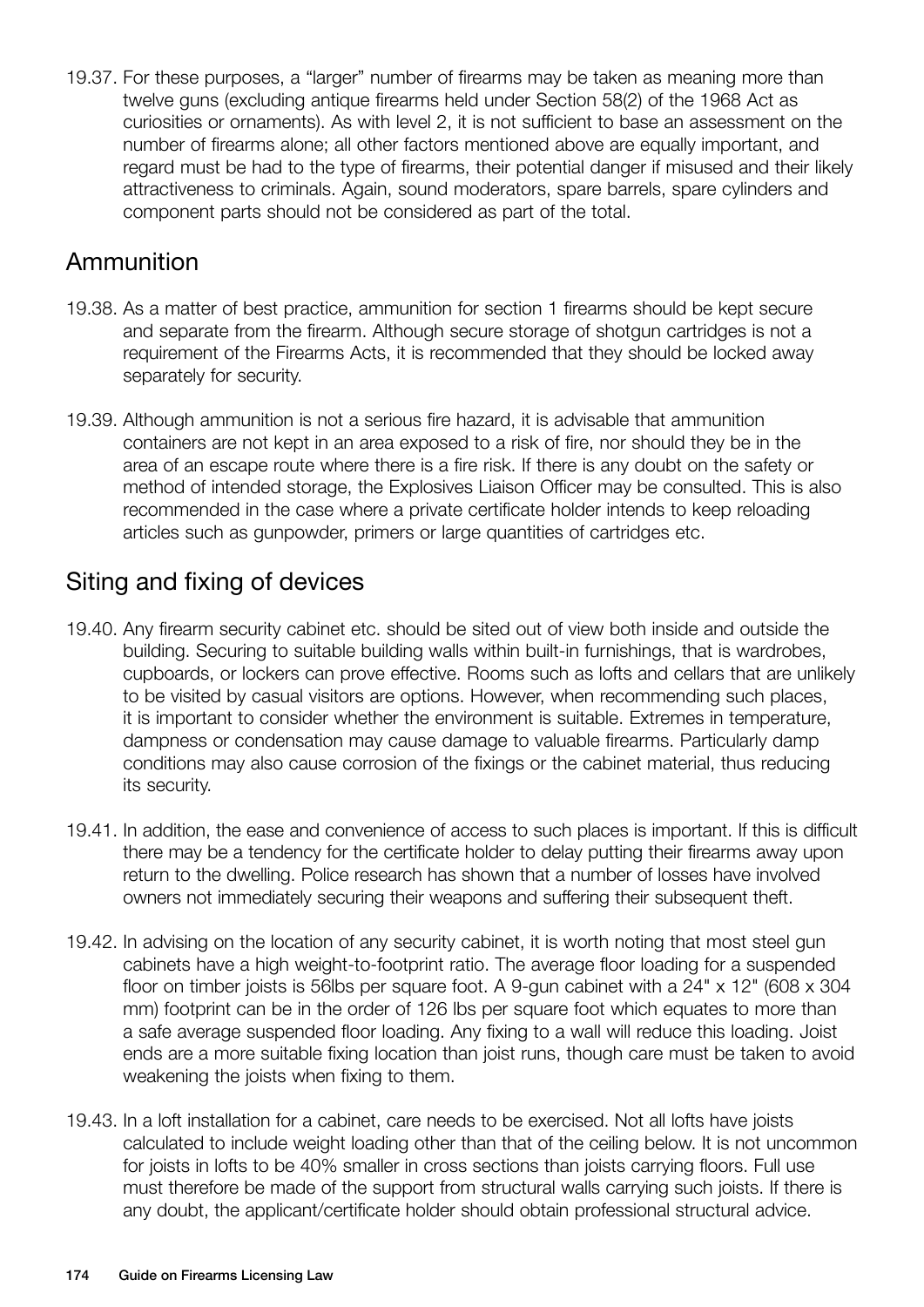- 19.44. Fixings for security devices form an important part of the overall resistance to attack. Fastening to timber studded walls should be avoided, unless some additional anchorage can be provided. Floor or roof joists (subject to the previous comments) are acceptable. Walls of brick, concrete or masonry are usually the best bonding materials. It is important that the fixing chosen is correct for that material (for example expanding bolts, chemical anchors, toggle bolts etc.). With modern building materials, particularly breeze and thermal block walls, the materials are not particularly suited to normal fixing devices.
- 19.45. When security devices are being fitted, consideration should be given to varying the method of fixing. For example, in buildings with only partition internal walls and modern insulation block lining or random stone walls, it can be acceptable to fix cabinets horizontally, as long as appropriate fixing devices are used.
- 19.46. This will also assist when fastening into suspended wooden flooring, as it distributes the load more evenly. In this case, coach screws of at least 3/8" (8 mm) diameter and not less than 2.5" (63 mm) long will normally provide a suitable anchorage. Such fixings must be made into joists and not simply to the floor boarding.
- 19.47. Another consideration should be the size and weight of the larger form of gun cabinet or commercial safe. Due to their weight or size, fixing may be unnecessary in these cases, but they should be located in such a position that would further frustrate removal.

## Consideration for certificate holders transporting firearms in vehicles

- 19.48. When carrying firearms in a vehicle, the following steps are considered to accord with the duty to ensure the safe custody of the items.
- 19.49. Any firearms should be hidden, preferably in the locked boot or other secured load carrying area of the vehicle. The vehicle should not be left unattended for long periods whenever possible. Vehicles which have to be left unattended for any length of time should ideally have an immobiliser and/or alarm fitted.
- 19.50. If the vehicle is left unattended for any reason, firearms should be concealed, preferably in the locked boot or other secured load carrying area of the vehicle. Where practicable, the bolt, magazine or other operating part should be separated from the firearm and either carried on the person or kept in a locked container, ideally secured to the vehicle, or concealed elsewhere. Where possible any ammunition should be stored separately from the firearm and this too should be concealed from view. The vehicle should be locked, and any immobiliser or alarm should be set. Where possible, the vehicle should be parked within the sight of the responsible person and in a position that would frustrate attempts to enter the vehicle unlawfully (e.g. with the boot close to a wall).
- 19.51. In the case of estates, hatchbacks and similar vehicles, and where the firearms are to be left unattended, the following recommendations should be considered:
	- a) The responsible person should ensure that the lid or cover of the load carrying area is in place and /or that the firearms are so covered or concealed to prevent their identification;
	- b) The firearms and ammunition should not be stored together. Where the boot or load carrying area is the most practical place, ammunition should be secured in an appropriate container, ideally secured to the vehicle;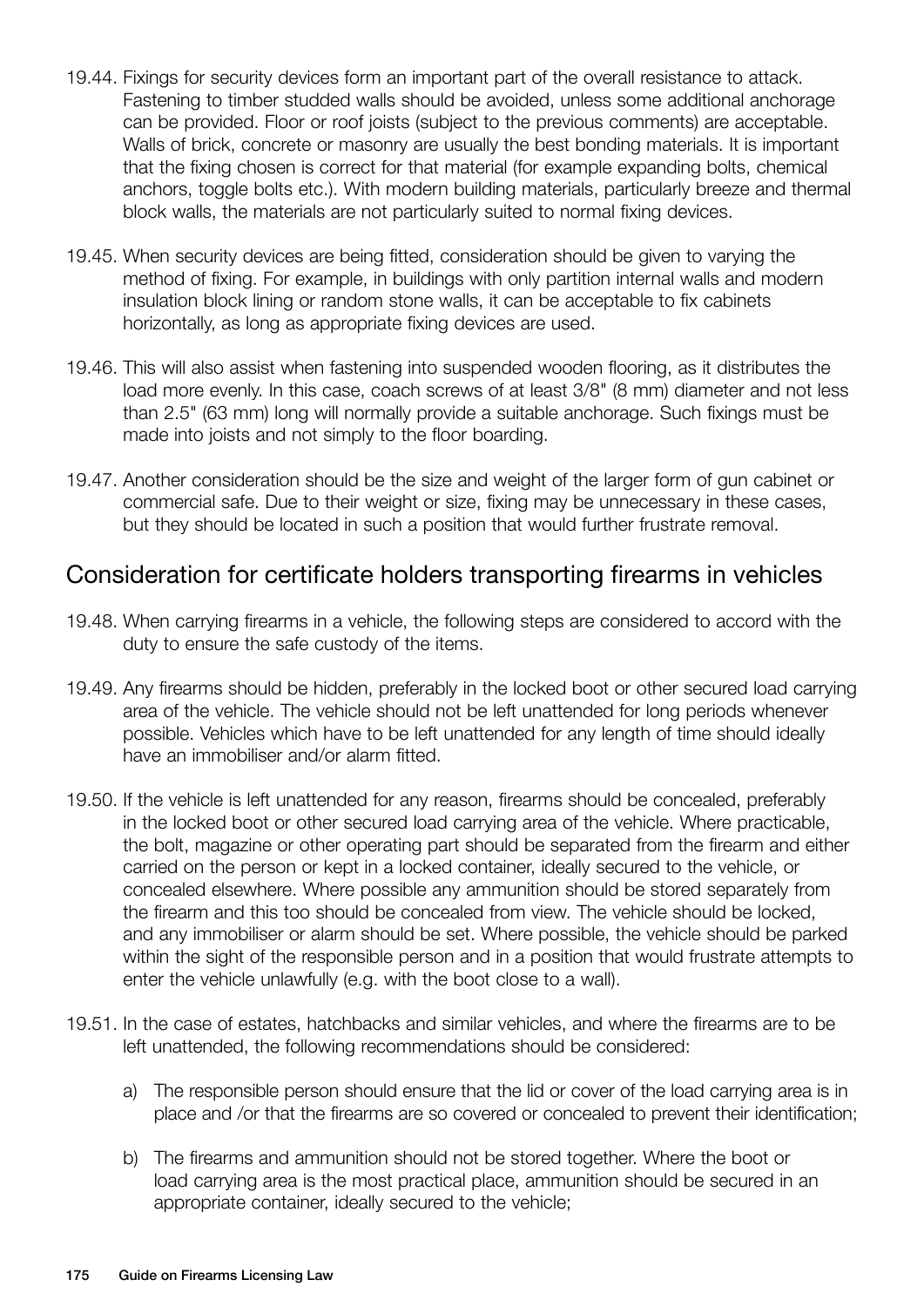- c) Wherever possible, the bolt, magazine or other operating part should be separated from the firearm and either carried on the person or kept in a locked container, ideally secured to the vehicle, or concealed elsewhere;
- d) If firearms are regularly carried in such a vehicle, provision should be made for securing the firearms to the vehicle's structure. For example, security cases, cage, cable or clamp.
- 19.52. When firearms and ammunition are being carried on a journey which involves them being kept away from their usual secure storage, the responsible person should ensure that they are secure, as far as reasonably practicable.
- 19.53. Considerations when firearms are being taken to venues involving overnight or longer accommodation include:
	- a) Obtaining accommodation which provides secure facilities (some hotels offer this service) but the certificate holder (whose responsibility it is) should satisfy himself that no unauthorised person has access to the security, for example by having spare keys to a cabinet;
	- b) Separating and retaining possession of integral parts of the firearm to prevent it being used; or
	- c) Using portable security devices, such as security cords.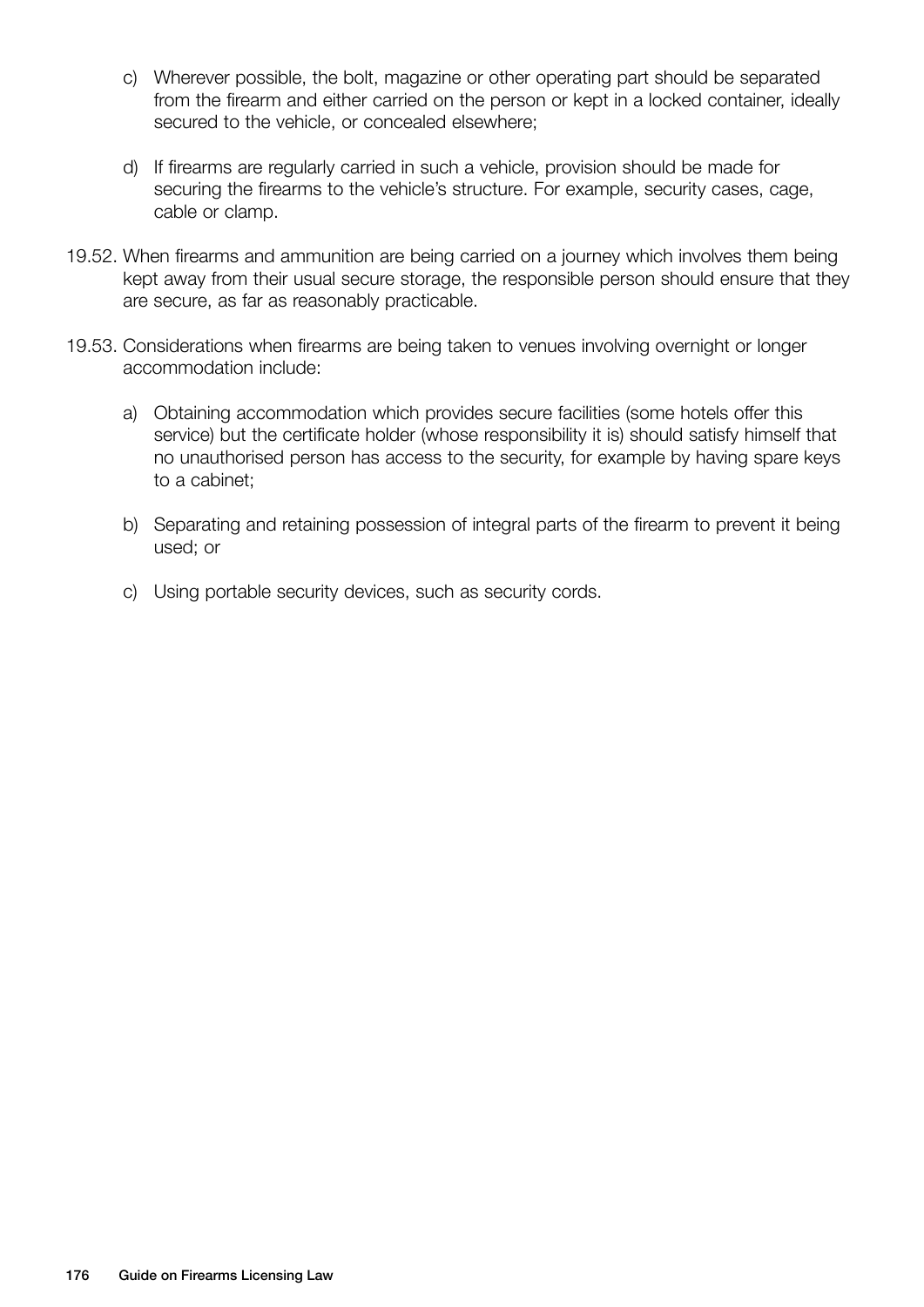# Chapter 20: Fees

20.1. This chapter sets out the legal authority for charging fees for certificates issued under the Firearms Acts and sets out the exemptions. It does not provide details of the amounts payable.

#### Legal authority and rationale

20.2. Under section 43 of the 1968 Act, the Secretary of State has power to vary the level of fees payable under the Act. Fees were last set in 2001 and are subject to change.

#### Exemption from fees for firearm certificates

#### **Variations**

- 20.3. No fee is payable on variation:
	- a) if the total number of firearms to which the certificate relates is not increased;
	- b) in respect of amended or variation of conditions;
	- c) in respect of ammunition alone; or
	- d) when a firearm certificate is renewed at the same time.
- 20.4. In accordance with section 32(1)(c) of the 1968 Act, a fee is payable for a variation (other than when the certificate is being renewed at the same time) that increases the number of firearms to which the certificate relates. No fee is payable where the two elements of a "one for one" variation take place at the same time; that is one firearm is exchanged for another at the same time.
- 20.5. Where a certificate holder who has disposed of a firearm makes application for a variation upon disposing of the firearm this will not normally attract a fee. This is usually within the seven days allowed for advice of the disposal, although this time may vary between police forces and depend on circumstance. Timings should be checked with the relevant licensing department.

#### Target shooting clubs

- 20.6. No fee is payable in respect of a firearm certificate granted to the responsible officer of any rifle or muzzle-loading pistol club or miniature rifle club approved by the Secretary of State or the Scottish Ministers, and relating to firearms and ammunition to be used solely for target shooting by members of the club. Nor is any fee payable in respect of the variation or renewal or such a certificate (section 32(2) of the 1968 Act).
- 20.7. A fee is payable in respect of the grant or renewal of the Secretary of State or Scottish Ministers' approval of such a club or school (section 15(6) of the 1988 Act) (See also chapter 18).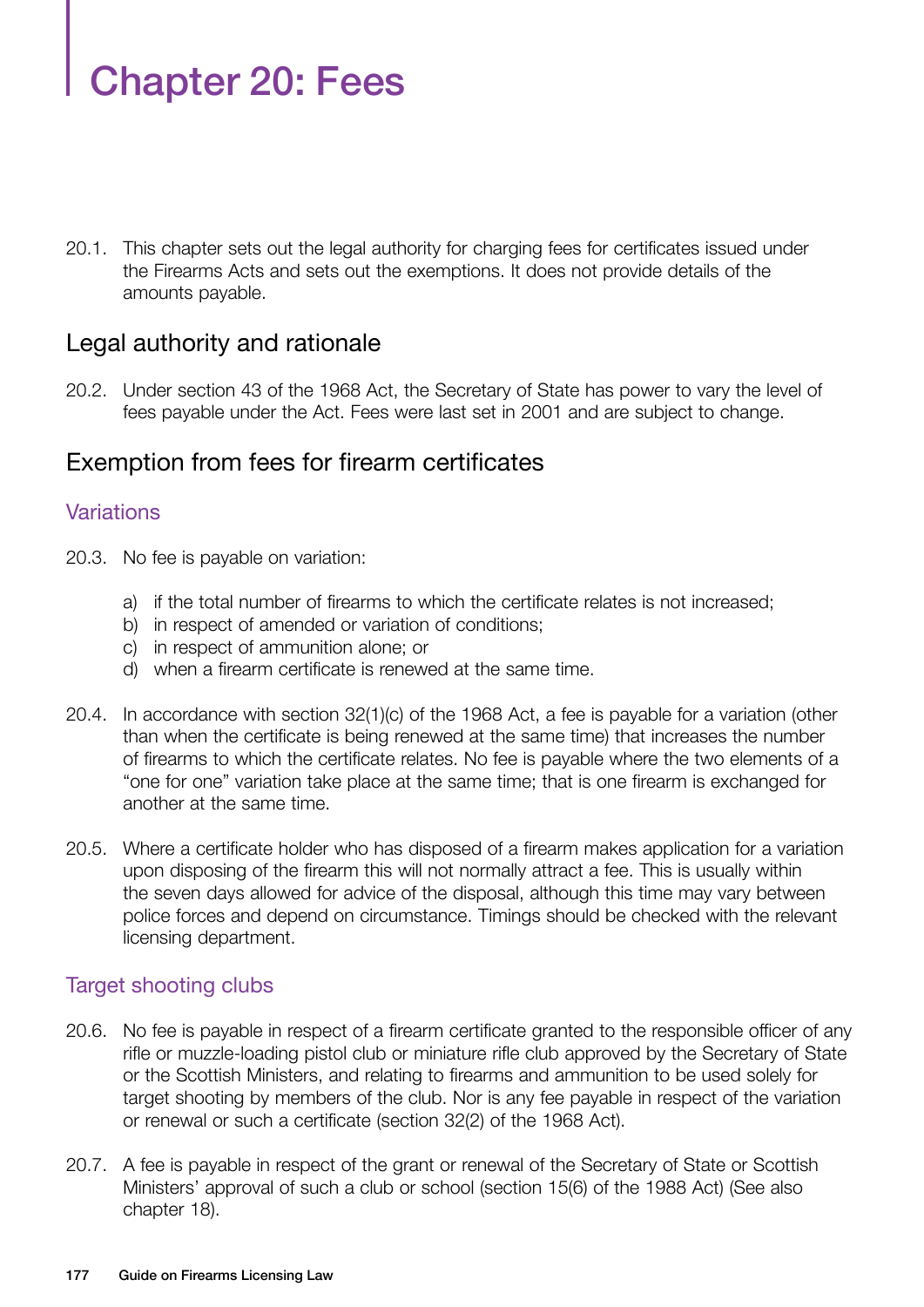#### Other exemptions from fees for firearm certificates

- 20.8. Sections 32 and 35 of the 1968 Act state a fee is charged only upon "grant", "renewal" or "replacement" of a certificate. Therefore forces are unable to charge for the cost of a firearms or shotgun certificate upon refusal.
- 20.9. Section 32(3) of the 1968 Act also provides that no fee shall be payable on the grant, variation or renewal of a certificate if the chief officer of police is satisfied that the certificate relates solely to, and, in the case of a variation, will continue when varied to relate solely to;
	- (a) a firearm or ammunition which the applicant requires as part of the equipment for a ship or hovercraft; or
	- (b) a signalling apparatus (for example signal or 'Very' pistols) or ammunition which the applicant requires as part of the equipment of an aircraft or aerodrome; or
	- (c) a slaughtering instrument or ammunition, which the applicant requires for the purpose of the slaughter of animals. The term "slaughtering instrument" means a firearm designed or adapted for this purpose, rather than simply a weapon possessed for the humane destruction of animals.
- 20.10. In categories (a) and (b) a free certificate should, in general, be granted only to the owner or charterer of the ship, hovercraft, aircraft or aerodrome, the owner or charterer's agent, or the master or other responsible officer in charge of the stores of the ship, hovercraft, aircraft or aerodrome. In the case of category (c), the persons to whom free certificates in respect of slaughtering instruments or ammunition may be granted will include master butchers, superintendents of abattoirs, farmers, smallholders and crofters who kill their own animals within the food chain. Note that vets are not exempt.
- 20.11. Section 32(3A) of the 1968 Act, as amended by Article 5 of the Firearms (Variation of Fees) Order 1994, provides a further exemption from the requirement to pay a fee for signalling devices which, when assembled and ready to fire, are not more than eight inches long.
- 20.12. Section 32(4) of the 1968 Act provides that a firearm certificate relating solely to a trophy of war shall be granted free of charge and if so granted subject to the condition that the applicant shall not use the firearm. An ordinary certificate may also be varied free of charge so as to cover a trophy of war if the variation is made subject to the condition that the weapon shall not be used.
- 20.13. Section 54(2)(b) of the 1968 Act provides for the issue of a free firearm certificate or, as the case may be, shotgun certificate to a person in the armed services who satisfies the chief officer of police that they are required to purchase or acquire a firearm or ammunition for their own use in their capacity as such.
- 20.14. The Diplomatic Privileges Act 1964 exempts diplomats and members of some international bodies from payment of the certificate fee (see the section titled 'Representatives of Foreign States and Commonwealth countries' in chapter 10).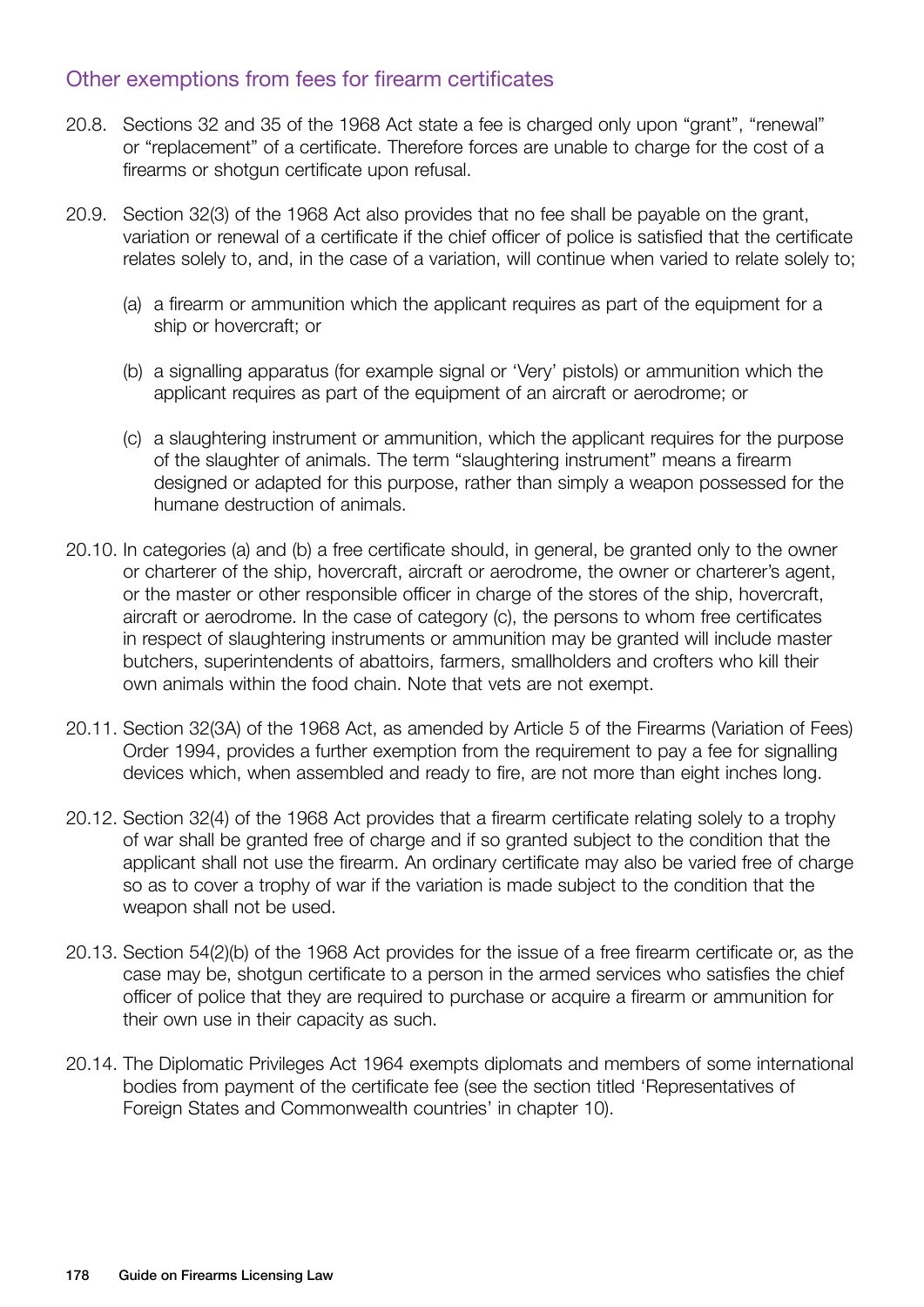# Exemption from fees for shotgun certificate

20.15. No charge should be made for shotgun certificates issued to diplomats and members of the international organisations (see chapter 10). There are no other exemptions from the requirement to pay the fee for a shotgun certificate but a reduced fee is payable when the certificate is coterminous with a new or current firearm certificate as per section 11(3) of the 1988 Act.

#### Dealer's registration

20.16. Section 35(2) of the 1968 Act provides an exemption from the requirement to pay a fee for registration as a firearms dealer when the applicant is transferring their business from another police force area where they are already registered. This is also the case when the transfer is merely the result of a change of local government or police force area boundaries.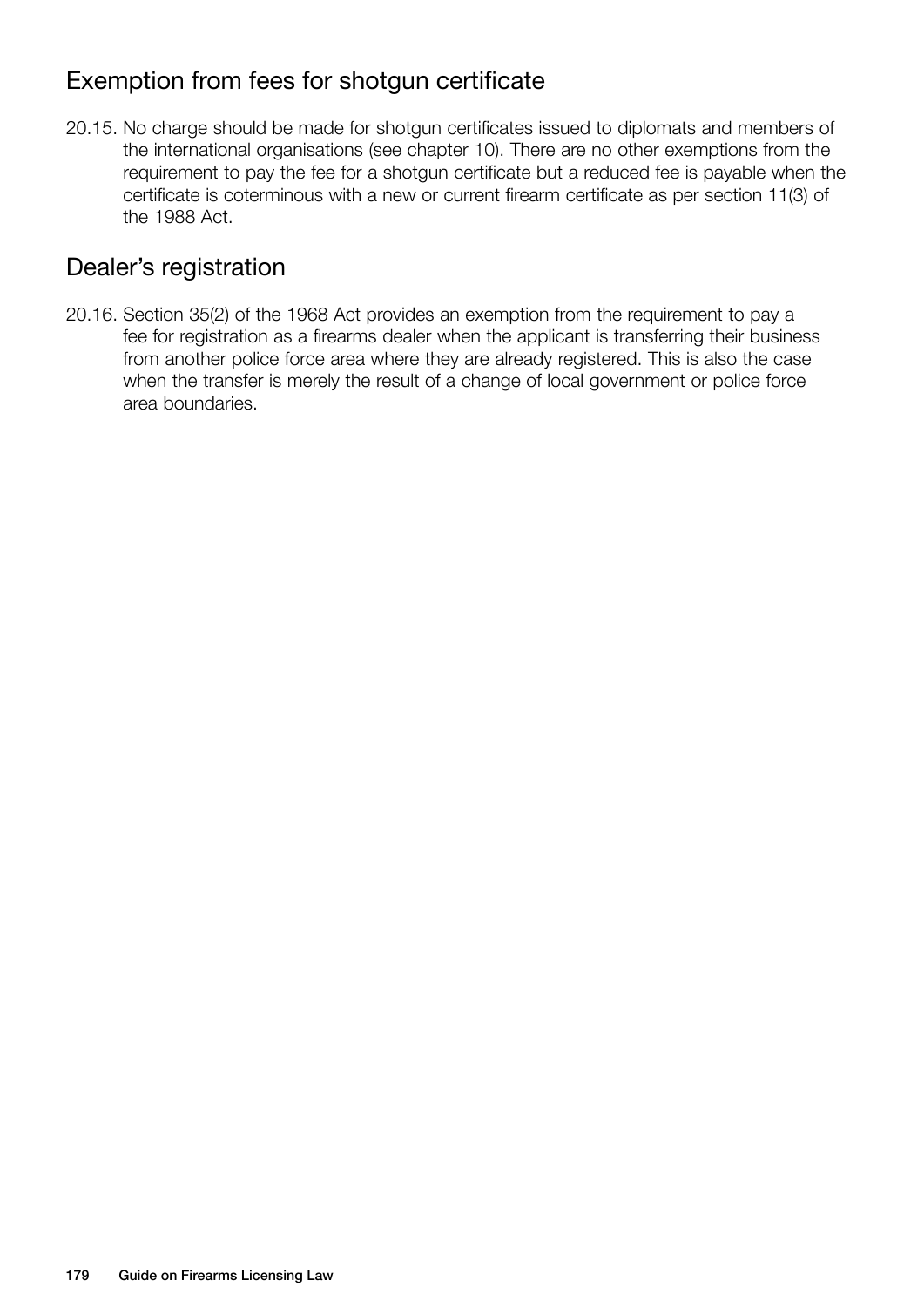# Chapter 21: Notices And Appeals

- 21.1 This chapter provides information about:
	- the circumstances that require chief officers of police, the Secretary of State or Scottish Ministers to provide notices to those including firearms or shotgun certificate holders, and registered firearms dealers; and
	- the process for appeals against police decisions.

#### **Notices**

- 21.2 Chief officers of police are required to give notice:
	- (a) to the holder of a firearm certificate:
		- when varying a condition in the certificate (section 29(1) of the 1968 Act); or
		- when the chief officer requires them to surrender their certificate under section 30D(1) of the 1968 Act – whereupon the chief office of police may request in writing the holder surrender any firearms or ammunition in their possession; or the certificate is cancelled by a court (section 52(2)(b) of the 1968 Act).
		- when (following all reasonable attempts to reunite firearms with their owner), the chief officer of police chooses a manner in which to dispose of a firearm or ammunition of the certificate holder under section 12(4) of the 1988 Act. Every reasonable effort should be made to realise the best price for the firearm(s) and ammunition where possible (see also chapters 10 under 'revocations and cancellations').
	- (b) to the holder of a shotgun certificate:
		- when requiring them to surrender their certificate when it has been revoked by the chief officer of police (section 30D(1) of the 1968 Act or cancelled by a court (section 52(2)(b) of the 1968 Act).
	- (c) to a registered firearms dealer:
		- who has failed by the date of expiry to surrender their certificate of registration, requiring them to comply with the statutory requirement (section 38(6) of the 1968 Act);
		- of the intention to remove their name from the Register; or
		- when the name of the dealer is removed from the register, requiring them to surrender their certificate of registration and register of transactions. If the register is kept by means of a computer, a copy of the information comprised in that register should be in a visible and legible form (section 38(8) of the 1968 Act).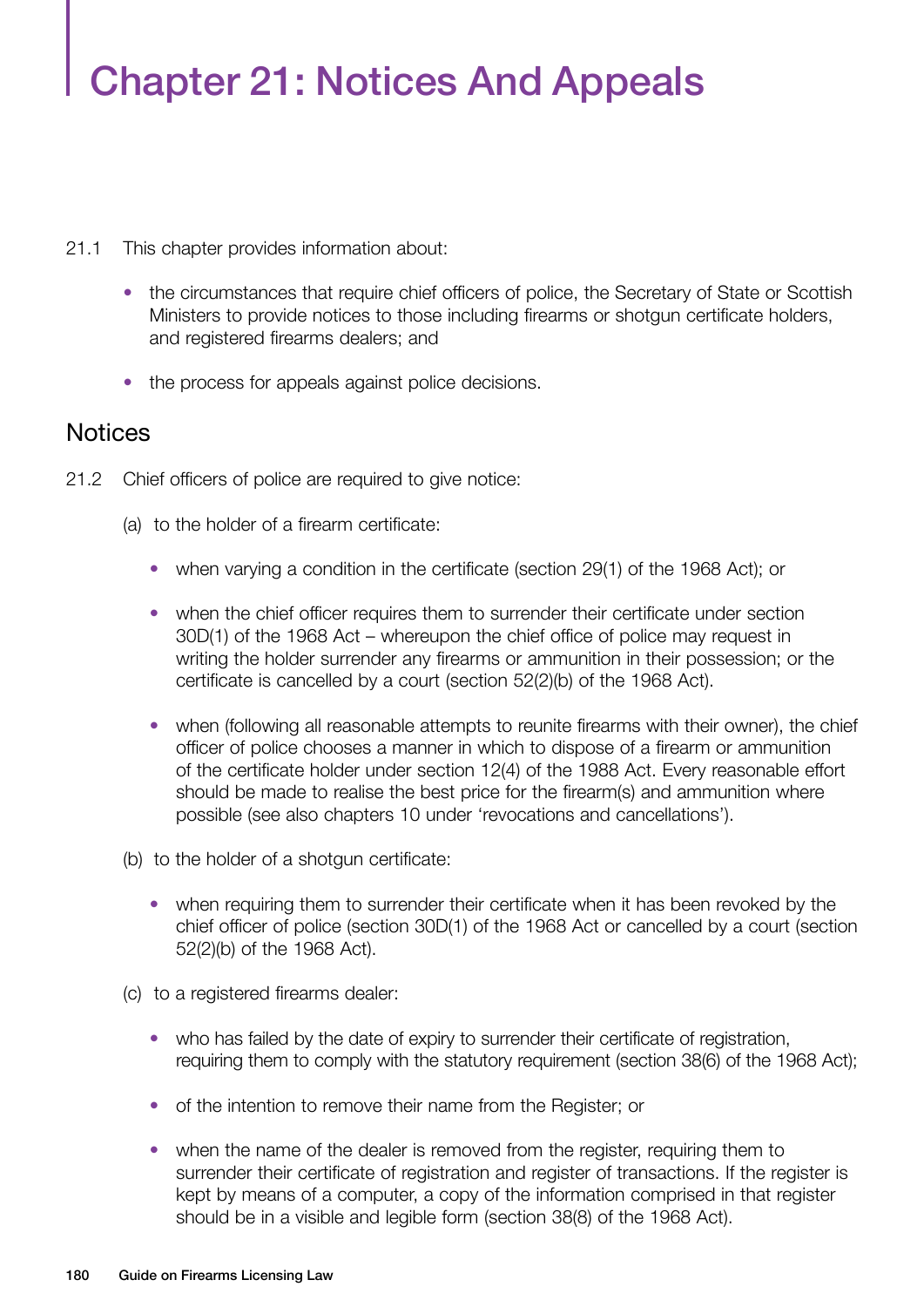- 21.3 The Secretary of State and the Scottish Ministers are required to give notice:
	- (a) to the holder of the Secretary of State or Scottish Ministers' authority under section 5(1) of the 1968 Act requiring them to deliver up their authority when it has been revoked (section 5(6) of the 1968 Act);
	- (b) to the persons responsible for the management of a museum holding a museums firearms licence:
		- when varying the conditions in the licence (paragraph 2(1)(a) of the Schedule to the 1988 Act);
		- when extending or restricting the premises to which the licence applies (paragraph 2(1)(b) of the Schedule to the 1988 Act);
		- when requiring them to surrender the licence when it has been revoked (paragraph) 2(4) of the Schedule to the 1988 Act).
- 21.4 Article 2 of the Electronic Communications Order (SI 2011/713) amends section 56 of the 1968 Act to reflect that any notice to be given under that Act to a person may be given by recorded delivery service or electronic means such as email or fax. Notices may also be, and frequently are, served personally by the police, or in the case of somebody serving a term of imprisonment, a Prison Officer. In the case of revocation or refusal to renew a certificate, personal service, whenever practicable, gives the person an opportunity to discuss the matter.

# Appeals

- 21.5 Sections 28A, 29, 30A, 30B, 30C, 34, 36, 37 and 38 of the 1968 Act (as amended) and section 12(4) of the 1988 Act give rights of appeal against decisions of chief officers of police in connection with the grant, variation, renewal or revocation of firearm certificates, and the registration or removal from the register of firearms dealers. Under section 44 of the 1968 Act an appeal lies to the Crown Court in England and Wales, or to the Sheriff in Scotland, in accordance with Schedule 5 of the 1968 Act. There is a right of appeal against a decision to vary existing conditions in section 29, but not against the initial decision to impose conditions (Buckland v Cambridgeshire Constabulary).
- 21.6 Under Schedule 5 of the 1968 Act an appellant must give notice of their appeal to the administrator of the Crown Court (or Sheriff, in Scotland)<sup>1</sup> and to the chief officer of police concerned within 21 days after the date on which they received notice of the decision of the chief officer against which they wish to appeal. The chief officer might want to consider any further evidence or representations at any time leading up to the hearing of an appeal. The administrator of the Crown Court or Sheriff is then required to enter the appeal and give notice to the appellant and to the chief officer of the date, time and place fixed for the hearing. Paragraph 5 of the Schedule provides that the chief officer may appear and be heard at the hearing of the appeal. The Schedule also provides for abandonment of an appeal by notice in writing to the administrator of the Crown Court or Sheriff and the chief officer not less than two clear days before the hearing.

<sup>1</sup> Schedule 5 Part III (Scotland) does not refer to a requirement to give notice of an appeal, the date, time and place of the hearing, or contain any provision about the abandonment of an appeal.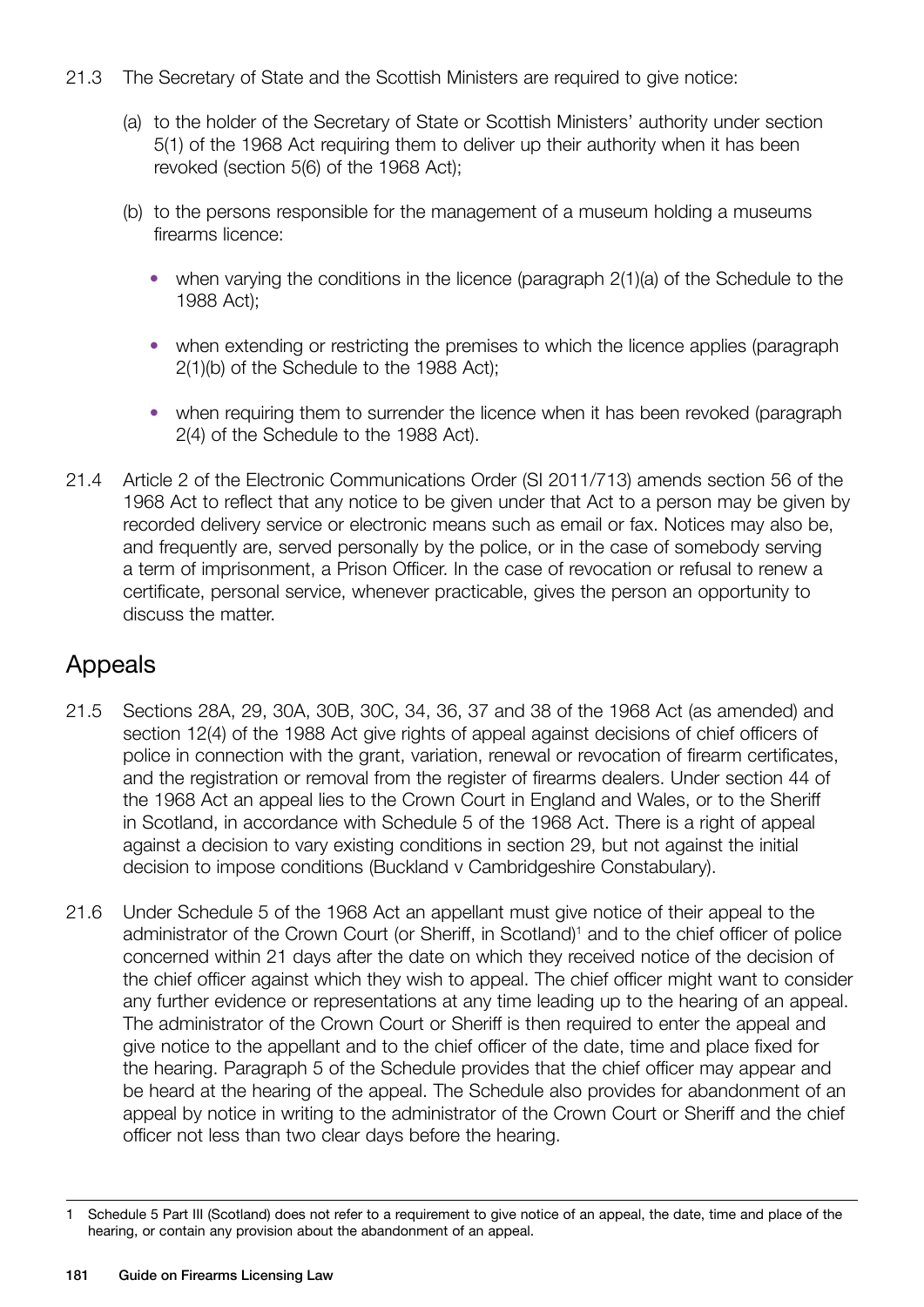- 21.7 Section 44 of the 1968 Act was amended by section 41 of the 1997 Act. This provided two points of clarification in respect of the appeal process:
	- (a) that an appeal shall be determined on the merits (and not by way of review), (R v Acton Crown Court (ex parte Varney) 1984); and
	- (b) that the Court or Sheriff hearing an appeal may consider any evidence or other matter, whether or not it was available when the decision of the chief officer was taken (Kavanagh v Devon and Cornwall Constabulary 1974).
- 21.8 In practice, this means that the courts will consider the case afresh, including any matters that may have come to light since the chief officer of police's decision was made. The chief officer should therefore consider any such matters which have arisen which might have a bearing on the case prior to the appeal.
- 21.9 In dealing with an appeal, police forces may wish to take the advice of their legal department on matters of law. It should be noted that guidance issued by the Home Office/Scottish Government or the National Policing Lead for Firearms Licensing is non statutory in nature, and therefore there is no express statutory obligation for the police or the public to have regard to it. However, such guidance will often reflect the existing case law and previous decisions by the courts, and forces should consider what precedents may have been established in similar cases.
- 21.10 As a general rule, no order for costs should be made against the police where an applicant is successful on appeal, unless, as an exception to the general rule, the police's decision was unreasonable, or the police have acted in bad faith, in which case costs can be awarded against the police in those limited cases. The main concern of the police should always be public protection. In these cases the following case law applies:
	- Oldring v Chief Constable of Hampshire (2003) Costs should only be awarded against the police where their decision was "Wednesbury unreasonable;" meaning so unreasonable that no reasonable decision maker could have arrived at it. The question of whether or not the police's decision was reasonable should be judged on the basis of the material that was before the police at the time they made the decision.
	- R (On the application of Chief constable of Sussex) v Chichester Crown court (2003) – Provided the chief constable reasonably comes to the conclusion that there are grounds to revoke and can maintain that view before the court, there can be no injustice to the appellant in denying them the ability to recover their costs even though they have succeeded on appeal.
- 21.11 Ultimately, the courts retain discretion over what to decide on the issue of costs, but the court will be bound to follow the applicable case law.
- 21.12 Recognising the public interest that the tightest control is exercised over those who possess firearms, the following case set out that, as a rule, appeals should be heard by full-time circuit judges.
	- Chief Constable of Essex v Campbell (2012) [Firearms licensing appeals] must, in the view of this court, be heard by full-time circuit judges. It is simply not fair to ask a parttime judge, without the experience of a full-time judge, to decide such issues. It should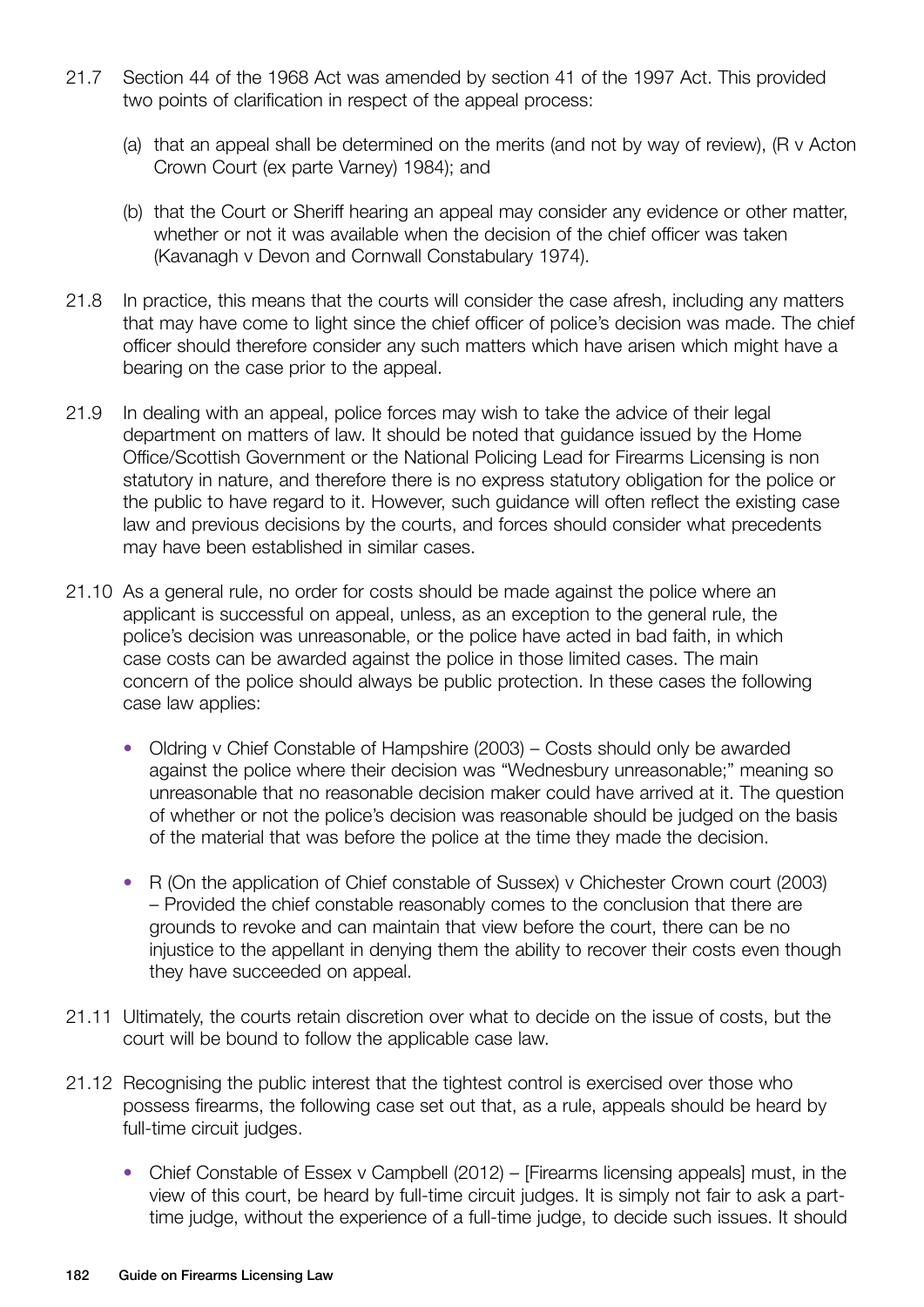therefore follow that it is only with the consent of the Presiding Judges of a Circuit that a Recorder should be permitted to hear any such appeal, given the overwhelming importance of the strictness of control over those who have the privilege of holding firearms.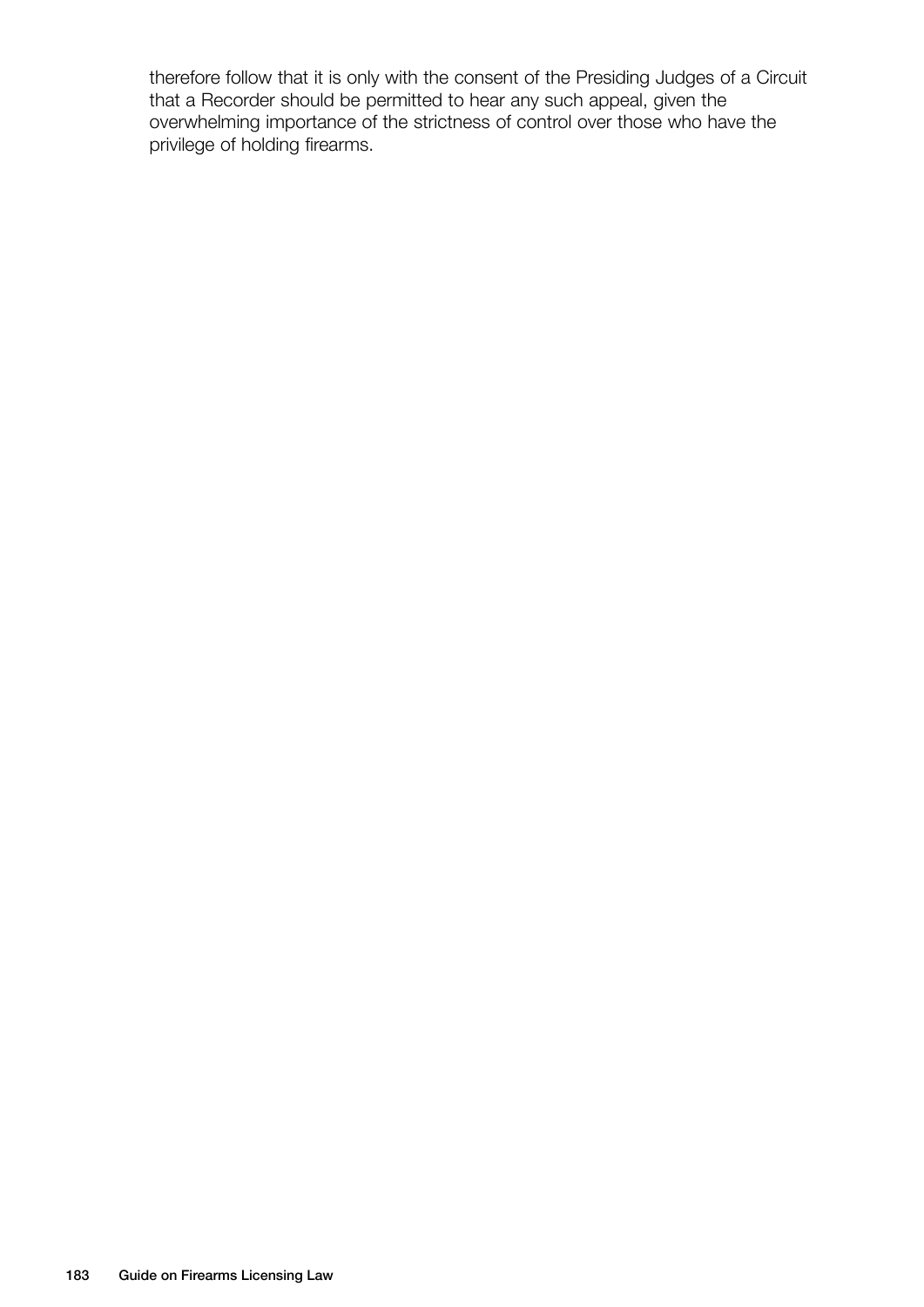# Chapter 22: Criminal use of Firearms

22.1 This chapter outlines the various criminal offences contained in the 1968 Act, and includes references to firearms offences under the Highways Act 1980 and the Violent Crime Reduction Act 2006.

# Conversion of weapons (section 4 of the 1968 Act)

- 22.2 Section 4(1) of the 1968 Act makes it an offence to shorten the barrel of a shotgun to a length less than 24 inches. It is not an offence for a registered firearms dealer to shorten the barrel of a shotgun for the sole purpose of replacing a defective part of the barrel so as to produce a barrel not less than 24 inches in length. Section 4(3) makes it an offence for a person other than a registered firearms dealer to convert an imitation firearm into a firearm.
- 22.3 A person who commits an offence under section 1 of this Act by possessing, purchasing or acquiring a shotgun with a barrel shortened to less than 24 inches or a converted imitation firearm without holding an appropriate firearm certificate shall be treated as committing the offence in an aggravated form.

# Possession of firearm with intent to endanger life (section 16 of the 1968 Act)

- 22.4 Section 16 of the 1968 Act makes it an offence to possess a firearm or ammunition with intent to endanger life or to enable another person to endanger life. The maximum penalty for this is life imprisonment.
- 22.5 Section 16A of the 1968 Act makes it an offence to possess a firearm or imitation firearm with intent to cause or to enable another person to cause, someone else to believe that unlawful violence will be used against them or another person. It provides for a maximum penalty of 10 years imprisonment or a fine, or both.

# Using a firearm or imitation to resist arrest (section 17 of the 1968 Act)

- 22.6 Section 17(1) of the 1968 Act makes it an offence for a person to use a firearm or imitation firearm with intent to resist or prevent their arrest, or that of some other person. Section 17(2) makes it an offence to possess a firearm or an imitation firearm when committing, or being arrested for, one of the offences in Schedule 1 of the 1968 Act (in Scotland, Schedule 2), unless they can show that they possess it for a lawful object. It should be noted that section 17(3) of the 1968 Act has been repealed.
- 22.7 Schedule 1 of the 1968 Act has been amended by Schedule 2 of the Theft Act 1968. Section 10 of the Theft Act 1968 creates the offence of aggravated burglary in respect of burglary with firearms. The Theft Act 1968 does not extend to Scotland.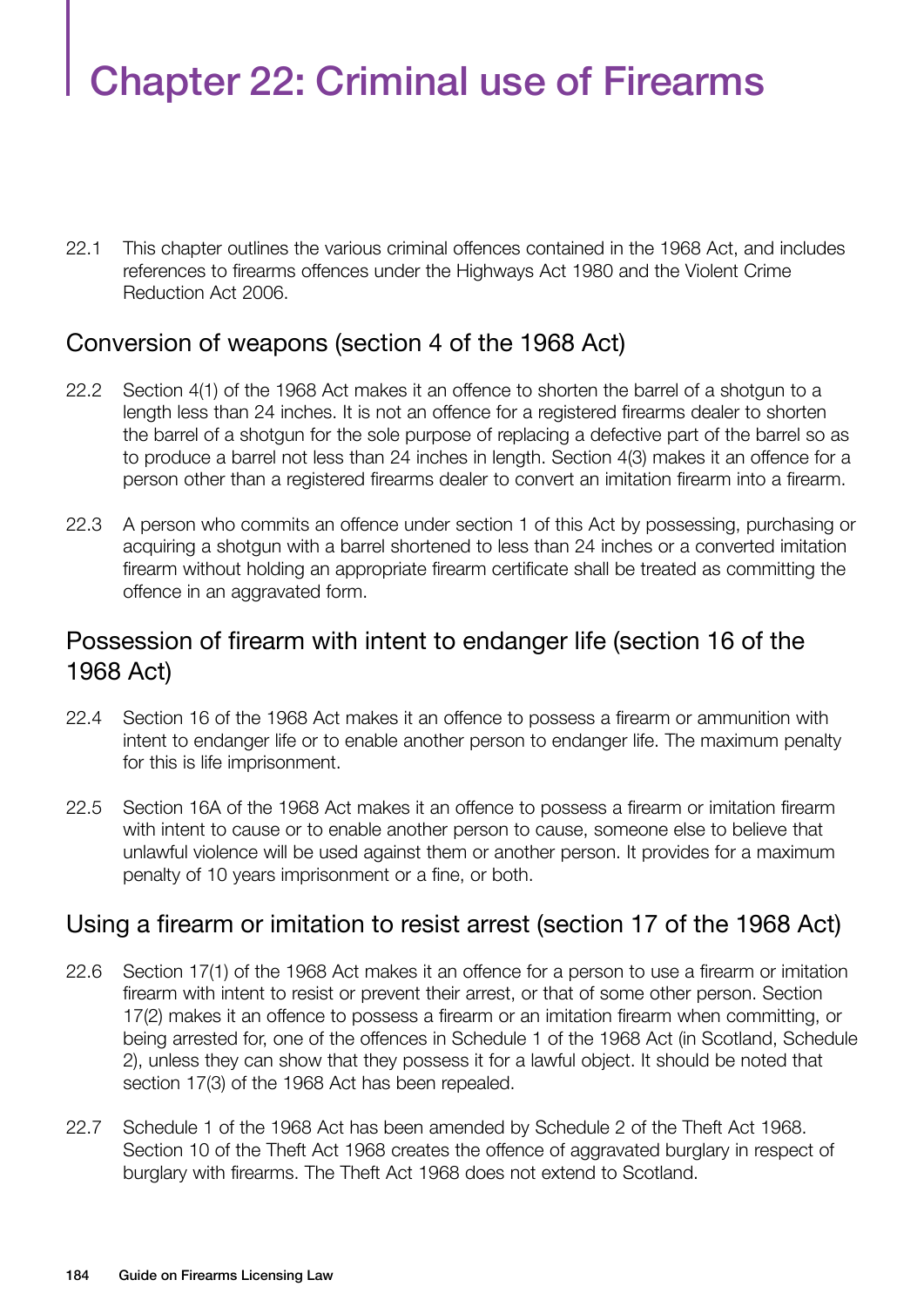- 22.8 For the purposes of section 17 of the 1968 Act the definition of "firearm" in section 57(1) of the 1968 Act applies without paragraphs (b) and (c) of that subsection, and "imitation firearm" is construed accordingly. The definition of firearm for the purposes of section 10 of the Theft Act includes an air gun or air pistol.
- 22.9 The Firearms Act 1982 Act extends the provisions of section 1 of the 1968 Act to firearms that have the appearance of being a firearm to which section 1 of the 1968 Act (firearms requiring a firearm certificate) applies, and it is so constructed or adapted as to be readily convertible into a firearm to which that section applies.

# Carrying a firearm or imitation with criminal intent (section 18 of the 1968 Act)

- 22.10 Section 18(1) of the 1968 Act makes it an offence for a person to have with them a firearm or imitation firearm with intent to commit an indictable offence or to resist arrest or prevent the arrest of someone else while they have it with them.
- 22.11 Section 18(3) provides that in Scotland, "indictable offence" means any offence specified in paragraphs 1-18 of Schedule 2 to the 1968 Act. It should be noted that the definition of "indictable offence" in section 57(4) of the 1968 Act was omitted by the Criminal Law Act 1977 schedule 13. The Interpretation Act 1978 states in Schedule 1 that, in relation to England and Wales, "indictable offence" means an offence which, if committed by an adult, is triable on indictment, whether it is exclusively so triable or triable either way.
- 22.12 In order to prove an offence under section 18(1) of the 1968 Act, it is necessary to show that:
	- a. the accused had a firearm or imitation firearm with them; and
	- b. they intended to commit an indictable offence or to resist arrest or prevent the arrest of another, as the case may be.
- 22.13 Section 18(2) of the 1968 Act provides that if (a) and (b) are proved, that shall be evidence of an intention to have the weapon with them at the time of committing the offence or of resisting or preventing the arrest which can be displaced by evidence to the contrary.
- 22.14 Section 18 of the 1968 Act covers all types of firearms, including shotguns, air weapons and imitation firearms. It should be noted that an air weapon must be sufficiently powerful to be defined as a lethal barrelled weapon.

# Carrying firearms in a public place (section 19 of the 1968 Act)

- 22.15 Section 19 of the 1968 Act makes it an offence to have in a public place without lawful authority or reasonable excuse (the proof of which lies on the accused) a loaded shotgun, an air weapon (whether loaded or not), any other firearm (whether loaded or not) together with ammunition suitable for use in that firearm, or an imitation firearm.
- 22.16 Section 57(6) of the 1968 Act includes a definition of "loaded" in relation to shotguns and air weapons. An air weapon is to be treated as loaded if there is ammunition in the chamber or barrel or in any magazine or other device which is in such a position that the ammunition can be fed into the chamber or barrel by the manual or automatic operation of some part of the gun or weapon.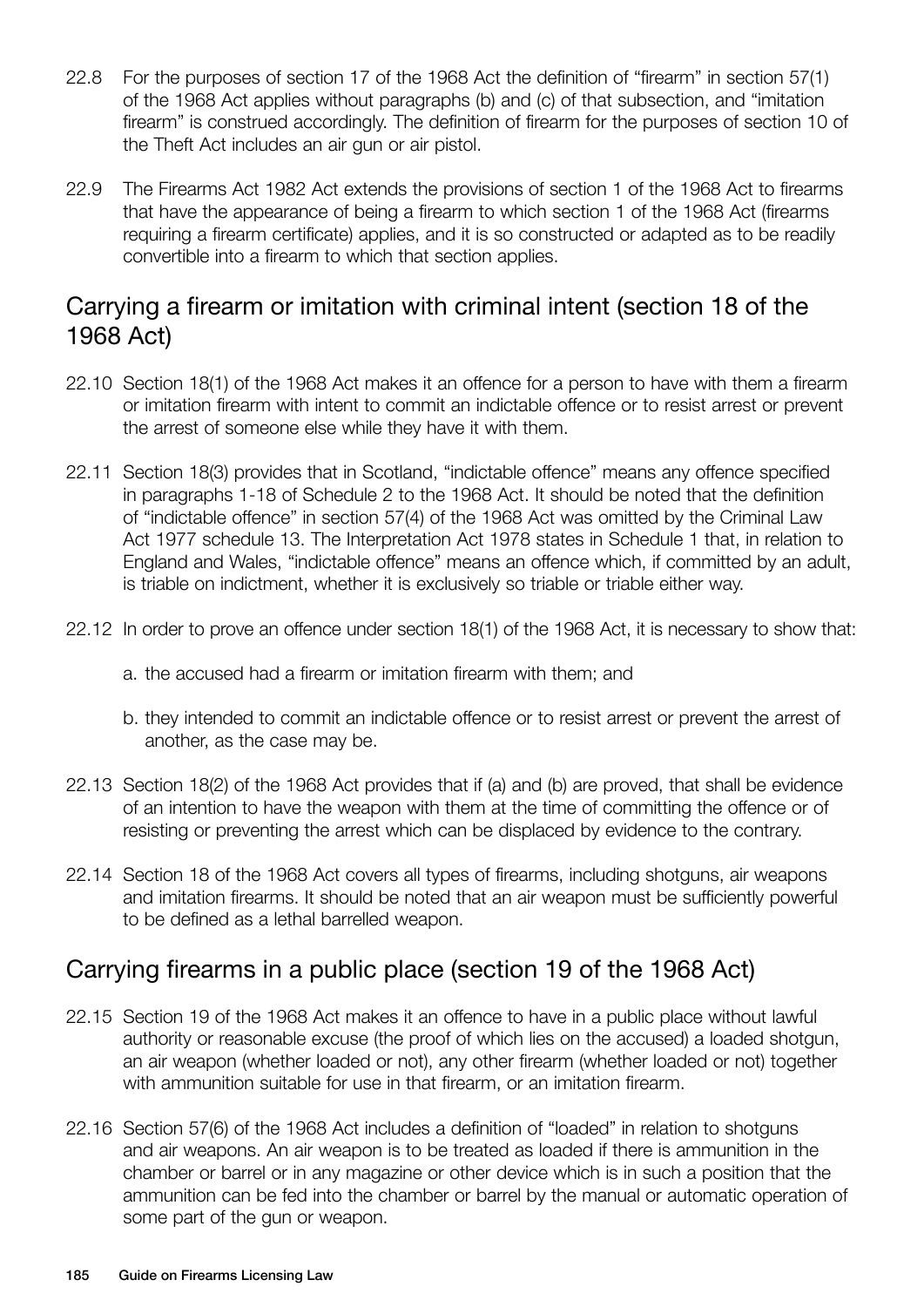- 22.17 The definition of a "public place" in section 57(4) of the 1968 Act is the same as that in section 1(4) of the Prevention of Crime Act 1953, specifically "any highway and any other premises or place to which at the material time the public have or are permitted to have access, whether on payment or otherwise". For Scotland, the word "highway" in the definition of "public place" in section 57(4) has been deleted and replaced by "road (within the meaning of the Roads (Scotland) Act 1984)".
- 22.18 Members of an approved rifle or muzzle-loading pistol club who carry club firearms and ammunition for the purpose of club shoots at ranges away from their home club premises benefit from the provisions of section 15 of the 1988 Act. People so doing might be encouraged to carry written authority from their club secretary or club official and a copy of the club certificate. Firearms removed from club premises for the purpose of participating in competitions should be returned, without delay, to the club storage after the competition, unless it is impracticable to do so.

#### Trespassing with firearms (section 20 of the 1968 Act)

- 22.19 Section 20 (1) of the 1968 Act makes it an offence for a person, while they have a firearm (including an air weapon) or imitation firearm with them, to enter or be in any building or part of a building as a trespasser, and without reasonable excuse (the proof of which lies with them). Sections 20(2) and 20(3) extend this offence to include any land and land covered with water.
- 22.20 Reasonable excuse is a defence, if it can be proved, but no exception is made for "lawful authority" since lawful authority itself would be incompatible with trespass. It is immaterial whether or not the firearm is loaded, or whether or not the accused have ammunition with them.

# Possession of firearms by persons previously convicted of crime (section 21 of the 1968 Act)

- 22.21 A person who has been sentenced to custody for life or to preventive detention, or to imprisonment or to corrective training for a term of three years or more, or to youth custody or detention in a young offenders institution, shall not at any time have a firearm or ammunition in his possession.
- 22.22 A person who has been sentenced to imprisonment for a term of three months or more but less than three years, or to youth custody or detention in a young offenders institution for such a term or who has been subject to a secure training order or a detention and training order, shall not at any time before the expiration of the period of five years from the date of his release have a firearm or ammunition in his possession.
- 22.23 In the case of a sentence with an order under section 47(1) of the Criminal Law Act 1977 (partly in prison and partly suspended) "the date of his release" means the date on which the period in prison specified in the order is completed.
- 22.24 In the case of a person subject to a secure training order "the date of his release" means the date in which he is released from detention under the order, or the date halfway through the total period specified in the order, whichever is the later.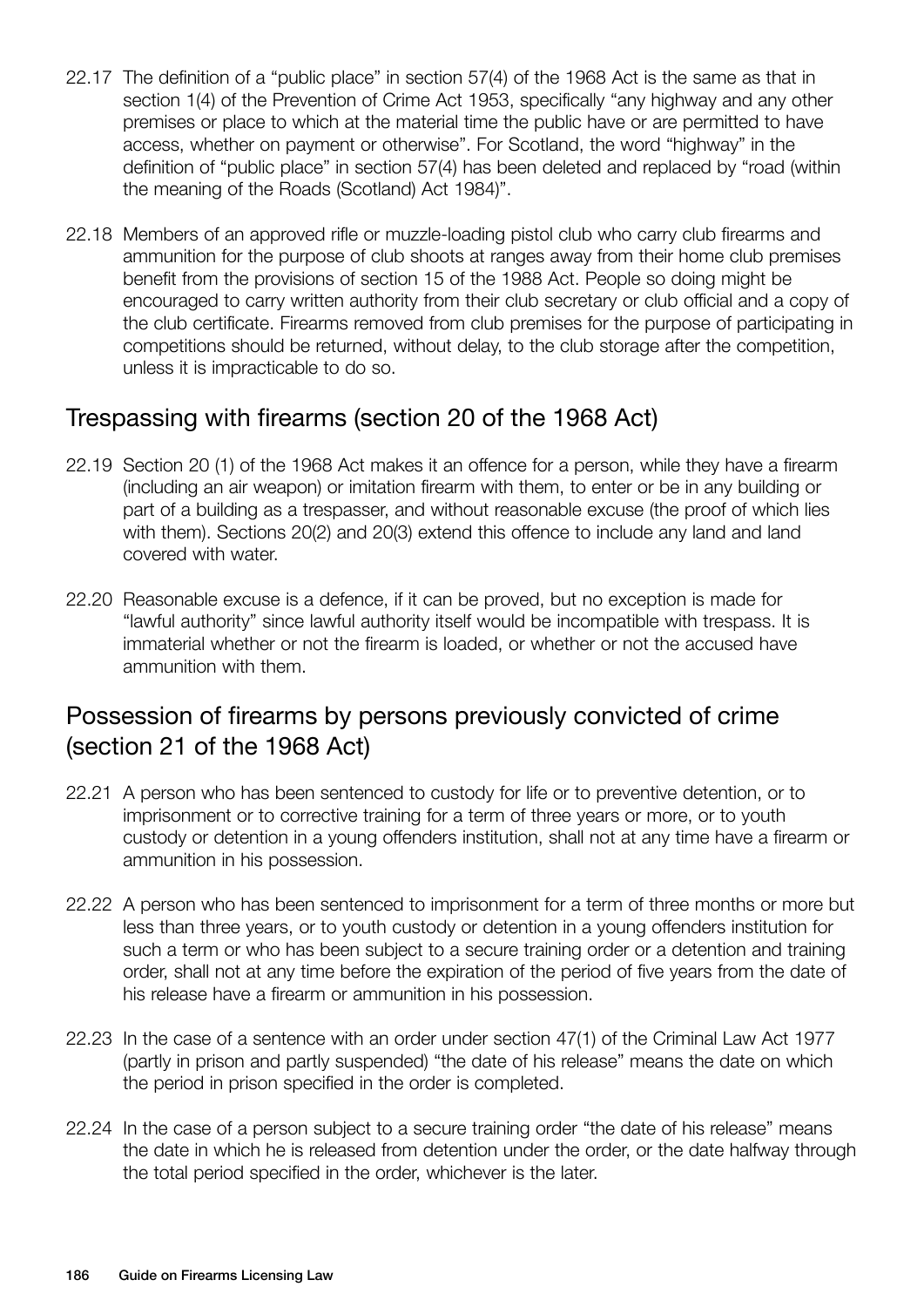- 22.25 In the case of a person subject to a detention and training order "the date of his release" means the date on which he is released from detention ordered under section 104 of the Powers of Criminal Courts (Sentencing) Act 2000, or the date in which he is released on licence following recall from prison as specified in the order, or the date of the half-way point of the term of the order, whichever is the later.
- 22.26 It should be noted that the wording of section 21(2B) was repealed by the Legal Aid, Sentencing and Punishment of Offenders Act 2012 from 3 December 2012.
- 22.27 A person who is subject to a recognizance to keep the peace or to be of good behaviour, or a community order within the meaning of Part 12 of the Criminal Justice Act 2003 made in England or Wales, or a caution in Scotland, containing a requirement that he shall not possess, use or carry a firearm, shall not at any time during which he holds the licence or is so specified by the order, have a firearm or ammunition in his possession.
- 22.28 It is an offence for a person to sell or transfer, or to repair, test, or prove, a firearm or ammunition for a person whom he knows or has reasonable ground for believing to be prohibited by this section to have a firearm or ammunition in his possession.
- 22.29 A person prohibited under this section from having in his possession a firearm or ammunition may apply to the Crown Court or, in Scotland, to the sheriff, for a removal of the prohibition, and if the application is granted that prohibition shall not then apply to him.

# Firing an air weapon beyond premises (section 21A of the 1968 Act)

22.30 Section 21 A of the 1968 Act, as inserted by section 34 of the Violent Crime Reduction Act, makes it an offence for a person of any age who has an air weapon on any premises to fire a missile beyond those premises. It is a defence for a person to show that the premises into or across which the missile was fired were premises the occupier of which had consented to the firing of the missile (whether specifically or by way of general consent).

# Highways Act 1980

- 22.31 Under section 161 of the Highways Act 1980, it is an offence for any person, without lawful authority or excuse, to discharge any firearm within fifty feet of the centre of any highway, if in consequence any user of the highway is injured, interrupted or endangered. For these purposes a carriageway means a highway (other than a cycle track) over which the public have a right of way for the passage of vehicles.
- 22.32 The Highways Act does not apply in Scotland but Procurators Fiscal may use common law offences of "culpable and reckless conduct" and "reckless endangerment" in situations in which the 1980 Act would be contravened in England and Wales.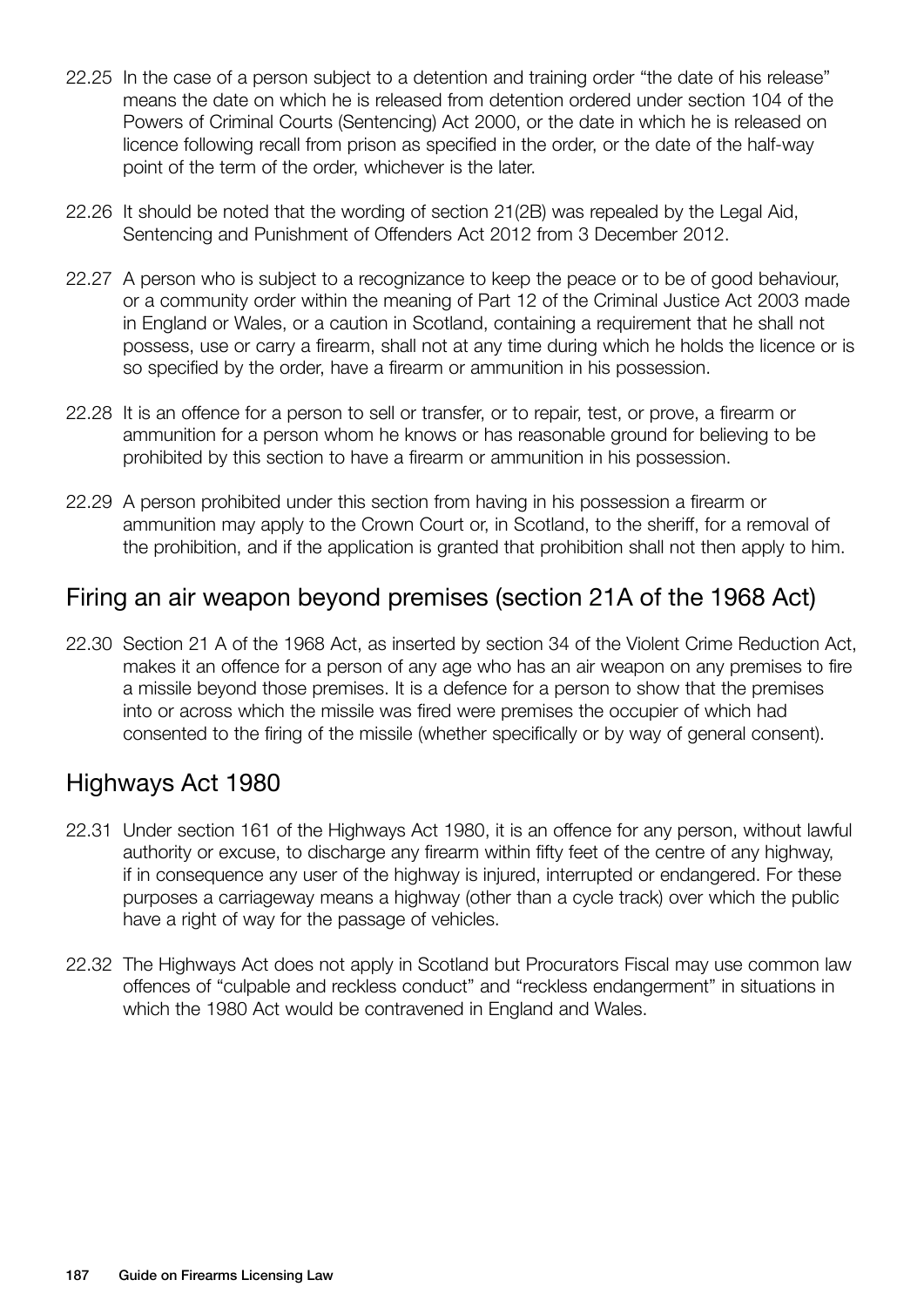# Chapter 23: Law Enforcement

- 23.1. This Chapter provides information about police powers to:
	- search with a warrant;
	- stop and search;
	- require production of certificates; and
	- arrest.
- 23.2. It goes on to set out some details of the time requirements for commencement of summary proceedings, and the powers of a court to order the cancellation of a certificate and/or the forfeiture of firearms or ammunition.

#### Search with a warrant

- 23.3. Section 46 of the Firearms Act 1968 provides that if a justice of the peace or a magistrate, or a sheriff in Scotland, is satisfied that there is reasonable ground for suspecting that an offence under the Act (except an offence under section 22(3) of the 1968 Act or an offence relating specifically to an air weapon) has been, is being, or is about to be committed, or that, in connection with a firearm or ammunition, there is a danger to the public safety or to the peace, they may grant a search warrant authorising a constable or civilian officer:
	- (a) to enter at any time premises or a place named in the warrant, if necessary by force, to search the premises or place and every person found there;
	- (b) to seize and detain anything found on premises or a place, or on any person there, which they suspect of being connected with an offence, or a possible offence under the Act (other than an offence under section 22(3) of the 1968 Act or connected with air weapons) or, in connection with a firearm, imitation firearm or ammunition, there is a danger to the public safety or to the peace.
- 23.4. The power to seize and detain under section 46 of the 1968 Act includes a power to require information stored in any electronic form, which is accessible from the premises or place in question, to be produced in a legible and visible form which can be taken away.

# Stop and search

23.5. Section 47 of the 1968 Act gives the police various powers in connection with offences and suspected offences in a public place, or elsewhere, under sections 18(1) and (2) and 20 of the 1968 Act. A constable having reasonable cause to suspect a person of having a firearm, with or without ammunition, with them in a public place, or to be committing or about to commit, elsewhere than in a public place, offences under sections 18(1) and (2) and 20 may require the firearms or ammunition to be handed over for examination, search that person and detain them for the purpose of doing so, and, if a vehicle is involved, search the vehicle and for that purpose require the person driving or in control of it to stop it. For the purpose of exercising these powers a constable may enter any place.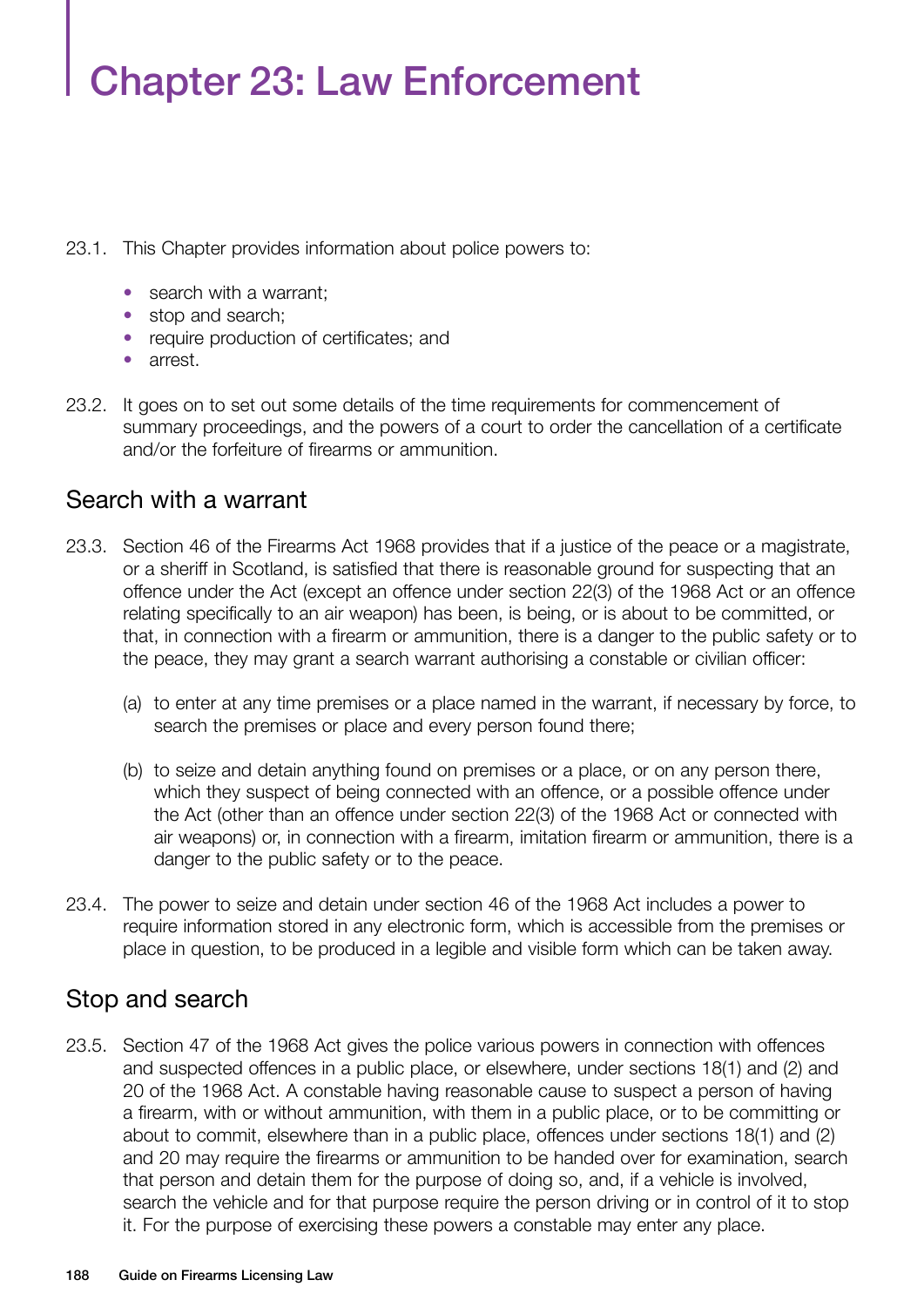- 23.6. The primary purpose of section 47(1) of the 1968 Act is to enable a constable to require the handing over of a firearm and any ammunition for their examination so that they may ascertain, for instance, whether a firearm is real or an imitation, what type of firearm it is (if this is not apparent), whether it is loaded or whether the ammunition is suitable for use in the firearm. It is, for example, an offence under section 19 of the 1968 Act, as amended by the Anti-social Behaviour Act 2003 s37(1), to have with you in a public place, without lawful authority or reasonable excuse:
	- i) a loaded shotgun,
	- ii) an air weapon (whether loaded or not),
	- iii) any other firearm (whether loaded or not) together with ammunition suitable for use in that firearm, or
	- iv) an imitation firearm in a public place.
- 23.7. Thus if a constable sees a person with such a gun in a public place, although they have obvious grounds for suspecting them of having a firearm, they may well have no grounds for suspecting an offence until they have exercised the powers given by section 47(1) of the 1968 Act and examined the firearm. If the person refuses to hand over a firearm or ammunition when required to do so, they commit an offence and a power of arrest arises as explained in paragraph 23.10 below.
- 23.8. The powers to detain, search and enter in section 47 of the 1968 Act are similarly intended to enable a police officer to determine whether an offence has been committed and to take immediate and effective action. Section 47 also confers the power to require the person in question to hand over any firearms or ammunition for examination. The powers are, however, limited to certain offences under the Act and any officer using them may have to satisfy a court as to the grounds upon which they were exercised. Chief officers of police should keep careful watch on the use of these powers and satisfy themselves that they are used properly and with discretion.

#### Require production of Certificates

- 23.9. Section 48 of the 1968 Act provides that a constable may demand from any person believed to be in possession of a firearm or ammunition to which section 1 of the 1968 Act applies, or of a shotgun the production of their firearm certificate, or, in the case of a shotgun, their shotgun certificate.
- 23.10. The insertion of 48(1A) by SI 1992/2823 provides that when a constable demands the production of his firearm or shotgun certificate, if he believes the person in question is in possession of a firearm or ammunition to which section 1 of this Act applies, and the person in question fails:
	- (a) to produce a firearm certificate or, as the case may be, a shotgun certificate;
	- (b) to show that he is a person who, by reason of his place of residence or any other circumstances, is not entitled to be issued with a document identifying that firearm under any of the provisions which in the other member States correspond to the provisions of this Act for the issue of European firearms passes; or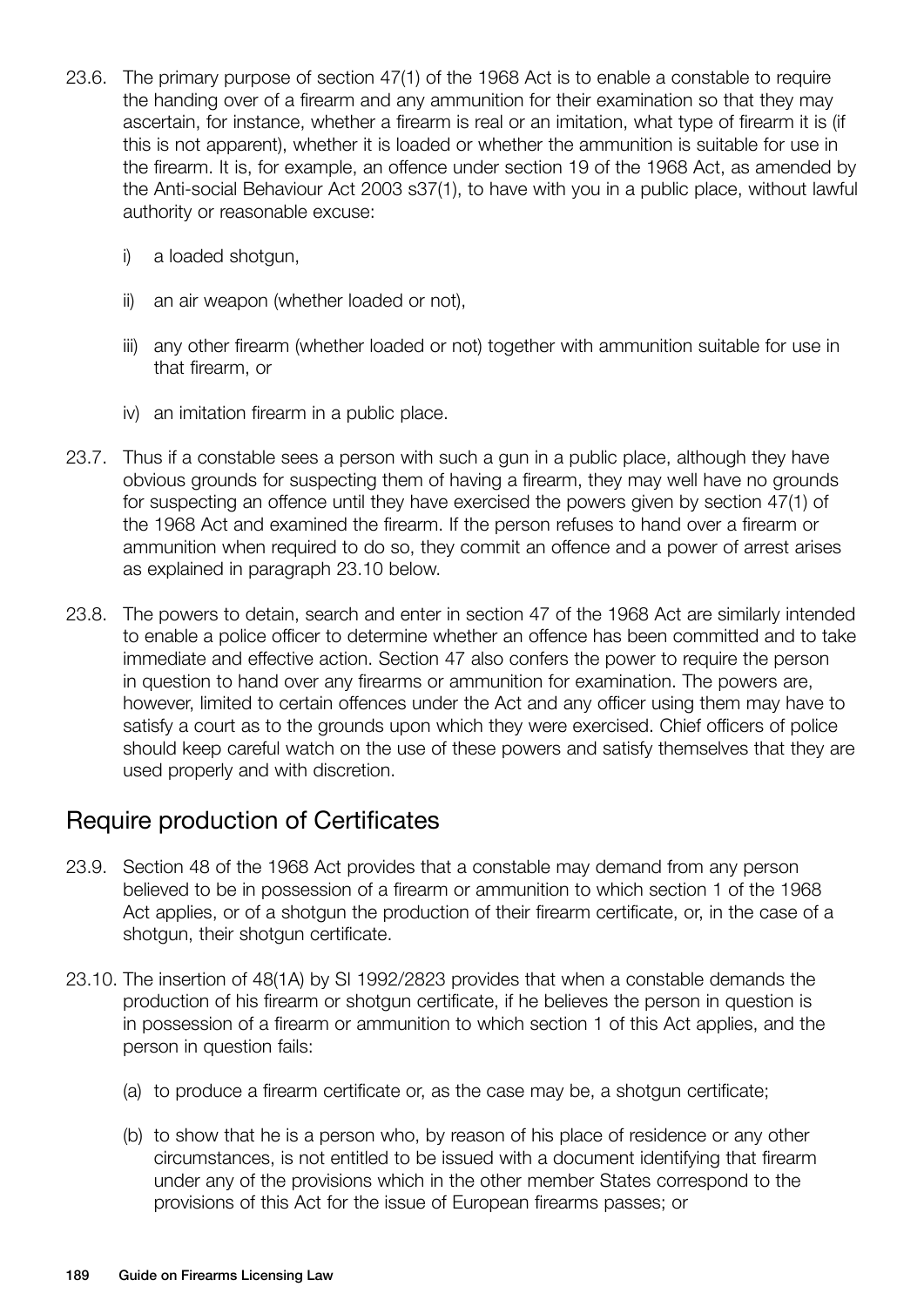- (c) to show that he is in possession of the firearm exclusively in connection with the carrying on of activities in respect of which, he or the person on whose behalf he has possession of the firearm, is recognised, for the purposes of the law of another Member State relating to firearms, as a collector of firearms or a body concerned in the cultural or historical aspects of weapons, the constable may demand from that person the production of a document which has been issued to that person in another Member State under any such corresponding provisions, identifies that firearm as a firearm to which it relates and is for the time being valid.
- 23.11. Section 48(2) of the 1968 Act provides a constable the power to seize weapons and ammunition in cases of non-compliance, the constable may also require the person to immediately declare his full name and address.

#### Arrest

- 23.12. Section 50 of the 1968 Act, regarding special powers of arrest has been repealed, in respect of England and Wales, though still applies in Scotland. Section 24 of the Police and Criminal Evidence Act 1984 applies to England and Wales with regards to arrest without warrant powers for constables. In England and Wales a constable may arrest anyone without warrant who is, or he suspects is, about to, or in the act of, committing an offence.
- 23.13. If an offence has been committed the constable may arrest anyone without a warrant who is either guilty or whom he has reasonable grounds for suspecting them to be guilty.
- 23.14. The constable in question must have reasonable grounds for believing it is necessary to arrest the person in question. The reasons are:
	- (a) to enable the name or address of the person in question to be ascertained
	- (b) to prevent the person in question—
		- (i) causing physical injury to himself or any other person;
		- (ii)suffering physical injury;
		- (iii) causing loss of or damage to property;
		- (iv) committing an offence against public decency;
		- (v) causing an unlawful obstruction of the highway;
		- (c) to protect a child or other vulnerable person from the person in question;
		- (d) to allow the prompt and effective investigation of the offence or of the conduct of the person in question;
		- (e) to prevent any prosecution for the offence from being hindered by the disappearance of the person in question.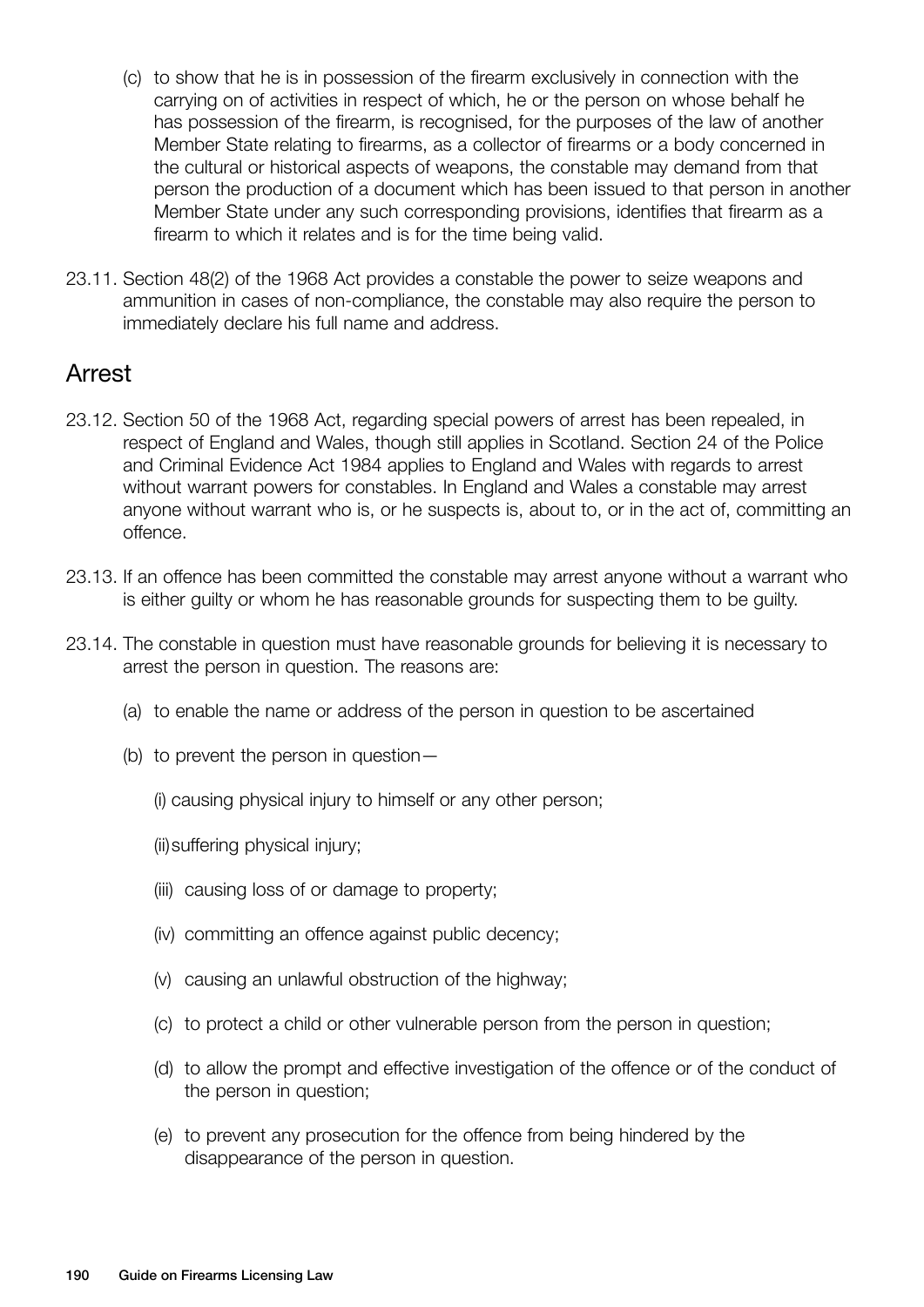- 23.15. Section 50 of the 1968 Act, applies to Scotland and empowers a constable to arrest without warrant:
	- a) any person found on premises which they are searching under authority of a warrant under section 46 of the 1968 Act and whom they have reason to believe to be guilty of an offence relevant for the purposes of that section;
	- b) any person who they suspect of committing an offence under sections 4, 5, 18, 19, 20, 21, or 47(2) of the 1968 Act (and they may enter any place for the purpose); and
	- c) any person who refuses to declare their name and address when required to do so under section 48(2) of the 1968 Act, or whom they in such a case suspect of giving a false name and address or of intending to abscond.

#### Time for commencing summary proceedings

- 23.16. Section 51(4) of the 1968 Act provides that, notwithstanding section 127 of the Magistrates Courts Act 1980 or section 23 of the Summary Jusrisdiction (Scotland) Act 1954, summary proceedings for any offence under the Act (except section 22(3) of the 1968 Act, or any offence relating specifically to air weapons) may be instituted at any time within four years after the commission of the offence.
- 23.17. It should be noted though that no proceedings shall be instituted in England and Wales six months after the date of the offence, unless they are instituted by, or under the direction of, the Director of Public Prosecutions. Such cases requiring the consent of the Director of Public Prosecutions should be referred to the local Crown Prosecution Service Office (under section 1(6) of the Prosecution of Offences Act 1985 a Crown Prosecutor has all the same powers of the Director as to the institution of proceedings). The provision will be found useful in cases in which offences under the Act of a comparatively serious nature do not come to light until some time afterwards, for example, at the time that a firearm certificate falls due for renewal.

# Forfeiture and disposal of firearms and cancellation of certificates by a convicting Court

23.18. Section 52 of the 1968 Act sets out the circumstances in which, on conviction, a court may order the forfeiture and disposal of firearms and ammunition and cancel firearm or shotgun certificates. Power is given to a constable to seize and detain any firearm or ammunition that may be the subject of an order for forfeiture. In the event of a cancellation of a certificate, the court must notify the chief officer of police who granted the certificate. The chief officer must then, by notice in writing, require the holder to surrender the certificate, and the holder must surrender the certificate within 21 days. No order can be made on the conviction of a person for an offence under the schedule of the 1988 Act concerning museum licences for the forfeiture of any firearm and ammunition in their possession in their capacity as a museum employee (section 25(5) of the 1988 Act).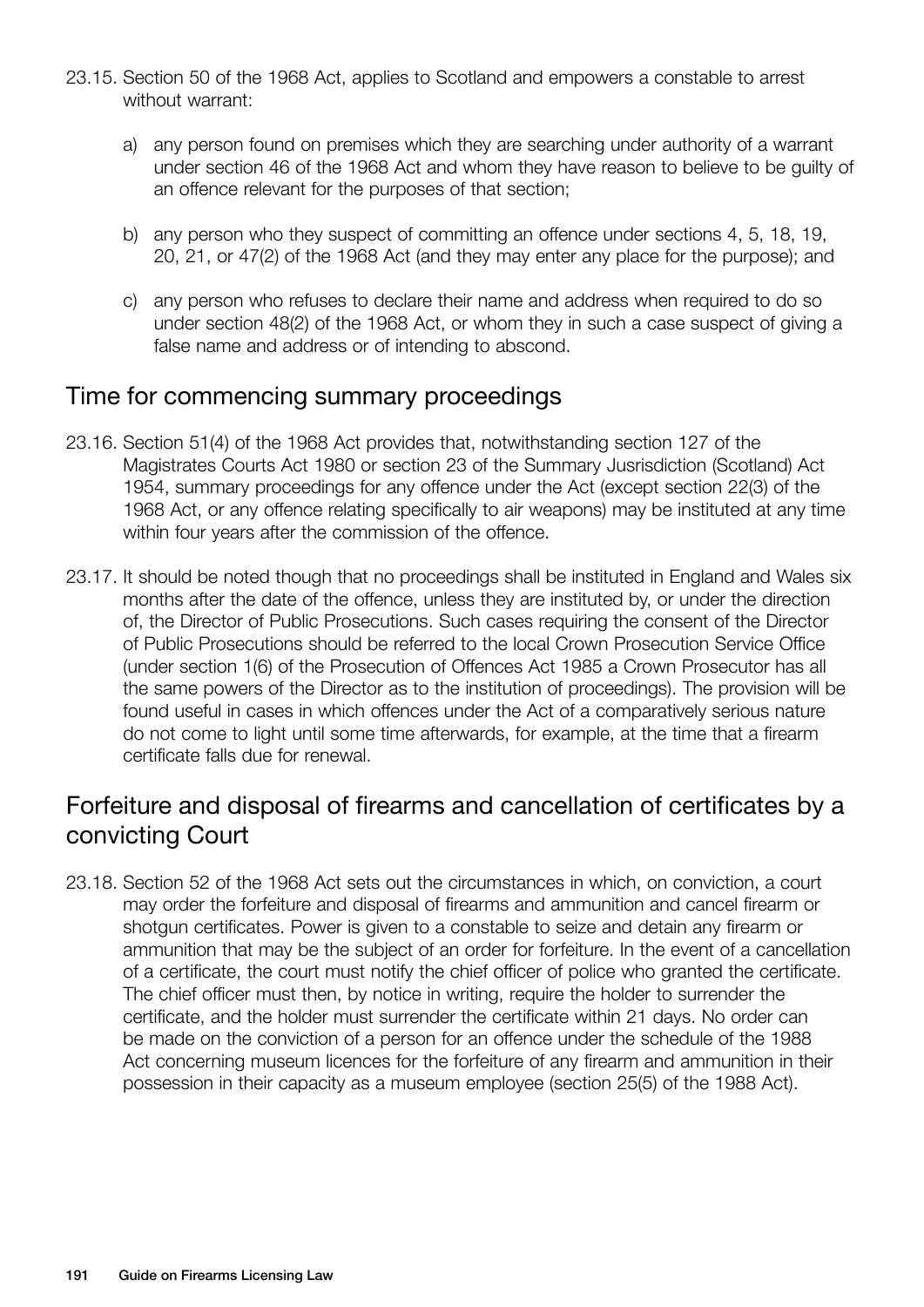# Counting Rules for Recorded Crime

- 23.19. Within the Home Office counting rules for recording crime there are three principal offences relating to firearms licensing:
	- (a) possessing etc. firearms or ammunition without a certificate;
	- (b) possessing etc. shotgun without a certificate; and
	- (c) failure to give notice in writing to the chief officer of police of transfers involving firearms.
- 23.20. Where offences (a) and (b) are committed, often when a certificate expires and has not been renewed, a crime report must be completed:
	- (a) the day following the expiry of the certificate; or
	- (b) when the offence is substantiated, that is when the certificate holder is visited by the Enquiry Officer to carry out routine renewal enquiries and it is established that the applicant was in unlawful possession of the firearms and/or ammunition after the expiry date. This option is considered the most appropriate.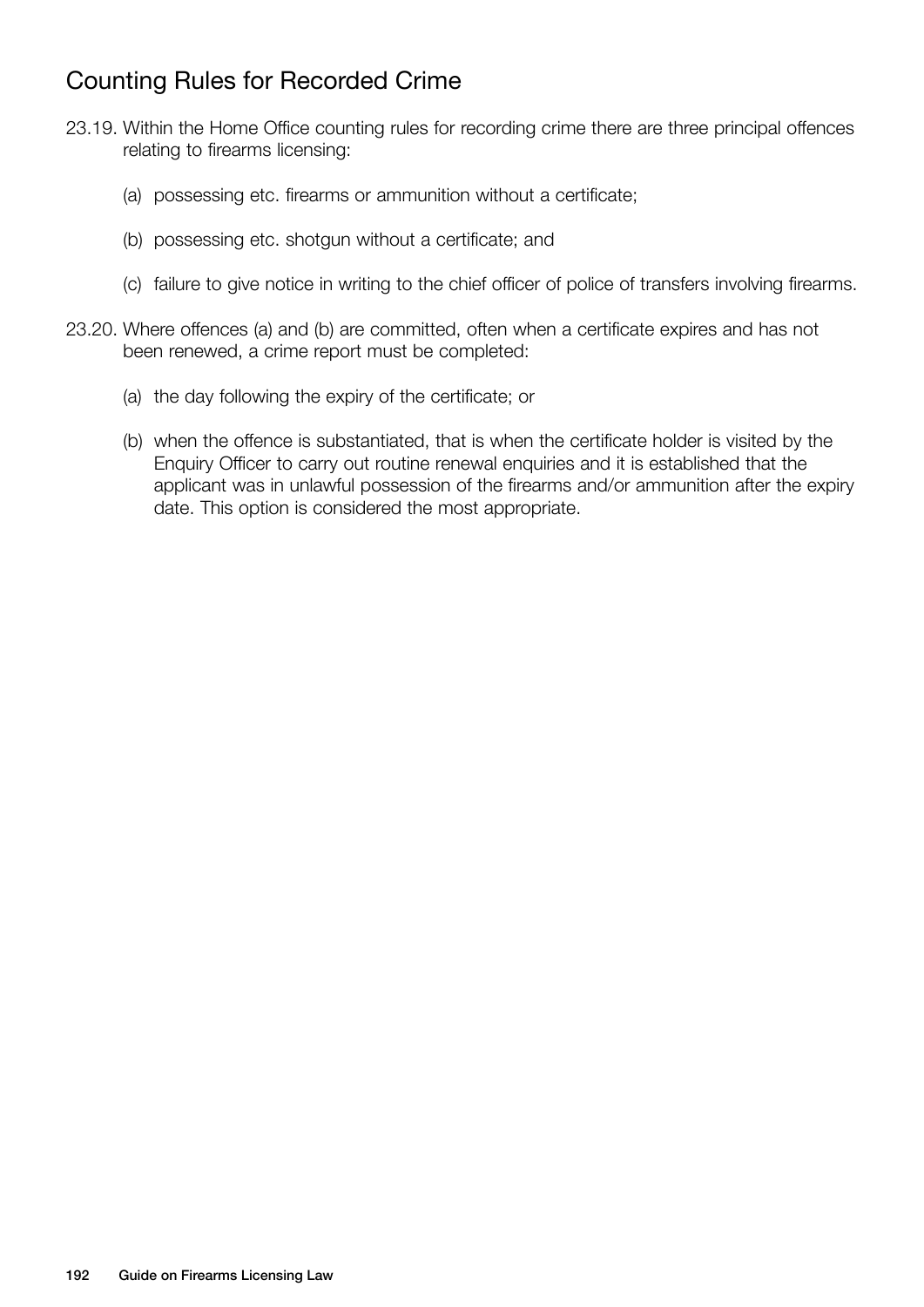# Chapter 24: Proof of Firearms

- 24.1 Proof is the compulsory testing of every firearm to ensure its safety before it is first offered for sale. It includes all explosive operated small arms, whether for present use or future invention adapted for the discharge of shot, bullet or other projectile. It includes pistols, revolvers, shotguns, rifles, cattle killers, line throwers, signal pistols, alarm guns and nail driving and other industrial tools. Air weapons are not included. Firearm barrels adapted to discharge a ball of a greater weight than one pound and three quarters, or a barrel of a bore exceeding 2 inches, are not included. Reproof is the similar testing of a firearm that may have fallen below standard because of alteration. This is a complex area and chief officers of police will want to consider seeking guidance from qualified gunsmiths or the proof houses mentioned below when dealing with issues around proof. The proof houses can also carry out safety tests on items not subject to statutory proof, such as cannon barrels.
- 24.2 There are two proof houses:

| London Proof House |
|--------------------|
| 48 Commercial Road |
| London             |
| F11P               |
|                    |

Please be aware that at the time of writing (April 2013) proof authorities are both working to implement a new Proof Act to ensure the continued safety of guns and ammunition, and compiling guidance specifically on matters relating to proofing.

For any queries relating to this, or other proof specific queries please contact the proof authorities directly.

24.3 The proving of firearms is governed by the Gun Barrel Proof Acts of 1868, 1950 and 1978 (However, note that much of the 1950 Act was repealed in 1996 by SI 1996/1576).

Under these Acts it is:

- (a) an offence to sell, exchange, expose or keep for sale, or export, or keep for exportation, or to attempt to sell, exchange or export, or to pawn or pledge, or attempt to pawn or pledge, or to take in pawn or pledge, an arm, the barrels of which are not duly proved and marked as proved (section 108 and 109 of the 1868 Act);
- (b) an offence to import into the United Kingdom small arms, the barrels of which are not duly proved and marked as proved, without giving notice in writing within seven days to either the London or Birmingham Proof House or to send such imported arms, within twenty-eight days of their arrival in the United Kingdom, to be proved at either the London or Birmingham Proof House (Section 122 of the 1868 Act).

This does not apply to any small arm imported by any person for their own personal use whilst it is in their possession. In such a case, the proof is the responsibility of the possessor.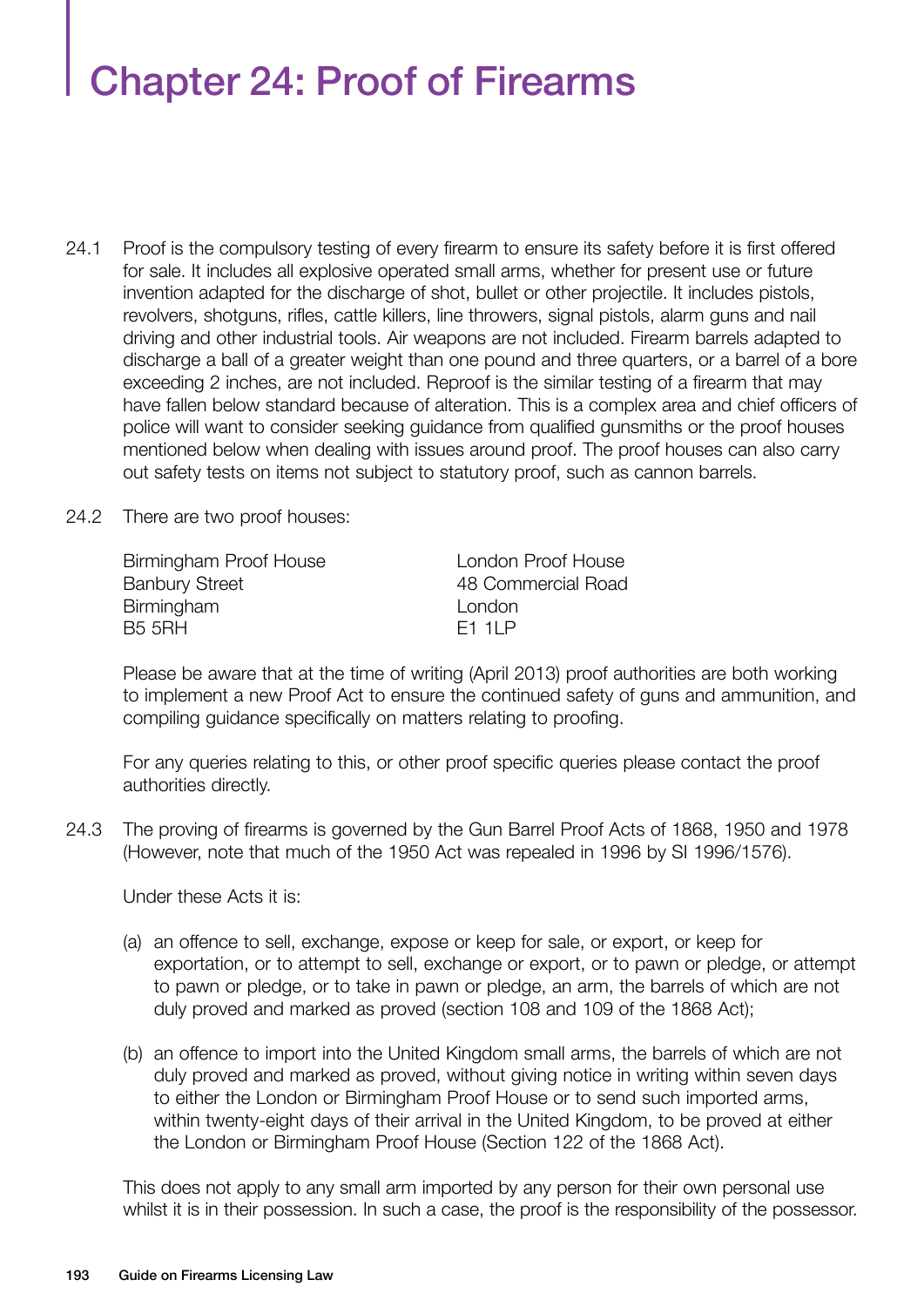- 24.4 For each offence committed, every person shall be liable on summary conviction to a fine, and on conviction on indictment to a fine (see Section 122 of the 1868 Act). If it should come to notice that firearms which do not bear recognised proof marks are being dealt with in any way, the fact should be communicated to the Proof Master at one of the addresses above.
- 24.5 It should be noted that the word "barrel", as defined in Section 4 of the 1868 Act, includes the breech or any part of the arm in, from or through which all or any part of the charge would be fired. Illustrations of all the proof marks that are at present recognised in the United Kingdom may be obtained from either of the proof houses listed above. They can also provide a small booklet ("Notes on the proof of shotguns and other small arms"), at a nominal cost. This covers the law and procedure of proof, and provides examples of a broad range of proof marks.
- 24.6 Section 129 of the 1868 Act (convention proof marks) provides for the registration at the Proof Houses of Birmingham and London of the proof marks of a foreign state which has a public proof house established by law and recognised by the Permanent International Commission for the Proof of Small Arms (CIP).
- 24.7 Section 130 of the 1868 Act also provides that barrels bearing duly registered proof marks of a foreign state shall be exempt from the liability to prove. If the barrel is altered by any means except user wear and tear so that it no longer represents the proof to which it would be subject in the official proof house of the state in question, it shall cease to be exempt.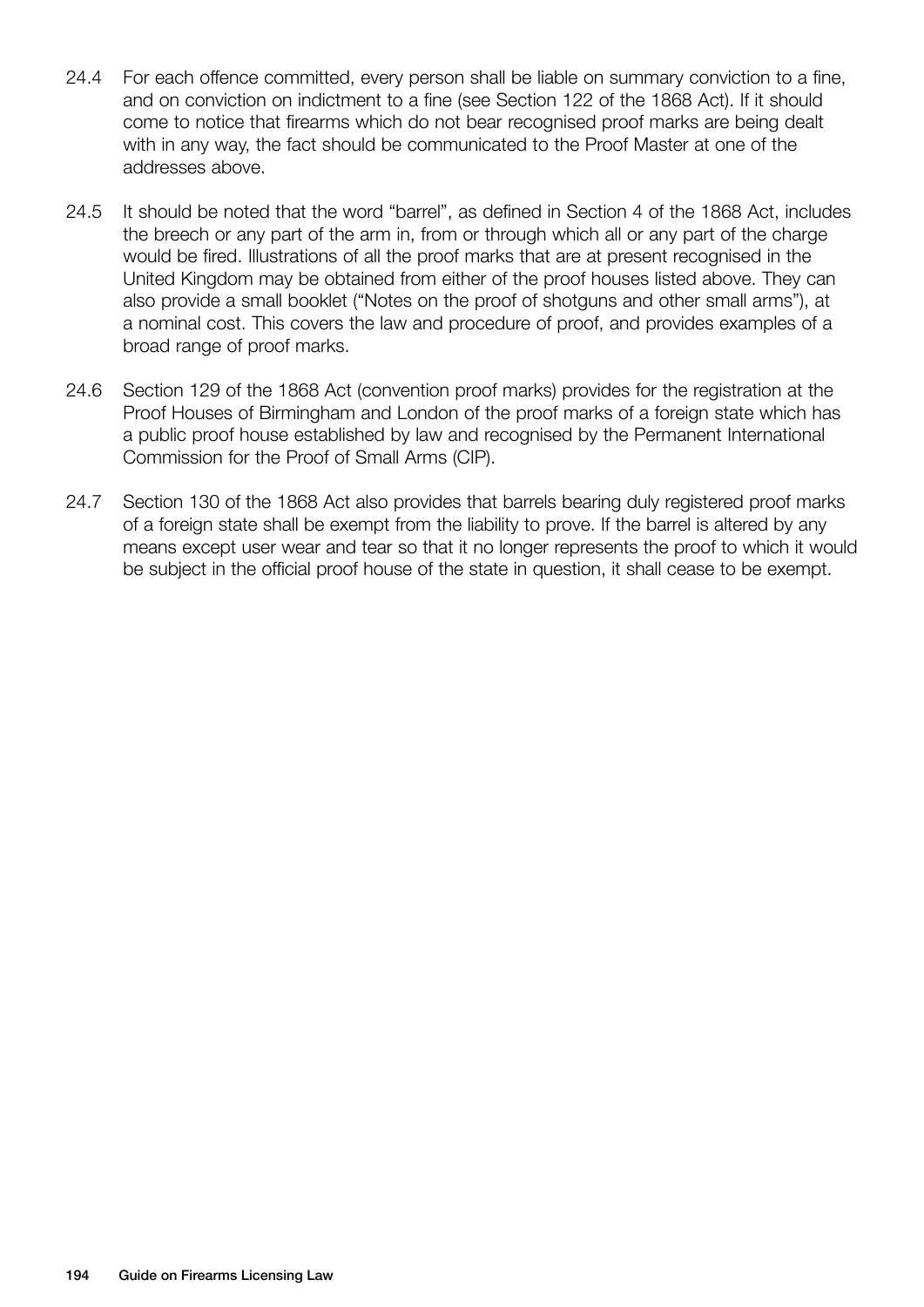# Chapter 25: Surrender and disposal of firearms and ammunition

25.1. This chapter offers definitions of both surrender and disposal, and provides general advice to police forces on how to deal with firearms and ammunition that are handed over to them. It then goes on to look at how to handle the receipt of antiques and firearms of particular historic interest.

# **Definitions**

25.2. No obstacle should be placed in the way of a person who wants to surrender firearms or ammunition to the police. Surrender might suggest illegal possession although this may not always be the case. Persons anxious to dispose of firearms and ammunition should be allowed to hand them in at a police station. Disposal might suggest unwanted/unusable firearms held on certificate although it is lawful to dispose of these through an RFD and owners should be encouraged to take this course to save police resources and realise the value of their items, particularly if they are of an historic or heritage nature. Firearms should either be disposed of through the police, or to an RFD. Following the establishment of the National Ballistics Intelligence Service (NaBIS), police should ensure that recovered firearms and other ballistic items are assessed against the NaBIS submission criteria and submitted to one of the NaBIS hubs in London, Manchester, Birmingham, or Glasgow.

#### General advice on receipt of firearms or ammunition

- 25.3. Where any firearm is handed to the police, the first priority is to ensure that it is safe. At no time should the gun be pointed in a direction where it might cause death, injury or damage if it were to discharge. All firearms should be made safe by officers or staff qualified and experienced in the handling of firearms. Whatever the individual circumstances, a receipt should be given and the occurrence recorded as "voluntary surrender of firearms and/ or ammunition". Subject to paragraph 25.6 below, a disclaimer should be signed if at all possible to facilitate lawful disposal.
- 25.4. Undue pressure should not be used to force a potentially financially and historically valuable item to be destroyed and care should be taken to ensure that the wishes of the person handing over the items are fully understood (see paragraphs below). Where guns are taken into the care of the police but remain the property of a certificate or permit holder, it is important that they are so stored that no damage can be caused to them and they are not destroyed without the consent of the owner. In such case, accurate records must be kept with regard to their safe-keeping.
- 25.5. Different considerations must necessarily apply to those cases when a person wishes to surrender a weapon in respect of which they do not have any lawful authority to possess. It is often the case that weapons may be held by people in ignorance of their illegality; they may be kept in homes where they have been overlooked or forgotten; or may have come into possession of their present owners through the death of relatives. It should be borne in mind that the estate of a deceased person retains title to any surrendered firearms and they should be disposed of in accordance with the instructions of the estate. Unless expressly authorised they should not be destroyed by the police.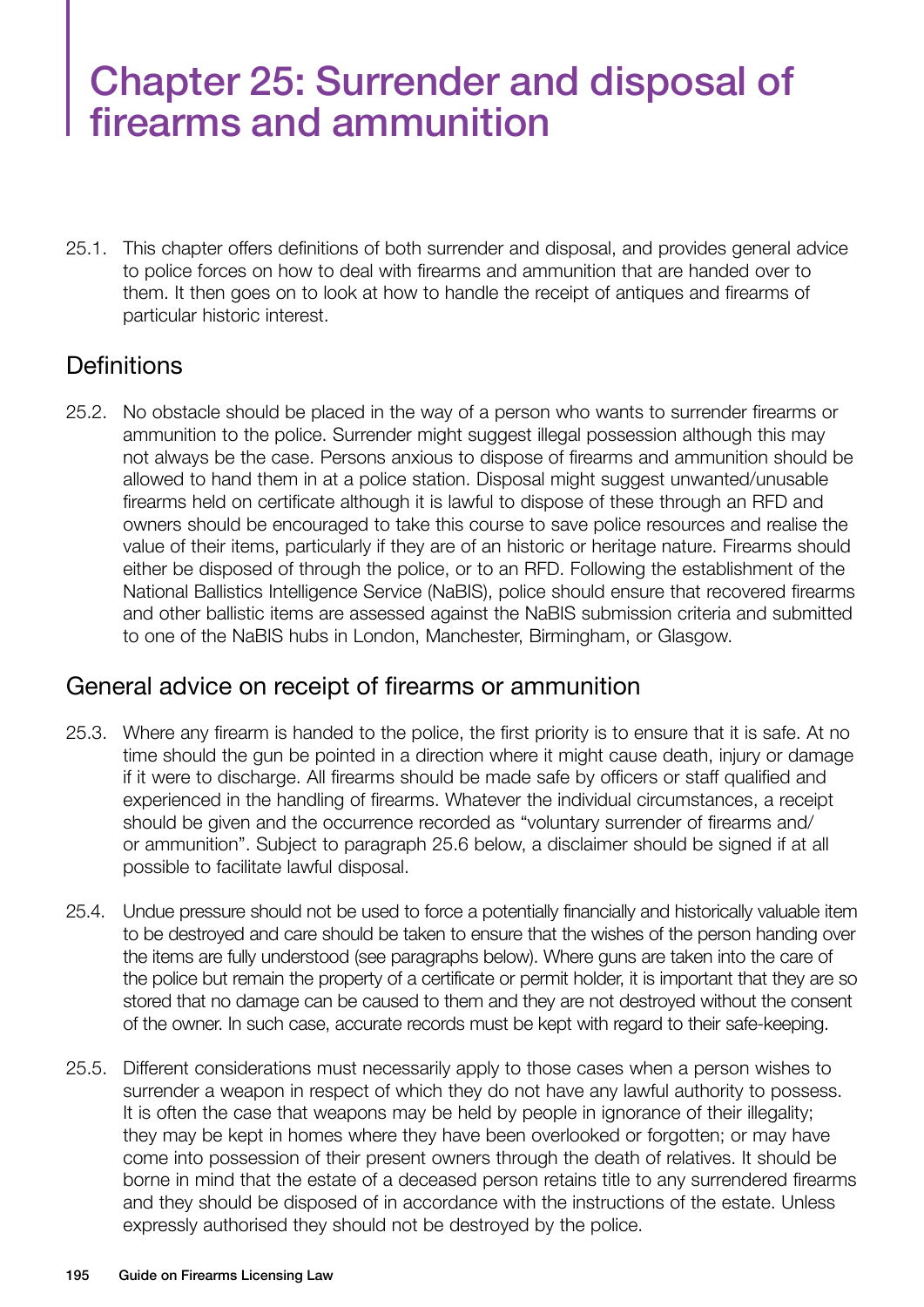- 25.6. Anyone surrendering an illegally held firearm should be questioned discreetly with a view to establishing its history but, unless circumstances exist to give serious cause for concern as to its provenance (for example, if it appears to have been stolen), the person handing it in should not be pressed. The emphasis should be on creating an environment in which people are encouraged to hand in illegally held firearms.
- 25.7. Where it appears, for example, that a person who has inherited a firearm or shotgun wishes to retain it lawfully as a certificate holder or to arrange for its sale/auction, it would be appropriate to issue them with a permit under section 7 of the 1968 Act in order to legitimise their position (see chapter 15). This is also the case where the person holding the firearm is the executor to the will of the deceased or where an application for a shotgun or firearm certificate is being made. In some cases once NABIS investigations have been completed the firearm/ammunition may be transferred to an RFD designated by the person surrendering the item(s).
- 25.8. In any instance, however, when it is believed that a serious offence involving a surrendered gun has been committed, the surrender, find or recovery should be entered onto the NaBIS database and the requisite police procedures should be followed. Any decision to prosecute will be a matter for the discretion of the chief officer of police and the Crown Prosecution Service or Procurators Fiscal.

# Firearms surrendered by RFDs or auction houses

25.9. Police forces are not obliged to accept firearms surrendered by registered firearms dealers who hold those firearms legally, in circumstances where the RFD has alternative available options for selling or disposing of the firearms. Firearms legislation does not expressly oblige the police to be responsible for disposing of firearms which are surrendered by RFDs or auction houses, nor does it oblige the police to cover the associated costs. In these circumstances, police force areas have discretion.

# **Antiques**

25.10. If any firearm is handed in to which section 58(2) of the 1968 Act appears to apply (that is, it appears to be an antique), it should not be refused by the police, but the person wishing to dispose of it should be informed of its status as an antique under the firearms legislation and be allowed to keep it if they wish. Section 58(2) applies to antique firearms only when they are possessed etc as a curiosity or ornament. It will be open to that person to consider retaining the antique firearm or obtaining an estimate of its value and disposing of it possibly through the trade or to a museum or reputable collection. If any antique firearm is retained, the chief officer of police should offer it to a museum, for sale via auction or to a recognised collector organisation in order to ensure the preservation of historic assets which do not pose any threat to public safety.

# Firearms of particular interest

25.11. Similarly, if a firearm is handed in by a firearm or shotgun certificate holder, which appears to be a historic asset or of particular interest and worthy of preservation, even though it is not an antique, it should be confirmed that the person wishing to dispose of it is aware of this possibility in case they wish to consider an alternative method of disposal. They may, for example, prefer to dispose of the firearm through a dealer, or agree to hand it over to a reputable collection. If the owner, having considered these alternatives, decides to hand it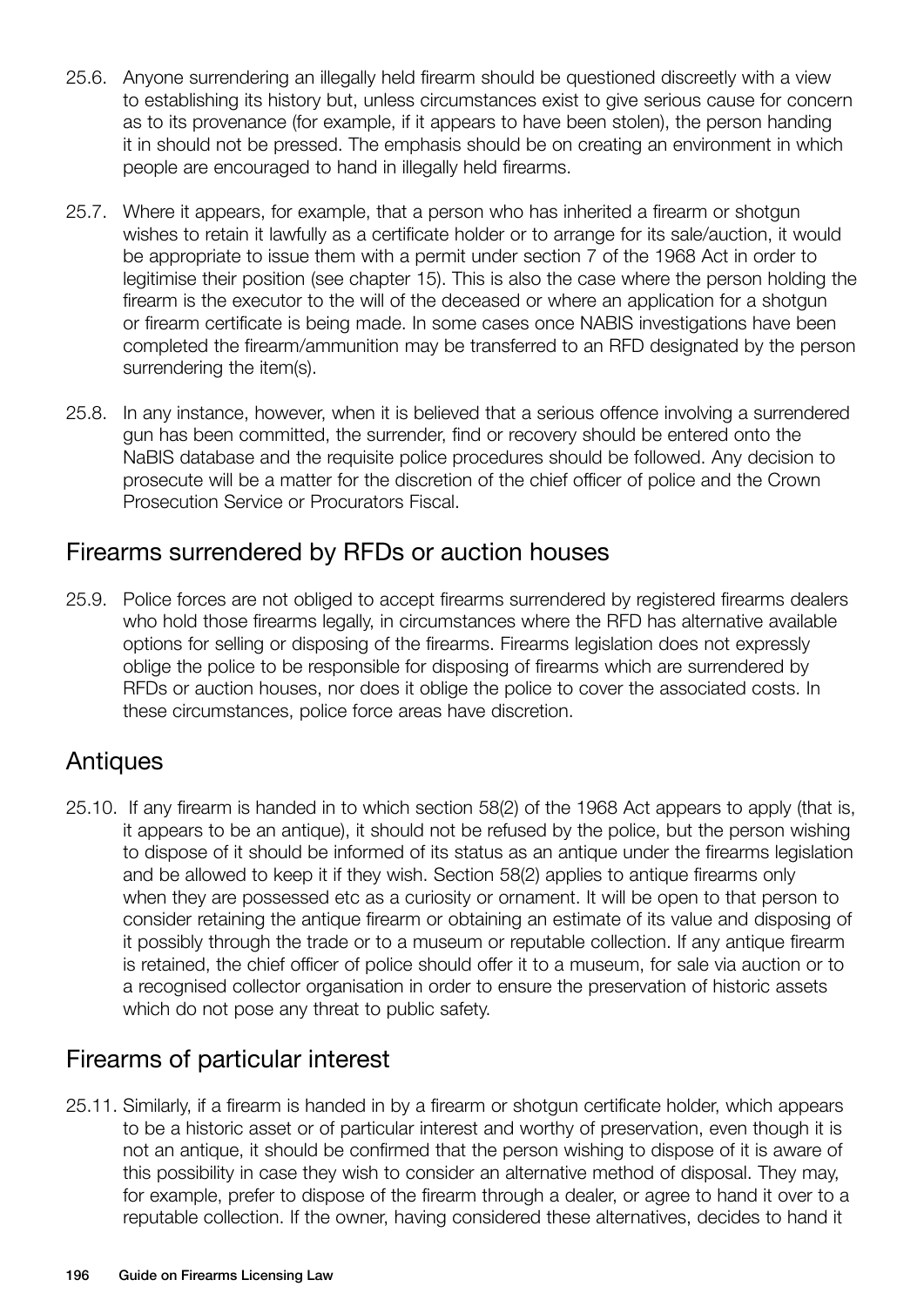in to the police, the chief officer of police should consider offering the firearm to a museum or recognised collectors group. If it appears that a firearm may be of value, then the owner should be advised of this, and sufficient opportunity should be afforded to allow them to have the firearm properly valued and disposed of through a dealer (it may be appropriate to issue a section 7 permit in such circumstances).

- 25.12. Occasionally, handguns covered by section 5(1)(aba) of the 1968 Act will turn up in deceased effects, possibly legally held under the exemptions provided by the 1997 Act. At other times they may have been illegally held. Either way, the police should immediately take the guns into their care, with legally held items being transferred to a section 5 registered firearms dealer or other authorised recipient. It should be borne in mind that the estate of a deceased person retains title to any surrendered firearms and they should be disposed of in accordance with the instructions of the estate. Unless expressly authorised they should not be destroyed by the police.
- 25.13. Many museums, the Ministry of Defence, the providers of forensic science services and NaBIS have an interest in certain types of firearms, for example, for court demonstration purposes, and chief officers of police should co-operate, in cases where no owner exists or can be traced, by not destroying a firearm of an unusual type until the staff of these authorities have had an opportunity to examine it. They will make arrangements direct with police forces to inspect firearms and those of interest may be handed over to an official against receipt.
- 25.14. Ammunition and its packaging may also be of interest to museums and collectors. It should therefore be inspected by independent experts from trade and museums in order to establish its heritage significance, interest and value. If it is of heritage significance, interest or value then it should be passed to museums or to the trade so that those entitled to the value can receive it.
- 25.15. Other firearms related objects handed to the police e.g. loading equipment should also be independently assessed since they may have commercial value as well as being of historic interest. If this is apparent at the time of surrender then they should be handed back and the person surrendering the objects advised to take them to a suitable dealer. This would not apply to component parts which are subject to certification.
- 25.16. All other firearms and ammunition not retained for police purposes should be recorded and destroyed. The destruction should be witnessed by more than one officer, and the records of destruction should be kept for a minimum of ten years.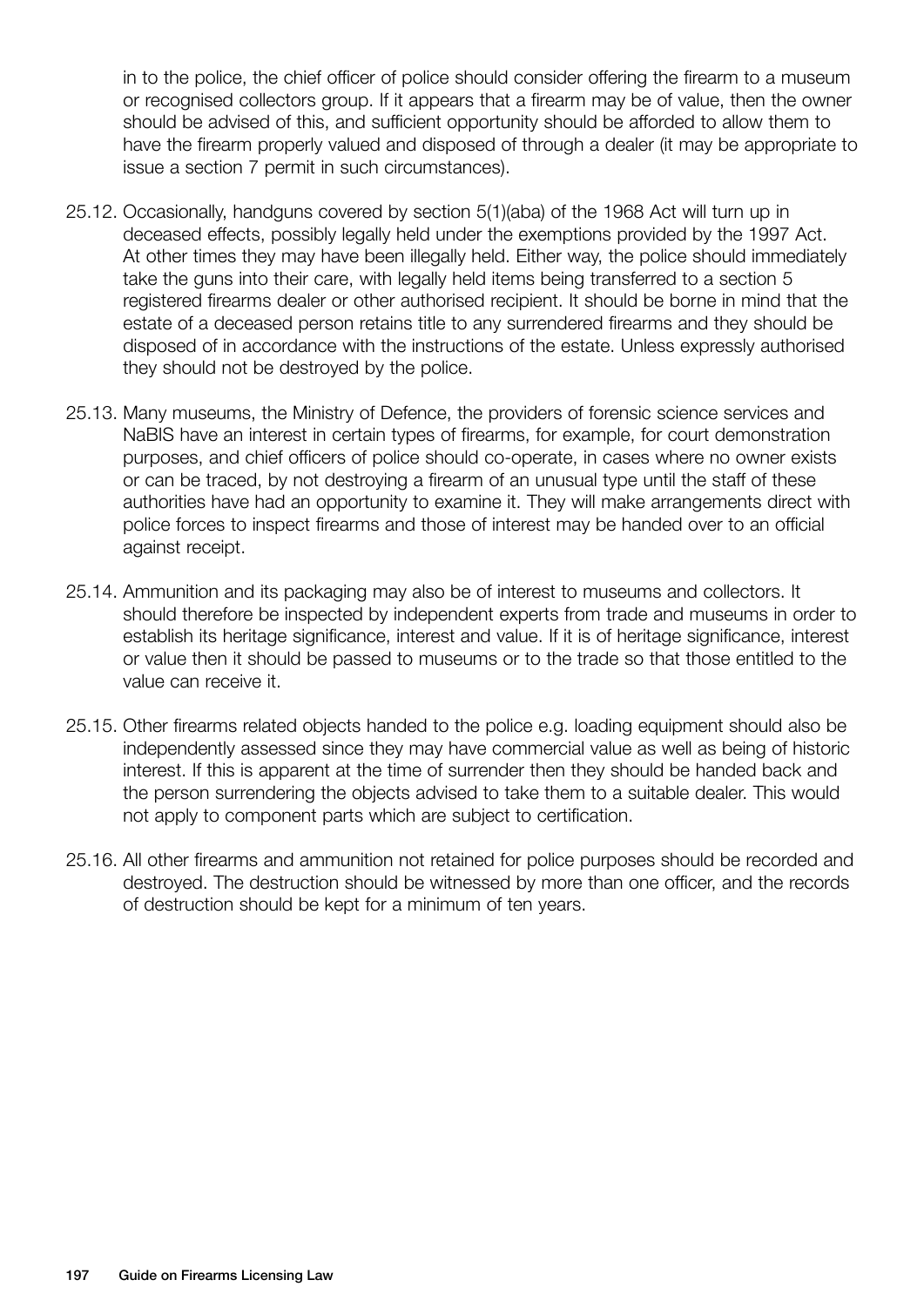# Chapter 26: Northern Ireland

26.1 Section 60(3) of the 1968 Act provides that the Act shall not extend to Northern Ireland, where the possession of firearms is subject to separate legislation (see the Firearms (Northern Ireland) Order 2004 (No. 702) (N.I.3)). This chapter provides some information about the differences and similarities between firearms controls in Northern Ireland and Great Britain. It also offers more detailed information about the movement of firearms and ammunition from England, Wales and Scotland to Northern Ireland.

# General

26.2 In Northern Ireland, unlike in Great Britain, all firearms, including shotguns, air weapons (except those with a kinetic energy of one joule or less, as stated in Schedule 1, paragraph 9 of the 2004 Order) and de-activated guns (unless they are de-activated to the 1995 Home Office standard, as updated in 2010 – see chapter 2.17) are subject to firearm certificate control and it is illegal for any person under the age of eighteen to be in possession of a firearm. In certain circumstances sixteen to eighteen year olds are permitted to possess stipulated types of firearms and ammunition for particular purposes. These particular provisions are stated within section 7 of the 2004 Order.

# Firearm Certificates

- 26.3 The definition of "firearm certificate" in section 57(4) of the 1968 Act specifically includes a firearm certificate granted in Northern Ireland. A firearm certificate issued in Northern Ireland is thus valid in Great Britain and, if the holder of such a certificate takes up residence in Great Britain, the certificate may be varied or revoked and the conditions subject to which it is held may be varied as if it were a certificate granted in Great Britain.
- 26.4 Section 15 of the 1968 Act provides that a person holding a firearm certificate issued in Northern Ireland authorising them to possess a shotgun is exempt from the provision in section 2(1) of the 1968 Act which makes it an offence to possess, purchase or acquire a shotgun without a certificate.
- 26.5 The period of validity of a firearm certificate issued in Northern Ireland is five years, the same as elsewhere in the United Kingdom. The proviso to section 26(3) of the 1968 Act provides that, subject to the power of a chief officer of police in Great Britain to renew for a period of five years, a certificate granted or last renewed in Northern Ireland shall not continue in force for a longer period than that for which it was so granted or last renewed. On expiry the holder should apply for a certificate to be granted by the chief officer of police in the area where they reside.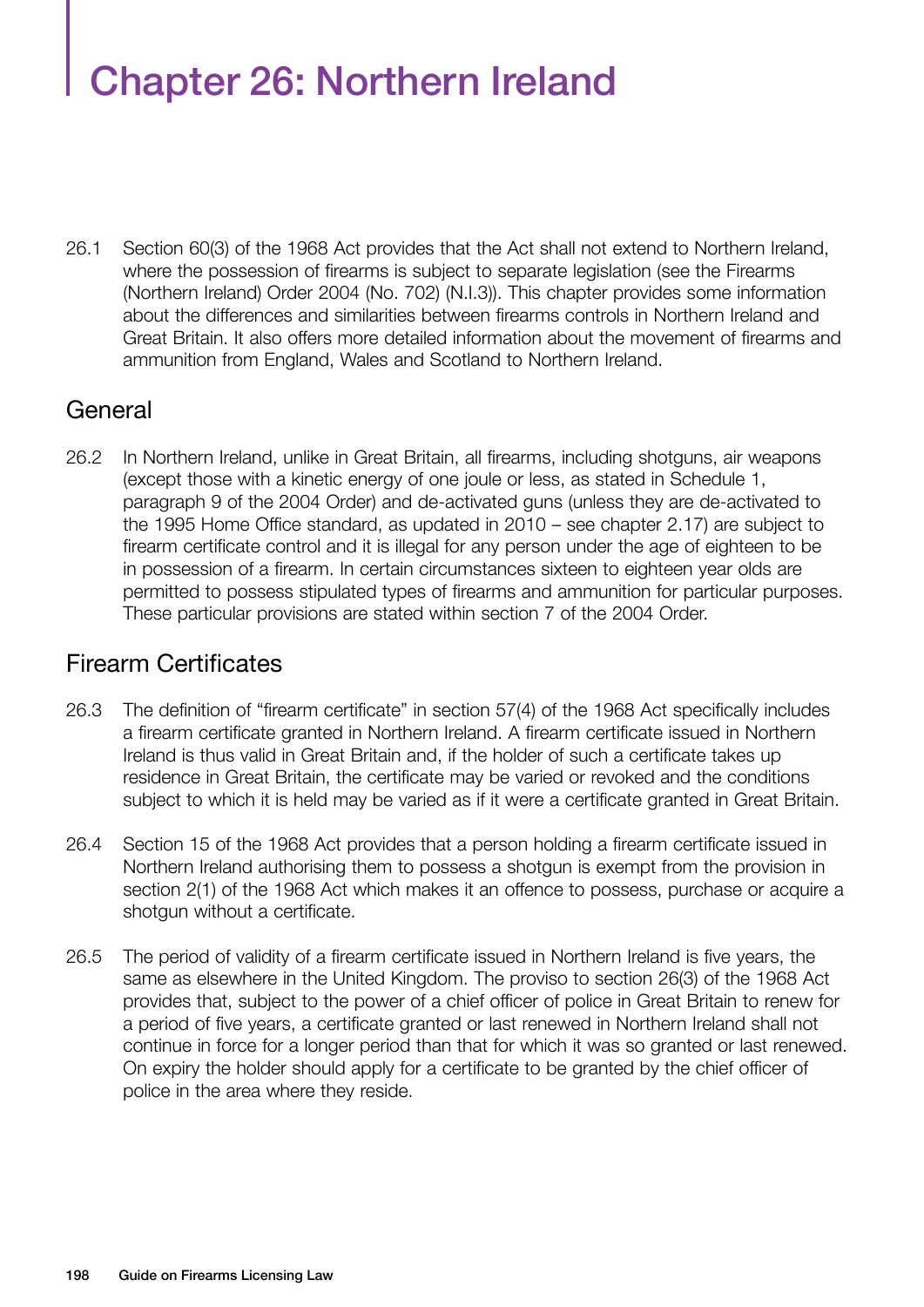# Registered Firearms Dealers

26.6 The provision in section 57(4) of the 1968 Act in relation to a firearms dealer also covers the holder of a firearms dealer's certificate in Northern Ireland. The provisions as to firearms dealers in sections 3(1) to (5), 4(2) to (4), 8(1) and (2), and 45 of the 1968 Act and sections 6, 7(3), 13 and 18(2) to (5) of the 1988 Act apply to persons holding firearms dealers' certificates in Northern Ireland. Section 34(1) of the 1968 Act prohibits the registration in Great Britain of a person who has been prohibited from being granted a certificate by order of a court in Northern Ireland. Article 2 of the Firearms (Northern Ireland) Order 2004 (NI 3) provides that, "holder of a firearms dealer's certificate" includes a person registered under section 33 of the Firearms Act 1968 (c. 27)". Accordingly, a person registered as a dealer in Great Britain may trade in or with Northern Ireland.

# Sale, repair, test, proof, hire, gift or loan

26.7 It should be noted that the prohibitions in section 3(2) and 3(3) of the 1968 Act apply to persons within the United Kingdom, and therefore include Northern Ireland. Section 35 of the 1997 Act with regard to sales etc. of firearms and ammunition not only applies to transactions with persons in Great Britain but also to transactions with persons in Northern Ireland. However, the additional requirements of sections 32, 33 and 34 of the 1997 Act, which specifically requires that transfers take place in person, are limited to Great Britain.

# Taking firearms from Great Britain to Northern Ireland

- 26.8 The holder of either a firearm or shotgun certificate granted in England, Wales or Scotland who wishes to take a related firearm into Northern Ireland is required to provide the Chief Constable of the Police Service of Northern Ireland with such particulars of the firearm and ammunition as he may require. They must also obtain from the Chief Constable of the Police Service of Northern Ireland a Certificate of Approval (see article 17 of the 2004 Order).
- 26.9 Firearms (including air weapons) may only be taken into, possessed or used in Northern Ireland in accordance with any condition imposed on the Certificate of Approval. Certificate of Approval application forms are obtainable from the Chief Constable, Police Service of Northern Ireland, Firearms and Explosives Branch, Lisnasharragh, 42 Montgomery Road, Belfast BT6 9LD (028 9065 0222). Application for a Certificate of Approval must be made not less than one month before the proposed date of arrival in Northern Ireland. No fee is payable for a Certificate of Approval.
- 26.10 The documents required and the procedures to be followed in cases of firearms (including air weapons) taken into Northern Ireland by persons resident in Great Britain are set out in Appendix 8.
- 26.11 The Firearms (Removal to Northern Ireland) (Revocation) Order 2003 (SI 2003/3228), which came into force on 1 January 2004, revoked the Firearms (Removal to Northern Ireland) Order 1990 (SI 1990/2621) and ended the system of prior approvals for section 1 firearms and ammunition.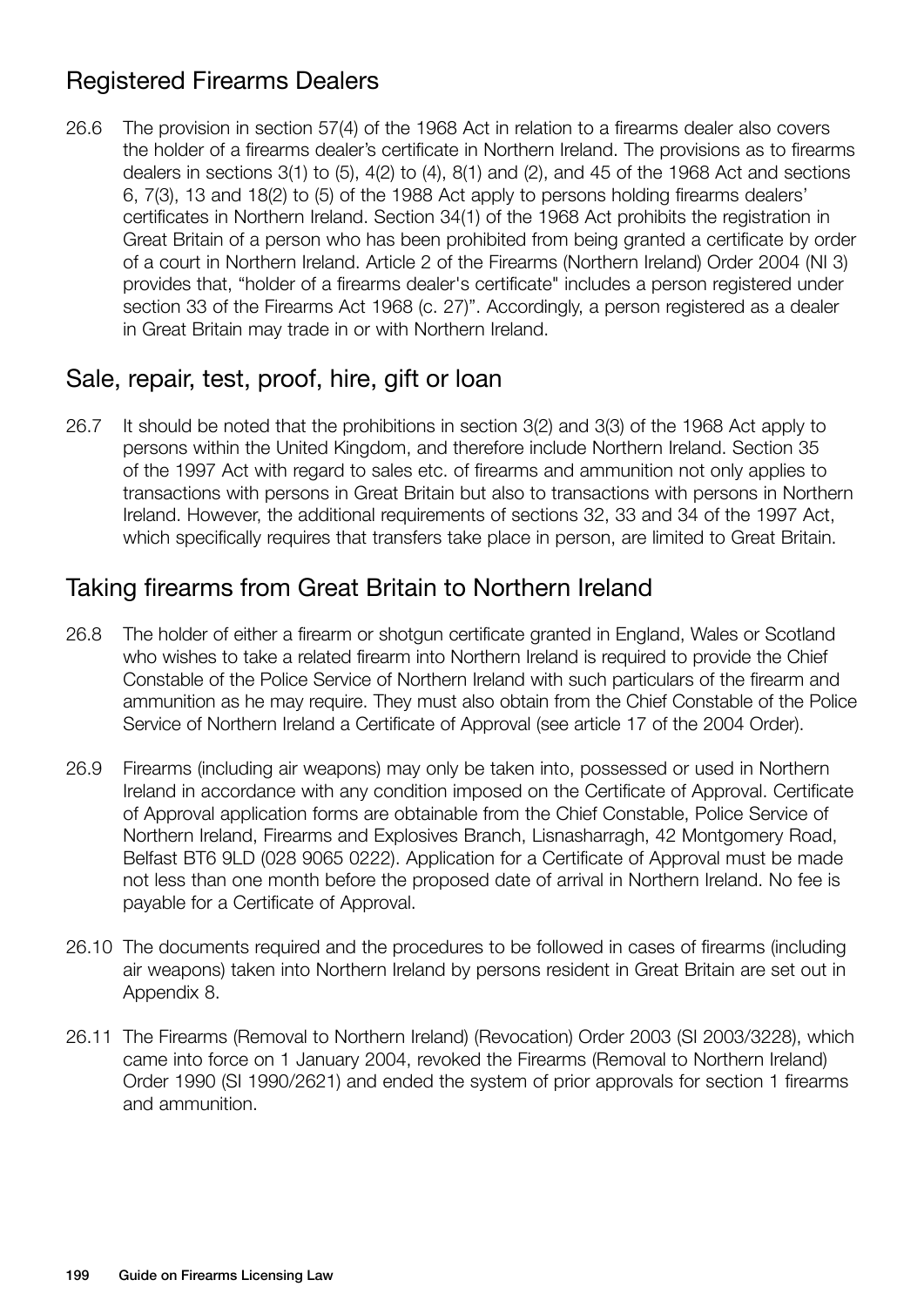# Chapter 27: Visitors' Permit Procedures

27.1. This chapter sets out the legislative authority for the issue of visitors' permits, and provides guidance to chief officers of police on the requirements that need to be met for an application to be successful. It also sets out the conditions that can be added to permits, how they might be varied and the controls on visitor shotgun permit holders buying shotguns.

#### Legislative provisions

- 27.2. Under section 17 of the Firearms (Amendment) Act 1988, visitors to Great Britain may, if they are granted the appropriate permit, have in their possession firearms, shotguns or ammunition without holding a certificate. Specifically, they may have:
	- (a) a visitor's firearm permit which allows them to have in their possession any firearm, and purchase, acquire or have in their possession any ammunition, to which section 1 of the 1968 Act applies;
	- (b) a visitor's shotgun permit which allows them to have in their possession, purchase or acquire shotguns (subject to the restrictions on purchase and acquisition of shotguns with a magazine (see paragraphs 27.22 to 27.27 below)). By virtue of section 5(2)(b) of the 1988 Act, they are exempt from the requirement to produce a shotgun certificate when purchasing ammunition.
- 27.3. A visitors' shotgun permit is valid for use throughout Great Britain for a period of up to 12 months, and a visitors' firearm permit is also similarly valid subject to any territorial condition as to where the firearm may be used (a separate permit for each force area is not required in either case). While it is expected that the permit should only be valid for the duration of the particular visit, there might be circumstances where the police feel able to issue a pass for a longer period (and this need not be for the full 12 months). A decision will need to be taken to reflect the circumstances of each application, taking account of evidence of planned, future visits and the visitor's history and character, perhaps on previous shooting trips to this country.
- 27.4. Visitors from other European Union (EU) states must be in possession of a European Firearms Pass (EFP) in order to be issued with a visitors' firearm or shotgun permit (see Chapter 29 for more information about these passes). However, an EFP need not be produced if (see also chapter 29):
	- (a) the prospective visitor is precluded by reason of residence or other circumstance from being granted an EFP by another EU state; or
	- (b) they are a recognised EU collector and the permit is required exclusively in connection with the recognised activities.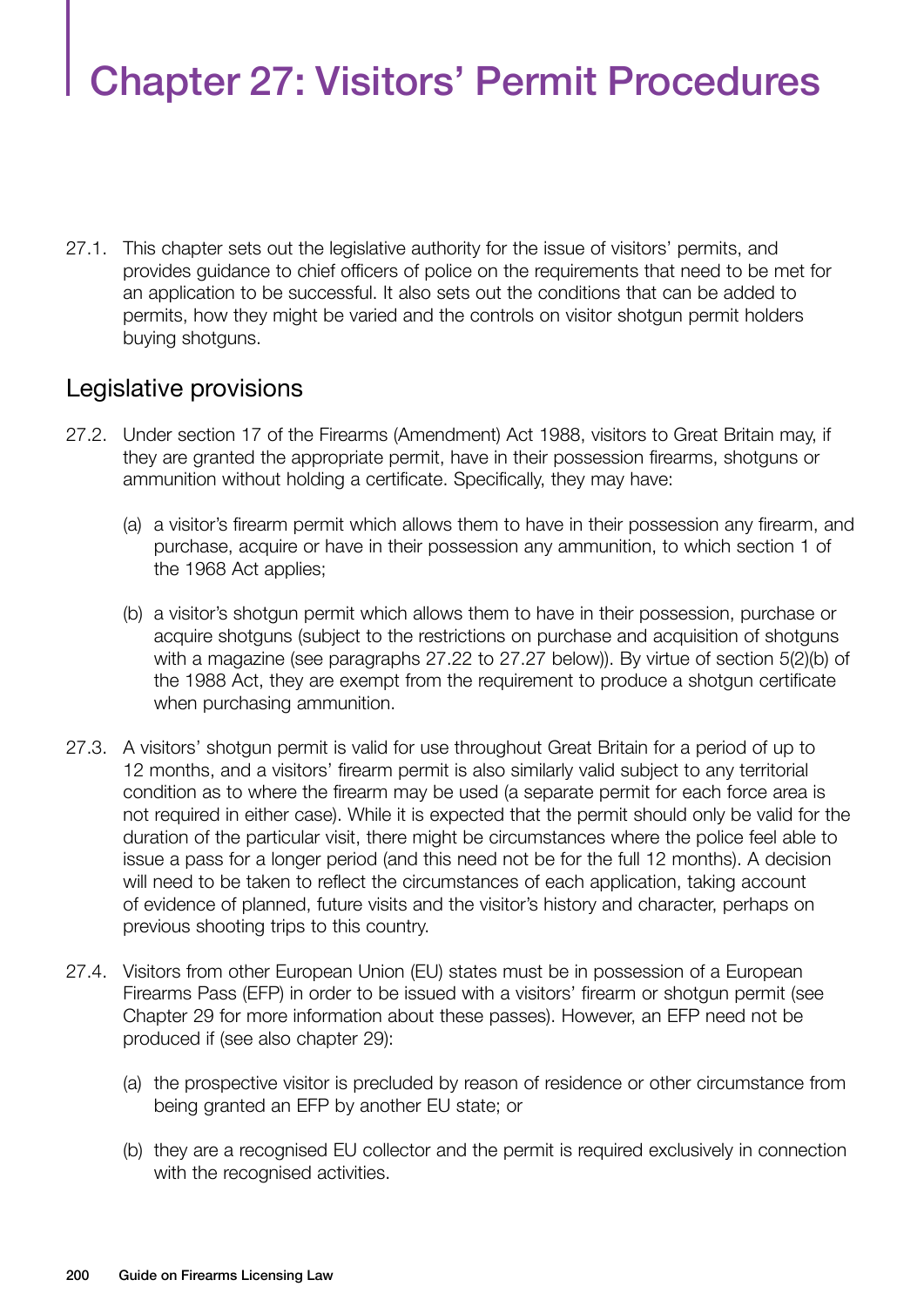# Application

- 27.5. Applications for a visitors' firearm or shotgun permit will be made by a sponsor to the chief officer of police for the area in which the sponsor resides on the prescribed form of application (form 107) and, in the case of visitors from other EU states, must be accompanied (but see chapter 29) by the visitor's EFP, or a copy thereof. Following amendments to section 17(3A) of the 1988 Act (SI 2011/2175) copies of the EFP are acceptable in applying for a British Visitor's Permit.
- 27.6. The sponsor may be:
	- (a) a private individual; or
	- (b) the representative of, for example, a club, shooting syndicate, country estate or national shooting organisation.
- 27.7. Where the sponsor is a private individual or represents a local shooting organisation, the usual checks should be made as to their bona fides in the same way as for a certificate applicant. Although in most cases private sponsors will themselves be firearm or shotgun certificate holders, this need not necessarily be the case. Particular attention will need to be paid to security arrangements.
- 27.8. Section 17(7) of the 1988 Act provides for a group application to be made for up to twenty permits for persons specified in the application. In addition to fulfilling the criteria outlined in paragraphs 27.10 and 27.11, the chief officer of police must be satisfied that the persons specified in such an application are genuinely part of a group who propose to use the firearms in question either for sporting purposes on the same private premises during the same period, or to participate in the same competition or event, or series of competitions or events. Where six or more permits are issued on the basis of a group application, a reduced fee is payable.

# Consideration of application

- 27.9. The criteria for the grant of a visitors' permit are set out in sections 17(2) and (3) of the 1988 Act.
- 27.10. Chief officers of police must not grant a permit to any person in respect of whom they have reason to believe:
	- (a) that their possession of the weapons or ammunition in question would represent a danger to the public safety or to the peace; or
	- (b) that they are prohibited by the 1968 Act from possessing them (for example, a person to whom section 21 of the 1968 Act applies). Convictions outside of the UK do not count towards this statutory prohibition but will be relevant to (a).
- 27.11. If the grant of a permit is not precluded on the above grounds, chief officers of police must satisfy themselves that:
	- (a) the applicant is visiting or intends to visit Great Britain; and either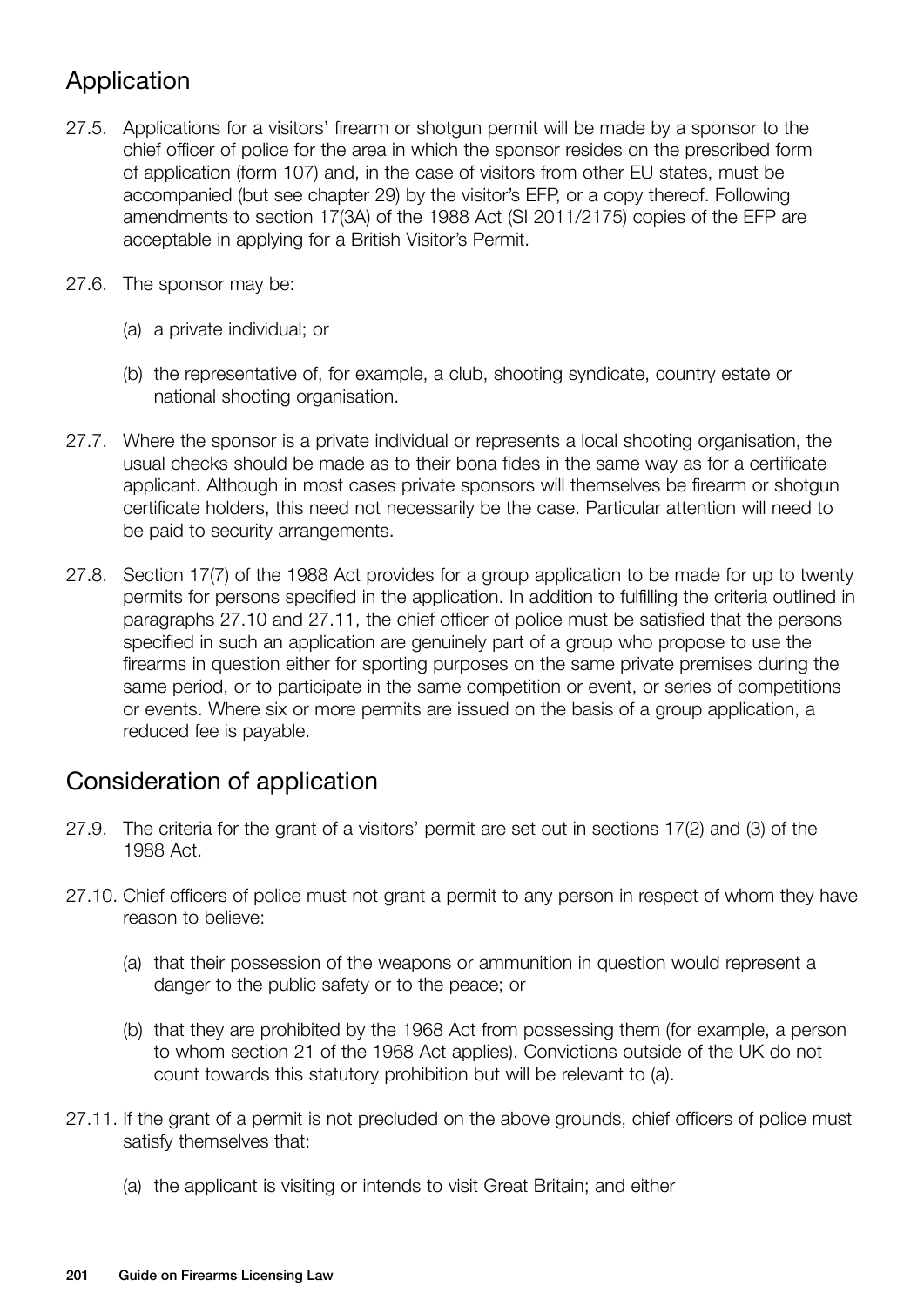- (b) in the case of a visitor's firearm permit, the applicant has a good reason for having each firearm and the ammunition to which the permit relates in their possession, or, as respects ammunition, for purchasing or acquiring it, while they are a visitor to Great Britain; or
- (c) in the case of a visitor's shotgun permit, that the applicant has a good reason for having each shotgun to which the permit relates in their possession, or for purchasing or acquiring it, while they are a visitor to Great Britain (and where the applicant wishes to purchase or acquire a shotgun with a magazine, that they satisfy the criteria listed at paragraphs 27.22 to 27.27 below). A shotgun with a magazine means a shotgun which has a non-detachable magazine incapable of holding more than two shots, in accordance with section 1(3)(a) of the 1968 Act (as amended).
- 27.12. The information required to reach a decision on an application will be supplied by the sponsor, to whom all enquiries should be directed. Generally, it will be neither practicable nor appropriate to make detailed enquiries into a visitor's fitness to hold a firearm. It will normally be sufficient to see a copy of any current firearm certificate, hunting licence or membership card of a shooting organisation issued to an applicant in their own country. The EFP must be submitted if the visitor is resident in another EU state; copies of the EFP are acceptable. The verification by the sponsor of the event, if any, to be attended will normally enable the chief officer of police to be satisfied as to the applicant's good reason.
- 27.13. Applicants who wish to purchase a shotgun should similarly be able to provide a good reason for the purchase or acquisition of each gun, for example evidence of the event or events at which it is to be used. Application to purchase a shotgun should be made on the original application for a permit, using the space provided on the form. Applicants who wish to purchase a shotgun but who do not intend to use it in Great Britain should be directed to take advantage of section 18 of the 1988 Act. This provision allows persons to purchase a firearm from a registered firearms dealer if that person has not been in Great Britain for more than 30 days in total in the preceding 12 months and the firearm is purchased for the purpose only of being exported without first coming into that person's possession. If a person wishes to purchase a shotgun and take it with them from Great Britain they will need to obtain a visitor's shotgun permit.

# Permit conditions

- 27.14. Under section 17(4) of the 1988 Act the chief officer of police has the power to attach conditions to a visitors' permit. Under section 17(5), the chief officer has the power to vary, by a notice in writing, any condition of the permit. However, there is no power to impose or vary a condition so as to restrict the premises where a shotgun may be used.
- 27.15. In considering what sort of conditions should be attached, it is necessary to have regard to both the purpose and the proposed duration of the visit. Chief officers of police will want to consider the following:
	- (a) It is recommended that all permits should contain conditions (i) to (v) set out in Appendix 9. However, it is important that all cases are considered on their merits with additional conditions added as appropriate (see below). A permit may be valid for up to 12 months, but the validity should normally relate to the duration of the proposed visit (but see paragraph 27.3);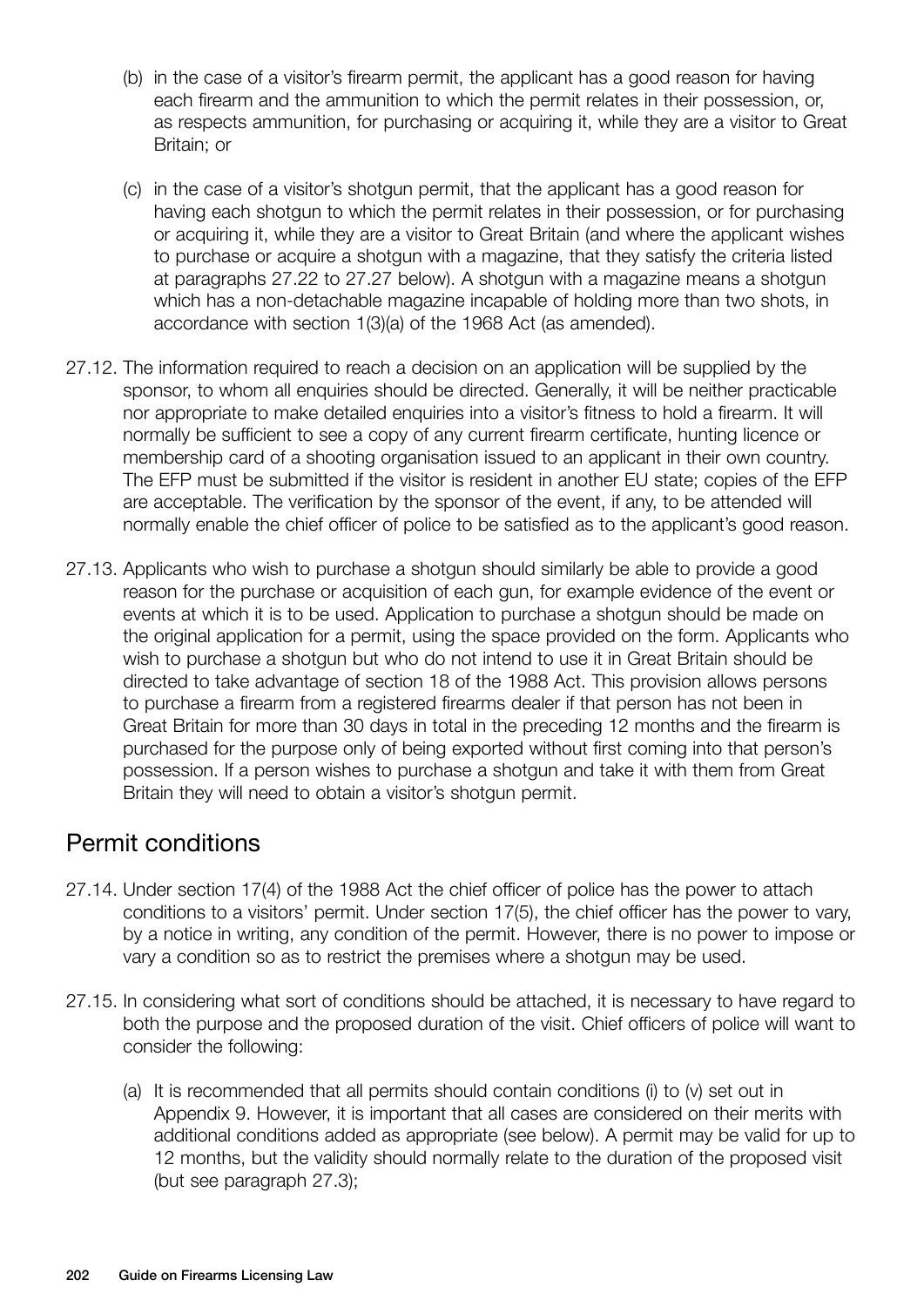- (b) Where an applicant for a visitor's firearm permit is coming to shoot in a particular competition or event, the permit should normally make reference to the specific competition(s) or event(s) in respect of which it has been granted as in condition (vi). Where, however, the permit is sought for other sporting purposes such as deerstalking, game shooting or wild fowling, the type of condition will necessarily be dependent upon the locations specified by the sponsor in the application;
- (c) Where the permit is required for one or more specified locations (these may in some cases be in other force areas) condition (vii) in Appendix 9 would be appropriate;
- (d) Where the circumstances of the application merit a more open approach, condition (viii) should be imposed;
- (e) Where a visitor also wishes to purchase a shotgun or shotguns for shooting in Great Britain, condition (ix) should be imposed to require the permit holder to notify details of purchase to the police and to enter the details of each such shotgun in the appropriate part of the permit.
- 27.16. A visitors' firearm permit must specify the number and description of the firearms to which it relates, including their identification numbers, and give details of the quantities of ammunition authorised to be purchased or acquired, and to be held at any one time. A visitors' shotgun permit must specify the number and description of the shotguns to which it relates, including, if known, their identification numbers. It should be established at time of application whether a sound moderator is to be included as an accessory to any firearm to be imported. If this is the case then all sound moderators should be specified on the permit.

# Variation of conditions

27.17. Section 17(5) of the 1988 Act empowers the chief officer of police to vary the conditions attached to a permit. A request for variation, which must be made on a new application form, will most usually occur where a visitor has subsequently been invited to participate in some other competition or event. In such circumstances a variation may normally be granted on confirmation of the event to be attended, provided that there has been no material change in the applicant's circumstances and that they still qualify under paragraphs 27.10 and 27.11 above. If the event is to take place after the expiry date of the existing permit, it will be necessary for a fresh application for a new permit to be made.

# Processing late applications

27.18. Applications should be made at least six weeks prior to arrival in the UK. Inevitably, some applications will be made close to the date on which the applicant wishes to come to this country, for example because of illness, a change in family or business circumstances or as a late addition or change to a group application. In such cases, while it cannot be guaranteed that all applications will be processed in time, every effort should be made to try and achieve this. Similarly, it may be necessary to issue amended permits at short notice to cater for unavoidable last-minute changes to guns (for example because of breakage) which visitors are authorised to bring with them (see also paragraph 27.17).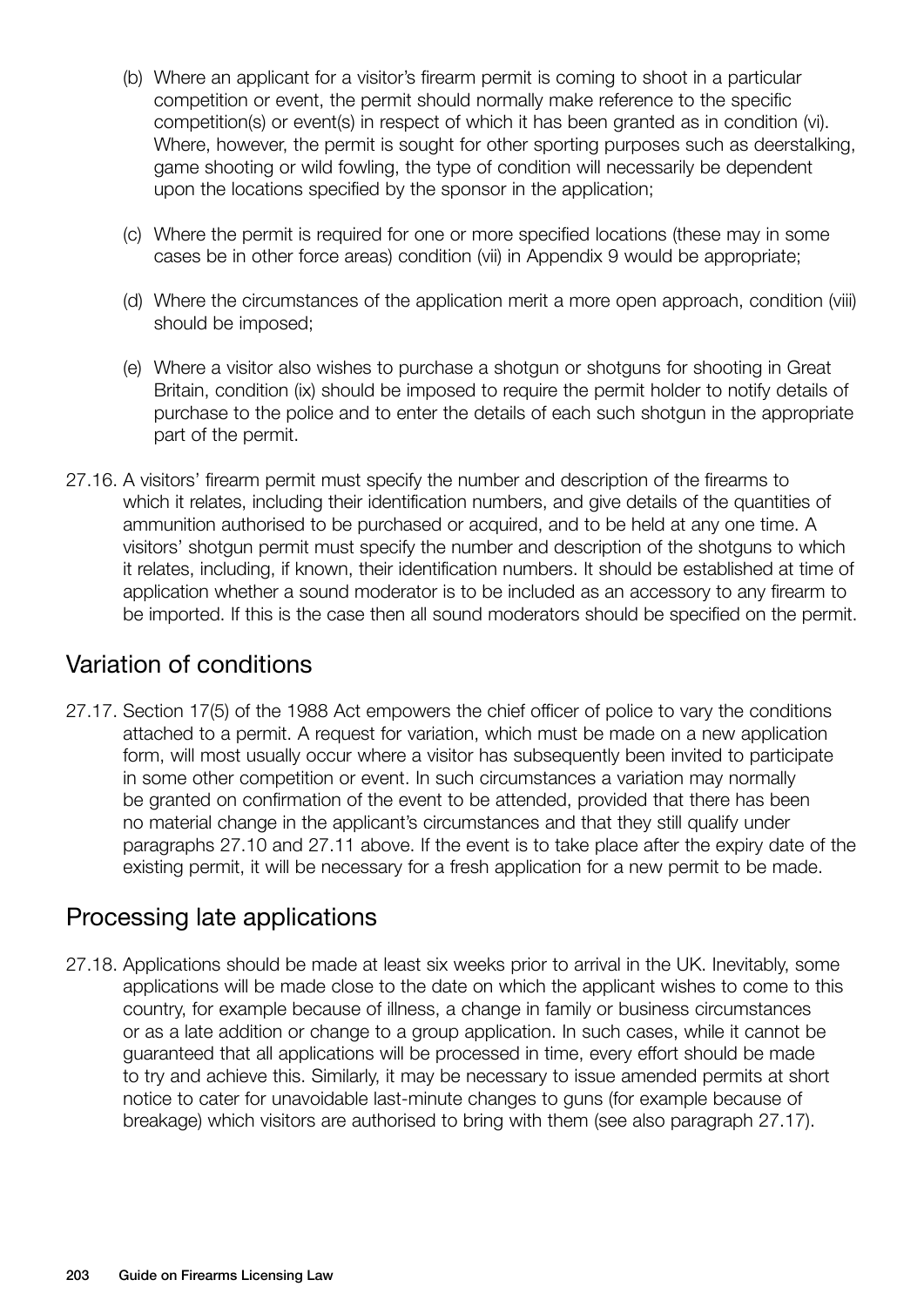# Notification of refusal

27.19. There is no right of appeal against a refusal to grant a visitors' permit. Notification of refusal, giving the reasons for the decision, should be sent by letter to the sponsor. Where a refusal is issued it is particularly important that notification should be sent in good time, in order to avoid the applicant incurring unnecessary travel costs.

# Dispatch of permits

27.20. The completed permit should be sent to the sponsor who will forward it to the visitor in their country of origin for presentation to the Border Force on arrival in this country. The visitors' permit will be accepted in lieu of an import licence issued by the Department for Business, Innovation and Skills (BIS). A visitor must carry their permit with them on leaving the country for presentation to the Border Force at the point of departure. An export licence would only be required for onward destinations not covered by the firearms personal effects exception in the Export of Goods (Control) Order (EG(C)O), that is those countries subject to arms embargoes. In some cases, the permit will be valid for further visits. EU visitors need not declare their firearms to the Border Force on arrival from, or departure to, another Member State, but must produce their EFP, in which details of their visitor's permit have been entered, to a Border Force Officer if asked to do so. Failure to produce the Permit or the EFP would render the goods liable to detention or seizure.

# Diplomats and royal visitors

27.21. Members of the Diplomatic Corps in London are not visitors and the normal considerations for the grant of a firearm or shotgun certificate apply (see also chapter 10). Visiting diplomats and foreign dignitaries are, however, eligible for the grant of visitors' permits subject to the normal requirements of section 17 of the 1988 Act being met.

# Controls on visitors' permit holders buying shotguns in Great Britain

- 27.22. Section 17(1A) of the 1988 Act contains restrictions on the purchase and acquisition of certain shotguns by the holder of a visitor's shotgun permit. The restrictions only apply to transactions involving shotguns with a magazine. Single-shot shotguns are not subject to these restrictions. A single-shot shotgun means any shotgun which can fire only one shot from each barrel without reloading. Single-barrelled single-shot shotguns, double-barrelled shotguns and multi-barrelled shotguns which have no magazine fall within this definition.
- 27.23. The purpose of this provision is to ensure that no visitor can purchase or acquire a shotgun with a magazine in Great Britain to take to another EU state without holding a licence granted by BIS to remove the gun from Great Britain to that other state. It is also to ensure that the authorities in the visitor's own state of residence are informed of the purchase or acquisition.
- 27.24. A visitors' shotgun permit shall not authorise the purchase or acquisition of a shotgun with a magazine unless one of four requirements are met, namely that:-
	- (a) the permit holder has a licence issued by BIS to remove the gun from Great Britain; or
	- (b) the gun will be exported outside the EU without being first taken to another EU state; or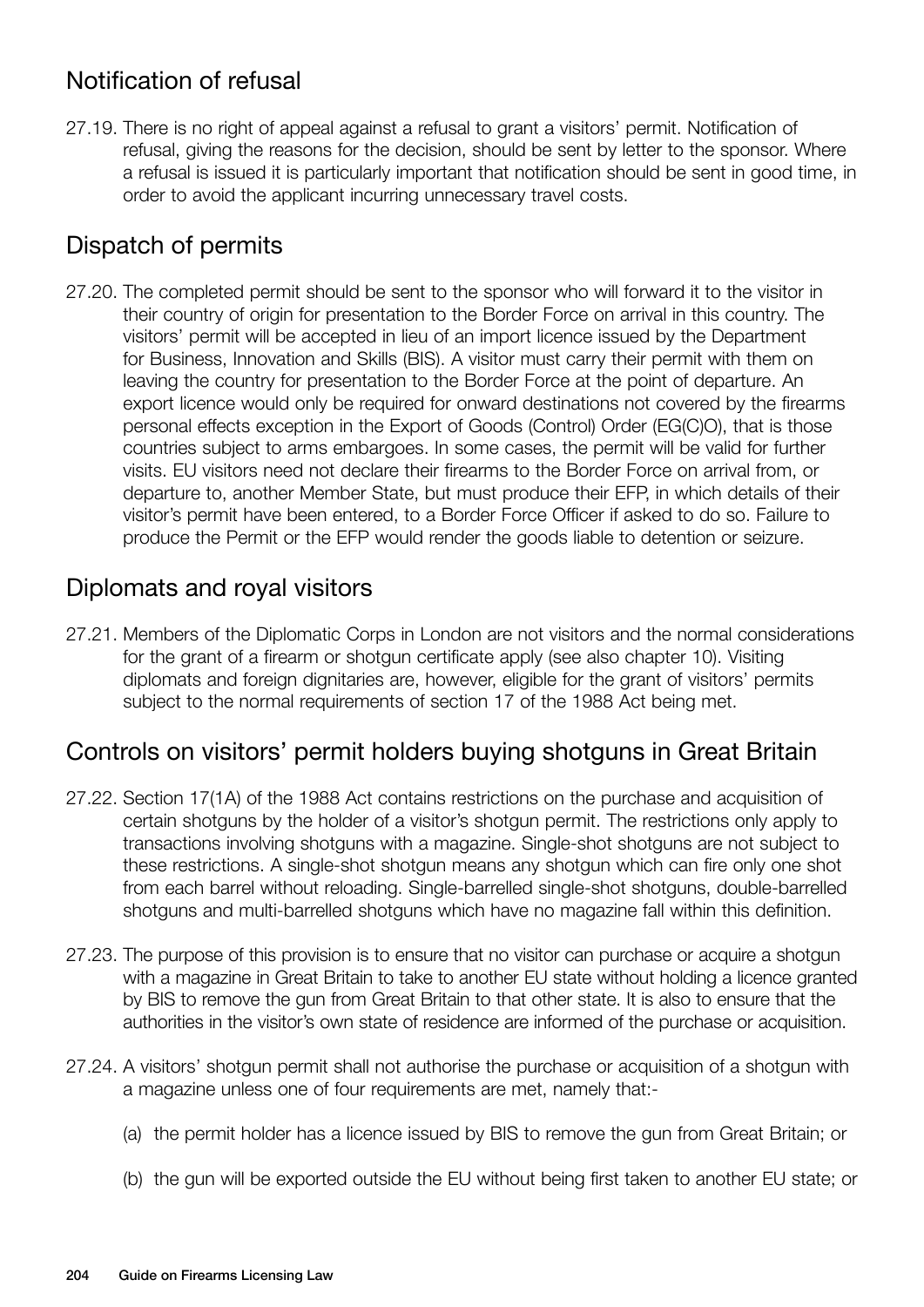- (c) the terms of acquisition restrict the permit holder's possession of the gun to the whole or part of their stay in Great Britain and prevent its removal from Great Britain; or
- (d) the gun is purchased or acquired by a recognised EU collector and the gun is acquired exclusively in connection with the recognised activities of such collectors.
- 27.25. The onus is on permit holders to show vendors or transferors that they satisfy one of the four requirements. If none of the requirements are met, and the transaction takes place, permit holders will be committing an offence under section 2 of the Firearms Act 1968 and the vendors or transferors an offence under section 3(2) of that Act.
- 27.26. Any transaction with a permit holder who cannot show that they reside outside the EU, and in respect of which sub-paragraph (a) or (b) above applies, must be notified to the chief officer of police who issued the visitors' shotgun permit. The notice of transaction must be sent within 48 hours of the transaction by recorded or special delivery and must contain a description of the shotgun (including the identification number if any). It must also state the nature of the transaction (giving the permit holder's name and address in their state of residence and the number and place of issue of their passport if any) and the particulars of any licence issued by BIS authorising the removal of the shotgun from Great Britain.
- 27.27. The notifications received by chief officers of police must be passed immediately to the Home Office for transmission to the permit holder's state of residence via the Weapons Information Exchange System.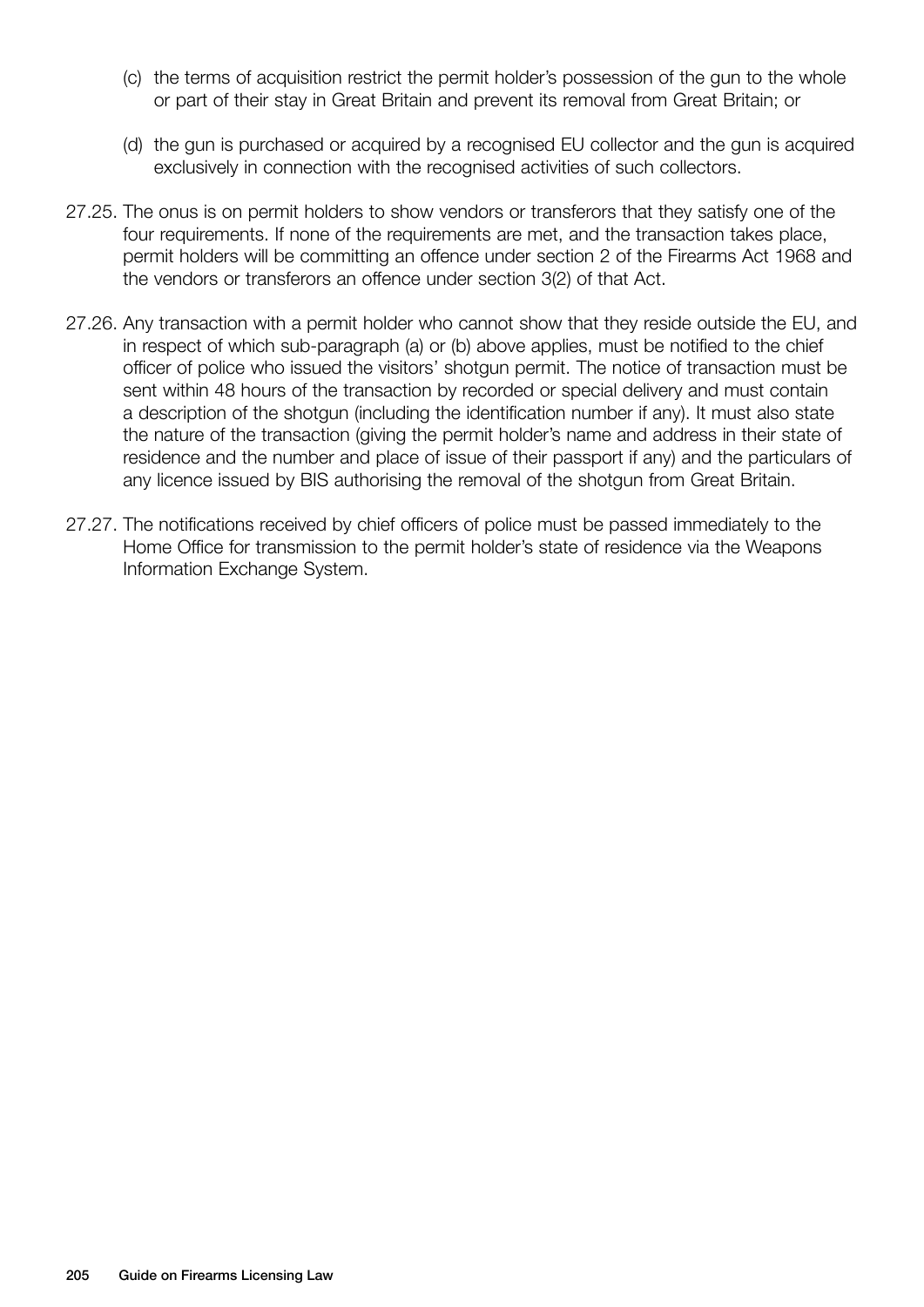# Chapter 28: Import and export of firearms and ammunition

28.1 This chapter provides information about import and export licensing requirements for firearms and ammunition. Details are provided for both transfers between European Union (EU) nations and to and from the United Kingdom and non-EU countries. The acronym EC is used in this chapter only where it relates to specific Directives or forms that make use of the term.

#### Contact points

28.2 The Department for Business, Innovation and Skills (BIS) is responsible for these arrangements and enquiries should be passed to whichever of the two contacts below is most relevant:

#### **Imports**

Import Licensing Branch (ILB) **BIS** E-mail: enquiries.ilb@bis.gsi.gov.uk

#### **Exports**

Export Control Organisation (ECO) BIS 3rd Floor, 1 Victoria Street London SW1H 0ET Tel: 020 7215 4594 Fax: 020 7215 2635 Email: eco.help@bis.gsi.gov.uk

# Transfers to and from other European Union (EU) nations

- 28.3 The Weapons Directive 91/477/EEC (as amended by Directive 2008/51/EC) introduced harmonised community arrangements for licensing certain firearms movements between EU Member States. Similar provisions for ammunition were introduced by the Explosives Directive (93/15/EEC), which was transposed into UK law by SI 1993/2714. To move firearms and ammunition from one EU Member State to another, a licence (a transfer licence) must be obtained from the EU Member State in which the firearms or ammunition are situated. EU Member States can insist that certain types of firearms are not transferred to their territory without their prior agreement.
- 28.4 These arrangements apply to all transfers of firearms covered by the above mentioned Directive including commercial consignments, mail order sales or where an individual buys or permanently acquires a firearm in another EU Member State and wants to bring it back to their State of residence. They do not apply where individuals take their firearms temporarily to another EU State on the basis of a European Firearms Pass, for example for a shooting trip or competition. Residents of a Member State other than the UK also require a British visitors' permit.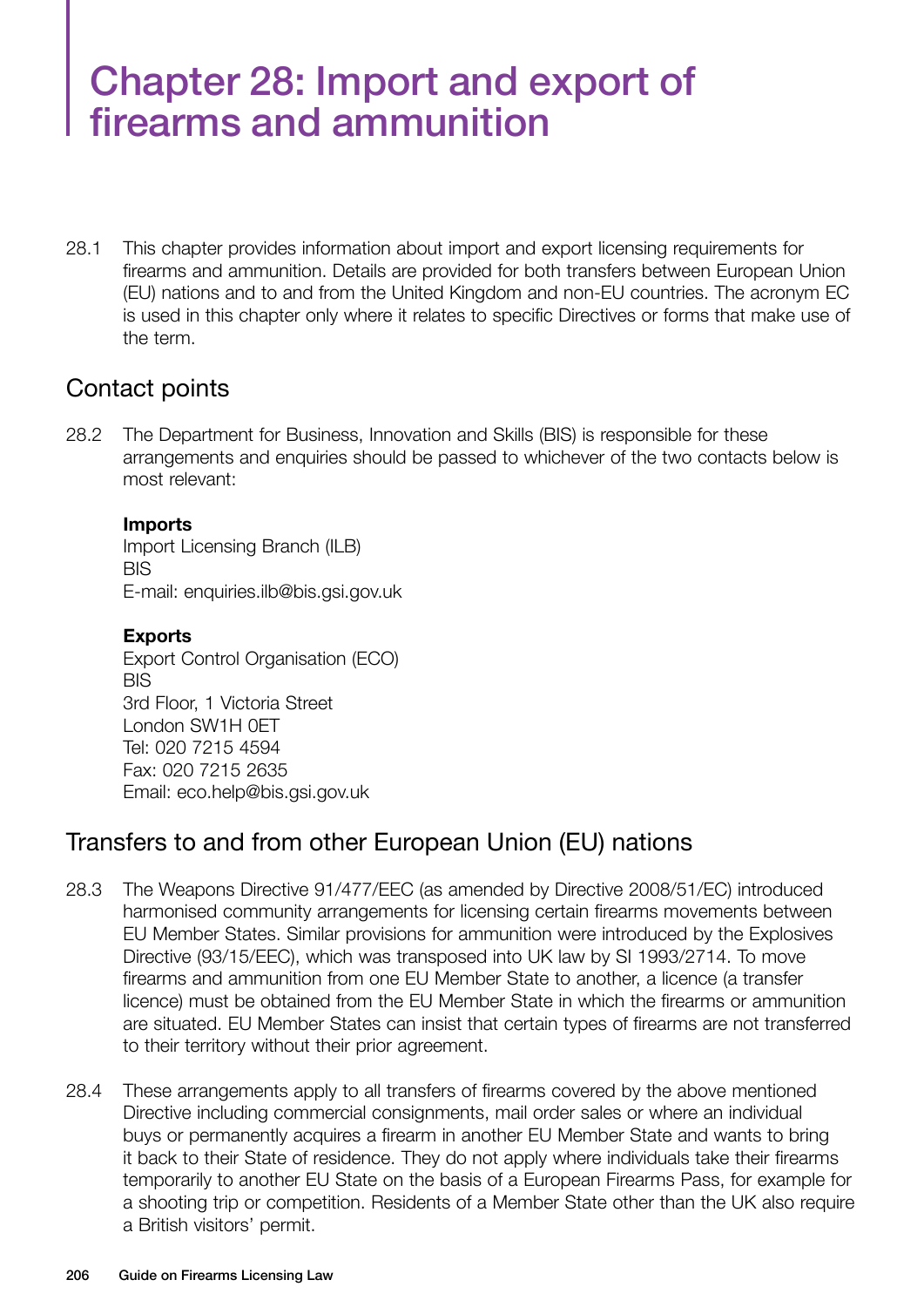28.5 The Directive does not apply to the acquisition and or possession of weapons and ammunition, in accordance with national law, by the armed forces, the police, public authorities or by collectors and bodies concerned with the cultural and historical aspects of weapons and recognised as such. Nor does it apply to commercial transfers of weapons and ammunition of war. In these instances, normal import and export licensing arrangements will still apply unless the items are property of the Crown whereby the Crown also holds right to disposal at the time of import and export.

Those weapons which are controlled under the Firearms Acts but which do not fall within the Directive's definition of firearms, for example stun guns and CS gas canisters, are subject to import and export licensing arrangements.

28.6 Detailed arrangements for the import and export of firearms and ammunition are as follows:

# Imports from other EU nations

- 28.7 Transfers of firearms, shotguns, component parts and ammunition falling to section 1 and section 2 of the 1968 Act entering the UK from other EU States either on a commercial or private basis are lawful only if all the following requirements are met:
	- (i) a licence authorising the transfer of the firearms to the UK has been issued to the transferor by the EU state from which the firearms are transferred; and
	- (ii) the licence (or a document referring to it) accompanies the firearms at all times until they reach their destination in the UK and can be produced on demand to a constable or an officer of Border Force; and
	- (iii) the UK transferee of the firearms is authorised under the 1968 Act to possess the firearms in question, that is a registered firearms dealer, or firearm or shotgun certificate holder (unless exempt from the need to hold a certificate).

BIS import licensing must be contacted prior to attempting to transfer, if a licence (28.7i) has not been issued by the EU state from which the items being transferred.

- 28.8 The licence referred to in (i) above may be either a specific licence issued by the EU State from which the firearms are transferred or an open licence granted by that State to a firearms dealer. An open licence is acceptable only if the UK transferee of the firearms is a registered firearms dealer. In the case of a transfer by a registered firearms dealer under an open licence, the document which must accompany the consignment to another EU State (that is the document corresponding to that referred to in (ii) above) should be a declaration by the dealer giving details of their open licence, the transferee, and the firearms in the consignment.
- 28.9 The UK has advised other EU States that the UK's prior consent is required before a licence can be issued authorising the transfer of any weapons or ammunition prohibited under section 5 of the 1968 Act, and covered by Categories A (prohibited weapons), B ('Firearms subject to authorisation') and C ('Firearms subject to declaration') of the Weapons Directive 91/477/EEC (as amended by Directive 2008/51/EC), to UK territory. UK prior consent is given in the form of an individual import licence issued by BIS import licensing. Prior consent from BIS import licensing must be obtained by the prospective UK transferee of the consignment and will specify the type and number of prohibited weapons or ammunition that may be transferred to the UK under it. Applications should be made at www.ilb.bis.gov.uk in accordance with the instructions in this chapter.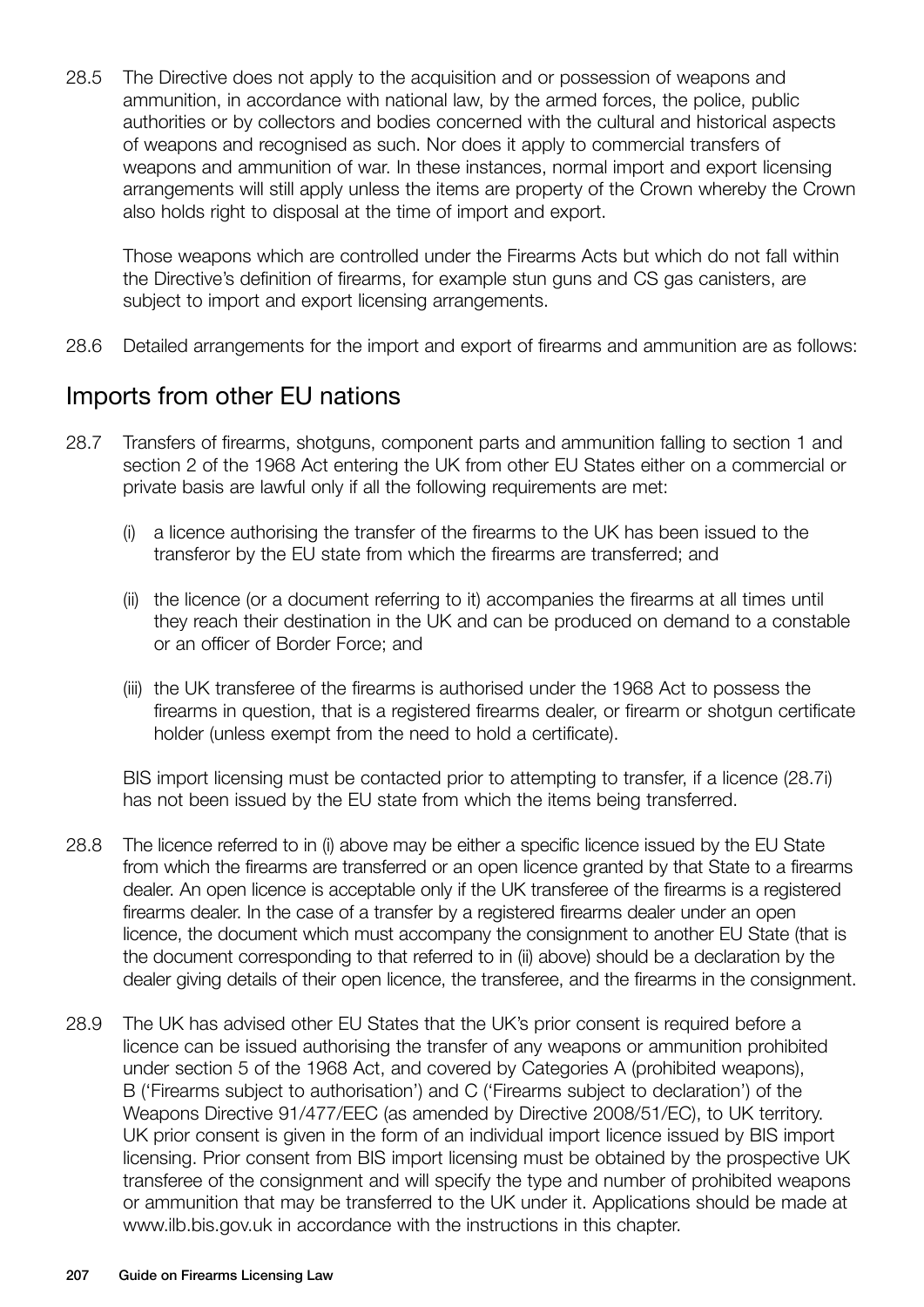- 28.10 Prohibited weapons can therefore only lawfully enter the UK from EU States if;
	- (i) the three requirements detailed above are complied with; and
	- (ii) an appropriate prior consent import licence has been granted by BIS import licensing to the UK transferee. Small firearms (handguns) became prohibited weapons as a result of section 1 of the Firearms (Amendment) Act 1997. Prior consent is not, however, required for handguns imported directly into Northern Ireland and the Isle of Man. However, if any part of the journey is through Great Britain this can only be conducted by a carrier authorised to carry prohibited firearms under section 5 of the 1968 Act.
- 28.11 The above licensing requirements apply where an individual brings in a firearm privately from an EU State, for example by mail order or as part of their personal possessions, if the firearm has been newly purchased or acquired elsewhere in the EU.

# Exports to other EU nations

- 28.12 Export licences (open or specific) are issued by BIS. An open licence can be granted to a dealer, valid for up to three years, allowing them to transfer firearms to dealers in other EU States without needing a specific licence for each consignment. But if the firearms are of a type for which the receiving EU State has indicated that its prior consent is required this must be obtained before they are transferred and before a specific licence can be issued. The open licence can only be used where both parties to the transaction are firearms dealers. Where a specific licence is issued it must accompany the consignment at all times. Consignments made under open licence must be accompanied by a document (EC5) giving details of the licence, the transferee, and the firearms.
- 28.13 Any visitor who, by virtue of holding a visitors' shotgun permit (as per section 17(1) of the 1988 Act), purchases a shotgun in Great Britain to take back to another EU State must obtain a transfer licence before removing the gun from the UK (assuming that the exceptions in the Export Control Order 2008, as amended, do not apply). Where the shotgun has a magazine, the licence must be obtained before the purchase is made.
- 28.14 Particularly valuable firearms over 50 years old will often require an additional individual export licence, issued by the Arts Council England, to travel to any destination (both EU and non-EU nations). The criteria are set out below. Less valuable firearms over 50 years old may be moved under the terms of an Open General Export licence (details can be obtained from Arts Council England). Firearms that always require an individual export licence are those:
	- a) between 50 and 100 years old which are valued in excess of £43,530 (outside the EC) and £65,000 (within the EC)
	- b) over 100 years old that are valued in excess of £35,000 (either outside or within the EC)
- 28.15 Applications for the additional individual export licences for these older firearms are considered by the Arts Council of England. If a firearm has been imported into the UK in the last 50 years, and proof of this is included with the export licence application, the licence is normally granted. All export licence applications for firearms which have been in the UK for more than 50 years, are referred to an Expert Adviser who would then consider the application under the "Waverley Criteria", before deciding whether an export licence should be granted. For more information on the "Waverley Criteria" please visit the Arts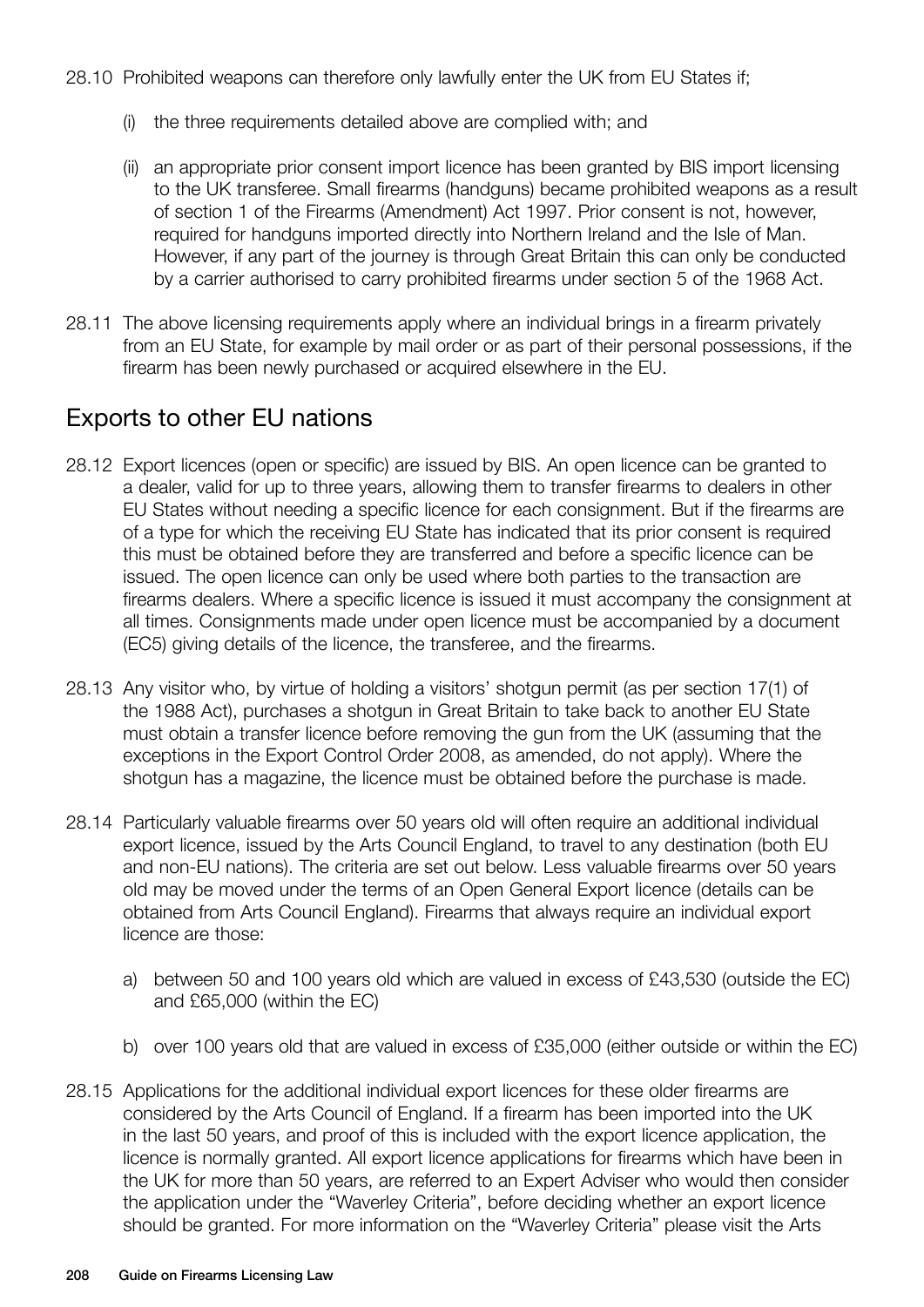Council website. A licence for a firearm will be objected to, and referred to the Reviewing Committee on the Export of Works of Art, if it is considered to meet one or more of the "Waverley Criteria".

# Weapons Information Exchange System (WIES)

- 28.16 EU licensing arrangements are supplemented by the WIES (see chapter 29). Each time a transfer of firearms and/or ammunition takes place under a transfer licence, full details of the transfer must be notified via the WIES, both to the EU State to which the consignment is being transferred and to any EU State(s) through which it will pass in transit, by the EU State which issues the licence.
- 28.17 In the case of transfers under the open "dealer to dealer" system the dealer transferring the firearms/ammunition must declare this to their own designated national authority each time a consignment is transferred to another EU State. The national authority must then transmit this information to any EU States of transit, and to the EU State of destination, using a form corresponding to WIES 3.
- 28.18 Any notifications received about commercial movements of firearms to, or through, the UK will be passed by the Home Office to the Border Police Command of the National Crime Agency. Those relating to the transfer of firearms/ammunition to a private individual in the UK will be passed to both the Border Police Command of the National Crime Agency and to the police force in which that individual resides.

# Transfers to or from the United Kingdom and a non-European Union (EU) nation

28.19 Detailed arrangements for the import and export of firearms and ammunition are as follows:

# Imports from non-EU nations

- 28.20 The following items are subject to BIS import licensing requirements if consigned from outside of the EU or from the Channel Islands:
	- (i) lethal firearms, including any lethal barrelled weapon of any description from which any shot, bullet or other missile can be discharged and other weapons of whatever description designed or adapted for the discharge of any noxious liquid, gas or other thing;
	- (ii) component parts (other than wooden gun stocks) of any such firearms or other weapons and any accessory to any such firearm or other weapon designed or adapted to diminish the noise or flash caused by firing the weapon;
	- (iii) ammunition including grenades, bombs, and other like missiles, and any ammunition containing or designed or adapted to contain any noxious liquid, gas or other thing.
- 28.21 The above include firearms which are serviceable and those which are not, replica firearms capable of being fired or which can be readily converted so that they are capable of being fired, gas pistols, aerosol gas sprays and similar weapons.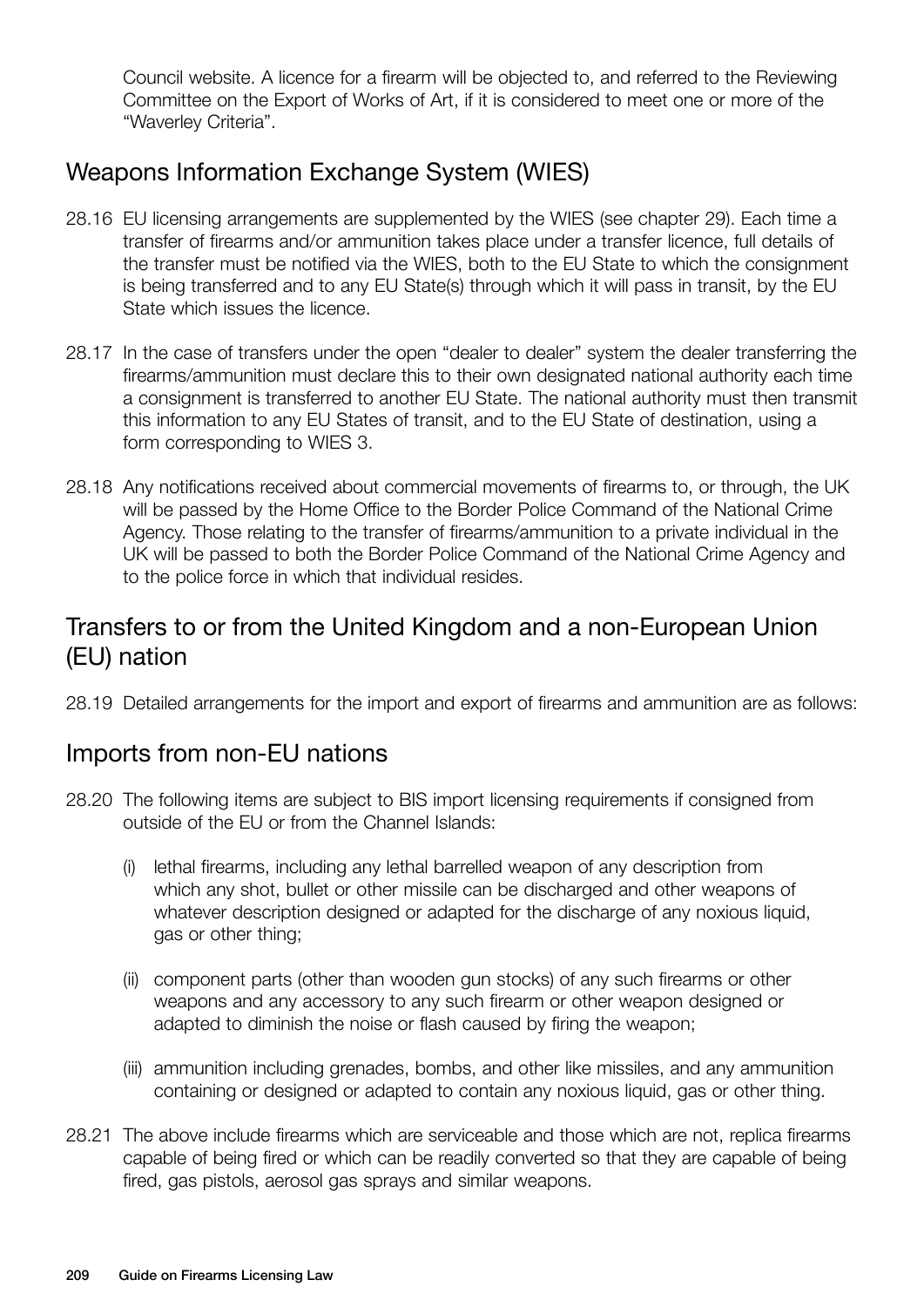- 28.22 Normally, an import licence is not required to import the following but from time to time such goods may be subject to licensing control:
	- (i) cartridges for smooth-bore guns containing five or more shot, none of which exceeds 0.36 inch (9 mm) in diameter;
	- (ii) blank cartridges not exceeding one inch (25.4 mm) in diameter for use in smooth bore guns:
	- (iii) air weapons or weapons powered by compressed carbon dioxide not declared to be "specially dangerous" under the Firearms (Dangerous Air Weapons) Rules 1969;
	- (iv) ammunition for air guns, air rifles or air pistols;
	- (v) articles manufactured in 1899 or earlier;
	- (vi) any item not classified to chapter 93 of the HM Revenue and Customs Integrated Tariff including vehicles, ships and aircraft incorporating a firearm.
	- (vii) any component of ammunition.
- 28.23 It should be noted that (iii) and (iv) are not exempt from licensing if imported into Northern Ireland. Moreover, although articles at (v) do not require an import licence, the guidelines chapter 2 are relevant in determining whether a firearm should be regarded as "antique" for the purpose of the firearms legislation.
- 28.24 Commercial imports of firearms, component parts and ammunition require an individual import licence. Applications for import licences should be made on the ICMS system at **www.ilb.bis.gov.uk.**
- 28.25 As a concession for personal non-commercial import of privately owned firearms, shotguns and ammunition the following documents are accepted by HM Border Force in lieu of import licences:
	- (i) valid United Kingdom firearm or shotgun certificates;
	- (ii) visitors' firearm or shotgun permits.
- 28.26 The firearms, shotguns or ammunition must be freely declared to Border Force upon importation. Firearms made on or after 1st January 1900 may only be imported with a BIS import licence or, for personal imports, a valid firearm or shotgun certificate or a visitors' firearm or shotgun permit.

The requirement for a BIS import licence for any firearm made on or after 1 January 1900, also applies to firearms that are considered to be curios, ornaments and obsolete calibre firearms (which historically have not needed an import licence).

Any firearm made on or before 31 December 1899 is considered exempt from import controls and does not require an import licence or valid firearm or shotgun certificate to import.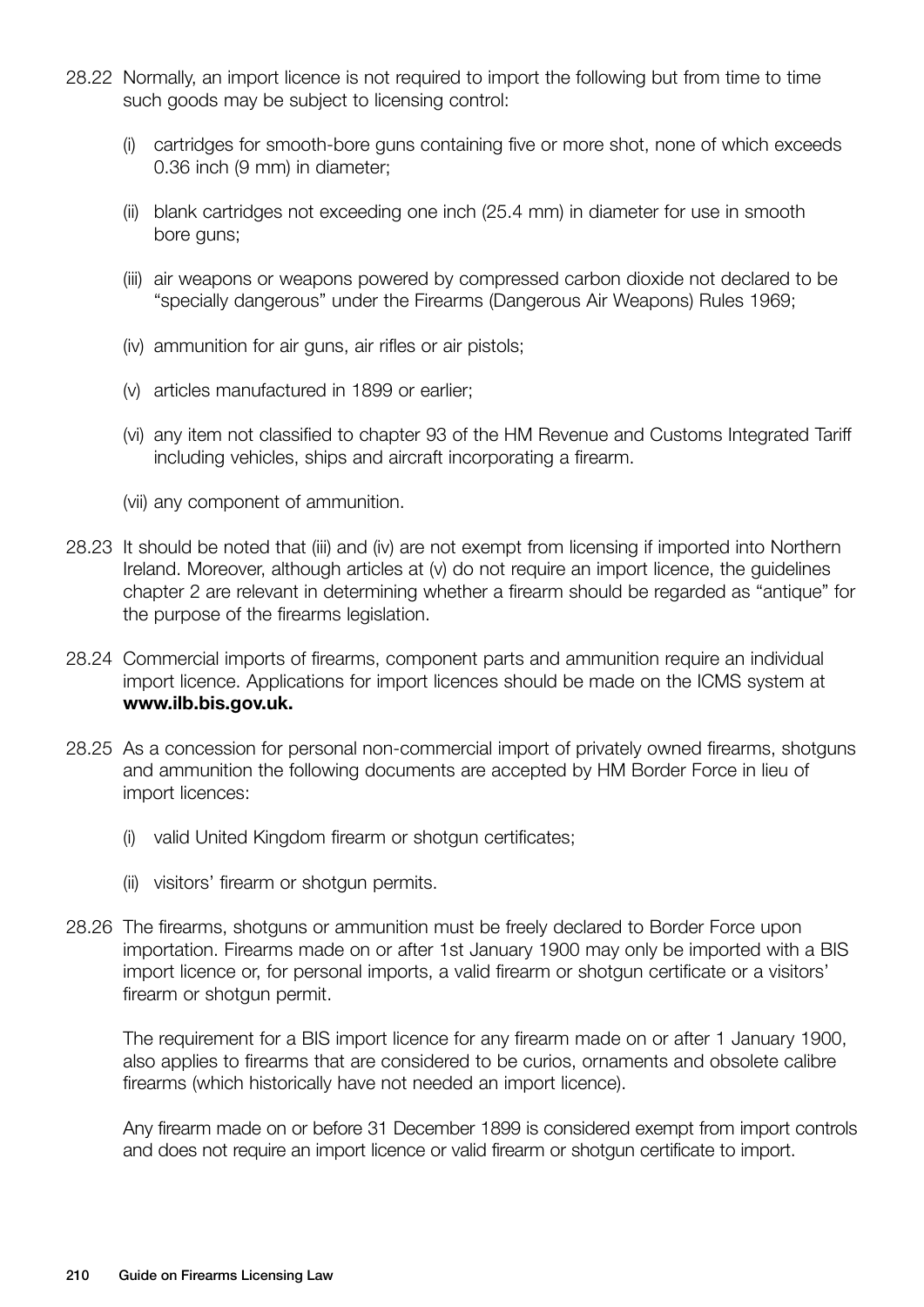28.27 It should be noted that the Placing on the Market and Supervision of Transfer of Explosives Regulation (POMSTER) removed the requirement for an import licence to import explosives. The importation of explosives is though still prohibited unless accompanied by a transfer document (or a certified true copy) known as a Recipient Competent Authority (RCA) document issued by the Health and Safety Executive (HSE). More details can be found on the HSE website at the following address: **http://www.hse.gov.uk/explosives/ transfer-of-explosives.htm**. There is some overlap between ammunition controlled by BIS and the HSE, and where this is the case both sets of documents are required.

# Exports to non-EU nations

- 28.29 Firearms, shotguns, component parts for firearms or shotguns, and ammunition are subject to export control and in general require a licence for export to any destination.
- 28.30 Export licences are not usually required in the following circumstance. Holders of valid firearm or shotgun certificates or visitors' firearm or shotgun permits may take abroad with them, or have sent, as part of their personal effects, without an export licence, any firearms, shotguns or related ammunition entered on the certificates if the certificates are presented by the holder, or their duly authorised agent, with the firearms and ammunition to the officer of the Border Force at the place of exportation. The exception also includes telescopic sights.
- 28.31 From time to time this exemption will not apply to firearms consigned to certain destinations. Further details on the UK export control licensing system, including guidance on the export of firearms, may be obtained from the GOV UK website, **https://www.gov.uk/** prior to export. See the specific link to BIS firearms quidance at **https://www.gov.uk/firearms-and-export-control-forms.**
- 28.32 Applications for export licences must be made to BIS via the SPIRE system and must be accompanied by the applicant's firearm or shotgun certificate or, in the case of a registered firearms dealer, a copy of the dealer's certificate or section 5 authority only if appropriate. See also paragraphs 28.14 and 28.15 about the export of valuable, older firearms.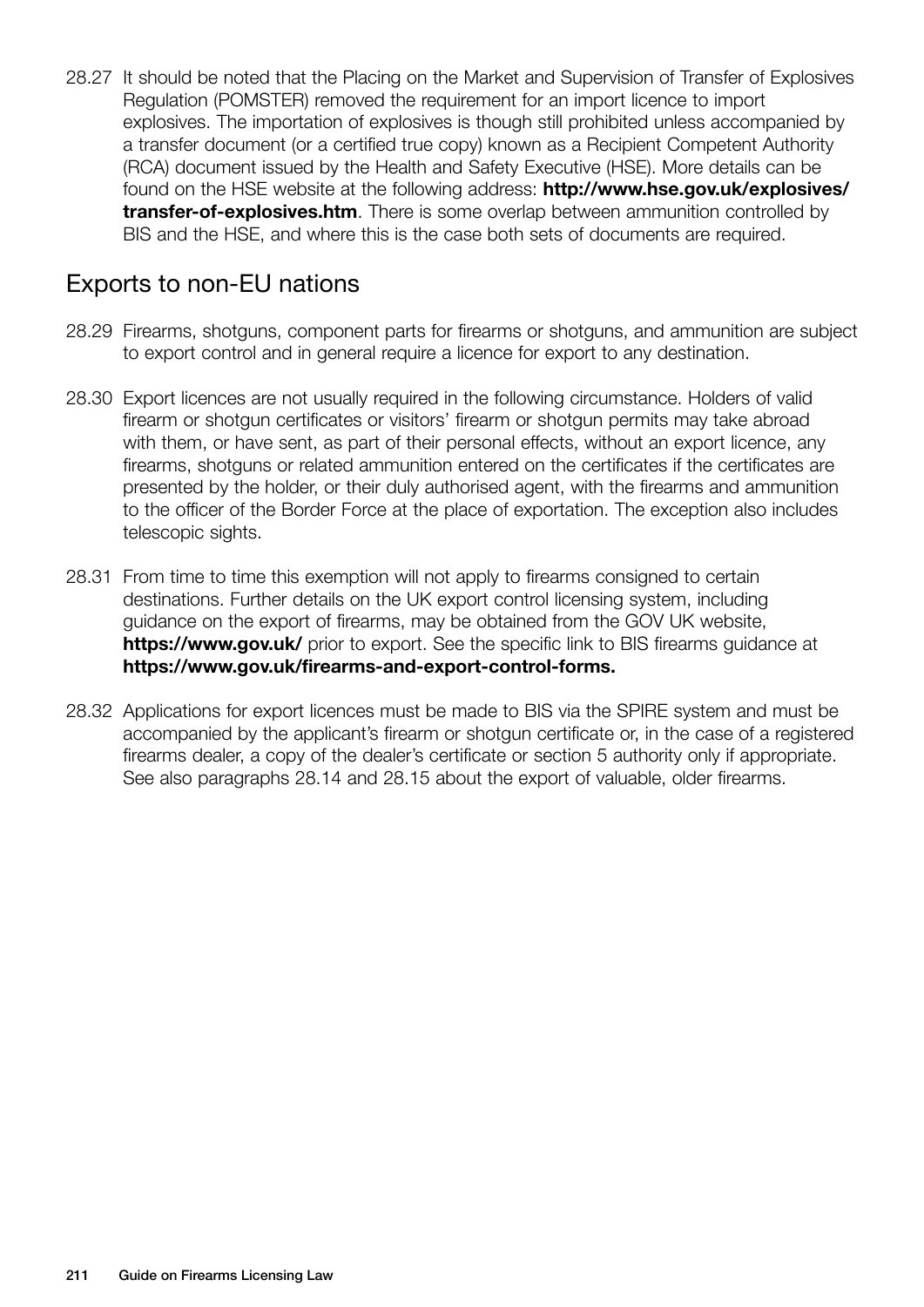# Chapter 29: EC directive on control of the acquisition and possession of firearms

- 29.1 This chapter sets out the background to the EC Weapons Directive (91/477/EEC). It should be noted that the 1991 Directive was amended by the 2008 Directive (2008/51/EC), amending Council Directive 91/477/EEC on control of the acquisition and possession of weapons. In particular it prescribes the complete marking of firearms as well as computerised record keeping systems for firearms for a minimum of twenty years.
- 29.2 This chapter focuses in more detail on three main areas of the directive:
	- (a) the European Firearms Pass (EFP) (including issue to British residents and its use in Britain by people from other European Union (EU) nations);
	- (b) the purchase of firearms and ammunition by EU residents, within the EU (including the issue of Article 7 authorities); and
	- (c) the exchange of information between EU nations and obligations that this places on both the Home Office and the police.
- 29.3 The EC Weapons Directive also applies to Northern Ireland as part of the United Kingdom, but not the Isle of Man or the Channel Islands. The acronym EC is used in this Chapter only where it relates to specific Directives or documents that make use of the term.

#### The Directive

- 29.4 A Directive on the control of the acquisition and possession of weapons was adopted by the Council of Ministers in June 1991. Member States were required to implement it by 1 January 1993. The UK implemented the Directive's requirements on time (by means of The Firearms Act (Amendment) Regulations 1992 S.I. 1992/2823 in Great Britain).
- 29.5 The Directive's provisions compensate for the relaxation of systematic border controls in line with the Single Market. The compensatory measures prescribed are:
	- (a) partial harmonisation to minimum standards of EU states' firearms controls. The Directive classified firearms and ammunition into four categories  $- A$  to  $D -$  and set minimum criteria for the control of each category. The categories are set out in Appendix 10;
	- (b) introduction of the European Firearms Pass (EFP) for individuals wishing to take firearms to other EU states, and of the Article 7 authority for those wishing to acquire or possess a category B firearm in another EU state;
	- (c) a harmonised community licensing system for commercial and permanent firearms movements (that is, imports/exports); and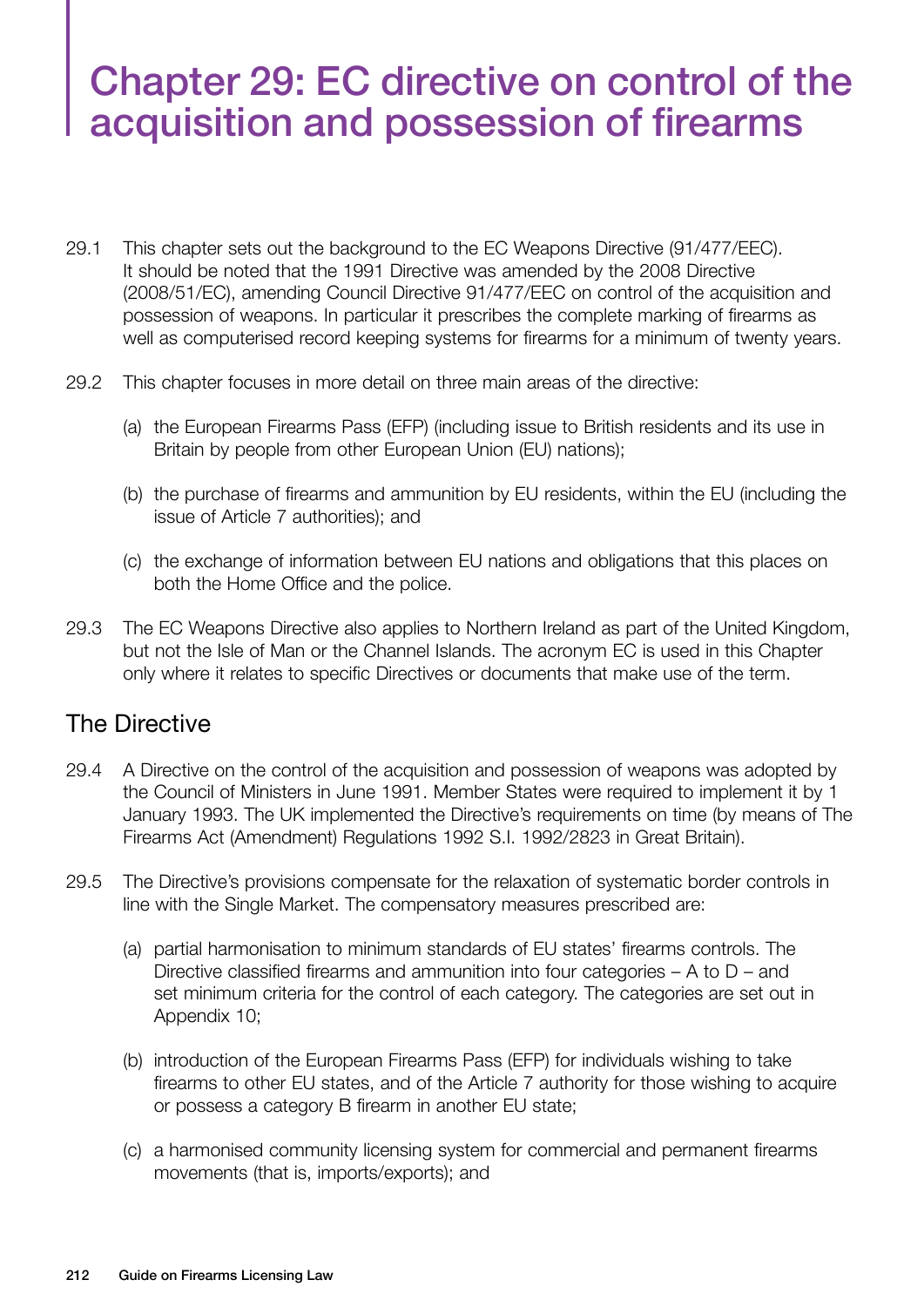(d) a Weapons Information Exchange System (WIES) under which a state is to be notified of every commercial/permanent transfer of firearms to its territory from another EU state and the acquisition/possession of firearms by one of its residents in another EU state.

# The European Firearms Pass (EFP)

#### Issue to residents of Great Britain

- 29.6 The EFP acts as a form of passport for firearms (in a format agreed by the Member States) and is designed for use by shooters travelling with their firearms throughout the EU. EFPs are issued by the Member State of residence. Chief officers of police are responsible for the issue of EFPs to residents of Great Britain and only firearm and shotgun certificate holders are entitled to an EFP. Chief officers cannot refuse to issue an EFP to the holder of a valid firearm and/or shotgun certificate in respect of the possessed firearms or shotguns entered on that certificate. EFPs should only be issued to those who request them. No fee is chargeable for the issue of an EFP. An EFP will only include the firearms and/or shotguns which the applicant applies to have included in it, but can only include those firearms and/ or shotguns which the applicant is authorised to possess under domestic law by virtue of a valid firearm or shotgun certificate. The provisions on the EFP appear in section 32A-C of the Firearms Act 1968.
- 29.7 EFPs are issued in the same format by all Member States to make it easy for an EFP issued by one state to be recognised by Customs and police officers in others. Supplies of the EFP are available from The Stationery Office. Forces may produce their own EFPs if they wish but the lay-out, format or content must not vary in any way from the agreed format and must incorporate the EC Weapons Directive logo.
- 29.8 For each firearm included, the EFP must specify which category of the Directive the firearm falls under (see Appendix 10). It must also give details, in respect of each firearm, of any EU state which requires the EFP holder to obtain its authorisation before taking the firearm there, or which prohibits altogether the acquisition or possession of such a firearm in its territory.
- 29.9 Application for an EFP may be made at any time, including at the time of application for the renewal of a firearm and/or shotgun certificate. Where a person already holds a shotgun certificate and an EFP in respect of that certificate, and is then granted a firearm certificate, they are entitled to an extension of the EFP to include only the possessed firearms on their firearm certificate and vice versa.
- 29.10 The application process should be as simple and easy as possible and a telephone request for an EFP by an existing certificate holder should normally be acceptable. Applicants must give details of the firearms which they want entered on the EFP and should be asked to provide a photograph, or authorise the use of one already supplied with the application for the grant or renewal of the respective firearms or shotgun certificate, for inclusion on it. However, there is no statutory obligation on an applicant to provide a photograph for this purpose. If the applicant refuses to supply one, the EFP should still be issued without a photograph on it. A written entry should be made in the space for the photograph on the EFP to the effect that the holder did not supply a photograph and the police stamp affixed for security purposes.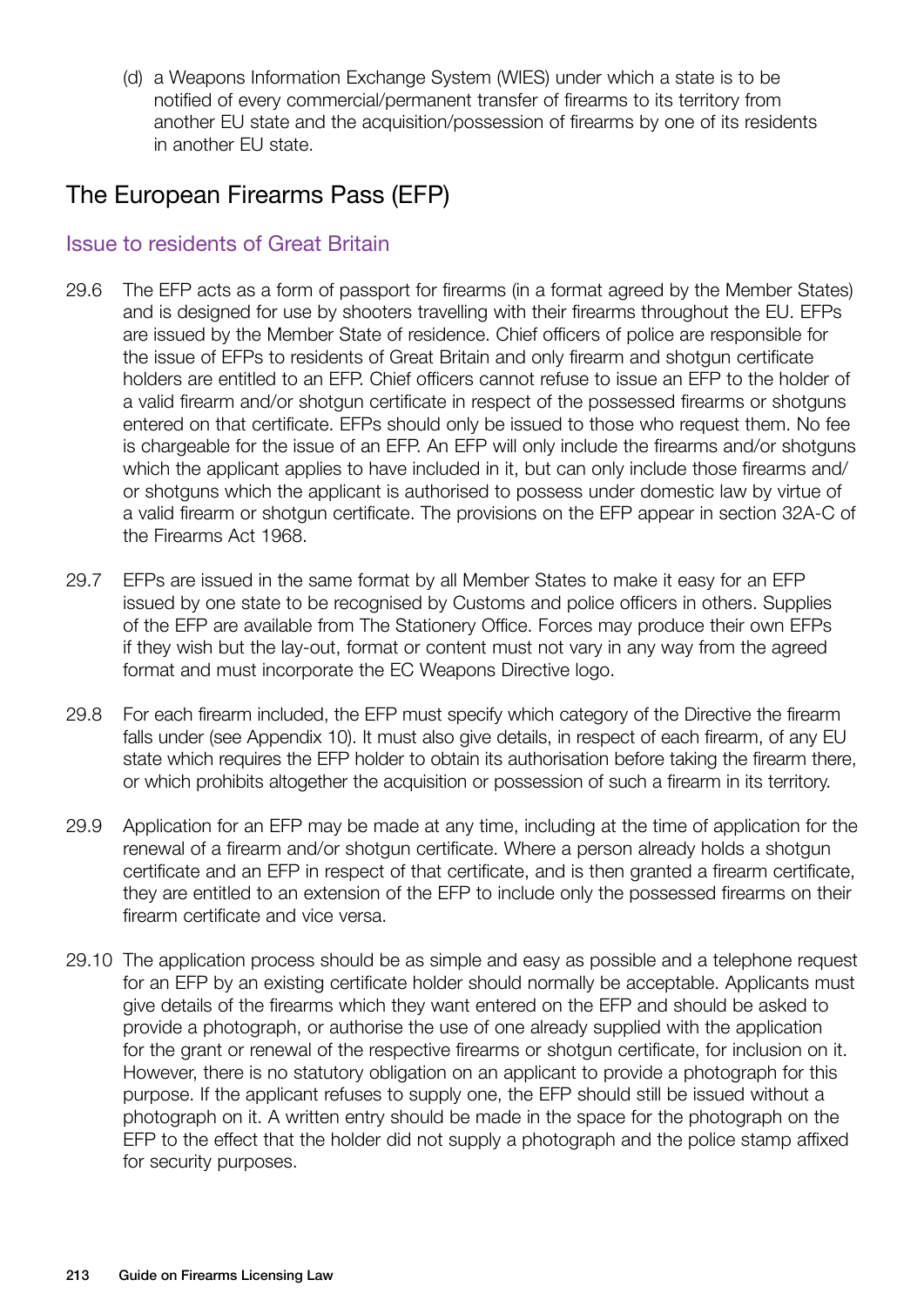- 29.11 No investigation should be made into an application for an EFP other than to check that the applicant holds a valid firearm and/or shotgun certificate in respect of the firearms to be included in the EFP or, in the case of an applicant for the grant or renewal of a certificate, will hold such a certificate.
- 29.12 The EFP should be valid until either of the following, whichever is shortest:

a) the earliest time when a certificate relating to a firearm identified in the pass expires; or

- b) the maximum period for the duration of that pass,
- 29.13 The maximum period for the duration of an EFP is five years. Records of all EFPs issued should be kept in the normal way for a minimum of five years.

# Renewals and variations of EFPs

- 29.14 An EFP can be renewed at the same time as a firearm or shotgun certificate is renewed. If the EFP holder has both a firearm and a shotgun certificate which are not coterminous, the EFP should only be renewed for the same period as the certificate which expires first. Where an EFP includes firearms entered on both a firearm and a shotgun certificate, and one of the certificates expires and is not renewed, the EFP will also expire. The EFP holder can apply to have the EFP renewed for the firearms held on the certificate which is still valid, but the firearms covered by the certificate which has expired must be deleted from the EFP.
- 29.15 If an EFP expires and the holder does not apply for it to be renewed, the chief officer of police for the area where the holder resides should send a notice to the holder requiring the EFP to be surrendered within 21 days. It is an offence for the holder not to comply with such a notice.
- 29.16 If an EFP holder's firearm certificate is varied by deletion of a firearm which is also entered on the EFP the chief officer of police for the area where the holder resides should send a notice to the holder requiring the EFP to be produced within 21 days for amendment. Similarly if a chief officer is notified that a shotgun certificate holder has disposed of a shotgun which is listed on their EFP, the chief officer must send the EFP holder a notice requiring the EFP to be produced within 21 days for that shotgun to be deleted from it. It is an offence for the EFP holder not to comply with such notice.
- 29.17 If an EFP holder wants to have an additional firearm included in their EFP, they must apply to the chief officer of police for the area in which they reside to have the firearm added.
- 29.18 Where a firearm identified in an EFP is lost or stolen, the EFP holder must report the loss or theft to the chief officer of police immediately and produce their EFP for amendment. It is an offence for the EFP holder not to do so. If the firearm is subsequently returned to the EFP holder the chief officer can endorse the EFP accordingly.

# Amendments to EFPs covering other EU states' requirements

29.19 The EFP requires chief officers of police to enter details, in respect of each firearm identified in the EFP, of any EU state which prohibits that type of weapon or which makes its possession subject to prior authorisation. There has been difficulty in obtaining comprehensive information from other Member States in this respect. Where chief officers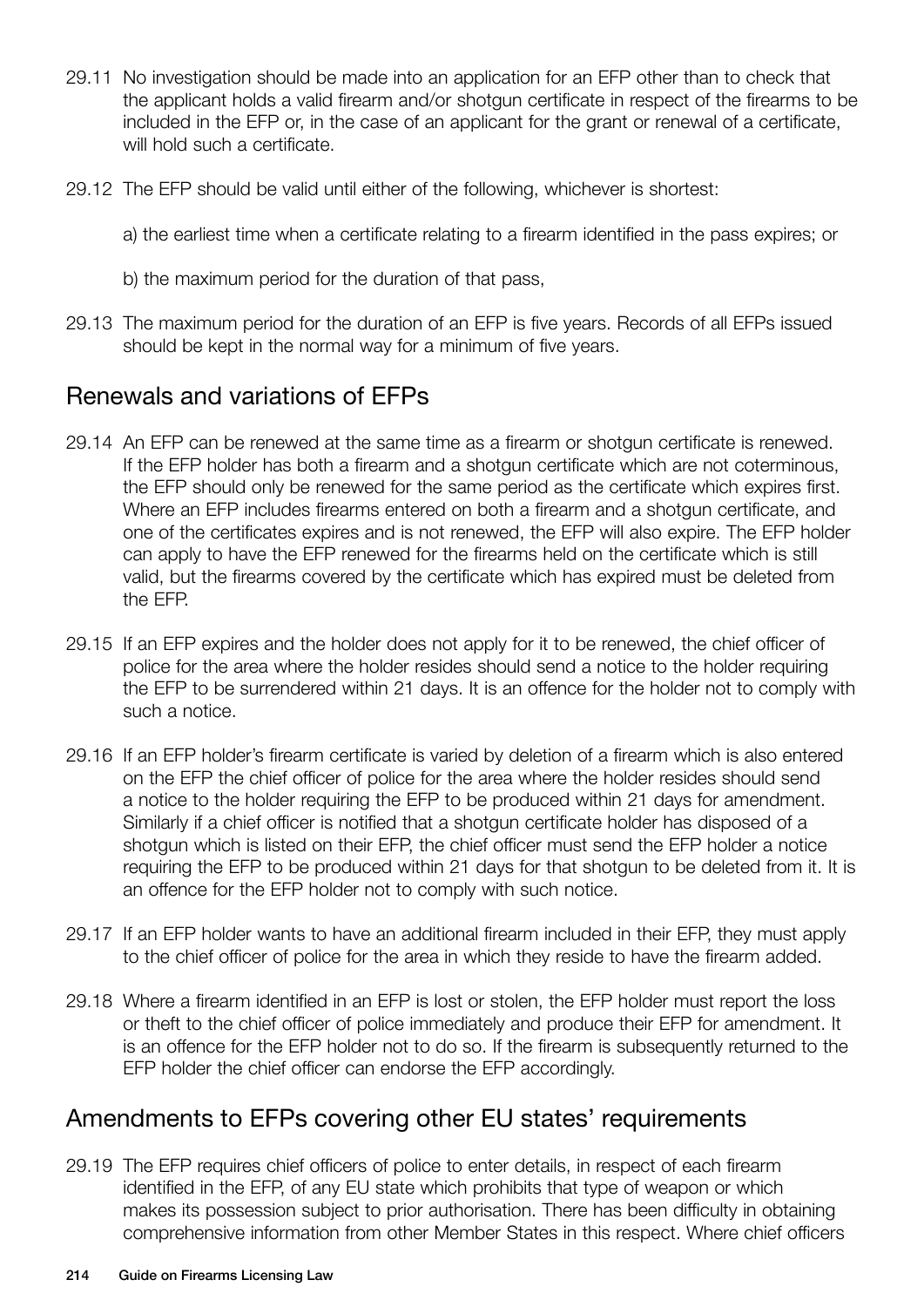are aware of the requirements in other Member States, these details can be included in the EFP. Where such information is not available, chief officers should advise applicants who wish to take their firearms to another Member State to contact the authorities of that state to confirm whether prior authorisation is needed.

# Revocation and cancellation of EFPs

29.20 Where a firearm or shotgun certificate is revoked, or cancelled by a court order, and the certificate holder also holds an EFP, the chief officer of police should send the EFP holder a notice requiring the EFP to be surrendered within 21 days. It is an offence for the EFP holder not to comply with such notice.

#### Use of EFPs by nationals of other EU states

- 29.21 All EU visitors to the UK require a visitors' permit as per section 17 of the Firearms (Amendment) Act 1988. A visitors' permit cannot be granted unless there is first produced a valid EFP (or a copy thereof as per S.I. 2011/2175) issued by the authorities of another EU state to that visitor in respect of the firearm(s) to be covered by the permit. However, an EFP need not be produced if:
	- (a) the prospective visitor is precluded by reason of residence or other circumstance from being granted an EFP by another EU state; or
	- (b) they are a recognised EU collector and the permit is required exclusively in connection with the recognised activities of such collectors.
- 29.22 An EU visitor may not possess an EFP for a particular weapon, for example a muzzleloading weapon, because the legislation in their state of residence does not regard the weapon as a firearm. In such cases, the applicant for the visitor's permit should be able to provide satisfactory evidence of why the prospective visitor does not hold an EFP.
- 29.23 Subject to these exceptions, chief officers of police must ensure that, when considering any application for a visitor's permit made on behalf of an EU resident, an EFP (or copy thereof) is produced and that it covers the firearms in respect of which the permit is being applied for.
- 29.24 Once it has been decided to grant a visitors' permit, an entry should be made on the EFP (or copy thereof) giving the visitor's permit number and its period of validity and indicating that it authorises the possession of specified firearms in Great Britain.
- 29.25 EU residents will need their EFPs to travel between other Member States, and to obtain prior authorisations from the authorities of other EU states, and every effort should therefore be made to return an original EFP to the visitor's sponsor or representative as quickly as possible.
- 29.26 An EU visitor who is not exempt from the requirement to have an EFP or visitors' permit should have it with them during any visit to Great Britain. Under section 48 of the 1968 Act a constable may demand production of an EFP from a person whom they believe to be in possession of a firearm and who fails: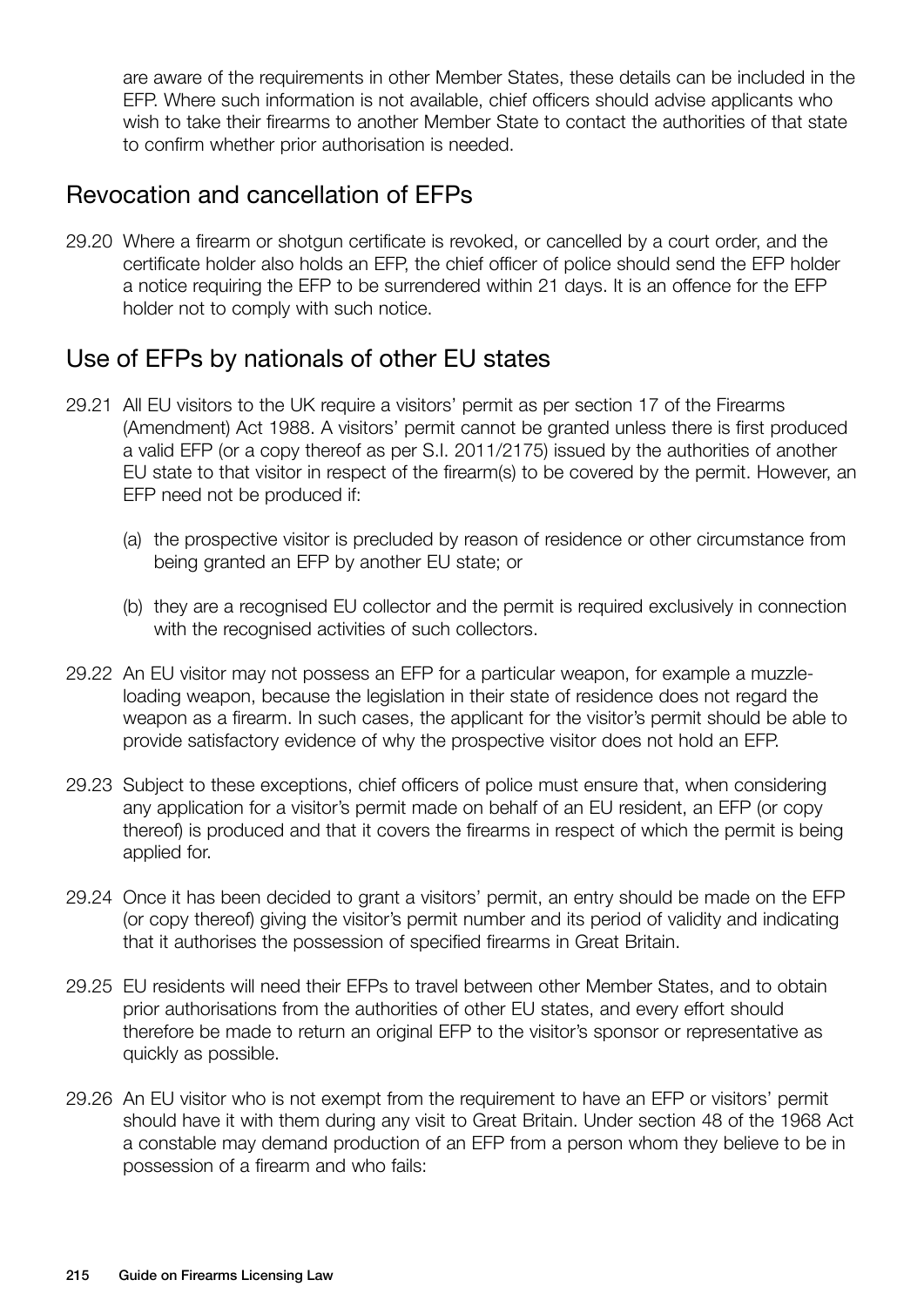- (a) to produce a firearm or shotgun certificate; or
- (b) to show that they are not entitled, by reason of residence or other circumstances, to an EFP; or
- (c) to show that they are a recognised EU collector who is in possession of the firearm exclusively in connection with the recognised activities of such collectors.
- 29.27 It is an offence for a person to fail to comply with a constable's demand in such circumstances.

#### Purchase of firearms and ammunition by EU residents, within the EU

#### Residents of Great Britain – purchase of category B firearms in other EU states (Article 7 authorities)

- 29.28 Any EU resident who wants to buy or acquire a category B firearm (see Appendix 10) in another EU state must, unless they are exempt under the Directive, be able to show that they have the agreement of the authorities of their state of residence to purchase or acquire. Residents of Great Britain wishing to buy or acquire a category B firearm, or ammunition for such a firearm, in the territory of another EU state will have to obtain this agreement from the local chief officer of police for the area in which they reside. This agreement is called an "Article 7 authority".
- 29.29 Authorities are issued in different circumstances depending on whether the applicant has a valid firearm certificate and whether the firearm or ammunition is to be brought back to the UK. No fee is chargeable for an Article 7 authority.
- 29.30 If the purchaser wants to bring the firearm or ammunition back to the UK, an Article 7 authority can only be issued for a firearm or ammunition which the applicant is authorised to acquire by their firearm certificate. An Article 7 authority can be issued to such a firearm certificate holder at the time their certificate is granted or at any time while the certificate is in force.
- 29.31 An Article 7 authority can also be granted to a person who wants to buy or acquire a category B firearm, or ammunition for such a firearm, in another EU state but who does not hold a firearm certificate or whose firearm certificate does not authorise the purchase or acquisition of the firearm or ammunition which is to be purchased or acquired if that person satisfies the chief officer of police for the area where he resides that he is not proposing to bring that firearm or ammunition into the United Kingdom. This means that non-certificate holders can be given an Article 7 authority to buy or acquire a category B firearm and ammunition in another EU state if the chief officer thinks fit. It also means that an Article 7 authority can, if the chief officer thinks fit, be issued to both certificate and non-certificate holders to buy or acquire, in another EU state, category B firearms and ammunition which they would not be allowed to possess in Great Britain.
- 29.32 A common form of document is used by EU states for this purpose. The Stationery Office produce stocks, but forces who have printing facilities can produce their own provided that they do not depart from the agreed EU form.
- 29.33 No restriction should be placed on where the firearm(s) to which the Article 7 authority relates may be purchased or acquired. Forces should in all cases enter the words "Any EU state" in section 3 of the Article 7 authority. Where an Article 7 authority is issued in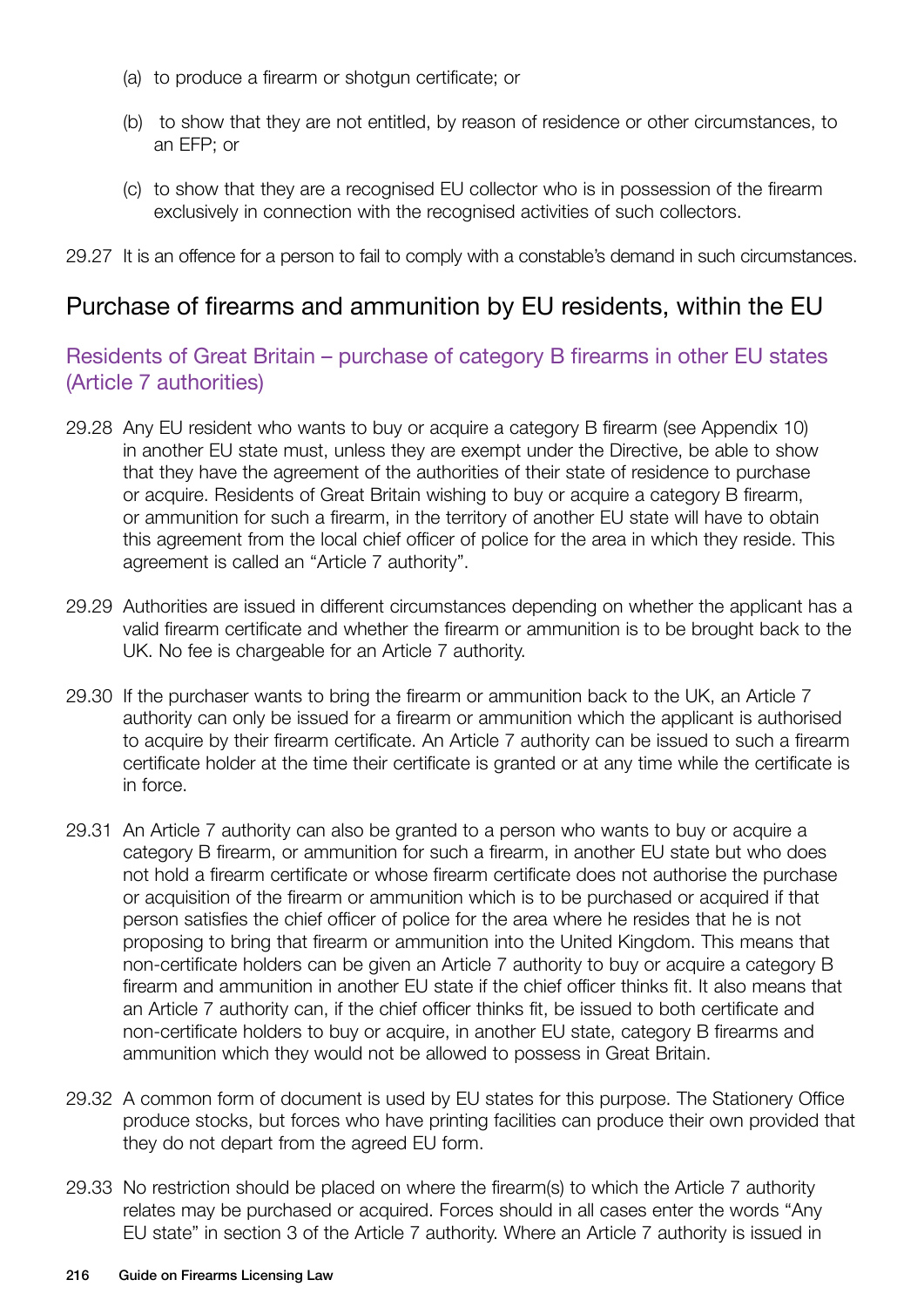circumstances where the firearm(s) or ammunition to which the authority relates is not to be brought into the UK, the chief officer of police should enter the following statement in section 4 of the Article 7 authority:

#### **"Note: A firearm or ammunition to which this authority relates must not be brought into the United Kingdom".**

- 29.34 If the firearm certificate of an Article 7 authority holder is varied, and the variation affects the Article 7 authority, the chief officer of police for the area where the holder resides should send the holder a notice requiring the authority to be produced within 21 days to be varied or cancelled, as the case may be. Similarly, if a firearm certificate is revoked or cancelled and the holder has an Article 7 authority in respect of a firearm covered by the certificate, the chief officer should send the holder a notice requiring the authority to be surrendered for cancellation within 21 days.
- 29.35 Chief officers of police may revoke an Article 7 authority issued for a firearm which will not be brought to Great Britain at any time, if they think fit. In such cases the chief officer should send a notice to the authority holder requiring the authority to be surrendered within 21 days.
- 29.36 There is no statutory right of appeal against such revocation but chief officers of police will wish to bear in mind that any such decision may be open to challenge by judicial review. Except in cases where there may be immediate danger to public safety or the peace if revocation is delayed, chief officers should normally write to the authority holder advising that consideration is being given to the revocation of the Article 7 authority and giving the holder a chance to respond. Any comments which the holder makes in response should be carefully considered before a decision on revocation is made.
- 29.37 The UK will be notified where a resident of Great Britain purchases or acquires a category B firearm or ammunition in another EU state and keeps it, or them, there. Notifications should therefore be received of every purchase or acquisition made under an Article 7 authority granted on the basis that the firearm or ammunition will not be brought into the UK. These notifications will be received in the first instance by the Home Office who will forward them to the relevant local chief officer of police. Chief officers will wish to check that the resident of Great Britain in question has been granted an Article 7 authority, and that the purchase or acquisition has been in accordance with its terms.

#### Residents of Great Britain – purchase of category C firearms in other EU states

- 29.38 Under section 18A of the Firearms (amendment) Act 1988 a person who is resident in Great Britain and who purchases or acquires a category C firearm in another EU state must notify their local chief officer of police of the transaction within 14 days of the transaction. The notice must be sent by recorded or special delivery or, if sent from another EU state, the closest equivalent postal service. S.I. 2011/713 also now permits notices to be sent via electronic means. No notification need be made if:
	- (a) the terms of the transaction restrict that person's possession of the firearm to the whole or a part of their visit to that state and prevent its removal from that state; or
	- (b) that person holds a firearm or shotgun certificate containing the special collector's condition, and both the certificate and the condition relate to that firearm; or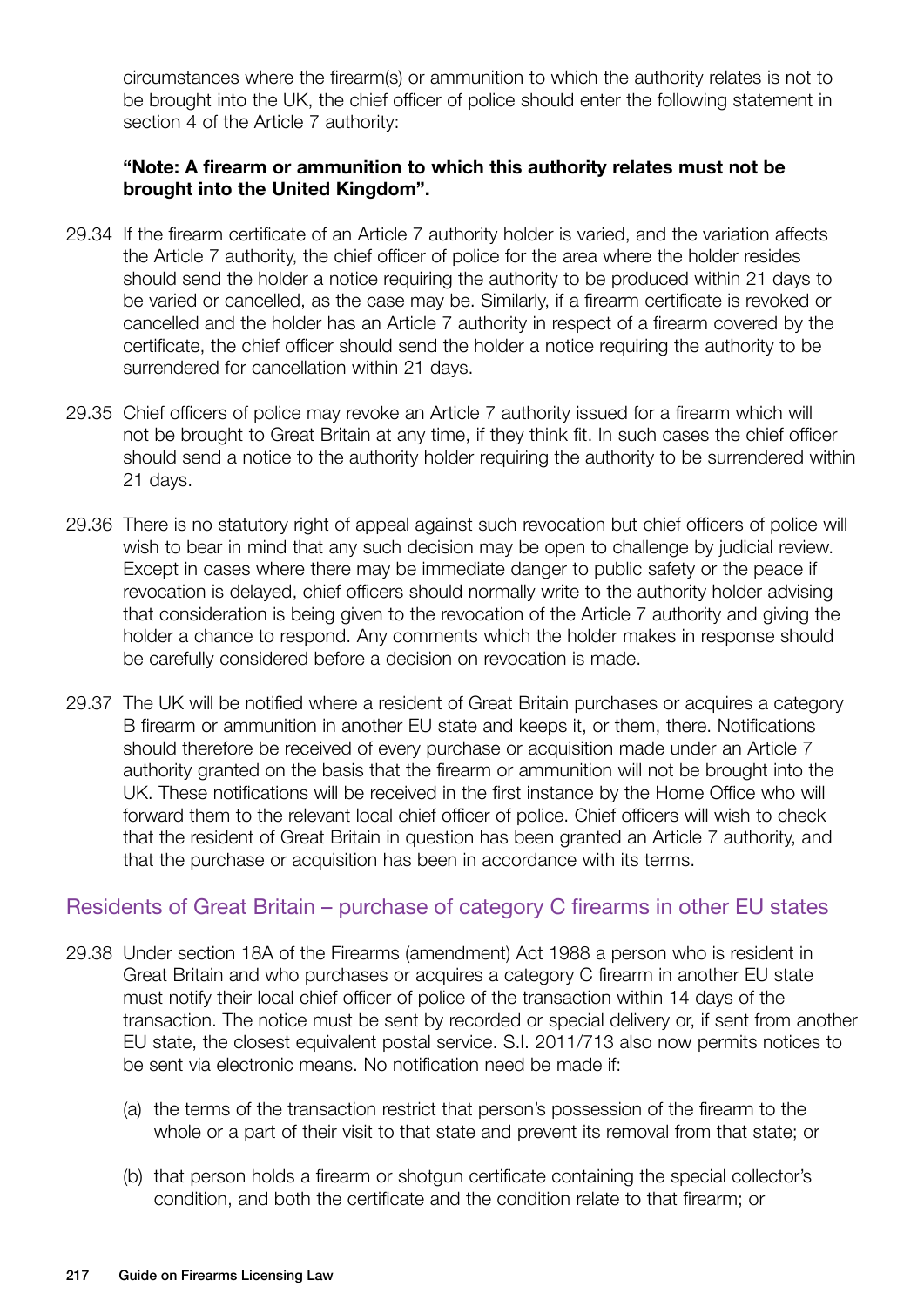- (c) that person is authorised to possess the firearm in Great Britain by virtue of a museum firearms licence.
- 29.39 The Home Office should also be notified of such transactions through the Information Exchange Network by the authorities of the EU state in which the transaction takes place. Such notifications will be passed by the Home Office to local chief officers of police who will wish to check that the person is authorised to purchase/acquire/possess the firearm concerned. For queries about import licences for British residents returning from abroad see chapter 28.

#### EU residents – purchase of firearms for export

- 29.40 A resident of another EU state who wishes to purchase a category B firearm in Great Britain will have to be able to show evidence of the agreement of the authorities of his state of residence to the purchase, corresponding to an Article 7 authority. Such evidence is not necessary if the purchaser can show that he is a recognised collector who is purchasing the firearm exclusively in connection with the recognised activities, or that he is resident in the UK or outside the EU states, or are otherwise precluded from being issued with such an authorisation.
- 29.41 An EU visitor will not of course be able to purchase firearms which are classified as category B by the Directive but which are subject to control under section 5 of the 1968 Act (as amended). In other words, under section 18 of the Firearms (Amendment) Act 1988, an EU visitor, other than a recognised collector, will only be able to purchase a firearm to which section 1 of the 1968 Act applies or a shotgun.
- 29.42 Registered firearms dealers should include details of any agreement given by the purchaser's state of residence in the notice of transaction which they are required to send to chief officers of police under section 18(2) of the 1988 Act.
- 29.43 Chief officers of police are also required to pass to the Home Office notice of transactions received under section 18(2) of the 1988 Act in respect of category C weapons by residents of other EU states.

## Weapons Information Exchange System (WIES)

29.44 The system is designed so that an EU state is notified when one of its residents acquires or possesses a firearm in another EU state. It is also used to notify every permanent or commercial movement of firearms from one EU state to another. The national authority to transmit and receive information for the UK is the Public Risk Unit (PRU) at the Home Office. The following section sets out the respective duties of the Home Office and police forces in exchanging information on both the purchase and possession of firearms by individuals and for permanent and commercial transfers. It should be noted that Article 13(3) of the 1991 directive which dealt with networks for the exchange of information was replaced by the 2008 Directive. This now requires member states to exchange information on a regular basis. It also states that the commission shall set up a contact group for the exchange of information.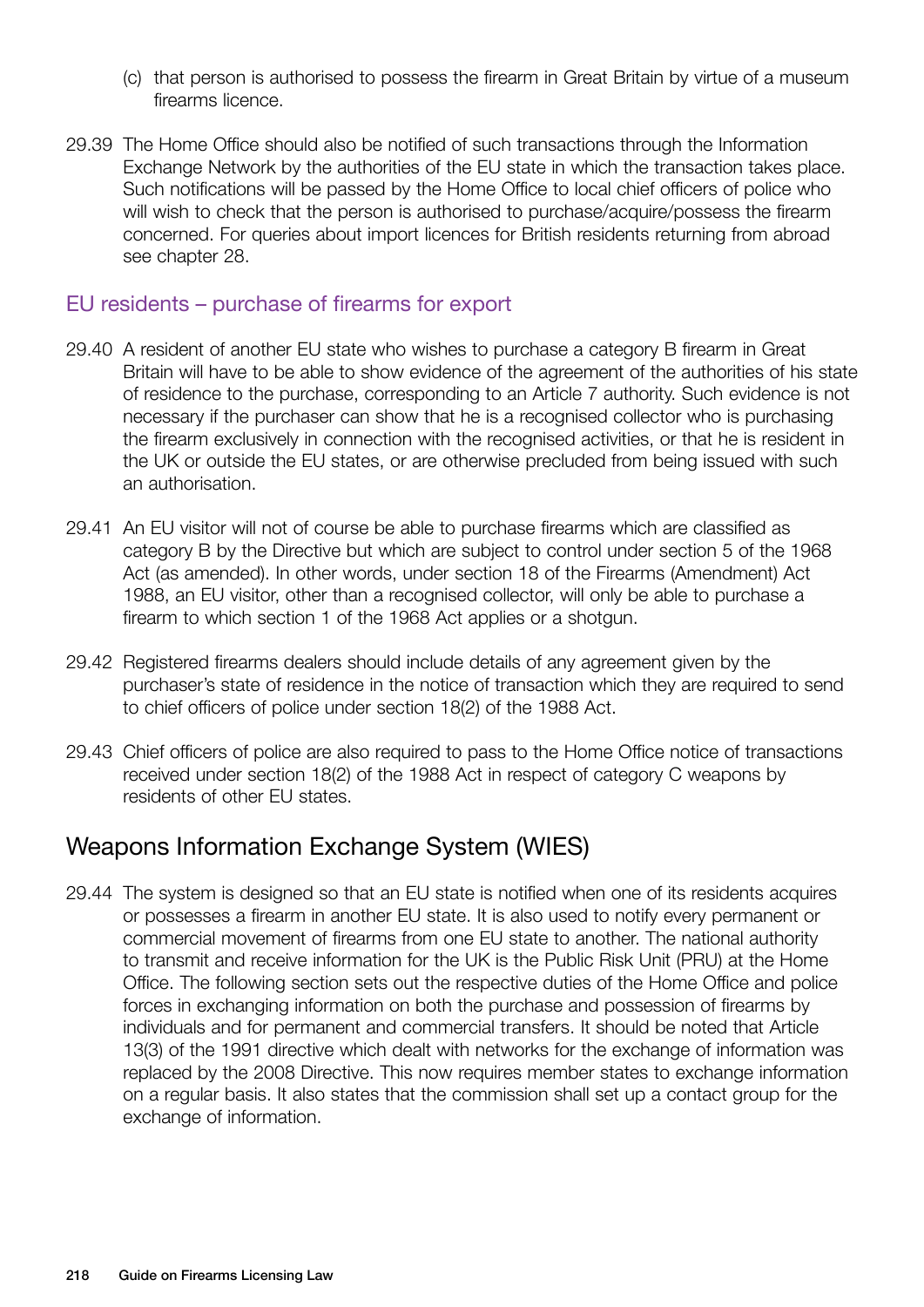## Exchange of information on the purchase and possession of firearms by individuals

- 29.45 An EU state must be notified through the WIES each time one of its residents buys, or permanently acquires, a category C firearm in another EU state. It must also be notified if one of its residents possesses a category B firearm in another EU state.
- 29.46 The WIES is only of benefit if information is exchanged quickly and accurately. The information which the UK is required to transmit to other EU states about purchases of firearms in the UK by other EU residents will in the first instance be notified under the requirements of the Firearms Acts to chief officers of police. The standardised information received by the Home Office Public Risk Unit is normally processed and forwarded within 48 hours of receipt to other EU states.
- 29.47 It is of vital importance that notifications which forces or companies receive about purchases of firearms by EU residents are processed as a matter of urgency and, if subject to the information exchange requirements, forwarded to the Home Office immediately on receipt in force firearms departments. Information which forces are required to forward should be sent either by fax to the Firearms Section of the Public Risk Unit on 0870 336 9030 or by email to firearms@homeoffice.gsi.gov.uk.
- 29.48 All notifications must be made on forms which incorporate the EC Weapons Directive 91/477/EEC. The (WIES 1) form containing agreed information is used by police forces to (i) notify other EU states (through the Public Risk Unit) of purchases of certain firearms by EU residents in the UK and (ii) by other EU states to notify police forces (through the Public Risk Unit) of purchases of certain firearms by UK residents in those states. The (WIES 2) and (WIES 3) forms are used by other EU states to notify UK police forces (through the Public Risk Unit) of the possession of firearms in those states by UK residents and the transfer of weapons to UK residents respectively.

## Information which police forces must pass to the Home Office

- 29.49 Local forces must notify the Home Office immediately of any notice they receive involving the purchase, or permanent acquisition, by EU residents of category C firearms in the UK. The Home Office Public Risk Unit will transmit this information to the purchaser's state of residence. Residents of other EU states can only purchase or acquire category C firearms in Great Britain if they hold a visitors' shotgun permit or, in the case of purchase, if they purchase it for export under section 18 of the 1988 Act.
- 29.50 The only category C weapon which can be purchased or acquired by virtue of holding a visitors' shotgun permit is a shotgun with a non-detachable magazine incapable of holding more than 2 cartridges. All such notifications received by the police should be reported to the Home Office Public Risk Unit using WIES 1. The same form should be used to report notifications of transactions involving EU residents and category C firearms by registered firearms dealers.

## Information which the Home Office must pass to the police

29.51 The Home Office Public Risk Unit will be notified through the WIES each time a UK resident acquires a category C firearm in another EU state. This information will be passed on to local chief officers of police also using form WIES 1. Chief officers will need to check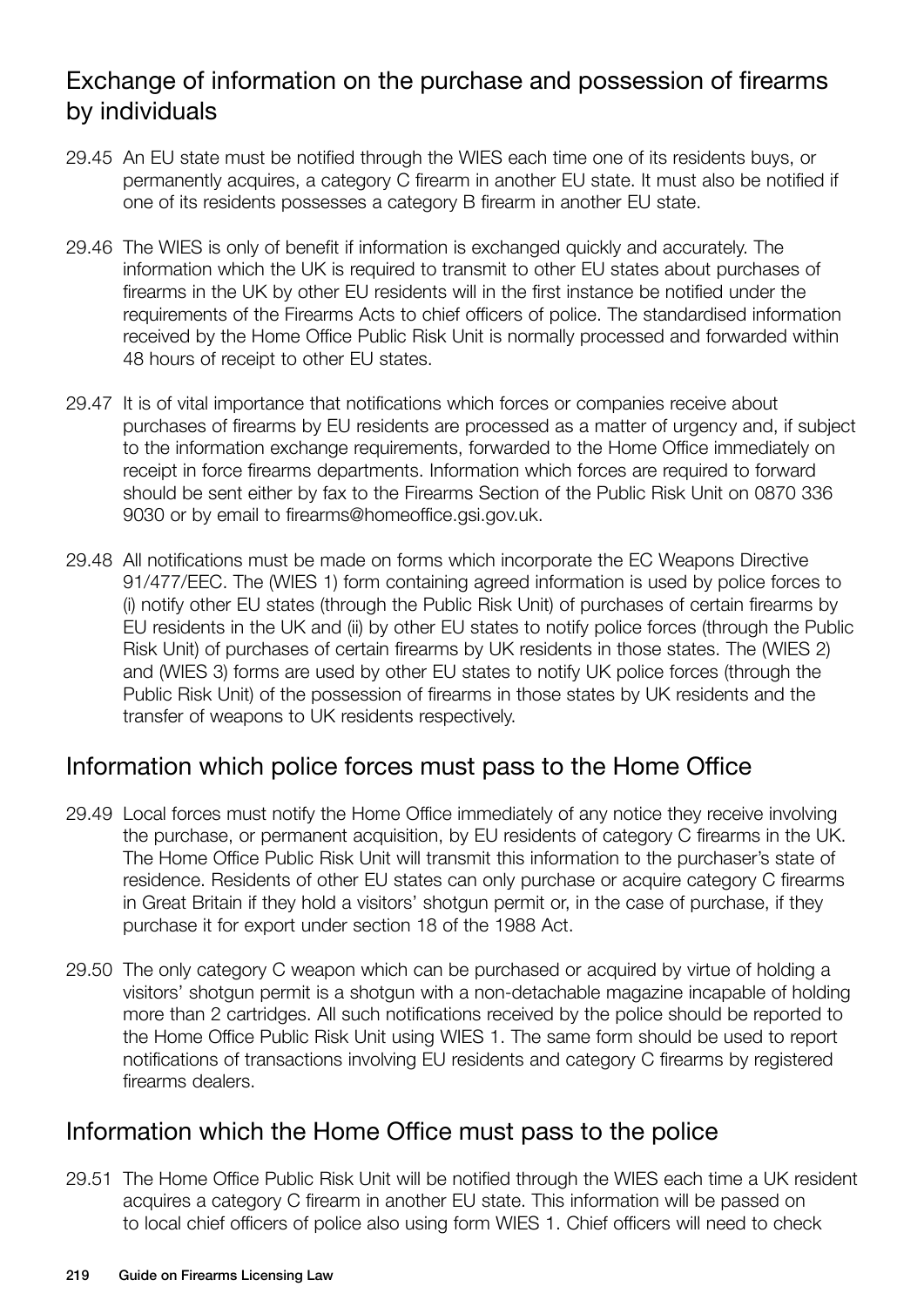that the individual concerned holds a firearm or shotgun certificate (or is exempt from the requirement to hold one) in respect of that firearm. The individual purchasing the firearm must also notify their local chief officer of the acquisition (unless they are exempt from the requirement to do so).

29.52 The UK will also be notified by other EU states of any UK residents possessing a category B firearm in those states. Such notifications will be passed by the Home Office Public Risk Unit to local chief officers of police for the areas in which these persons reside using form WIES 2.

## Exchange of information on permanent and commercial transfers of firearms between EU states

29.53 The WIES is also designed to supplement the system for licensing the movements of firearms between EU states. EU states will be notified through the WIES of every transfer of firearms to, or through, their territory.

## Notifications which the Home Office must pass to the police

- 29.54 The Home Office Public Risk Unit will be notified through the WIES each time a licence is granted by another EU state authorising firearms to be transferred to the UK. Notifications will be received not only about commercial transfers but also about transfers to, or by, private individuals. Notifications received about purely commercial transfers will be passed by the Home Office Public Risk Unit to HM Customs and Excise who are responsible for the enforcement of the licensing controls on movements of firearms between the UK and other EU states.
- 29.55 Notifications received from other EU states about licences authorising transfer of a firearm or firearms to a private individual in the UK will be passed by the Home Office Public Risk Unit to both HM Customs and Excise and the local police force for the area in which the UK transferee resides. Notification will be by means of WIES 3. The local force will need to check that the transferee is authorised to acquire/possess the firearm(s) to which the notification relates and take action as appropriate.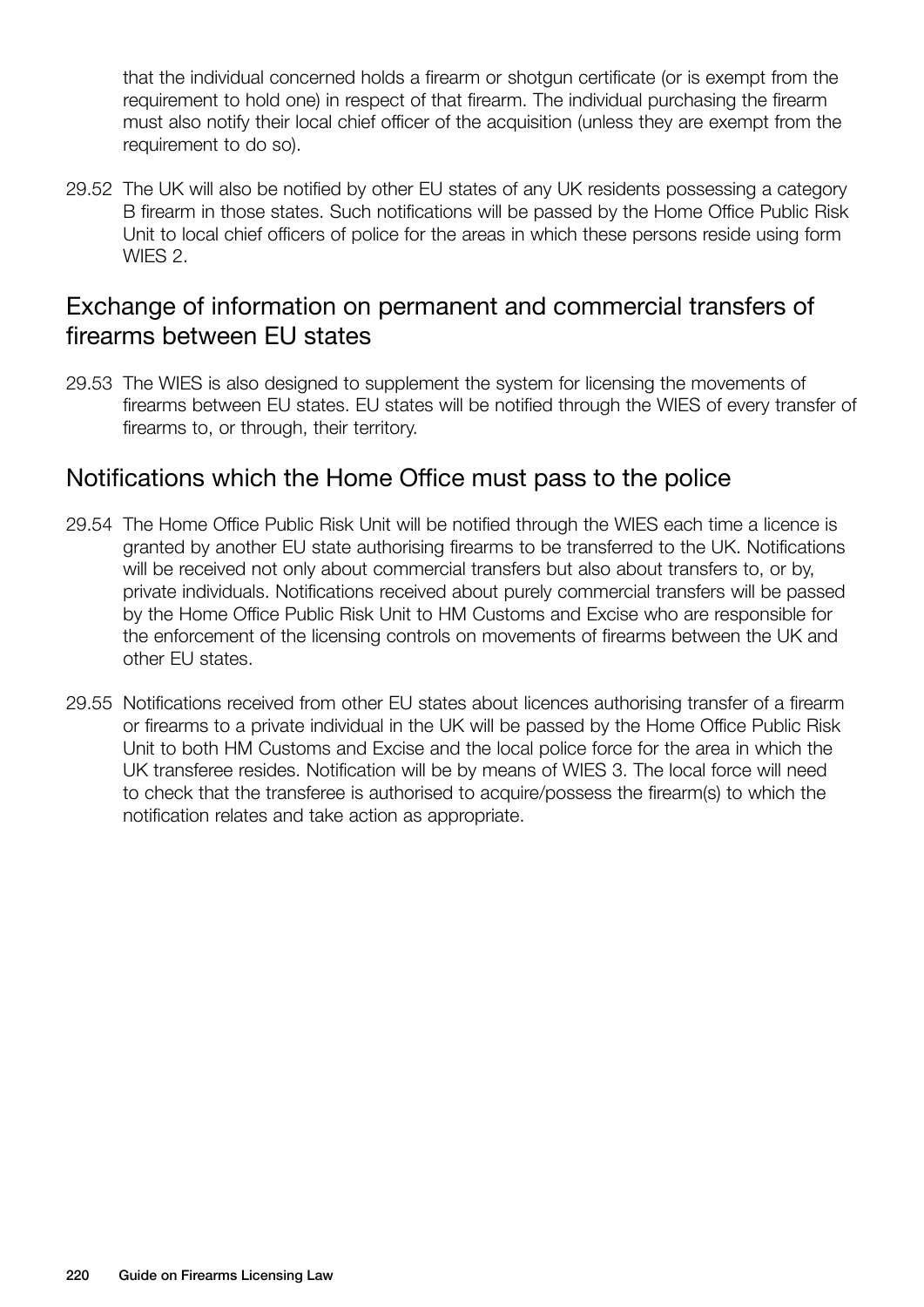## Chapter 30: Authorisation of armed guards on UK registered ships

## **Policy**

- The policy to allow the use of armed guards applies only in exceptional circumstances:
	- to ships transiting the area at risk of attack by pirates: off the coast of Somalia, in the Gulf of Aden, the Arabian Sea and the wider Indian Ocean (this is an area bounded by Suez and the Straits of Hormuz to the North, 10°S and 78°E);
	- when 'Best Management Practices' to deter piracy is being followed fully but, on its own, is not deemed by the shipping company and the ship's master as sufficient to protect against acts of piracy; AND
	- the use of armed guards is assessed to reduce the risk to the lives and wellbeing of those onboard the ship.
- The policy applies to internationally trading passenger ships and cargo ships of 500 gross tonnage and above. The policy only applies in relation to the protection of UK registered ships.
- The assurance process for the authorisation of private maritime security companies is to ensure that as far as possible public safety is not endangered by the use of armed guards.
- **• Private Maritime Security Companies (PMSCs)** wishing to employ armed guards on board UK registered ships in these exceptional circumstances must be authorised to possess a range of firearms, including those requiring an authority from the Secretary of State for the Home Department under section 5 of the Firearms Act 1968, and be able to deploy them as necessary.
- It is an offence for a person to have in his possession, purchase, acquire, manufacture, sell or transfer a weapon prohibited under section 5 of the Firearms Act 1968 without the authority of the Secretary of State. It is also an offence not to comply with any condition of the authority.

## Section 5 application

30.1 PMSCs should apply to [firearms@homeoffice.gsi.gov.uk](mailto:firearms@homeoffice.gsi.gov.uk) for section 5 authorisation to enable their armed guards to possess firearms on UK registered ships. In support of their application they must produce a provisional contract with a shipping company intending to use their services. In selecting a PMSC the shipping company must have conducted a piracy risk assessment and satisfied itself that the PMSC and its personnel are reputable and suitably qualified, based on the interim Guidance issued by the Department for Transport:

<http://www.dft.gov.uk/publications/use>-of-armed-guards-to-defend-against-piracy

30.2 The shipping company is also required to submit its counter-piracy plan, which should follow the structure of Annex 1 in the DfT Interim Guidance, to the Department for Transport, including a signed statement that the interim Guidance has been followed.

## Armed guards

30.3 As a general rule, having regard to the provisions of section 21 and section 27(1) of the Firearms Act 1968, individuals who have any previous convictions or cautions for violence, disorder or other serious criminality will not be considered as suitable to receive Home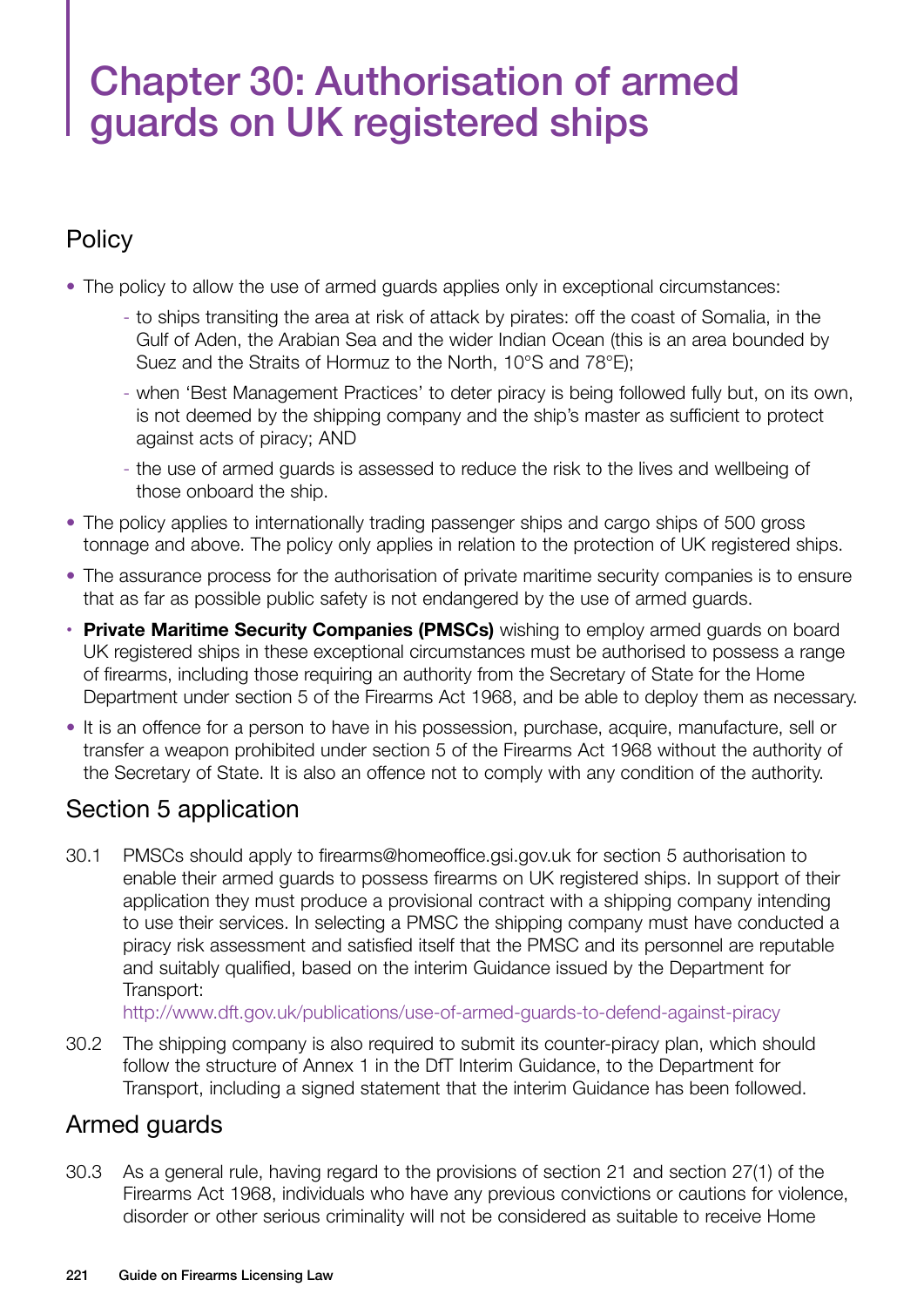Office clearance. There may also be circumstances where locally held police records on individuals may also call into doubt the applicant's suitability to undertake armed maritime security work. Each case, however, will be considered on its merits.

- 30.4 The number of armed guards included in the application to be approved must be consistent with the contract(s) provided in support of the application and in any event should not exceed 30 guards in the initial application. Applications that have been submitted without sufficient justification for the number of guards included in the application are likely to be delayed and may be refused. Only those guards who will be employed on UK registered ship(s) will be considered.
- 30.5 The following information should be provided in respect of each armed guard:
	- full name (including any previous names)
	- date and place of birth
	- residential addresses covering the previous five years
	- and a declaration of consent to checks being carried out.
- 30.6 A copy of the guard's passport must also be provided so that their identity can be verified. To speed up the process PMSCs may wish to submit an enhanced Disclosure and Barring Service (DBS) certificate for each of the armed guards. Where an enhanced Disclosure and Barring Service certificate or evidence of other acceptable criminal records checks on the guards are not submitted with the application by the PMSC, the police will carry out their own detailed checks following receipt of the application which could potentially delay the decision. PMSCs should not, however, put forward people who, through their own due diligence checks, are not suitable.
- 30.7 The Disclosure and Barring Service [http://www.homeoffice.gov.uk/agencies-public](http://www.homeoffice.gov.uk/agencies-public-bodies/dbs)[bodies/dbs/](http://www.homeoffice.gov.uk/agencies-public-bodies/dbs) – will, on payment of the appropriate fee, provide an Enhanced Disclosure for armed guards who are proposed to be deployed as part of a section 5 application. The fee is currently £44, and there will be an additional charge for the use of a Registered Body which will check and countersign applications and submit them to the DBS. The DBS processes over four million applications each year and has an excellent track record of doing so quickly.
- 30.8 The DBS can receive applications for Enhanced Disclosures from prospective armed guards once a registered body has been established and these applications may be made before or after the PMSC has submitted a section 5 application. DBS will issue each applicant with a certificate based on the individual's criminal record, including any relevant local police information. This certificate, together with any other supporting documentation, can be submitted by the PMSC with the application or thereafter. For the purposes of granting a section 5 authority, the DBS Disclosure should be no more than four months old at the time of application. From later on this year (2013), the DBS will introduce a new Update Service, which will allow people (if they choose to subscribe to it, and pay a small fee) to apply for a criminal record check as required to refresh their existing certificate, with employers checking online to see if it is still up to date. This will avoid having to go through the whole application process again.
- 30.9 Whilst it is still possible for individuals to request a record of their criminal history held by the police directly from police forces, the DBS offers a more efficient way for prospective armed guards to comply with the requirements of the Home Office for the purposes of making a decision on a section 5 authority. However, irrespective of the source of the checks performed and providing they are sufficient, the Home Office will submit all applications to police firearms licensing departments for final clearance prior to considering the grant of a section 5 authority. While there is no prescription as to the form of check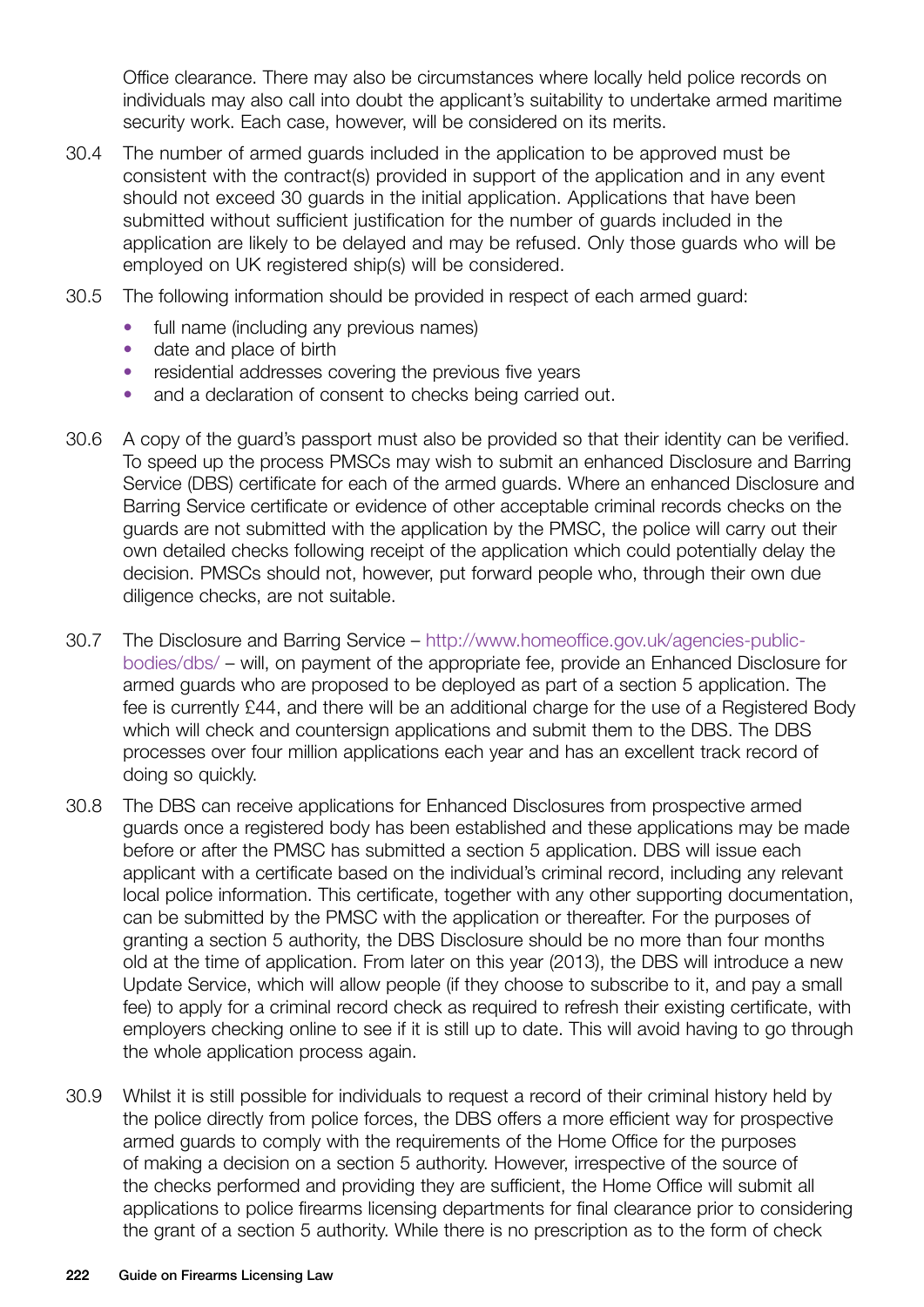PMSCs may chose, it should be noted that due to the volume of other licensing work within police forces, police checks are likely to take much longer to complete. Where an enhanced DBS certificate is submitted it will not normally be necessary for the police to conduct any further checks on the individual armed guard.

- 30.10 It may be possible for the DBS to make checks on additional guards (i.e. more than a total of 30 guards) at any time. However, If PMSCs wish to include additional armed guards following issue of a section 5 authority, permission should be sought from the Home Office. In addition to the DBS certificate, evidence must be provided to show that the guards will be employed on UK registered ships and that the additional armed guards are necessary. The numbers of guards to be checked must be kept to a minimum to prevent delay to processing of the section 5 application.
- 30.11 If an armed guard ceases to be employed (including as sub contractors) by the PMSC once the section 5 authority is in place the Home Office must be informed immediately. Failure to do so will be a breach of the conditions of the section 5 authority and such a breach may result in revocation of the authority. If the PMSC wishes to employ a new guard during this period they must provide the Home Office with the guard's full details, including a DBS disclosure or other certificate if they wish, so that they can be checked by the relevant police firearms unit. The guard cannot be in possession of firearms until the PMSC is notified by the Home Office that their conditions have been amended accordingly.
- 30.12 PMSCs from other countries, or those wishing to use non-UK guards, may apply for section 5 authorisation. However, such applications will need to follow the same process as those for UK nationals. If a foreign national is not able to obtain all the information required of a UK national, or if sufficient checks cannot reasonably be made of a foreign national to ensure public safety, then the application is likely to be refused.

## Section 5 firearms

- 30.13 The PMSC must provide details of the number and type of section 5 prohibited firearms they wish to possess on board the UK registered ship and why this number and type of weapon is necessary.
- 3014 PMSCs wishing to conduct maritime security operations while using section 1 and section 2 firearms must also apply for section 5 authorisation as this will give them access to the full range of weaponry necessary to provide security in the high risk area.

## Private Maritime Security Companies who wish to register as a firearms dealer (RFD)

- 30.15 PMSCs may apply to the police to be registered as a firearms dealer but this will not be approved until the PMSC has received section 5 authorisation from the Home Office. Once a section 5 authorisation has been issued, the police may approve registration as a firearms dealer for the applicant, and may specify that only those guards cleared by the Home Office can possess firearms. PMSCs who have already obtained RFD status and who wish to conduct maritime security operations must proceed to submit their application for a section 5 authority to the Home Office.
- 30.16 Under section 8 of the Firearms Act 1968 a registered firearms dealer and their servants are exempt from having to hold a firearms certificate in order to possess, purchase or acquire firearms or ammunitions. Therefore, once the Home Office has issued the section 5 authority, followed by issue of the RFD by the police, there is no requirement for each armed guard who has been cleared by the Home Office to hold a firearms certificate in their own right, provided that the PMSC they are employed by, or to whom they are acting as a sub-contactor, is a registered firearms dealer.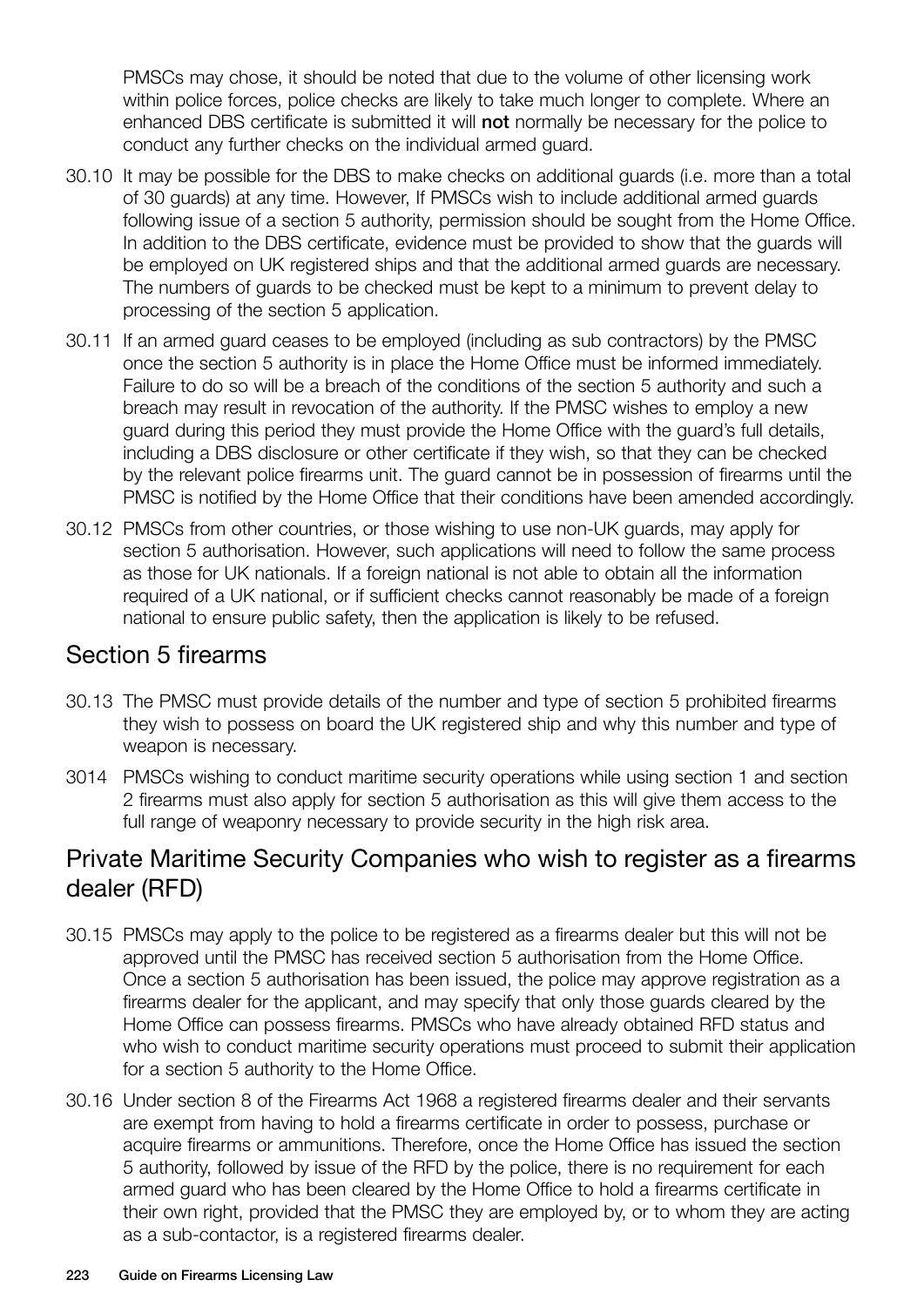## Private Maritime Security Companies who are not registered firearms dealers (RFDs)

30.17 If a PMSC is not a registered firearms dealer then each of the armed guards will need to apply to their local police for a firearms certificate for the weapons specified in their own right, following issue of the section 5 authority to the PMSC. Given the added bureaucracy involved, it is expected that most PMSCs will wish to become registered firearms dealers.

## Section 5 authorisation

30.18 Once the necessary checks have been completed, if the Home Office is satisfied, a section 5 authority will be issued to the PMSC with conditions attached for the purpose of securing that the prohibited weapons will not endanger the public safety or the peace. It is an offence to fail to comply with these conditions.

#### Other Issues

- 30.19 Training: the maritime security industry is well-established with a number of PMSCs currently operating to protect shipping. The policy does not currently extend to authorisation of PMSCs to undertake maritime security training in firearms, including training in the use of prohibited weapons. An accreditation scheme for the maritime security industry is being developed and training standards and requirements will be considered as part of this in due course.
- 30.20 Maritime accreditation is being taken forward at an international level by the ISO (International Organization for Standardisation). ISO 28007 'Guidelines for Private Maritime Security Companies Providing Privately Contracted Armed Security Personnel on Board Ships' was published in 2012. For the UK, the SCEG (Security in Complex Environments Group), which has been appointed by the UK Government as its industry partner for regulation and accreditation, is working to produce standards for the UK private security industry operating overseas in hazardous environments. <www.sceguk.org.uk>

## Further information

30.21 Further information on the issue of section 5 authorisation to possess prohibited firearms can be obtained from the Home Office at the following address:

Public Order Unit, Firearms Team, Home Office, Crime and Policing Group, 5th Floor, Fry Building, 2 Marsham Street, London, SW1P 4DF

email: [firearms@homeoffice.gsi.gov.uk](mailto:firearms@homeoffice.gsi.gov.uk)

020 7035 0030 020 7035 1783 020 7035 5343 020 7035 1778 020 7035 3569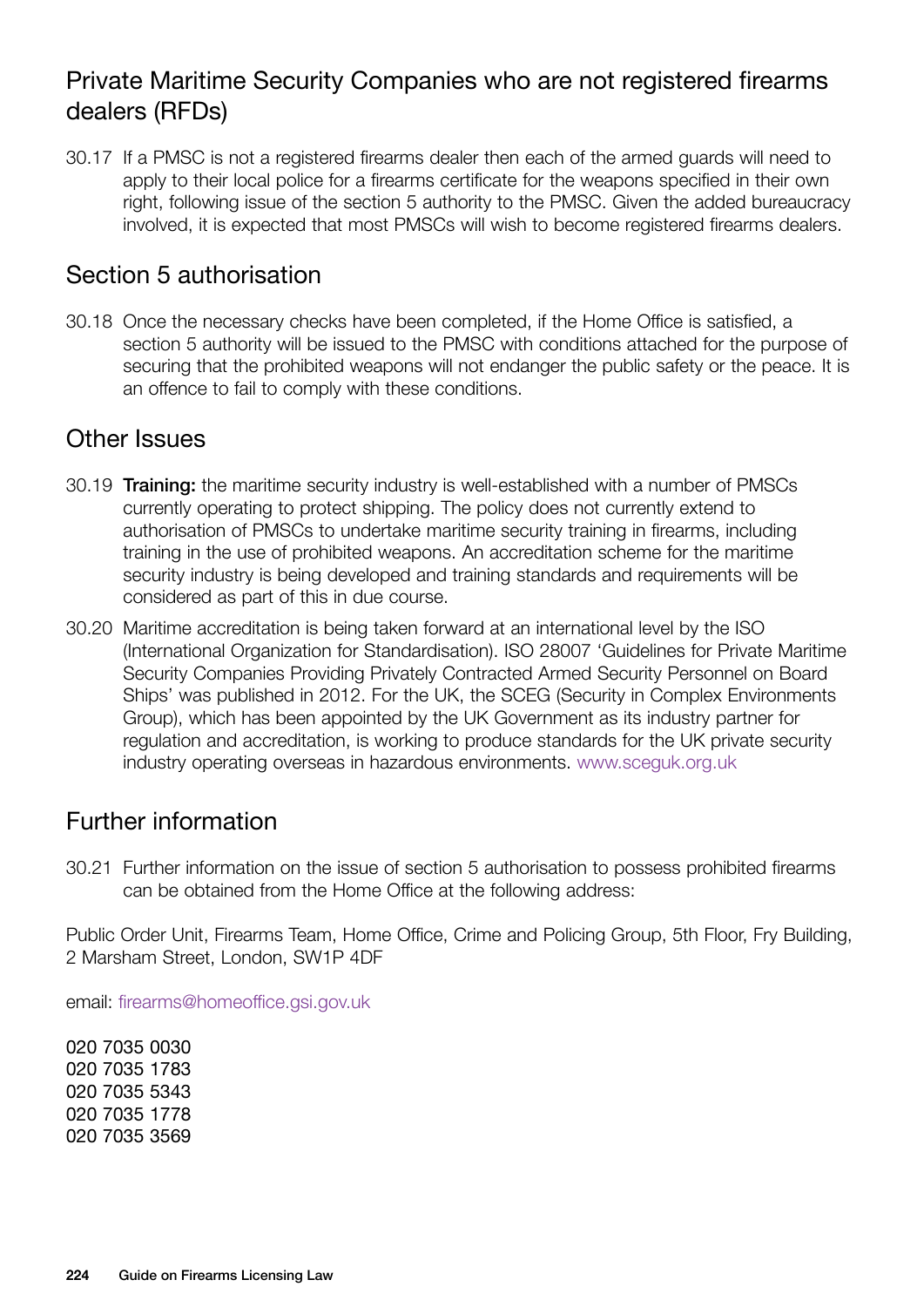## Summary process for maritime security applications

- Shipping company selects the PMSC and draws up a draft contract.
- Shipping company submits its counter-piracy plan (CPP) to the Department for Transport, including a signed statement that the Guidance has been followed.
- The Department for Transport will advise the Home Office when a satisfactory CPP is received from the shipping company. Please note that the Home Office will not proceed with the section 5 application until they receive this notification.
- PMSC applies to Home Office for section 5 authority enclosing:
	- provisional contract with shipping company;
	- details of number and type of firearms and why these are required;
	- details of armed guards: full name, date and place of birth, residential addresses for the past five years, copy of passport, DBS certificate and declaration of consent to any additional police checks if appropriate;
	- if the PMSC has obtained alternative supporting information on the guards, this information can also be included.
- PMSC can apply to local police to register as a firearms dealer (RFD).

A flowchart of how the process may work with the PMSC deciding to submit DBS certificates for each of the armed guards is shown on the next page.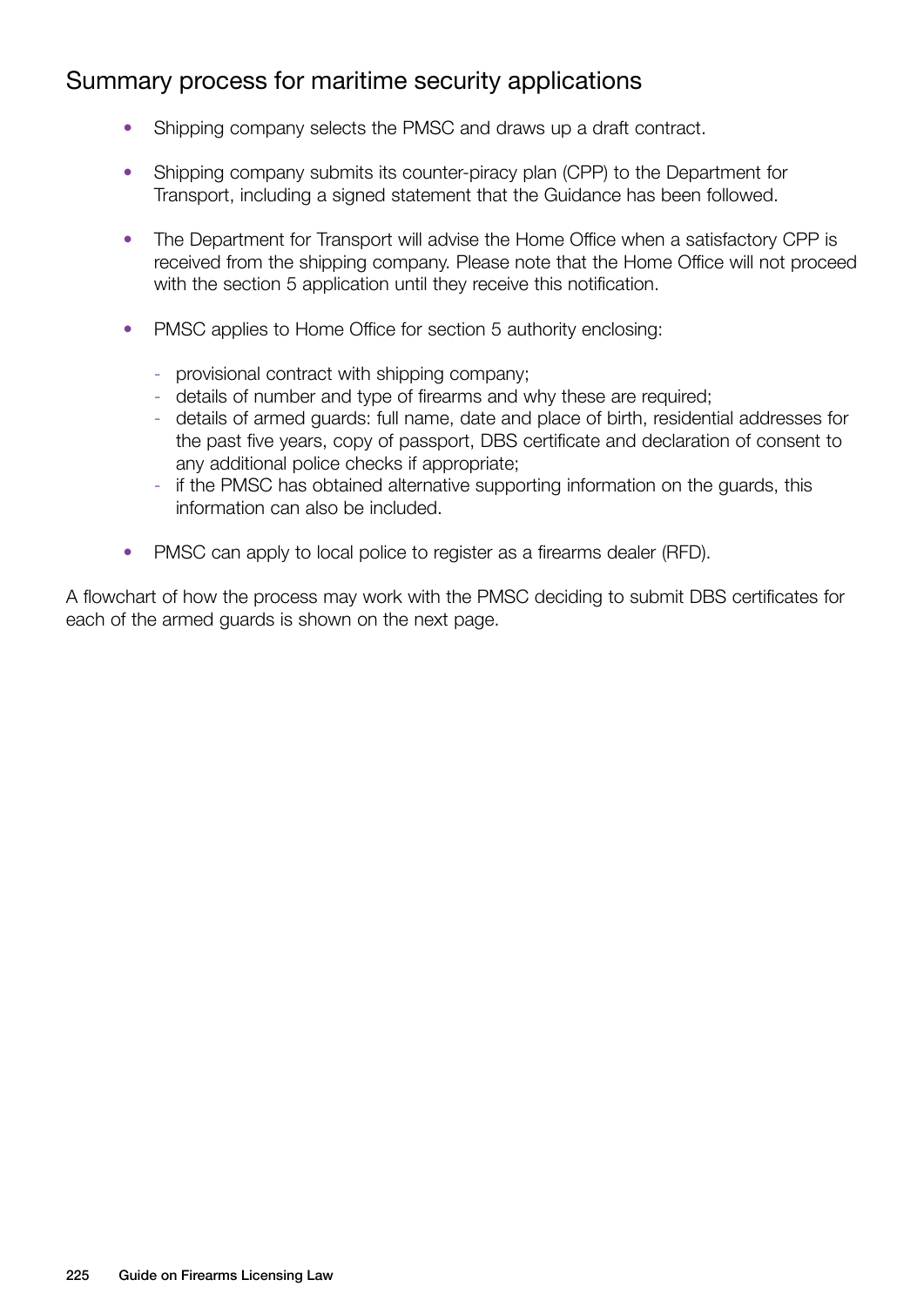## **An outline of how the process may work**

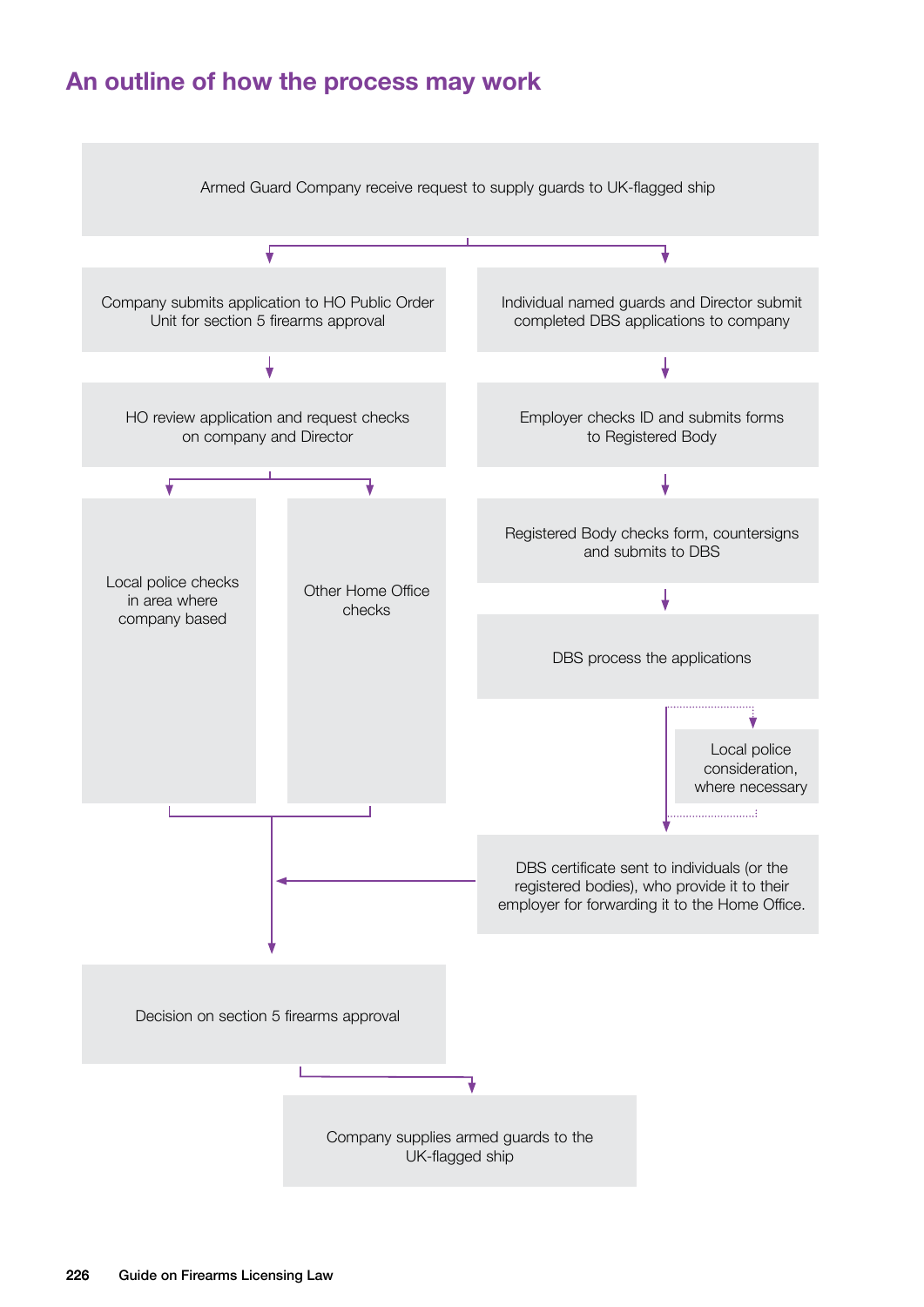# Appendix 1: List of relevant organisations

## Countryside and conservation

Association of Deer Management Groups British Deer Society Country Land and Business Association Countryside Alliance Countryside Council for Wales English Heritage English Nature The National Gamekeepers' Organisation St Hubert Club of Great Britain Scottish Gamekeepers Association Scottish Landowners' Federation Scottish Natural heritage

## Government

Arts Council

Crown Office

- Crown Prosecution Service
- Department for Business Innovation and Skills
- Department for Culture, Media and Sport
- Department for Environment, Food and Rural Affairs
- Foreign and Commonwealth Office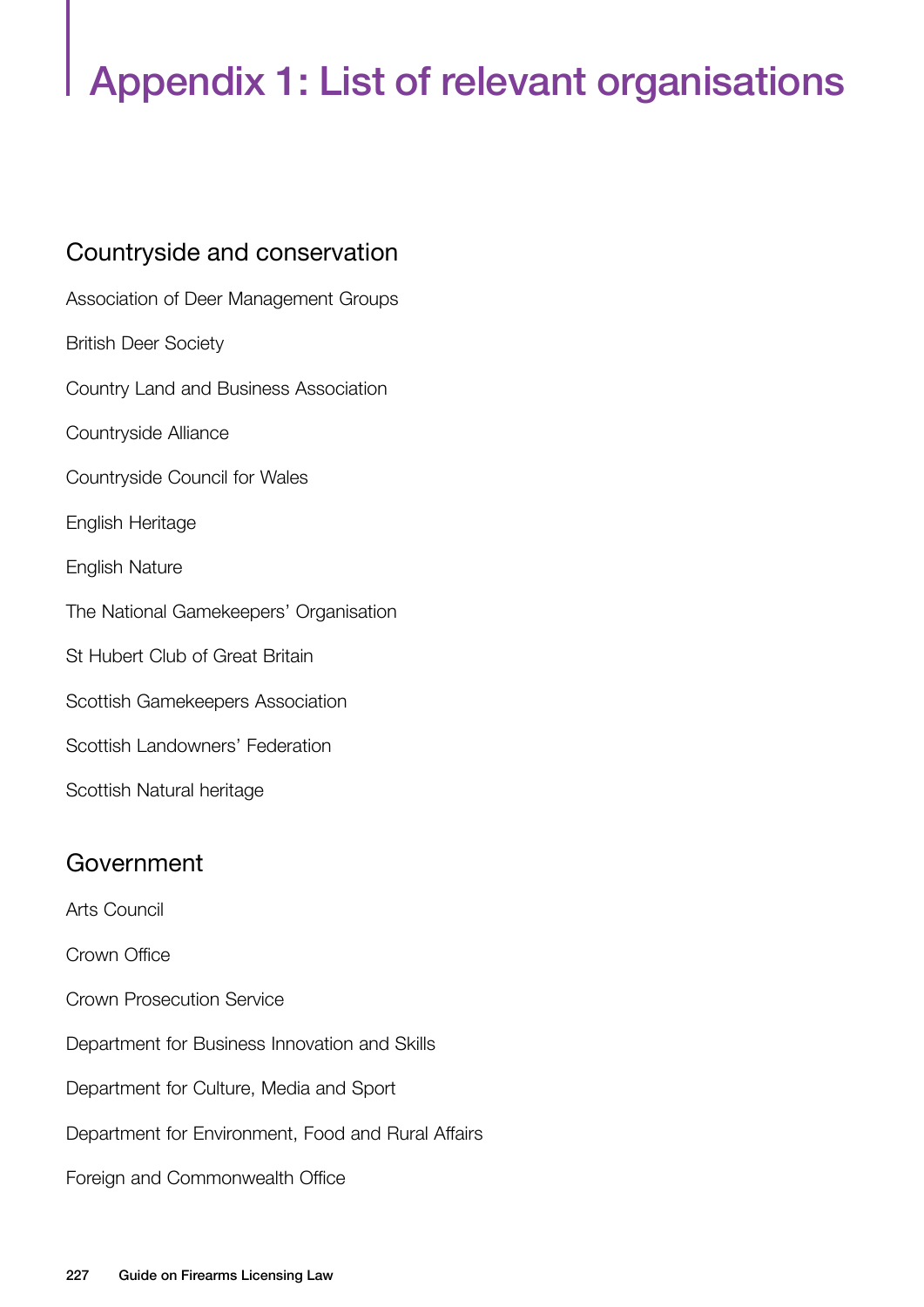| <b>Forestry Commission</b>                                   |
|--------------------------------------------------------------|
| <b>Health &amp; Safety Executive</b>                         |
| HM Inspectorate of Constabulary                              |
| HM Inspectorate of Constabulary for Scotland                 |
| <b>HM Revenue &amp; Customs</b>                              |
| Ministry of Defence                                          |
| Northern Ireland Office                                      |
| Scottish Government                                          |
| Scottish Government Environment and Rural Affairs Department |
| Scottish Government Justice Department                       |
| <b>Scotland Office</b>                                       |
| Welsh Assembly Government                                    |

## Historic and antique firearms

Heritage Arms Study Group (HASG)

Historical Breechloading Smallarms Association (HBSA)

Museums Weapons Group

Vintage Arms Association

## **Other**

- Birmingham Proof House
- British Medical Association
- British Pest Control Association
- British Veterinary Association
- European Cartridge Research Association
- English Civil War Society
- Gun Control Network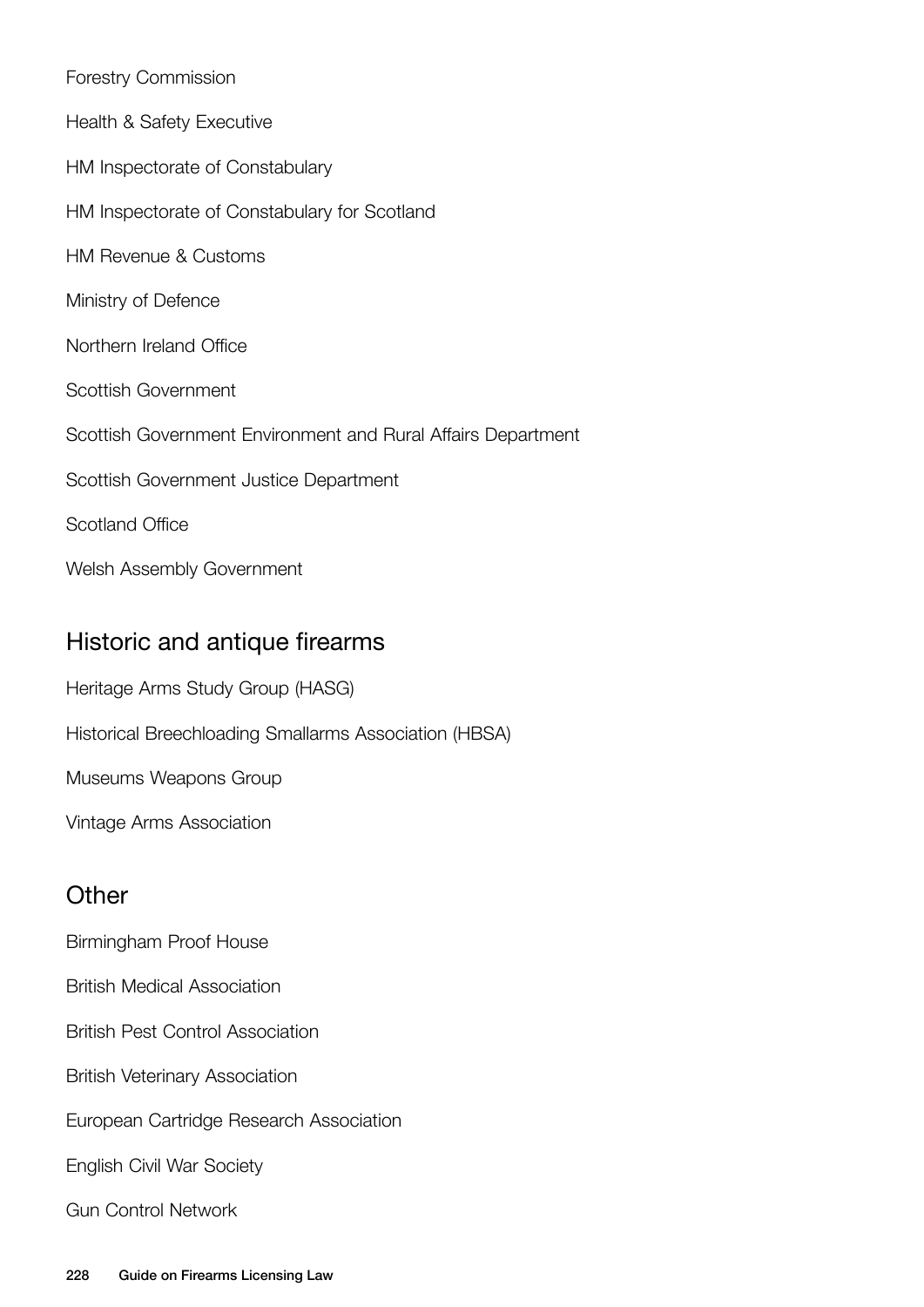Humane Slaughter Association International Maritime Organisation London Proof House The Medical Defence Union Ltd National Association of Re-enactment Societies (NARES) National Farmers Union National Operatic and Dramatic Association Royal College of General Practitioners Royal Society for the Prevention of Cruelty to Animals (RSPCA) Scottish Crofting Foundation The Sealed Knot Showman's Guild The Sportsman's Association of Great Britain and Northern Ireland UK Athletics Ltd

### Police

British Transport Police National Policing Lead (formerly ACPO) Police Federation Police Service of Northern Ireland Police Service of Scotland Scottish Police Federation

## Shooting organisations and associations

Association of Professional Clay Target Shooting Grounds

Association of Professional Shooting Instructors

British Association for Shooting and Conservation (BASC)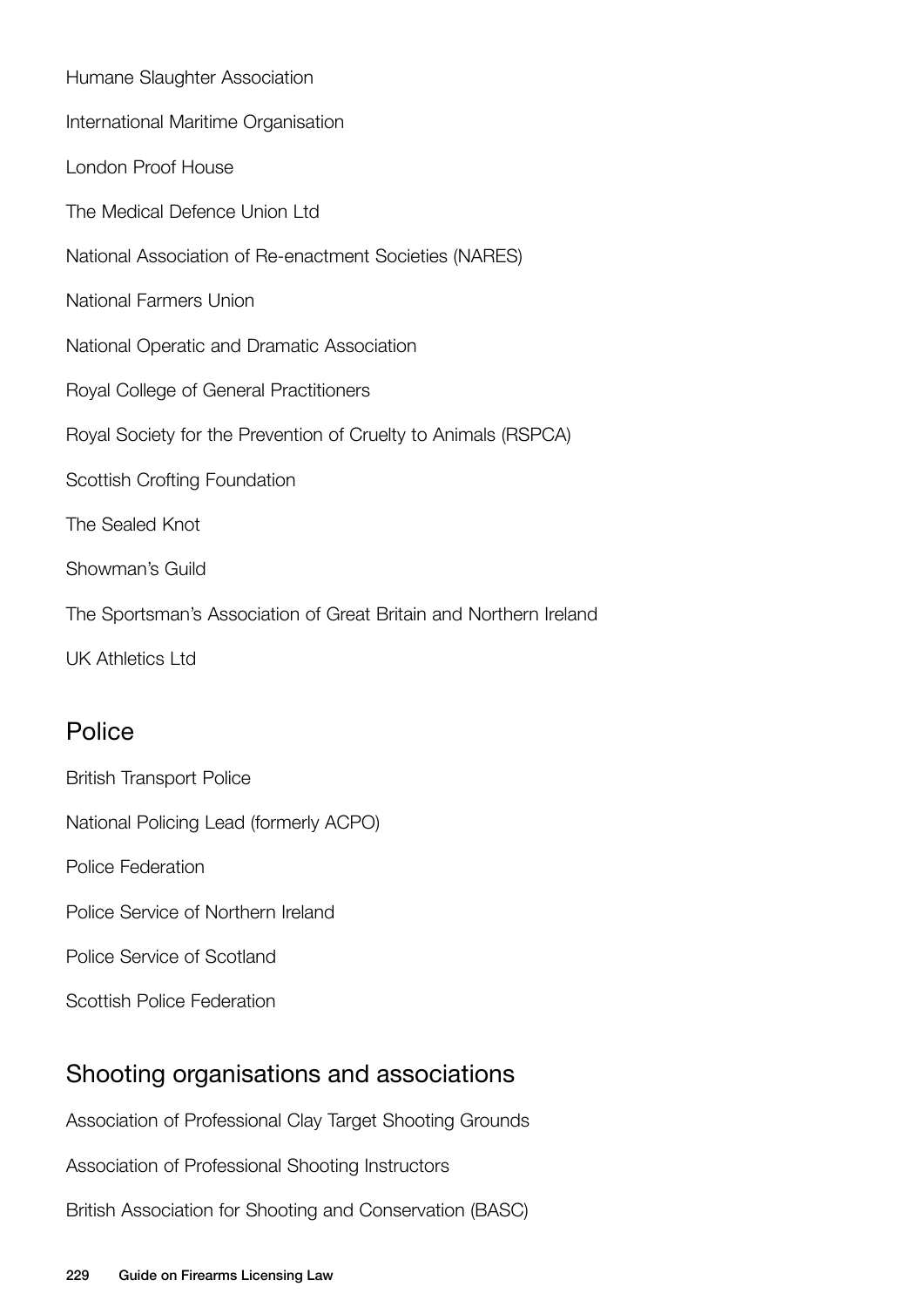#### British Shooting

British Shooting Sports Council (BSSC) British Western Shooting Society Clay Pigeon Shooting Association (CPSA) The Gun Trade Association Ltd (GTA) Institute of Clay Shooting Instructors International Long-Range Pistol Shooters Association Muzzle Loaders' Association of Great Britain (MLAGB) National Rifle Association (NRA) National Small-bore Rifle Association (NSRA) National Target Shotgun Association (NTSA) The Shooting Sports Trust Ltd United Kingdom Practical Shooting Association (UKPSA)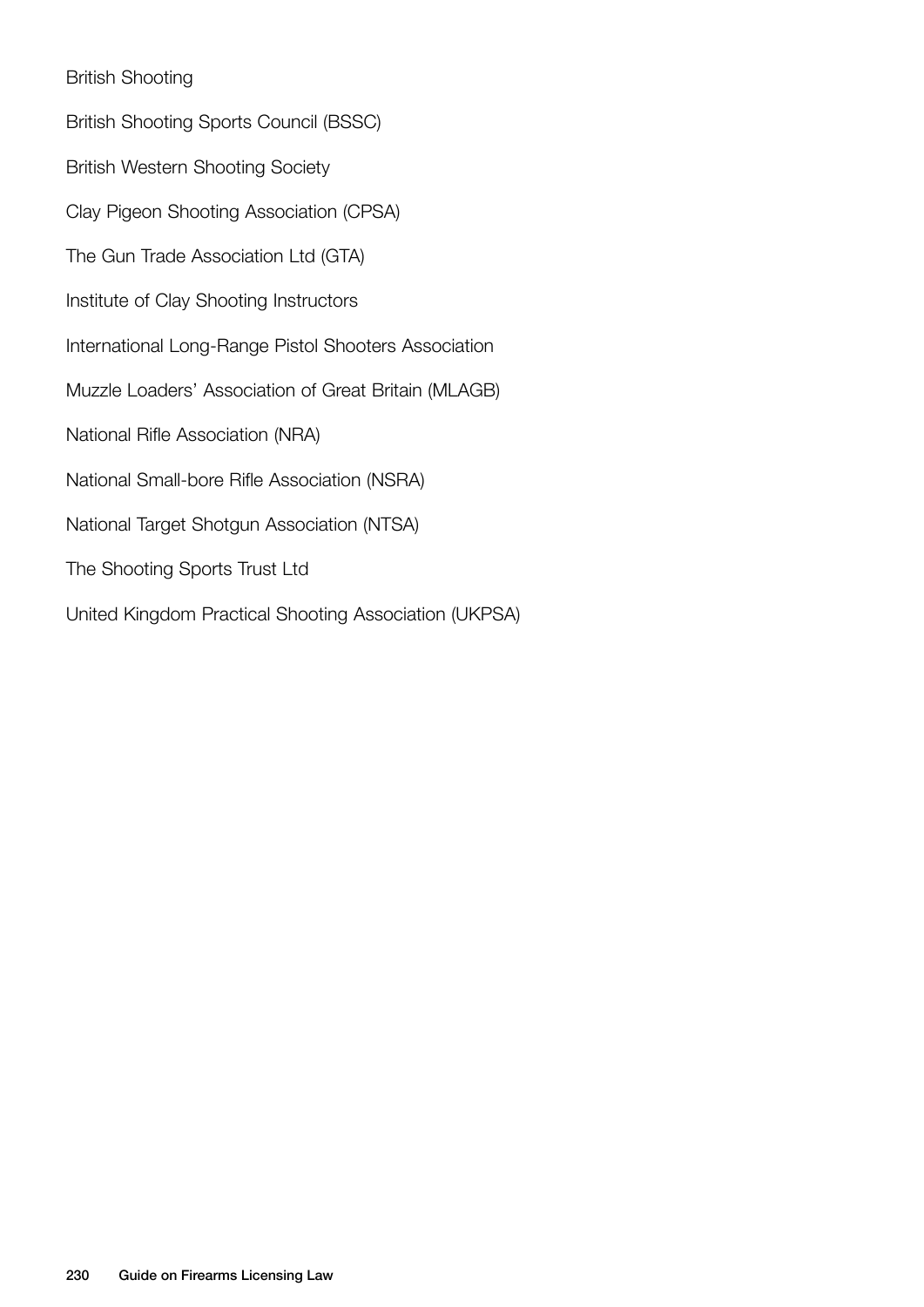# Appendix 2: List of firearms forms

| <b>Title</b> |                                                                                | <b>Number</b> |
|--------------|--------------------------------------------------------------------------------|---------------|
| $\star$      | Application for grant or renewal of firearm or shotgun certificate             | 201           |
| $\star$      | Firearm certificate                                                            | 202           |
| $\star$      | Shotgun certificate                                                            | 204           |
| $\star$      | Application for visitor's firearm/shotgun permit                               | 107           |
| $\star$      | Visitor's firearm permit                                                       | 108           |
| $\star$      | Visitor's shotgun permit                                                       | 110           |
| $\star$      | Permit to possess firearms or ammunition (authorised under section 7)          | 111           |
| $\star$      | Permit to possess shotguns (authorised under section 7)                        | 112           |
| $\star$      | Auctioneer's Firearm Permit                                                    | 213           |
| $\star$      | Permit to remove from or to a ship, aircraft or aerodrome                      | 115           |
| $\star$      | Application for registration as a firearms dealer                              | 116           |
| $\star$      | Application for registration of additional place of business                   | 116A          |
| $***$        | Certificate of registration of firearms dealer                                 | 117           |
| $***$        | Certificate of registration of additional place of business                    | 118           |
| $***$        | Notice of sale or transfer of firearms and ammunition                          | 119           |
| $***$        | Application to transfer firearms to N Ireland                                  | 120           |
| $***$        | Authorisation to transfer firearms to N Ireland                                | 121           |
| $***$        | Authorisation to enter and inspect stock                                       | 122           |
| $***$        | Authorisation to inspect gun club premises                                     | 123           |
| $***$        | Application for approval of rifle and muzzle-loading pistol clubs              | 124           |
| $\star\star$ | Police register of firearms dealers                                            | N/A           |
| $\star$      | Firearms dealer's register of transactions                                     | N/A           |
| $\star$      | Application for the grant or variation of a firearm certificate <sup>1</sup> . | 202           |

\* In the form prescribed, which must be followed

\*\* Also prescribed, but form not available from Stationery office<br>\* Not prescribed forms produced by the police

Not prescribed, forms produced by the police

<sup>1</sup> Please be aware, the application form for the grant or variation of a firearm certificate bears the same number as the form for a firearm certificate.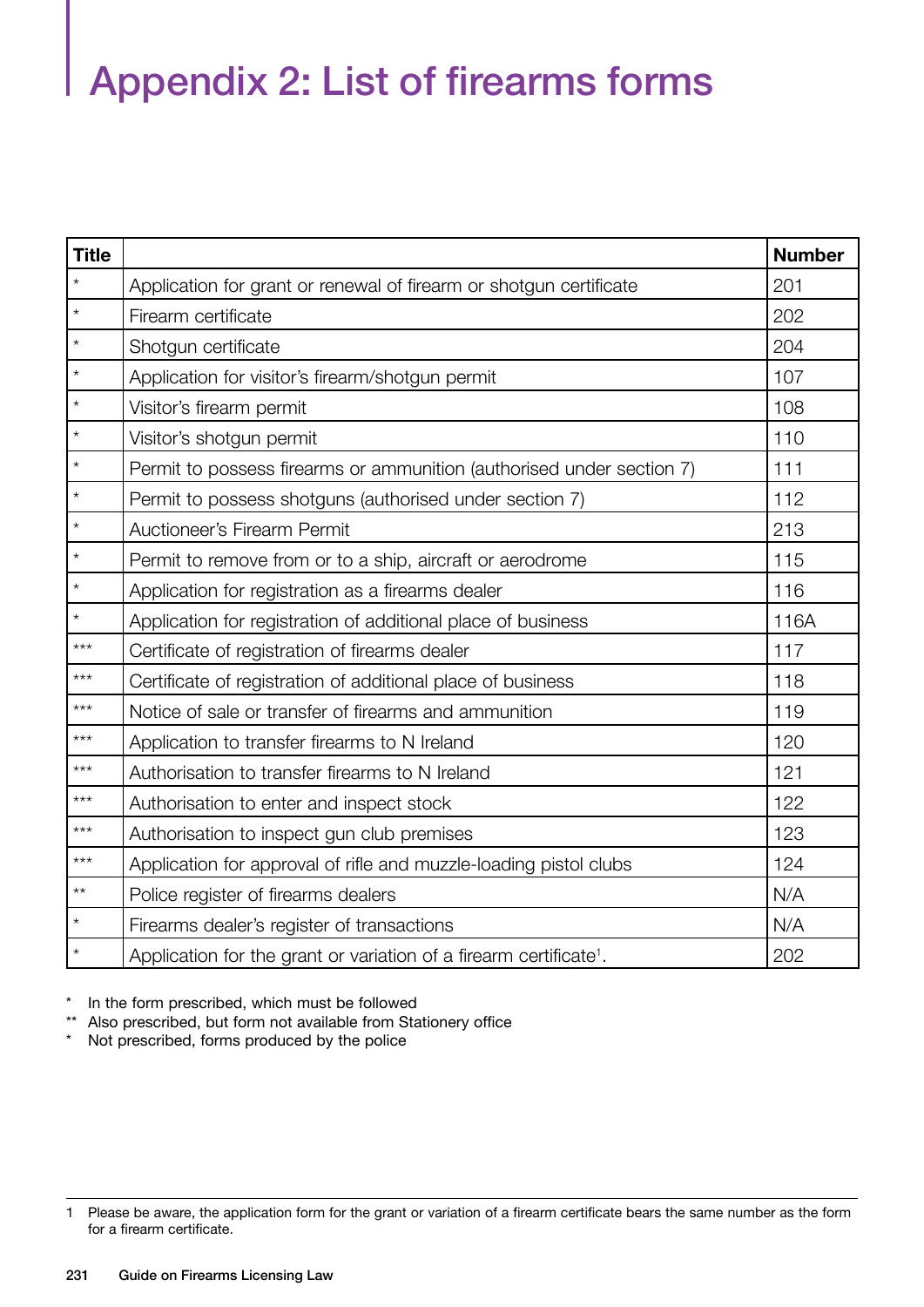## Appendix 3: Conditions for firearm certificates

**Forces must ensure that where additional conditions are applied to certificates that they are kept to a minimum and are only applied where they are both proportionate and necessary.** 

Where the firearm is authorised for more than one purpose, care must be taken to omit the word 'only' in the conditions.

An asterisk conditions specific firearms on a certificate but may be replaced by the phrase, "The firearms and ammunition….." where a single condition applies to all firearms (and ammunition) on the certificate.

#### 1. Quarry Shooting (for vermin, fox or deer)

• The \*calibre RIFLE/COMBINATION/SMOOTH-BORE GUN/SOUND MODERATOR and ammunition shall be used for shooting vermin including fox, and ground game/ deer (delete as appropriate) and any other lawful quarry, and for zeroing on ranges, on land deemed suitable by the chief officer of police for the area where the land is situated and over which the holder has lawful authority to shoot.

(The words underlined may be omitted once the certificate holder has demonstrated competence. There is no set time for this and each case should be considered on its individual merits).

#### Automatic Condition for Section 1 Shotguns for Clay Pigeon Shooting (once "good reason" for possession has been demonstrated)

• The \*calibre SMOOTH-BORE GUN may also be used for CLAY PIGEON SHOOTING.

#### Condition for Section 1 Rifle which is also to be used overseas

• The \*calibre RIFLE and ammunition may also be carried when proceeding to or returning from a port of embarkation.

#### 2. Quarry Shooting – Birds with a Self Loading Shotgun

• The \*calibre SMOOTH-BORE GUN shall be used for SHOOTING BIRDS in accordance with the purpose, terms and conditions of the general licence currently issued by the DEFRA under the provisions of THE WILDLIFE AND COUNTRYSIDE ACT 1981.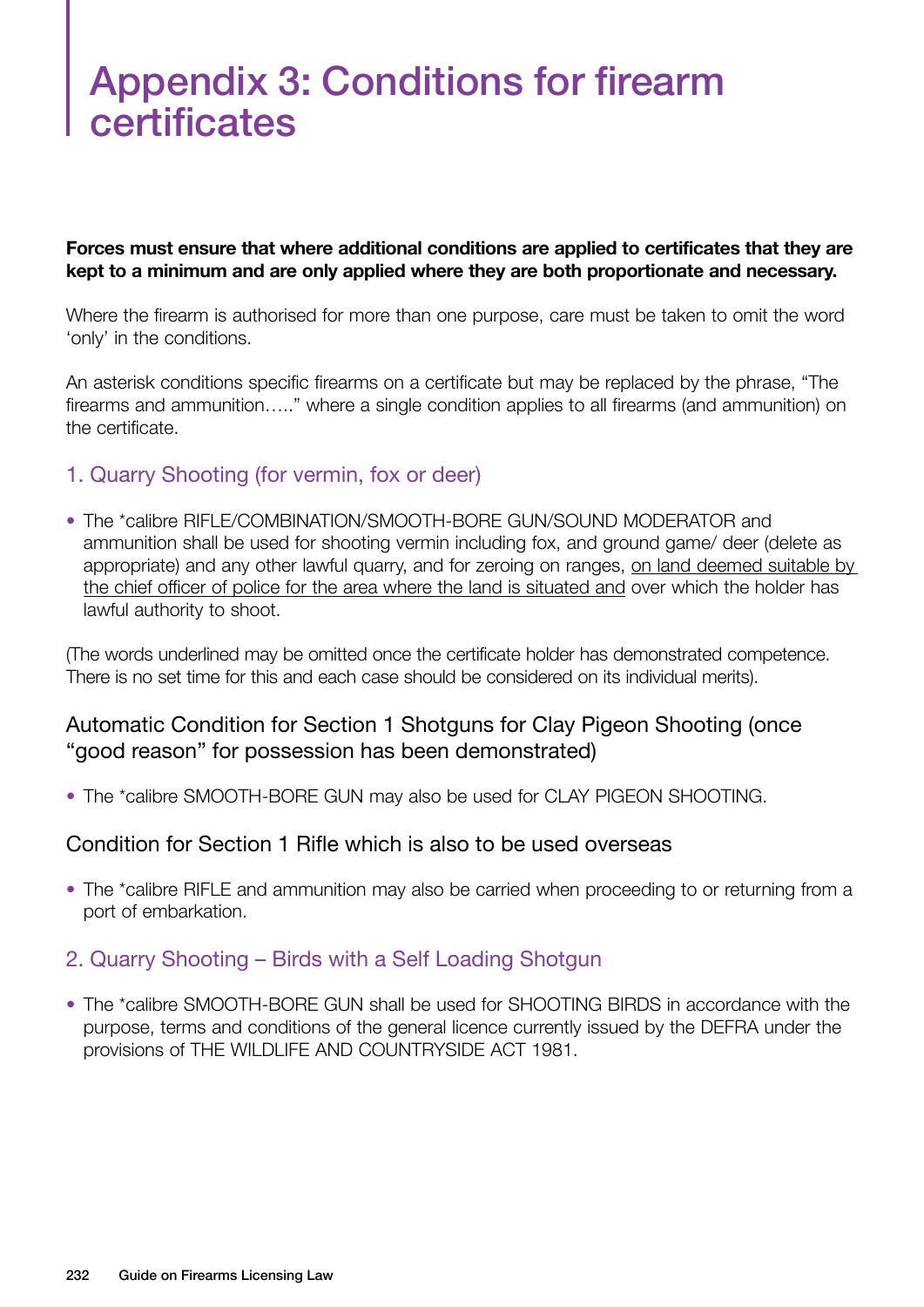#### 3. Quarry Shooting – Roe Deer in Scotland

• The \*calibre RIFLE and ammunition/SOUND MODERATOR shall be used for SHOOTING ROE DEER as prescribed under the Deer (Firearms etc.) (Scotland) Order 1985 on land in Scotland, and zeroing on ranges or any land in Great Britain deemed suitable by the chief officer of police for the area where the land is situated and over which the holder has lawful authority to shoot.

(The words underlined may be omitted once the certificate holder has demonstrated competence. There is no set time for this and each case should be considered on its individual merits).

#### 4. Quarry Shooting – Shot Pistols

• The \*calibre SHOT PISTOL shall be used only in connection with SHOOTING VERMIN WITHIN OR AROUND BUILDINGS on land over which the holder has lawful authority to shoot.

#### 5. Overseas Use

• The \*calibre RIFLE shall be carried only when proceeding to or returning from a port of embarkation. It shall not be fired in Great Britain.

or

• The \*calibre RIFLE and ammunition shall be carried when proceeding to or returning from a port of embarkation and may be zeroed with non-expanding ammunition in Great Britain on ranges which are legally and safely constructed and maintained.

#### 6. Humane Killing of Animals

- The \*calibre \*PISTOL/REVOLVER/RIFLE shall be used (only) in connection with the HUMANE KILLING OF ANIMALS (in their duties with \*hunt/association<sup>1</sup>).
- The \*calibre \*PISTOL/REVOLVER, SOUND MODERATOR and ammunition shall be used (only) in connection with the HUMANE KILLING OF HORSES at \* racecourse<sup>1</sup> whilst a member of the ARVS.

1 Insert name of hunt/association or racecourse.

#### 7. Slaughtering

• The \*calibre \*SLAUGHTERING INSTRUMENT and ammunition shall be used only for the SLAUGHTER OF ANIMALS. The holder is authorised to hire or borrow an additional slaughtering instrument in the event that the instrument to which this certificate relates is not available for use.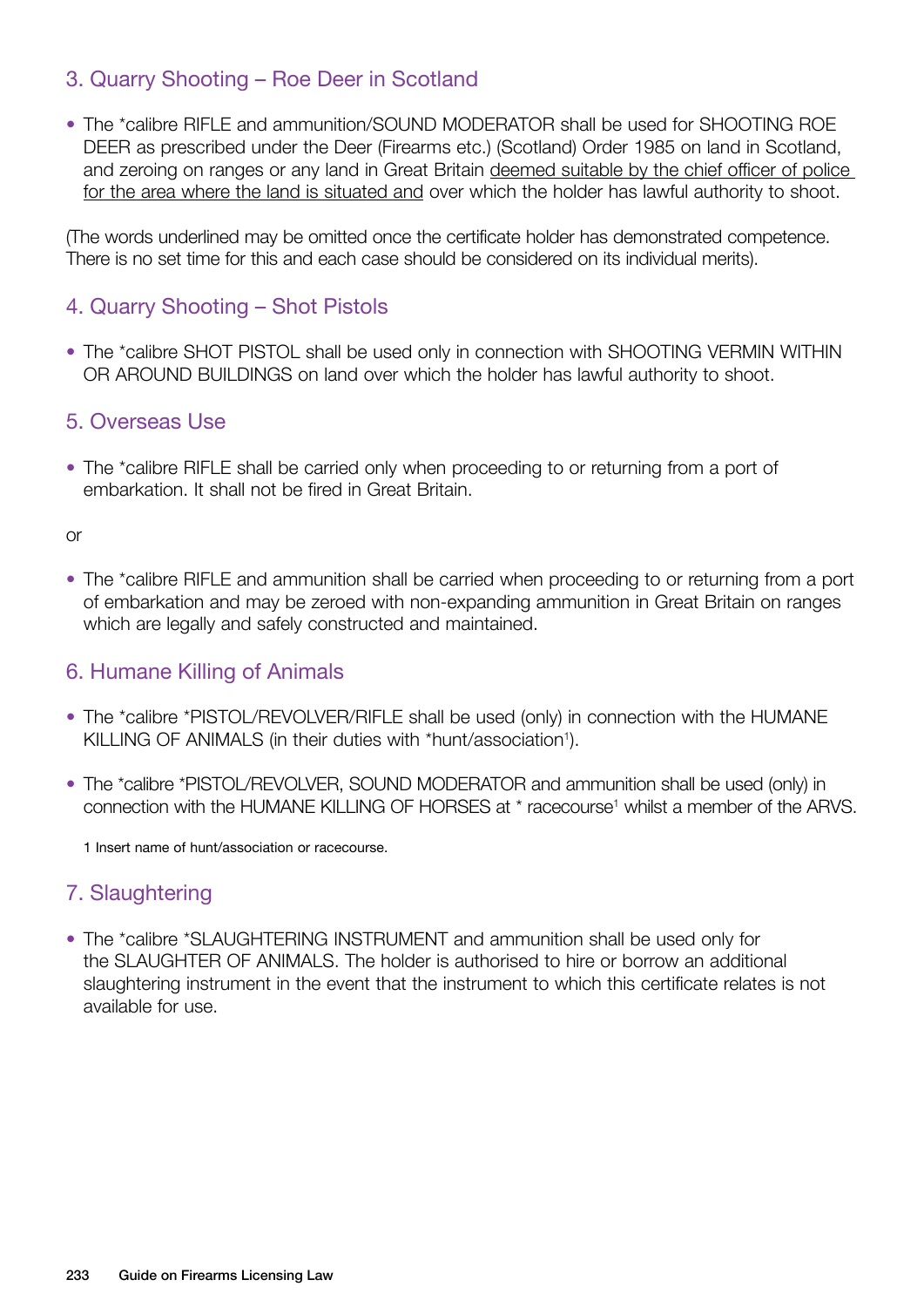### 8. Expanding Ammunition

- The certificate holder may possess, purchase or acquire expanding ammunition, or the missiles for such ammunition, in the calibres authorised by this certificate and for use only in connection with:
	- (a) the lawful shooting of deer;
	- (b) the shooting of vermin or, in connection with the management of any estate, other wildlife;
	- (c) the humane killing of animals;
	- (d) the shooting of animals for the protection of other animals or humans.

#### 9. Target Shooting

- The \*calibre \*RIFLE/MUZZLE-LOADING PISTOL/REVOLVER and ammunition shall be used for target shooting, and only whilst a member of \*club1, on ranges which are legally and safely constructed and maintained.
	- 1 Insert name of Home Office Approved Shooting Club.

#### 10. Target Shooting – Club Guns

• The \*firearm and ammunition shall be used for target shooting, and only whilst a member of \*club<sup>1</sup>, and only on ranges suitable for the safe use of that class of firearm and with adequate financial arrangements in place to meet any injury or damage claim.

#### 11. Target Shooting – Shotguns

- The SMOOTH-BORE GUN/SOLID SLUG shall be used for practical target shooting:
	- (a) The smoothbore gun(s) to which this certificate relates shall be used for target shooting on land or ranges where the holder has lawful authority to shoot (provided that adequate financial arrangements are in place to meet any injury or damage claim), for disciplines and courses of fire approved by the BWSS or NRA or NTSA or UKPSA.
	- (b) The solid slug ammunition to which this certificate relates shall be used for target shooting on ranges where the holder has lawful authority to shoot provided that adequate financial arrangements are in place to meet any injury or damage claim.

#### Automatic Condition for Section 1 Shotguns for Clay Pigeon Shooting (once "good reason" for possession has been demonstrated)

• The \*calibre SMOOTH-BORE GUN may also be used for CLAY PIGEON SHOOTING.

#### 12. Target Shooting – Section 1 Air Rifles

• The \*calibre \*AIR RIFLE shall be used on ranges which are legally and safely constructed and maintained.

<sup>1</sup> Insert name of Home Office Approved Shooting Club.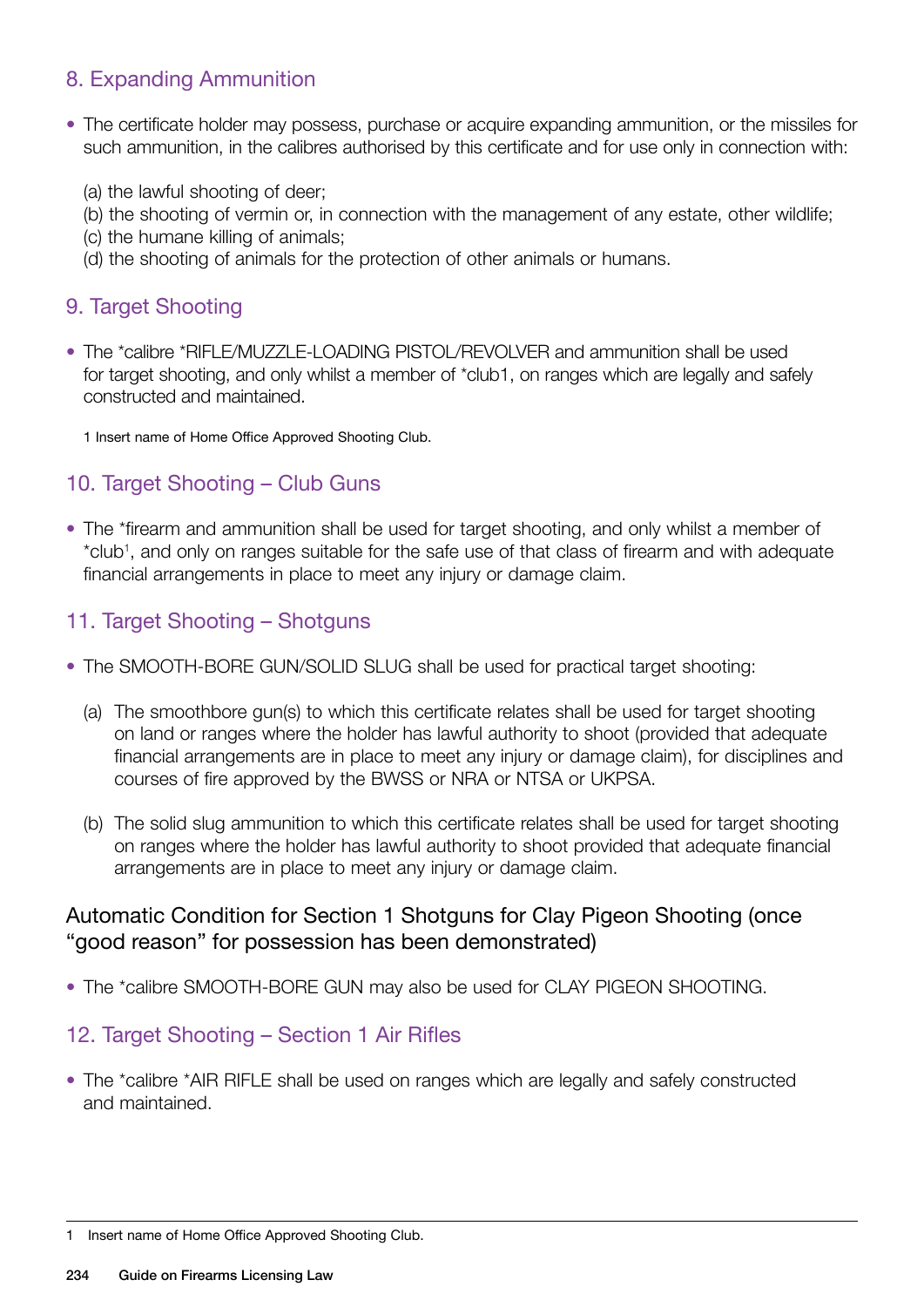### 13. Firearms of Historical Importance

#### "Small firearms" held under section 7(1)

• A firearm identified by an asterisk in Part 1 or Part 2 of the certificate must be possessed, purchased or acquired by the holder of the certificate only for the purpose of its being kept or exhibited as part of a collection. Notwithstanding prescribed condition (4), it is at all times to be kept securely stored at \*place<sup>2</sup> unless transportation is authorised by the chief officer of police. Not to be fired.

#### "Small firearms" held under section 7(3)

• The \*calibre \*PISTOL/REVOLVER is to be kept and used only at a place as designated by the Secretary of State or the Scottish Ministers in Scotland under section 7(3) of the Firearms (Amendment) Act 1997 namely, \*place<sup>2</sup>.

#### 14. Collections

- A firearm or ammunition identified by an asterisk in Part 1 or Part 2 of the certificate must be possessed, purchased or acquired by the holder of the certificate only for the purpose of its being kept or exhibited as part of a collection.
	- Not to be fired.
- or
	- The \*calibre \*firearm and ammunition may be used for target shooting, on ranges which are legally and safely constructed and maintained.

#### 15. Trophies of War

• The \*calibre \*RIFLE/PISTOL/REVOLVER shall possessed only as a TROPHY OF WAR. Not to be fired.

#### 16. Signalling Apparatus

• The \*calibre \*PISTOL/LAUNCHER shall be used only for EMERGENCY SIGNALLING/ BIRDSCARING purposes.

#### 17. Controlling Races

- The \*calibre \*PISTOL/REVOLVER shall be used only in connection with CONTROLLING RACES at athletics meetings. The holder of this certificate shall recover the firearm(s) each day on which the firearm(s) is/are being used by persons controlling the races.
- The \*calibre \*CANNON shall be used only for CONTROLLING RACES.

<sup>2</sup> Insert place of storage.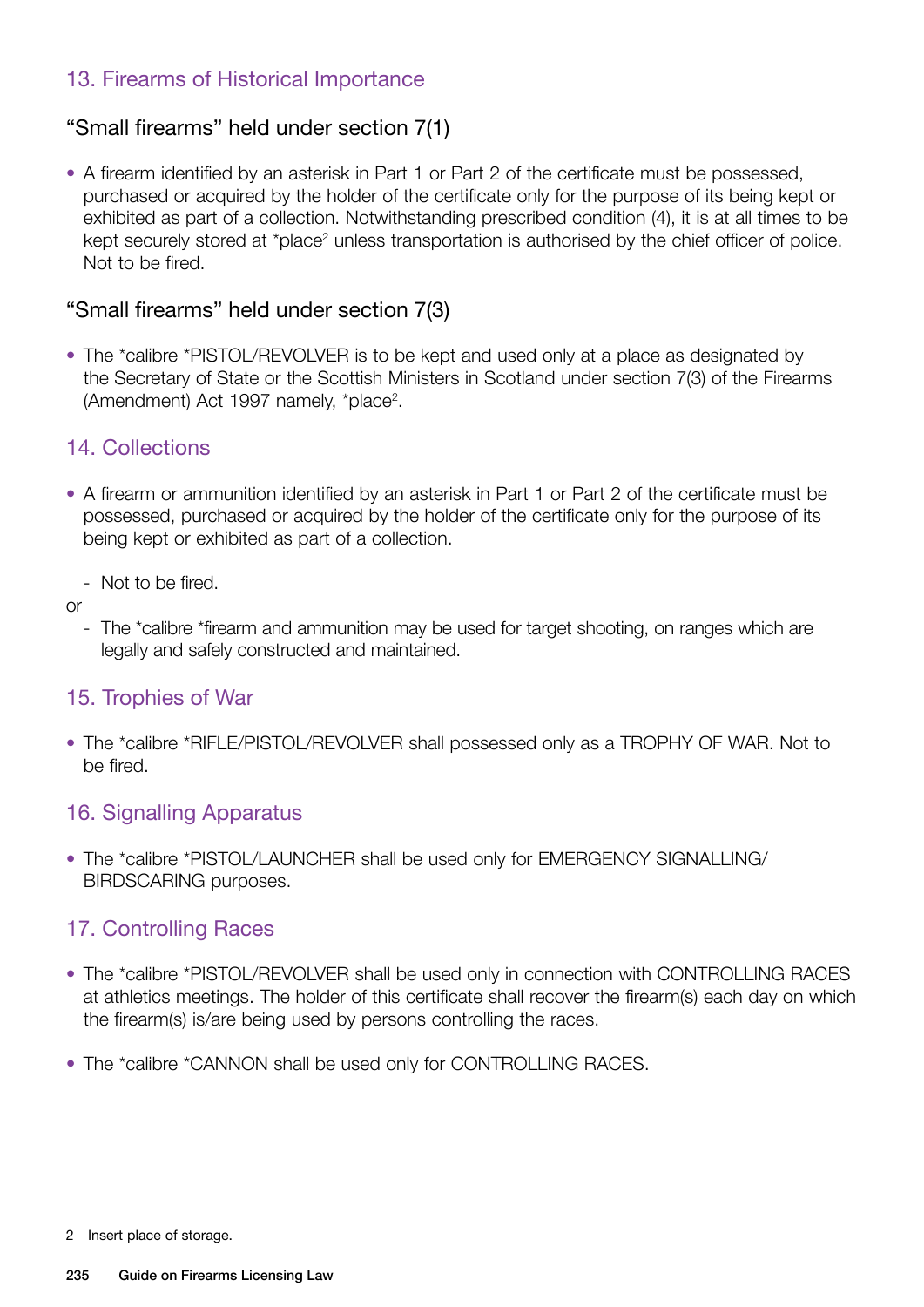#### 18. Historical Re-enactment

• The \*calibre \*CANNON/RIFLE/PISTOL/REVOLVER shall be used only WITH BLANK CHARGES OR BLANK AMMUNITION in connection with displays, battle re-enactments and demonstrations under the supervision of appointed officers of the  $*$  society<sup>3</sup>.

#### 19. Theatrical Use

• The \*calibre \*firearm shall be used only in a theatrical or television performance or the rehearsal of such a performance or the production of a film. The holder of this certificate shall recover the firearm(s) after each performance, rehearsal or production in which the firearm(s) is/are being used by persons taking part.

#### 20. Treating Animals

• The \*calibre \*firearm and ammunition shall be used only in connection with the purpose of tranquillising or otherwise treating an animal. The holder is authorised to hire or borrow additional equipment in the event that the instrument to which this certificate relates is not available for use.

#### 21. Young Shooters

• THIS NOTICE DOES NOT FORM PART OF THE CONDITIONS. The certificate holder may not purchase or hire any firearm or ammunition prior to \*date<sup>4</sup> when he/she will attain the age of eighteen years.

<sup>3</sup> Insert name of society/societies.

<sup>4</sup> Insert date of the holder's 18th birthday.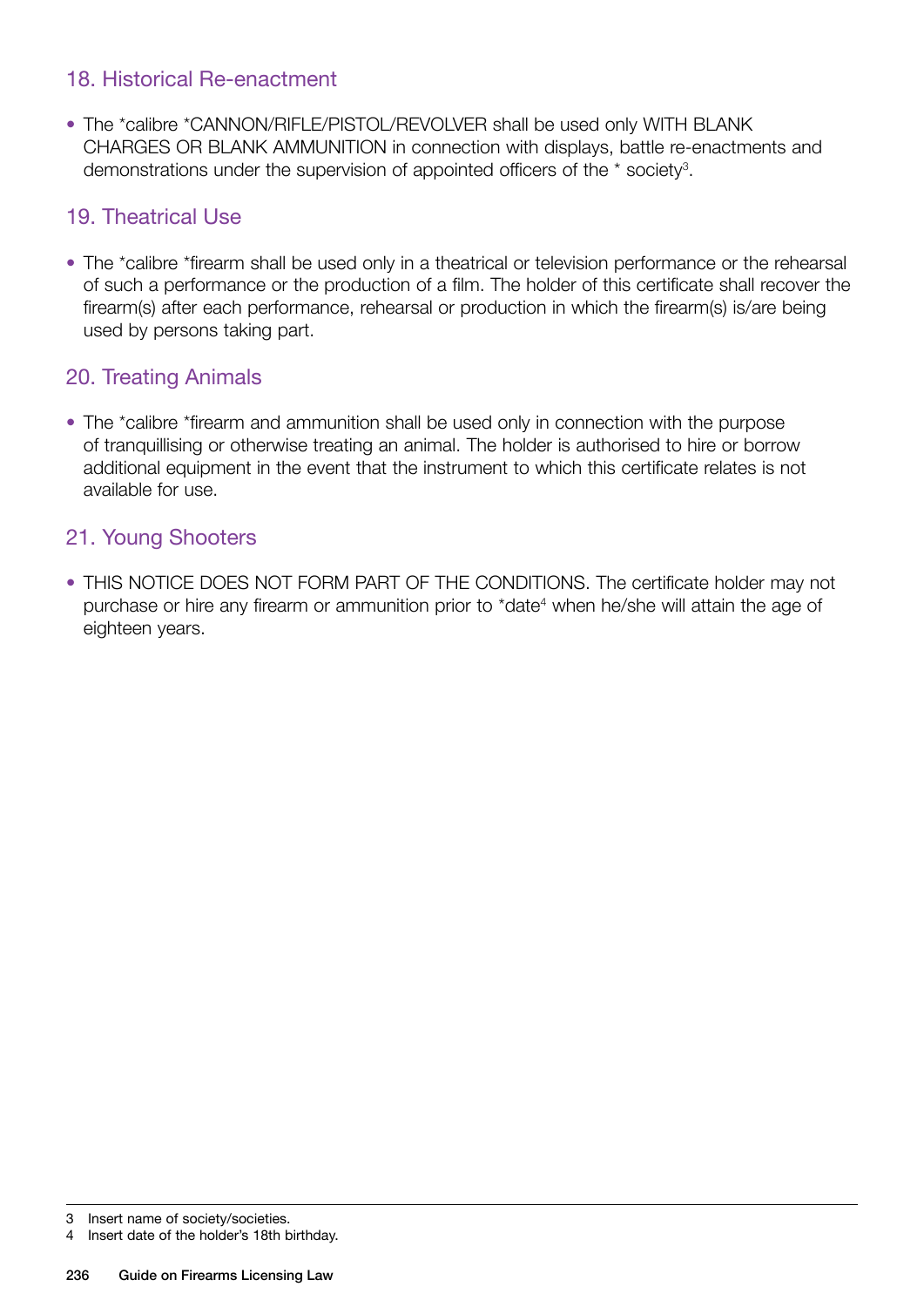## Appendix 4: Young persons and firearms law

Note that the issuing of firearm or shotgun certificates are dealt with separately – see chapters 7, 10 and 11

|                                                                | <b>Under 18</b>     | <b>Under 17</b>       | Under 15            | Under 14                 |
|----------------------------------------------------------------|---------------------|-----------------------|---------------------|--------------------------|
| 1. Purchase any<br>firearm or<br>ammunition                    | Х                   | Х                     | X                   | Х                        |
| 2. Possess<br>section 1<br>firearm<br>Exemptions               |                     |                       |                     | X<br>$1,2,3$ (see below) |
| 3. Receive gift                                                |                     |                       |                     |                          |
| of section 1<br>firearm                                        |                     |                       |                     | Х                        |
| 4. Possess<br>assembled<br>shotgun                             |                     |                       | X                   | X                        |
| Exemptions                                                     |                     |                       | 4,5 (see below)     | 4,5 (see below)          |
| 5. Receive<br>shotgun as gift                                  |                     |                       | X                   | Х                        |
| 6. Possess<br>air weapon or<br>ammunition for<br>an air weapon | Х                   | Х                     | Х                   |                          |
| Exemptions                                                     | 2,3,4,6 (see below) | $2,3,4,6$ (see below) | 2,3,4,6 (see below) | $2,3,4,6$ (see below)    |
| 7. Receive air<br>weapon, or its<br>ammunition,<br>as a gift   | Х                   |                       | Х                   |                          |

#### **Exemptions**

- 1. Carry for sporting purpose.
- 2. Rifle/Pistol Club or cadet corps
- 3. Miniature rifle range.
- 4. Under supervision of someone 21 years or over.
- 5. Secure gun cover (but this exemption is not available in respect of air pistols).
- 6. On private land with the consent of the occupier.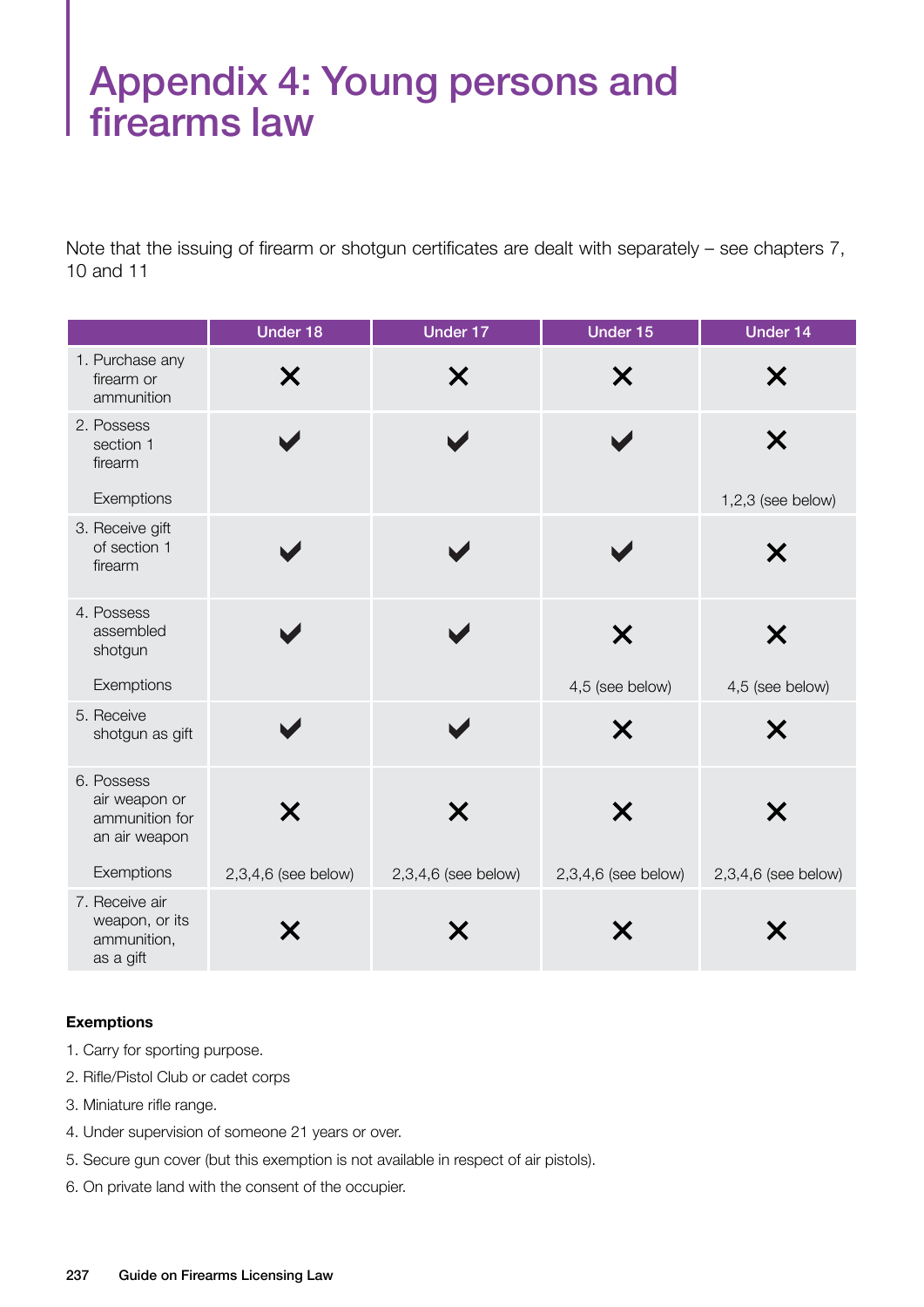## Appendix 5: Antique firearms – obsolete calibres and Antique air weapons

Breech-loading firearms originally chambered for the following ammunition, and which retain that original chambering, should be regarded as benefiting from exemption as antiques under section 58(2) of the Firearms Act 1968.

#### [NOTES]

1. All the cartridges listed are centre-fire.

2. The chances of the survival of more than a tiny number of most of these cartridges – or of the arms which they fit – are very low indeed. But those firearms listed in bold may survive in some quantity.

3. Each cartridge in the list is followed by initials referring to a published source whose description may be accepted as the norm for each round. These are as follows

- B "Cartridges of the World", by Barnes
- D "Cartridges for Collectors", by Datig (three vols)

ECRA-"European Cartridge Research Association Data Viewer"

E&B – "Manual of Pistol and Revolver Cartridges", by Erlmeier and Brandt

H – "The History and Development of Small Arms Ammunition", by Hoyem (volumes two and three)

Hu –"Military Rifle and Machine Gun Cartridges", by Huon

W&M – "Pistol and Revolver Cartridges", by White & Munhall, single volume edition by Bearse.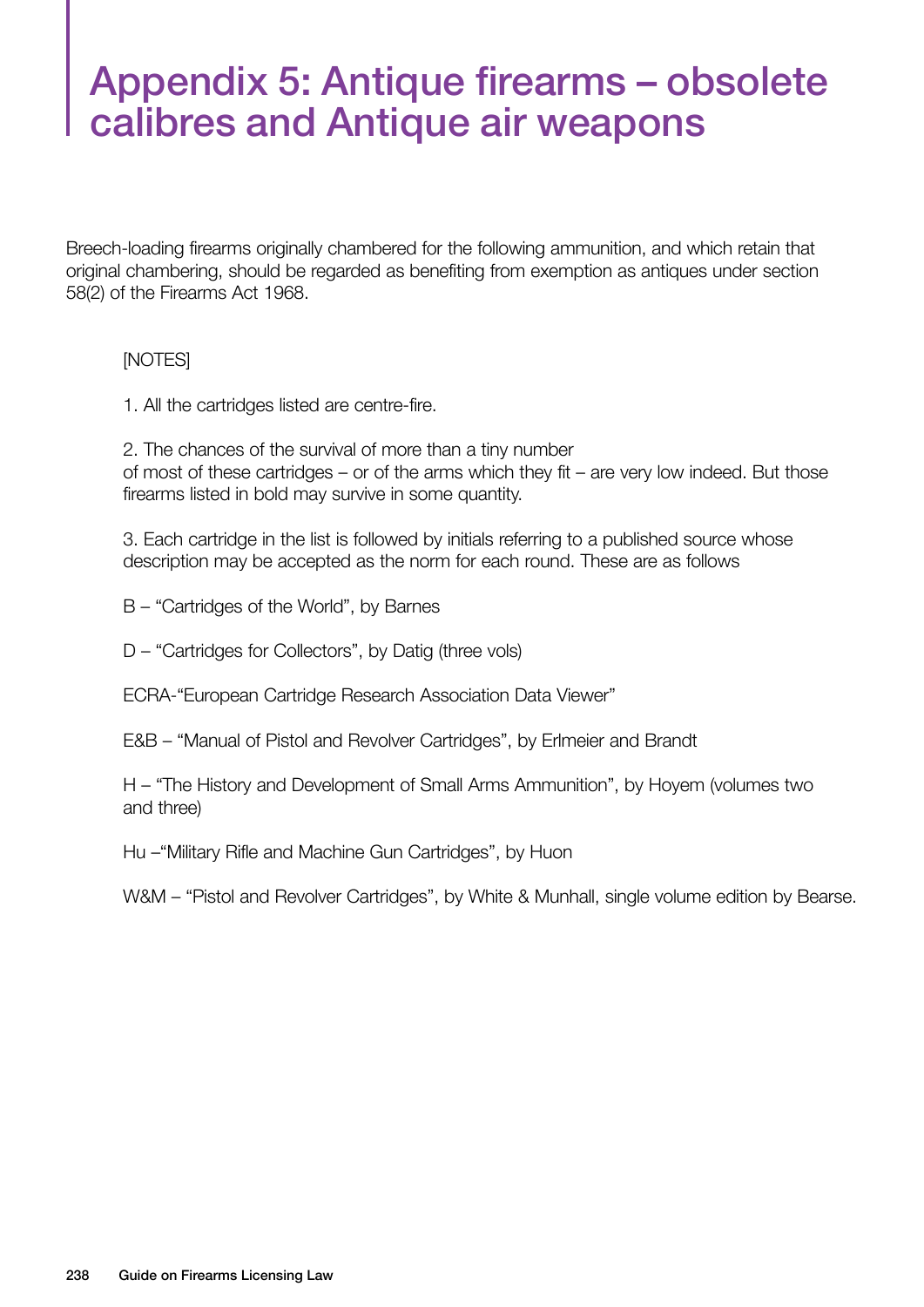**Bold** type is used to describe those obsolete calibres for which firearms may be found in some quantities. This list will be reviewed and updated as necessary.

.22 Extra Long Maynard (B) .22-15-60 Stevens (B) .22CF (E&B) .230CF (E&B) .25/20 Single Shot (B) .25/21 Stevens (B) .25/25 Stevens (B) **.250 Rook (or .297/.250 Rook) (H)** .255 Jeffrey Rook (H) .275 Jeffrey (H) .276 Enfield P.13 (Hu) .28/30/120 Stevens (B) .297/.230 Sporting (H) **.297/.230 Morris (H)**  .298 Minex (H) .300 (.295) Rook (H) .300 Sherwood (H) .300/.250 Rook (H) .30/30 Wesson (D) .30/40 Wesson (D) **.310 Cadet (H)** .310 Greener .31 Thuer .310/.300 Rook (H) .320/.230 Rook (H) .32 Protector (W&M) .32 Long Rifle CF (NB recommended for section 58(2) in rifles only) (B) .32/35 Stevens (D) .32/40 Remington-Hepburn (D) .32/40 Bullard (B) .32/ 40 Winchester and Ballard (B) .32 Ideal (B) .32 – .44 Smith & Wesson (W&M) **.320 British (also known as the .320 Revolver C.F., Short or Long) (W&M)**  .35/30 Maynard (B) .35/40 Maynard (B) .340 Short or Long Revolver (W&M) .360 Thuer .360 Rook (also known as the .360 No. 5 ) (H) (recommended for section 58(2) rifles only) .360 shotgun .360 Westley Richards No.3 Express (H) .360 No.3 Gibbs (H) .360 Gibbs No.4 (also known as the .380 Gibbs No. 4) .360/.300 Fraser (H) .360 2 7/16 Black Powder Express (H) .360 2 3/4 Boxer (H) .369 Purdey (H) .38/35 Stevens Everlasting (D) .38/40 Ballard Everlasting (D)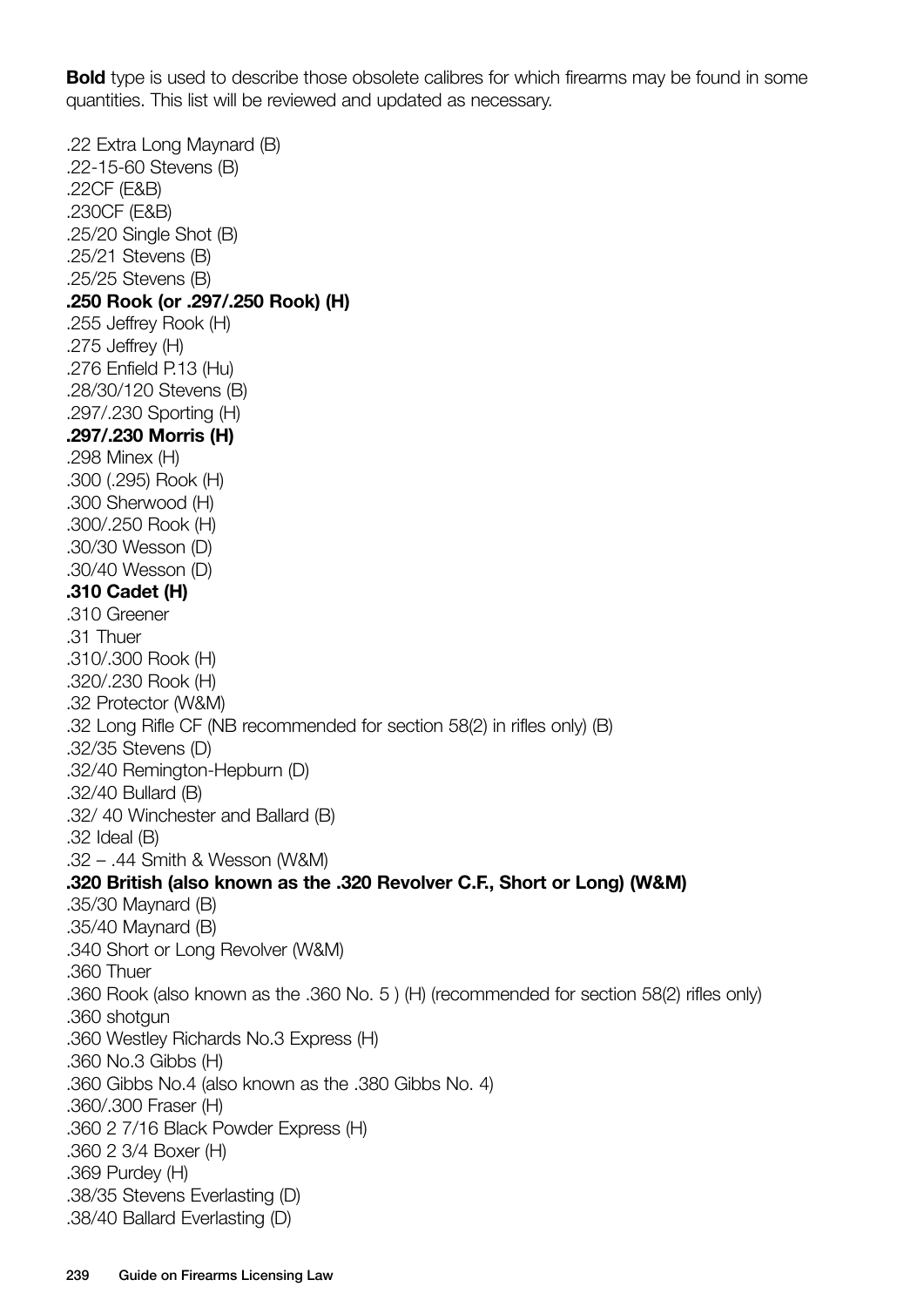.38/40 Remington-Hepburn (D) .38/45 Bullard (D) .38/70 Winchester (D) .38/56 Winchester (D) .38/90 Winchester (B) .380 Black Powder Express (also known as the .380-21/4 Rigby and .360-21/4) (H) .380 Long Rifle (NB recommended for section 58(2) in rifles only) (H) .40 / 40 Maynard (B) .40/.50-70 Calibre Reduction Exptl.(H) .400-2.5 inch Kynoch (H) .400-3.25 inch Boxer (H) .400-3 inch Purdey (H) .40/60 Marlin (D) .40/60 Winchester (D) .40/60 Maynard (B) .40/70 Ballard (D) .40/70 Sharps Necked (D) .40/70 Sharps Straight (D) .40 / 70 Maynard (B) .40/ 70 WCF (B) .40/72 Winchester (D) .40/75 Bullard (D) .40/82 Winchester (D) .40/90 Bullard (D) .40/90 What Cheer (D) .40/50 Sharps Straight (D) .40/65 Sharps Straight (D) .40/65 WCF (D) .40/90 Sharps Necked (D) .40/40 Maynard (B) .40/60 Maynard (B) .40/63 Ballard (B) .40/65 Ballard Everlasting (B) .40/70 Maynard (B) .40/70 Peabody What Cheer (B) .40/85 Ballard (B) .40/110 Winchester Express (B) .400 2 3/4 Westley Richards (H) .402 Enfield-Martini Exptl. (H) .41 Colt (short or long) (W&M) .42/.50-70 Calibre Reduction Exptl. (H) .425 Webley (H) .425 Webley 1 5/16 (H) .430 Long Rifle (also known as the .430 Long Revolver) (W&M) .430 Revolver (W&M) .44 Thuer .44 Morse necked (H) .44-50 Meigs (H) .44 Dupee rimless (H) .44/60 Creedmore (D) .44/77 Remington (D) .44/90 Sharps 2 7/16 inch (D)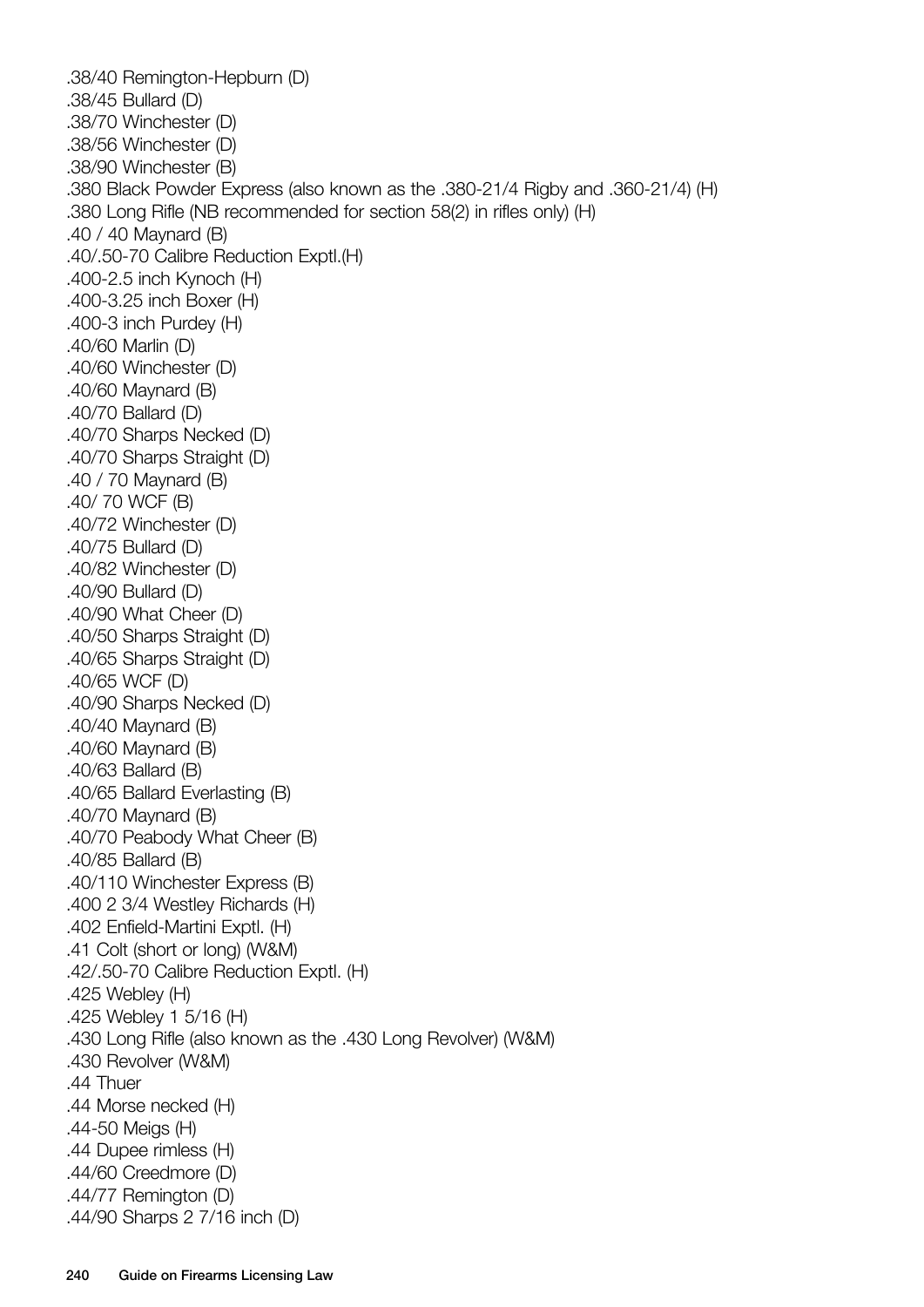.44/90 Sharps 2 5/8 inch (D) .44/90 Remington Special (B) .44/95 Peabody What Cheer (B) .44/100 Maynard (H) .44 Evans Short and Long (B) .44 Devilliers (W&M) .440 Revolver (W&M) .440 Long Revolver (W&M) .440 Nagant (Argentine model) (W&M) .442 Carbine 1.025" (H) .442 revolver (also known as .44 Webley) (W&M) .442 Long Revolver (W&M) .44 Colt Revolver (W&M) .44 Remington Revolver (W&M) .44 S&W American (W&M) .44 Merwin Hulbert Long (W&M) .44 Merwin Hulbert Short (W&M) **.44 S&W Russian (W&M)** .45-85 Ward Burton Exptl. (H) .45/.50-70 Calibre Reduction Expti. (H) .45 US Exptl, 1869 (H) .45-200-500 Winchester Exptl. (H) .45 Boxer-Henry Long Chamber 1869 (H) .45 New South Wales Police Carbine (H) .45 Gardner & Gatling (H) .45 Mars Long (W&M) .45 Mars Short (W&M) .45 MP (very rare Maxim Pistol round mentioned in the 'Journal of the Historical Breechloading Smallarms Association' Vol 2 No 6 Page 24) .450 No. 1 Bland (E&B) .450 Soper 2.5 inch (H) .450 Needham (H) .450 No. 1 Musket (H) .450/.360 Purdey (H) .450/.350-2 3/8 inch (H) **.45/75 WCF (Hu)** .45 Brown Standard Military Target Rifle (D) .45/50 Sporting (D) .450/.400 Black Powder in case lengths of 2 3/8", 2 7/8", 2 19/32" Thomas Turner No 2, 2 ¾" Westley Richards and 3 1/4". Also the .450.400 3" Jeffrey (H) .450 Black Powder Express in case lengths of 1 ½", 2 ½", 2 9/16", 2 6/10", 3", 3 1/16" and 3 1/4" (H) .45/125 Winchester (B) **.45 Turkish Peabody (also known as the 11.43 x 55R Turkish) (B)** .46 Winchester (H) .461 Gibbs No. 1 (H) .461 Gibbs No. 2 (H) .476 Indian Police (H) .48 Morse (H) .490 BSA (H) .50/.58 Morse sleeved (H) .50 Morse (H) .50 Meigs (H)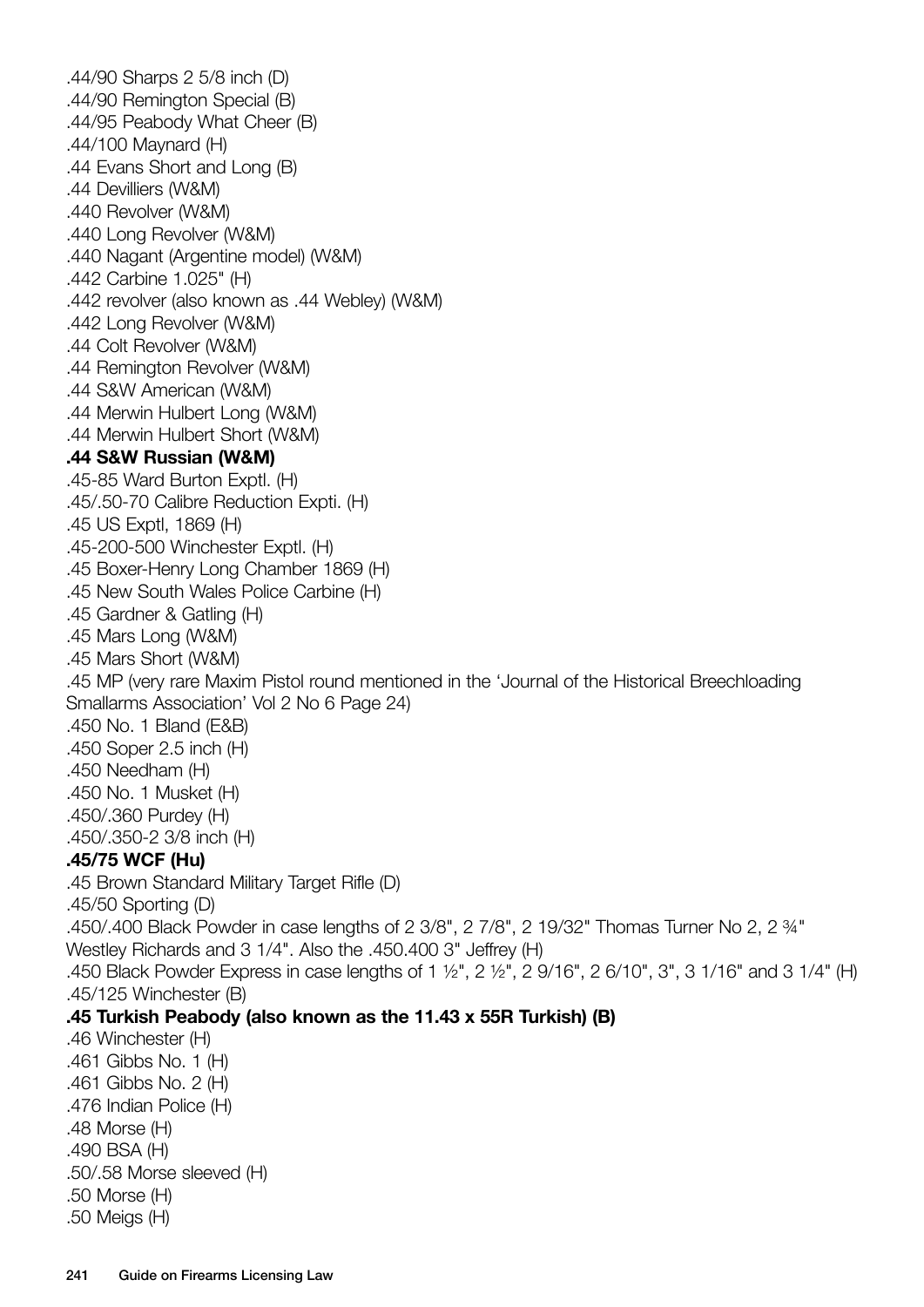.50-.48 Meigs (H) .50 Peabody (?) (H) .50 Spencer Carbine (H) .50 Springfield Cadet (H) **.50-70 Springfield (H)** .50 Daw's Patent 1867 (H) .50 Boxer 1867 (H) .50/50 Maynard (B) .50/70 Maynard (H) .500/.450 Westley Richards No.2 Musket (H) .500-1.5 inch (H) .500-2-25 inch (H) .500-2.5 inch (H) .500-3 inch (H) .500-3.25 inch (H) .500/.450 No.1 Carbine (H) .500/.450 Webley Carbine (H) .500/-450-2.5 inch (H) .500/.450 No.1 Express (H) .500/.450-3 3/8 inch (H) .500/.450-3.5 inch (H) .50 Remington Army Pistol, M1871 (W&M) .50 Remington Navy Pistol, M1867 (W&M) .50 Springfield Pistol, M1869 (W&M) .500 Revolver (W&M) .50/95 Winchester (D) .50-100 Winchester Express (D) .50-110 Winchester Express (D) .50/115 Bullard (B) .50/140 Sharps (B) .52-70 Sharps (H) .54 Morse (H) .55 Morse (H) .55 Gatling (H) .55/100 Maynard (B) .56-56 US Exptl. (H) .577 Selwyn 1865 (H) .577 Daw's Patent 1867 (H) **.577 Snider (H) .577/.450 Martini-Henry (H)** .577-2.25 inch (H) .577 2.5 inch (H) .577-2.75 inch (H) .577/.500 No.2 Express (H) .577/.500 Magnum Express (H) .577 Pistol (W&M) .58 Morse (H) .58 US Converted Musket, 1865 (H) .58 Remington Carbine (H) .58 US Berdan System Conversion (11) .58 Tibbals/Roberts 1869 (H) .58 Roberts (H) .60 Chinese Jingal (H)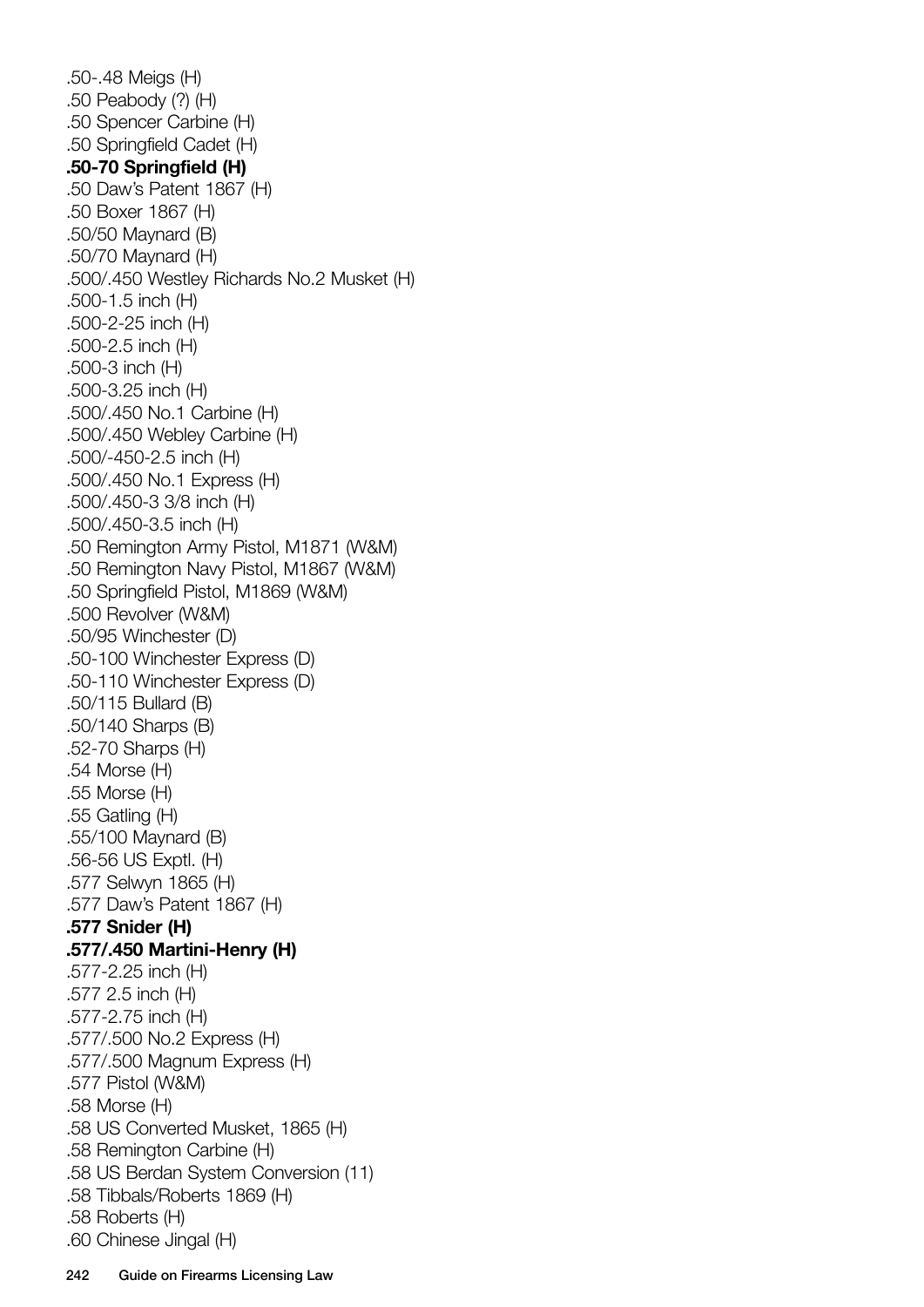.65 Gatling (H) .69 Morse (H) .75 Gatling (H) .75 Chinese Jingal (H) .80 Gatling (H) 1 inch Nordenfelt-Palmcranz (H) 20 bore/.577 Alex. Henry (H) **2.7mm Kolibri (W&M)**  3mm Kolibri (W&M) **4.25mm Liliput (W&M)** 5mm Bergmann NO.2 Pistol (W&M) 5mm Charola-Anitua (W&M) 5mm Clement (W&M) 5mm Brun (E&B) 5mm French (E&B) 5mm Pickert (E&B) 5.2mm Pickert revolver (W&M) 5.2mm Mondragon (Hu) 5.2mm x 34R Kronprinz (D) 5.43mm x 26.BR revolver (W&M) **5.5mm Velo-Dog revolver (W&M)** 5.6mm x 34R Francotte Carbine (D) 5.6mm x 33 Rook (B) 6mm Beaumont revolver (W&M) 6mm Merveilleux (W&M) 6mm Protector (W&M) 6mm Lee Navy (Hu) 6mm x 58 Gewehrprufungskommission M1897 (also 6 x 58 Forster) 6mm x 58 Forster (B) 6mm x 29.5 Stahl (D) 6.3mm x 21 rimless (W&M) 6.5mm Bergmann No.3 Pistol (W&M) 6.5mm Mannlicher Pistol M.1894 (W&M) 6.5mm Mondragon (Hu) 6.5mm x 27R (D) 6.5mm x 4OR (B) 6.5mm x 48R Sauer (B) 6.5mm Ronezewsky (E&B) 6.6mm x 7OR (D) 6.8mm x 19.6 Revolver (W&M) 6.8mm Schulhof pistol (W&M) 7mm Bar (W&M) 7mm Charola y Anitua (W&M) 7mm French thick rim (W&M) 7mm Galand (W&M) 7mm Revolver (W&M) 7mm CF Walking Stick 7mm Devisme (E&B) 7mm German Target Pistol Cartridges (Nos. 46-49, E&B) 7.25mm Adler (W&M) 7.5mm x 53.5R Rubin (H) 7.5mm x 53.5 Rimless Rubin (H) 7.5mmx 53 Swiss Schmidt Rubin M.1890 (H)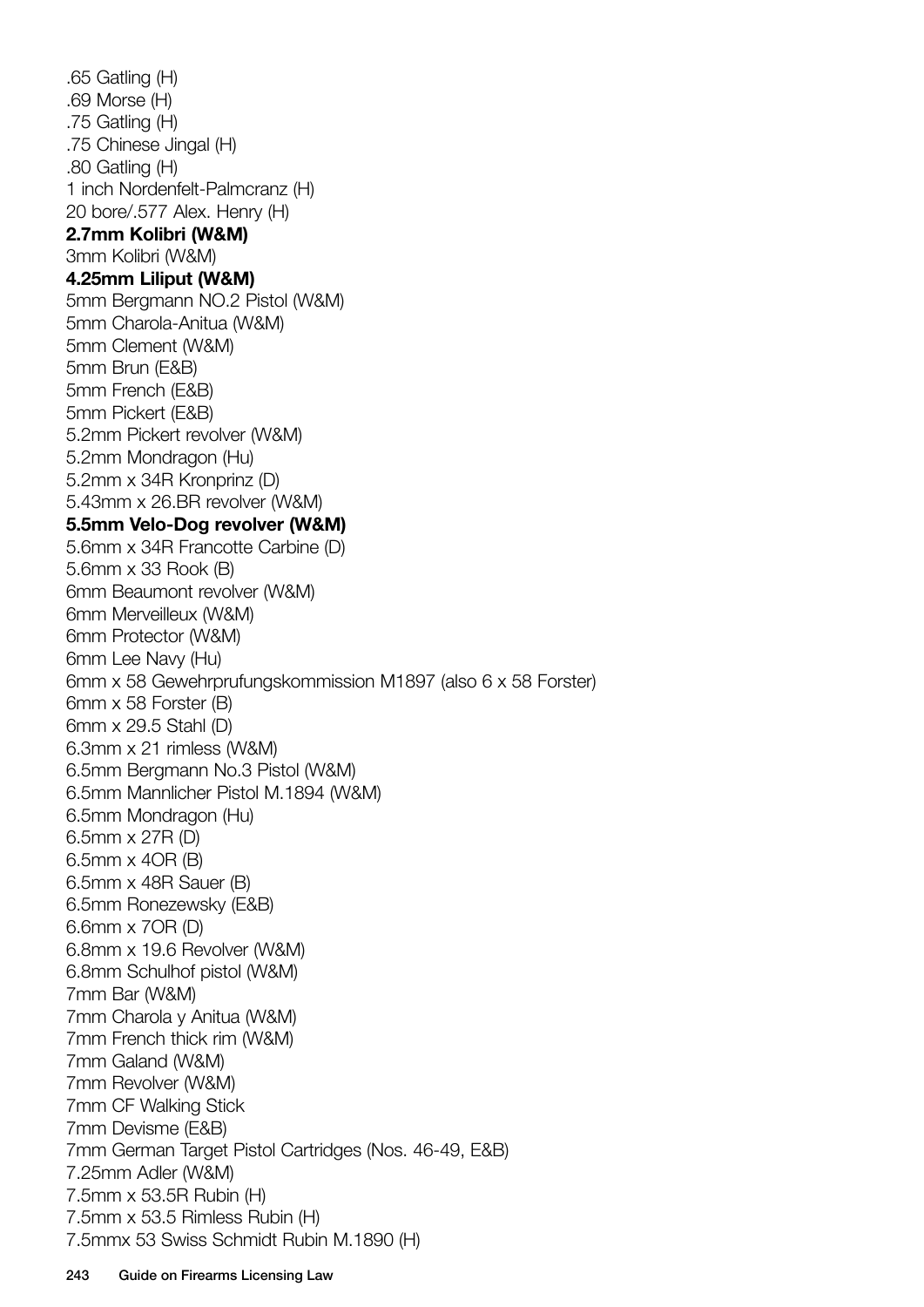7.53mm x 60R Hebler (H) 7.65mm Frommer M. 1901 (W&M) 7.65mm Roth-Sauer (W&M) 7.7mm Bittner pistol (W&M) 7.7mm x 60R (D) 7.8mm Bergmann No.5 (E&B) 7.8mm x 19R Laumann (referred to in J.HBSA Vol 2 No 6, as above) 8mm German Target Pistol (No. 86, E&B) 8mm Schonberger (W&M) 8mm x 55R Petit Gras (H) 8mm x 58R Petit Gras (H) 8mm x 57R Petit Gras (H) 8mm x 75R Pieri (H) 8mm x 61R Rubin (H) 8mm x 57.5R Rubin (H) 8mm x 57R Spanish Exptl. (H) **8mm x 60R Guedes and Portuguese Kropatschek (H)** 8mm Gaulois pistol (W&M) 8mm Bergmann No.1 pistol (D) 8mm x 48R (D) 8mm x 72R (D) 8mm x 48R Sauer (B) 8mm x 58R Sauer (B) 8mm Bergmann No.4 (E&B) 8mm Bergmann No.7 (E&B) 8mm Bergmann-Schmeisser (E&B) 8mm Protector (E&B) 8mm Raphael (E&B) 8mm Schulof (E&B) **8.15mm x 46R (Hu)** 8.15mm Mauser Experimental (ECRA) 8.3mm x 53.5R Rubin (H) 8.5mm Mars (E&B) 9mm x 5l.5R Rubin (H) 9mm x 57R Rubin (H) 9mm Devisme (E&B) 9mm Moutier rimless-grooveless (E&B) 9mm French Thick Rim (E&B) 9mm Mars (E&B) 9mm Belgian Nagant (W&M) 9.1mm x 40 Walking Stick 9.3mm x 58R Koeffler (H) 9.3mm x 63.5R Koeffler (H) 9.3mm x 70R (D) 9.3mm x 75R Nimrod (D) 9.3mm x 82R Nimrod (D) 9.3mm x 65R Collath (B) 9.4mm Dutch Revolver (W&M) 9.5mm x 59R Gras Exptl. (H) **9.5mm x 60R Turkish Mauser (H)** 9.5mm x 42R (D) 9.5mm x 47R (ECRA)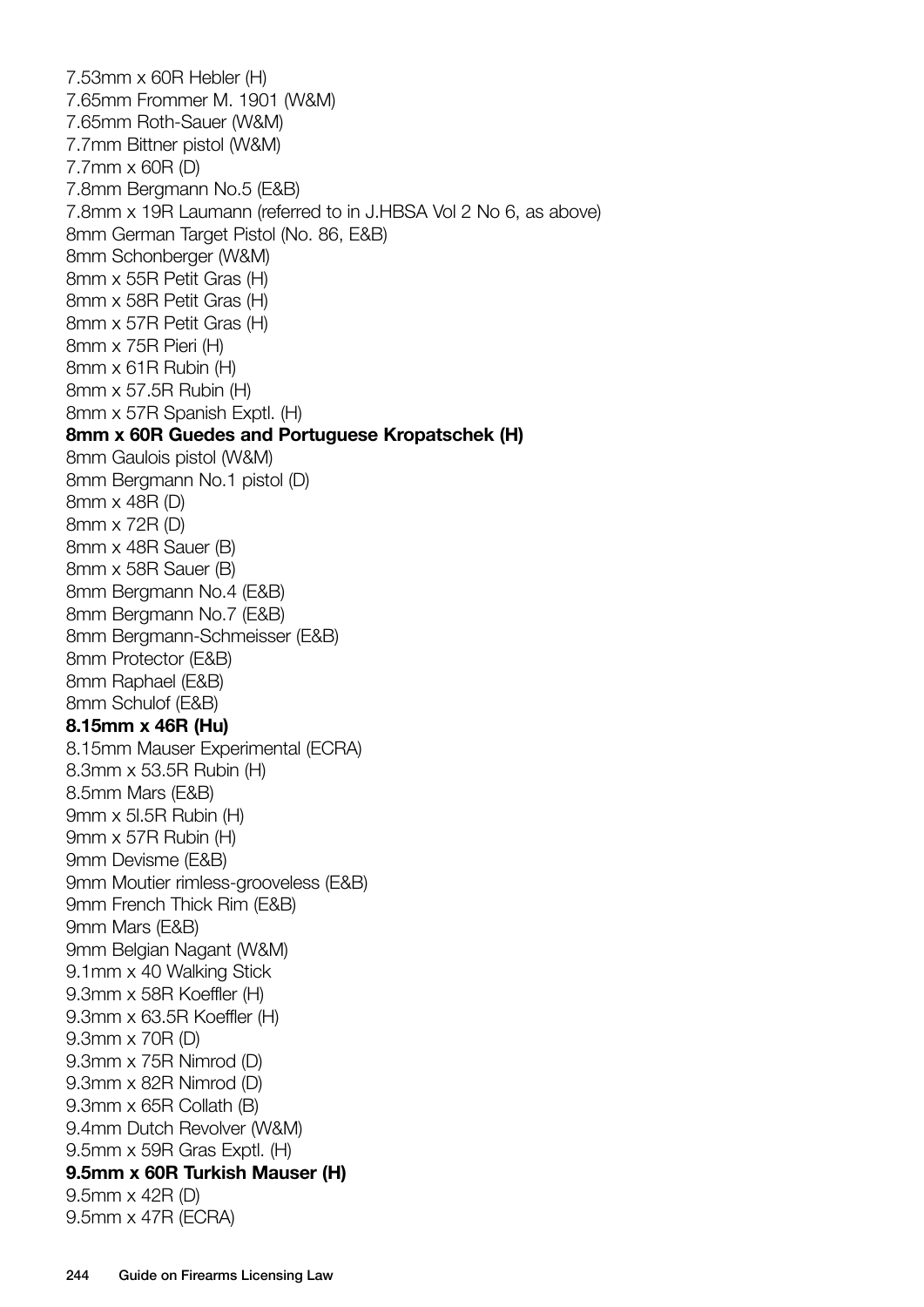10mm x 47R (D) 10mm Gaupillat (E&B) 10mm Bergmann (E&B) 10mm Mars (ECRA) 10mm Mauser Short (E&B) 10mm Mauser Long (E&B) 10.15mm x 61R (H) 10.15mm x 63R Serbian mauser (H) 10.15mm x 61R Jarmann (H) 10.16mm x 57R Berdan Exptl. (H) 10.25mm x 69R Hunting-Express (B) 10.3mm x 41R (H) 10.3mm x 65R Baenziger (D) **10.35mm x 47R Italian Vetterli (H)** 10.4mm x 56R Swiss (H) **10.4mm x 42R Swiss Vetterli (H)** 10.4mm x 38R Martini-Galland (D) 10.4mm Swiss M.1878 (W&M) 10.4mm x 47R Stahl (D) **10.6mm German Ordnance Revolver (W&M)** 10.6mm Mauser (W&M) **10.66mm x 57R Russian Berdan (H)** 10.66mm x 48R Russian Berdan Carbine (H) 10.7mm x 57R Krag Petersson (H) 10.75mm x 55R (H) 10.8mm x 47 Martini (B) 11mm x 42R (H) 11mm x 45R (H) 11mm x 53 Gevelot (H) 11mm Manceux (H) **11mm x 59R Gras (H)** 11mm x 48.5R Gras "Battalion Ecole" (H) **11mm x 50.5R Comblain (H)** 11mm x 43R Comblain Carbine (H) 11mm x 70R Mitrailleuse (H) 11mm x 46R (H) **11mm x 50R Egyptian Remington (H) 11mm x 57R Spanish Remington (H)** 11mm Devisme (E&B) 11mm French Ordnance Revolver M1870 (Navy) (ECRA) **11mm French Ordnance Revolver M1873 (Army) (W&M)**  11 mm Devilliers (W&M) **11.15mm x 42R Austrian Werndl (H)** 11.15mm x 36R Austrian Werndl Carbine (H) 11.15mm x 58R Austrian Werndl, Holub (see below) and Mannlicher (H) 11.15mm x 36R Fruhwirth (H) 11.15mm x 60R Mauser (H) 11.15mm x 37R (H) 11.15mm x 60R Japanese Murata (H) 11.5mm x 50R (D) 11.15mm x 58R 11.15mm x 65R (D)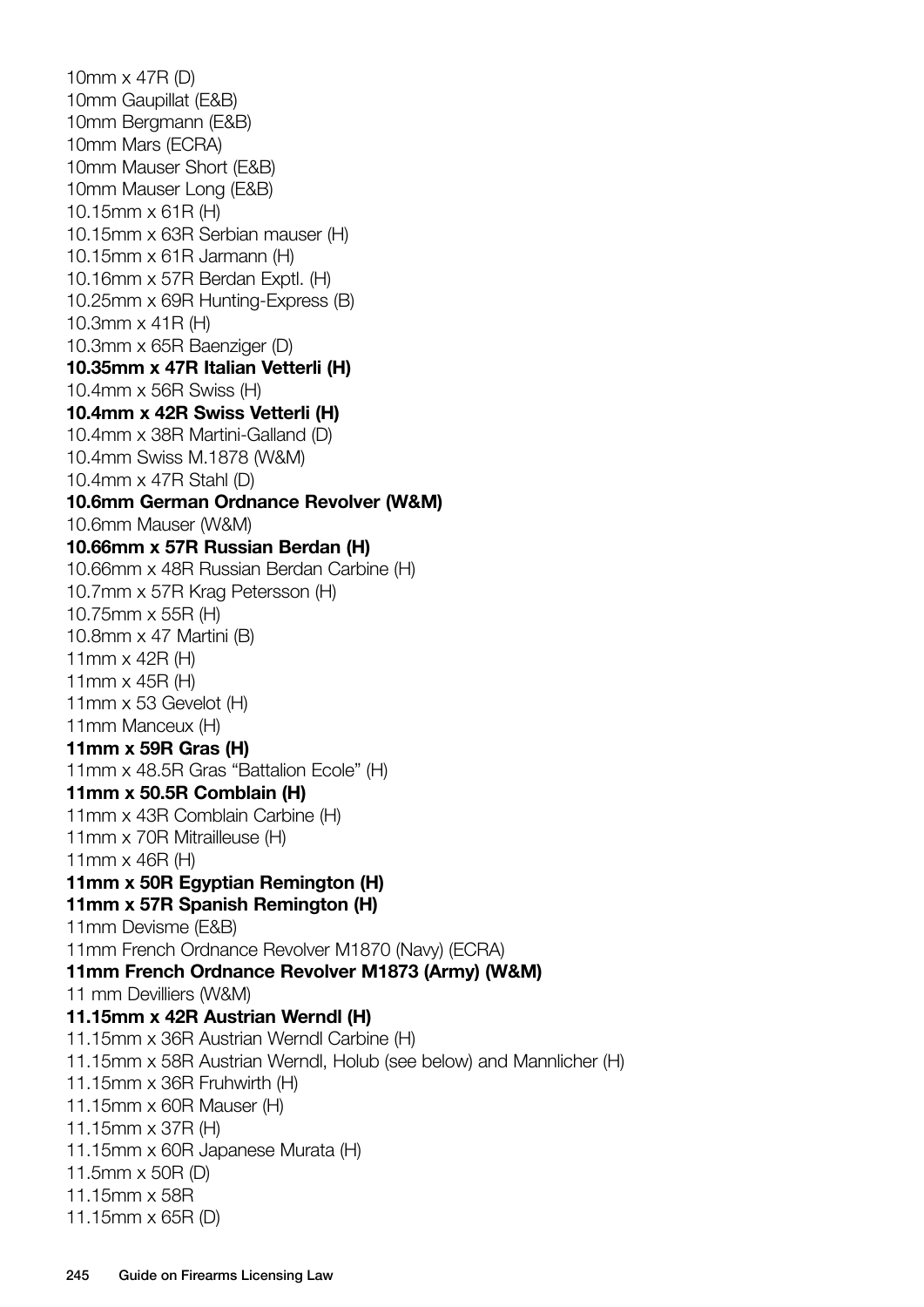11.15mm x 71R (D) 11.15mm x 52 Walking Stick 11.2mm x 51R Kropatschek-Hessig (D) 11.2mm x 39.6R (D) 11.25mm x 44.5R (H) 11.3mm x 51R Dutch Beaumont (H) 11.35mm Schouboe (Rimmed and Rimless Version) (W&M) 11.4mm x 53R Brazilian Comblain (H) 11.4mm x 44.5R Dutch Gendarmerie Carbine (H) **11.4mm x 57R Spanish Remington (H)** 11.43mm x 49R Romanian Peabody (H) 11.43mm x 59R Turkish Peabody-Martini (H) 11.43mm x 41R Peabody Carbine (H) **11.5mm x 50R Austrian Werder (H)** 11.5mm x 35R Werder Carbine (H) 11.5mm x 60R (D) **11.53mm Albini-Braendlin (H)** 11.6mm x 50R Chilean Comblain (H) 11.7mm x 57R Berdan Exptl. (H) 11.7mm x 41.5R Danish Remington (H) **11.7mm x 45.5R Danish Remington (H) 11.7mm x 51.6R Danish Remington (H)** 12mm Perrin Thick Rim (E&B) 12mm Raphael (E&B) 12mm Moutier (E&B) 12mm Pidault & Cordier (E&B) 12.2mm x 70R Mitrailleuse (H) 12.5mm x 60R (D) 12.7mm x 48R (H) 12.7mm x 70R Mitrailleuse (H) 12.8mm x 45R Papal Remington (H) (also known as the 12.7mm x 45R) 13mm x 87R Mitrailleuse (H) 13mm Rochaz-Lindner (H) 13mm x 92 Mauser T-Gew (H) 13.2mm x 32R (H) 14.5mm x 33R Austrian Wanzl (H) 14.5mm x 41R Spanish Berdan (H) 14.66mm x 35R Serbian Peabody (H) 14.7mm x 58R Schneider (H) 15mm revolver (W&M) 15.2mm x 110R Mitrailleuse (H) 15.2mm x 28R (H) 15.24mm x 40R Krnka (H) 16.5mm x 18R Beringer (E&B) 17mm Danish Snider (Hu) 17.5mm x 29R Dutch Snider (Hu) 18mm x 35R Tabatiere (H) 18.84mm x 38R Tabatiere (H) 18.84mm x 57R Wanzl-Albini (H)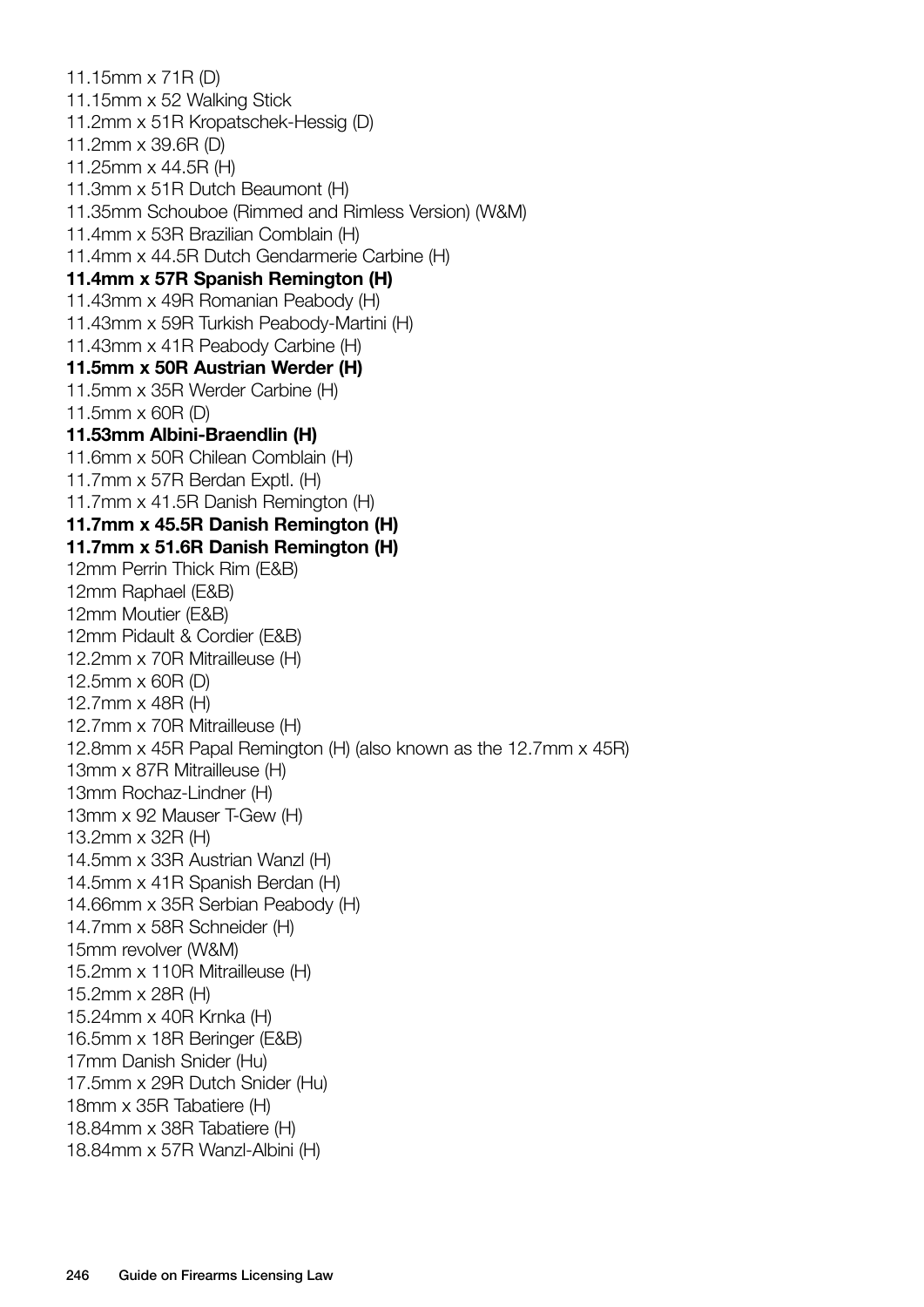#### Schedule of mass-produced antique air weapons whose production period predates 1939

Air weapons from the 17th - 19th century are readily identifiable and tend to be of the precharged pneumatic type with detachable reservoirs. They fall into two main types: those which resemble conventional firearms and those which are modelled on walking sticks. Bellows and compressed spring mechanisms are also encountered.

The beginning of the 20th century saw the introduction of mass-produced air weapons. Below are lists of air weapons which were mass-produced before 1939.

#### Air rifles & air guns

Bonehill Britannia Britannia "Anglo Sureshot Mk 1" Improved Britannia BSA L Model BSA H Model BSA Lincoln Model BSA Improved Model B BSA Improved Model D BSA Military Pattern BSA "A" Series BSA Standard Model (T Prefix and Club Specials) BSA "Break Action" Crank operated gallery rifles/guns (all types). Daisy M 1901 Daisy B-1000 Daisy Model C Daisy Model H Daisy Number 12 Daisy Model 29 Daisy Model 40 Diana Model 16 Diana Model 20 Diana Model 25 Diana "Break Action" Diana Model 48 "Gem" all types Giffard compressed CO2 all types. Greener "Break Action" Haenel Model I D R P Haenel Model II Haenel Model III Haenel Model IV Haenel Model VIII Haenel Model X, XV and XX Haenel Model 45 Hot Shot Lane's Musketeer Langenhahn "Favorit 1" Langenhahn "Millita" Models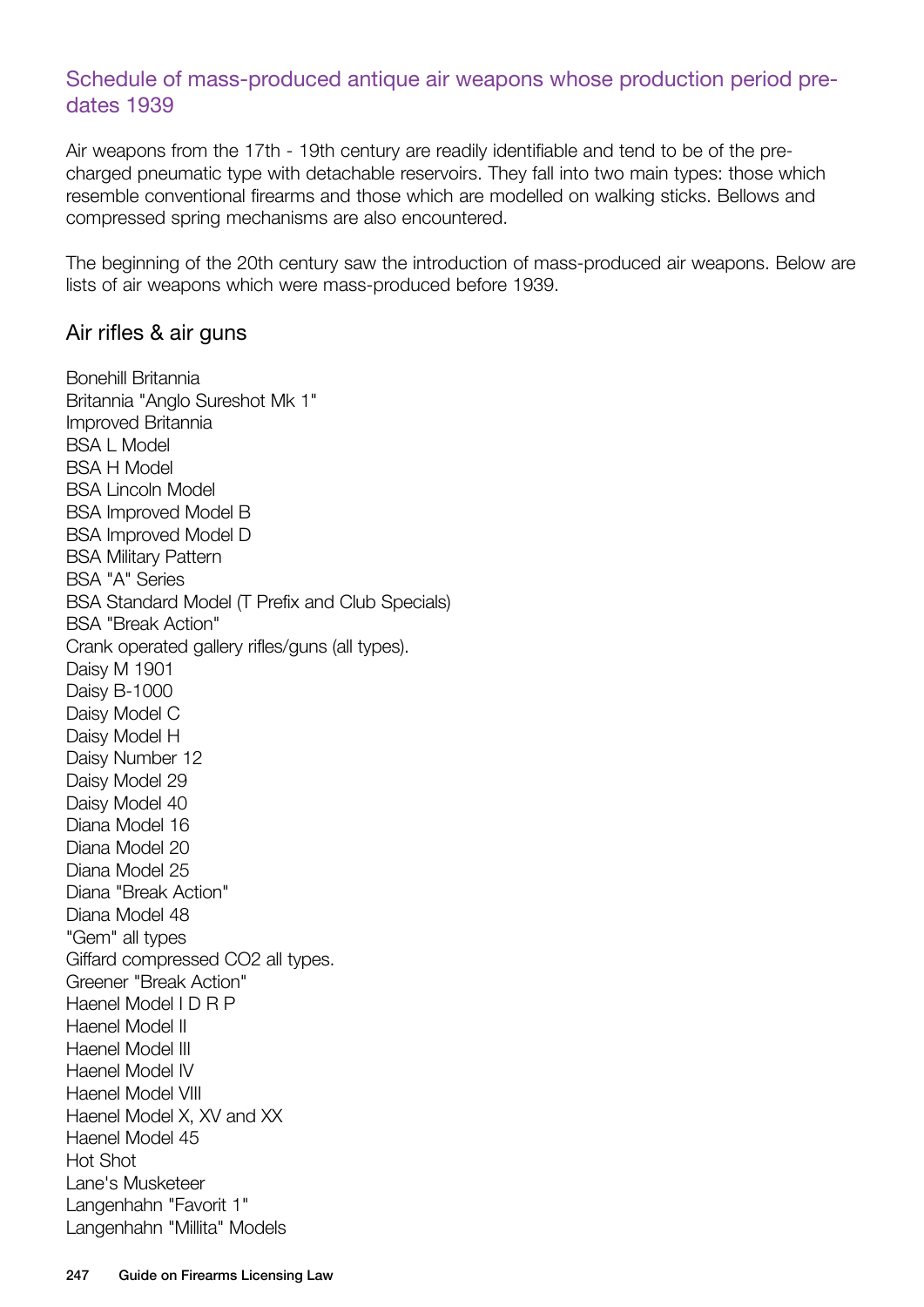Markham (all models) Marco Midland Gun Co Demon "Break Action" Midland Gun Co "Perfecta" Pfeil (all models) Precision air rifle (Oscar Will) Quackenbush (all models) Remington Model 26 Roland Model 1927 (marketed under various names) Speedy air rifle Tell air rifles (Oscar Will) Webley Mark 1 Webley Mark 2 Service air rifle

#### Air pistols

Accles & Shelvoke "Warrior" Anson "Firefly" Bedford and Walker "Eureka" Britannia Daisy "Targeteer" (fixed rear sight = pre 1940) Diana Model 1 EmGe "Zenit" Haenel 26 Haenel 28 Haenel 28 Repeater Hubertus (as sold by Midland Gun Co) Iver Johnson "Champion" Lincoln Jefferies "The Lincoln" Pope Bros "Rifle" **Quackenbush Siptonon** Snow & Cowe "Kalamazoo" Tell II Tell III Titan (Frank Clarke, Birmingham?) Westley Richards "Highest Possible" Webley Mark 1 (straight butt with wooden grips) Webley Mark 1 (raked butt with plastic grips, No knurled section on barrel) Webley "Junior" (wooden or pressed steel grips; post war have rounded butt) Webley Mark II Target Webley "Senior "(Straight butt wooden grips) Webley "Senior" (Slant butt plastic grips. Highest known serial no17578)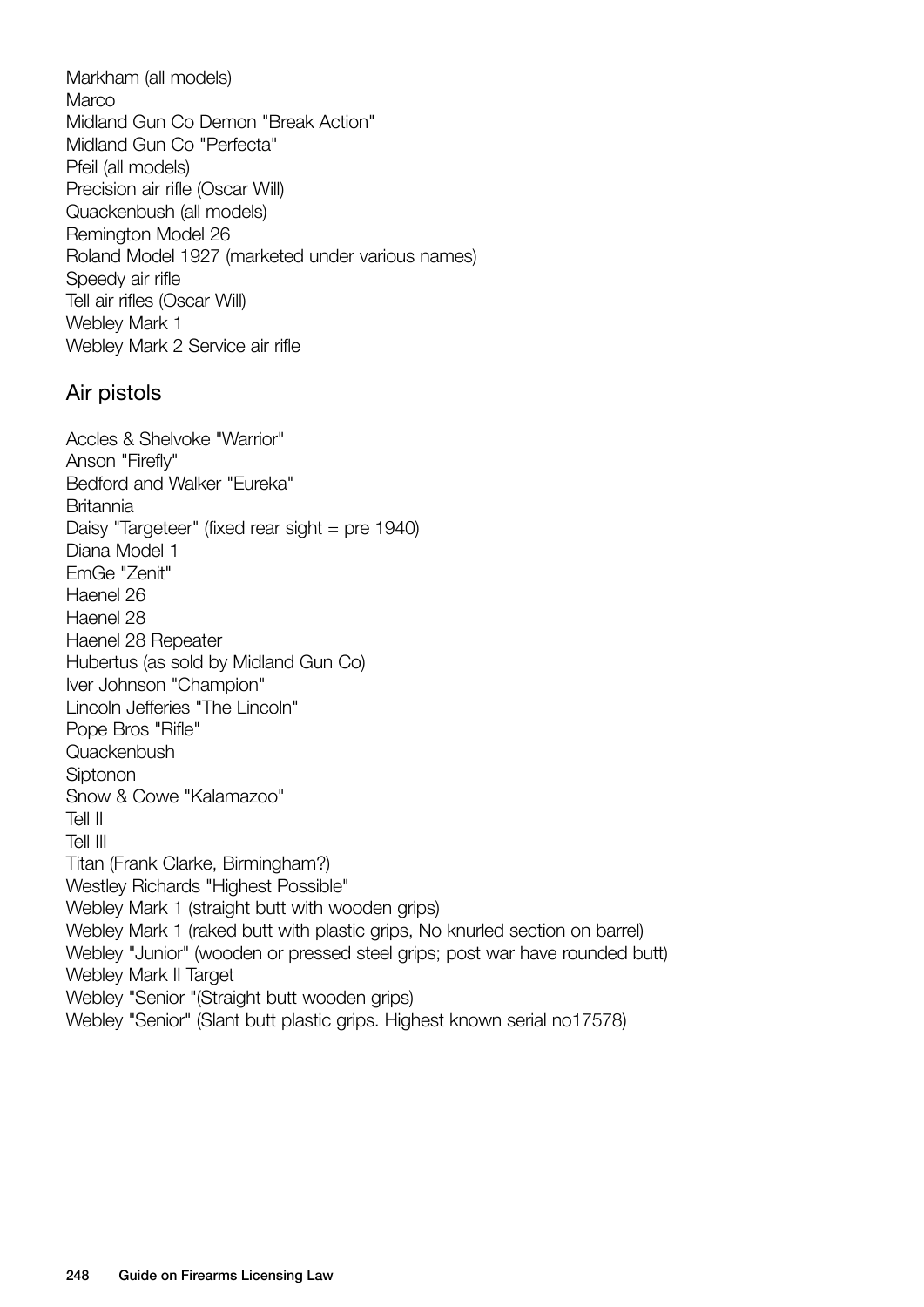- **1) This list is not definitive.**
- **2) There is a significant class of air pistols with push-in spring loaded barrels which are generically referred to as "Gat" or "Gat type". Those which predate 1939 are as follows.**

Briton, Briton De-Luxe and Super Briton Dolla Dolla (William Tell) Diana Model 2 Limit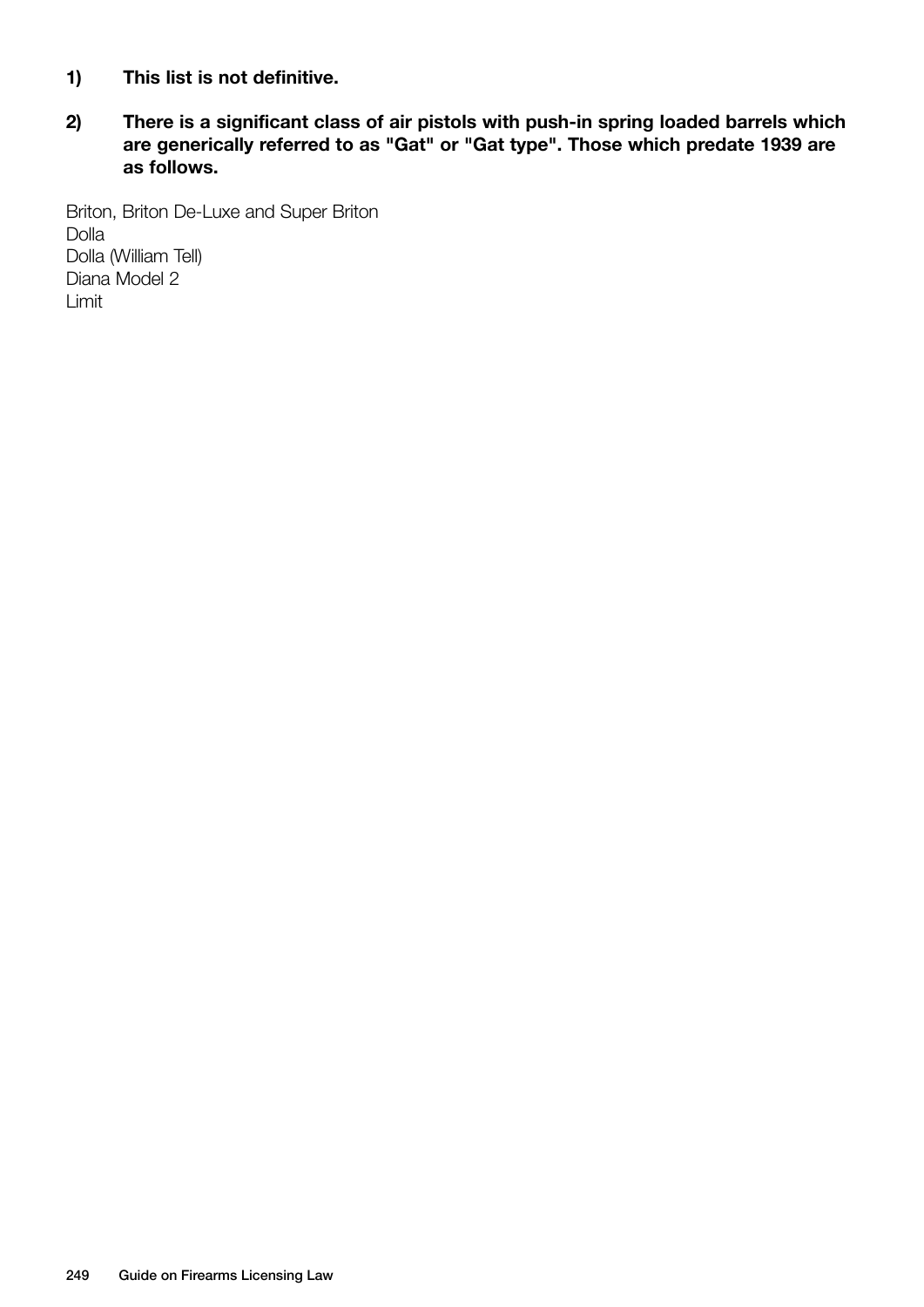## Appendix 6: Conditions for registration of firearms dealers

For inclusion with all registrations:

i) Reasonable measures shall be taken to maintain the safekeeping of all firearms and ammunition dealt with or kept in the course of the registered firearms dealer's business.

Additional conditions to be imposed in individual cases: (e.g. at other places of temporary business such as fairs etc.)

ii) All firearms shall be \* (secured in a locked rack) (kept fastened together by means of a chain/approved security cord passing through the trigger guards and anchored to the frame or rack in which the firearms are secured) in publically accessible venues and shall not be removed unless this is necessary for a particular purpose connected with the certificate holder's business as a firearms dealer. (\* Delete the words in brackets which are not applicable)

iii) All handguns shall be kept in a locked safe or suitable secure cabinet and shall not be removed unless this is necessary for a particular purpose connected with the certificate holder's business as a firearms dealer.

iv) Ammunition shall be kept separately under lock and key.

v) Glass panels of doors shall be covered by steel grilles and windows shall be barred, subject to requirements for emergency escape routes.

vi) The holder of this certificate shall notify the chief officer of police in writing if at any time he/she commences dealing in firearms to which section 1 of the Firearms Act 1968 applies.

vii) The holder of this certificate shall notify the chief officer of police in writing if at any time he/she commences dealing in firearms other than flare signal pens.

viii) No firearms or ammunition shall be (handled or)\* stored at the registered premises without prior notice to the chief officer of police. (This condition should be used in respect of dealers who do not physically handle firearms or ammunition). [\* delete words in brackets if not applicable]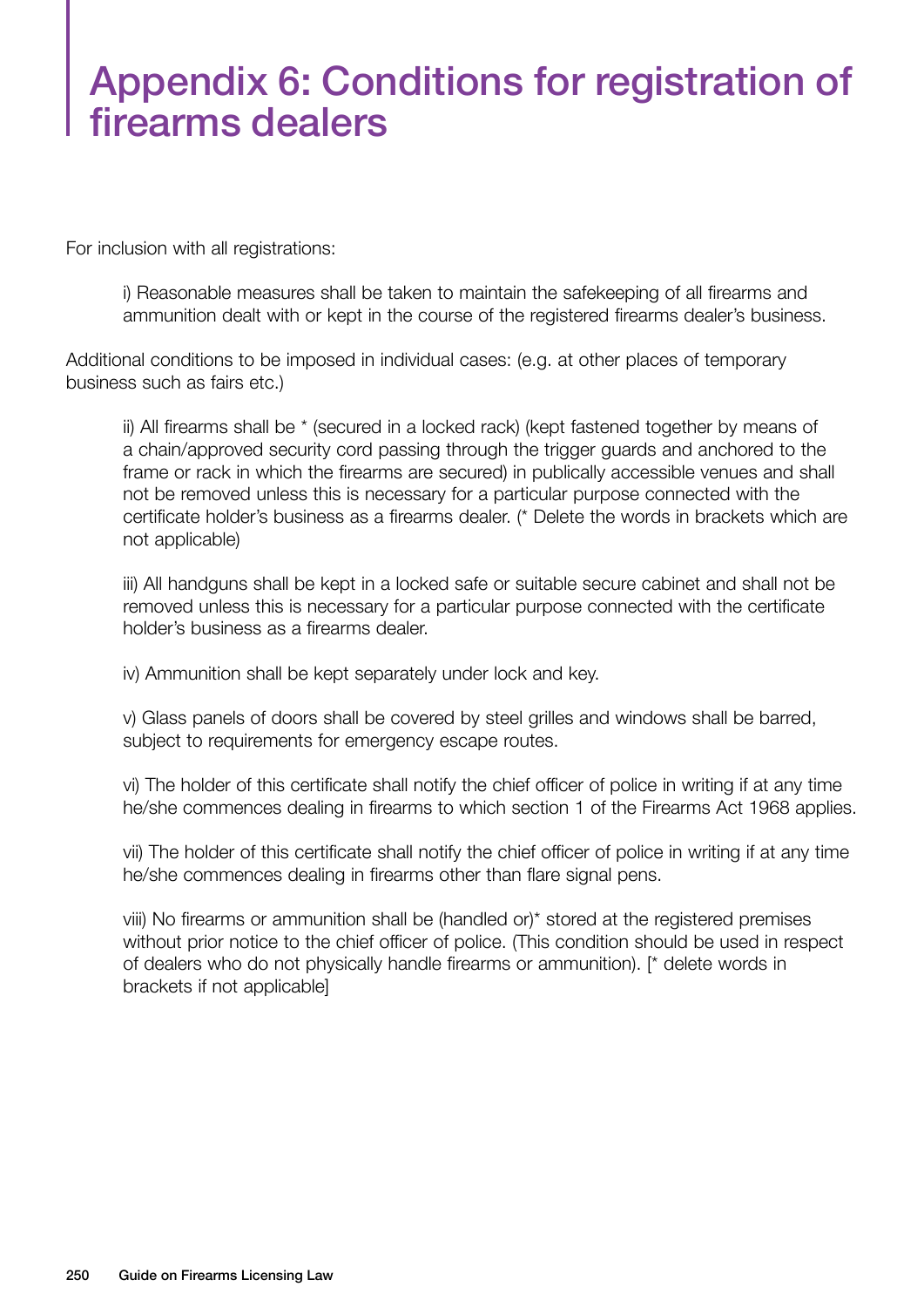## Appendix 7: Guidance on secure keeping of firearms

## Conditions of Security

#### Firearms Act, 1968, Amendment Acts 1988 & 1997

The Firearms Rules, 1998 state "firearms or shotguns to which a certificate relates must be stored securely at all times so as to prevent, so far as is reasonably practicable, access to the guns by unauthorised persons."

A registered firearms dealer certificate is conditioned to require that " Reasonable measures shall be taken to maintain the safekeeping of all firearms and ammunition dealt with or kept in the course of the registered firearms dealer's business."

Auctioneers, carriers and warehousemen are required by the Firearms Amendment Act, 1988 to "take reasonable precautions for the safe custody of the firearms and ammunition in his or his servants possession in the course of his business."

Conditions on an Authority of the Secretary of State/ Scottish Ministers for the holding of weapons etc to which section 5 of the 1968 Act applies, include "that the prohibited weapons are stored at no place other that the company premises at [ ] under secure conditions as agreed with and satisfactory to the chief officer of [ ] police", and "that the prohibited weapons are transported under secure conditions agreed with and satisfactory to the chief officer of [ ] police."

One of the conditions for Home Office approved rifle and muzzle loading pistol clubs requires that "the security arrangements for the storage of club firearms and/or ammunition are to the satisfaction of the chief officer of police for the area or areas in which the firearms and/or ammunition are stored."

The requirements for a museum firearm licence include that: "the Secretary of State/Scottish ministers shall not grant a licence unless, after consulting the chief officer of police for the area; he is satisfied that the arrangements for exhibiting and keeping firearms and ammunition in question are or will be such as not to endanger the public safety or the peace. A licence shall be subject to such conditions specified in it as the Secretary of State/Scottish ministers thinks necessary for securing safe custody of the firearms and ammunition in question."

## General Construction & Standards

These specifications are an indication of the relative construction/fabrication of items that would provide the resistance sought in their given application. It is quite possible to produce an acceptable level using alternative strategies, materials or their application.

The test is whether the alternatives on balance provide resistance which can equate to that provided by the contained specification. The Standards quoted in this document should provide a base line for these. Certain of these standards provide testing measures for resistance or deterrence against which the overall prevention of the theft of the firearm(s) can be assessed.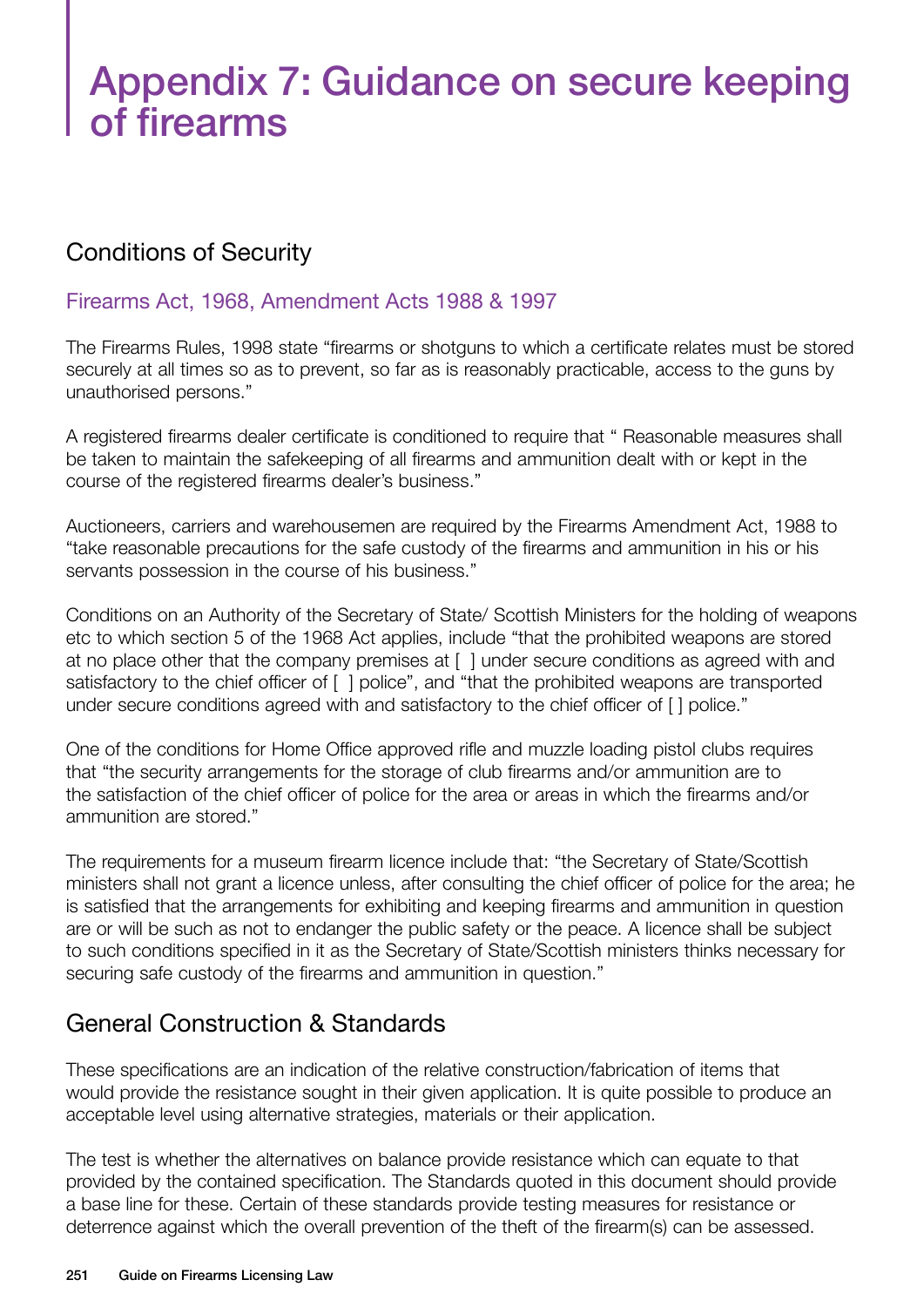Summaries of the appropriate standards are found in Appendix E of the "Firearm Security Handbook".

Certain recommendations in this section involve structural adaptation. You should be aware that there is a need to ensure that any recommendation made will not cause any problems in relation to load bearing of floors or walls that may cause damage. It is important that applicants are advised that professional advice should be sought before embarking on projects of this nature.

When proposing security for domestic and commercial premises, no requirements can be implemented that compromise the provisions for safe exiting from such premises, required in both the Building and Fire Safety controls.

The style of security required must be reasonable for each situation.

### Cabinets:

Cabinet which may be considered to be suitable for the security of the firearms, shotguns and ammunition should be expected to provide the resistance equal to:

A cabinet manufactured and fitted as certified to comply with BS7558:1992

Or

A cabinet fabricated to the following:

Sheet steel body of not less than 2 mm (14 swg), formed by either folding, continuous welding or a combination of these methods

When fabricating the body, the door case should be constructed to provide a continuous rest plate the length of the opening edge to prevent the through insertion of hacksaw blades to attack the lock bolts

The door frame may be formed by return bending of the body steel or the provision of a bar or angle frame, welded to the carcass with sufficient relief to the edges to provide for door locking and hanging. The frame should be designed so that the door, when closed, can resist attempts to force it inwards

Doors should be formed from the same material with either bent, folded or post formed edges, or the provision of a bracing frame of bar or angle steel, or ribs welded to the inside of the door to prevent the flexing or bending of the door when closed.

Doors hung on:

Hinges internally fitted.

 Hinges externally fitted, with either hinge bolts, anti-bar plates or interlocking formed door edge along the hanging edge of the door.

 Swivel bars or rods with return fold anti-bar plate. The frame should be fabricated to prevent, so far as possible, the insertion of tools to cut the pins.

 At least two steel pins of 12 mm dia or full width welded steel foot plate not less than door thickness – for slot in type doors.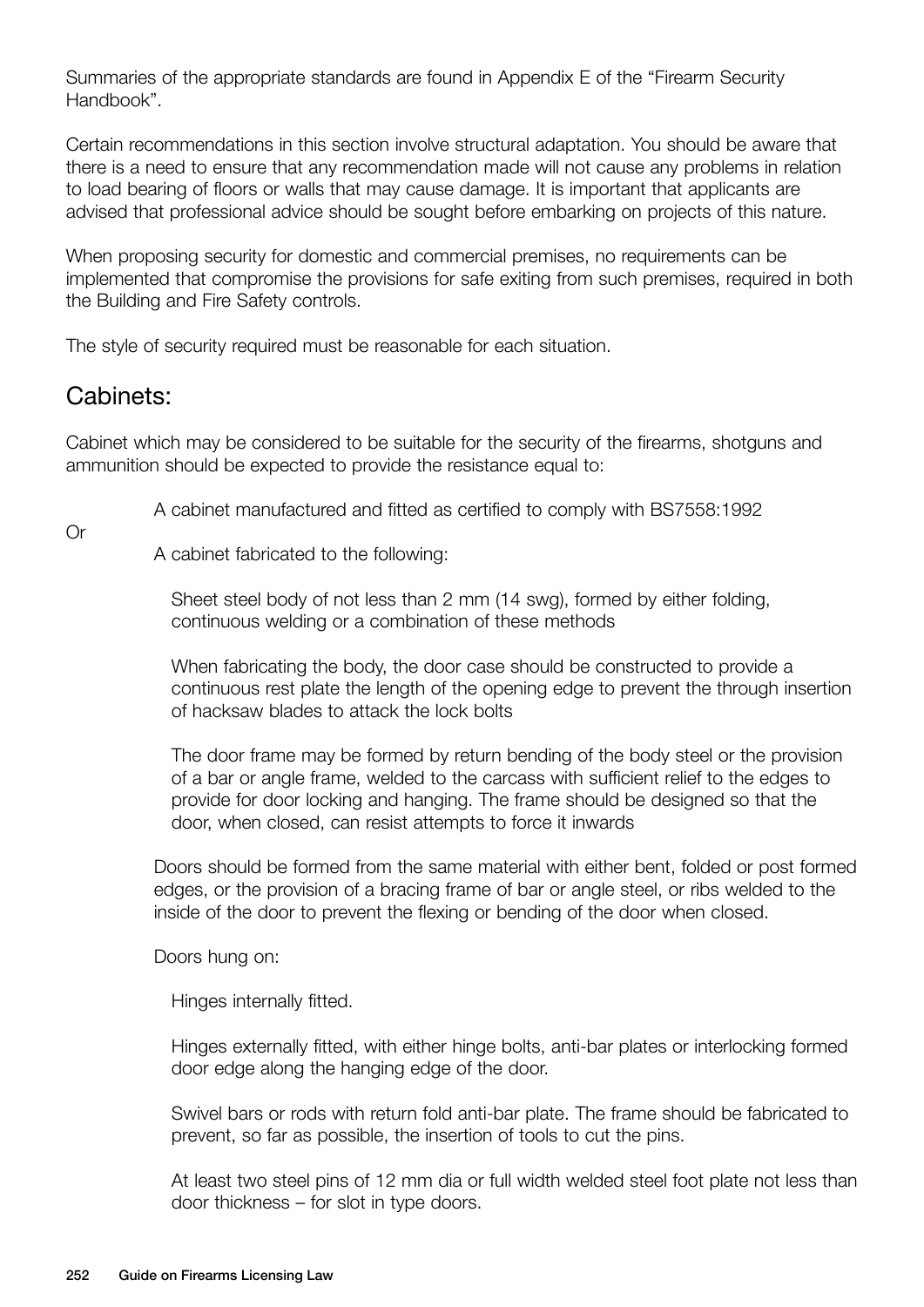Secured by:

 Locks to BS3621 or 7 lever safe locks with not less than 38 mm x 9 mm cross section steel bolts.

Locks in the approved list under HELA Tech Doc 26/5.

Locks specified above should be mounted on steel brackets or pockets, providing strength equal to that of the door and welded to the door.

 Padlocks not less than grade 4 of the draft CEN 12320:1997. Close shackle should be selected on open ring or plate staples.

Hinged full length doors for rifles/shotguns, should be fitted with two locking devices fitted at points to divide the locking edge into equal parts.

On slide in, fully braced doors, the number and location of the lock(s) will be determined by the degree of absence of flexing in the door.

Padlocks should have steel staples, hasp/staple, or padbars fabricated to equate to the protective strength of the lock.

Provision of at least 4 fixing holes to take not less than 10 mm diameter fastening devices. The holes to be spaced to provide maximum binding of cabinet to structure.

When ammunition or firing mechanisms are to be kept separate from the weapons, a smaller cabinet of similar construction or a separately lockable container, either as an extension of the cabinet, or internally fabricated, can be manufactured.

#### Safes

Commercially manufactured safes may be considered suitable for the securing of firearms. Even early models, if tight and in good condition can provide physical protection that would be above that expected on a cabinet constructed to BS7558. The following considerations should be applied as appropriate:

> Safes weighing less than 20 cwt should be secured to the floor in accordance with the manufacturers instructions, or in the case of one already possessed, that from a manufacturer or safe engineer.

Safes have a considerable floor loading implication. Advice must be sought for any proposal to fit a safe on other than a solid ground floor.

To protect those safes with thinner plate backs, they must always be installed with the back against a solid wall or be built into a wall or recess to prevent attack at the rear.

Where the safe is secured by driven boltwork, a single key lock or dial lock (either combination or digital) is often provided. Unless there is some particular requirement, double locking would not be necessary.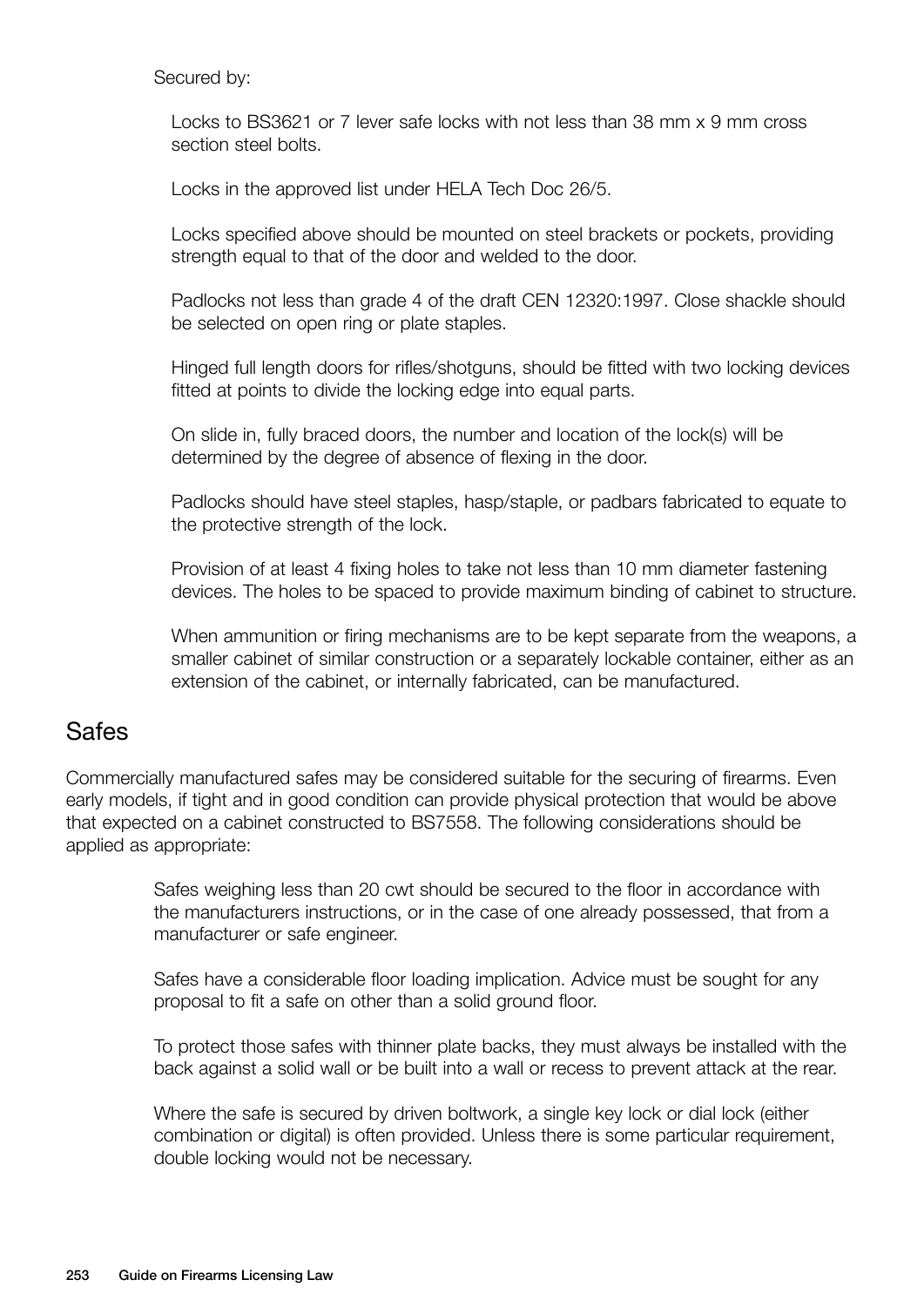## Clamps:

Clamps which may be considered to be suitable for the security of a single firearm or shotgun should be:

> Steel plate construction, not less than 2 mm (14 swg), all external joints to be seam welded or of bend construction.

Secured by a lock to BS3621; 7 lever safe locks with not less than 38 mm x 9 mm cross section steel bolts; a lock on the HELA Tech doc 26/95; security padlocks not less than grade 4 of the draft CEN 12320:1997.

Configured to enclose firearm action and trigger(s).

Provided with at least two fixing points to allow fixing devices not less than 10 mm diameter being used.

Fixed in such a location to frustrate attack on the fixings.

#### **Information on other security provisions are contained in the "Firearm Security Handbook".**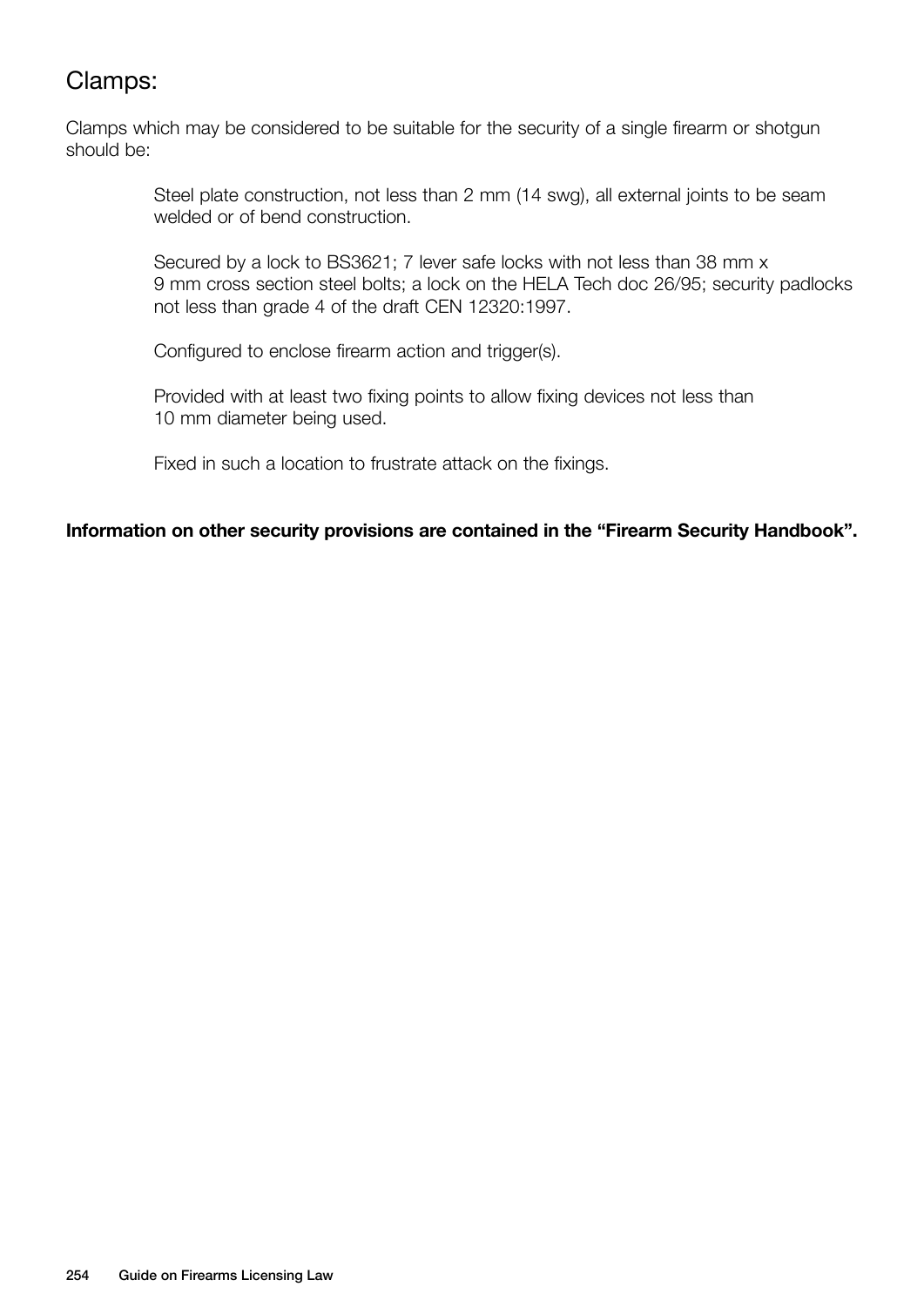## Appendix 8: Taking of firearms (including air weapons) to Northern Ireland by visitors from Great Britain

1. The requirements for the taking of firearms (including air weapons) to Northern Ireland by persons in Great Britain are as follows:

### Bullet Firing Weapons and Specially Dangerous Air Weapons (Section 1 Firearms)

2. Such weapons may be taken into Northern Ireland provided that the visitor holds a valid Great Britain firearm certificate in respect of that weapon and a valid Certificate of Approval issued by the Chief Constable of the Police Service of Northern Ireland.

### **Shotguns**

3. Such weapons may be taken into Northern Ireland provided that the visitor holds a valid Great Britain shotgun certificate and a valid Certificate of Approval issued by the Chief Constable of the Police Service of Northern Ireland showing a full description of the shotgun in question.

#### Air weapons other than specially dangerous ones

4. Such weapons may be taken into Northern Ireland provided that the visitor holds a valid Certificate of Approval issued by the Chief Constable of the Police Service of Northern Ireland showing a full description of the air weapon in question.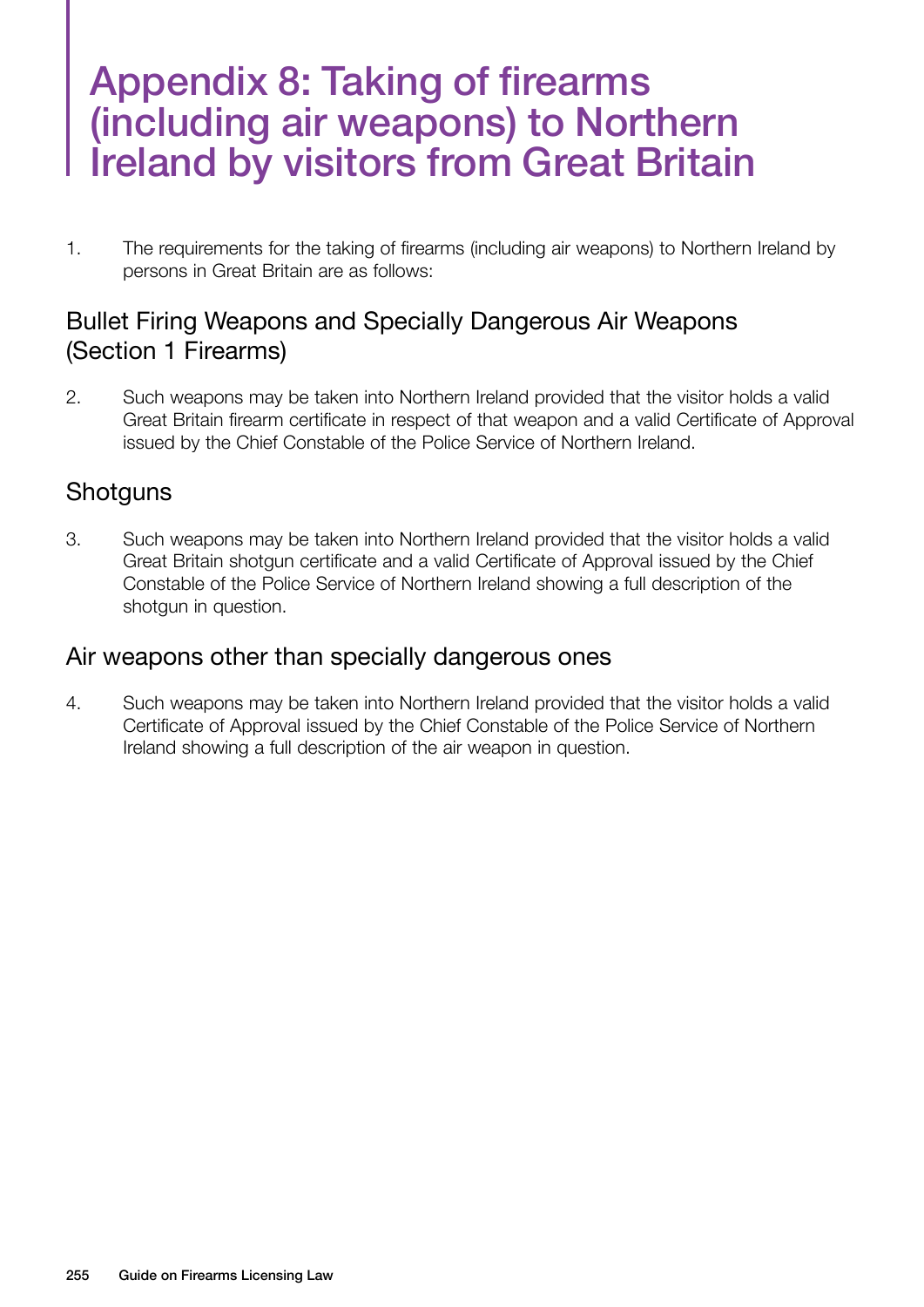# Appendix 9: Conditions for visitor's firearm or shotgun permit

- (i) The holder must, on receipt of this permit, sign it in ink with their usual signature
- (ii) The holder of this permit must inform at once the chief officer of police by whom this permit was granted of the theft, destruction, deactivation or loss in Great Britain of any firearm or ammunition (shotgun) to which it relates and/or the theft, loss or destruction in Great Britain of this permit.
- (iii) The holder of this permit must, without undue delay, inform the chief officer of police by whom this permit was granted of any change in their notified arrangements insofar as it relates to the grant of this permit.
- (iv)
- (a) The firearm and ammunition(shotgun) to which this permit relates must at all times (except in the circumstances set out in paragraph (b) below) be stored securely so as to prevent, so far as is reasonably practicable, access to the firearm or ammunition (shotgun) by an unauthorised person.
- (b) Where a firearm or ammunition (shotgun) to which this permit relates is in use or the holder of the permit has the firearm (shotgun) with them for the purpose of cleaning, repairing or testing it or for some purpose connected with its use, transfer or sale, or the firearm or ammunition (shotgun) is in transit to or from a place in connection with its use or any such purpose, reasonable precautions must be taken for the safe custody of the firearm or ammunition (or shotgun).
- (v) The holder of this permit must, on written request, return the permit to the chief officer of police without delay.
- (vi) The firearm(s) and ammunition to which this permit relates shall be used only at [place of event/use or event(s)] [name of event(s)/competition(s)] or target shooting on ranges suitable for the safe use of that class of firearm and with adequate financial arrangements in place to meet any injury or damage claim.
- (vii) The firearm(s) and ammunition to which this permit relates shall be used only on [land over which shooting is to take place].
- (viii) The firearm(s) and ammunition to which this permit relates shall be used only on [land over which shooting is to take place] and on other land over which the holder has lawful authority to shoot. The following is required as a standard condition for a shotgun visitor's permit.
- (ix) The holder of this permit must, without undue delay, inform the chief officer of police who issued the permit of the details of any shotgun which the holder has purchased or otherwise acquired; and must enter the details of each such shotgun in the appropriate part of this permit.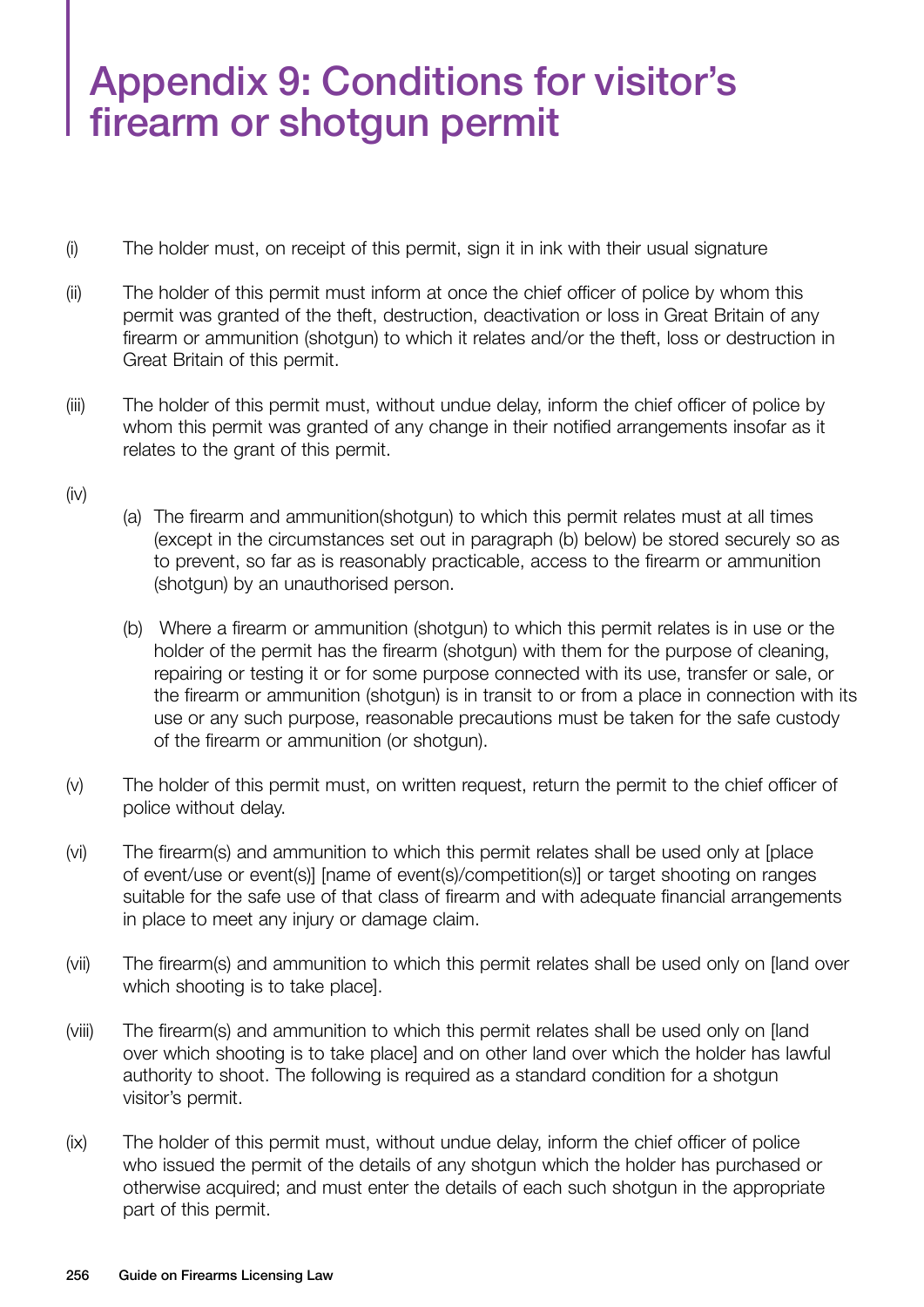## Appendix 10: Categories of weapons under 1991 EC directive on control of the acquisition and possession of weapons

The 1991 EC Directive (91/477/EEC) established four categories of firearms by order of their level of danger, defined in Annex I to the directive (reproduced below). The directive does not apply to commercial transfers of weapons and ammunition of war nor to the acquisition or possession of weapons and ammunition by:

- the armed forces, the police or the public authorities; and
- collectors and bodies concerned with the cultural and historical aspects of weapons and recognised as such by the European Union (EU) countries in which they are established.

The directive is without prejudice to the application of national provisions concerning the carrying of weapons, hunting or target shooting. For the full text of the directive, please see: http://eur-lex. europa.eu/LexUriServ/LexUriServ.do?uri=CELEX:31991L0477:EN:NOT

## Category A — Prohibited firearms

- 1. Explosive military missiles and launchers.
- 2. Automatic firearms.
- 3. Firearms disguised as other objects.
- 4. Ammunition with penetrating, explosive or incendiary projectiles, and the projectiles for such ammunition.
- 5. Pistol and revolver ammunition with expanding projectiles and the projectiles for such ammunition, except in the case of weapons for hunting or for target shooting, for persons entitled to use them.

### Category B — Firearms subject to authorisation

- 1. Semi-automatic or repeating short firearms.
- 2. Single-shot short firearms with centre-fire percussion.
- 3. Single-shot short firearms with rimfire percussion whose overall length is less than 28 cm.
- 4. Semi-automatic long firearms whose magazine and chamber can together hold more than three rounds.
- 5. Semi-automatic long firearms whose magazine and chamber cannot together hold more than three rounds, where the loading device is removable or where it is not certain that the weapon cannot be converted, with ordinary tools, into a weapon whose magazine and chamber can together hold more than three rounds.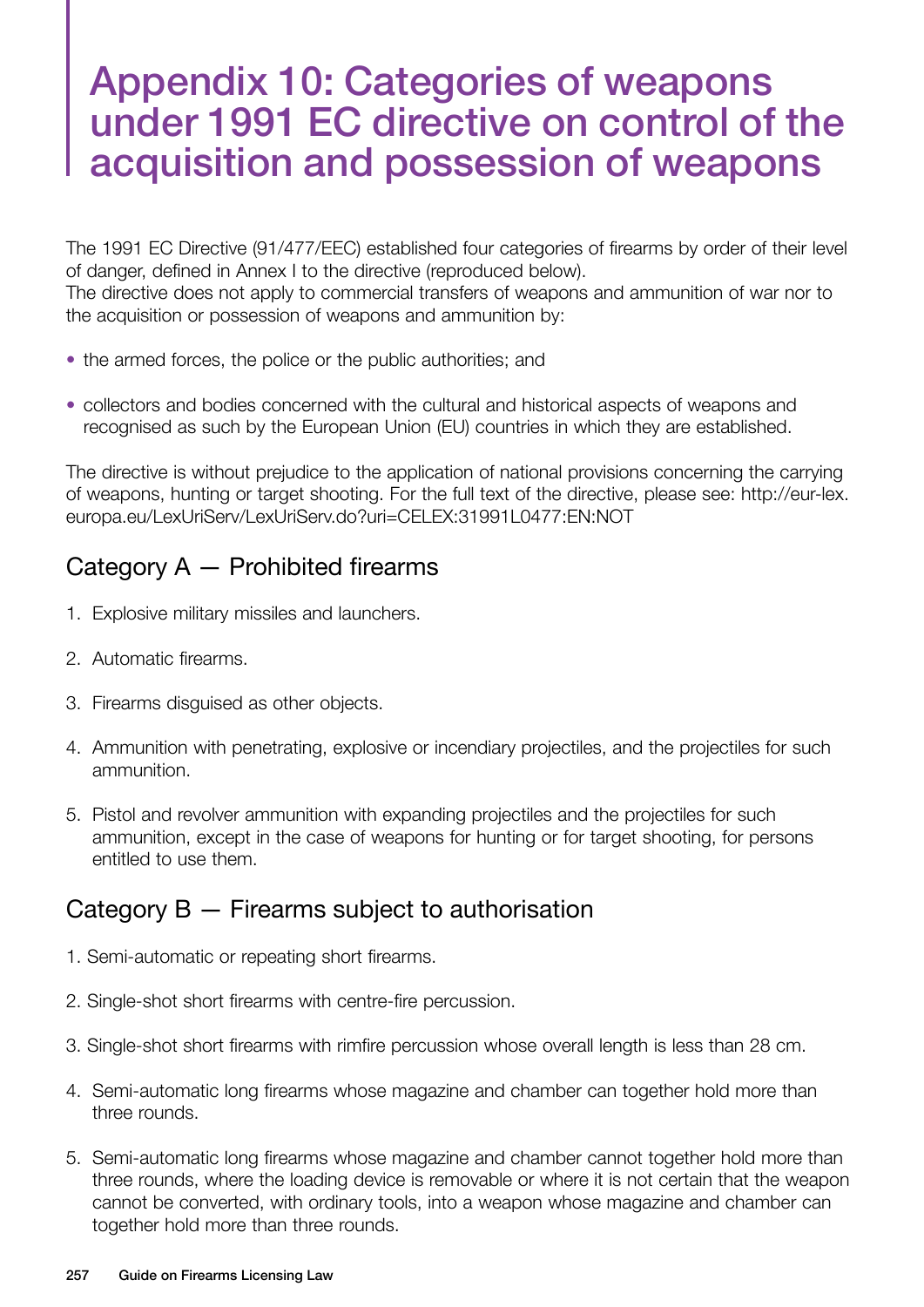- 6. Repeating and semi-automatic long firearms with smooth-bore barrels not exceeding 60 cm in length.
- 7. Semi-automatic firearms for civilian use which resemble weapons with automatic mechanisms.

### Category C — Firearms subject to declaration

- 1. Repeating long firearms other than those listed in category B, point 6.
- 2. Long firearms with single-shot rifled barrels.
- 3. Semi-automatic long firearms other than those in category B, points 4 to 7.
- 4. Single-shot short firearms with rimfire percussion whose overall length is not less than 28 cm.

### Category  $D -$  Other firearms

Single-shot long firearms with smooth-bore barrels.

Please note that Category D includes single-barrel, single-shot, over and under and side by side shotguns, or any multi-barrelled shotguns which can only fire one shot from each barrel without reloading.